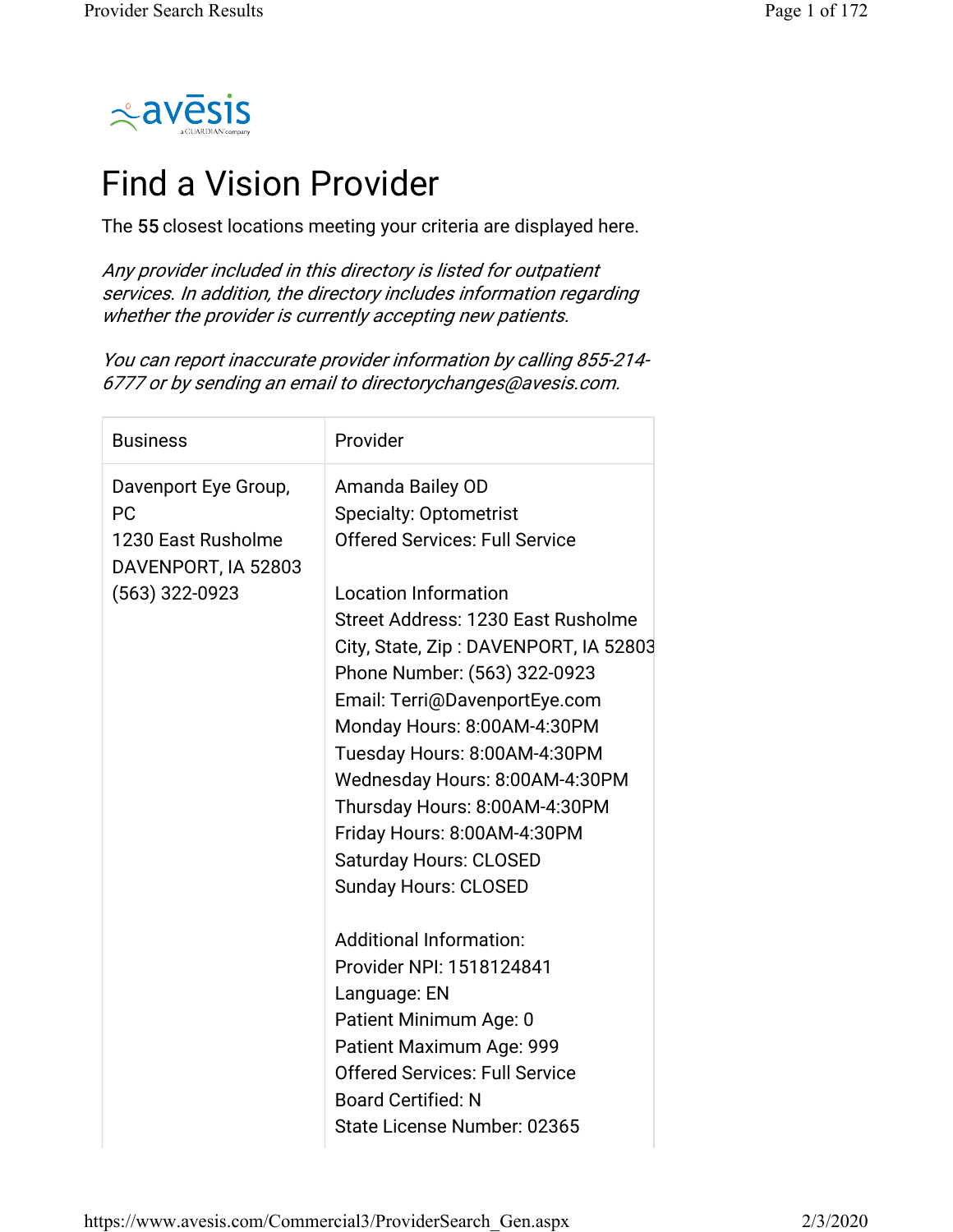| <b>Business</b> | Provider                              |
|-----------------|---------------------------------------|
|                 | Professional Designation: OD          |
|                 | Gender: F                             |
|                 | <b>Accepting New Patients: Y</b>      |
|                 | <b>Sedation Status: Unspecified</b>   |
|                 | <b>Treats Children: Yes</b>           |
|                 | <b>Handicap Accessibility: Y</b>      |
|                 | Ashok Penmatcha MD                    |
|                 | Specialty: Ophthalmology              |
|                 | <b>Offered Services: Full Service</b> |
|                 | <b>Location Information</b>           |
|                 | Street Address: 1230 East Rusholme    |
|                 | City, State, Zip: DAVENPORT, IA 52803 |
|                 | Phone Number: (563) 322-0923          |
|                 | Email: Terri@DavenportEye.com         |
|                 | Monday Hours: 8:00AM-4:30PM           |
|                 | Tuesday Hours: 8:00AM-4:30PM          |
|                 | Wednesday Hours: 8:00AM-4:30PM        |
|                 | Thursday Hours: 8:00AM-4:30PM         |
|                 | Friday Hours: 8:00AM-4:30PM           |
|                 | <b>Saturday Hours: CLOSED</b>         |
|                 | <b>Sunday Hours: CLOSED</b>           |
|                 | <b>Additional Information:</b>        |
|                 | Provider NPI: 1174595516              |
|                 | Language: EN                          |
|                 | Patient Minimum Age: 0                |
|                 | Patient Maximum Age: 999              |
|                 | <b>Offered Services: Full Service</b> |
|                 | <b>Board Certified: N</b>             |
|                 | State License Number: MD-31845        |
|                 | <b>Professional Designation: MD</b>   |
|                 | Gender: M                             |
|                 | <b>Accepting New Patients: Y</b>      |
|                 | <b>Sedation Status: Unspecified</b>   |
|                 | <b>Treats Children: Yes</b>           |
|                 | Handicap Accessibility: Y             |
|                 |                                       |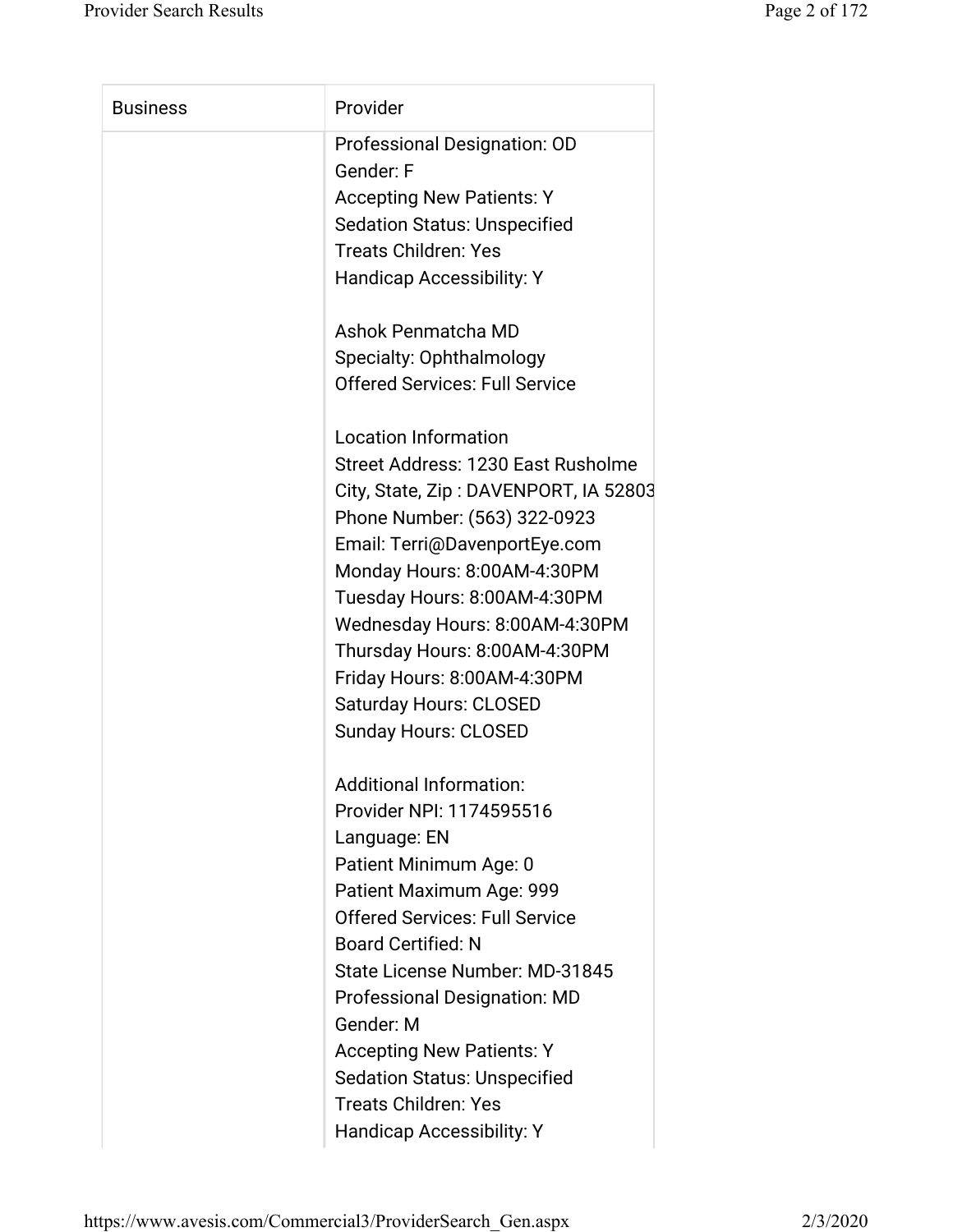| <b>Business</b>                                                                     | Provider                                                                                                                                                                                                                                                                                                                                                                                                                            |
|-------------------------------------------------------------------------------------|-------------------------------------------------------------------------------------------------------------------------------------------------------------------------------------------------------------------------------------------------------------------------------------------------------------------------------------------------------------------------------------------------------------------------------------|
|                                                                                     | <b>Siv Saetre MD</b><br>Specialty: Ophthalmology<br><b>Offered Services: Full Service</b>                                                                                                                                                                                                                                                                                                                                           |
|                                                                                     | <b>Location Information</b><br>Street Address: 1230 East Rusholme<br>City, State, Zip: DAVENPORT, IA 52803<br>Phone Number: (563) 322-0923<br>Email: Terri@DavenportEye.com<br>Monday Hours: 8:00AM-4:30PM<br>Tuesday Hours: 8:00AM-4:30PM<br>Wednesday Hours: 8:00AM-4:30PM<br>Thursday Hours: 8:00AM-4:30PM<br>Friday Hours: 8:00AM-4:30PM<br><b>Saturday Hours: CLOSED</b><br><b>Sunday Hours: CLOSED</b>                        |
|                                                                                     | <b>Additional Information:</b><br>Provider NPI: 1013989441<br>Language: EN<br>Patient Minimum Age: 0<br>Patient Maximum Age: 999<br><b>Offered Services: Full Service</b><br><b>Board Certified: N</b><br>State License Number: MD-29529<br><b>Professional Designation: MD</b><br>Gender: F<br><b>Accepting New Patients: Y</b><br><b>Sedation Status: Unspecified</b><br><b>Treats Children: Yes</b><br>Handicap Accessibility: Y |
| <b>Genesis Medical Center</b><br>1227 East Rusholme<br>DAVENPORT, IA 52803-<br>2459 | <b>Brian Hansel OD</b><br><b>Specialty: Optometrist</b><br><b>Offered Services: Unspecified</b>                                                                                                                                                                                                                                                                                                                                     |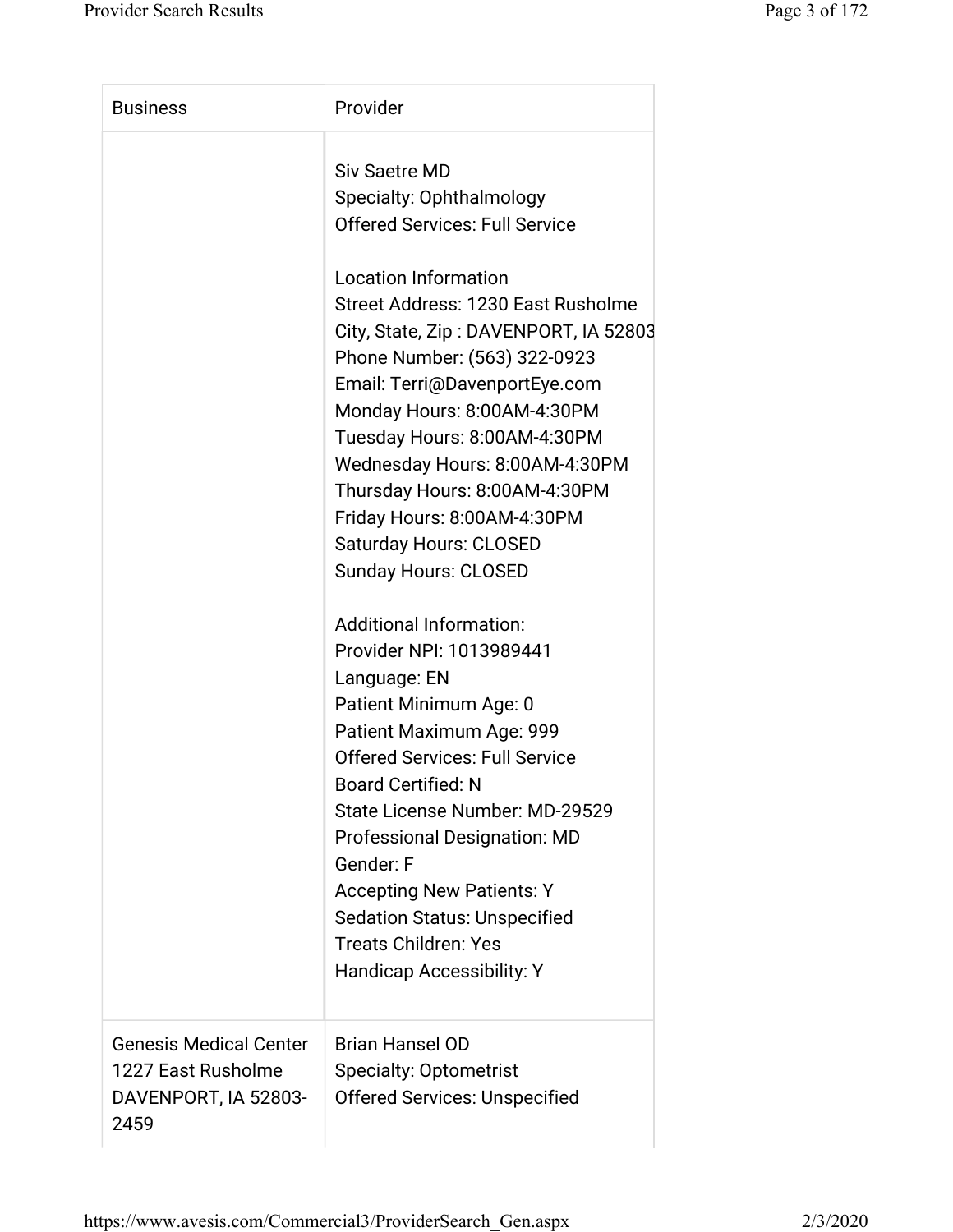| <b>Business</b>  | Provider                              |
|------------------|---------------------------------------|
| $(563)$ 421-1000 |                                       |
|                  | <b>Location Information</b>           |
|                  | Street Address: 1227 East Rusholme    |
|                  | City, State, Zip: DAVENPORT, IA 52803 |
|                  | 2459                                  |
|                  | Phone Number: (563) 421-1000          |
|                  | Email: btraub@eyesurgeonspc.com       |
|                  | Monday Hours: 8:00AM-5:00PM           |
|                  | Tuesday Hours: 8:00AM-5:00PM          |
|                  | Wednesday Hours: 8:00AM-5:00PM        |
|                  | Thursday Hours: 8:00AM-5:00PM         |
|                  | Friday Hours: 8:00AM-5:00PM           |
|                  | <b>Saturday Hours: CLOSED</b>         |
|                  | <b>Sunday Hours: CLOSED</b>           |
|                  |                                       |
|                  | <b>Additional Information:</b>        |
|                  | Provider NPI: 1982833653              |
|                  | Language: EN                          |
|                  | Patient Minimum Age: 0                |
|                  | Patient Maximum Age: 999              |
|                  | <b>Offered Services: Unspecified</b>  |
|                  | <b>Board Certified: N</b>             |
|                  | State License Number: 002466          |
|                  | Professional Designation: OD          |
|                  | Gender: M                             |
|                  | <b>Accepting New Patients: Y</b>      |
|                  | <b>Sedation Status: Unspecified</b>   |
|                  | <b>Treats Children: Yes</b>           |
|                  | <b>Handicap Accessibility: Y</b>      |
|                  |                                       |
|                  | <b>Chad Kluver OD</b>                 |
|                  | <b>Specialty: Optometrist</b>         |
|                  | <b>Offered Services: Unspecified</b>  |
|                  |                                       |
|                  | <b>Location Information</b>           |
|                  | Street Address: 1227 East Rusholme    |
|                  | City, State, Zip: DAVENPORT, IA 52803 |
|                  | 2459                                  |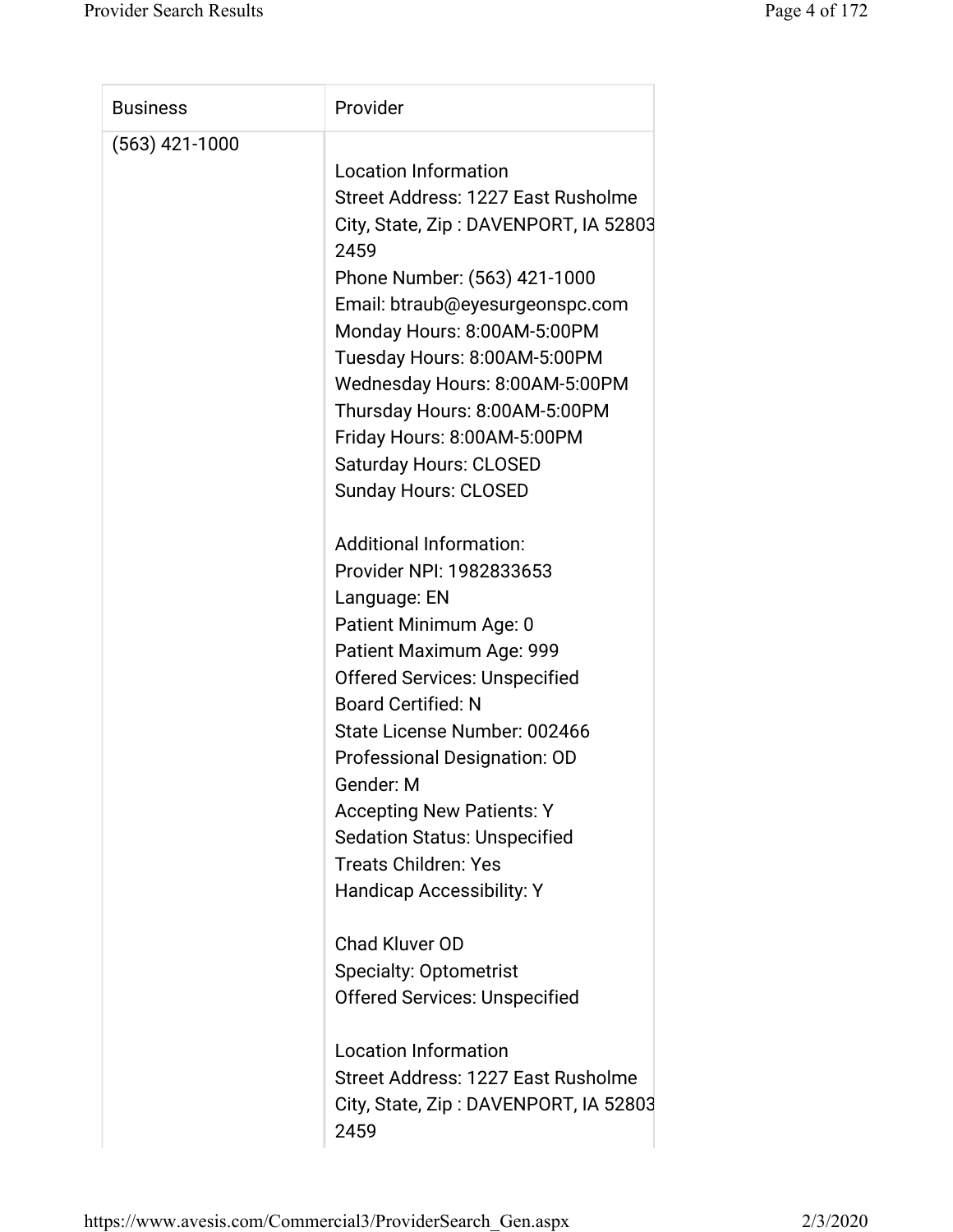| <b>Business</b> | Provider                              |
|-----------------|---------------------------------------|
|                 | Phone Number: (563) 421-1000          |
|                 | Email: btraub@eyesurgeonspc.com       |
|                 | Monday Hours: 8:00AM-5:00PM           |
|                 | Tuesday Hours: 8:00AM-5:00PM          |
|                 | Wednesday Hours: 8:00AM-5:00PM        |
|                 | Thursday Hours: 8:00AM-5:00PM         |
|                 | Friday Hours: 8:00AM-5:00PM           |
|                 | <b>Saturday Hours: CLOSED</b>         |
|                 | <b>Sunday Hours: CLOSED</b>           |
|                 | <b>Additional Information:</b>        |
|                 | Provider NPI: 1982680237              |
|                 | Language: EN                          |
|                 | Patient Minimum Age: 0                |
|                 | Patient Maximum Age: 999              |
|                 | <b>Offered Services: Unspecified</b>  |
|                 | <b>Board Certified: N</b>             |
|                 | State License Number: 02304           |
|                 | Professional Designation: OD          |
|                 | Gender: M                             |
|                 | <b>Accepting New Patients: Y</b>      |
|                 | <b>Sedation Status: Unspecified</b>   |
|                 | <b>Treats Children: Yes</b>           |
|                 | <b>Handicap Accessibility: Y</b>      |
|                 | James Wymore MD                       |
|                 | Specialty: Ophthalmology              |
|                 | <b>Offered Services: Unspecified</b>  |
|                 | <b>Location Information</b>           |
|                 | Street Address: 1227 East Rusholme    |
|                 | City, State, Zip: DAVENPORT, IA 52803 |
|                 | 2459                                  |
|                 | Phone Number: (563) 421-1000          |
|                 | Email: btraub@eyesurgeonspc.com       |
|                 | Monday Hours: 8:00AM-5:00PM           |
|                 | Tuesday Hours: 8:00AM-5:00PM          |
|                 |                                       |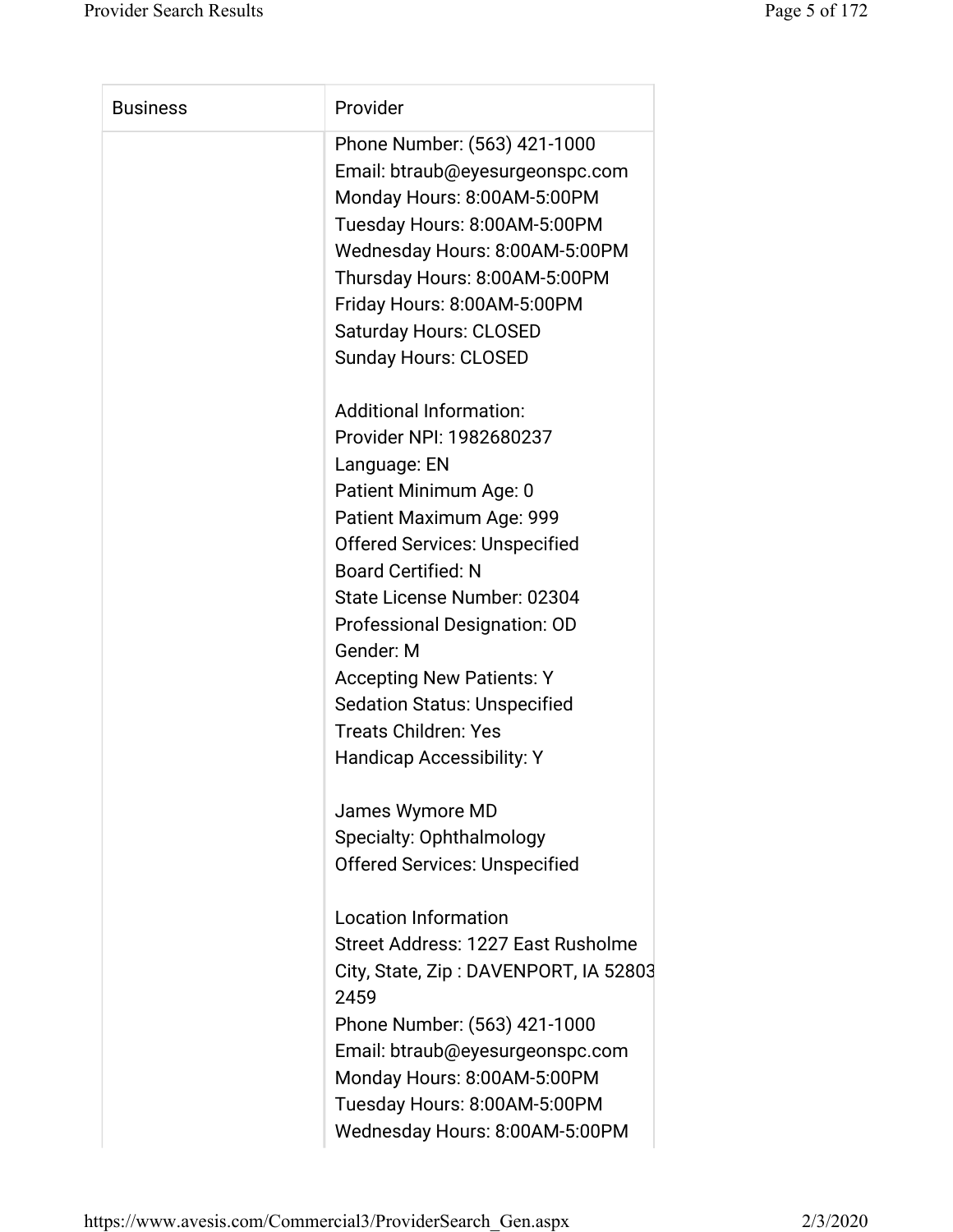| <b>Business</b> | Provider                              |
|-----------------|---------------------------------------|
|                 | Thursday Hours: 8:00AM-5:00PM         |
|                 | Friday Hours: 8:00AM-5:00PM           |
|                 | <b>Saturday Hours: CLOSED</b>         |
|                 | <b>Sunday Hours: CLOSED</b>           |
|                 | <b>Additional Information:</b>        |
|                 | Provider NPI: 1477530830              |
|                 | Language: EN                          |
|                 | Patient Minimum Age: 0                |
|                 | Patient Maximum Age: 999              |
|                 | <b>Offered Services: Unspecified</b>  |
|                 | <b>Board Certified: N</b>             |
|                 | State License Number: MD-21468        |
|                 | <b>Professional Designation: MD</b>   |
|                 | Gender: M                             |
|                 | <b>Accepting New Patients: Y</b>      |
|                 | <b>Sedation Status: Unspecified</b>   |
|                 | <b>Treats Children: Yes</b>           |
|                 | <b>Handicap Accessibility: Y</b>      |
|                 | John Frederick MD                     |
|                 | Specialty: Ophthalmology              |
|                 | <b>Offered Services: Unspecified</b>  |
|                 | <b>Location Information</b>           |
|                 | Street Address: 1227 East Rusholme    |
|                 | City, State, Zip: DAVENPORT, IA 52803 |
|                 | 2459                                  |
|                 | Phone Number: (563) 421-1000          |
|                 | Email: btraub@eyesurgeonspc.com       |
|                 | Monday Hours: 8:00AM-5:00PM           |
|                 | Tuesday Hours: 8:00AM-5:00PM          |
|                 | Wednesday Hours: 8:00AM-5:00PM        |
|                 | Thursday Hours: 8:00AM-5:00PM         |
|                 | Friday Hours: 8:00AM-5:00PM           |
|                 | <b>Saturday Hours: CLOSED</b>         |
|                 | <b>Sunday Hours: CLOSED</b>           |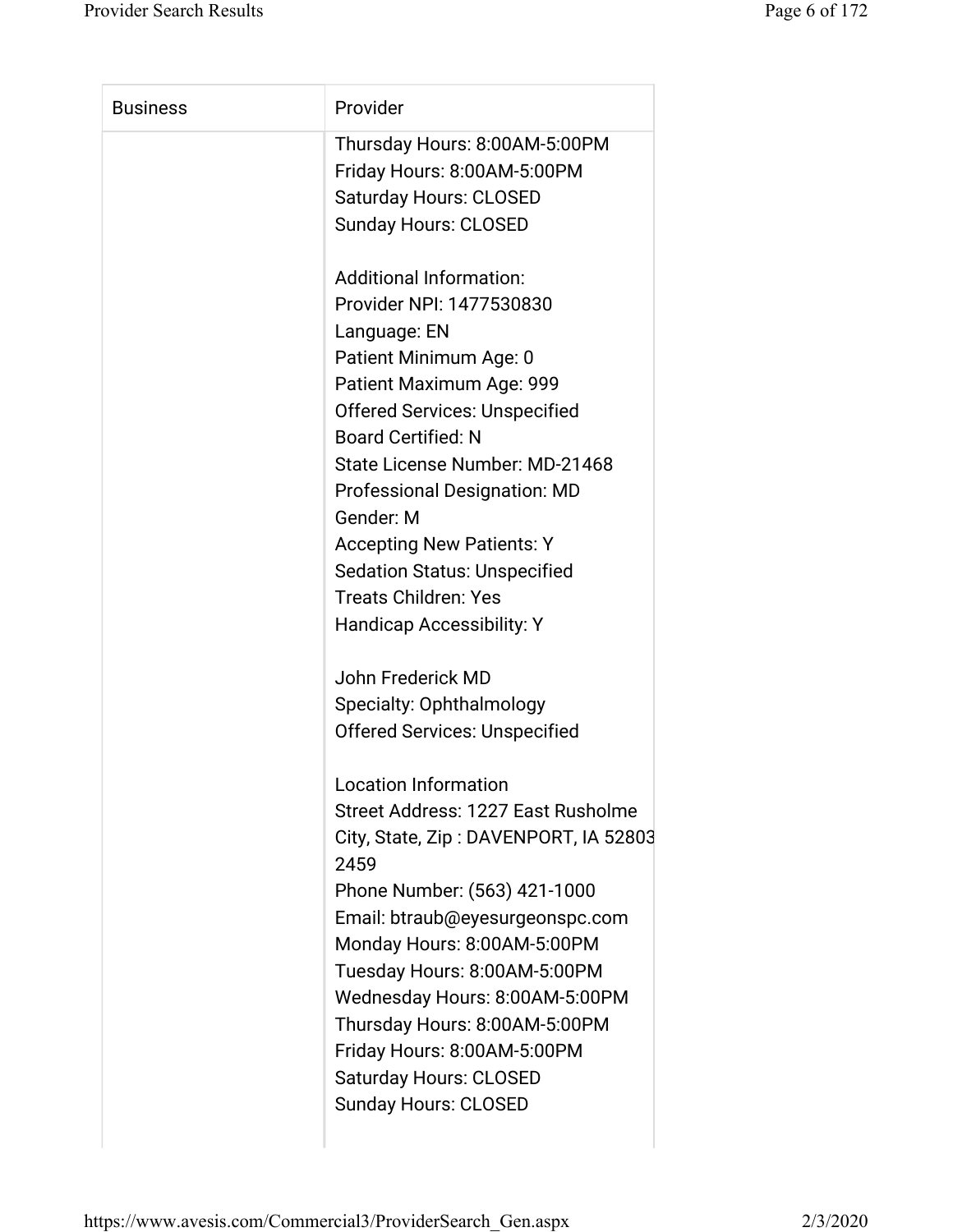| <b>Business</b> | Provider                                      |
|-----------------|-----------------------------------------------|
|                 | <b>Additional Information:</b>                |
|                 | Provider NPI: 1043297492                      |
|                 | Language: EN                                  |
|                 | Patient Minimum Age: 0                        |
|                 | Patient Maximum Age: 999                      |
|                 | <b>Offered Services: Unspecified</b>          |
|                 | <b>Board Certified: N</b>                     |
|                 | State License Number: MD-32467                |
|                 | <b>Professional Designation: MD</b>           |
|                 | Gender: M                                     |
|                 | <b>Accepting New Patients: Y</b>              |
|                 | <b>Sedation Status: Unspecified</b>           |
|                 | <b>Treats Children: Yes</b>                   |
|                 | <b>Handicap Accessibility: Y</b>              |
|                 | Jonathan Isgrig OD                            |
|                 | <b>Specialty: Optometrist</b>                 |
|                 | <b>Offered Services: Unspecified</b>          |
|                 | <b>Location Information</b>                   |
|                 | Street Address: 1227 East Rusholme            |
|                 | City, State, Zip: DAVENPORT, IA 52803<br>2459 |
|                 | Phone Number: (563) 421-1000                  |
|                 | Email: btraub@eyesurgeonspc.com               |
|                 | Monday Hours: 8:00AM-5:00PM                   |
|                 | Tuesday Hours: 8:00AM-5:00PM                  |
|                 | Wednesday Hours: 8:00AM-5:00PM                |
|                 | Thursday Hours: 8:00AM-5:00PM                 |
|                 | Friday Hours: 8:00AM-5:00PM                   |
|                 | <b>Saturday Hours: CLOSED</b>                 |
|                 | <b>Sunday Hours: CLOSED</b>                   |
|                 | <b>Additional Information:</b>                |
|                 | Provider NPI: 1376953042                      |
|                 | Language: EN                                  |
|                 | Patient Minimum Age: 0                        |
|                 | Patient Maximum Age: 999                      |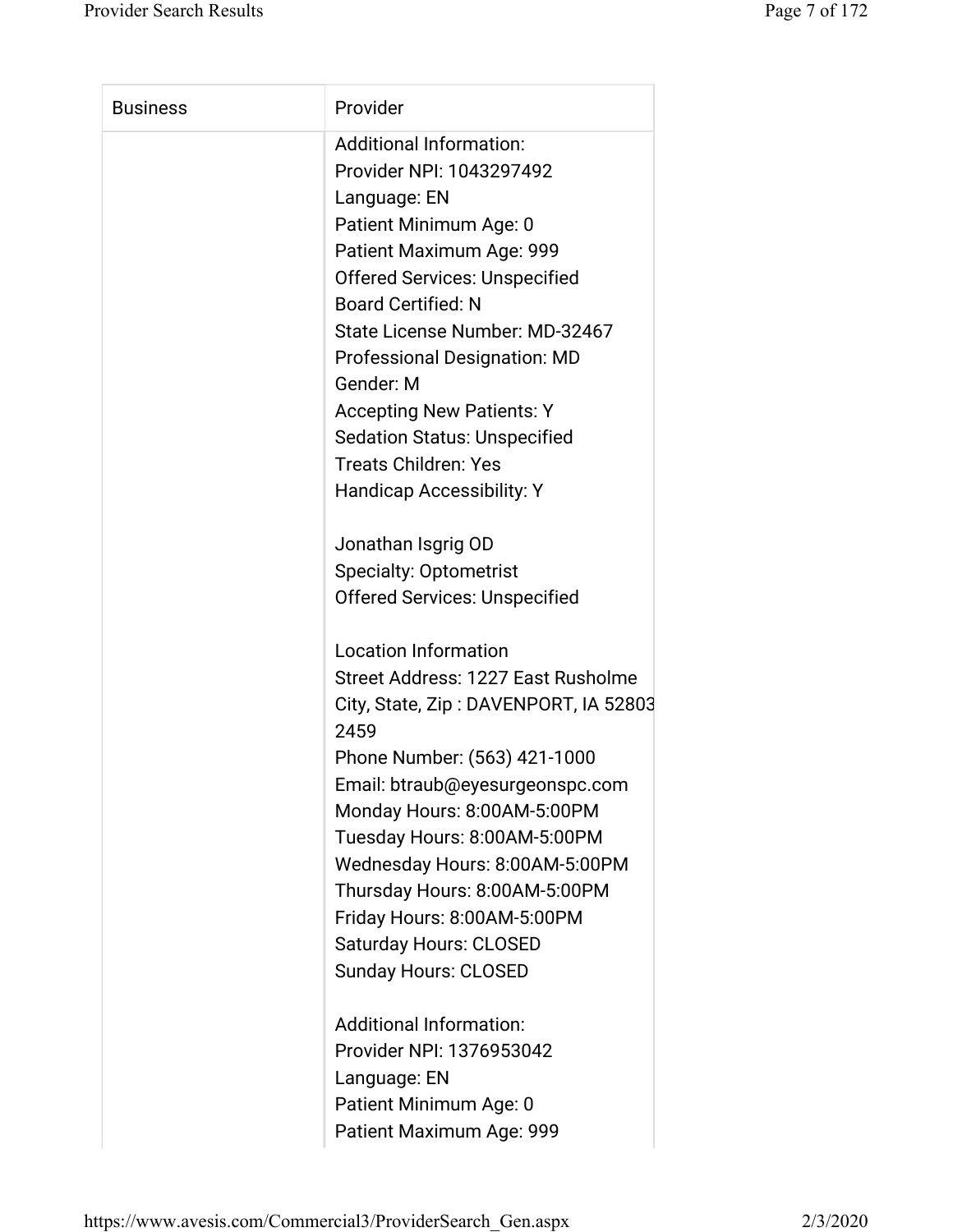| <b>Business</b> | Provider                                      |
|-----------------|-----------------------------------------------|
|                 | <b>Offered Services: Unspecified</b>          |
|                 | <b>Board Certified: N</b>                     |
|                 | State License Number: 078259                  |
|                 | Professional Designation: OD                  |
|                 | Gender: M                                     |
|                 | <b>Accepting New Patients: Y</b>              |
|                 | <b>Sedation Status: Unspecified</b>           |
|                 | <b>Treats Children: Yes</b>                   |
|                 | <b>Handicap Accessibility: Y</b>              |
|                 | Katherine Dunne OD                            |
|                 | <b>Specialty: Optometrist</b>                 |
|                 | <b>Offered Services: Unspecified</b>          |
|                 | <b>Location Information</b>                   |
|                 | Street Address: 1227 East Rusholme            |
|                 | City, State, Zip: DAVENPORT, IA 52803<br>2459 |
|                 | Phone Number: (563) 421-1000                  |
|                 | Email: btraub@eyesurgeonspc.com               |
|                 | Monday Hours: 8:00AM-5:00PM                   |
|                 | Tuesday Hours: 8:00AM-5:00PM                  |
|                 | Wednesday Hours: 8:00AM-5:00PM                |
|                 | Thursday Hours: 8:00AM-5:00PM                 |
|                 | Friday Hours: 8:00AM-5:00PM                   |
|                 | <b>Saturday Hours: CLOSED</b>                 |
|                 | <b>Sunday Hours: CLOSED</b>                   |
|                 | <b>Additional Information:</b>                |
|                 | Provider NPI: 1639456411                      |
|                 | Language: EN                                  |
|                 | Patient Minimum Age: 0                        |
|                 | Patient Maximum Age: 999                      |
|                 | <b>Offered Services: Unspecified</b>          |
|                 | <b>Board Certified: N</b>                     |
|                 | State License Number: 002512                  |
|                 | Professional Designation: OD                  |
|                 | Gender: F                                     |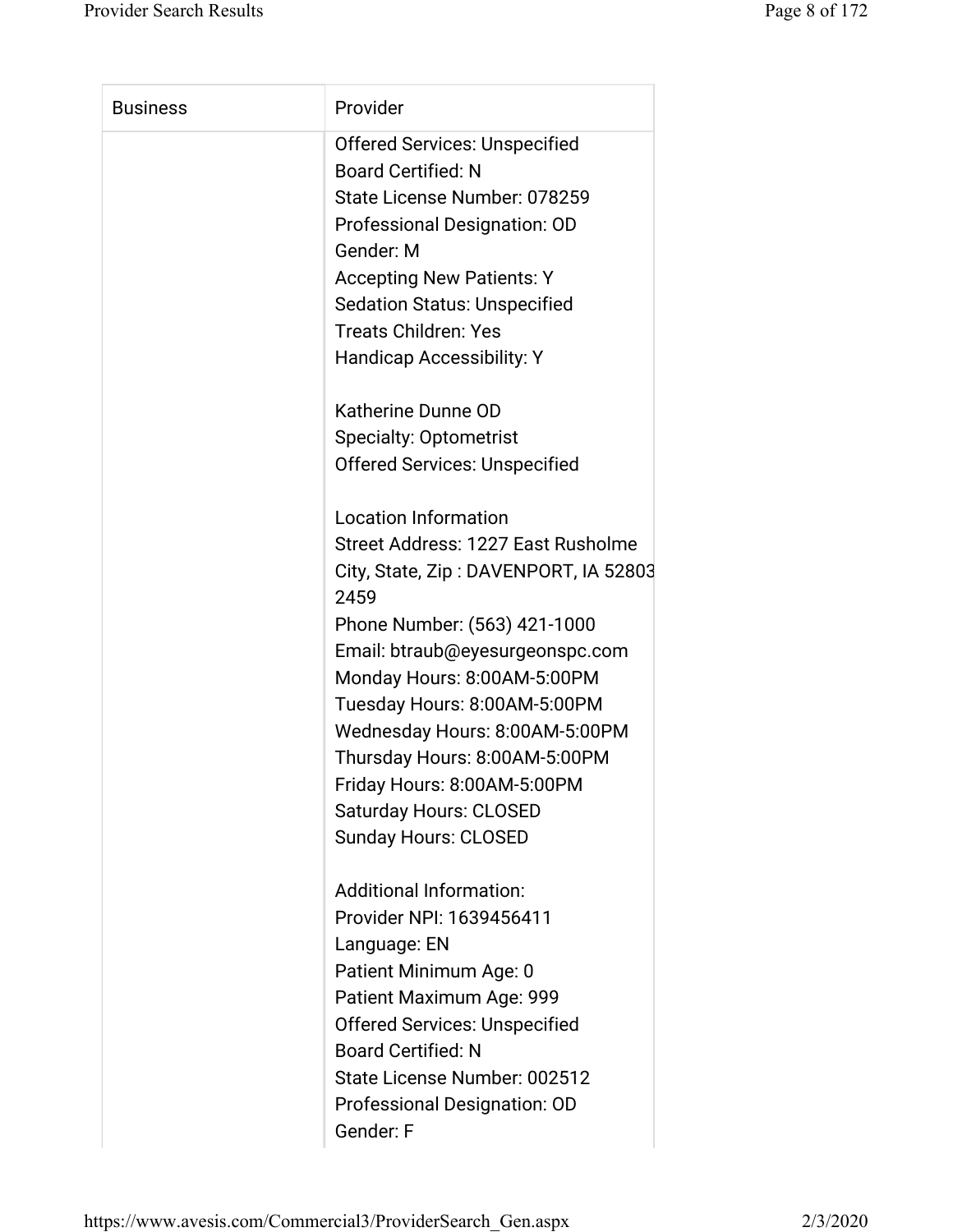| <b>Business</b> | Provider                                                                |
|-----------------|-------------------------------------------------------------------------|
|                 | <b>Accepting New Patients: Y</b><br><b>Sedation Status: Unspecified</b> |
|                 | <b>Treats Children: Yes</b>                                             |
|                 | <b>Handicap Accessibility: Y</b>                                        |
|                 | Martin O'Malley MD                                                      |
|                 | <b>Specialty: Ophthalmology</b>                                         |
|                 | <b>Offered Services: Unspecified</b>                                    |
|                 | <b>Location Information</b>                                             |
|                 | Street Address: 1227 East Rusholme                                      |
|                 | City, State, Zip: DAVENPORT, IA 52803<br>2459                           |
|                 | Phone Number: (563) 421-1000                                            |
|                 | Email: btraub@eyesurgeonspc.com                                         |
|                 | Monday Hours: 8:00AM-5:00PM                                             |
|                 | Tuesday Hours: 8:00AM-5:00PM                                            |
|                 | Wednesday Hours: 8:00AM-5:00PM                                          |
|                 | Thursday Hours: 8:00AM-5:00PM                                           |
|                 | Friday Hours: 8:00AM-5:00PM                                             |
|                 | <b>Saturday Hours: CLOSED</b>                                           |
|                 | <b>Sunday Hours: CLOSED</b>                                             |
|                 | <b>Additional Information:</b>                                          |
|                 | Provider NPI: 1750545455                                                |
|                 | Language: EN                                                            |
|                 | Patient Minimum Age: 0                                                  |
|                 | Patient Maximum Age: 999                                                |
|                 | <b>Offered Services: Unspecified</b>                                    |
|                 | <b>Board Certified: N</b>                                               |
|                 | State License Number: MD-42027                                          |
|                 | <b>Professional Designation: MD</b>                                     |
|                 | Gender: M                                                               |
|                 | <b>Accepting New Patients: Y</b>                                        |
|                 | <b>Sedation Status: Unspecified</b>                                     |
|                 | <b>Treats Children: Yes</b>                                             |
|                 | Handicap Accessibility: Y                                               |
|                 |                                                                         |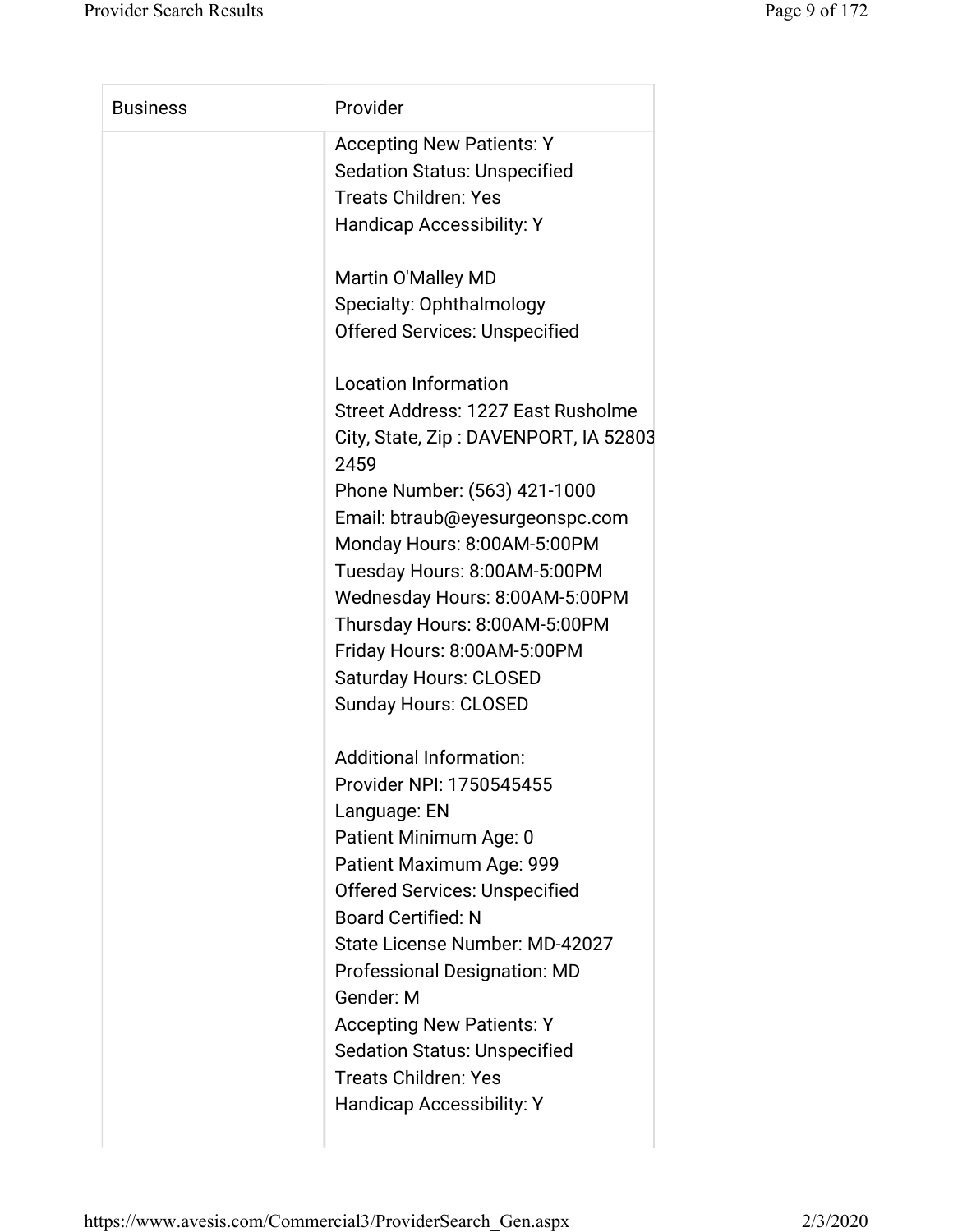| <b>Business</b> | Provider                                      |
|-----------------|-----------------------------------------------|
|                 | <b>Michael Boehm MD</b>                       |
|                 | Specialty: Ophthalmology                      |
|                 | <b>Offered Services: Unspecified</b>          |
|                 | <b>Location Information</b>                   |
|                 | Street Address: 1227 East Rusholme            |
|                 | City, State, Zip: DAVENPORT, IA 52803<br>2459 |
|                 | Phone Number: (563) 421-1000                  |
|                 | Email: btraub@eyesurgeonspc.com               |
|                 | Monday Hours: 8:00AM-5:00PM                   |
|                 | Tuesday Hours: 8:00AM-5:00PM                  |
|                 | Wednesday Hours: 8:00AM-5:00PM                |
|                 | Thursday Hours: 8:00AM-5:00PM                 |
|                 | Friday Hours: 8:00AM-5:00PM                   |
|                 | <b>Saturday Hours: CLOSED</b>                 |
|                 | <b>Sunday Hours: CLOSED</b>                   |
|                 | <b>Additional Information:</b>                |
|                 | Provider NPI: 1912984360                      |
|                 | Language: EN                                  |
|                 | Patient Minimum Age: 0                        |
|                 | Patient Maximum Age: 999                      |
|                 | <b>Offered Services: Unspecified</b>          |
|                 | <b>Board Certified: N</b>                     |
|                 | State License Number: MD-35141                |
|                 | <b>Professional Designation: MD</b>           |
|                 | Gender: M                                     |
|                 | <b>Accepting New Patients: Y</b>              |
|                 | <b>Sedation Status: Unspecified</b>           |
|                 | <b>Treats Children: Yes</b>                   |
|                 | <b>Handicap Accessibility: Y</b>              |
|                 | Sarah Burgett OD                              |
|                 | <b>Specialty: Optometrist</b>                 |
|                 | <b>Offered Services: Unspecified</b>          |
|                 |                                               |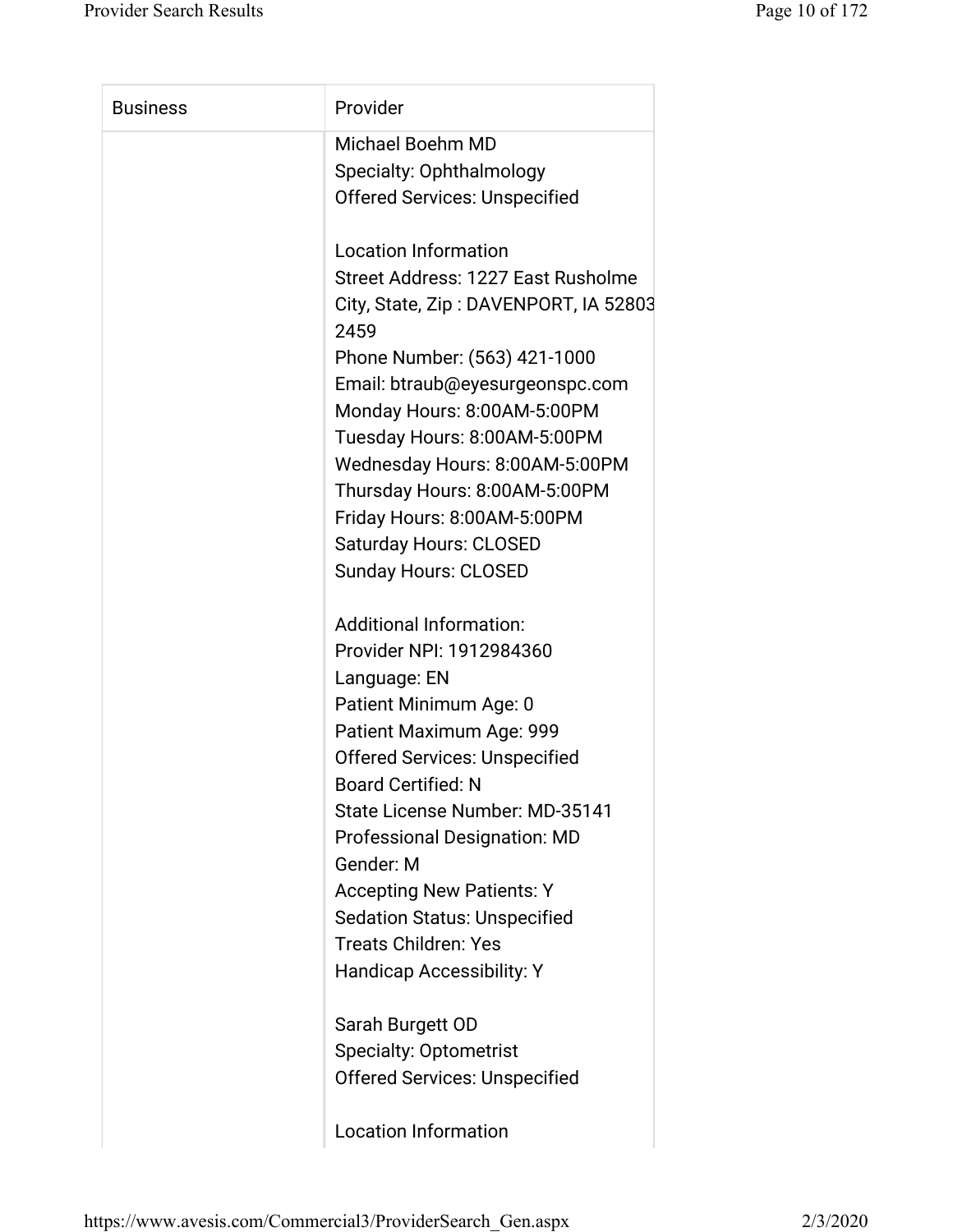| <b>Business</b> | Provider                                      |
|-----------------|-----------------------------------------------|
|                 | Street Address: 1227 East Rusholme            |
|                 | City, State, Zip: DAVENPORT, IA 52803<br>2459 |
|                 | Phone Number: (563) 421-1000                  |
|                 | Email: btraub@eyesurgeonspc.com               |
|                 | Monday Hours: 8:00AM-5:00PM                   |
|                 | Tuesday Hours: 8:00AM-5:00PM                  |
|                 | Wednesday Hours: 8:00AM-5:00PM                |
|                 | Thursday Hours: 8:00AM-5:00PM                 |
|                 | Friday Hours: 8:00AM-5:00PM                   |
|                 | <b>Saturday Hours: CLOSED</b>                 |
|                 | <b>Sunday Hours: CLOSED</b>                   |
|                 | <b>Additional Information:</b>                |
|                 | Provider NPI: 1467715276                      |
|                 | Language: EN                                  |
|                 | Patient Minimum Age: 0                        |
|                 | Patient Maximum Age: 999                      |
|                 | <b>Offered Services: Unspecified</b>          |
|                 | <b>Board Certified: N</b>                     |
|                 | State License Number: 002568                  |
|                 | Professional Designation: OD                  |
|                 | Gender: F                                     |
|                 | <b>Accepting New Patients: Y</b>              |
|                 | <b>Sedation Status: Unspecified</b>           |
|                 | <b>Treats Children: Yes</b>                   |
|                 | <b>Handicap Accessibility: Y</b>              |
|                 | <b>Tina Eckhardt MD</b>                       |
|                 | Specialty: Ophthalmology                      |
|                 | <b>Offered Services: Unspecified</b>          |
|                 | <b>Location Information</b>                   |
|                 | Street Address: 1227 East Rusholme            |
|                 | City, State, Zip: DAVENPORT, IA 52803<br>2459 |
|                 | Phone Number: (563) 421-1000                  |
|                 |                                               |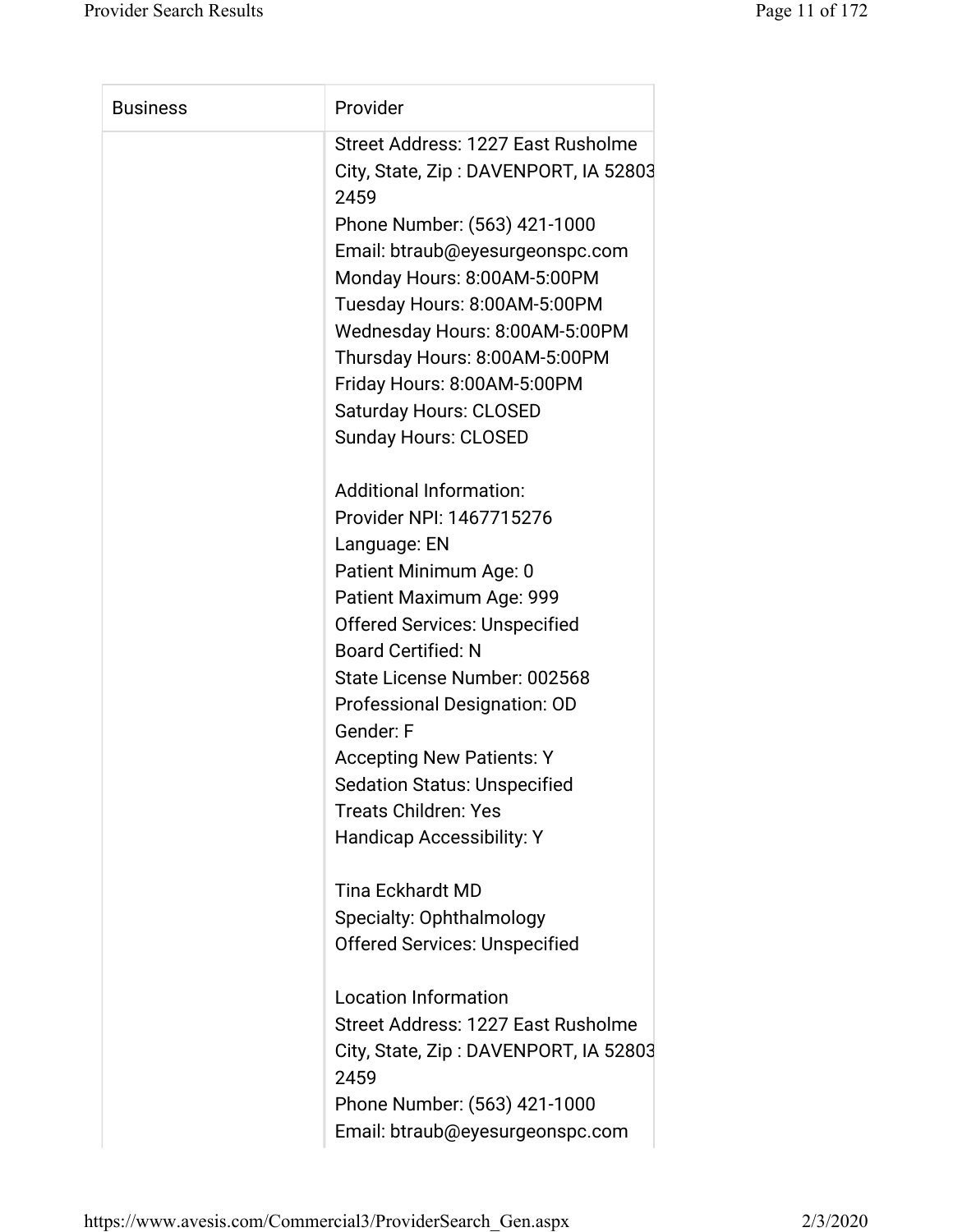| <b>Business</b> | Provider                                      |
|-----------------|-----------------------------------------------|
|                 | Monday Hours: 8:00AM-5:00PM                   |
|                 | Tuesday Hours: 8:00AM-5:00PM                  |
|                 | Wednesday Hours: 8:00AM-5:00PM                |
|                 | Thursday Hours: 8:00AM-5:00PM                 |
|                 | Friday Hours: 8:00AM-5:00PM                   |
|                 | <b>Saturday Hours: CLOSED</b>                 |
|                 | <b>Sunday Hours: CLOSED</b>                   |
|                 | <b>Additional Information:</b>                |
|                 | Provider NPI: 1952373383                      |
|                 | Language: EN                                  |
|                 | Patient Minimum Age: 0                        |
|                 | Patient Maximum Age: 999                      |
|                 | <b>Offered Services: Unspecified</b>          |
|                 | <b>Board Certified: N</b>                     |
|                 | State License Number: MD-32758                |
|                 | <b>Professional Designation: MD</b>           |
|                 | Gender: F                                     |
|                 | <b>Accepting New Patients: Y</b>              |
|                 | <b>Sedation Status: Unspecified</b>           |
|                 | <b>Treats Children: Yes</b>                   |
|                 | <b>Handicap Accessibility: Y</b>              |
|                 | <b>Yasser Elshatory MD</b>                    |
|                 | Specialty: Ophthalmology                      |
|                 | <b>Offered Services: Unspecified</b>          |
|                 | <b>Location Information</b>                   |
|                 | Street Address: 1227 East Rusholme            |
|                 | City, State, Zip: DAVENPORT, IA 52803<br>2459 |
|                 |                                               |
|                 | Phone Number: (563) 421-1000                  |
|                 | Email: btraub@eyesurgeonspc.com               |
|                 | Monday Hours: 8:00AM-5:00PM                   |
|                 | Tuesday Hours: 8:00AM-5:00PM                  |
|                 | Wednesday Hours: 8:00AM-5:00PM                |
|                 | Thursday Hours: 8:00AM-5:00PM                 |
|                 | Friday Hours: 8:00AM-5:00PM                   |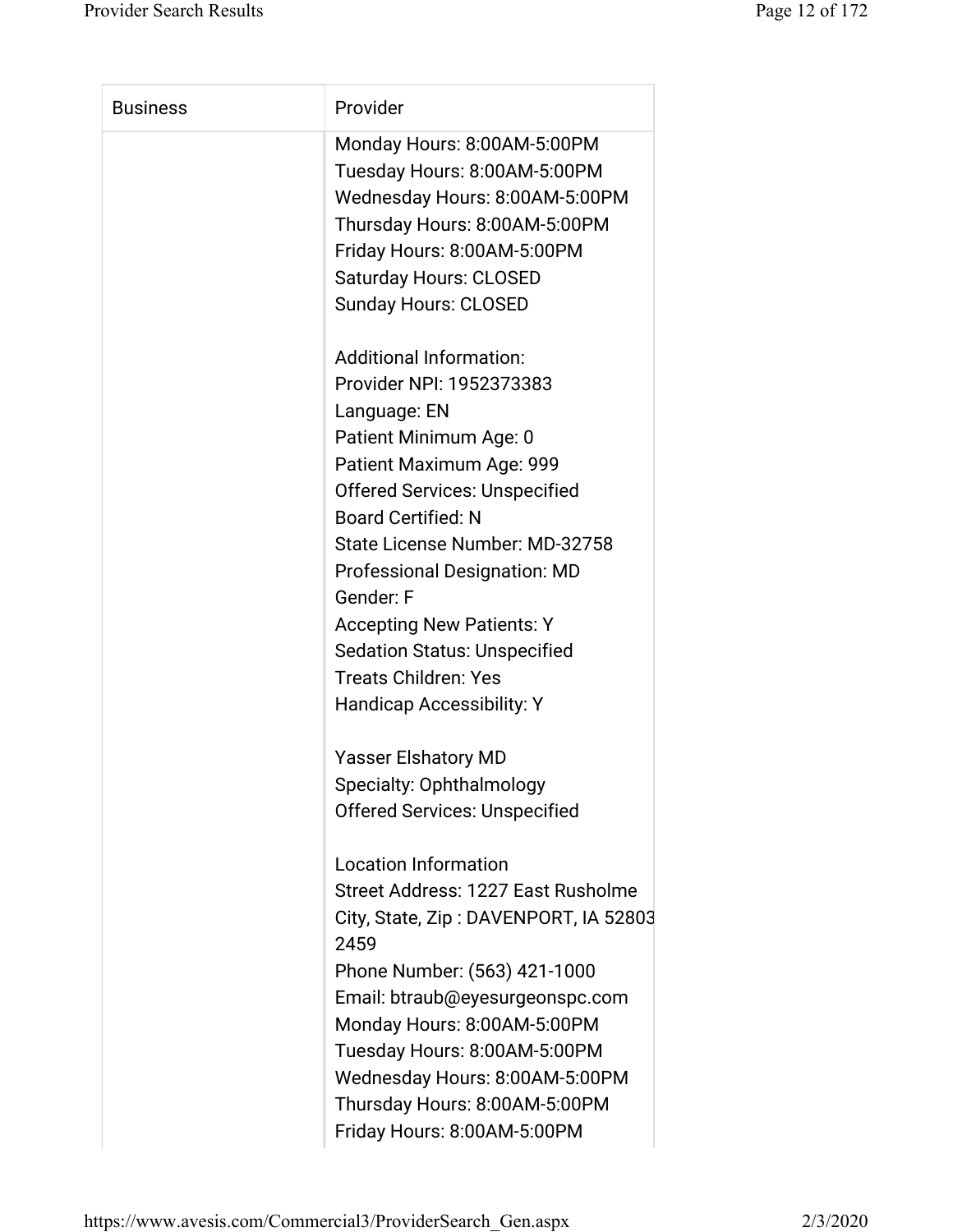| <b>Business</b>                                                                              | Provider                                                                                                                                                                                                                                                                                                                                                                                                                                                                                                                                                         |
|----------------------------------------------------------------------------------------------|------------------------------------------------------------------------------------------------------------------------------------------------------------------------------------------------------------------------------------------------------------------------------------------------------------------------------------------------------------------------------------------------------------------------------------------------------------------------------------------------------------------------------------------------------------------|
|                                                                                              | <b>Saturday Hours: CLOSED</b><br><b>Sunday Hours: CLOSED</b>                                                                                                                                                                                                                                                                                                                                                                                                                                                                                                     |
|                                                                                              | <b>Additional Information:</b><br>Provider NPI: 1033403100<br>Language: EN<br>Patient Minimum Age: 0<br>Patient Maximum Age: 999<br><b>Offered Services: Unspecified</b><br><b>Board Certified: N</b><br>State License Number: 41577<br><b>Professional Designation: MD</b><br>Gender: U<br><b>Accepting New Patients: Y</b><br><b>Sedation Status: Unspecified</b><br><b>Treats Children: Yes</b><br><b>Handicap Accessibility: Y</b>                                                                                                                           |
| <b>Target Optical</b><br>5225 Elmore Ave<br>DAVENPORT, IA 52807-<br>3454<br>$(563)$ 355-5731 | Luxottica Retail North America, Inc.<br>Specialty: Eyewear Supplier (Equipmen<br>not the service)<br><b>Offered Services: Unspecified</b><br><b>Location Information</b><br>Street Address: 5225 Elmore Ave<br>City, State, Zip: DAVENPORT, IA 52807<br>3454<br>Phone Number: (563) 355-5731<br><b>Email: No Email Provided</b><br>Monday Hours: 8:00AM-5:00PM<br>Tuesday Hours: 8:00AM-5:00PM<br>Wednesday Hours: 8:00AM-5:00PM<br>Thursday Hours: 8:00AM-5:00PM<br>Friday Hours: 8:00AM-5:00PM<br><b>Saturday Hours: CLOSED</b><br><b>Sunday Hours: CLOSED</b> |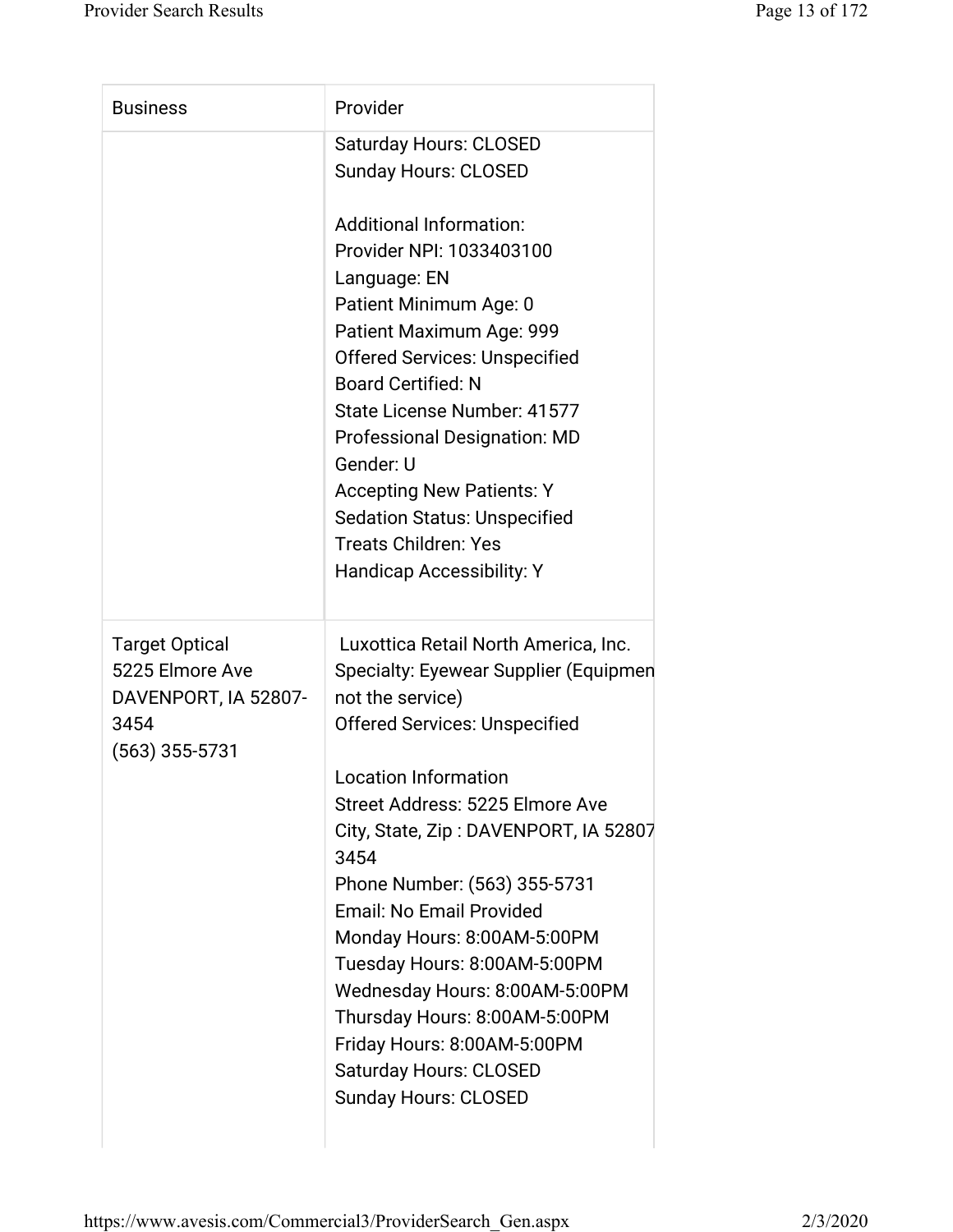| <b>Business</b> | Provider                                                                                                                                                                                                                                                                                                                                                                                                                                                                                      |
|-----------------|-----------------------------------------------------------------------------------------------------------------------------------------------------------------------------------------------------------------------------------------------------------------------------------------------------------------------------------------------------------------------------------------------------------------------------------------------------------------------------------------------|
|                 | <b>Additional Information:</b><br><b>Provider NPI:</b><br>Language: EN<br>Patient Minimum Age: 0<br>Patient Maximum Age: 999<br><b>Offered Services: Unspecified</b><br><b>Board Certified: N</b><br>State License Number: Unspecified<br><b>Professional Designation:</b><br>Gender: U<br><b>Accepting New Patients: Y</b><br><b>Sedation Status: Unspecified</b><br><b>Treats Children: Yes</b><br><b>Handicap Accessibility: N</b><br>Michael Ringblum OD<br><b>Specialty: Optometrist</b> |
|                 | <b>Offered Services: Exams Only</b><br><b>Location Information</b><br>Street Address: 5225 Elmore Ave<br>City, State, Zip: DAVENPORT, IA 52807<br>3454<br>Phone Number: (563) 355-5731<br>Email: drmjr2020@aol.com<br>Monday Hours: 8:00AM-5:00PM<br>Tuesday Hours: 8:00AM-5:00PM<br>Wednesday Hours: 8:00AM-5:00PM<br>Thursday Hours: 8:00AM-5:00PM<br>Friday Hours: 8:00AM-5:00PM<br><b>Saturday Hours: CLOSED</b><br><b>Sunday Hours: CLOSED</b>                                           |
|                 | <b>Additional Information:</b><br>Provider NPI: 1447302799<br>Language: EN<br>Patient Minimum Age: 0<br>Patient Maximum Age: 999                                                                                                                                                                                                                                                                                                                                                              |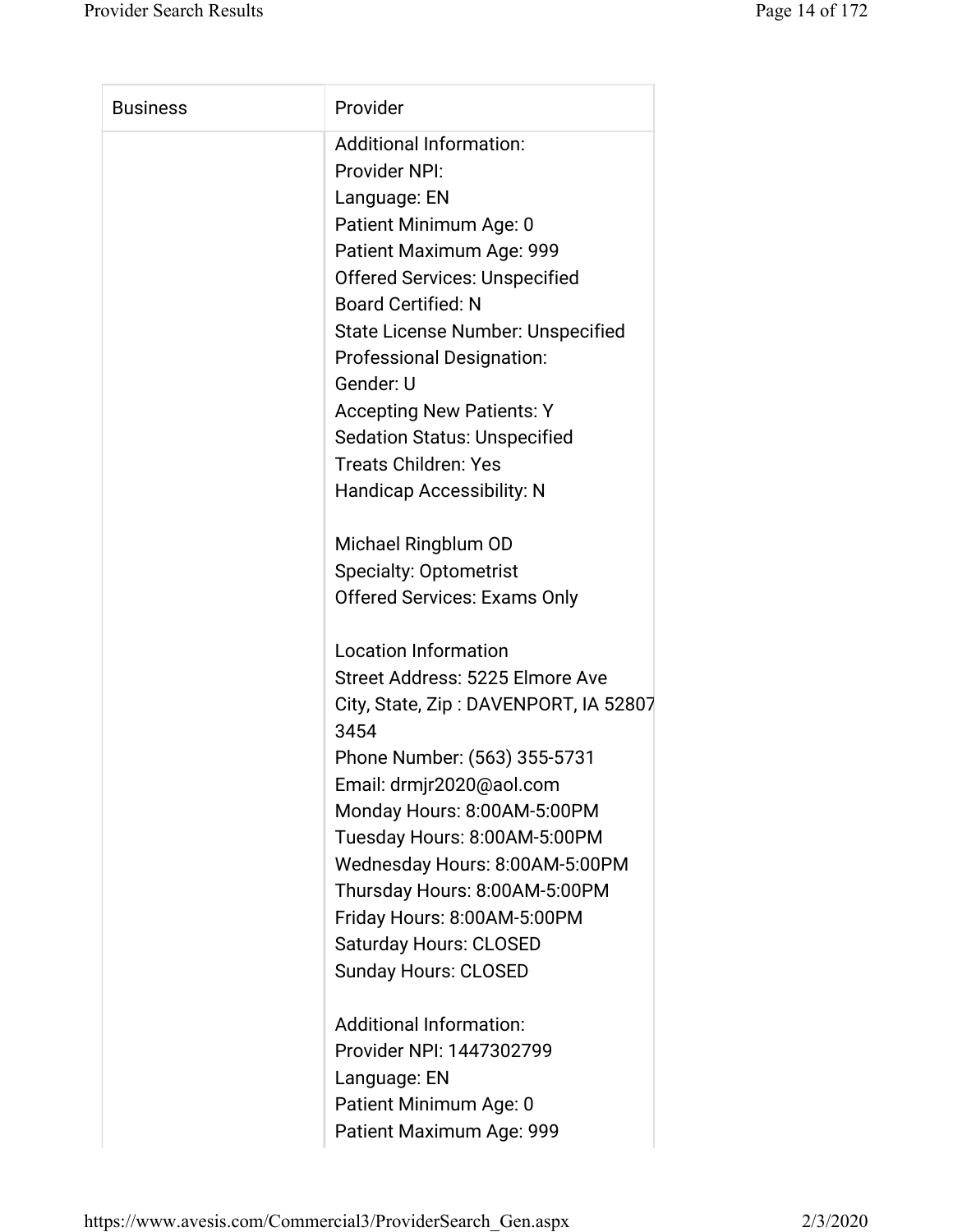| <b>Business</b>              | Provider                                      |
|------------------------------|-----------------------------------------------|
|                              | <b>Offered Services: Exams Only</b>           |
|                              | <b>Board Certified: N</b>                     |
|                              | State License Number: 01701                   |
|                              | Professional Designation: OD                  |
|                              | Gender: M                                     |
|                              | <b>Accepting New Patients: Y</b>              |
|                              | <b>Sedation Status: Unspecified</b>           |
|                              | <b>Treats Children: Yes</b>                   |
|                              | <b>Handicap Accessibility: U</b>              |
| JCPenney #10999              | Gordon Weech OD                               |
| 320 West Kimberly Road       | <b>Specialty: Optometrist</b>                 |
| DAVENPORT, IA 52806-<br>5920 | <b>Offered Services: Exams Only</b>           |
| (563) 388-9379               | <b>Location Information</b>                   |
|                              | Street Address: 320 West Kimberly Roa         |
|                              | City, State, Zip: DAVENPORT, IA 52806<br>5920 |
|                              | Phone Number: (563) 388-9379                  |
|                              | Email: gswch52@gmail.com                      |
|                              | Monday Hours: 8:00AM-5:00PM                   |
|                              | Tuesday Hours: 8:00AM-5:00PM                  |
|                              | Wednesday Hours: 8:00AM-5:00PM                |
|                              | Thursday Hours: 8:00AM-5:00PM                 |
|                              | Friday Hours: 8:00AM-5:00PM                   |
|                              | <b>Saturday Hours: CLOSED</b>                 |
|                              | <b>Sunday Hours: CLOSED</b>                   |
|                              | <b>Additional Information:</b>                |
|                              | Provider NPI: 1043349525                      |
|                              | Language: EN                                  |
|                              | Patient Minimum Age: 0                        |
|                              | Patient Maximum Age: 999                      |
|                              | <b>Offered Services: Exams Only</b>           |
|                              | <b>Board Certified: N</b>                     |
|                              | State License Number: 02360                   |
|                              | Professional Designation: OD                  |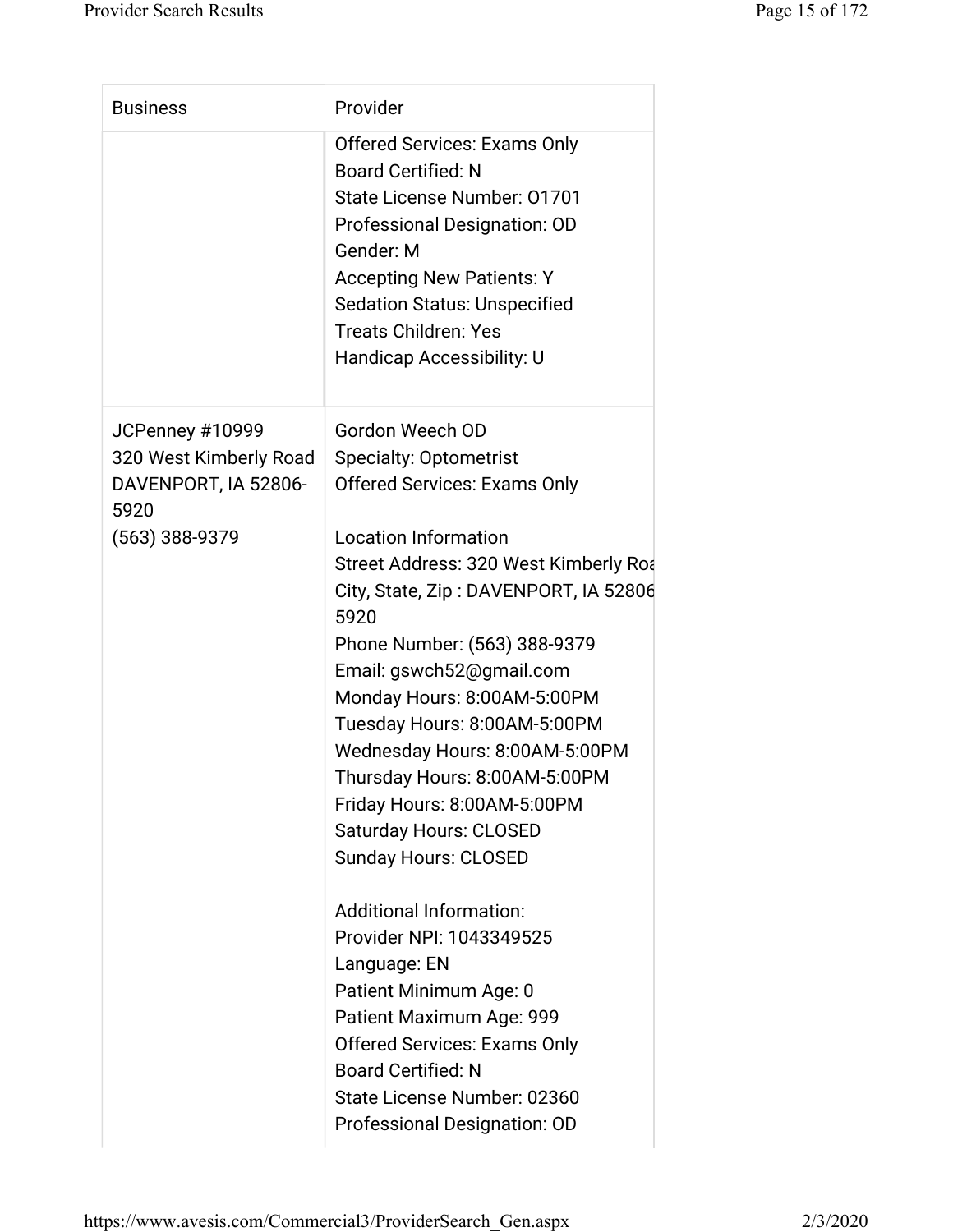| <b>Business</b>                                                                                          | Provider                                                                                                                                                                                                                                                                                                                                                                                                                                                                                                                                                                                                                                                                                                                                                                                                                                                                                                                   |
|----------------------------------------------------------------------------------------------------------|----------------------------------------------------------------------------------------------------------------------------------------------------------------------------------------------------------------------------------------------------------------------------------------------------------------------------------------------------------------------------------------------------------------------------------------------------------------------------------------------------------------------------------------------------------------------------------------------------------------------------------------------------------------------------------------------------------------------------------------------------------------------------------------------------------------------------------------------------------------------------------------------------------------------------|
|                                                                                                          | Gender: M<br><b>Accepting New Patients: Y</b><br><b>Sedation Status: Unspecified</b><br><b>Treats Children: Yes</b><br>Handicap Accessibility: U                                                                                                                                                                                                                                                                                                                                                                                                                                                                                                                                                                                                                                                                                                                                                                           |
| <b>Spring Park Surgery</b><br>Center<br>3319 Spring St<br>DAVENPORT, IA 52807-<br>2125<br>(563) 355-6236 | <b>Yasser Elshatory MD</b><br>Specialty: Ophthalmology<br><b>Offered Services: Unspecified</b><br><b>Location Information</b><br>Street Address: 3319 Spring St<br>City, State, Zip: DAVENPORT, IA 52807<br>2125<br>Phone Number: (563) 355-6236<br>Email: btraub@eyesurgeonspc.com<br>Monday Hours: 8:00AM-5:00PM<br>Tuesday Hours: 8:00AM-5:00PM<br>Wednesday Hours: 8:00AM-5:00PM<br>Thursday Hours: 8:00AM-5:00PM<br>Friday Hours: 8:00AM-5:00PM<br><b>Saturday Hours: CLOSED</b><br><b>Sunday Hours: CLOSED</b><br><b>Additional Information:</b><br>Provider NPI: 1033403100<br>Language: EN<br>Patient Minimum Age: 0<br>Patient Maximum Age: 999<br><b>Offered Services: Unspecified</b><br><b>Board Certified: N</b><br>State License Number: 41577<br><b>Professional Designation: MD</b><br>Gender: U<br><b>Accepting New Patients: Y</b><br><b>Sedation Status: Unspecified</b><br><b>Treats Children: Yes</b> |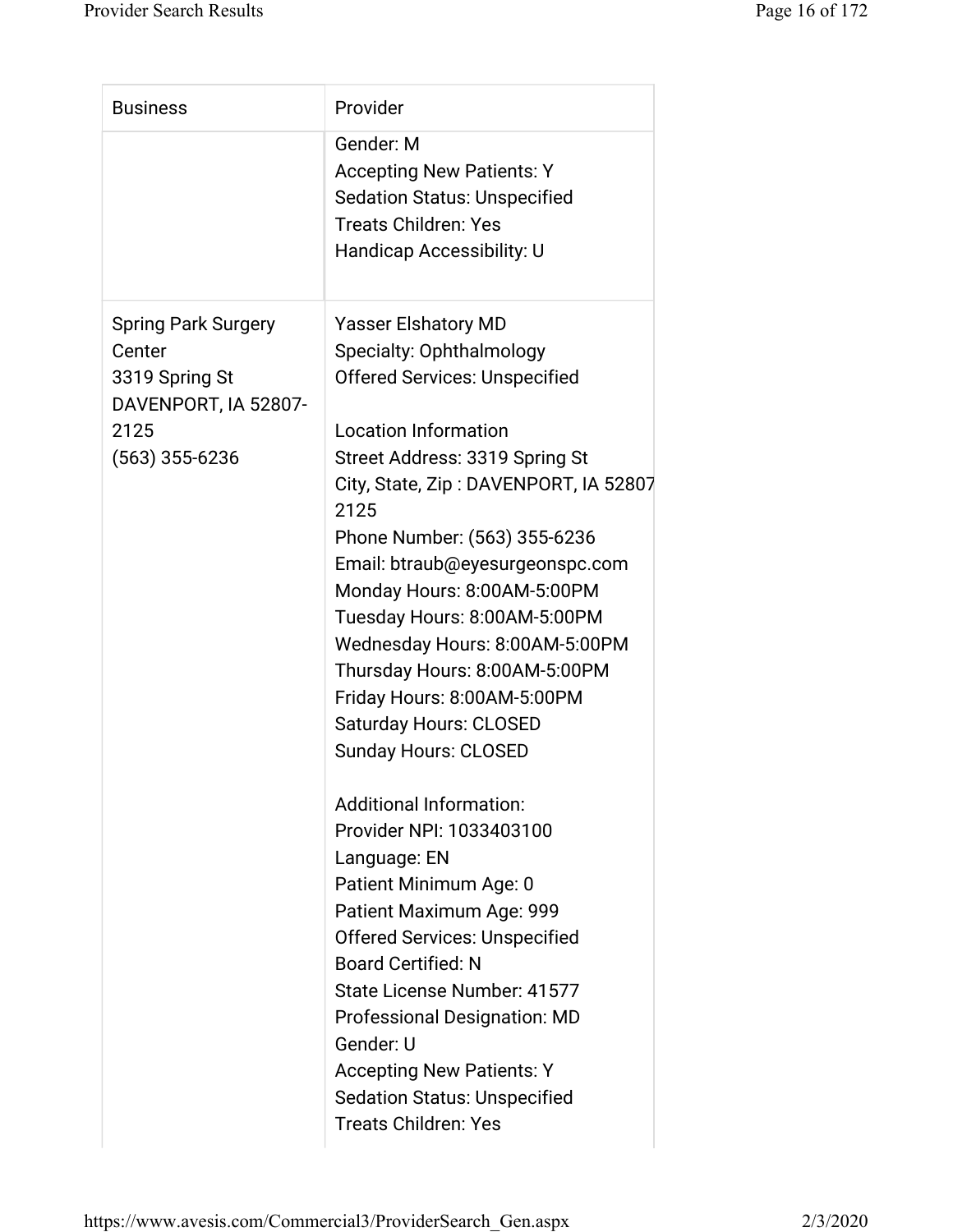| <b>Business</b>                                                                          | Provider                                                                                                                                                                                                                                                                                                                                                                                                                                                                                           |
|------------------------------------------------------------------------------------------|----------------------------------------------------------------------------------------------------------------------------------------------------------------------------------------------------------------------------------------------------------------------------------------------------------------------------------------------------------------------------------------------------------------------------------------------------------------------------------------------------|
|                                                                                          | <b>Handicap Accessibility: Y</b>                                                                                                                                                                                                                                                                                                                                                                                                                                                                   |
| Dan L. Stadelman, OD<br>1718 East Kimberly Rd<br>DAVENPORT, IA 52807<br>$(563)$ 355-3912 | Dan Stadelman<br><b>Specialty: Optometrist</b><br><b>Offered Services: Unspecified</b><br><b>Location Information</b><br>Street Address: 1718 East Kimberly Rd<br>City, State, Zip: DAVENPORT, IA 52807<br>Phone Number: (563) 355-3912<br>Email: drdstad@aol.com<br>Monday Hours: 8:00AM-5:00PM<br>Tuesday Hours: 8:00AM-5:00PM<br>Wednesday Hours: 8:00AM-5:00PM<br>Thursday Hours: 8:00AM-5:00PM<br>Friday Hours: 8:00AM-5:00PM<br><b>Saturday Hours: CLOSED</b><br><b>Sunday Hours: CLOSED</b> |
|                                                                                          | <b>Additional Information:</b><br>Provider NPI: 1770501801<br>Language: EN<br>Patient Minimum Age: 0<br>Patient Maximum Age: 999<br><b>Offered Services: Unspecified</b><br><b>Board Certified: N</b><br>State License Number: 01826<br><b>Professional Designation:</b><br>Gender: M<br><b>Accepting New Patients: Y</b><br><b>Sedation Status: Unspecified</b><br><b>Treats Children: Yes</b><br><b>Handicap Accessibility: N</b><br><b>Margaret Phillips OD</b>                                 |
|                                                                                          | <b>Specialty: Optometrist</b><br><b>Offered Services: Full Service</b>                                                                                                                                                                                                                                                                                                                                                                                                                             |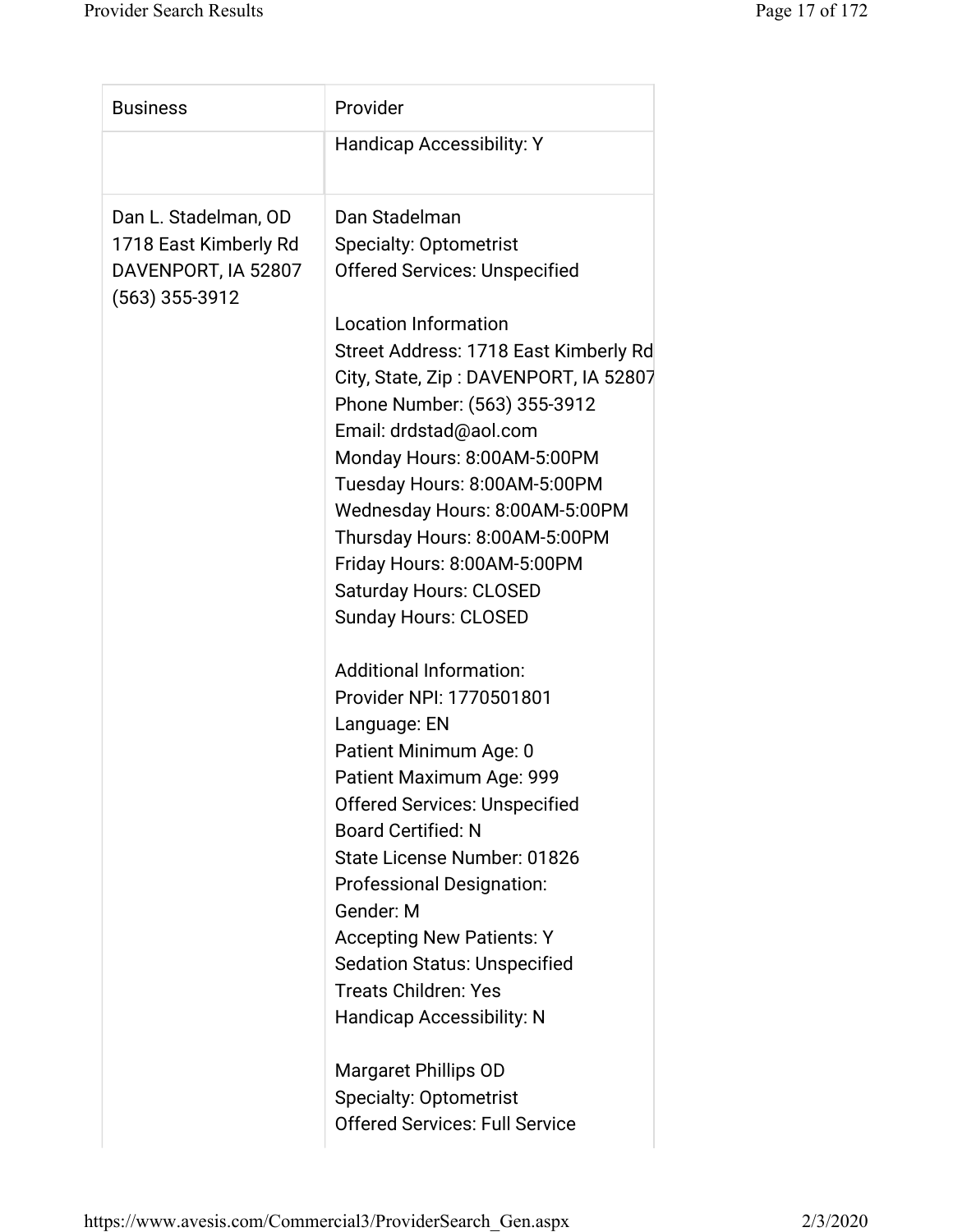| <b>Business</b>                                                                                               | Provider                                                                                                                                                                                                                                                                                                                                                                                                                         |
|---------------------------------------------------------------------------------------------------------------|----------------------------------------------------------------------------------------------------------------------------------------------------------------------------------------------------------------------------------------------------------------------------------------------------------------------------------------------------------------------------------------------------------------------------------|
|                                                                                                               | <b>Location Information</b><br>Street Address: 1718 East Kimberly Rd<br>City, State, Zip: DAVENPORT, IA 52807<br>Phone Number: (563) 355-3912<br>Email: lifetimedrphillips@gmail.com<br>Monday Hours: 8:00AM-8:00PM<br>Tuesday Hours: 8:00AM-5:00PM<br>Wednesday Hours: 8:00AM-5:00PM<br>Thursday Hours: 8:00AM-5:00PM<br>Friday Hours: 9:00AM-5:00PM<br>Saturday Hours: 8:00AM-12:00PM<br><b>Sunday Hours: CLOSED</b>           |
|                                                                                                               | <b>Additional Information:</b><br>Provider NPI: 1700804093<br>Language: EN<br>Patient Minimum Age: 0<br>Patient Maximum Age: 999<br><b>Offered Services: Full Service</b><br><b>Board Certified: N</b><br>State License Number: 02355<br>Professional Designation: OD<br>Gender: F<br><b>Accepting New Patients: Y</b><br><b>Sedation Status: Unspecified</b><br><b>Treats Children: Yes</b><br><b>Handicap Accessibility: Y</b> |
| <b>Rock Island Optometric</b><br>Center<br>2501 24th St<br>ROCK ISLAND, IL 61201-<br>5300<br>$(309)$ 788-0604 | Abigail Ledford OD<br><b>Specialty: Optometrist</b><br><b>Offered Services: Full Service</b><br><b>Location Information</b><br>Street Address: 2501 24th St<br>City, State, Zip: ROCK ISLAND, IL 6120<br>5300                                                                                                                                                                                                                    |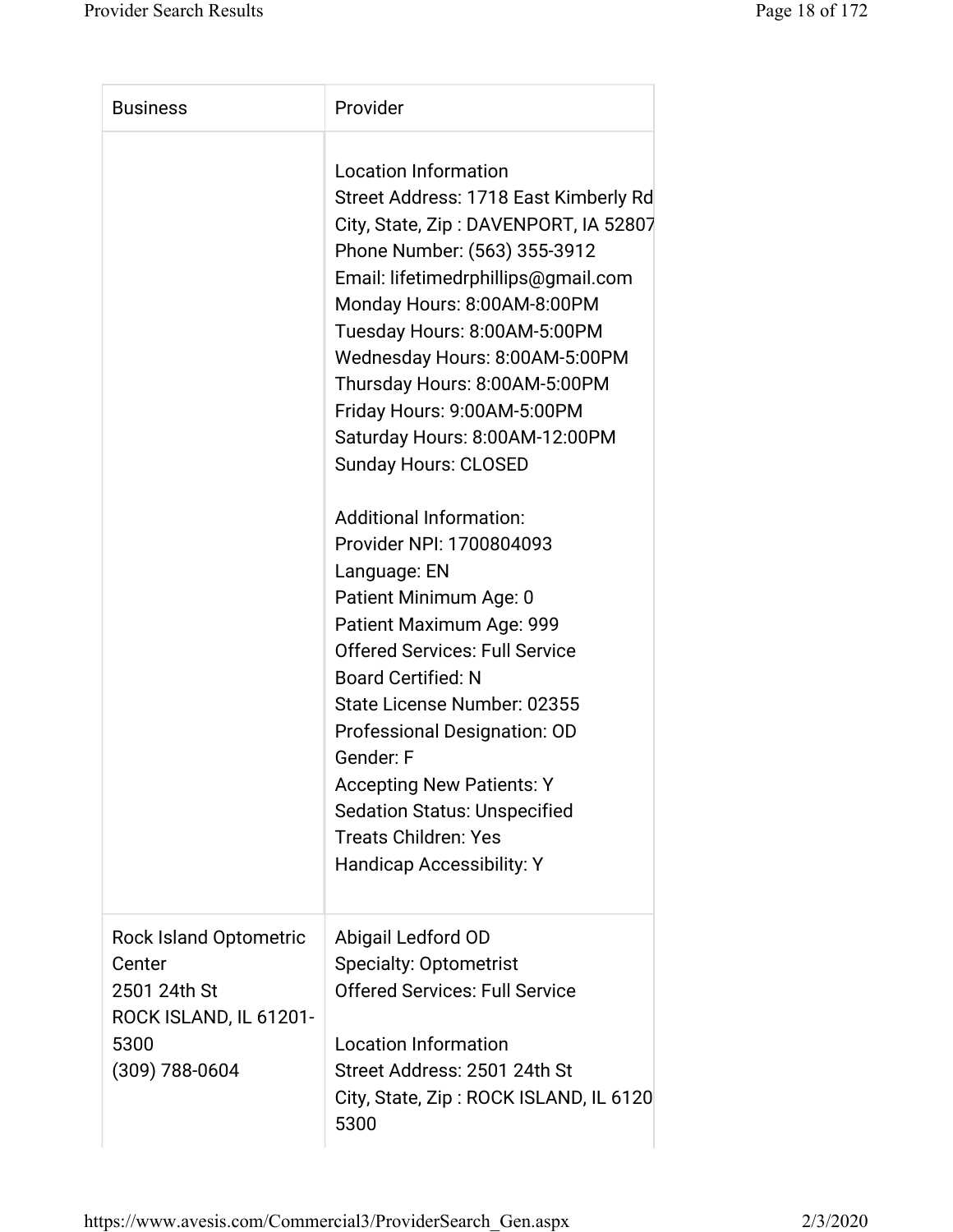| <b>Business</b> | Provider                               |
|-----------------|----------------------------------------|
|                 | Phone Number: (309) 788-0604           |
|                 | Email: eyesrus@riopt.com               |
|                 | Monday Hours: 8:00AM-5:00PM            |
|                 | Tuesday Hours: 8:00AM-5:00PM           |
|                 | Wednesday Hours: 8:00AM-5:00PM         |
|                 | Thursday Hours: 8:00AM-5:00PM          |
|                 | Friday Hours: 8:00AM-5:00PM            |
|                 | Saturday Hours: 8:00AM-12:00PM         |
|                 | <b>Sunday Hours: CLOSED</b>            |
|                 | <b>Additional Information:</b>         |
|                 | Provider NPI: 1639665540               |
|                 | Language: EN                           |
|                 | Patient Minimum Age: 5                 |
|                 | Patient Maximum Age: 999               |
|                 | <b>Offered Services: Full Service</b>  |
|                 | <b>Board Certified: N</b>              |
|                 | State License Number: 0460011202       |
|                 | Professional Designation: OD           |
|                 | Gender: F                              |
|                 | <b>Accepting New Patients: Y</b>       |
|                 | <b>Sedation Status: Unspecified</b>    |
|                 | <b>Treats Children: Yes</b>            |
|                 | Handicap Accessibility: Y              |
|                 | Christopher Lear OD                    |
|                 | <b>Specialty: Optometrist</b>          |
|                 | <b>Offered Services: Full Service</b>  |
|                 | <b>Location Information</b>            |
|                 | Street Address: 2501 24th St           |
|                 | City, State, Zip: ROCK ISLAND, IL 6120 |
|                 | 5300                                   |
|                 | Phone Number: (309) 788-0604           |
|                 | Email: eyesrus@riopt.com               |
|                 | Monday Hours: 8:00AM-5:00PM            |
|                 | Tuesday Hours: 8:00AM-5:00PM           |
|                 | Wednesday Hours: 8:00AM-5:00PM         |
|                 |                                        |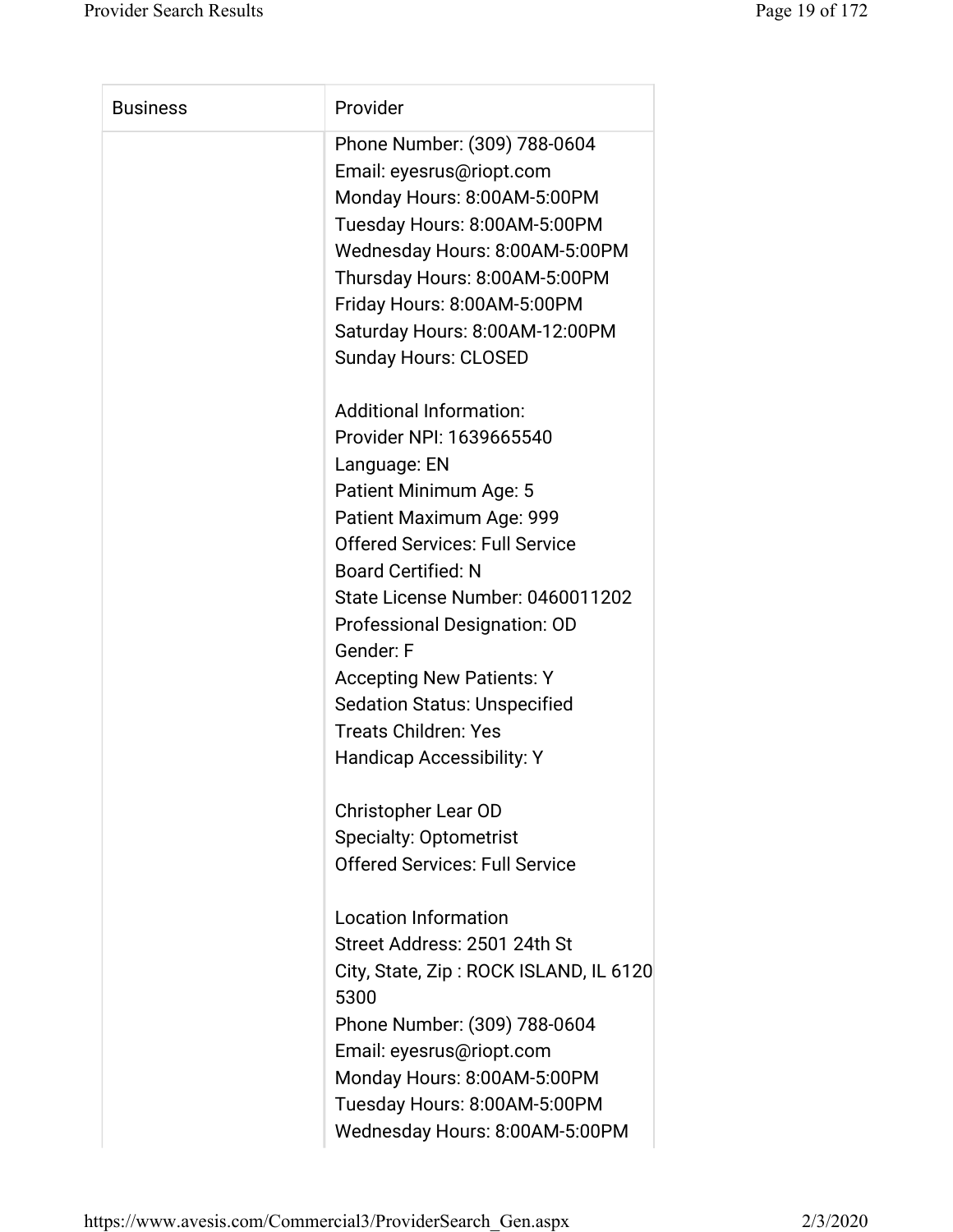| <b>Business</b> | Provider                               |
|-----------------|----------------------------------------|
|                 | Thursday Hours: 8:00AM-5:00PM          |
|                 | Friday Hours: 8:00AM-5:00PM            |
|                 | Saturday Hours: 8:00AM-12:00PM         |
|                 | <b>Sunday Hours: CLOSED</b>            |
|                 | <b>Additional Information:</b>         |
|                 | Provider NPI: 1225021983               |
|                 | Language: EN                           |
|                 | Patient Minimum Age: 0                 |
|                 | Patient Maximum Age: 999               |
|                 | <b>Offered Services: Full Service</b>  |
|                 | <b>Board Certified: N</b>              |
|                 | State License Number: 046008456        |
|                 | Professional Designation: OD           |
|                 | Gender: M                              |
|                 | <b>Accepting New Patients: Y</b>       |
|                 | <b>Sedation Status: Unspecified</b>    |
|                 | <b>Treats Children: Yes</b>            |
|                 | <b>Handicap Accessibility: Y</b>       |
|                 | Jill Hays OD                           |
|                 | <b>Specialty: Optometrist</b>          |
|                 | <b>Offered Services: Full Service</b>  |
|                 | <b>Location Information</b>            |
|                 | Street Address: 2501 24th St           |
|                 | City, State, Zip: ROCK ISLAND, IL 6120 |
|                 | 5300                                   |
|                 | Phone Number: (309) 788-0604           |
|                 | Email: drhays@riopt.com                |
|                 | Monday Hours: 8:00AM-5:00PM            |
|                 | Tuesday Hours: 8:00AM-5:00PM           |
|                 | Wednesday Hours: 8:00AM-5:00PM         |
|                 | Thursday Hours: 8:00AM-5:00PM          |
|                 | Friday Hours: 8:00AM-5:00PM            |
|                 | <b>Saturday Hours: CLOSED</b>          |
|                 | <b>Sunday Hours: CLOSED</b>            |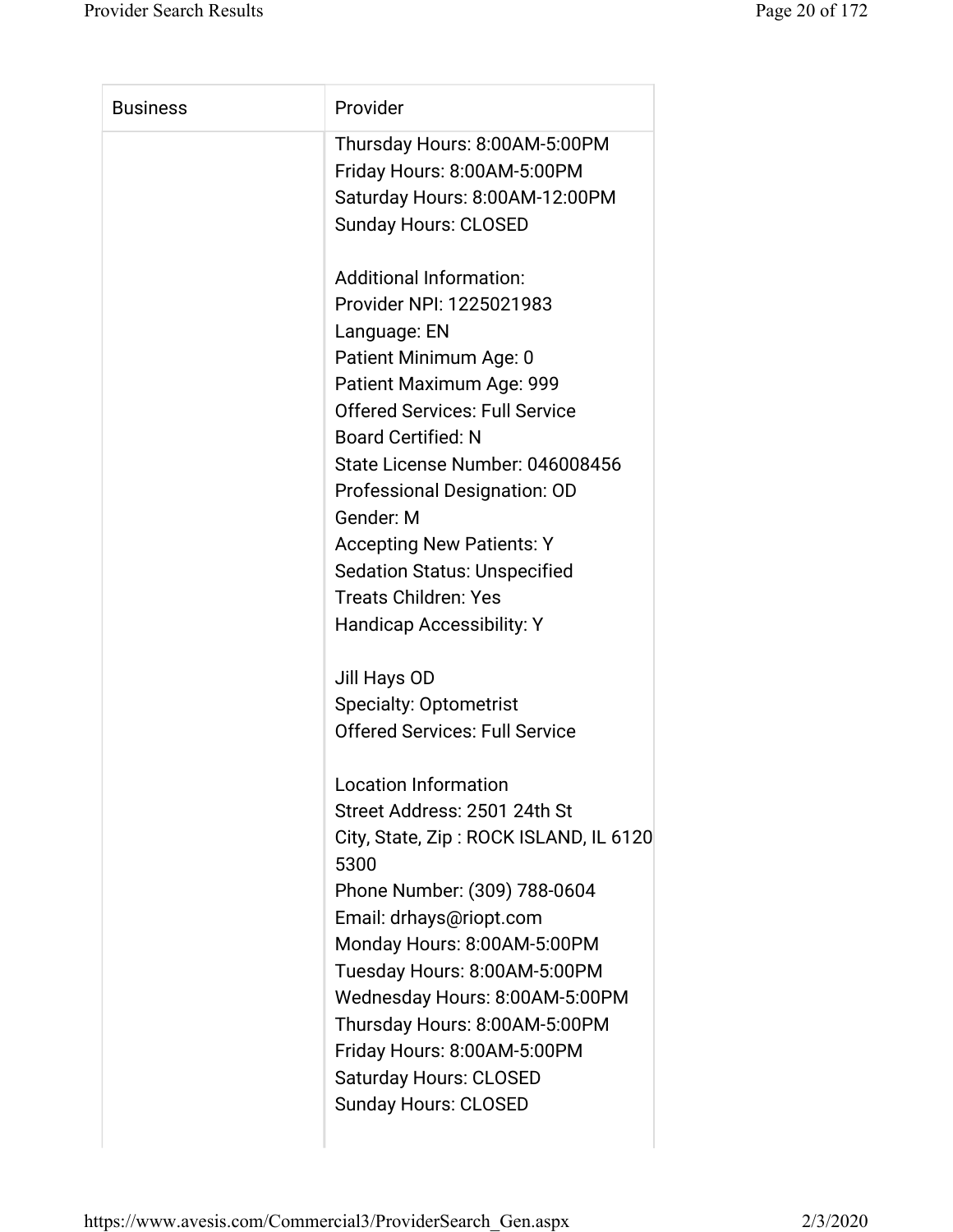| <b>Business</b> | Provider                                       |
|-----------------|------------------------------------------------|
|                 | <b>Additional Information:</b>                 |
|                 | Provider NPI: 1932192697                       |
|                 | Language: EN                                   |
|                 | Patient Minimum Age: 0                         |
|                 | Patient Maximum Age: 999                       |
|                 | <b>Offered Services: Full Service</b>          |
|                 | <b>Board Certified: N</b>                      |
|                 | State License Number: 046.009112               |
|                 | Professional Designation: OD                   |
|                 | Gender: F                                      |
|                 | <b>Accepting New Patients: Y</b>               |
|                 | <b>Sedation Status: Unspecified</b>            |
|                 | <b>Treats Children: Yes</b>                    |
|                 | <b>Handicap Accessibility: N</b>               |
|                 | Joseph Nordquist OD                            |
|                 | <b>Specialty: Optometrist</b>                  |
|                 | <b>Offered Services: Full Service</b>          |
|                 | <b>Location Information</b>                    |
|                 | Street Address: 2501 24th St                   |
|                 | City, State, Zip: ROCK ISLAND, IL 6120<br>5300 |
|                 | Phone Number: (309) 788-0604                   |
|                 | Email: drnordquist@riopt.com                   |
|                 | Monday Hours: 8:00AM-5:00PM                    |
|                 | Tuesday Hours: 8:00AM-5:00PM                   |
|                 | Wednesday Hours: 8:00AM-5:00PM                 |
|                 | Thursday Hours: 8:00AM-5:00PM                  |
|                 | Friday Hours: 8:00AM-5:00PM                    |
|                 | Saturday Hours: 8:00AM-12:00PM                 |
|                 | <b>Sunday Hours: CLOSED</b>                    |
|                 | Additional Information:                        |
|                 | Provider NPI: 1790778454                       |
|                 | Language: EN                                   |
|                 | Patient Minimum Age: 0                         |
|                 |                                                |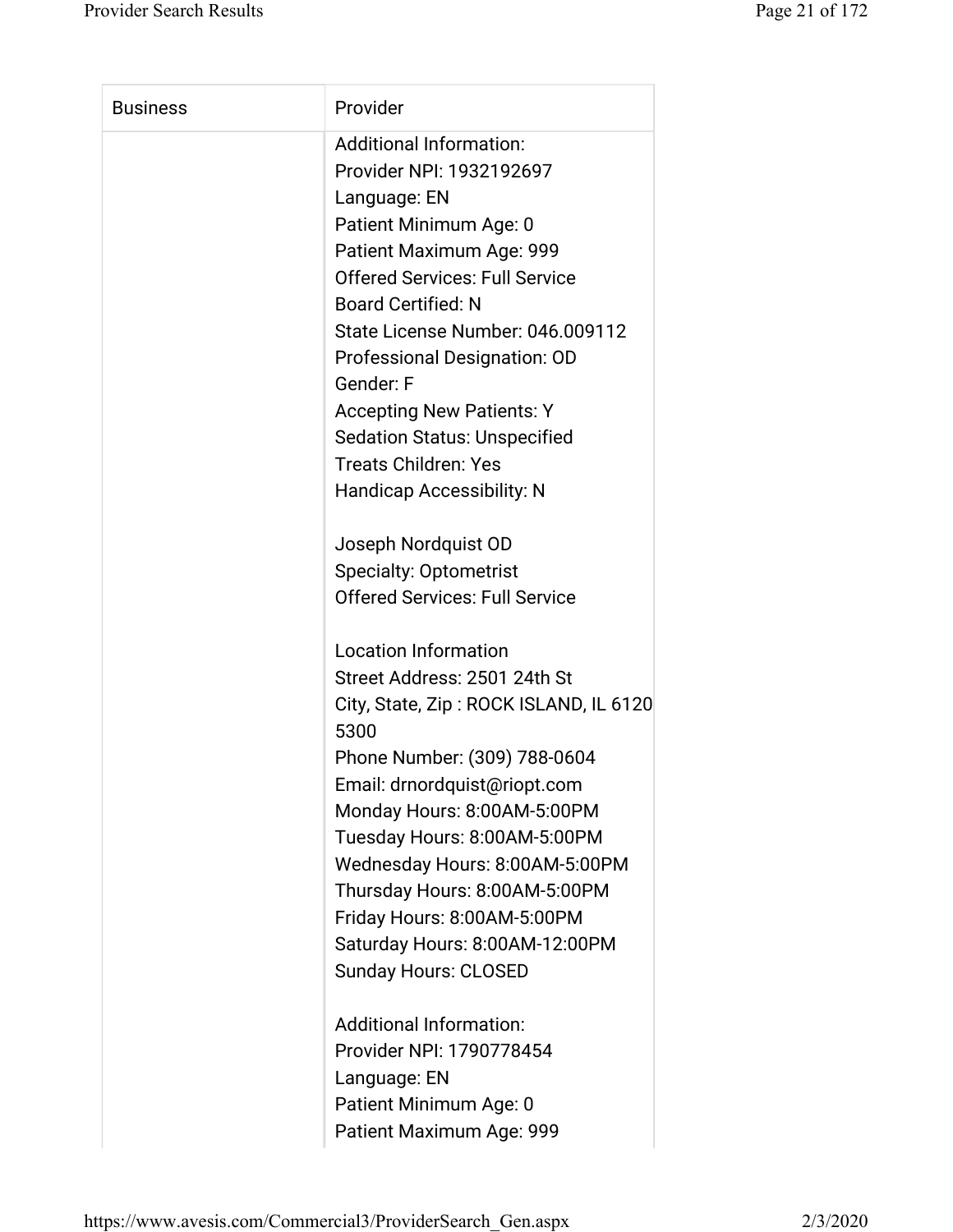| <b>Business</b> | Provider                               |
|-----------------|----------------------------------------|
|                 | <b>Offered Services: Full Service</b>  |
|                 | <b>Board Certified: N</b>              |
|                 | State License Number: 046.007115       |
|                 | Professional Designation: OD           |
|                 | Gender: M                              |
|                 | <b>Accepting New Patients: Y</b>       |
|                 | <b>Sedation Status: Unspecified</b>    |
|                 | <b>Treats Children: Yes</b>            |
|                 | Handicap Accessibility: Y              |
|                 | Timothy Arbet OD                       |
|                 | <b>Specialty: Optometrist</b>          |
|                 | <b>Offered Services: Full Service</b>  |
|                 | <b>Location Information</b>            |
|                 | Street Address: 2501 24th St           |
|                 | City, State, Zip: ROCK ISLAND, IL 6120 |
|                 | 5300                                   |
|                 | Phone Number: (309) 788-0604           |
|                 | Email: eyesrus@riopt.com               |
|                 | Monday Hours: 8:00AM-5:00PM            |
|                 | <b>Tuesday Hours: CLOSED</b>           |
|                 | Wednesday Hours: 8:00AM-5:00PM         |
|                 | Thursday Hours: 8:00AM-5:00PM          |
|                 | Friday Hours: 8:00AM-5:00PM            |
|                 | Saturday Hours: 8:00AM-12:00PM         |
|                 | <b>Sunday Hours: CLOSED</b>            |
|                 | <b>Additional Information:</b>         |
|                 | Provider NPI: 1508859265               |
|                 | Language: EN                           |
|                 | Patient Minimum Age: 0                 |
|                 | Patient Maximum Age: 999               |
|                 | <b>Offered Services: Full Service</b>  |
|                 | <b>Board Certified: N</b>              |
|                 | State License Number: 046.007726       |
|                 | Professional Designation: OD           |
|                 | Gender: M                              |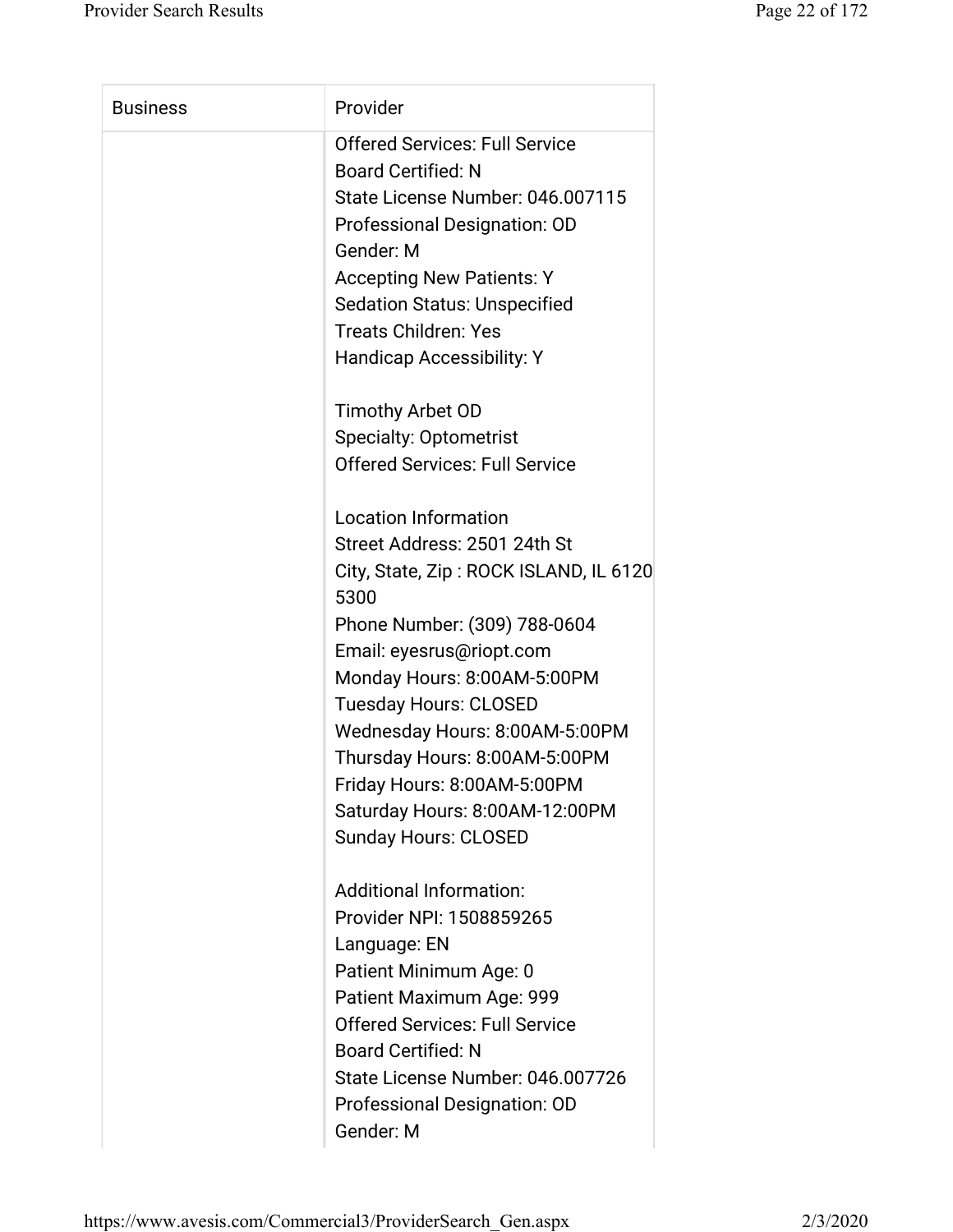| <b>Business</b>                                                                                     | Provider                                                                                                                                                                                                                                                                                                                                                                                                                                                                                                                                                                                                                                                                                                                                                                                                                                                                                                                                                      |
|-----------------------------------------------------------------------------------------------------|---------------------------------------------------------------------------------------------------------------------------------------------------------------------------------------------------------------------------------------------------------------------------------------------------------------------------------------------------------------------------------------------------------------------------------------------------------------------------------------------------------------------------------------------------------------------------------------------------------------------------------------------------------------------------------------------------------------------------------------------------------------------------------------------------------------------------------------------------------------------------------------------------------------------------------------------------------------|
|                                                                                                     | <b>Accepting New Patients: Y</b><br><b>Sedation Status: Unspecified</b><br><b>Treats Children: Yes</b><br><b>Handicap Accessibility: Y</b>                                                                                                                                                                                                                                                                                                                                                                                                                                                                                                                                                                                                                                                                                                                                                                                                                    |
| <b>Stanton Optical #114</b><br>3901 North Brady<br>DAVENPORT, IA 52804-<br>0000<br>$(561)$ 275-2020 | Daniel & Max, LLC<br>Specialty: Eyewear Supplier (Equipmen<br>not the service)<br><b>Offered Services: Materials Only</b><br><b>Location Information</b><br>Street Address: 3901 North Brady<br>City, State, Zip: DAVENPORT, IA 52804<br>0000<br>Phone Number: (561) 275-2020<br>Email: store0114@stantonoptical.com<br>Monday Hours: 9:00AM-7:00PM<br>Tuesday Hours: 9:00AM-7:00PM<br>Wednesday Hours: 9:00AM-7:00PM<br>Thursday Hours: 9:00AM-7:00PM<br>Friday Hours: 9:00AM-7:00PM<br>Saturday Hours: 9:00AM-7:00PM<br><b>Sunday Hours: CLOSED</b><br><b>Additional Information:</b><br>Provider NPI:<br>Language: EN<br>Patient Minimum Age: 0<br>Patient Maximum Age: 999<br><b>Offered Services: Materials Only</b><br><b>Board Certified: N</b><br><b>State License Number: Unspecified</b><br><b>Professional Designation:</b><br>Gender: U<br><b>Accepting New Patients: Y</b><br><b>Sedation Status: Unspecified</b><br><b>Treats Children: Yes</b> |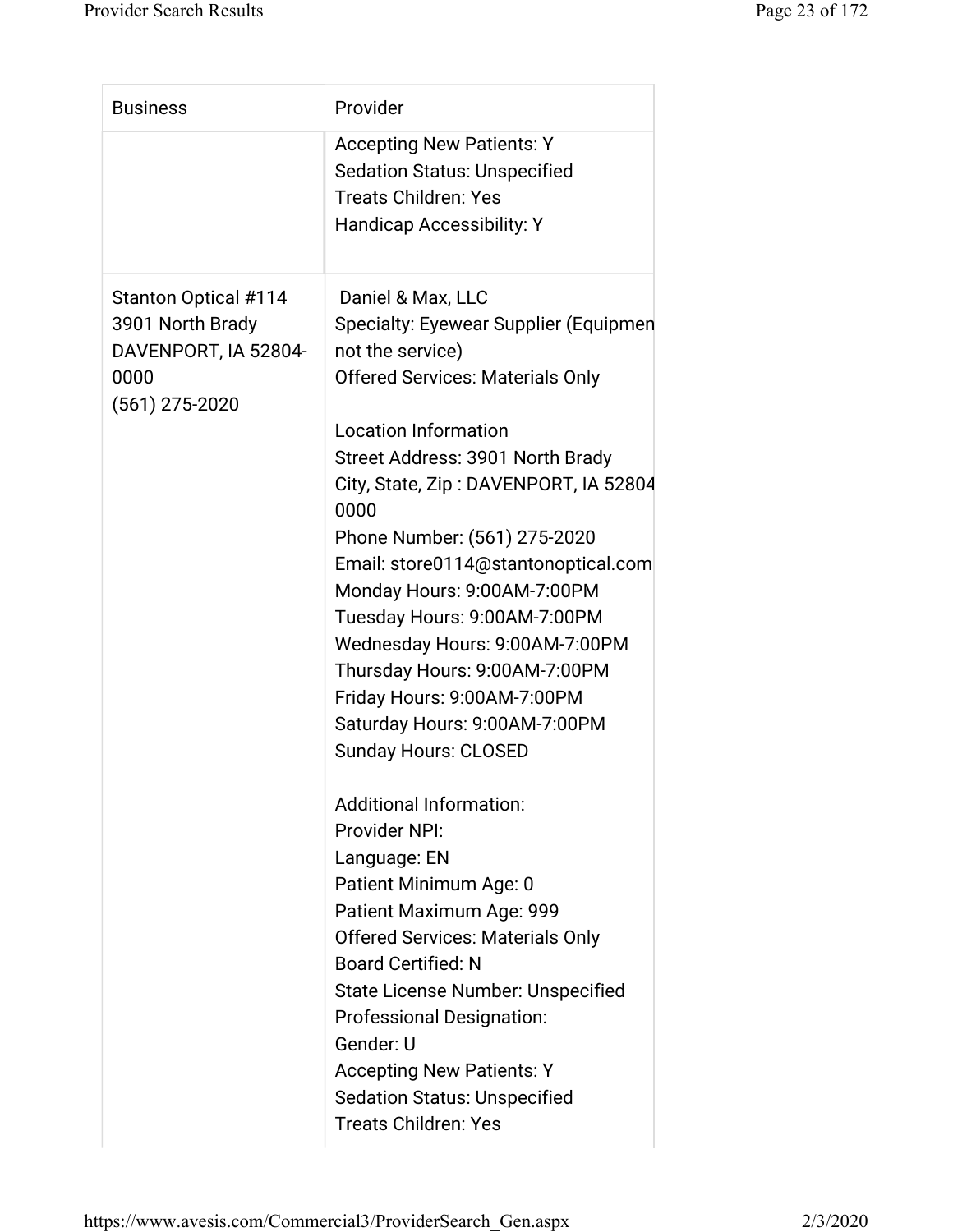| <b>Business</b>              | Provider                                      |
|------------------------------|-----------------------------------------------|
|                              | <b>Handicap Accessibility: U</b>              |
| <b>Stanton Optical#114</b>   | Jonathan Ellis MD                             |
| 3901 North Brady             | Specialty: Ophthalmology                      |
| DAVENPORT, IA 52806-<br>4052 | <b>Offered Services: Exams Only</b>           |
| (563) 823-9480               | <b>Location Information</b>                   |
|                              | Street Address: 3901 North Brady              |
|                              | City, State, Zip: DAVENPORT, IA 52806<br>4052 |
|                              | Phone Number: (563) 823-9480                  |
|                              | Email: erhhod79@aol.com                       |
|                              | Monday Hours: 8:00AM-5:00PM                   |
|                              | Tuesday Hours: 8:00AM-5:00PM                  |
|                              | Wednesday Hours: 8:00AM-5:00PM                |
|                              | Thursday Hours: 8:00AM-5:00PM                 |
|                              | Friday Hours: 8:00AM-5:00PM                   |
|                              | <b>Saturday Hours: CLOSED</b>                 |
|                              | <b>Sunday Hours: CLOSED</b>                   |
|                              | <b>Additional Information:</b>                |
|                              | Provider NPI: 1972726636                      |
|                              | Language: EN                                  |
|                              | Patient Minimum Age: 0                        |
|                              | Patient Maximum Age: 999                      |
|                              | <b>Offered Services: Exams Only</b>           |
|                              | <b>Board Certified: N</b>                     |
|                              | State License Number: MD-45308                |
|                              | <b>Professional Designation: MD</b>           |
|                              | Gender: M                                     |
|                              | <b>Accepting New Patients: Y</b>              |
|                              | <b>Sedation Status: Unspecified</b>           |
|                              | <b>Treats Children: Yes</b>                   |
|                              | Handicap Accessibility: U                     |
|                              | <b>Tod Gerhardt OD</b>                        |
|                              | <b>Specialty: Optometrist</b>                 |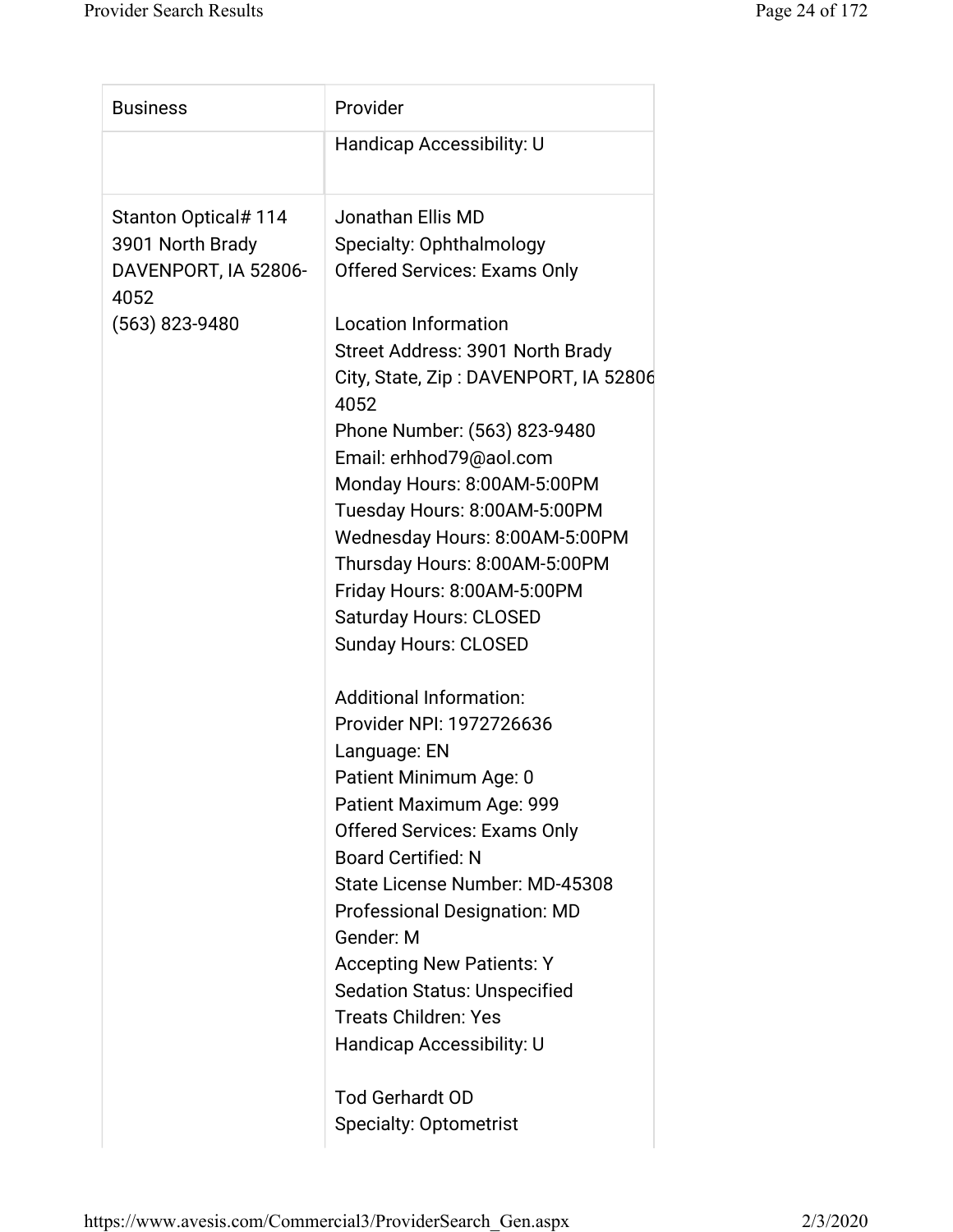| <b>Business</b>                                                                             | Provider                                                                                                                                                                                                                                                                                                                                                                          |
|---------------------------------------------------------------------------------------------|-----------------------------------------------------------------------------------------------------------------------------------------------------------------------------------------------------------------------------------------------------------------------------------------------------------------------------------------------------------------------------------|
|                                                                                             | <b>Offered Services: Full Service</b>                                                                                                                                                                                                                                                                                                                                             |
|                                                                                             | <b>Location Information</b><br>Street Address: 3901 North Brady<br>City, State, Zip: DAVENPORT, IA 52806<br>4052<br>Phone Number: (561) 275-2020<br>Email: gerhardt@aec2020.com<br>Monday Hours: 8:00AM-5:00PM<br>Tuesday Hours: 8:00AM-5:00PM<br>Wednesday Hours: 8:00AM-5:00PM<br>Thursday Hours: 8:00AM-5:00PM<br>Friday Hours: 8:00AM-5:00PM<br><b>Saturday Hours: CLOSED</b> |
|                                                                                             | <b>Sunday Hours: CLOSED</b><br><b>Additional Information:</b><br>Provider NPI: 1093793903<br>Language: EN                                                                                                                                                                                                                                                                         |
|                                                                                             | Patient Minimum Age: 0<br>Patient Maximum Age: 999<br><b>Offered Services: Full Service</b><br><b>Board Certified: N</b><br>State License Number: 02326<br>Professional Designation: OD                                                                                                                                                                                           |
|                                                                                             | Gender: M<br><b>Accepting New Patients: Y</b><br><b>Sedation Status: Unspecified</b><br><b>Treats Children: Yes</b><br>Handicap Accessibility: U                                                                                                                                                                                                                                  |
| Vision 4 Less # 4<br>2150 East Kimberly<br>DAVENPORT, IA 52807-<br>2225<br>$(563)$ 355-1990 | Eyemart Express, LLC<br>Specialty: Eyewear Supplier (Equipmen<br>not the service)<br><b>Offered Services: Unspecified</b><br><b>Location Information</b>                                                                                                                                                                                                                          |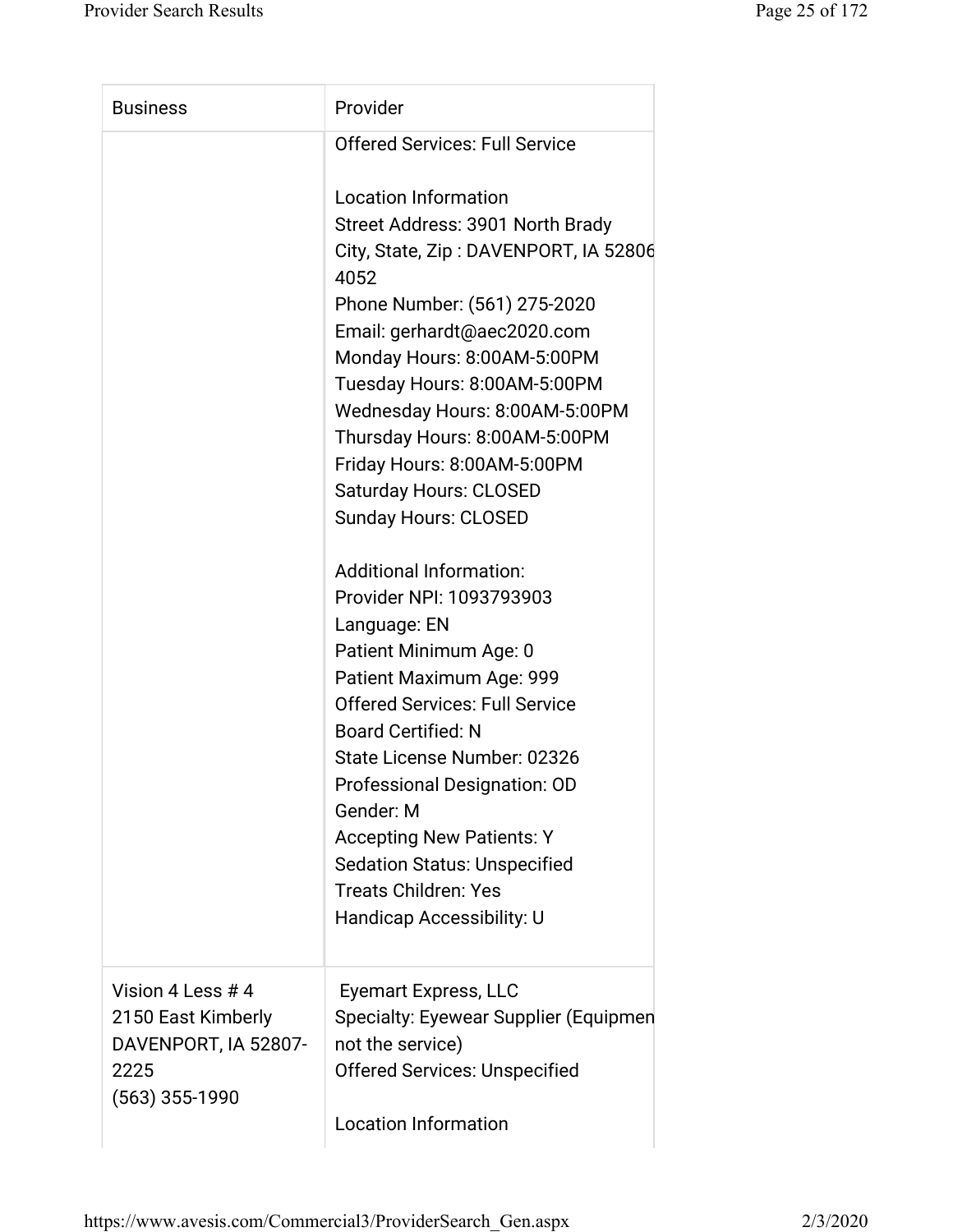| <b>Business</b>                                                                                               | Provider                                                                                                                                                                                                                                                                                                                                                                                                                                                                                                                                                                                                                                                                                                                                                                                                                  |
|---------------------------------------------------------------------------------------------------------------|---------------------------------------------------------------------------------------------------------------------------------------------------------------------------------------------------------------------------------------------------------------------------------------------------------------------------------------------------------------------------------------------------------------------------------------------------------------------------------------------------------------------------------------------------------------------------------------------------------------------------------------------------------------------------------------------------------------------------------------------------------------------------------------------------------------------------|
|                                                                                                               | Street Address: 2150 East Kimberly<br>City, State, Zip: DAVENPORT, IA 52807<br>2225<br>Phone Number: (563) 355-1990<br>Email: No Email Provided<br>Monday Hours: 9:00AM-7:00PM<br>Tuesday Hours: 9:00AM-7:00PM<br>Wednesday Hours: 9:00AM-7:00PM<br>Thursday Hours: 9:00AM-7:00PM<br>Friday Hours: 9:00AM-7:00PM<br>Saturday Hours: 9:00AM-5:00PM<br><b>Sunday Hours: CLOSED</b><br><b>Additional Information:</b><br>Provider NPI:<br>Language: EN<br>Patient Minimum Age: 0<br>Patient Maximum Age: 999<br><b>Offered Services: Unspecified</b><br><b>Board Certified: N</b><br><b>State License Number: Unspecified</b><br><b>Professional Designation:</b><br>Gender: U<br><b>Accepting New Patients: Y</b><br><b>Sedation Status: Unspecified</b><br><b>Treats Children: Yes</b><br><b>Handicap Accessibility: U</b> |
| Oculofacial Aesthetics,<br><b>PLC</b><br>5335 Eastern Ave<br>DAVENPORT, IA 52807-<br>2788<br>$(563)$ 213-5080 | Daniel Repp MD<br>Specialty: Ophthalmology Ophthalmic<br><b>Plastic and Reconstructive Surgery</b><br><b>Offered Services: Full Service</b><br><b>Location Information</b><br>Street Address: 5335 Eastern Ave<br>City, State, Zip: DAVENPORT, IA 52807<br>2788                                                                                                                                                                                                                                                                                                                                                                                                                                                                                                                                                           |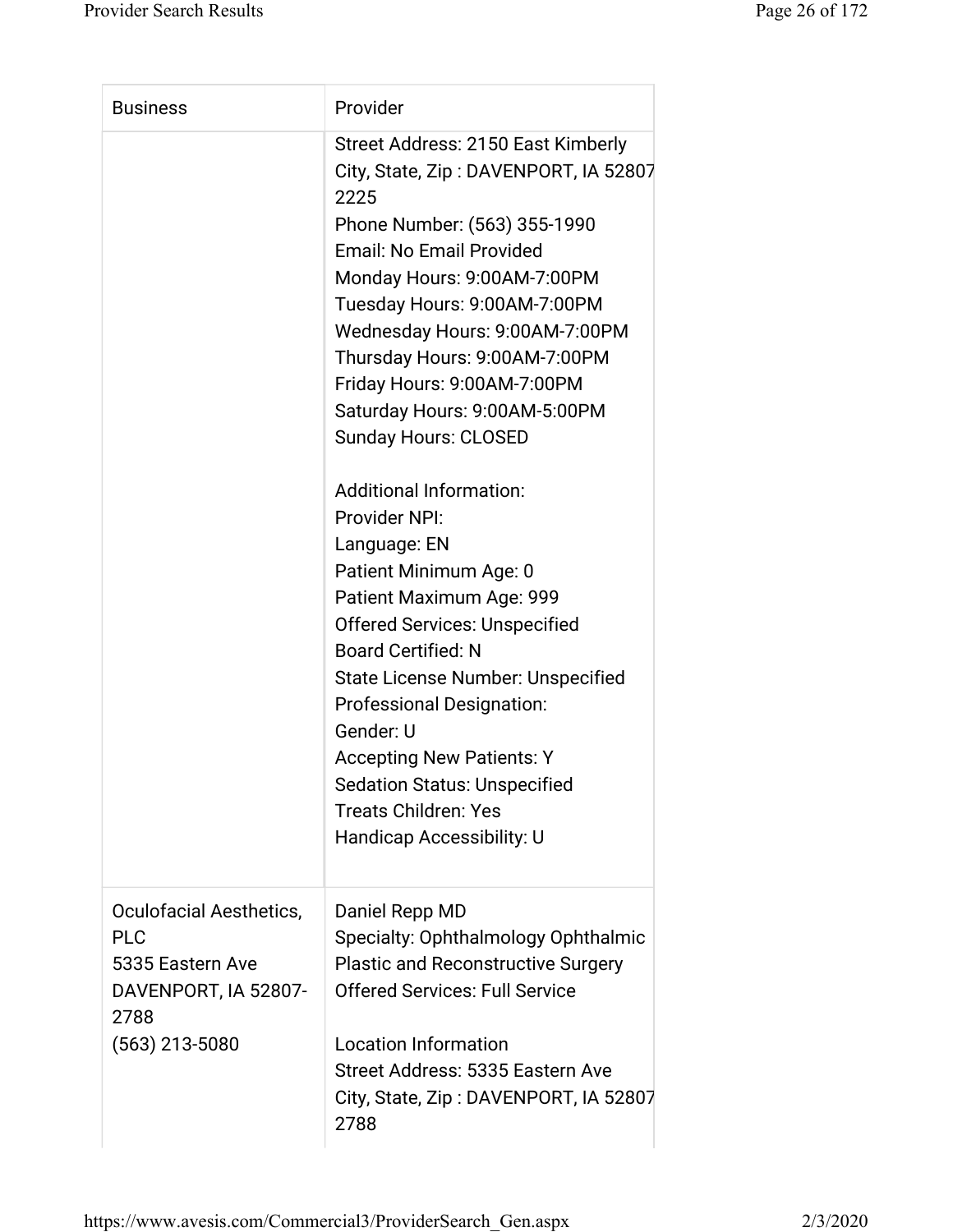| <b>Business</b>                                                                                   | Provider                                                                                                                                                                                                                                                                                                                                                                                                                                   |
|---------------------------------------------------------------------------------------------------|--------------------------------------------------------------------------------------------------------------------------------------------------------------------------------------------------------------------------------------------------------------------------------------------------------------------------------------------------------------------------------------------------------------------------------------------|
|                                                                                                   | Phone Number: (563) 213-5080<br>Email: repp.daniel@ofaeyes.com<br>Monday Hours: 8:00AM-4:30PM<br>Tuesday Hours: 8:00AM-4:30PM<br>Wednesday Hours: 8:00AM-4:30PM<br>Thursday Hours: 8:00AM-4:30PM<br>Friday Hours: 8:00AM-4:30PM<br><b>Saturday Hours: CLOSED</b><br><b>Sunday Hours: CLOSED</b>                                                                                                                                            |
|                                                                                                   | <b>Additional Information:</b><br>Provider NPI: 1275763369<br>Language: EN<br>Patient Minimum Age: 0<br>Patient Maximum Age: 999<br><b>Offered Services: Full Service</b><br><b>Board Certified: N</b><br>State License Number: MD-42656<br><b>Professional Designation: MD</b><br>Gender: M<br><b>Accepting New Patients: Y</b><br><b>Sedation Status: Unspecified</b><br><b>Treats Children: Yes</b><br><b>Handicap Accessibility: Y</b> |
| <b>Bettendorf Eyecare</b><br>Center<br>1875 Middle Rd<br>BETTENDORF, IA 52722<br>$(563)$ 359-4446 | Aaron Chizek OD<br><b>Specialty: Optometrist</b><br><b>Offered Services: Full Service</b><br><b>Location Information</b><br>Street Address: 1875 Middle Rd<br>City, State, Zip: BETTENDORF, IA 5272<br>Phone Number: (563) 359-4446<br>Email: betteyecare@mchsi.com<br>Monday Hours: 8:00AM-6:00PM<br>Tuesday Hours: 8:00AM-5:00PM<br>Wednesday Hours: 8:00AM-5:00PM                                                                       |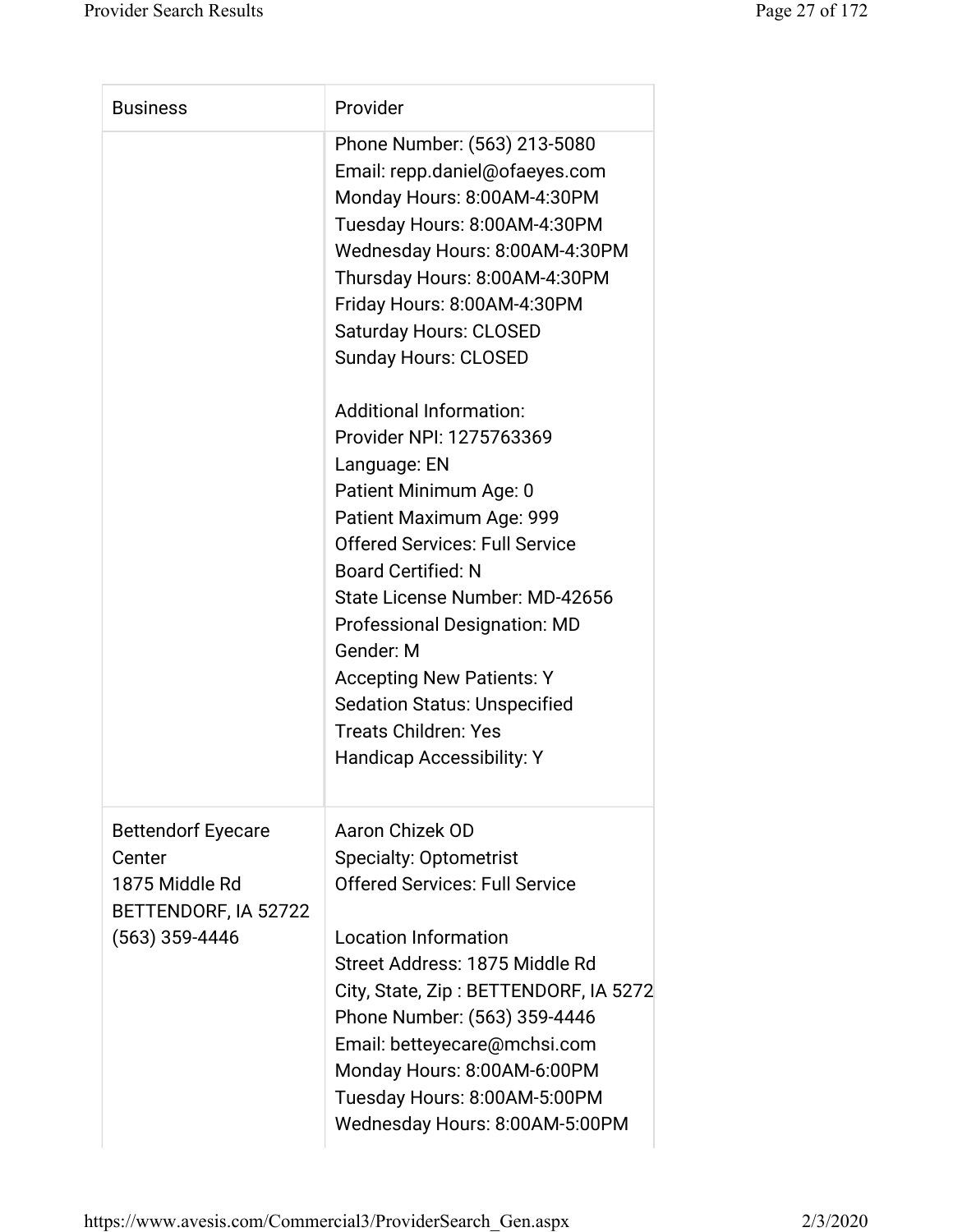| <b>Business</b> | Provider                              |
|-----------------|---------------------------------------|
|                 | Thursday Hours: 8:00AM-5:00PM         |
|                 | Friday Hours: 8:00AM-4:00PM           |
|                 | <b>Saturday Hours: CLOSED</b>         |
|                 | <b>Sunday Hours: CLOSED</b>           |
|                 | <b>Additional Information:</b>        |
|                 | Provider NPI: 1992764450              |
|                 | Language: EN                          |
|                 | Patient Minimum Age: 0                |
|                 | Patient Maximum Age: 999              |
|                 | <b>Offered Services: Full Service</b> |
|                 | <b>Board Certified: N</b>             |
|                 | State License Number: 02287           |
|                 | Professional Designation: OD          |
|                 | Gender: M                             |
|                 | <b>Accepting New Patients: Y</b>      |
|                 | <b>Sedation Status: Unspecified</b>   |
|                 | <b>Treats Children: Yes</b>           |
|                 | <b>Handicap Accessibility: Y</b>      |
|                 | Ammie Chizek OD                       |
|                 | <b>Specialty: Optometrist</b>         |
|                 | <b>Offered Services: Unspecified</b>  |
|                 | <b>Location Information</b>           |
|                 | Street Address: 1875 Middle Rd        |
|                 | City, State, Zip: BETTENDORF, IA 5272 |
|                 | Phone Number: (563) 359-4446          |
|                 | Email: betteyecare@mchsi.com          |
|                 | Monday Hours: 8:00AM-5:00PM           |
|                 | Tuesday Hours: 8:00AM-5:00PM          |
|                 | Wednesday Hours: 8:00AM-5:00PM        |
|                 | Thursday Hours: 8:00AM-5:00PM         |
|                 | Friday Hours: 8:00AM-5:00PM           |
|                 | <b>Saturday Hours: CLOSED</b>         |
|                 | <b>Sunday Hours: CLOSED</b>           |
|                 |                                       |

Additional Information: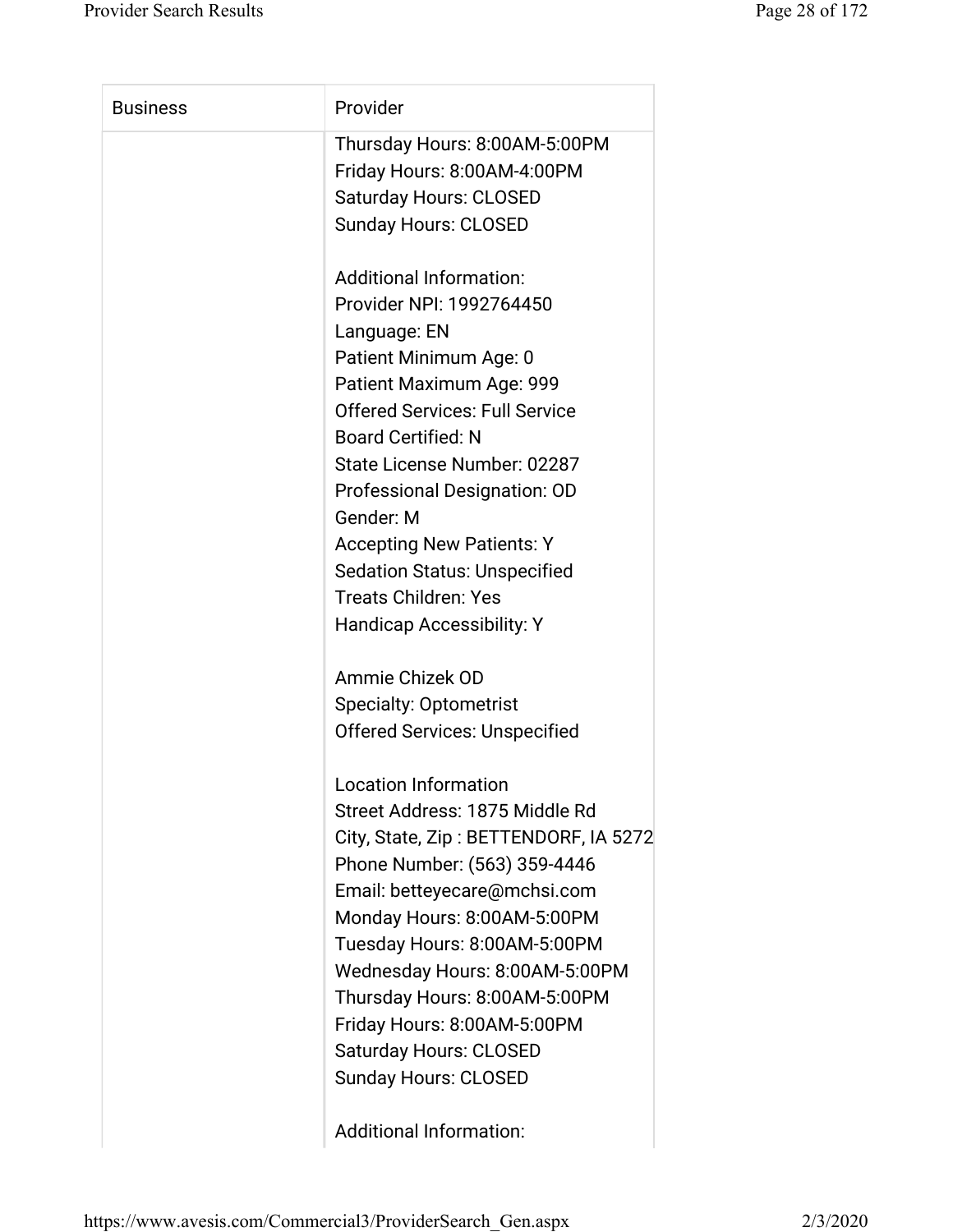| <b>Business</b> | Provider                              |
|-----------------|---------------------------------------|
|                 | Provider NPI: 1801859228              |
|                 | Language: EN                          |
|                 | Patient Minimum Age: 0                |
|                 | Patient Maximum Age: 999              |
|                 | <b>Offered Services: Unspecified</b>  |
|                 | <b>Board Certified: N</b>             |
|                 | State License Number: 02286           |
|                 | Professional Designation: OD          |
|                 | Gender: F                             |
|                 | <b>Accepting New Patients: Y</b>      |
|                 | <b>Sedation Status: Unspecified</b>   |
|                 | <b>Treats Children: Yes</b>           |
|                 | <b>Handicap Accessibility: N</b>      |
|                 | Joseph Peters OD                      |
|                 | <b>Specialty: Optometrist</b>         |
|                 | <b>Offered Services: Full Service</b> |
|                 | <b>Location Information</b>           |
|                 | Street Address: 1875 Middle Rd        |
|                 | City, State, Zip: BETTENDORF, IA 5272 |
|                 | Phone Number: (563) 359-4446          |
|                 | Email: betteyecare@mchsi.com          |
|                 | Monday Hours: 8:00AM-6:00PM           |
|                 | Tuesday Hours: 8:00AM-5:00PM          |
|                 | Wednesday Hours: 8:00AM-5:00PM        |
|                 | Thursday Hours: 8:00AM-5:00PM         |
|                 | Friday Hours: 8:00AM-4:00PM           |
|                 | <b>Saturday Hours: CLOSED</b>         |
|                 | <b>Sunday Hours: CLOSED</b>           |
|                 | <b>Additional Information:</b>        |
|                 | Provider NPI: 1902399298              |
|                 | Language: EN                          |
|                 | Patient Minimum Age: 0                |
|                 | Patient Maximum Age: 999              |
|                 | <b>Offered Services: Full Service</b> |
|                 | <b>Board Certified: N</b>             |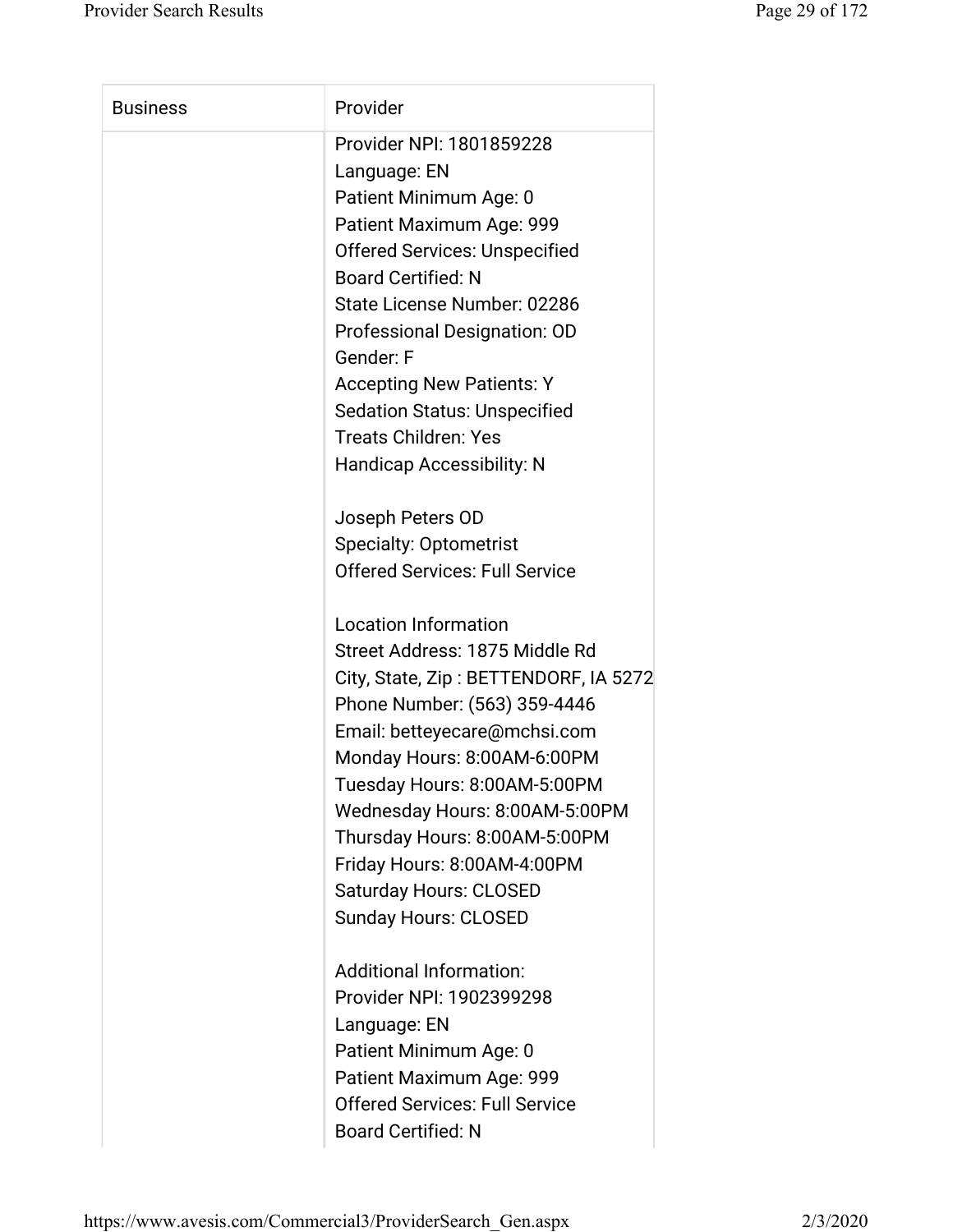| <b>Business</b>                                       | Provider                                                                                                                                                                            |
|-------------------------------------------------------|-------------------------------------------------------------------------------------------------------------------------------------------------------------------------------------|
|                                                       | State License Number: 092516<br>Professional Designation: OD<br>Gender: M<br><b>Accepting New Patients: Y</b><br><b>Sedation Status: Unspecified</b><br><b>Treats Children: Yes</b> |
|                                                       | <b>Handicap Accessibility: Y</b>                                                                                                                                                    |
| <b>Riverside Family Eye</b>                           | Lisa Nix OD                                                                                                                                                                         |
| 1645 West Kimberly Rd<br>DAVENPORT, IA 52806-<br>5532 | <b>Specialty: Optometrist</b><br><b>Offered Services: Full Service</b>                                                                                                              |
| $(563)$ 391-3937                                      | <b>Location Information</b>                                                                                                                                                         |
|                                                       | Street Address: 1645 West Kimberly Ro<br>City, State, Zip: DAVENPORT, IA 52806<br>5532                                                                                              |
|                                                       | Phone Number: (563) 391-3937                                                                                                                                                        |
|                                                       | Email: laweye@hotmail.com                                                                                                                                                           |
|                                                       | Monday Hours: 9:00AM-3:00PM                                                                                                                                                         |
|                                                       | Tuesday Hours: 9:00AM-2:00PM                                                                                                                                                        |
|                                                       | Wednesday Hours: 11:00AM-7:00PM<br>Thursday Hours: 10:00AM-6:00PM                                                                                                                   |
|                                                       | Friday Hours: 9:00AM-3:00PM                                                                                                                                                         |
|                                                       | Saturday Hours: 9:00AM-3:00PM                                                                                                                                                       |
|                                                       | <b>Sunday Hours: CLOSED</b>                                                                                                                                                         |
|                                                       | Additional Information:                                                                                                                                                             |
|                                                       | Provider NPI: 1225094881                                                                                                                                                            |
|                                                       | Language: EN                                                                                                                                                                        |
|                                                       | Patient Minimum Age: 0                                                                                                                                                              |
|                                                       | Patient Maximum Age: 999                                                                                                                                                            |
|                                                       | <b>Offered Services: Full Service</b>                                                                                                                                               |
|                                                       | <b>Board Certified: N</b><br>State License Number: 02189                                                                                                                            |
|                                                       | Professional Designation: OD                                                                                                                                                        |
|                                                       | Gender: F                                                                                                                                                                           |
|                                                       | <b>Accepting New Patients: Y</b>                                                                                                                                                    |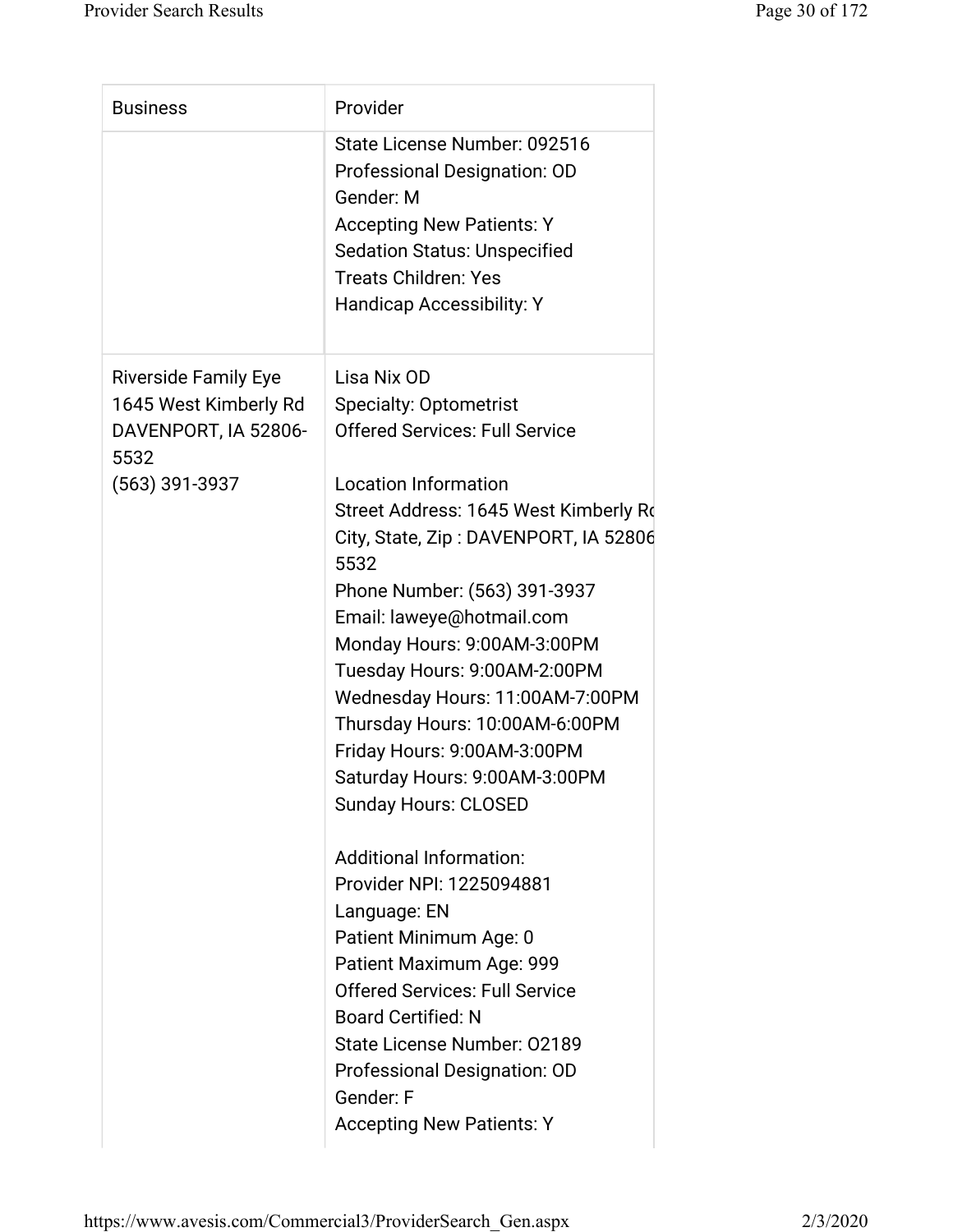| <b>Business</b>                                                                           | Provider                                                                                                                                                                                                                                                                                                                                                                                                                                                                                                                                                                                                                                                                                                                                                                                                                                                                                                                                                                 |
|-------------------------------------------------------------------------------------------|--------------------------------------------------------------------------------------------------------------------------------------------------------------------------------------------------------------------------------------------------------------------------------------------------------------------------------------------------------------------------------------------------------------------------------------------------------------------------------------------------------------------------------------------------------------------------------------------------------------------------------------------------------------------------------------------------------------------------------------------------------------------------------------------------------------------------------------------------------------------------------------------------------------------------------------------------------------------------|
|                                                                                           | <b>Sedation Status: Unspecified</b><br><b>Treats Children: Yes</b><br><b>Handicap Accessibility: Y</b>                                                                                                                                                                                                                                                                                                                                                                                                                                                                                                                                                                                                                                                                                                                                                                                                                                                                   |
| Sam's Club Optical<br>#8238<br>3887 Elmore Ave<br>DAVENPORT, IA 52807<br>$(563)$ 344-4766 | Sam's Club Optical<br>Specialty: Eyewear Supplier (Equipmen<br>not the service)<br><b>Offered Services: Unspecified</b><br><b>Location Information</b><br>Street Address: 3887 Elmore Ave<br>City, State, Zip: DAVENPORT, IA 52807<br>Phone Number: (563) 344-4766<br>Email: No Email Provided<br>Monday Hours: 8:00AM-5:00PM<br>Tuesday Hours: 8:00AM-5:00PM<br>Wednesday Hours: 8:00AM-5:00PM<br>Thursday Hours: 8:00AM-5:00PM<br>Friday Hours: 8:00AM-5:00PM<br><b>Saturday Hours: CLOSED</b><br><b>Sunday Hours: CLOSED</b><br><b>Additional Information:</b><br><b>Provider NPI:</b><br>Language: EN<br>Patient Minimum Age: 0<br>Patient Maximum Age: 999<br><b>Offered Services: Unspecified</b><br><b>Board Certified: N</b><br>State License Number: Unspecified<br><b>Professional Designation:</b><br>Gender: U<br><b>Accepting New Patients: Y</b><br><b>Sedation Status: Unspecified</b><br><b>Treats Children: Yes</b><br><b>Handicap Accessibility: N</b> |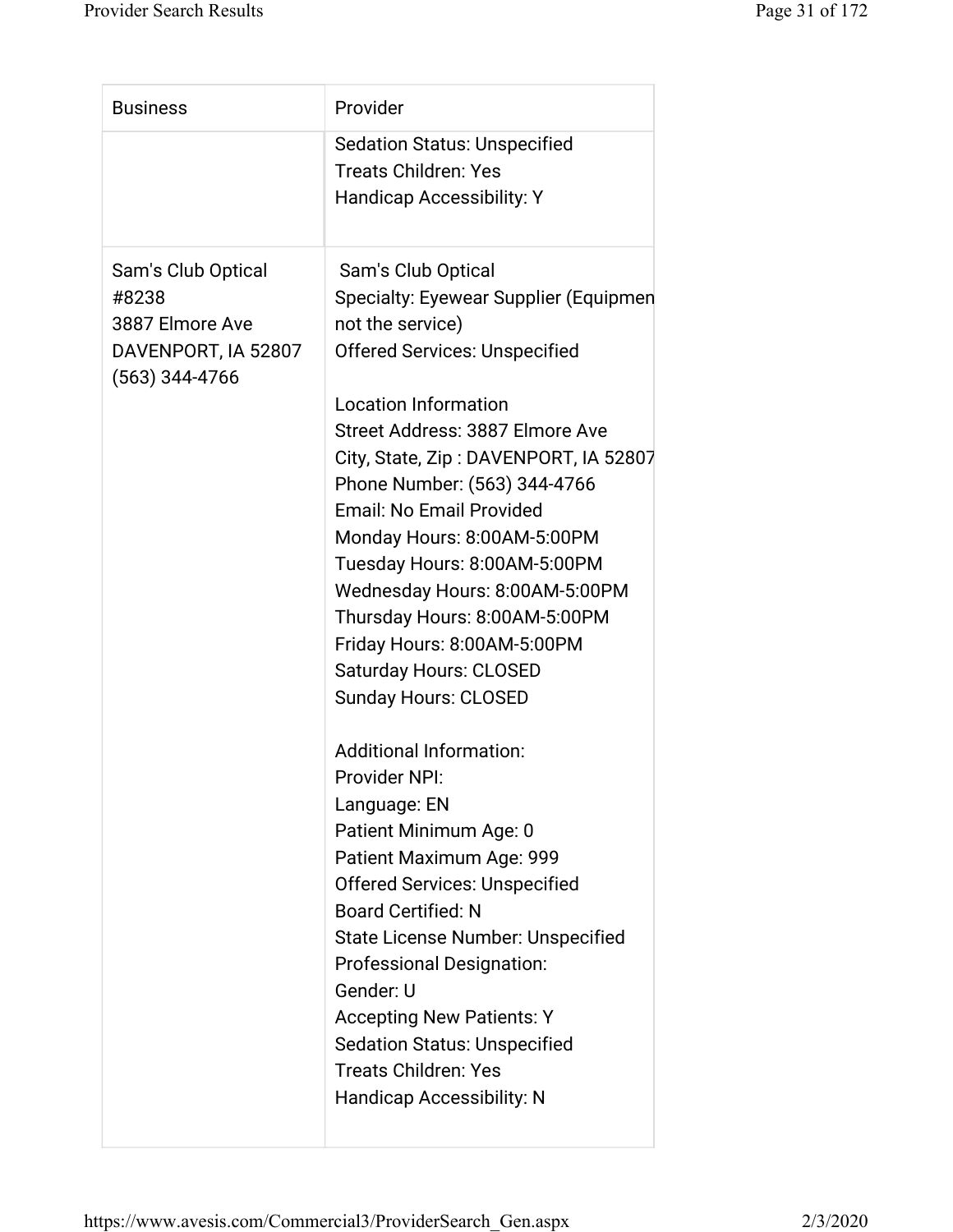| <b>Business</b>                  | Provider                               |
|----------------------------------|----------------------------------------|
| Dr Francis M Loomis,             | <b>Francis Loomis OD</b>               |
| O.D.                             | <b>Specialty: Optometrist</b>          |
| 550 30Th Ave                     | <b>Offered Services: Full Service</b>  |
| MOLINE, IL 61265-5975            |                                        |
| $(309)$ 764-2623                 | <b>Location Information</b>            |
|                                  | Street Address: 550 30Th Ave           |
|                                  | City, State, Zip: MOLINE, IL 61265-597 |
|                                  | Phone Number: (309) 764-2623           |
|                                  | Email: drfrancisloomis2020@gmail.com   |
|                                  | Monday Hours: 9:00AM-5:00PM            |
|                                  | Tuesday Hours: 9:00AM-5:00PM           |
|                                  | <b>Wednesday Hours: CLOSED</b>         |
|                                  | Thursday Hours: 9:00AM-5:00PM          |
|                                  | Friday Hours: 9:00AM-5:00PM            |
|                                  | Saturday Hours: 8:00AM-12:00PM         |
|                                  | <b>Sunday Hours: CLOSED</b>            |
|                                  | <b>Additional Information:</b>         |
|                                  | Provider NPI: 1679681829               |
|                                  | Language: EN                           |
|                                  | Patient Minimum Age: 0                 |
|                                  | Patient Maximum Age: 999               |
|                                  | <b>Offered Services: Full Service</b>  |
|                                  | <b>Board Certified: N</b>              |
|                                  | State License Number: 046006416        |
|                                  | Professional Designation: OD           |
|                                  | Gender: M                              |
|                                  | <b>Accepting New Patients: Y</b>       |
|                                  | <b>Sedation Status: Unspecified</b>    |
|                                  | <b>Treats Children: Yes</b>            |
|                                  | Handicap Accessibility: Y              |
|                                  | Navaneet Chailer Borisuth MD           |
| Virdi Eye Clinic<br>4600 30th St |                                        |
|                                  | Specialty: Ophthalmology               |
| ROCK ISLAND, IL 61201-<br>7038   | <b>Offered Services: Unspecified</b>   |
|                                  | <b>Location Information</b>            |
| (309) 788-5524                   |                                        |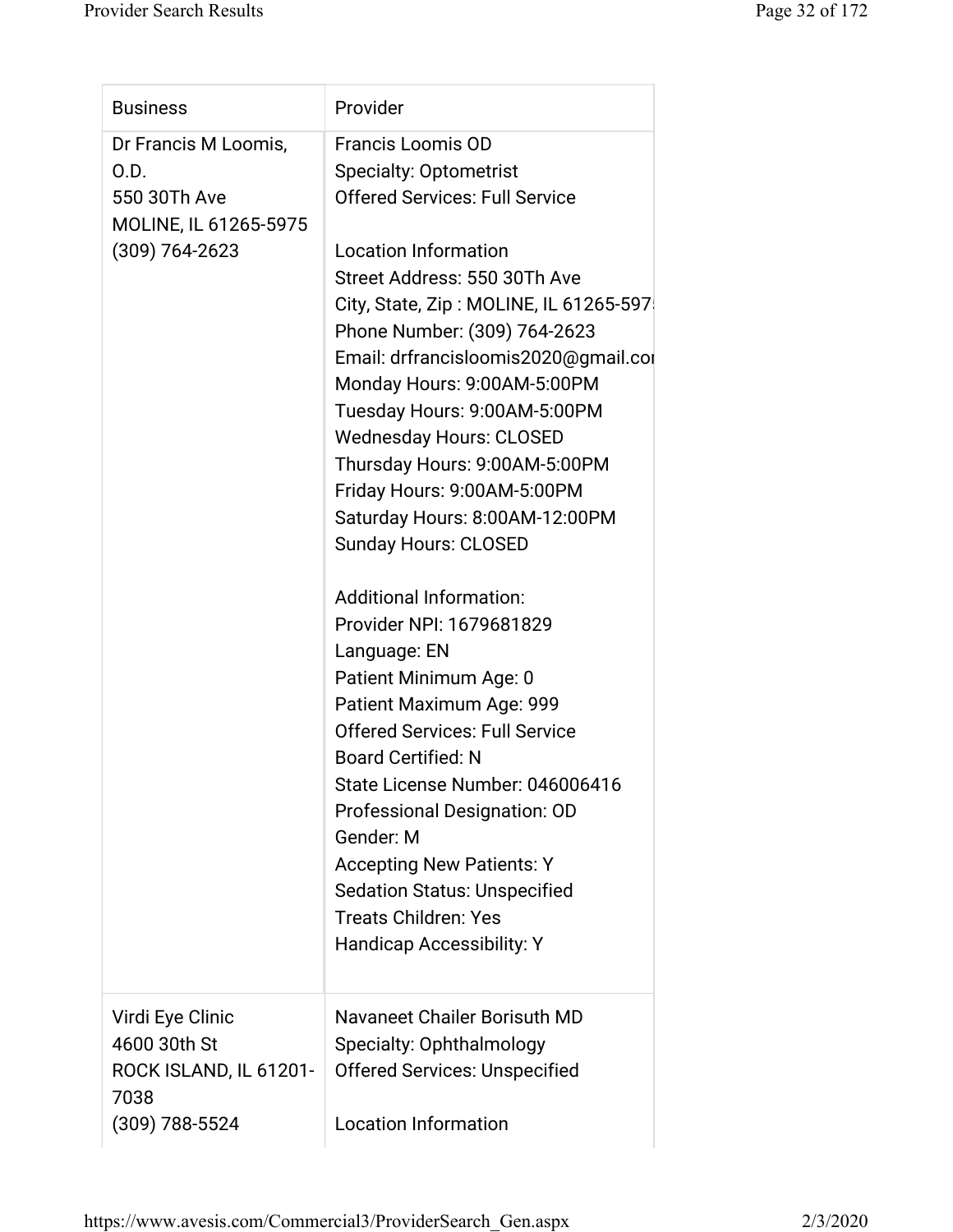| <b>Business</b> | Provider                                       |
|-----------------|------------------------------------------------|
|                 | Street Address: 4600 30th St                   |
|                 | City, State, Zip: ROCK ISLAND, IL 6120<br>7038 |
|                 | Phone Number: (309) 788-5524                   |
|                 | Email: lisam@virdieyemd.com                    |
|                 | Monday Hours: 8:00AM-5:00PM                    |
|                 | Tuesday Hours: 8:00AM-5:00PM                   |
|                 | Wednesday Hours: 8:00AM-5:00PM                 |
|                 | Thursday Hours: 8:00AM-5:00PM                  |
|                 | Friday Hours: 8:00AM-5:00PM                    |
|                 | <b>Saturday Hours: CLOSED</b>                  |
|                 | <b>Sunday Hours: CLOSED</b>                    |
|                 | <b>Additional Information:</b>                 |
|                 | Provider NPI: 1811988520                       |
|                 | Language: EN                                   |
|                 | Patient Minimum Age: 0                         |
|                 | Patient Maximum Age: 999                       |
|                 | <b>Offered Services: Unspecified</b>           |
|                 | <b>Board Certified: N</b>                      |
|                 | State License Number: 036.097565               |
|                 | <b>Professional Designation: MD</b>            |
|                 | Gender: M                                      |
|                 | <b>Accepting New Patients: Y</b>               |
|                 | <b>Sedation Status: Unspecified</b>            |
|                 | <b>Treats Children: Yes</b>                    |
|                 | <b>Handicap Accessibility: Y</b>               |
|                 | <b>Stacie Setchell OD</b>                      |
|                 | <b>Specialty: Optometrist</b>                  |
|                 | <b>Offered Services: Full Service</b>          |
|                 | <b>Location Information</b>                    |
|                 | Street Address: 4600 30th St                   |
|                 | City, State, Zip: ROCK ISLAND, IL 6120<br>7038 |
|                 | Phone Number: (309) 788-5524                   |
|                 | Email: lisam@virdieyemd.com                    |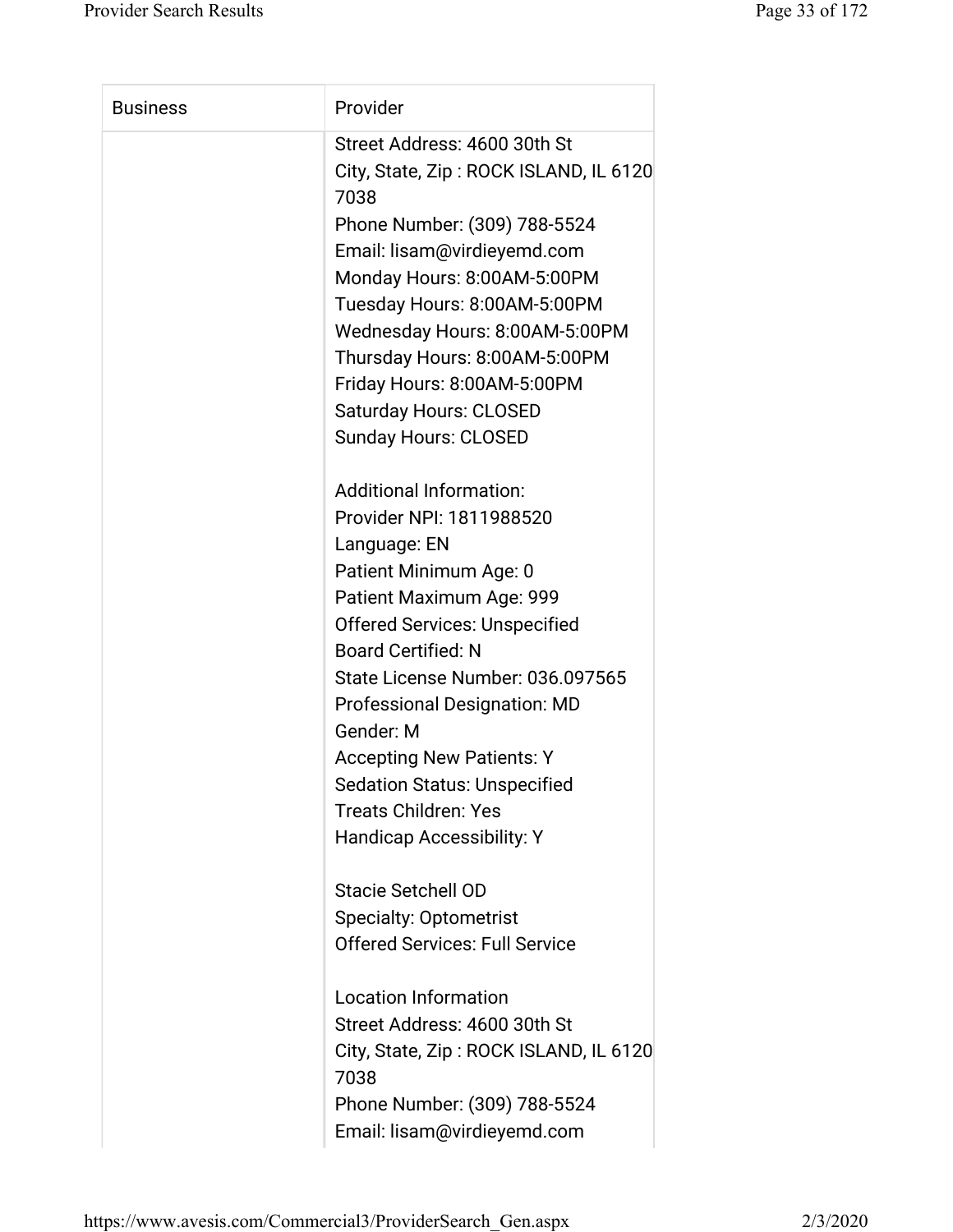| <b>Business</b> | Provider                                                                                                                                                                                                                                                        |
|-----------------|-----------------------------------------------------------------------------------------------------------------------------------------------------------------------------------------------------------------------------------------------------------------|
|                 | Monday Hours: 8:00AM-5:00PM<br>Tuesday Hours: 8:00AM-5:00PM<br>Wednesday Hours: 8:00AM-5:00PM<br>Thursday Hours: 8:00AM-5:00PM<br>Friday Hours: 8:00AM-5:00PM<br><b>Saturday Hours: CLOSED</b><br><b>Sunday Hours: CLOSED</b><br><b>Additional Information:</b> |
|                 | Provider NPI: 1528220670                                                                                                                                                                                                                                        |
|                 | Language: EN                                                                                                                                                                                                                                                    |
|                 | Patient Minimum Age: 0                                                                                                                                                                                                                                          |
|                 | Patient Maximum Age: 999                                                                                                                                                                                                                                        |
|                 | <b>Offered Services: Full Service</b>                                                                                                                                                                                                                           |
|                 | <b>Board Certified: N</b>                                                                                                                                                                                                                                       |
|                 | State License Number: 046010091                                                                                                                                                                                                                                 |
|                 | Professional Designation: OD                                                                                                                                                                                                                                    |
|                 | Gender: F                                                                                                                                                                                                                                                       |
|                 | <b>Accepting New Patients: Y</b>                                                                                                                                                                                                                                |
|                 | <b>Sedation Status: Unspecified</b><br><b>Treats Children: Yes</b>                                                                                                                                                                                              |
|                 | <b>Handicap Accessibility: Y</b>                                                                                                                                                                                                                                |
|                 |                                                                                                                                                                                                                                                                 |
|                 | Alyssa Anderson OD                                                                                                                                                                                                                                              |
|                 | <b>Specialty: Optometrist</b>                                                                                                                                                                                                                                   |
|                 | <b>Offered Services: Full Service</b>                                                                                                                                                                                                                           |
|                 |                                                                                                                                                                                                                                                                 |
|                 | <b>Location Information</b>                                                                                                                                                                                                                                     |
|                 | Street Address: 4600 30th St                                                                                                                                                                                                                                    |
|                 | City, State, Zip: ROCK ISLAND, IL 6120<br>7038                                                                                                                                                                                                                  |
|                 | Phone Number: (309) 788-5524                                                                                                                                                                                                                                    |
|                 | Email: pherwig@virdieyemd.com                                                                                                                                                                                                                                   |
|                 | Monday Hours: 8:00AM-5:00PM                                                                                                                                                                                                                                     |
|                 | Tuesday Hours: 8:00AM-5:00PM                                                                                                                                                                                                                                    |
|                 | Wednesday Hours: 8:00AM-5:00PM                                                                                                                                                                                                                                  |
|                 |                                                                                                                                                                                                                                                                 |
|                 | Thursday Hours: 8:00AM-5:00PM                                                                                                                                                                                                                                   |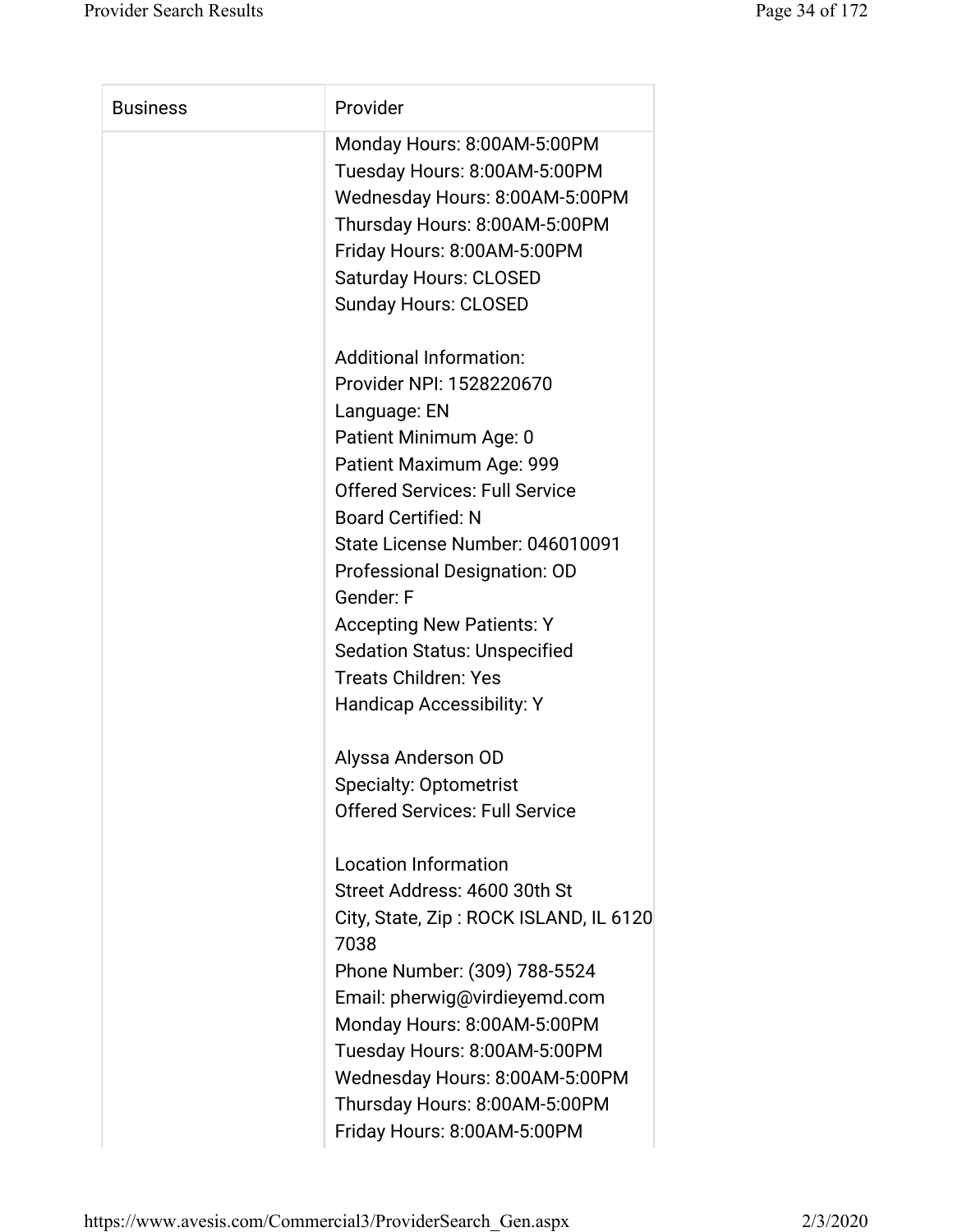| <b>Business</b> | Provider                                       |
|-----------------|------------------------------------------------|
|                 | <b>Saturday Hours: CLOSED</b>                  |
|                 | <b>Sunday Hours: CLOSED</b>                    |
|                 | <b>Additional Information:</b>                 |
|                 | Provider NPI: 1942786249                       |
|                 | Language: EN                                   |
|                 | Patient Minimum Age: 0                         |
|                 | Patient Maximum Age: 999                       |
|                 | <b>Offered Services: Full Service</b>          |
|                 | <b>Board Certified: N</b>                      |
|                 | State License Number: 046011212                |
|                 | Professional Designation: OD                   |
|                 | Gender: F                                      |
|                 | <b>Accepting New Patients: Y</b>               |
|                 | <b>Sedation Status: Unspecified</b>            |
|                 | <b>Treats Children: Yes</b>                    |
|                 | Handicap Accessibility: U                      |
|                 | Brenna Kitzmann OD                             |
|                 | <b>Specialty: Optometrist</b>                  |
|                 | <b>Offered Services: Full Service</b>          |
|                 | <b>Location Information</b>                    |
|                 | Street Address: 4600 30th St                   |
|                 | City, State, Zip: ROCK ISLAND, IL 6120<br>7038 |
|                 | Phone Number: (309) 788-5524                   |
|                 | Email: lisam@virdieyemd.com                    |
|                 | Monday Hours: 8:00AM-5:00PM                    |
|                 | Tuesday Hours: 8:00AM-5:00PM                   |
|                 | Wednesday Hours: 8:00AM-5:00PM                 |
|                 | Thursday Hours: 8:00AM-5:00PM                  |
|                 | Friday Hours: 8:00AM-5:00PM                    |
|                 | <b>Saturday Hours: CLOSED</b>                  |
|                 | <b>Sunday Hours: CLOSED</b>                    |
|                 | <b>Additional Information:</b>                 |
|                 | Provider NPI: 1154798999                       |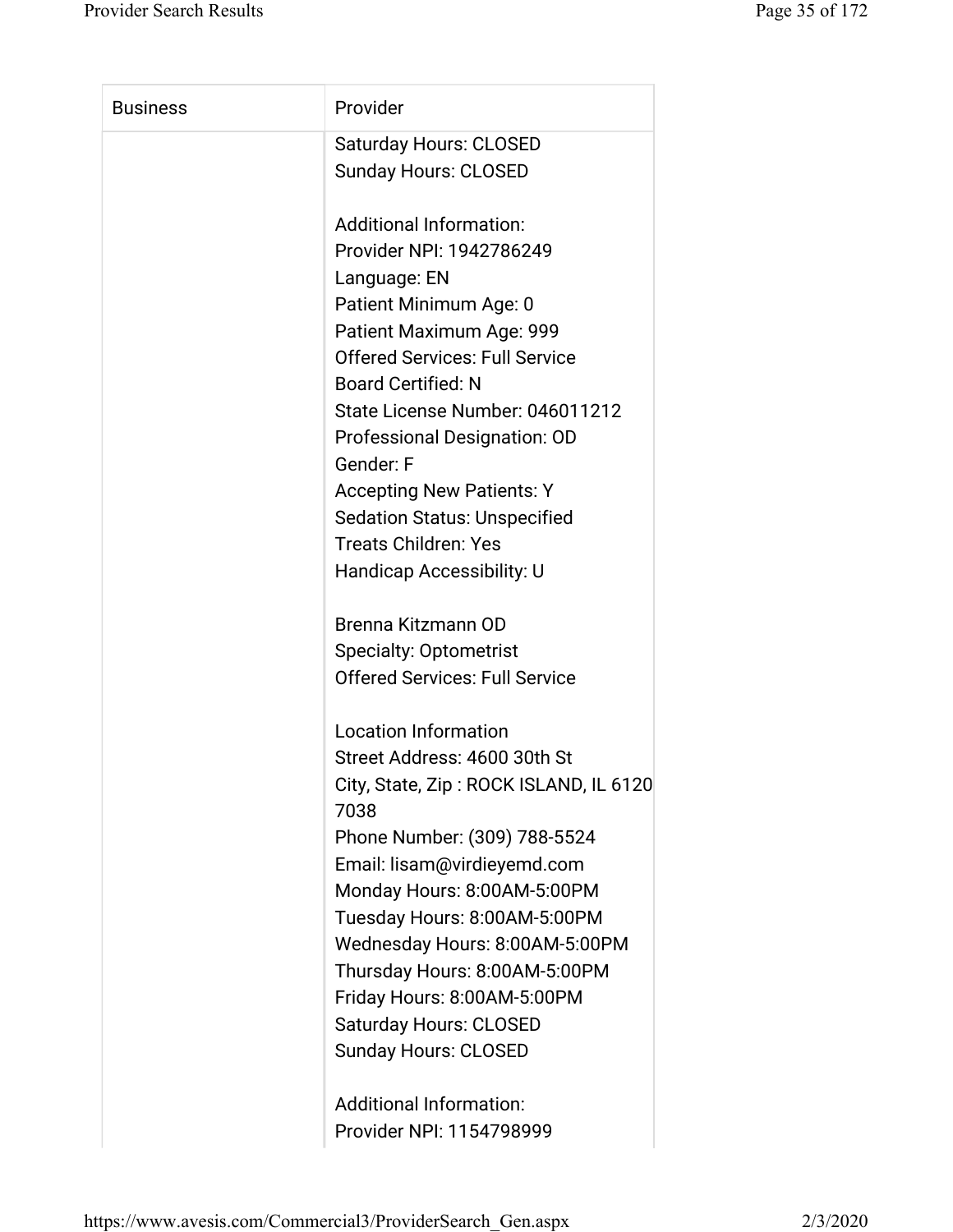| <b>Business</b>                                                                                                  | Provider                                                                                                                                                                                                                                                                                                                                                                                                                                                                                                                                                                             |
|------------------------------------------------------------------------------------------------------------------|--------------------------------------------------------------------------------------------------------------------------------------------------------------------------------------------------------------------------------------------------------------------------------------------------------------------------------------------------------------------------------------------------------------------------------------------------------------------------------------------------------------------------------------------------------------------------------------|
|                                                                                                                  | Language: EN<br>Patient Minimum Age: 0<br>Patient Maximum Age: 999<br><b>Offered Services: Full Service</b><br><b>Board Certified: N</b><br>State License Number: 046.010972<br>Professional Designation: OD<br>Gender: F<br><b>Accepting New Patients: Y</b><br><b>Sedation Status: Unspecified</b><br><b>Treats Children: Yes</b><br><b>Handicap Accessibility: Y</b>                                                                                                                                                                                                              |
| <b>Quad City Family Eye</b><br>Care<br>3101 West Kimberly Rd<br>DAVENPORT, IA 52806-<br>3400<br>$(563)$ 445-0152 | Marissa Aldrich OD<br><b>Specialty: Optometrist</b><br><b>Offered Services: Exams Only</b><br><b>Location Information</b><br>Street Address: 3101 West Kimberly Rd<br>City, State, Zip: DAVENPORT, IA 52806<br>3400<br>Phone Number: (563) 445-0152<br>Email: maldrich1128@gmail.com<br>Monday Hours: 9:00AM-5:00PM<br>Tuesday Hours: 9:00AM-5:00PM<br>Wednesday Hours: 9:00AM-5:00PM<br>Thursday Hours: 10:00AM-7:00PM<br>Friday Hours: 9:00AM-4:00PM<br>Saturday Hours: 9:00AM-1:00PM<br><b>Sunday Hours: CLOSED</b><br><b>Additional Information:</b><br>Provider NPI: 1629304191 |
|                                                                                                                  | Language: EN<br>Patient Minimum Age: 0<br>Patient Maximum Age: 999<br><b>Offered Services: Exams Only</b>                                                                                                                                                                                                                                                                                                                                                                                                                                                                            |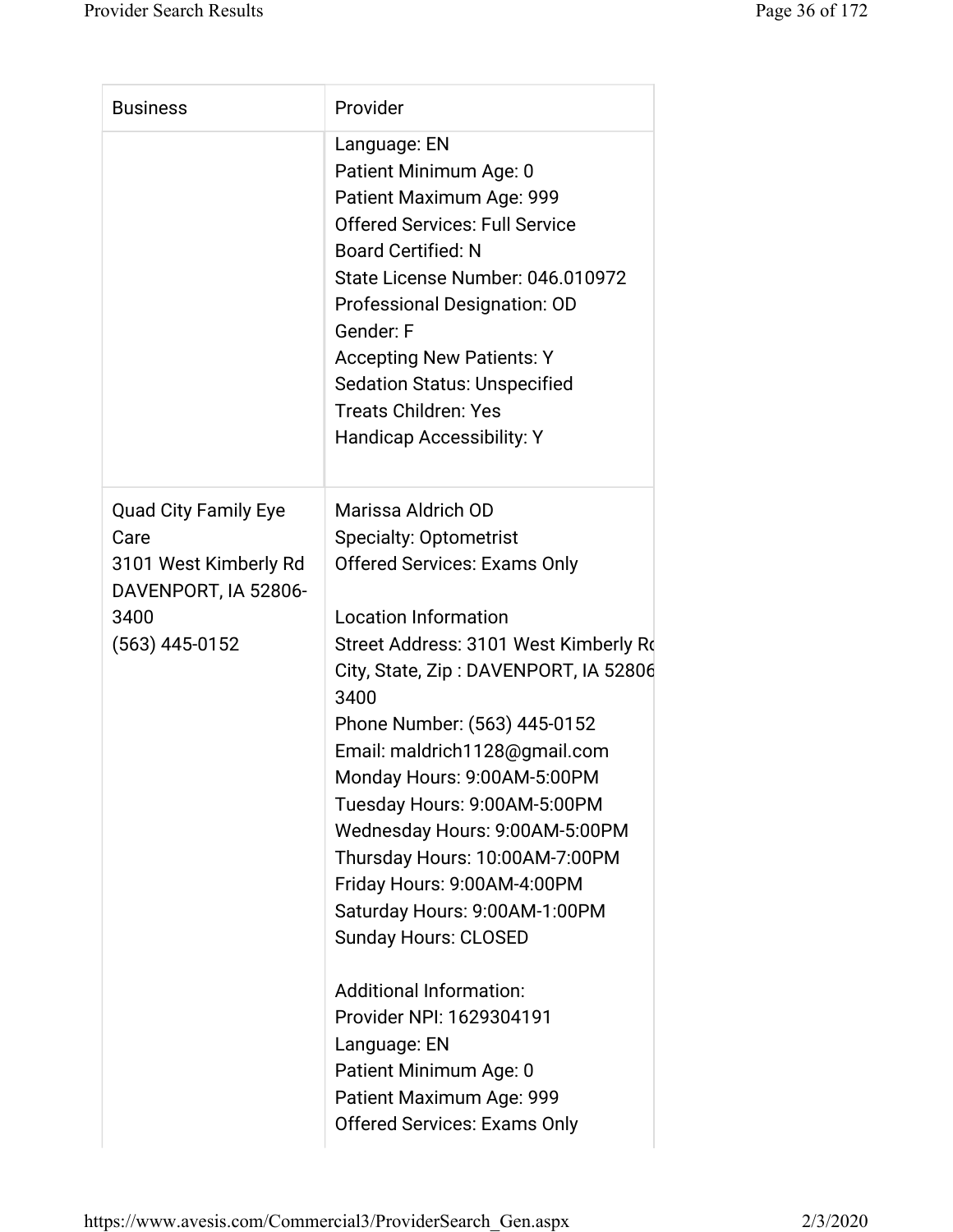| <b>Business</b> | Provider                              |
|-----------------|---------------------------------------|
|                 | <b>Board Certified: N</b>             |
|                 | State License Number: 091381          |
|                 | Professional Designation: OD          |
|                 | Gender: F                             |
|                 | <b>Accepting New Patients: Y</b>      |
|                 | <b>Sedation Status: Unspecified</b>   |
|                 | <b>Treats Children: Yes</b>           |
|                 | <b>Handicap Accessibility: N</b>      |
|                 | Sara Kurtis OD                        |
|                 | <b>Specialty: Optometrist</b>         |
|                 | <b>Offered Services: Exams Only</b>   |
|                 | <b>Location Information</b>           |
|                 | Street Address: 3101 West Kimberly Ro |
|                 | City, State, Zip: DAVENPORT, IA 52806 |
|                 | 3400                                  |
|                 | Phone Number: (563) 445-0152          |
|                 | Email: shirley@claimdoctor.net        |
|                 | Monday Hours: 9:00AM-5:00PM           |
|                 | Tuesday Hours: 9:00AM-5:00PM          |
|                 | Wednesday Hours: 9:00AM-5:00PM        |
|                 | Thursday Hours: 10:00AM-7:00PM        |
|                 | Friday Hours: 9:00AM-4:00PM           |
|                 | Saturday Hours: 9:00AM-1:00PM         |
|                 | <b>Sunday Hours: CLOSED</b>           |
|                 | <b>Additional Information:</b>        |
|                 | Provider NPI: 1043283146              |
|                 | Language: EN                          |
|                 | Patient Minimum Age: 0                |
|                 | Patient Maximum Age: 999              |
|                 | <b>Offered Services: Exams Only</b>   |
|                 | <b>Board Certified: N</b>             |
|                 | State License Number: 002577          |
|                 | Professional Designation: OD          |
|                 | Gender: F                             |
|                 | <b>Accepting New Patients: Y</b>      |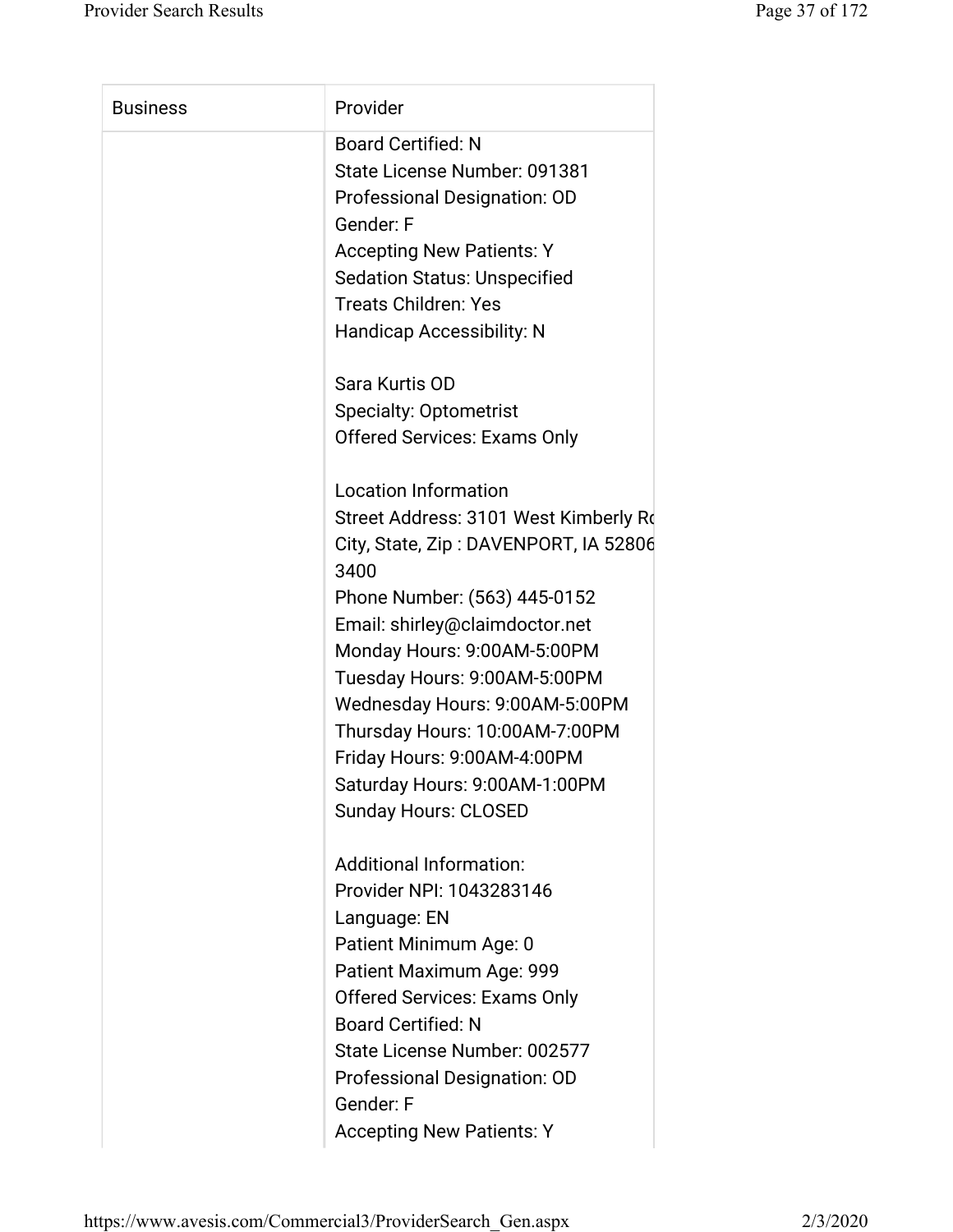| <b>Sedation Status: Unspecified</b><br><b>Treats Children: Yes</b><br><b>Handicap Accessibility: N</b>                                                                                                                                                                                                                                                                                                                                                                                                                                                                                                                                                                                                                                                                                                                                                                                                                                                                                                                            | <b>Business</b> | Provider                              |
|-----------------------------------------------------------------------------------------------------------------------------------------------------------------------------------------------------------------------------------------------------------------------------------------------------------------------------------------------------------------------------------------------------------------------------------------------------------------------------------------------------------------------------------------------------------------------------------------------------------------------------------------------------------------------------------------------------------------------------------------------------------------------------------------------------------------------------------------------------------------------------------------------------------------------------------------------------------------------------------------------------------------------------------|-----------------|---------------------------------------|
|                                                                                                                                                                                                                                                                                                                                                                                                                                                                                                                                                                                                                                                                                                                                                                                                                                                                                                                                                                                                                                   |                 |                                       |
| Waddingham-Urbaitis<br>Joseph Urbaitis OD<br>and Associates, PC<br><b>Specialty: Optometrist</b><br><b>Offered Services: Full Service</b><br>3279 Utica Ridge Rd<br>BETTENDORF, IA 52722-<br><b>Location Information</b><br>1613<br>$(563)$ 355-4716<br>Street Address: 3279 Utica Ridge Rd<br>1613<br>Phone Number: (563) 355-4716<br>Email: jurbaitis@mchsi.com<br>Monday Hours: 9:00AM-5:00PM<br>Tuesday Hours: 9:00AM-5:00PM<br><b>Wednesday Hours: CLOSED</b><br>Thursday Hours: 9:00AM-5:00PM<br>Friday Hours: 9:00AM-5:00PM<br>Saturday Hours: BY APPT<br><b>Sunday Hours: BY APPT</b><br><b>Additional Information:</b><br>Provider NPI: 1497776983<br>Language: EN<br>Patient Minimum Age: 0<br>Patient Maximum Age: 999<br><b>Offered Services: Full Service</b><br><b>Board Certified: N</b><br>State License Number: 01999<br>Professional Designation: OD<br>Gender: M<br><b>Accepting New Patients: Y</b><br><b>Sedation Status: Unspecified</b><br><b>Treats Children: Yes</b><br><b>Handicap Accessibility: Y</b> |                 | City, State, Zip: BETTENDORF, IA 5272 |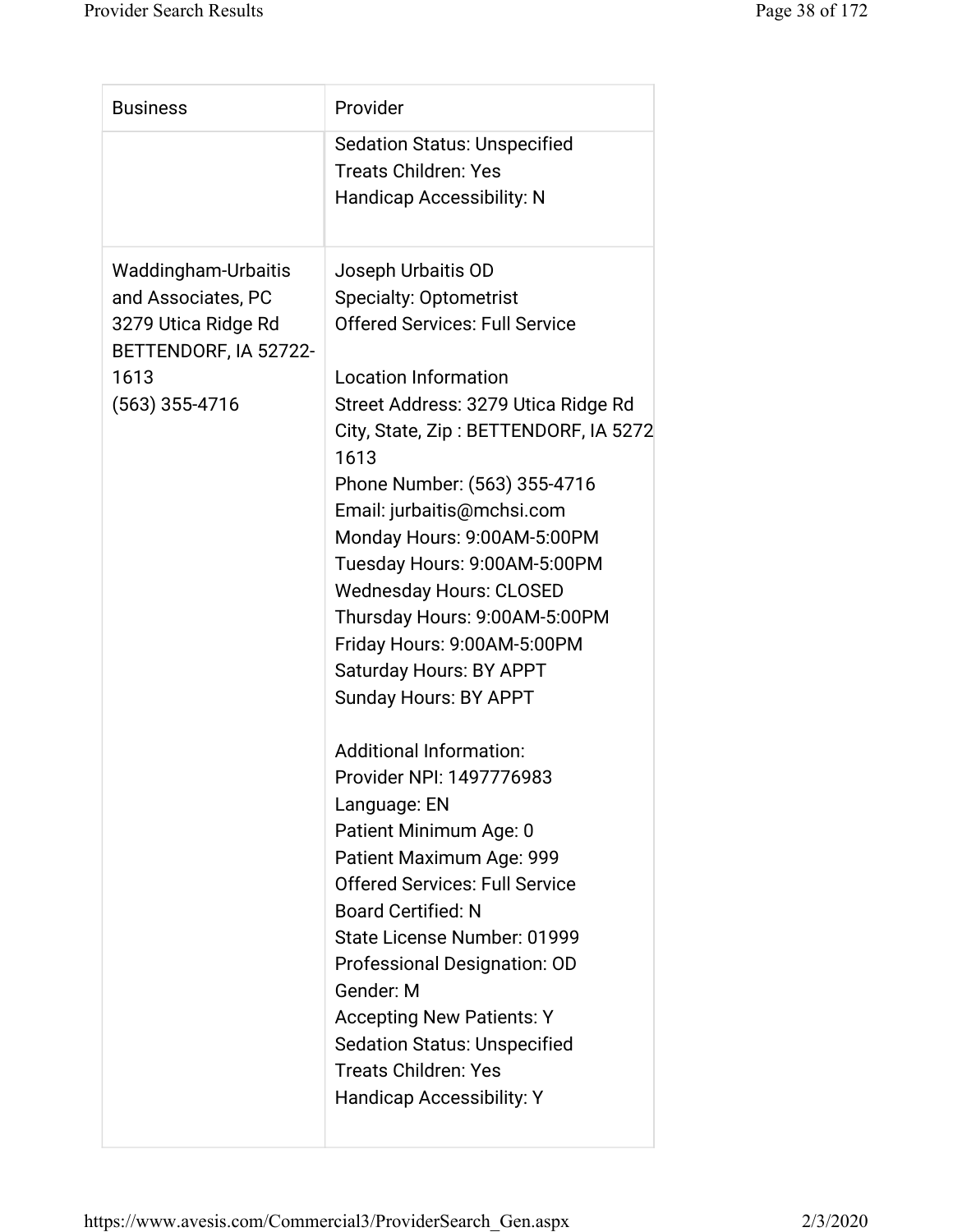| <b>Business</b>        | Provider                                       |
|------------------------|------------------------------------------------|
| Bard Optical #2        | <b>Brian Henson OD</b>                         |
| 4032 46th Ave          | <b>Specialty: Optometrist</b>                  |
| ROCK ISLAND, IL 61201- | <b>Offered Services: Full Service</b>          |
| 7164                   |                                                |
| (309) 786-9734         | <b>Location Information</b>                    |
|                        | Street Address: 4032 46th Ave                  |
|                        | City, State, Zip: ROCK ISLAND, IL 6120<br>7164 |
|                        | Phone Number: (309) 786-9734                   |
|                        | Email: Imaisenbacher@bardoptical.cor           |
|                        | Monday Hours: 8:00AM-5:00PM                    |
|                        | Tuesday Hours: 8:00AM-5:00PM                   |
|                        | Wednesday Hours: 8:00AM-5:00PM                 |
|                        | Thursday Hours: 8:00AM-5:00PM                  |
|                        | Friday Hours: 8:00AM-5:00PM                    |
|                        | <b>Saturday Hours: CLOSED</b>                  |
|                        | <b>Sunday Hours: CLOSED</b>                    |
|                        |                                                |
|                        | <b>Additional Information:</b>                 |
|                        | Provider NPI: 1184782112                       |
|                        | Language: EN                                   |
|                        | Patient Minimum Age: 0                         |
|                        | Patient Maximum Age: 999                       |
|                        | <b>Offered Services: Full Service</b>          |
|                        | <b>Board Certified: N</b>                      |
|                        | State License Number: 046007747                |
|                        | <b>Professional Designation: OD</b>            |
|                        | Gender: M                                      |
|                        | <b>Accepting New Patients: Y</b>               |
|                        | <b>Sedation Status: Unspecified</b>            |
|                        | <b>Treats Children: Yes</b>                    |
|                        | Handicap Accessibility: U                      |
|                        | <b>Charles Atkins OD</b>                       |
|                        | <b>Specialty: Optometrist</b>                  |
|                        | <b>Offered Services: Unspecified</b>           |
|                        |                                                |
|                        | <b>Location Information</b>                    |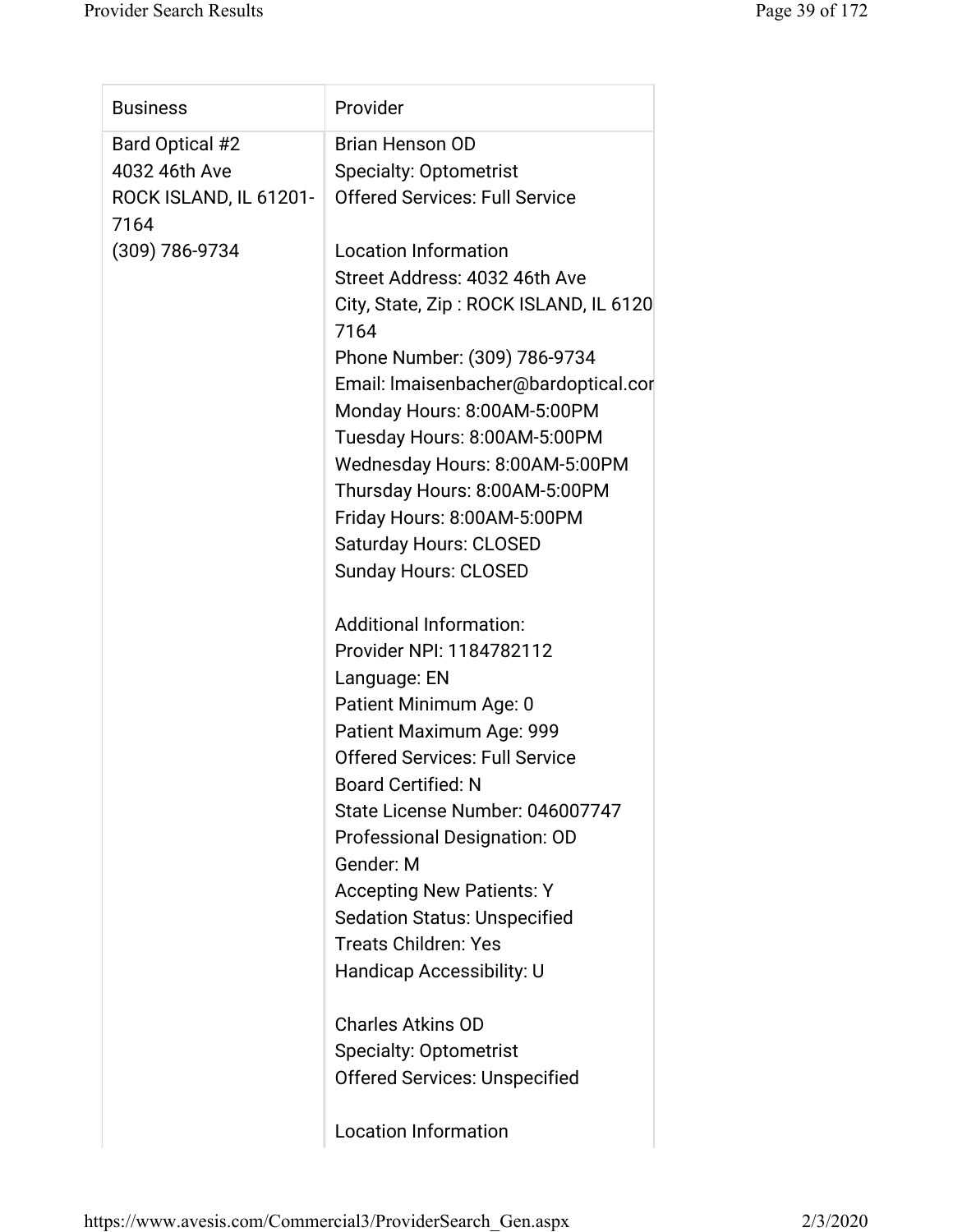| <b>Business</b> | Provider                                                                                                                                                                                                                                                                                                                                                                                                                             |
|-----------------|--------------------------------------------------------------------------------------------------------------------------------------------------------------------------------------------------------------------------------------------------------------------------------------------------------------------------------------------------------------------------------------------------------------------------------------|
|                 | Street Address: 4032 46th Ave<br>City, State, Zip: ROCK ISLAND, IL 6120<br>7164<br>Phone Number: (309) 786-9734<br>Email: Imaisenbacher@bardoptical.cor<br>Monday Hours: 8:00AM-5:00PM<br>Tuesday Hours: 8:00AM-5:00PM<br>Wednesday Hours: 8:00AM-5:00PM<br>Thursday Hours: 8:00AM-5:00PM<br>Friday Hours: 8:00AM-5:00PM<br><b>Saturday Hours: CLOSED</b><br><b>Sunday Hours: CLOSED</b>                                             |
|                 | <b>Additional Information:</b><br>Provider NPI: 1154318749<br>Language: EN<br>Patient Minimum Age: 0<br>Patient Maximum Age: 999<br><b>Offered Services: Unspecified</b><br><b>Board Certified: N</b><br>State License Number: 046.008971<br>Professional Designation: OD<br>Gender: M<br><b>Accepting New Patients: Y</b><br><b>Sedation Status: Unspecified</b><br><b>Treats Children: Yes</b><br><b>Handicap Accessibility: N</b> |
|                 | Darcy Cairney OD<br><b>Specialty: Optometrist</b><br><b>Offered Services: Full Service</b><br><b>Location Information</b><br>Street Address: 4032 46th Ave<br>City, State, Zip: ROCK ISLAND, IL 6120<br>7164<br>Phone Number: (309) 786-9734<br>Email: Imaisenbacher@bardoptical.cor                                                                                                                                                 |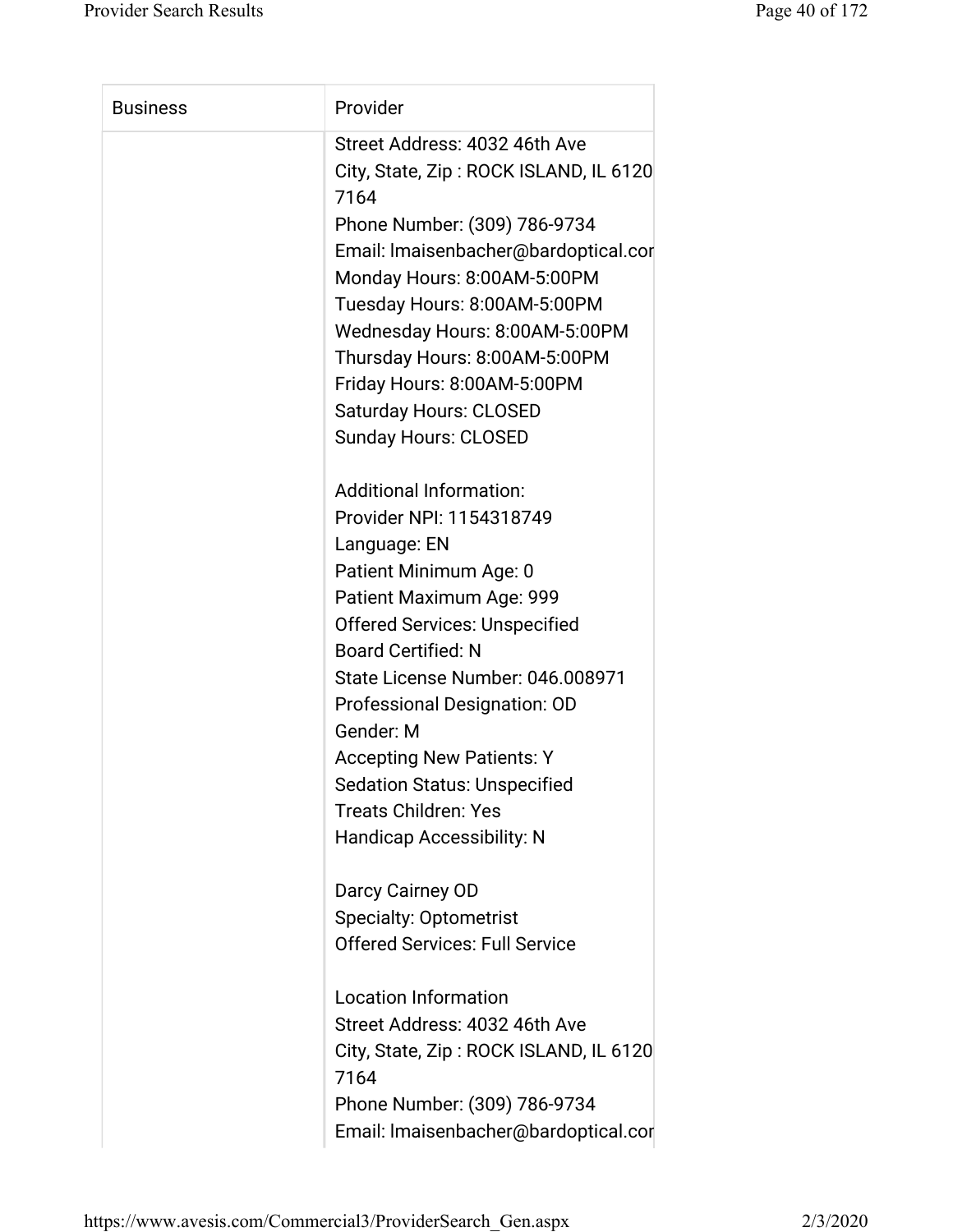| <b>Business</b> | Provider                                                                                                                                                                                                                                                                                                                                                                                                                             |
|-----------------|--------------------------------------------------------------------------------------------------------------------------------------------------------------------------------------------------------------------------------------------------------------------------------------------------------------------------------------------------------------------------------------------------------------------------------------|
|                 | Monday Hours: 9:00AM-7:00PM<br>Tuesday Hours: 9:00AM-6:00PM<br>Wednesday Hours: 9:00AM-6:00PM<br>Thursday Hours: 9:00AM-6:00PM<br>Friday Hours: 9:00AM-6:00PM<br>Saturday Hours: 9:00AM-3:00PM<br><b>Sunday Hours: CLOSED</b>                                                                                                                                                                                                        |
|                 | <b>Additional Information:</b><br>Provider NPI: 1952454035<br>Language: En<br>Patient Minimum Age: 0<br>Patient Maximum Age: 999<br><b>Offered Services: Full Service</b><br><b>Board Certified: N</b><br>State License Number: 046010966<br>Professional Designation: OD<br>Gender: F<br><b>Accepting New Patients: Y</b><br><b>Sedation Status: Unspecified</b><br><b>Treats Children: Yes</b><br><b>Handicap Accessibility: Y</b> |
|                 | David Morgret OD<br><b>Specialty: Optometrist</b><br><b>Offered Services: Full Service</b>                                                                                                                                                                                                                                                                                                                                           |
|                 | <b>Location Information</b><br>Street Address: 4032 46th Ave<br>City, State, Zip: ROCK ISLAND, IL 6120<br>7164<br>Phone Number: (309) 786-9734<br>Email: Imaisenbacher@bardoptical.cor<br>Monday Hours: 8:00AM-5:00PM<br>Tuesday Hours: 8:00AM-5:00PM<br>Wednesday Hours: 8:00AM-5:00PM<br>Thursday Hours: 8:00AM-5:00PM<br>Friday Hours: 8:00AM-5:00PM                                                                              |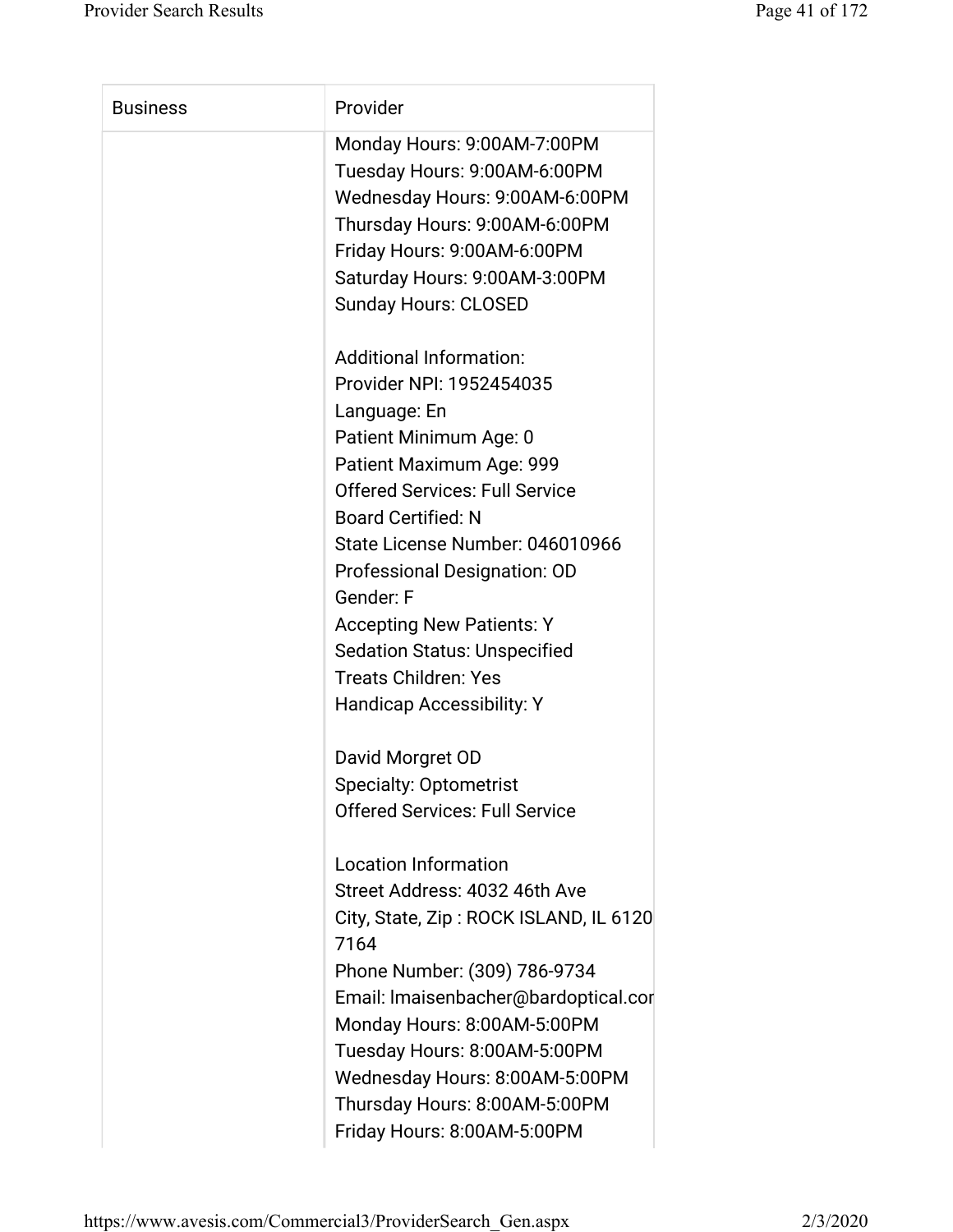| <b>Business</b> | Provider                                       |
|-----------------|------------------------------------------------|
|                 | <b>Saturday Hours: CLOSED</b>                  |
|                 | <b>Sunday Hours: CLOSED</b>                    |
|                 | <b>Additional Information:</b>                 |
|                 | Provider NPI: 1922109172                       |
|                 | Language: EN                                   |
|                 | Patient Minimum Age: 0                         |
|                 | Patient Maximum Age: 999                       |
|                 | <b>Offered Services: Full Service</b>          |
|                 | <b>Board Certified: N</b>                      |
|                 | State License Number: 046006761                |
|                 | Professional Designation: OD                   |
|                 | Gender: M                                      |
|                 | <b>Accepting New Patients: Y</b>               |
|                 | <b>Sedation Status: Unspecified</b>            |
|                 | <b>Treats Children: Yes</b>                    |
|                 | <b>Handicap Accessibility: N</b>               |
|                 | Deborah Jones OD                               |
|                 | <b>Specialty: Optometrist</b>                  |
|                 | <b>Offered Services: Full Service</b>          |
|                 | <b>Location Information</b>                    |
|                 | Street Address: 4032 46th Ave                  |
|                 | City, State, Zip: ROCK ISLAND, IL 6120<br>7164 |
|                 | Phone Number: (309) 786-9734                   |
|                 | Email: imaisenbacher@bardoptical.CO            |
|                 | Monday Hours: 9:00AM-7:00PM                    |
|                 | Tuesday Hours: 9:00AM-6:00PM                   |
|                 | Wednesday Hours: 9:00AM-6:00PM                 |
|                 | Thursday Hours: 9:00AM-6:00PM                  |
|                 | Friday Hours: 9:00AM-6:00PM                    |
|                 | Saturday Hours: 9:00AM-3:00PM                  |
|                 | <b>Sunday Hours: CLOSED</b>                    |
|                 | <b>Additional Information:</b>                 |
|                 | Provider NPI: 1043373871                       |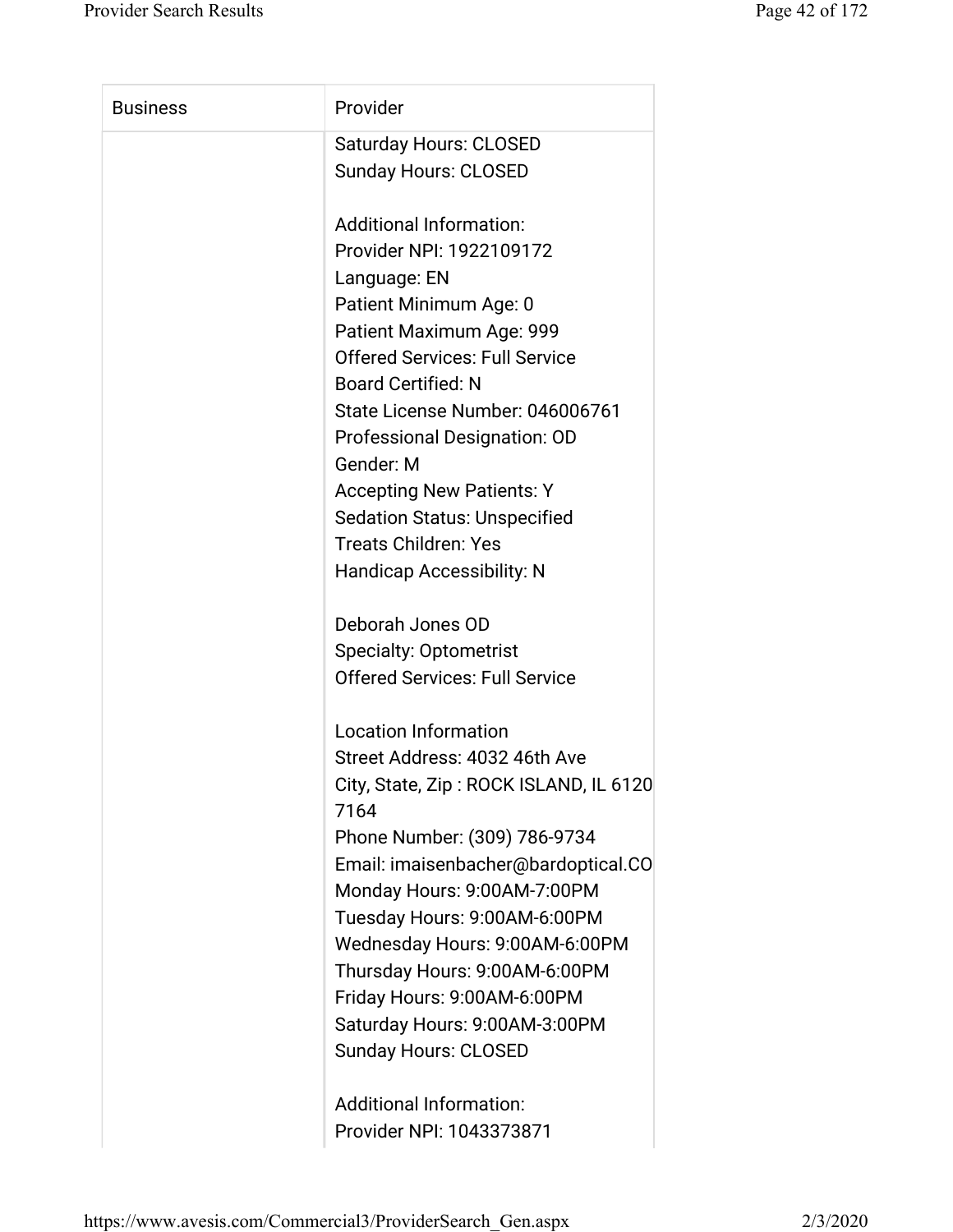| <b>Business</b> | Provider                                       |
|-----------------|------------------------------------------------|
|                 | Language: EN                                   |
|                 | Patient Minimum Age: 0                         |
|                 | Patient Maximum Age: 999                       |
|                 | <b>Offered Services: Full Service</b>          |
|                 | <b>Board Certified: N</b>                      |
|                 | State License Number: 046.007837               |
|                 | Professional Designation: OD                   |
|                 | Gender: F                                      |
|                 | <b>Accepting New Patients: Y</b>               |
|                 | <b>Sedation Status: Unspecified</b>            |
|                 | <b>Treats Children: Yes</b>                    |
|                 | <b>Handicap Accessibility: Y</b>               |
|                 | Jeffrey Heden OD                               |
|                 | <b>Specialty: Optometrist</b>                  |
|                 | <b>Offered Services: Full Service</b>          |
|                 | <b>Location Information</b>                    |
|                 | Street Address: 4032 46th Ave                  |
|                 | City, State, Zip: ROCK ISLAND, IL 6120<br>7164 |
|                 | Phone Number: (309) 786-9734                   |
|                 | Email: Imaisenbacher@bardoptical.cor           |
|                 | Monday Hours: 9:00AM-7:00PM                    |
|                 | Tuesday Hours: 9:00AM-6:00PM                   |
|                 | Wednesday Hours: 9:00AM-6:00PM                 |
|                 | Thursday Hours: 9:00AM-6:00PM                  |
|                 | Friday Hours: 9:00AM-6:00PM                    |
|                 | Saturday Hours: 9:00AM-3:00PM                  |
|                 | <b>Sunday Hours: CLOSED</b>                    |
|                 | <b>Additional Information:</b>                 |
|                 | Provider NPI: 1770580797                       |
|                 | Language: EN                                   |
|                 | Patient Minimum Age: 0                         |
|                 | Patient Maximum Age: 999                       |
|                 | <b>Offered Services: Full Service</b>          |
|                 | <b>Board Certified: N</b>                      |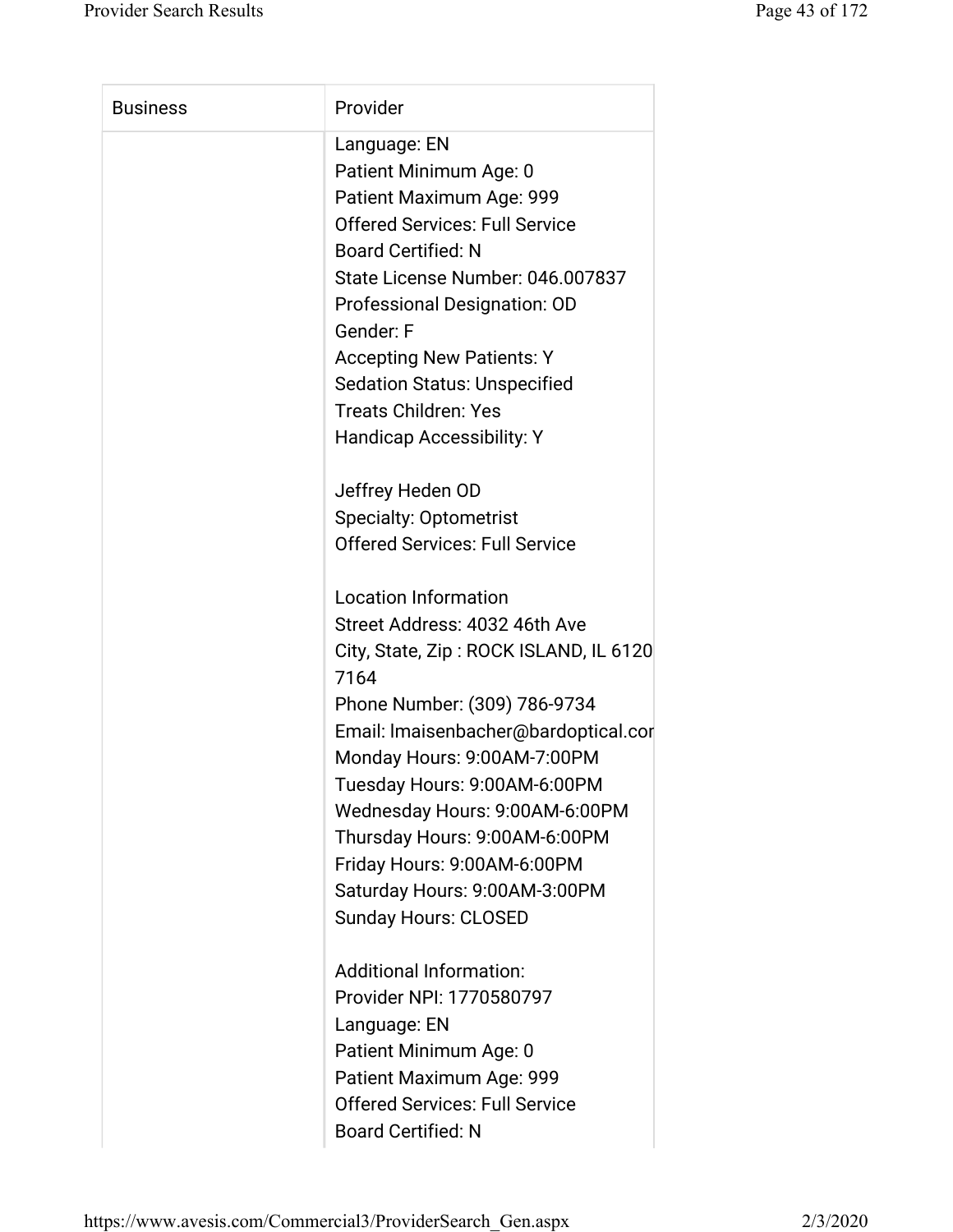| <b>Business</b> | Provider                                                                     |
|-----------------|------------------------------------------------------------------------------|
|                 | State License Number: 046009502<br>Professional Designation: OD<br>Gender: M |
|                 | <b>Accepting New Patients: Y</b>                                             |
|                 | <b>Sedation Status: Unspecified</b>                                          |
|                 | <b>Treats Children: Yes</b>                                                  |
|                 | <b>Handicap Accessibility: Y</b>                                             |
|                 |                                                                              |
|                 | Jennifer Schussele OD                                                        |
|                 | <b>Specialty: Optometrist</b>                                                |
|                 | <b>Offered Services: Full Service</b>                                        |
|                 |                                                                              |
|                 | <b>Location Information</b>                                                  |
|                 | Street Address: 4032 46th Ave                                                |
|                 | City, State, Zip: ROCK ISLAND, IL 6120                                       |
|                 | 7164                                                                         |
|                 | Phone Number: (309) 786-9734                                                 |
|                 | Email: Imaisenbacher@bardoptical.cor                                         |
|                 | Monday Hours: 9:00AM-7:00PM                                                  |
|                 | Tuesday Hours: 9:00AM-6:00PM                                                 |
|                 | Wednesday Hours: 9:00AM-5:30PM                                               |
|                 | Thursday Hours: 9:00AM-6:00PM                                                |
|                 | Friday Hours: 9:00AM-6:00PM                                                  |
|                 | Saturday Hours: 9:00AM-3:00PM                                                |
|                 | <b>Sunday Hours: CLOSED</b>                                                  |
|                 |                                                                              |
|                 | <b>Additional Information:</b>                                               |
|                 | Provider NPI: 1942551619                                                     |
|                 | Language: EN                                                                 |
|                 | Patient Minimum Age: 0                                                       |
|                 | Patient Maximum Age: 999                                                     |
|                 | <b>Offered Services: Full Service</b>                                        |
|                 | <b>Board Certified: N</b>                                                    |
|                 | State License Number: 046010759                                              |
|                 | Professional Designation: OD                                                 |
|                 | Gender: F                                                                    |
|                 | <b>Accepting New Patients: Y</b>                                             |
|                 | <b>Sedation Status: Unspecified</b>                                          |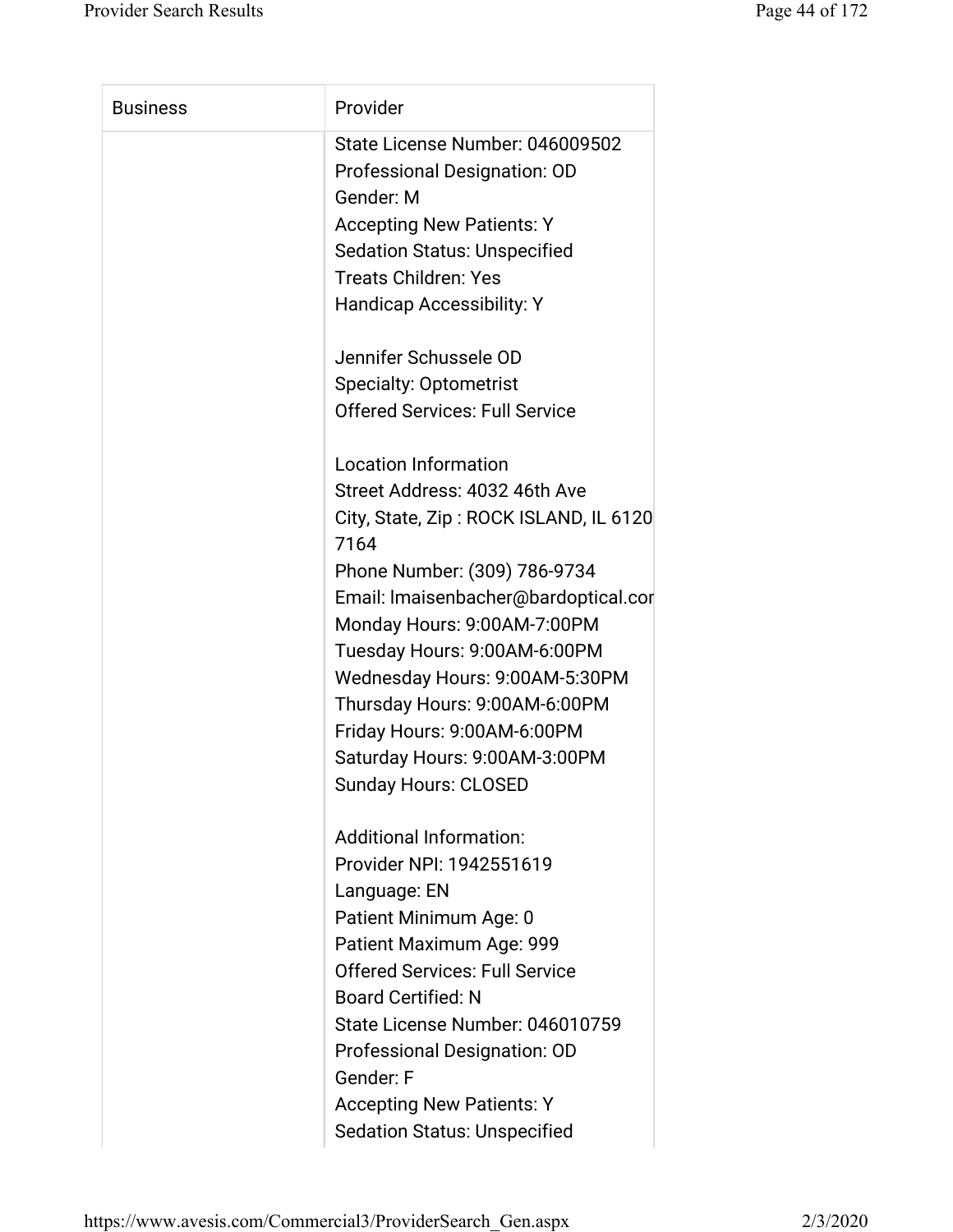| <b>Business</b> | Provider                                       |
|-----------------|------------------------------------------------|
|                 | <b>Treats Children: Yes</b>                    |
|                 | <b>Handicap Accessibility: Y</b>               |
|                 | John Rimkus OD                                 |
|                 | <b>Specialty: Optometrist</b>                  |
|                 | <b>Offered Services: Full Service</b>          |
|                 | <b>Location Information</b>                    |
|                 | Street Address: 4032 46th Ave                  |
|                 | City, State, Zip: ROCK ISLAND, IL 6120<br>7164 |
|                 | Phone Number: (309) 786-9734                   |
|                 | Email: Imaisenbacher@bardoptical.cor           |
|                 | Monday Hours: 9:00AM-7:00PM                    |
|                 | Tuesday Hours: 9:00AM-6:00PM                   |
|                 | Wednesday Hours: 9:00AM-5:30PM                 |
|                 | Thursday Hours: 9:00AM-6:00PM                  |
|                 | Friday Hours: 9:00AM-6:00PM                    |
|                 | Saturday Hours: 9:00AM-3:00PM                  |
|                 | <b>Sunday Hours: CLOSED</b>                    |
|                 | <b>Additional Information:</b>                 |
|                 | Provider NPI: 1346347044                       |
|                 | Language: EN                                   |
|                 | Patient Minimum Age: 0                         |
|                 | Patient Maximum Age: 999                       |
|                 | <b>Offered Services: Full Service</b>          |
|                 | <b>Board Certified: N</b>                      |
|                 | State License Number: 046.007838               |
|                 | <b>Professional Designation: OD</b>            |
|                 | Gender: M                                      |
|                 | <b>Accepting New Patients: Y</b>               |
|                 | <b>Sedation Status: Unspecified</b>            |
|                 | <b>Treats Children: Yes</b>                    |
|                 | <b>Handicap Accessibility: Y</b>               |
|                 | Joseph Jackson OD                              |
|                 | <b>Specialty: Optometrist</b>                  |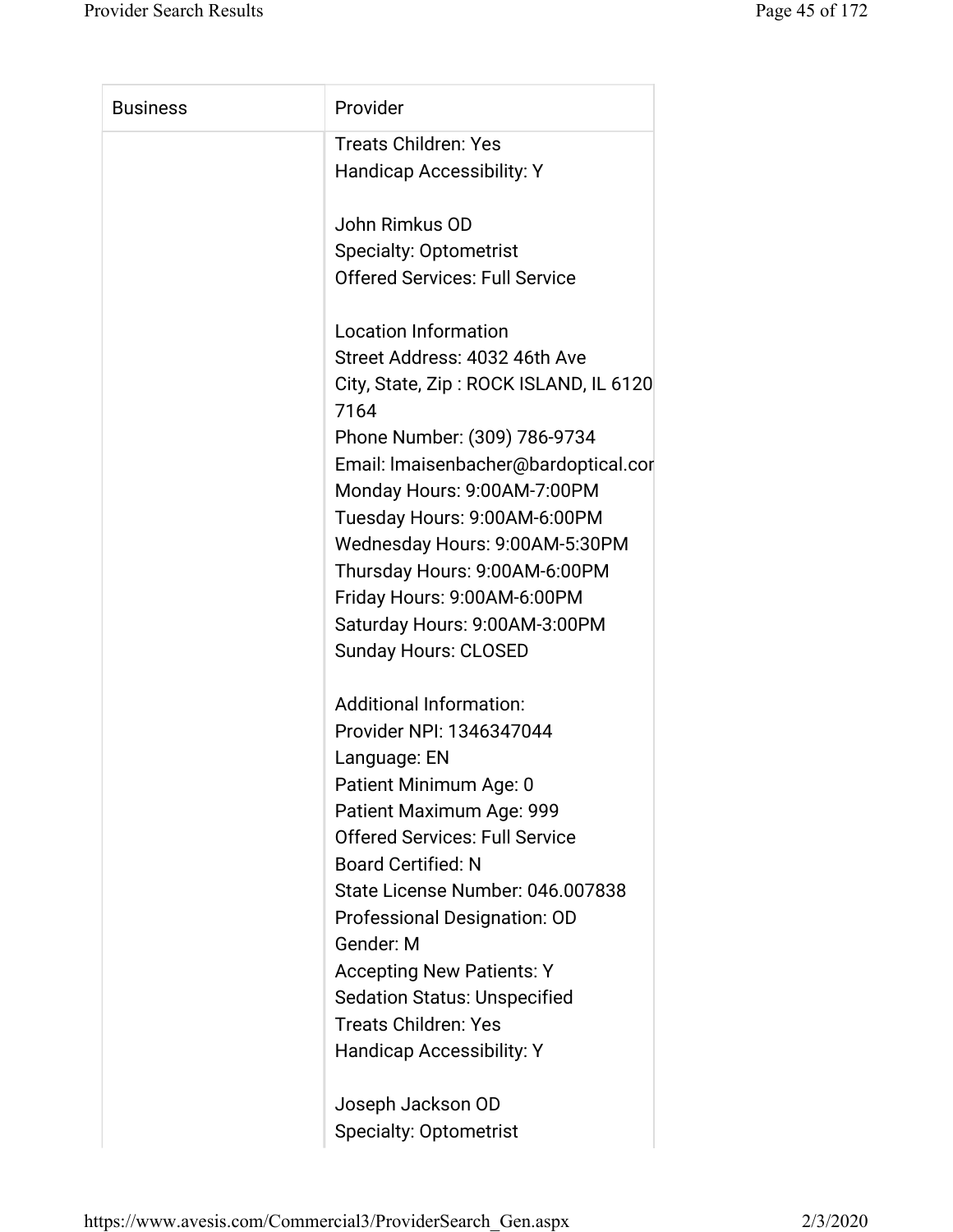| <b>Business</b> | Provider                                       |
|-----------------|------------------------------------------------|
|                 | <b>Offered Services: Unspecified</b>           |
|                 | <b>Location Information</b>                    |
|                 | Street Address: 4032 46th Ave                  |
|                 |                                                |
|                 | City, State, Zip: ROCK ISLAND, IL 6120<br>7164 |
|                 | Phone Number: (309) 786-9734                   |
|                 | Email: Imaisenbacher@bardoptical.cor           |
|                 | Monday Hours: 8:00AM-5:00PM                    |
|                 | Tuesday Hours: 8:00AM-5:00PM                   |
|                 | Wednesday Hours: 8:00AM-5:00PM                 |
|                 | Thursday Hours: 8:00AM-5:00PM                  |
|                 | Friday Hours: 8:00AM-5:00PM                    |
|                 | <b>Saturday Hours: CLOSED</b>                  |
|                 | <b>Sunday Hours: CLOSED</b>                    |
|                 |                                                |
|                 | <b>Additional Information:</b>                 |
|                 | Provider NPI: 1649352691                       |
|                 | Language: EN                                   |
|                 | Patient Minimum Age: 0                         |
|                 | Patient Maximum Age: 999                       |
|                 | <b>Offered Services: Unspecified</b>           |
|                 | <b>Board Certified: N</b>                      |
|                 | State License Number: 046.007341               |
|                 | <b>Professional Designation: OD</b>            |
|                 | Gender: M                                      |
|                 | <b>Accepting New Patients: Y</b>               |
|                 | <b>Sedation Status: Unspecified</b>            |
|                 | <b>Treats Children: Yes</b>                    |
|                 | <b>Handicap Accessibility: N</b>               |
|                 | Kenneth Schaidle OD                            |
|                 | <b>Specialty: Optometrist</b>                  |
|                 | <b>Offered Services: Unspecified</b>           |
|                 |                                                |
|                 | <b>Location Information</b>                    |
|                 | Street Address: 4032 46th Ave                  |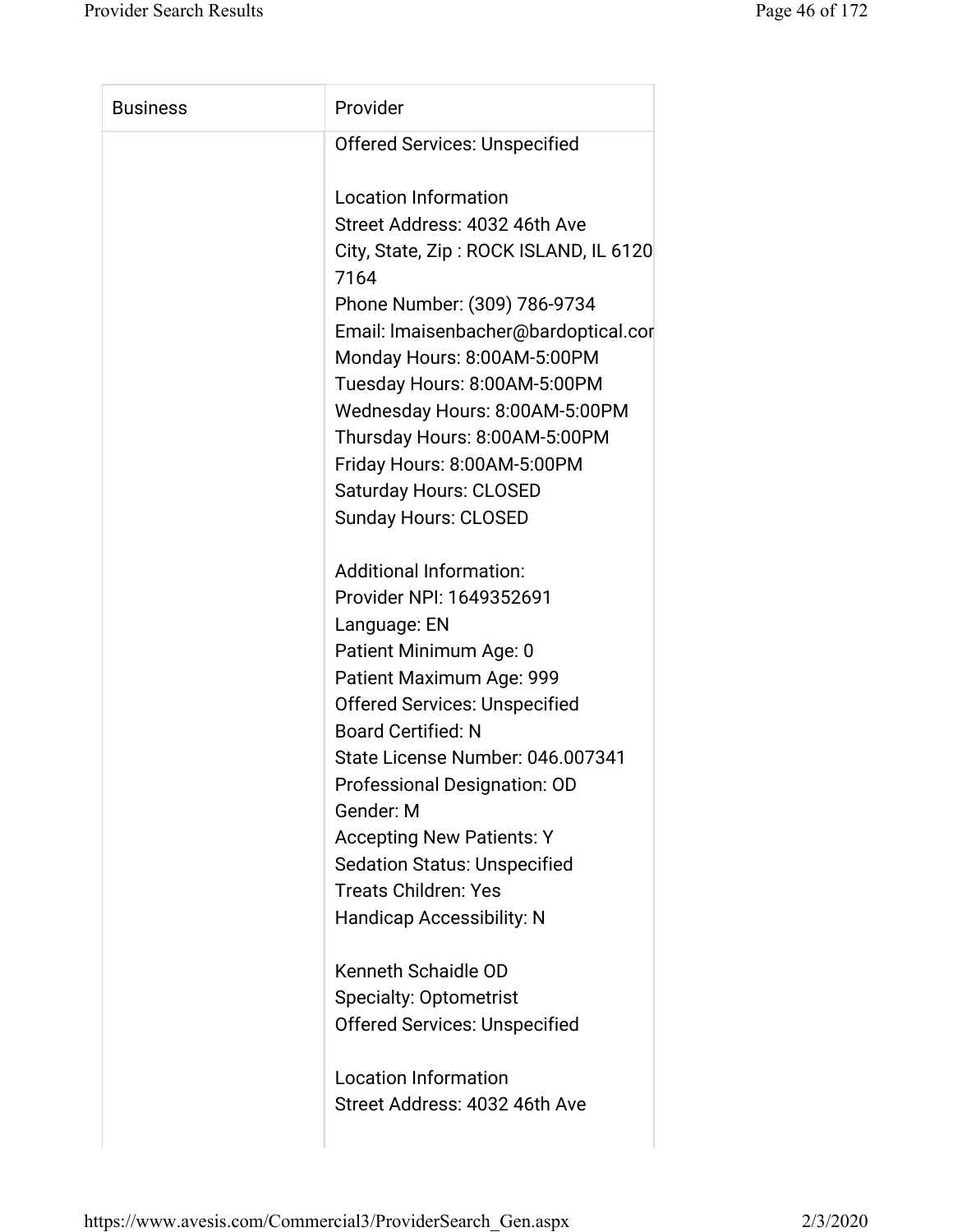| <b>Business</b> | Provider                                       |
|-----------------|------------------------------------------------|
|                 | City, State, Zip: ROCK ISLAND, IL 6120<br>7164 |
|                 | Phone Number: (309) 786-9734                   |
|                 | Email: Imaisenbacher@bardoptical.cor           |
|                 | Monday Hours: 8:00AM-5:00PM                    |
|                 | Tuesday Hours: 8:00AM-5:00PM                   |
|                 | Wednesday Hours: 8:00AM-5:00PM                 |
|                 | Thursday Hours: 8:00AM-5:00PM                  |
|                 | Friday Hours: 8:00AM-5:00PM                    |
|                 | <b>Saturday Hours: CLOSED</b>                  |
|                 | <b>Sunday Hours: CLOSED</b>                    |
|                 | <b>Additional Information:</b>                 |
|                 | Provider NPI: 1639166226                       |
|                 | Language: EN                                   |
|                 | Patient Minimum Age: 0                         |
|                 | Patient Maximum Age: 999                       |
|                 | <b>Offered Services: Unspecified</b>           |
|                 | <b>Board Certified: N</b>                      |
|                 | State License Number: 046008408                |
|                 | Professional Designation: OD                   |
|                 | Gender: M                                      |
|                 | <b>Accepting New Patients: Y</b>               |
|                 | <b>Sedation Status: Unspecified</b>            |
|                 | <b>Treats Children: Yes</b>                    |
|                 | <b>Handicap Accessibility: N</b>               |
|                 | Laura Wilshire OD                              |
|                 | <b>Specialty: Optometrist</b>                  |
|                 | <b>Offered Services: Full Service</b>          |
|                 | <b>Location Information</b>                    |
|                 | Street Address: 4032 46th Ave                  |
|                 | City, State, Zip: ROCK ISLAND, IL 6120<br>7164 |
|                 | Phone Number: (309) 786-9734                   |
|                 | Email: Imaisenbacher@bardoptical.cor           |
|                 |                                                |
|                 | Monday Hours: 9:00AM-7:00PM                    |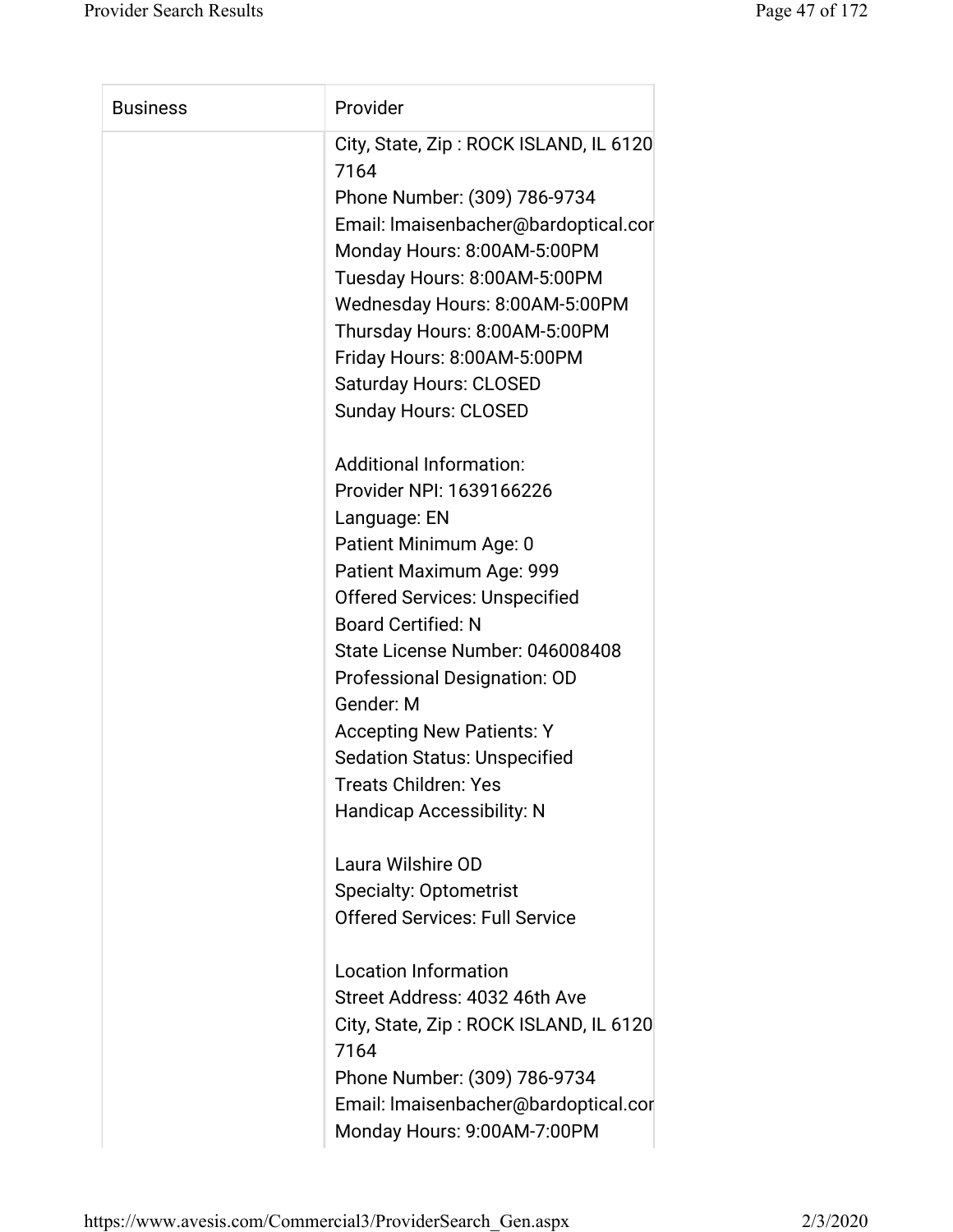| <b>Business</b> | Provider                                                           |
|-----------------|--------------------------------------------------------------------|
|                 | Tuesday Hours: 9:00AM-6:00PM<br>Wednesday Hours: 9:00AM-6:00PM     |
|                 | Thursday Hours: 9:00AM-6:00PM                                      |
|                 | Friday Hours: 9:00AM-6:00PM                                        |
|                 | Saturday Hours: 9:00AM-3:00PM                                      |
|                 | <b>Sunday Hours: CLOSED</b>                                        |
|                 | <b>Additional Information:</b>                                     |
|                 | Provider NPI: 1063965515                                           |
|                 | Language: EN                                                       |
|                 | Patient Minimum Age: 0                                             |
|                 | Patient Maximum Age: 999                                           |
|                 | <b>Offered Services: Full Service</b>                              |
|                 | <b>Board Certified: N</b>                                          |
|                 | State License Number: 046011062                                    |
|                 | Professional Designation: OD                                       |
|                 | Gender: F                                                          |
|                 | <b>Accepting New Patients: Y</b>                                   |
|                 | <b>Sedation Status: Unspecified</b><br><b>Treats Children: Yes</b> |
|                 | <b>Handicap Accessibility: Y</b>                                   |
|                 |                                                                    |
|                 | Linda Mahaffey OD                                                  |
|                 | <b>Specialty: Optometrist</b>                                      |
|                 | <b>Offered Services: Full Service</b>                              |
|                 | <b>Location Information</b>                                        |
|                 | Street Address: 4032 46th Ave                                      |
|                 | City, State, Zip: ROCK ISLAND, IL 6120<br>7164                     |
|                 | Phone Number: (309) 786-9734                                       |
|                 | Email: Imaisenbacher@bardoptical.cor                               |
|                 | Monday Hours: 9:00AM-7:00PM                                        |
|                 | Tuesday Hours: 9:00AM-6:00PM                                       |
|                 | Wednesday Hours: 9:00AM-6:00PM                                     |
|                 | Thursday Hours: 9:00AM-6:00PM                                      |
|                 | Friday Hours: 9:00AM-6:00PM                                        |
|                 | Saturday Hours: 9:00AM-3:00PM                                      |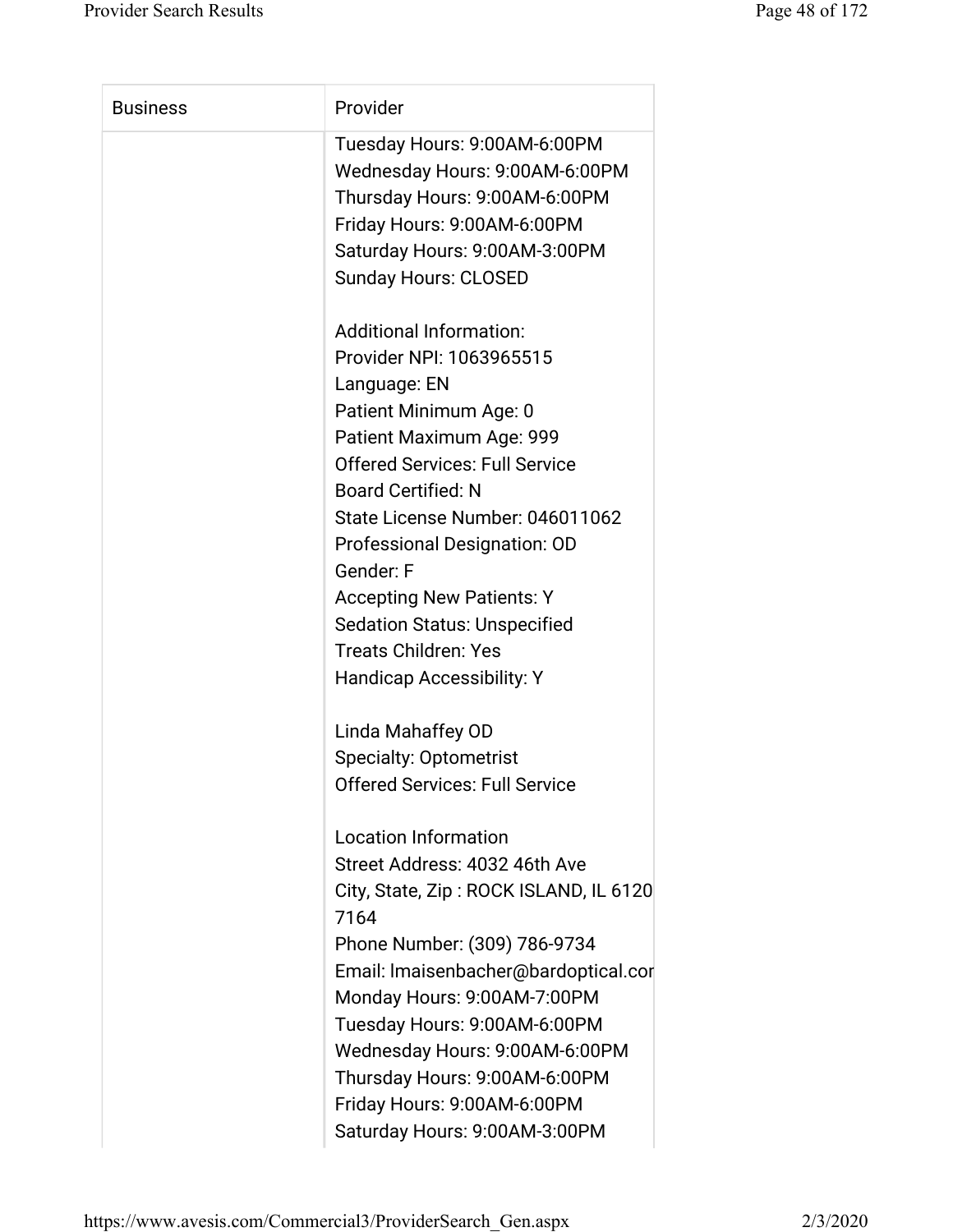| <b>Business</b> | Provider                                       |
|-----------------|------------------------------------------------|
|                 | <b>Sunday Hours: CLOSED</b>                    |
|                 | <b>Additional Information:</b>                 |
|                 | Provider NPI: 1629004767                       |
|                 | Language: EN                                   |
|                 | Patient Minimum Age: 0                         |
|                 | Patient Maximum Age: 999                       |
|                 | <b>Offered Services: Full Service</b>          |
|                 | <b>Board Certified: N</b>                      |
|                 | State License Number: 046008624                |
|                 | <b>Professional Designation: OD</b>            |
|                 | Gender: F                                      |
|                 | <b>Accepting New Patients: Y</b>               |
|                 | <b>Sedation Status: Unspecified</b>            |
|                 | <b>Treats Children: Yes</b>                    |
|                 | Handicap Accessibility: Y                      |
|                 | Marc Sarmiento OD                              |
|                 | <b>Specialty: Optometrist</b>                  |
|                 | <b>Offered Services: Full Service</b>          |
|                 | <b>Location Information</b>                    |
|                 | Street Address: 4032 46th Ave                  |
|                 | City, State, Zip: ROCK ISLAND, IL 6120<br>7164 |
|                 | Phone Number: (309) 786-9734                   |
|                 | Email: Imaisenbacher@bardoptical.cor           |
|                 | Monday Hours: 9:00AM-7:00PM                    |
|                 | Tuesday Hours: 9:00AM-6:00PM                   |
|                 | Wednesday Hours: 9:00AM-6:00PM                 |
|                 | Thursday Hours: 9:00AM-6:00PM                  |
|                 | Friday Hours: 9:00AM-6:00PM                    |
|                 | Saturday Hours: 9:00AM-3:00PM                  |
|                 | <b>Sunday Hours: CLOSED</b>                    |
|                 | <b>Additional Information:</b>                 |
|                 | Provider NPI: 1932116449                       |

Language: EN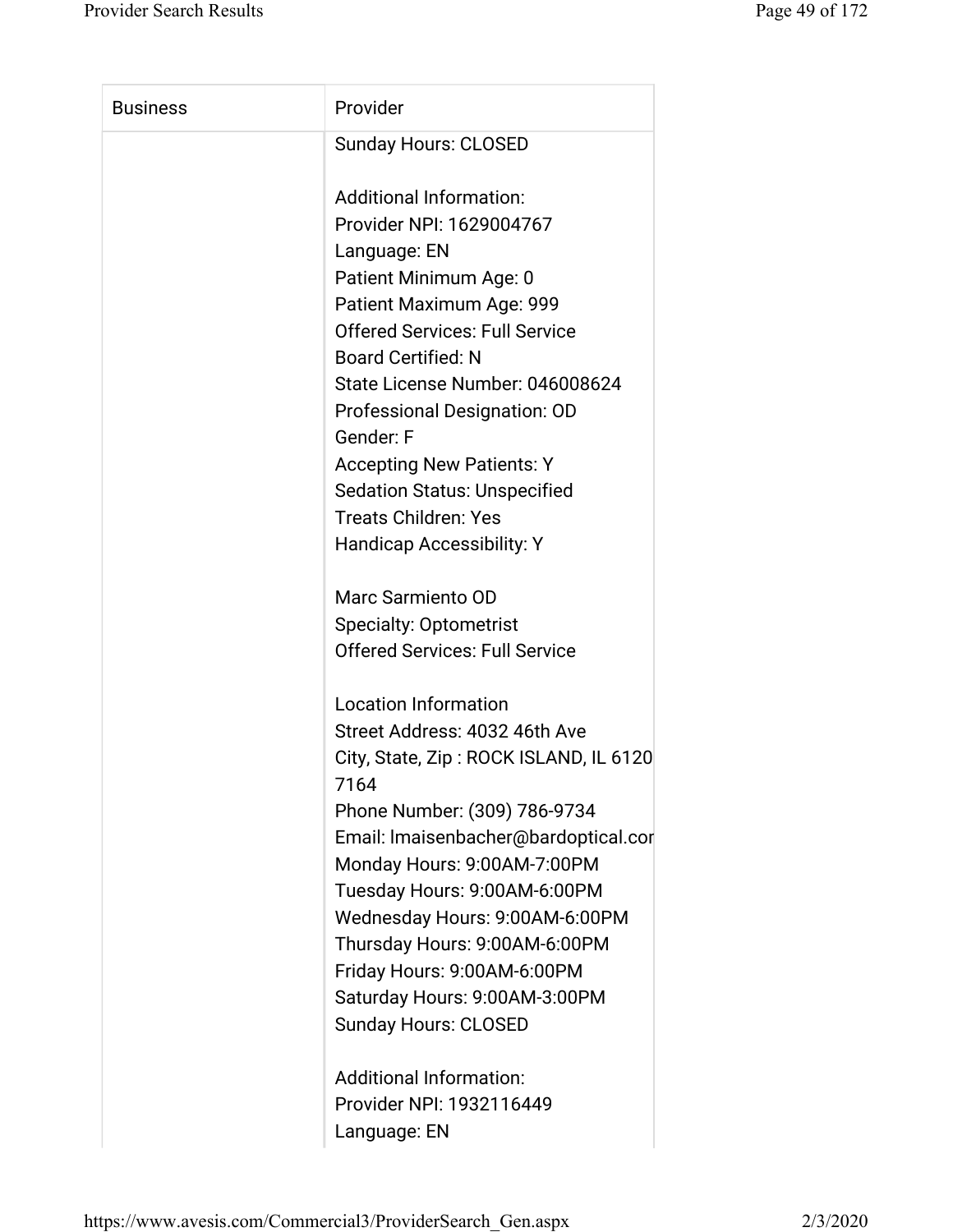| <b>Business</b> | Provider                                       |
|-----------------|------------------------------------------------|
|                 | Patient Minimum Age: 0                         |
|                 | Patient Maximum Age: 999                       |
|                 | <b>Offered Services: Full Service</b>          |
|                 | <b>Board Certified: N</b>                      |
|                 | State License Number: 046.008789               |
|                 | Professional Designation: OD                   |
|                 | Gender: M                                      |
|                 | <b>Accepting New Patients: Y</b>               |
|                 | <b>Sedation Status: Unspecified</b>            |
|                 | <b>Treats Children: Yes</b>                    |
|                 | <b>Handicap Accessibility: Y</b>               |
|                 | Mark Hahn OD                                   |
|                 | <b>Specialty: Optometrist</b>                  |
|                 | <b>Offered Services: Unspecified</b>           |
|                 | <b>Location Information</b>                    |
|                 | Street Address: 4032 46th Ave                  |
|                 | City, State, Zip: ROCK ISLAND, IL 6120<br>7164 |
|                 | Phone Number: (309) 786-9734                   |
|                 | Email: Imaisenbacher@bardoptical.cor           |
|                 | Monday Hours: 8:00AM-5:00PM                    |
|                 | Tuesday Hours: 8:00AM-5:00PM                   |
|                 | Wednesday Hours: 8:00AM-5:00PM                 |
|                 | Thursday Hours: 8:00AM-5:00PM                  |
|                 | Friday Hours: 8:00AM-5:00PM                    |
|                 | <b>Saturday Hours: CLOSED</b>                  |
|                 | <b>Sunday Hours: CLOSED</b>                    |
|                 | <b>Additional Information:</b>                 |
|                 | Provider NPI: 1528055969                       |
|                 | Language: EN                                   |
|                 | Patient Minimum Age: 0                         |
|                 | Patient Maximum Age: 999                       |
|                 | <b>Offered Services: Unspecified</b>           |
|                 |                                                |
|                 | <b>Board Certified: N</b>                      |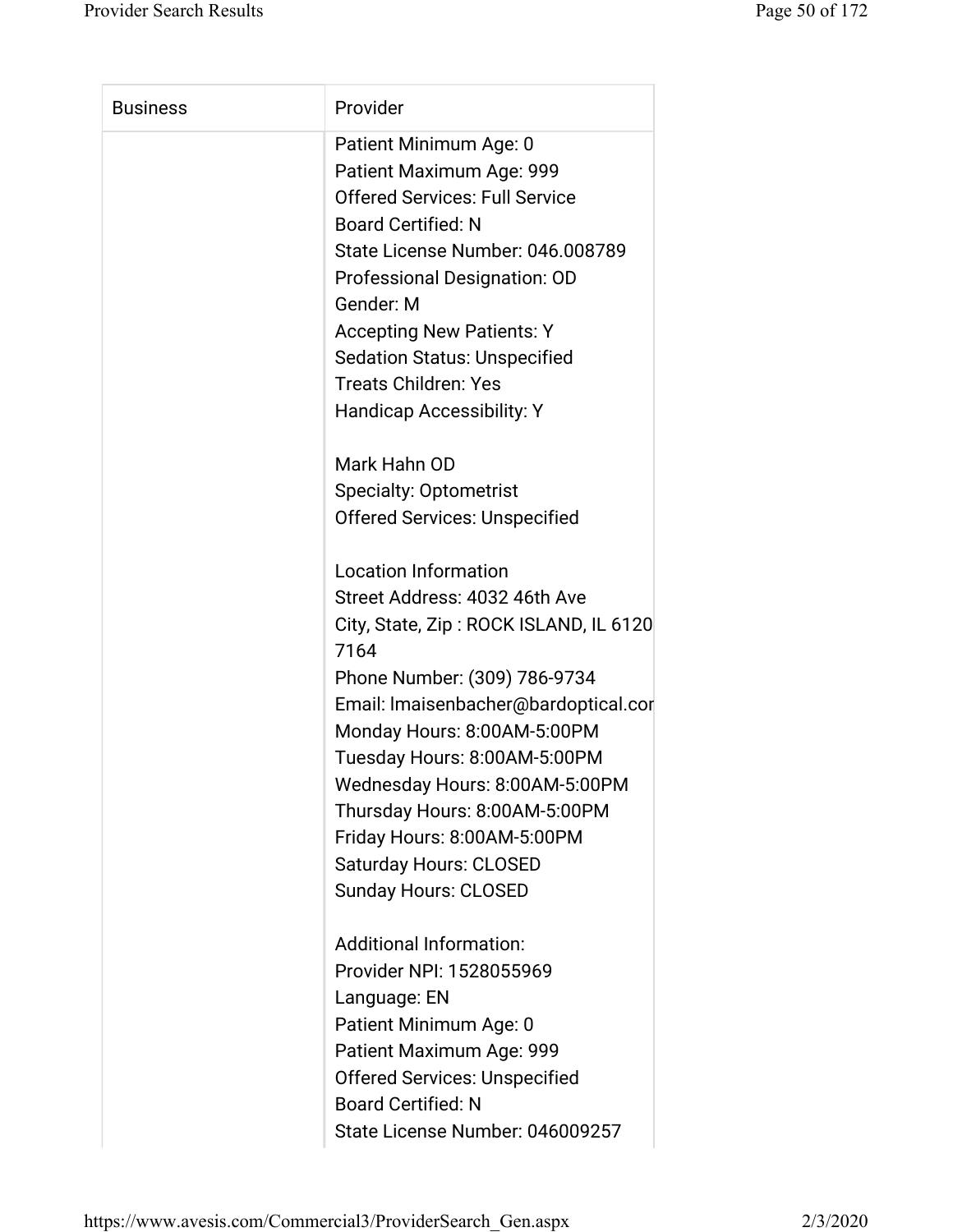| <b>Business</b> | Provider                                       |
|-----------------|------------------------------------------------|
|                 | Professional Designation: OD<br>Gender: M      |
|                 | <b>Accepting New Patients: Y</b>               |
|                 | <b>Sedation Status: Unspecified</b>            |
|                 | <b>Treats Children: Yes</b>                    |
|                 | Handicap Accessibility: N                      |
|                 | Molly Guithues OD                              |
|                 | <b>Specialty: Optometrist</b>                  |
|                 | <b>Offered Services: Full Service</b>          |
|                 | <b>Location Information</b>                    |
|                 | Street Address: 4032 46th Ave                  |
|                 | City, State, Zip: ROCK ISLAND, IL 6120<br>7164 |
|                 | Phone Number: (309) 786-9734                   |
|                 | Email: Imaisenbacher@bardoptical.cor           |
|                 | Monday Hours: 9:00AM-7:00PM                    |
|                 | Tuesday Hours: 9:00AM-6:00PM                   |
|                 | Wednesday Hours: 9:00AM-6:00PM                 |
|                 | Thursday Hours: 9:00AM-6:00PM                  |
|                 | Friday Hours: 9:00AM-6:00PM                    |
|                 | Saturday Hours: 9:00AM-3:00PM                  |
|                 | <b>Sunday Hours: CLOSED</b>                    |
|                 | <b>Additional Information:</b>                 |
|                 | Provider NPI: 1023480316                       |
|                 | Language: EN                                   |
|                 | Patient Minimum Age: 0                         |
|                 | Patient Maximum Age: 999                       |
|                 | <b>Offered Services: Full Service</b>          |
|                 | <b>Board Certified: N</b>                      |
|                 | State License Number: 046010956                |
|                 | Professional Designation: OD                   |
|                 | Gender: F                                      |
|                 | <b>Accepting New Patients: Y</b>               |
|                 | <b>Sedation Status: Unspecified</b>            |
|                 | <b>Treats Children: Yes</b>                    |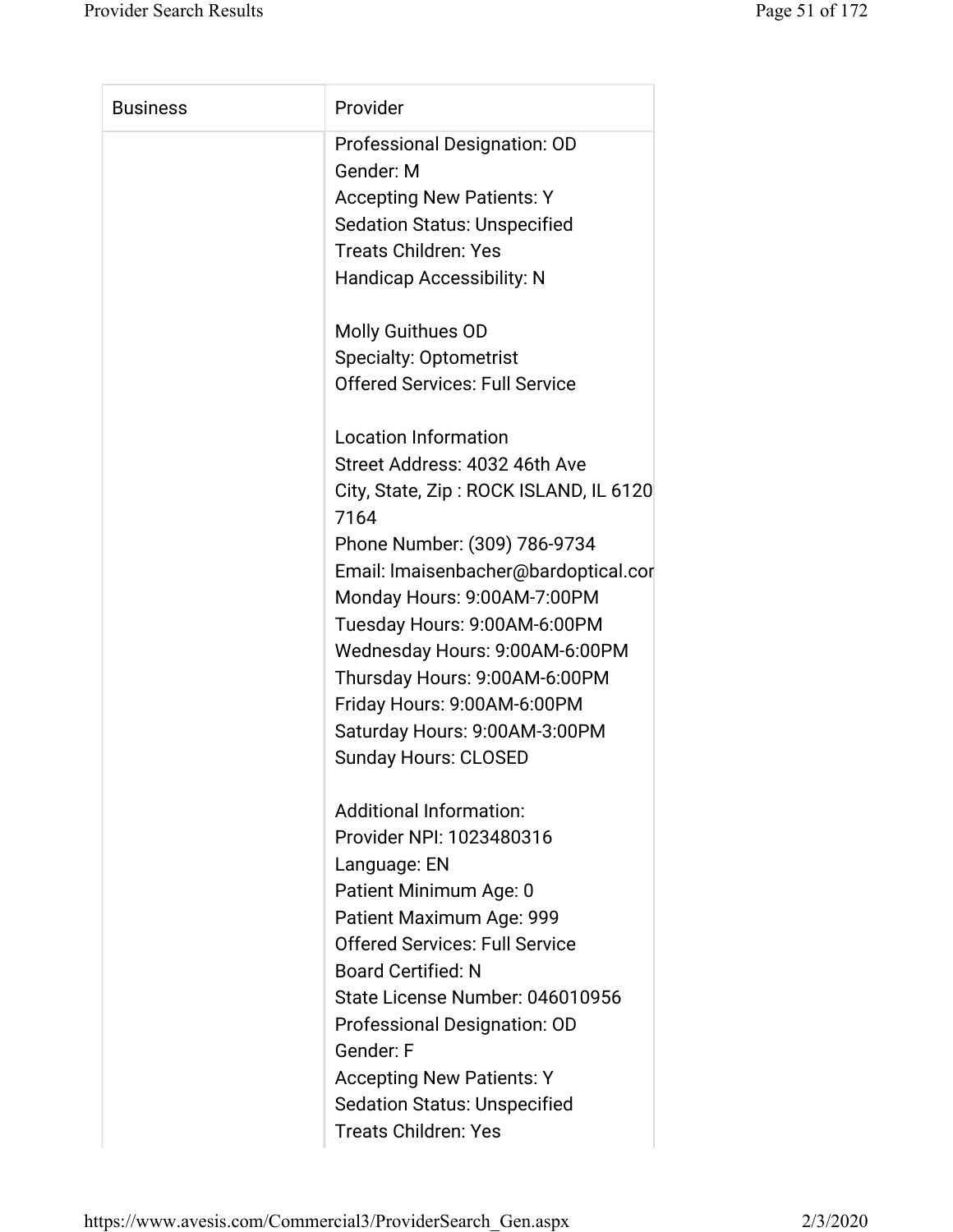| <b>Business</b> | Provider                               |
|-----------------|----------------------------------------|
|                 |                                        |
|                 | <b>Handicap Accessibility: Y</b>       |
|                 | Nicole Jensen OD                       |
|                 | <b>Specialty: Optometrist</b>          |
|                 | <b>Offered Services: Full Service</b>  |
|                 |                                        |
|                 | <b>Location Information</b>            |
|                 | Street Address: 4032 46th Ave          |
|                 | City, State, Zip: ROCK ISLAND, IL 6120 |
|                 | 7164                                   |
|                 | Phone Number: (000) 000-0000           |
|                 | Email: Imaisenbacher@bardoptical.cor   |
|                 | Monday Hours: 8:00AM-5:00PM            |
|                 | Tuesday Hours: 8:00AM-5:00PM           |
|                 | Wednesday Hours: 8:00AM-5:00PM         |
|                 | Thursday Hours: 8:00AM-5:00PM          |
|                 | Friday Hours: 8:00AM-5:00PM            |
|                 | <b>Saturday Hours: CLOSED</b>          |
|                 | <b>Sunday Hours: CLOSED</b>            |
|                 | <b>Additional Information:</b>         |
|                 | Provider NPI: 1790072924               |
|                 | Language: EN                           |
|                 | Patient Minimum Age: 0                 |
|                 | Patient Maximum Age: 999               |
|                 | <b>Offered Services: Full Service</b>  |
|                 | <b>Board Certified: N</b>              |
|                 | State License Number: 046010457        |
|                 | Professional Designation: OD           |
|                 | Gender: F                              |
|                 | <b>Accepting New Patients: Y</b>       |
|                 | <b>Sedation Status: Unspecified</b>    |
|                 | <b>Treats Children: Yes</b>            |
|                 | Handicap Accessibility: U              |
|                 | Rhonda Dameron OD                      |
|                 | <b>Specialty: Optometrist</b>          |
|                 | <b>Offered Services: Full Service</b>  |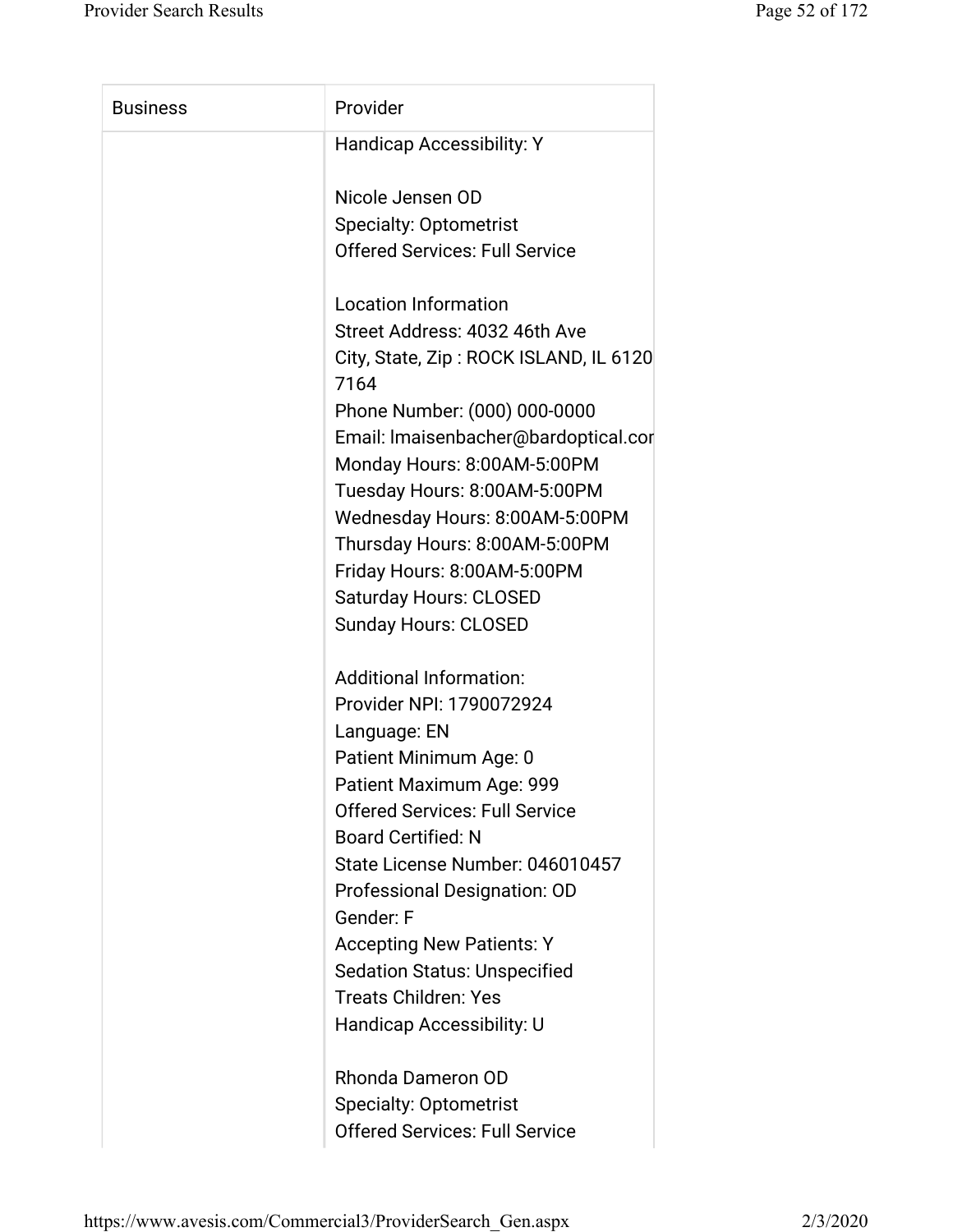| <b>Business</b> | Provider                                       |
|-----------------|------------------------------------------------|
|                 | <b>Location Information</b>                    |
|                 | Street Address: 4032 46th Ave                  |
|                 | City, State, Zip: ROCK ISLAND, IL 6120<br>7164 |
|                 | Phone Number: (309) 786-9734                   |
|                 | Email: Imaisenbacher@bardoptical.cor           |
|                 | Monday Hours: 9:00AM-7:00PM                    |
|                 | Tuesday Hours: 9:00AM-6:00PM                   |
|                 | Wednesday Hours: 9:00AM-6:00PM                 |
|                 | Thursday Hours: 9:00AM-6:00PM                  |
|                 | Friday Hours: 9:00AM-6:00PM                    |
|                 | Saturday Hours: 9:00AM-3:00PM                  |
|                 |                                                |
|                 | Sunday Hours: CLOSED                           |
|                 | <b>Additional Information:</b>                 |
|                 | Provider NPI: 1306952072                       |
|                 | Language: En                                   |
|                 | Patient Minimum Age: 0                         |
|                 | Patient Maximum Age: 999                       |
|                 | <b>Offered Services: Full Service</b>          |
|                 | <b>Board Certified: N</b>                      |
|                 | State License Number: 046007514                |
|                 | Professional Designation: OD                   |
|                 | Gender: F                                      |
|                 | <b>Accepting New Patients: Y</b>               |
|                 | <b>Sedation Status: Unspecified</b>            |
|                 | <b>Treats Children: Yes</b>                    |
|                 | <b>Handicap Accessibility: Y</b>               |
|                 |                                                |
|                 | <b>Robert Edwards OD</b>                       |
|                 | <b>Specialty: Optometrist</b>                  |
|                 | <b>Offered Services: Full Service</b>          |
|                 |                                                |
|                 | <b>Location Information</b>                    |
|                 | Street Address: 4032 46th Ave                  |
|                 | City, State, Zip: ROCK ISLAND, IL 6120         |
|                 | 7164                                           |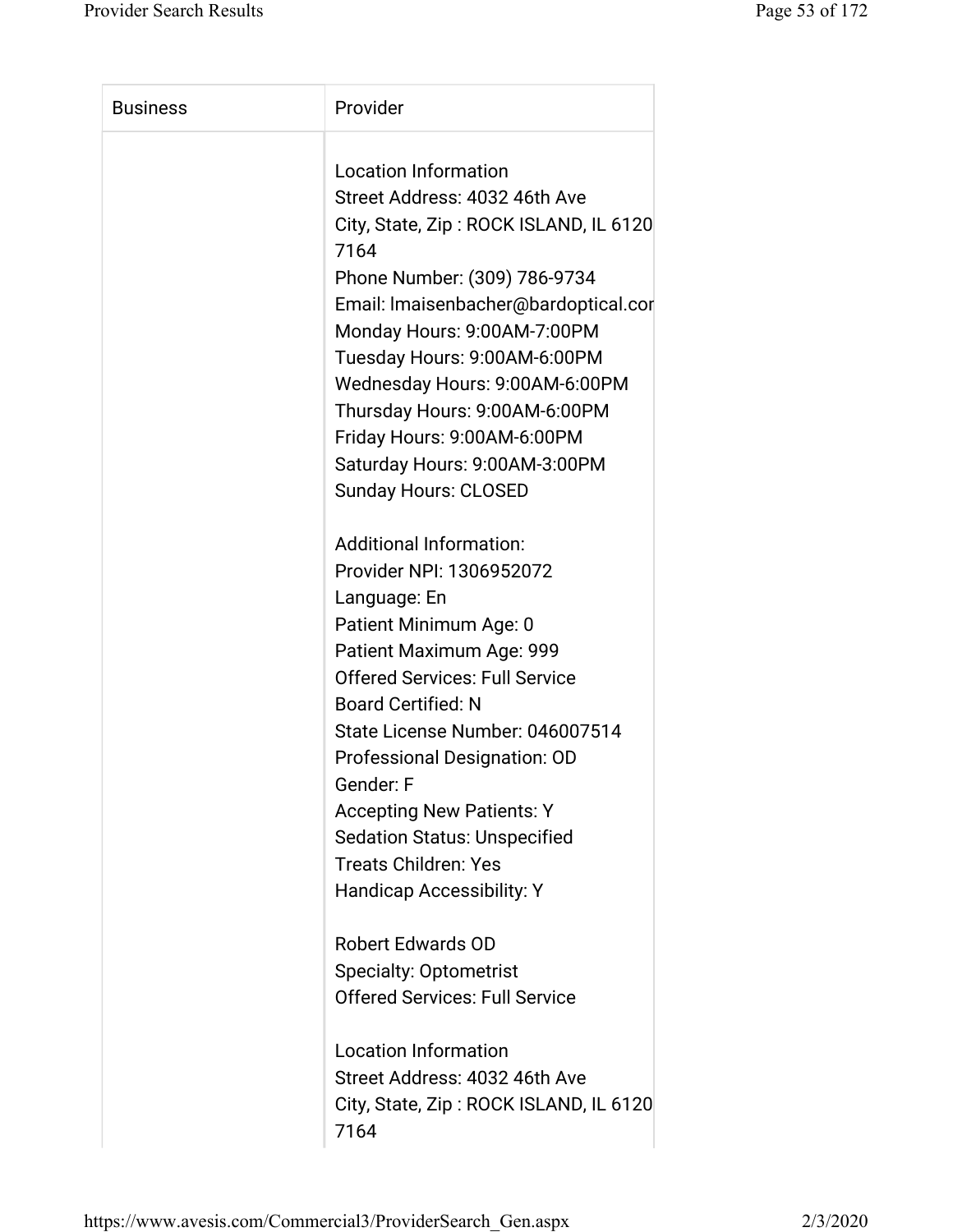| <b>Business</b> | Provider                                                                                                                                                                                                                                                                                                                                                                                                                      |
|-----------------|-------------------------------------------------------------------------------------------------------------------------------------------------------------------------------------------------------------------------------------------------------------------------------------------------------------------------------------------------------------------------------------------------------------------------------|
|                 | Phone Number: (309) 786-9734<br>Email: Imaisenbacher@bardoptical.cor<br>Monday Hours: 8:00AM-5:00PM<br>Tuesday Hours: 8:00AM-5:00PM<br>Wednesday Hours: 8:00AM-5:00PM<br>Thursday Hours: 8:00AM-5:00PM<br>Friday Hours: 8:00AM-5:00PM<br><b>Saturday Hours: CLOSED</b><br><b>Sunday Hours: CLOSED</b>                                                                                                                         |
|                 | <b>Additional Information:</b><br>Provider NPI: 1396753059<br>Language: EN<br>Patient Minimum Age: 0<br>Patient Maximum Age: 999<br><b>Offered Services: Full Service</b><br><b>Board Certified: N</b><br>State License Number: 046006399<br>Professional Designation: OD<br>Gender: M<br><b>Accepting New Patients: Y</b><br><b>Sedation Status: Unspecified</b><br><b>Treats Children: Yes</b><br>Handicap Accessibility: U |
|                 | Ronald Richmond OD<br><b>Specialty: Optometrist</b><br><b>Offered Services: Full Service</b>                                                                                                                                                                                                                                                                                                                                  |
|                 | <b>Location Information</b><br>Street Address: 4032 46th Ave<br>City, State, Zip: ROCK ISLAND, IL 6120<br>7164<br>Phone Number: (309) 786-9734<br>Email: Imaisenbacher@bardoptical.cor<br>Monday Hours: 9:00AM-7:00PM<br>Tuesday Hours: 9:00AM-6:00PM<br>Wednesday Hours: 9:00AM-6:00PM                                                                                                                                       |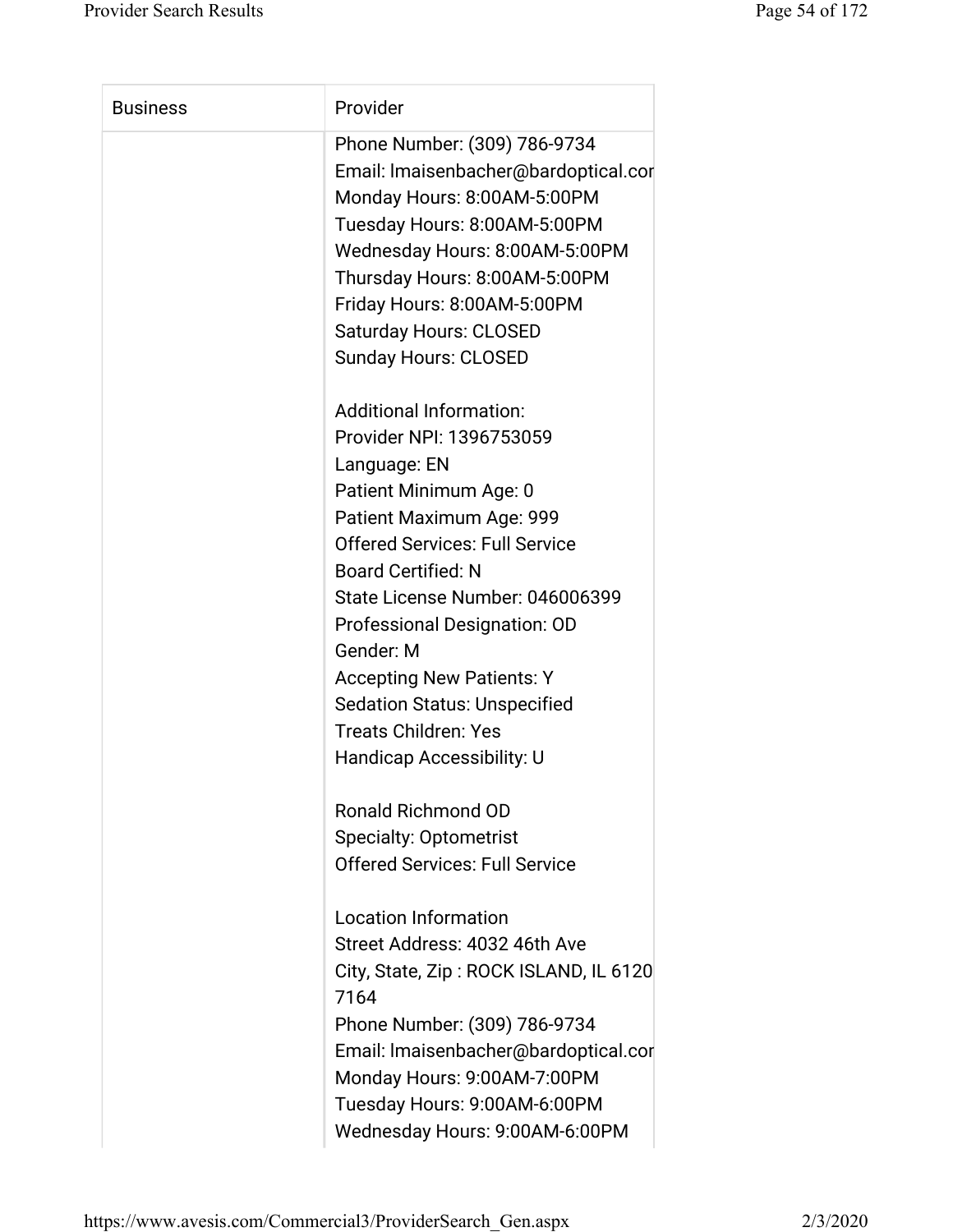| <b>Business</b> | Provider                               |
|-----------------|----------------------------------------|
|                 | Thursday Hours: 9:00AM-6:00PM          |
|                 | Friday Hours: 9:00AM-6:00PM            |
|                 | Saturday Hours: 9:00AM-3:00PM          |
|                 | <b>Sunday Hours: CLOSED</b>            |
|                 | <b>Additional Information:</b>         |
|                 | Provider NPI: 1184611766               |
|                 | Language: EN                           |
|                 | Patient Minimum Age: 0                 |
|                 | Patient Maximum Age: 999               |
|                 | <b>Offered Services: Full Service</b>  |
|                 | <b>Board Certified: N</b>              |
|                 | State License Number: 046.007338       |
|                 | Professional Designation: OD           |
|                 | Gender: M                              |
|                 | <b>Accepting New Patients: Y</b>       |
|                 | <b>Sedation Status: Unspecified</b>    |
|                 | <b>Treats Children: Yes</b>            |
|                 | Handicap Accessibility: Y              |
|                 | Sandra Pelfrey-Jones OD                |
|                 | <b>Specialty: Optometrist</b>          |
|                 | <b>Offered Services: Unspecified</b>   |
|                 | <b>Location Information</b>            |
|                 | Street Address: 4032 46th Ave          |
|                 | City, State, Zip: ROCK ISLAND, IL 6120 |
|                 | 7164                                   |
|                 | Phone Number: (309) 786-9734           |
|                 | Email: Imaisenbacher@bardoptical.cor   |
|                 | Monday Hours: 8:00AM-5:00PM            |
|                 | Tuesday Hours: 8:00AM-5:00PM           |
|                 | Wednesday Hours: 8:00AM-5:00PM         |
|                 | Thursday Hours: 8:00AM-5:00PM          |
|                 | Friday Hours: 8:00AM-5:00PM            |
|                 | <b>Saturday Hours: CLOSED</b>          |
|                 | <b>Sunday Hours: CLOSED</b>            |
|                 |                                        |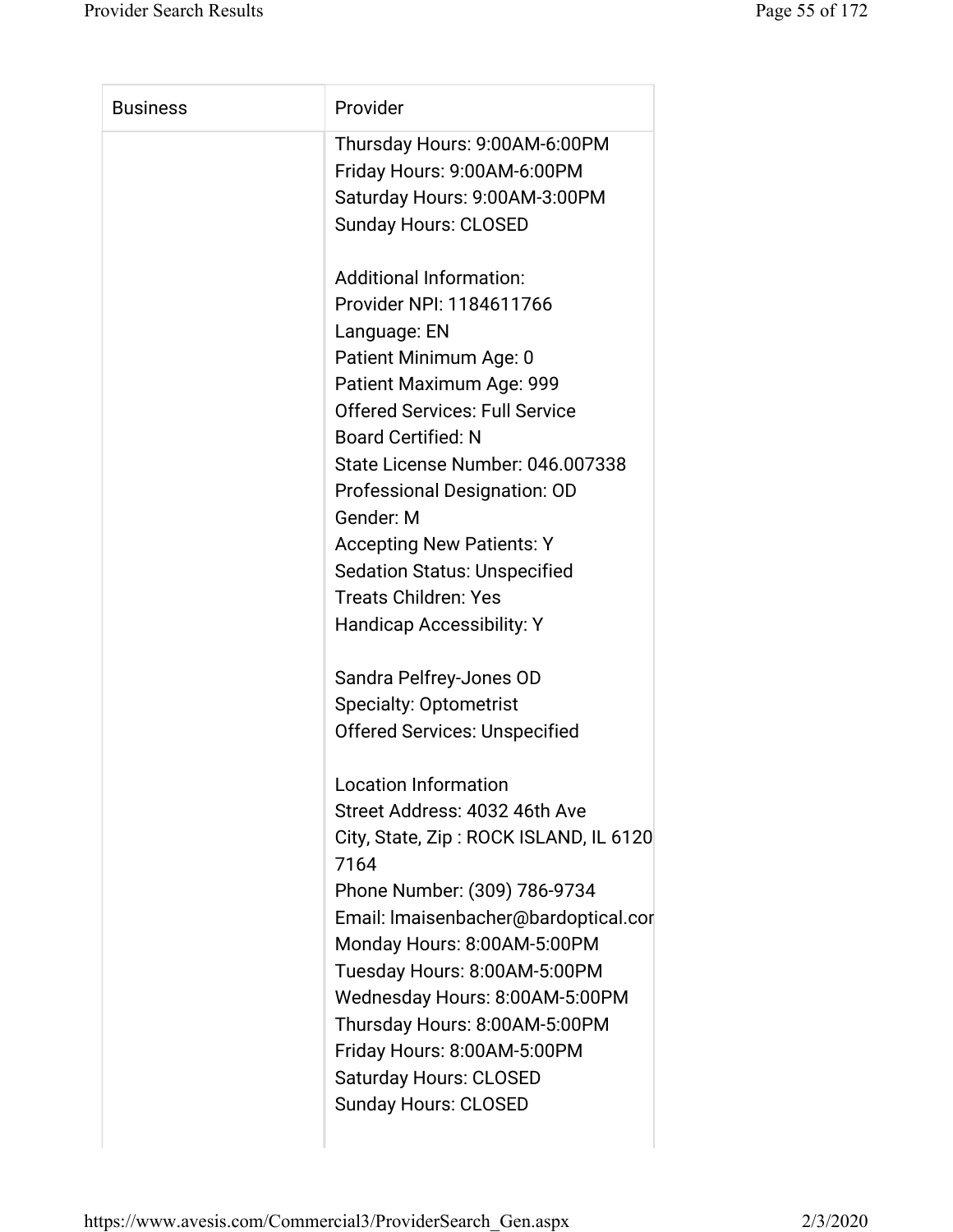| <b>Business</b> | Provider                               |
|-----------------|----------------------------------------|
|                 | <b>Additional Information:</b>         |
|                 | Provider NPI: 1770589244               |
|                 | Language: EN                           |
|                 | Patient Minimum Age: 0                 |
|                 | Patient Maximum Age: 999               |
|                 | <b>Offered Services: Unspecified</b>   |
|                 | <b>Board Certified: N</b>              |
|                 | State License Number: 046.008900       |
|                 | Professional Designation: OD           |
|                 | Gender: F                              |
|                 | <b>Accepting New Patients: Y</b>       |
|                 | <b>Sedation Status: Unspecified</b>    |
|                 | <b>Treats Children: Yes</b>            |
|                 | <b>Handicap Accessibility: N</b>       |
|                 | Sharna Wiltz OD                        |
|                 | <b>Specialty: Optometrist</b>          |
|                 | <b>Offered Services: Full Service</b>  |
|                 | <b>Location Information</b>            |
|                 | Street Address: 4032 46th Ave          |
|                 | City, State, Zip: ROCK ISLAND, IL 6120 |
|                 | 7164                                   |
|                 | Phone Number: (309) 786-9734           |
|                 | Email: Imaisenbacher@bardoptical.cor   |
|                 | Monday Hours: 9:00AM-7:00PM            |
|                 | Tuesday Hours: 9:00AM-6:00PM           |
|                 | Wednesday Hours: 9:00AM-6:00PM         |
|                 | Thursday Hours: 9:00AM-6:00PM          |
|                 | Friday Hours: 9:00AM-6:00PM            |
|                 | Saturday Hours: 9:00AM-3:00PM          |
|                 | <b>Sunday Hours: CLOSED</b>            |
|                 | <b>Additional Information:</b>         |
|                 | Provider NPI: 1407019946               |
|                 | Language: En                           |
|                 | Patient Minimum Age: 0                 |
|                 | Patient Maximum Age: 999               |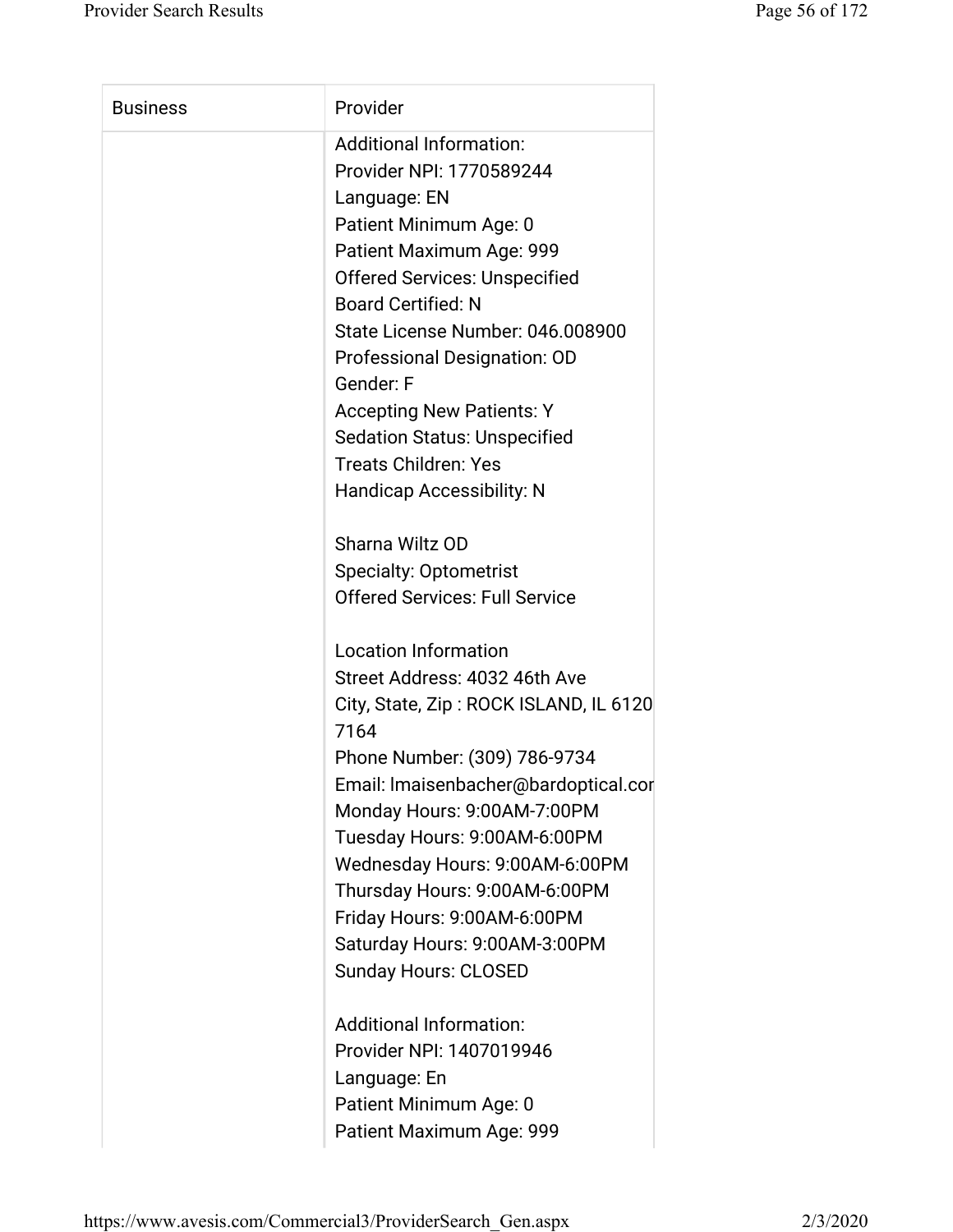| <b>Business</b> | Provider                                       |
|-----------------|------------------------------------------------|
|                 | <b>Offered Services: Full Service</b>          |
|                 | <b>Board Certified: N</b>                      |
|                 | State License Number: 046009490                |
|                 | Professional Designation: OD                   |
|                 | Gender: F                                      |
|                 | <b>Accepting New Patients: Y</b>               |
|                 | <b>Sedation Status: Unspecified</b>            |
|                 | <b>Treats Children: Yes</b>                    |
|                 | <b>Handicap Accessibility: Y</b>               |
|                 | <b>Stacy Twenhafel OD</b>                      |
|                 | <b>Specialty: Optometrist</b>                  |
|                 | <b>Offered Services: Full Service</b>          |
|                 | <b>Location Information</b>                    |
|                 | Street Address: 4032 46th Ave                  |
|                 | City, State, Zip: ROCK ISLAND, IL 6120<br>7164 |
|                 | Phone Number: (309) 786-9734                   |
|                 | Email: Imaisenbacher@bardoptical.cor           |
|                 | Monday Hours: 8:00AM-5:00PM                    |
|                 | Tuesday Hours: 8:00AM-5:00PM                   |
|                 | Wednesday Hours: 8:00AM-5:00PM                 |
|                 | Thursday Hours: 8:00AM-5:00PM                  |
|                 | Friday Hours: 8:00AM-5:00PM                    |
|                 | <b>Saturday Hours: CLOSED</b>                  |
|                 | <b>Sunday Hours: CLOSED</b>                    |
|                 | <b>Additional Information:</b>                 |
|                 | Provider NPI: 1407901051                       |
|                 | Language: EN                                   |
|                 | Patient Minimum Age: 0                         |
|                 | Patient Maximum Age: 999                       |
|                 | <b>Offered Services: Full Service</b>          |
|                 | <b>Board Certified: N</b>                      |
|                 | State License Number: 046.009713               |
|                 | Professional Designation: OD                   |
|                 | Gender: F                                      |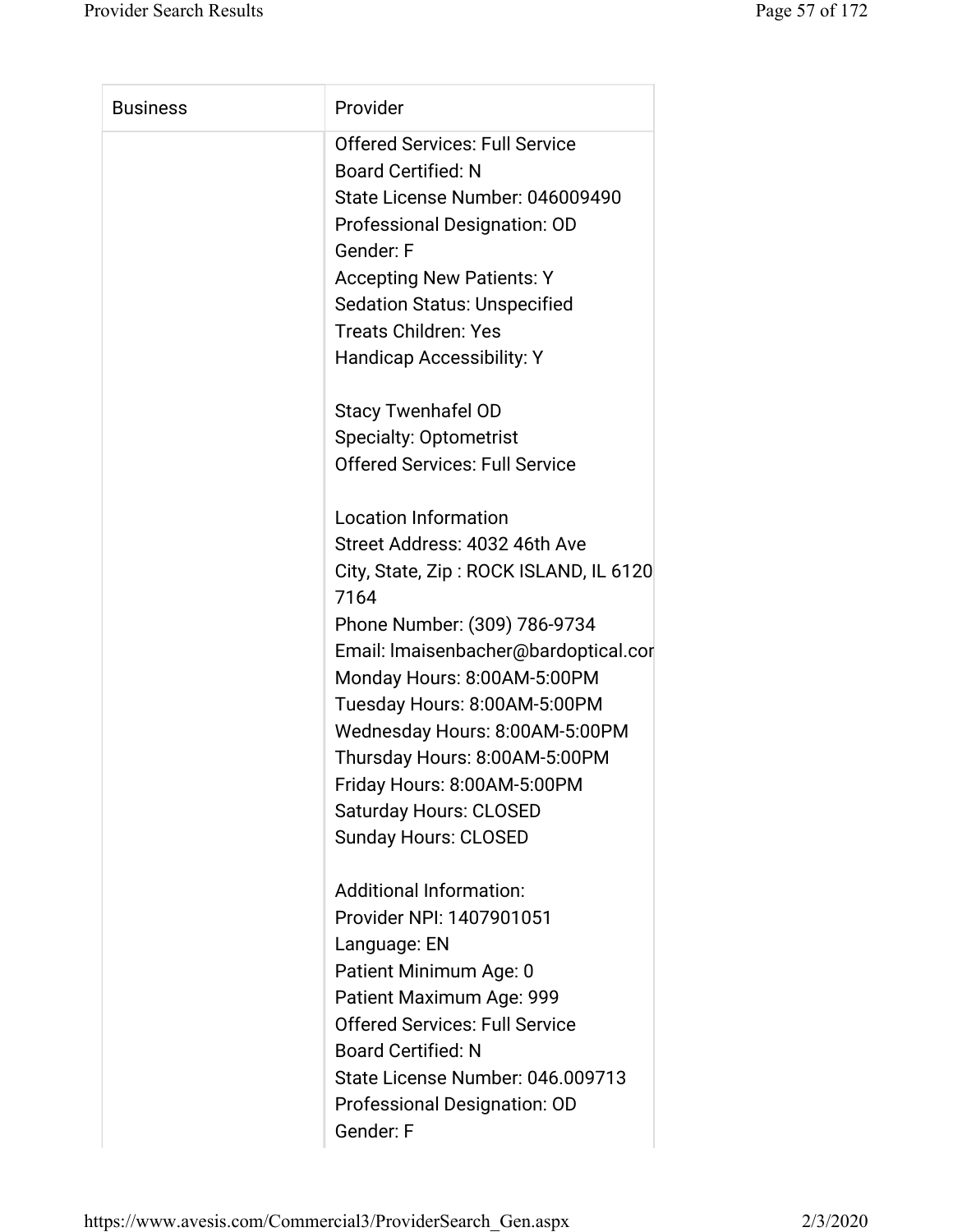| <b>Business</b> | Provider                               |
|-----------------|----------------------------------------|
|                 | <b>Accepting New Patients: Y</b>       |
|                 | <b>Sedation Status: Unspecified</b>    |
|                 | <b>Treats Children: Yes</b>            |
|                 | Handicap Accessibility: U              |
|                 |                                        |
|                 | Steven Lane OD                         |
|                 | <b>Specialty: Optometrist</b>          |
|                 | <b>Offered Services: Full Service</b>  |
|                 |                                        |
|                 | <b>Location Information</b>            |
|                 | Street Address: 4032 46th Ave          |
|                 | City, State, Zip: ROCK ISLAND, IL 6120 |
|                 | 7164                                   |
|                 | Phone Number: (309) 786-9734           |
|                 | Email: Imaisenbacher@bardoptical.cor   |
|                 | Monday Hours: 9:00AM-7:00PM            |
|                 | Tuesday Hours: 9:00AM-6:00PM           |
|                 | Wednesday Hours: 9:00AM-6:00PM         |
|                 | Thursday Hours: 9:00AM-6:00PM          |
|                 | Friday Hours: 9:00AM-6:00PM            |
|                 | Saturday Hours: 9:00AM-3:00PM          |
|                 | <b>Sunday Hours: CLOSED</b>            |
|                 | <b>Additional Information:</b>         |
|                 | Provider NPI: 1952427262               |
|                 | Language: En                           |
|                 | Patient Minimum Age: 0                 |
|                 | Patient Maximum Age: 999               |
|                 | <b>Offered Services: Full Service</b>  |
|                 | <b>Board Certified: N</b>              |
|                 | State License Number: 046007319        |
|                 | Professional Designation: OD           |
|                 | Gender: M                              |
|                 | <b>Accepting New Patients: Y</b>       |
|                 | <b>Sedation Status: Unspecified</b>    |
|                 | <b>Treats Children: Yes</b>            |
|                 | <b>Handicap Accessibility: Y</b>       |
|                 |                                        |
|                 |                                        |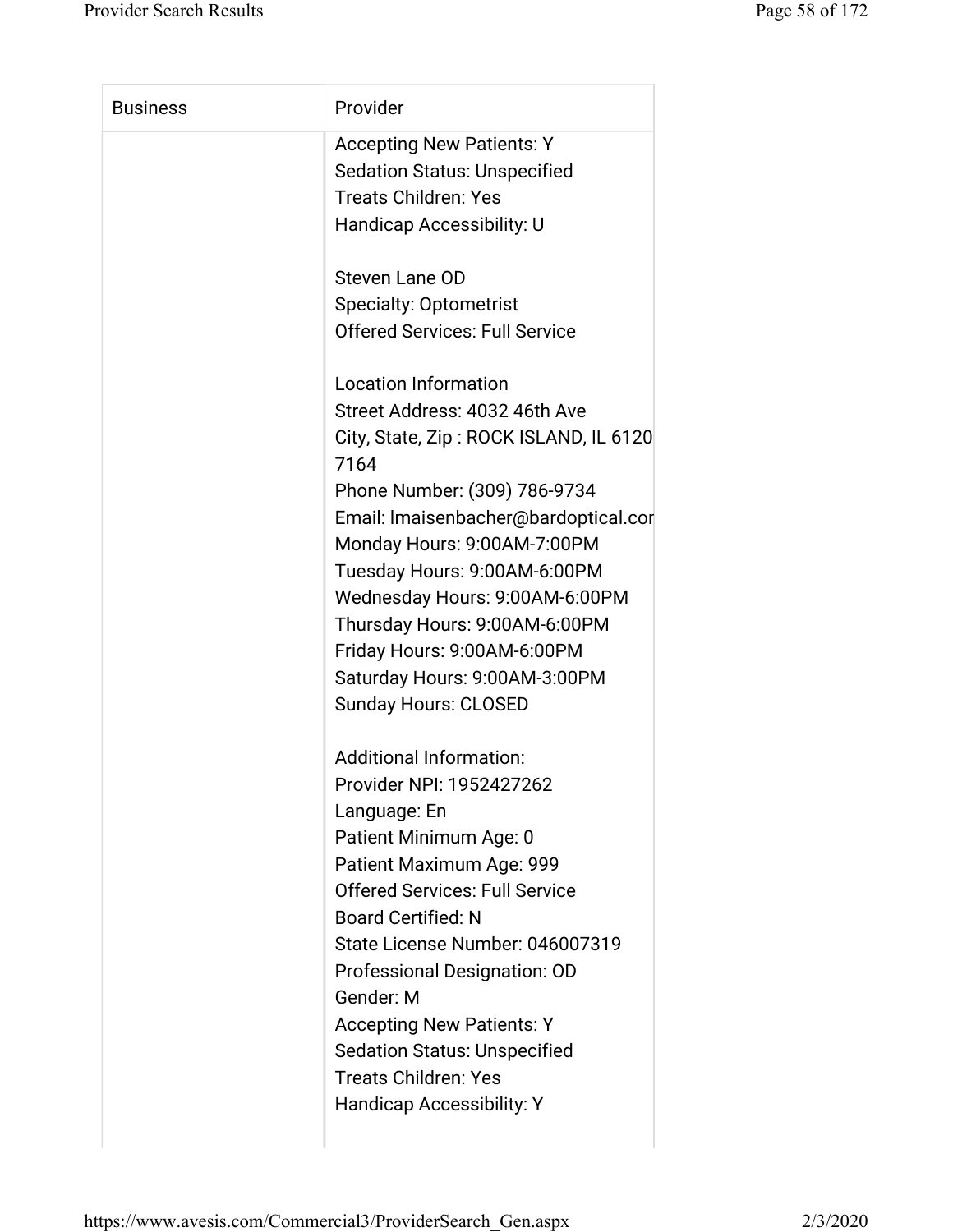| <b>Business</b> | Provider                                       |
|-----------------|------------------------------------------------|
|                 | T Shelley OD                                   |
|                 | <b>Specialty: Optometrist</b>                  |
|                 | <b>Offered Services: Unspecified</b>           |
|                 | <b>Location Information</b>                    |
|                 | Street Address: 4032 46th Ave                  |
|                 | City, State, Zip: ROCK ISLAND, IL 6120<br>7164 |
|                 | Phone Number: (309) 786-9734                   |
|                 | Email: Imaisenbacher@bardoptical.cor           |
|                 | Monday Hours: 8:00AM-5:00PM                    |
|                 | Tuesday Hours: 8:00AM-5:00PM                   |
|                 | Wednesday Hours: 8:00AM-5:00PM                 |
|                 | Thursday Hours: 8:00AM-5:00PM                  |
|                 | Friday Hours: 8:00AM-5:00PM                    |
|                 | <b>Saturday Hours: CLOSED</b>                  |
|                 | <b>Sunday Hours: CLOSED</b>                    |
|                 | <b>Additional Information:</b>                 |
|                 | Provider NPI: 1699762047                       |
|                 | Language: EN                                   |
|                 | Patient Minimum Age: 0                         |
|                 | Patient Maximum Age: 999                       |
|                 | <b>Offered Services: Unspecified</b>           |
|                 | <b>Board Certified: N</b>                      |
|                 | State License Number: 046006644                |
|                 | Professional Designation: OD                   |
|                 | Gender: M                                      |
|                 | <b>Accepting New Patients: Y</b>               |
|                 | <b>Sedation Status: Unspecified</b>            |
|                 | <b>Treats Children: Yes</b>                    |
|                 | <b>Handicap Accessibility: N</b>               |
|                 | Victoria Willingham OD                         |
|                 | <b>Specialty: Optometrist</b>                  |
|                 | <b>Offered Services: Full Service</b>          |
|                 |                                                |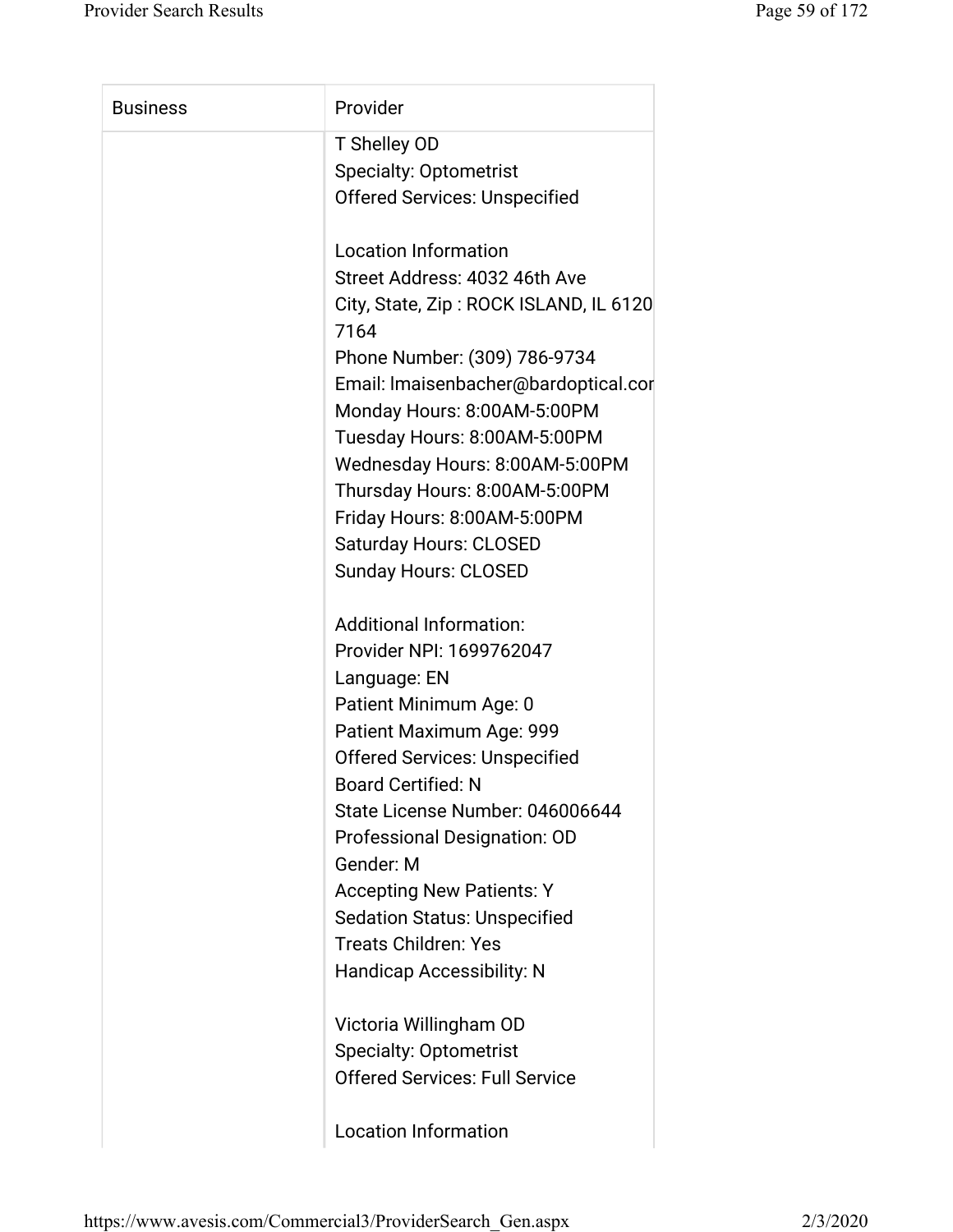| <b>Business</b> | Provider                                                                                                                                                                                                                                                                                                                                                                                                                             |
|-----------------|--------------------------------------------------------------------------------------------------------------------------------------------------------------------------------------------------------------------------------------------------------------------------------------------------------------------------------------------------------------------------------------------------------------------------------------|
|                 | Street Address: 4032 46th Ave<br>City, State, Zip: ROCK ISLAND, IL 6120<br>7164<br>Phone Number: (309) 786-9734<br>Email: Imaisenbacher@bardoptical.cor<br>Monday Hours: 9:00AM-7:00PM<br>Tuesday Hours: 9:00AM-6:00PM<br>Wednesday Hours: 9:00AM-6:00PM<br>Thursday Hours: 9:00AM-6:00PM<br>Friday Hours: 9:00AM-6:00PM<br>Saturday Hours: 9:00AM-3:00PM<br><b>Sunday Hours: CLOSED</b>                                             |
|                 | <b>Additional Information:</b><br>Provider NPI: 1447234273<br>Language: EN<br>Patient Minimum Age: 0<br>Patient Maximum Age: 999<br><b>Offered Services: Full Service</b><br><b>Board Certified: N</b><br>State License Number: 046007728<br>Professional Designation: OD<br>Gender: F<br><b>Accepting New Patients: Y</b><br><b>Sedation Status: Unspecified</b><br><b>Treats Children: Yes</b><br><b>Handicap Accessibility: Y</b> |
|                 | Yolanda Arce OD<br><b>Specialty: Optometrist</b><br><b>Offered Services: Full Service</b><br><b>Location Information</b><br>Street Address: 4032 46th Ave<br>City, State, Zip: ROCK ISLAND, IL 6120<br>7164<br>Phone Number: (309) 786-9734<br>Email: arcevisual@aol.com                                                                                                                                                             |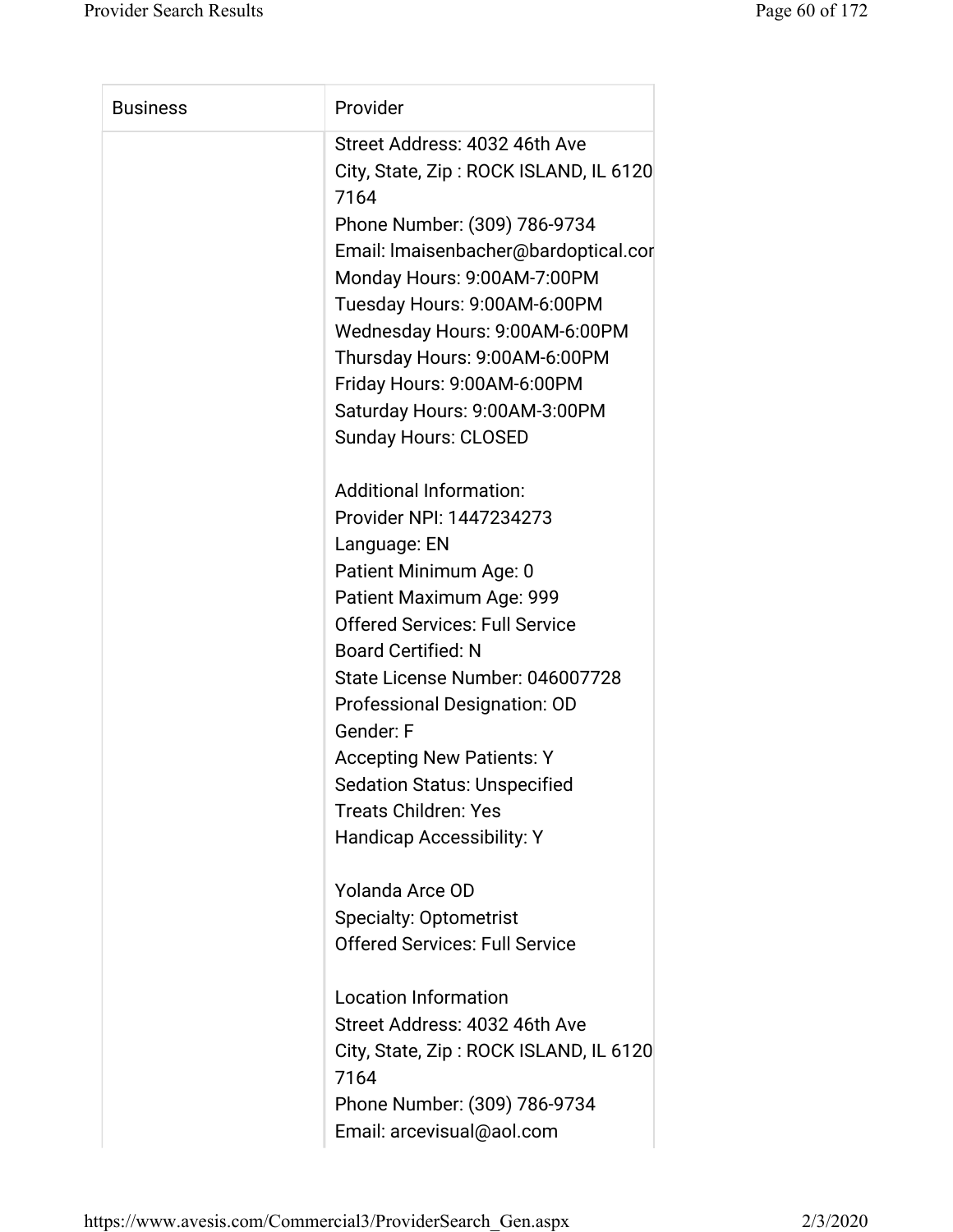| <b>Business</b>                                                                        | Provider                                                                                                                                                                                                                                                                                                                                                                                                                                                                                                                                                                                                                                                       |
|----------------------------------------------------------------------------------------|----------------------------------------------------------------------------------------------------------------------------------------------------------------------------------------------------------------------------------------------------------------------------------------------------------------------------------------------------------------------------------------------------------------------------------------------------------------------------------------------------------------------------------------------------------------------------------------------------------------------------------------------------------------|
|                                                                                        | Monday Hours: 9:00AM-7:00PM<br>Tuesday Hours: 9:00AM-6:00PM<br>Wednesday Hours: 9:00AM-6:00PM<br>Thursday Hours: 9:00AM-6:00PM<br>Friday Hours: 9:00AM-6:00PM<br>Saturday Hours: 9:00AM-3:00PM<br><b>Sunday Hours: CLOSED</b><br><b>Additional Information:</b><br>Provider NPI: 1063491553<br>Language: EN<br>Patient Minimum Age: 0<br>Patient Maximum Age: 999<br><b>Offered Services: Full Service</b><br><b>Board Certified: N</b><br>State License Number: 046010746<br>Professional Designation: OD<br>Gender: F<br><b>Accepting New Patients: Y</b><br><b>Sedation Status: Unspecified</b><br><b>Treats Children: Yes</b><br>Handicap Accessibility: U |
| Eye Surgeons<br>777 Tanglefoot Ln<br>BETTENDORF, IA 52722-<br>1650<br>$(563)$ 323-2020 | <b>Brian Hansel OD</b><br><b>Specialty: Optometrist</b><br><b>Offered Services: Full Service</b><br><b>Location Information</b><br>Street Address: 777 Tanglefoot Ln<br>City, State, Zip: BETTENDORF, IA 5272<br>1650<br>Phone Number: (563) 323-2020<br>Email: btraub@eyesurgeonspc.com<br>Monday Hours: 8:00AM-5:00PM<br>Tuesday Hours: 8:00AM-5:00PM<br>Wednesday Hours: 8:00AM-5:00PM<br>Thursday Hours: 8:00AM-5:00PM                                                                                                                                                                                                                                     |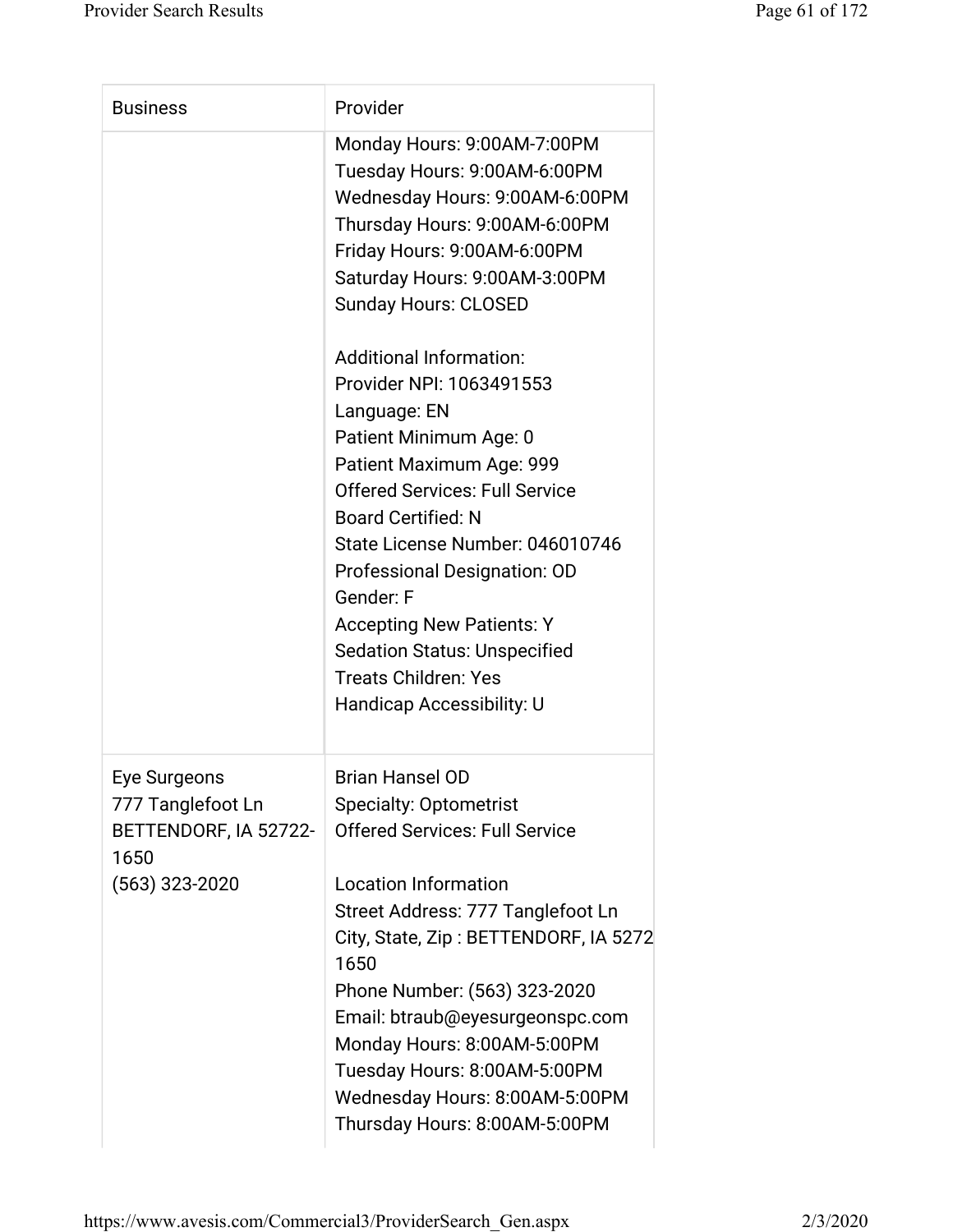| <b>Business</b> | Provider                                      |
|-----------------|-----------------------------------------------|
|                 | Friday Hours: 8:00AM-5:00PM                   |
|                 | <b>Saturday Hours: CLOSED</b>                 |
|                 | <b>Sunday Hours: CLOSED</b>                   |
|                 | <b>Additional Information:</b>                |
|                 | Provider NPI: 1982833653                      |
|                 | Language: EN                                  |
|                 | Patient Minimum Age: 0                        |
|                 | Patient Maximum Age: 999                      |
|                 | <b>Offered Services: Full Service</b>         |
|                 | <b>Board Certified: N</b>                     |
|                 | State License Number: 002466                  |
|                 | Professional Designation: OD                  |
|                 | Gender: M                                     |
|                 | <b>Accepting New Patients: Y</b>              |
|                 | <b>Sedation Status: Unspecified</b>           |
|                 | <b>Treats Children: Yes</b>                   |
|                 | Handicap Accessibility: Y                     |
|                 | <b>Carlton Fenzl MD</b>                       |
|                 | Specialty: Ophthalmology                      |
|                 | <b>Offered Services: Full Service</b>         |
|                 | <b>Location Information</b>                   |
|                 | Street Address: 777 Tanglefoot Ln             |
|                 | City, State, Zip: BETTENDORF, IA 5272<br>1650 |
|                 | Phone Number: (563) 323-2020                  |
|                 | Email: btraub@eyesurgeonspc.com               |
|                 | Monday Hours: 8:00AM-5:00PM                   |
|                 | Tuesday Hours: 8:00AM-5:00PM                  |
|                 | Wednesday Hours: 8:00AM-5:00PM                |
|                 | Thursday Hours: 8:00AM-5:00PM                 |
|                 | Friday Hours: 8:00AM-12:00PM                  |
|                 | <b>Saturday Hours: CLOSED</b>                 |
|                 | <b>Sunday Hours: CLOSED</b>                   |
|                 |                                               |
|                 |                                               |

Additional Information: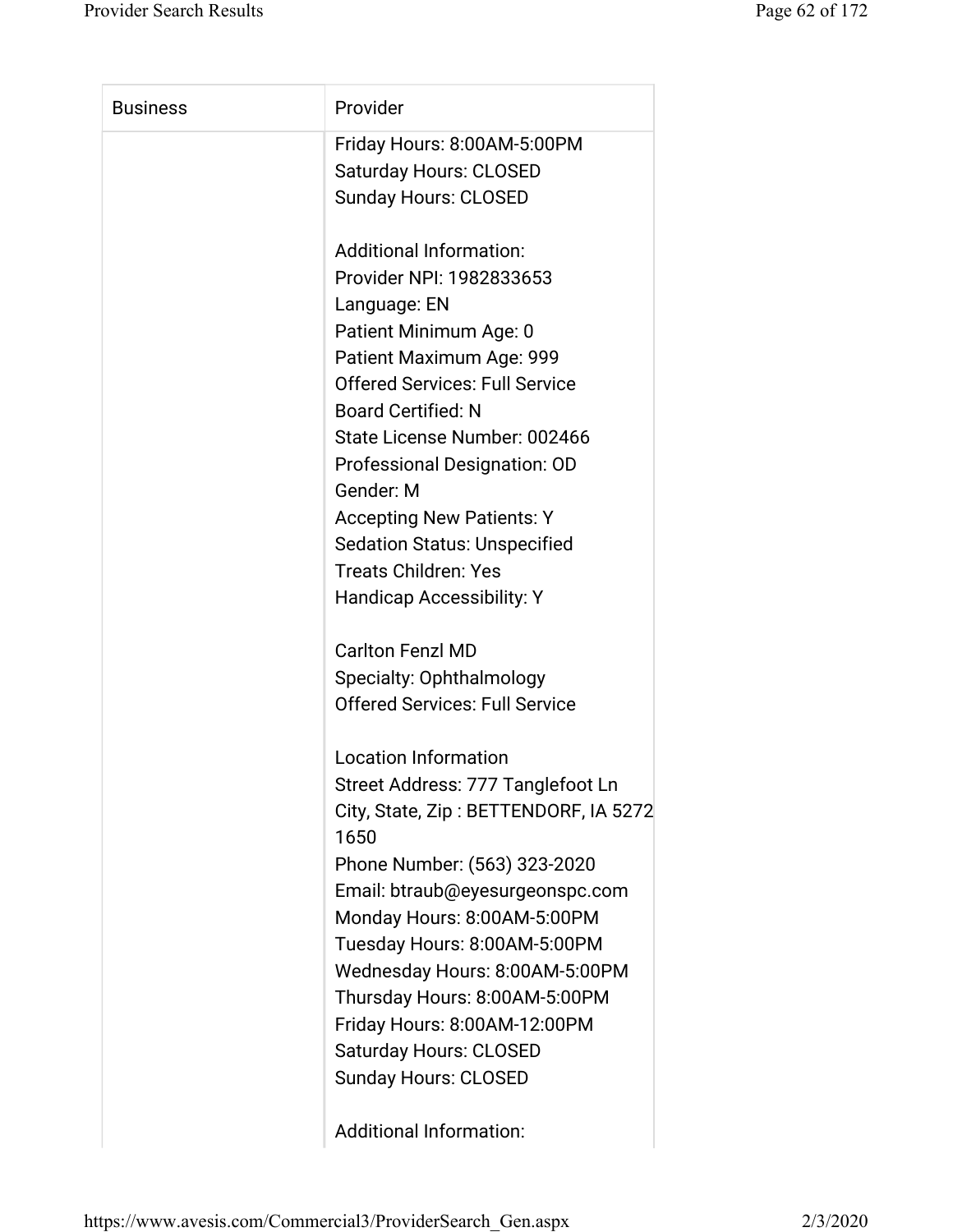| <b>Business</b> | Provider                                      |
|-----------------|-----------------------------------------------|
|                 | Provider NPI: 1386958064                      |
|                 | Language: EN                                  |
|                 | Patient Minimum Age: 0                        |
|                 | Patient Maximum Age: 999                      |
|                 | <b>Offered Services: Full Service</b>         |
|                 | <b>Board Certified: N</b>                     |
|                 | State License Number: MD-42474                |
|                 | <b>Professional Designation: MD</b>           |
|                 | Gender: M                                     |
|                 | <b>Accepting New Patients: Y</b>              |
|                 | <b>Sedation Status: Unspecified</b>           |
|                 | <b>Treats Children: Yes</b>                   |
|                 | <b>Handicap Accessibility: Y</b>              |
|                 | <b>Chad Kluver OD</b>                         |
|                 | <b>Specialty: Optometrist</b>                 |
|                 | <b>Offered Services: Full Service</b>         |
|                 | <b>Location Information</b>                   |
|                 | Street Address: 777 Tanglefoot Ln             |
|                 | City, State, Zip: BETTENDORF, IA 5272<br>1650 |
|                 | Phone Number: (563) 323-2020                  |
|                 | Email: btraub@eyesurgeonspc.com               |
|                 | Monday Hours: 7:30AM-5:00PM                   |
|                 | Tuesday Hours: 7:30AM-5:00PM                  |
|                 | Wednesday Hours: 7:30AM-5:00PM                |
|                 | Thursday Hours: 7:30AM-5:00PM                 |
|                 | Friday Hours: 7:30AM-12:00PM                  |
|                 | <b>Saturday Hours: CLOSED</b>                 |
|                 | <b>Sunday Hours: CLOSED</b>                   |
|                 | <b>Additional Information:</b>                |
|                 | Provider NPI: 1982680237                      |
|                 | Language: EN                                  |
|                 | Patient Minimum Age: 0                        |
|                 | Patient Maximum Age: 999                      |
|                 | <b>Offered Services: Full Service</b>         |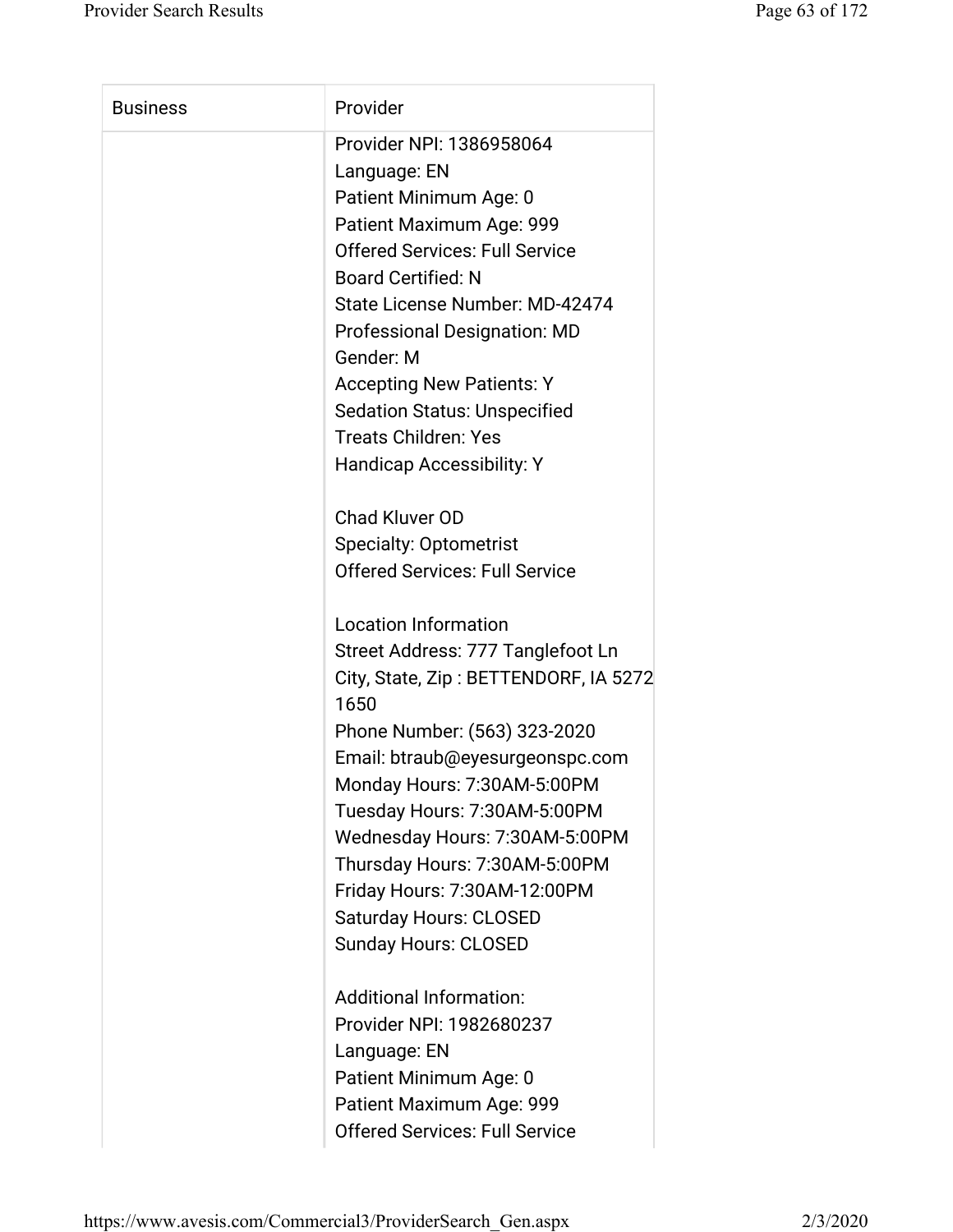| <b>Business</b> | Provider                              |
|-----------------|---------------------------------------|
|                 | <b>Board Certified: N</b>             |
|                 | State License Number: 02304           |
|                 | Professional Designation: OD          |
|                 | Gender: M                             |
|                 | <b>Accepting New Patients: Y</b>      |
|                 | <b>Sedation Status: Unspecified</b>   |
|                 | <b>Treats Children: Yes</b>           |
|                 | <b>Handicap Accessibility: Y</b>      |
|                 | James Wymore MD                       |
|                 | Specialty: Ophthalmology              |
|                 | <b>Offered Services: Full Service</b> |
|                 | <b>Location Information</b>           |
|                 | Street Address: 777 Tanglefoot Ln     |
|                 | City, State, Zip: BETTENDORF, IA 5272 |
|                 | 1650                                  |
|                 | Phone Number: (563) 323-2020          |
|                 | Email: btraub@eyesurgeonspc.com       |
|                 | Monday Hours: 8:00AM-5:00PM           |
|                 | Tuesday Hours: 8:00AM-5:00PM          |
|                 | Wednesday Hours: 8:00AM-5:00PM        |
|                 | Thursday Hours: 8:00AM-5:00PM         |
|                 | Friday Hours: 8:00AM-5:00PM           |
|                 | <b>Saturday Hours: CLOSED</b>         |
|                 | <b>Sunday Hours: CLOSED</b>           |
|                 | <b>Additional Information:</b>        |
|                 | Provider NPI: 1477530830              |
|                 | Language: EN                          |
|                 | Patient Minimum Age: 0                |
|                 | Patient Maximum Age: 999              |
|                 | <b>Offered Services: Full Service</b> |
|                 | <b>Board Certified: N</b>             |
|                 | State License Number: MD-21468        |
|                 | <b>Professional Designation: MD</b>   |
|                 | Gender: M                             |
|                 | <b>Accepting New Patients: Y</b>      |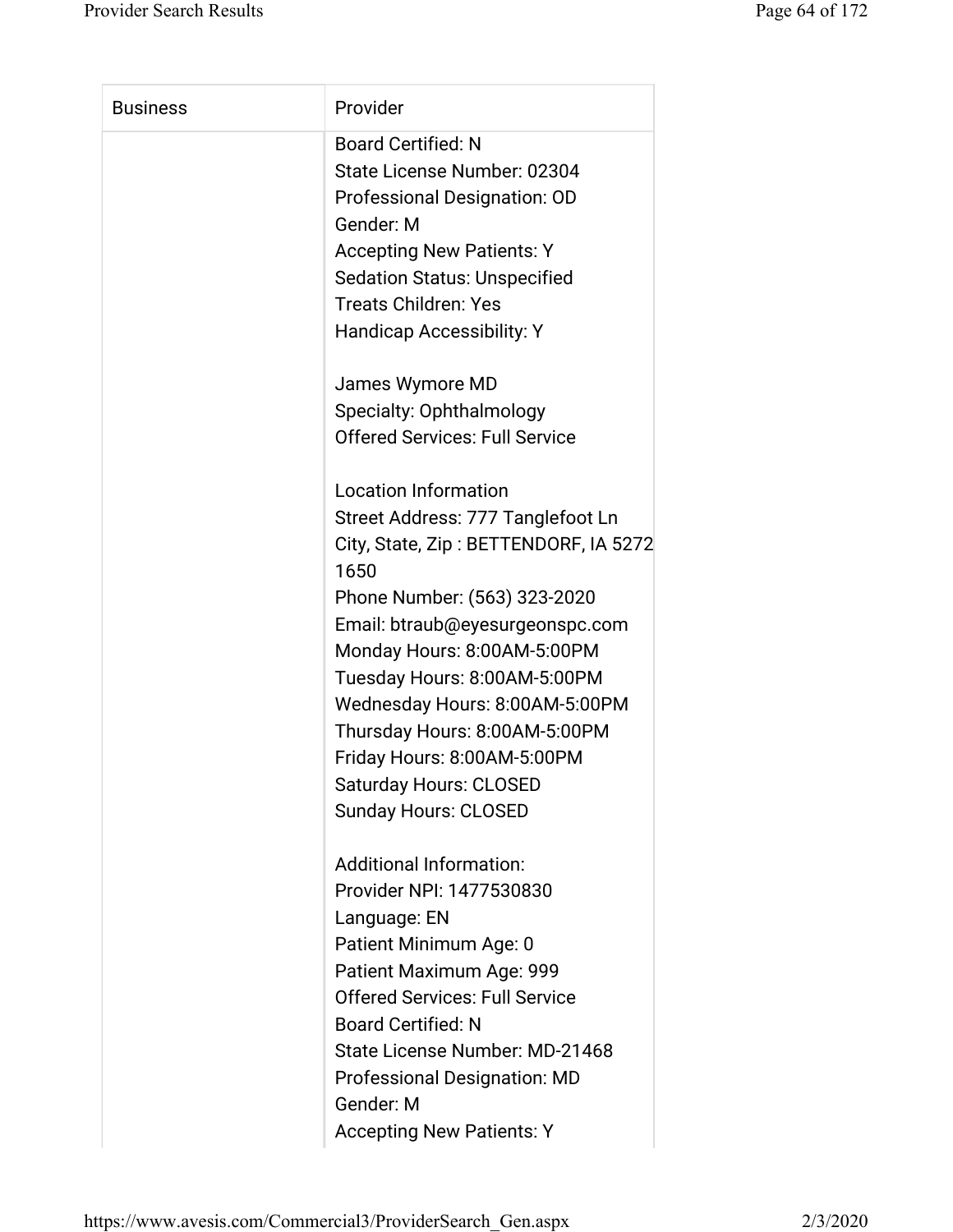| <b>Business</b> | Provider                                      |
|-----------------|-----------------------------------------------|
|                 | <b>Sedation Status: Unspecified</b>           |
|                 | <b>Treats Children: Yes</b>                   |
|                 | <b>Handicap Accessibility: Y</b>              |
|                 | John Frederick MD                             |
|                 | Specialty: Ophthalmology                      |
|                 | <b>Offered Services: Unspecified</b>          |
|                 | <b>Location Information</b>                   |
|                 | Street Address: 777 Tanglefoot Ln             |
|                 | City, State, Zip: BETTENDORF, IA 5272<br>1650 |
|                 | Phone Number: (563) 323-2020                  |
|                 | Email: btraub@eyesurgeonspc.com               |
|                 | Monday Hours: 8:00AM-5:00PM                   |
|                 | Tuesday Hours: 8:00AM-5:00PM                  |
|                 | Wednesday Hours: 8:00AM-5:00PM                |
|                 | Thursday Hours: 8:00AM-5:00PM                 |
|                 | Friday Hours: 8:00AM-5:00PM                   |
|                 | <b>Saturday Hours: CLOSED</b>                 |
|                 | <b>Sunday Hours: CLOSED</b>                   |
|                 | <b>Additional Information:</b>                |
|                 | Provider NPI: 1043297492                      |
|                 | Language: EN                                  |
|                 | Patient Minimum Age: 0                        |
|                 | Patient Maximum Age: 999                      |
|                 | <b>Offered Services: Unspecified</b>          |
|                 | <b>Board Certified: N</b>                     |
|                 | State License Number: MD-32467                |
|                 | <b>Professional Designation: MD</b>           |
|                 | Gender: M                                     |
|                 | <b>Accepting New Patients: Y</b>              |
|                 | <b>Sedation Status: Unspecified</b>           |
|                 | <b>Treats Children: Yes</b>                   |
|                 | <b>Handicap Accessibility: N</b>              |
|                 | Jonathan Isgrig OD                            |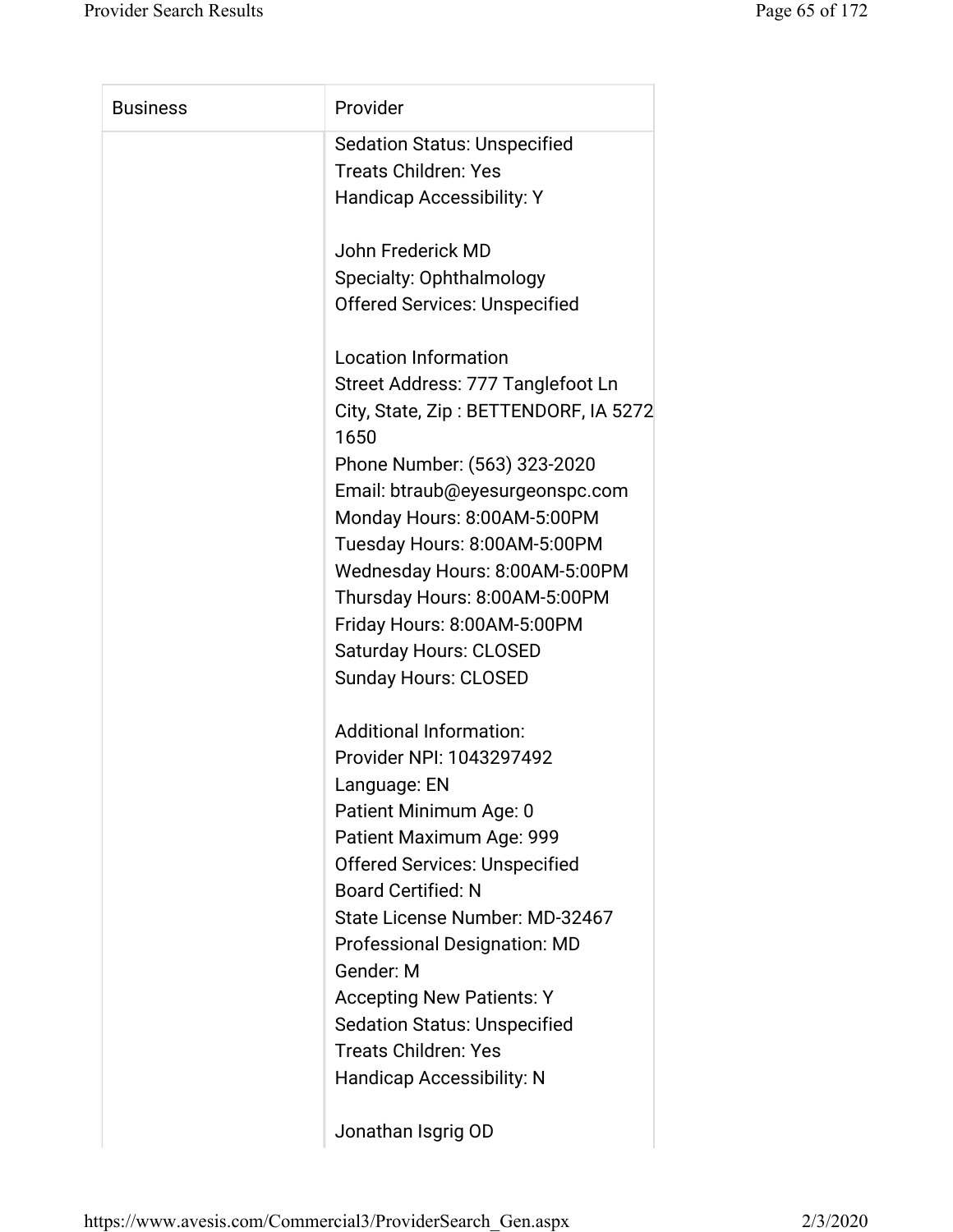| <b>Business</b> | Provider                                      |
|-----------------|-----------------------------------------------|
|                 | <b>Specialty: Optometrist</b>                 |
|                 | <b>Offered Services: Full Service</b>         |
|                 | <b>Location Information</b>                   |
|                 | Street Address: 777 Tanglefoot Ln             |
|                 | City, State, Zip: BETTENDORF, IA 5272<br>1650 |
|                 | Phone Number: (563) 323-2020                  |
|                 | Email: btraub@eyesurgeonspc.com               |
|                 | Monday Hours: 8:00AM-5:00PM                   |
|                 | Tuesday Hours: 8:00AM-5:00PM                  |
|                 | Wednesday Hours: 8:00AM-5:00PM                |
|                 | Thursday Hours: 8:00AM-5:00PM                 |
|                 | Friday Hours: 8:00AM-12:00PM                  |
|                 | <b>Saturday Hours: CLOSED</b>                 |
|                 | <b>Sunday Hours: CLOSED</b>                   |
|                 | <b>Additional Information:</b>                |
|                 | Provider NPI: 1376953042                      |
|                 | Language: EN                                  |
|                 | Patient Minimum Age: 0                        |
|                 | Patient Maximum Age: 999                      |
|                 | <b>Offered Services: Full Service</b>         |
|                 | <b>Board Certified: N</b>                     |
|                 | State License Number: 078259                  |
|                 | Professional Designation: OD                  |
|                 | Gender: M                                     |
|                 | <b>Accepting New Patients: Y</b>              |
|                 | <b>Sedation Status: Unspecified</b>           |
|                 | <b>Treats Children: Yes</b>                   |
|                 | <b>Handicap Accessibility: Y</b>              |
|                 | Katherine Dunne OD                            |
|                 | <b>Specialty: Optometrist</b>                 |
|                 | <b>Offered Services: Unspecified</b>          |
|                 | <b>Location Information</b>                   |
|                 | Street Address: 777 Tanglefoot Ln             |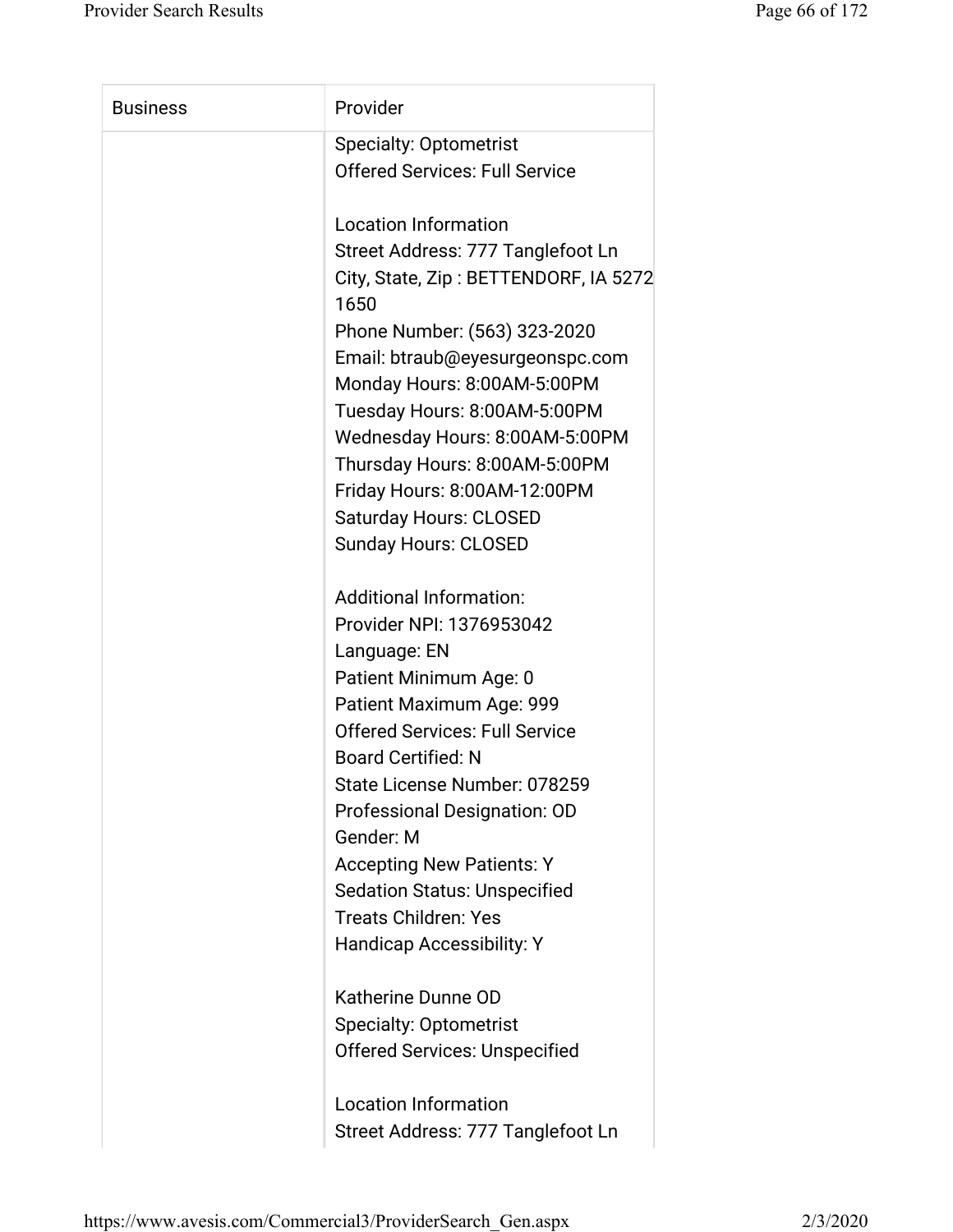| <b>Business</b> | Provider                                                                      |
|-----------------|-------------------------------------------------------------------------------|
|                 | City, State, Zip: BETTENDORF, IA 5272<br>1650<br>Phone Number: (563) 323-2020 |
|                 | Email: btraub@eyesurgeonspc.com                                               |
|                 | Monday Hours: 8:00AM-5:00PM                                                   |
|                 | Tuesday Hours: 8:00AM-5:00PM                                                  |
|                 | Wednesday Hours: 8:00AM-5:00PM                                                |
|                 | Thursday Hours: 8:00AM-5:00PM                                                 |
|                 | Friday Hours: 8:00AM-5:00PM                                                   |
|                 | <b>Saturday Hours: CLOSED</b><br><b>Sunday Hours: CLOSED</b>                  |
|                 |                                                                               |
|                 | <b>Additional Information:</b>                                                |
|                 | Provider NPI: 1639456411                                                      |
|                 | Language: EN                                                                  |
|                 | Patient Minimum Age: 0                                                        |
|                 | Patient Maximum Age: 999                                                      |
|                 | <b>Offered Services: Unspecified</b>                                          |
|                 | <b>Board Certified: N</b>                                                     |
|                 | State License Number: 002512                                                  |
|                 | Professional Designation: OD                                                  |
|                 | Gender: F                                                                     |
|                 | <b>Accepting New Patients: Y</b>                                              |
|                 | <b>Sedation Status: Unspecified</b>                                           |
|                 | <b>Treats Children: Yes</b>                                                   |
|                 | Handicap Accessibility: Y                                                     |
|                 |                                                                               |
|                 | Martin O'Malley MD                                                            |
|                 | Specialty: Ophthalmology                                                      |
|                 | <b>Offered Services: Full Service</b>                                         |
|                 | <b>Location Information</b>                                                   |
|                 | Street Address: 777 Tanglefoot Ln                                             |
|                 | City, State, Zip: BETTENDORF, IA 5272                                         |
|                 | 1650                                                                          |
|                 | Phone Number: (563) 323-2020                                                  |
|                 | Email: btraub@eyesurgeonspc.com                                               |
|                 | Monday Hours: 8:00AM-5:00PM                                                   |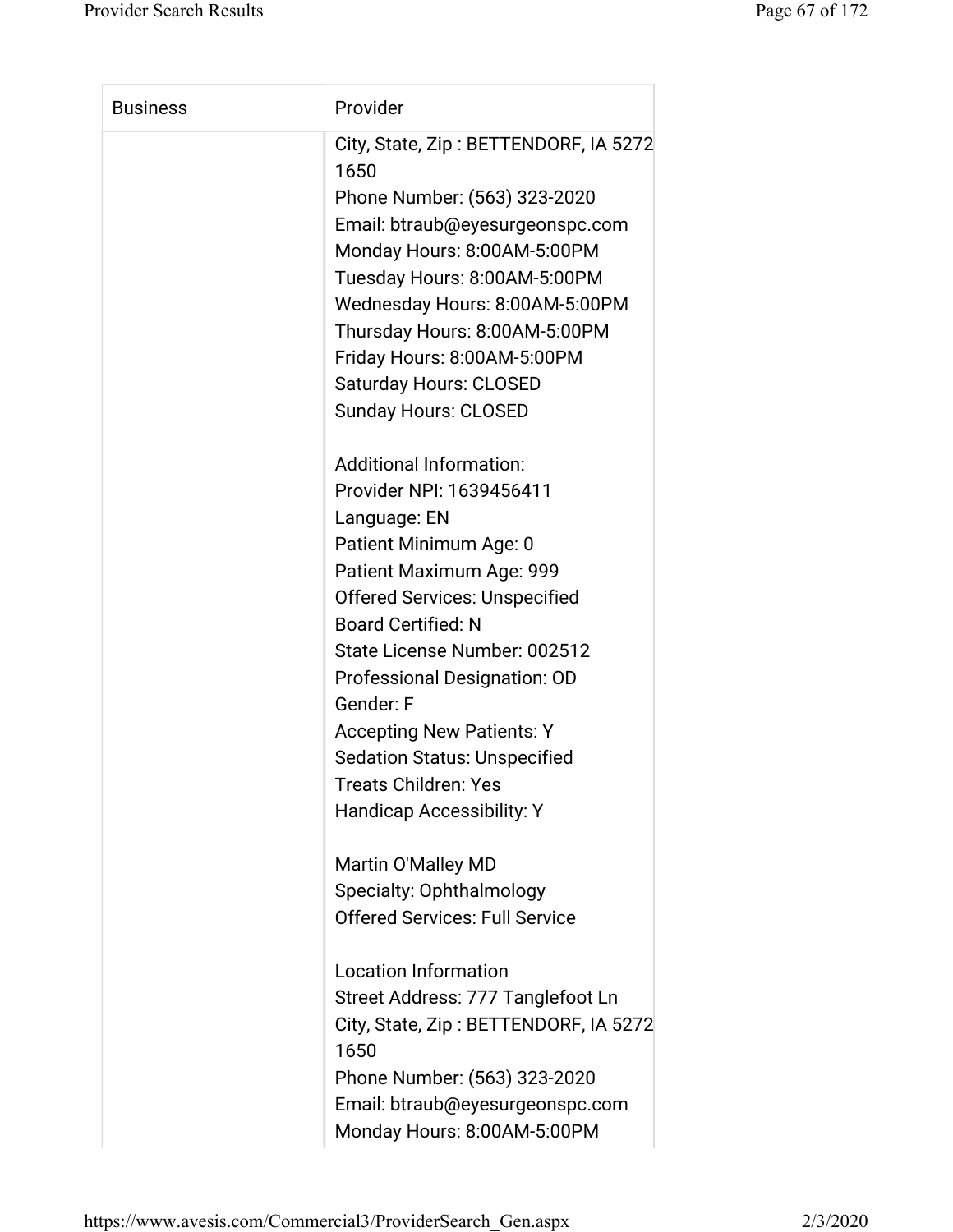| <b>Business</b> | Provider                                                                                                                                                                                        |
|-----------------|-------------------------------------------------------------------------------------------------------------------------------------------------------------------------------------------------|
|                 | Tuesday Hours: 8:00AM-5:00PM<br>Wednesday Hours: 8:00AM-5:00PM<br>Thursday Hours: 8:00AM-5:00PM<br>Friday Hours: 8:00AM-12:00PM<br><b>Saturday Hours: CLOSED</b><br><b>Sunday Hours: CLOSED</b> |
|                 | <b>Additional Information:</b><br>Provider NPI: 1750545455                                                                                                                                      |
|                 | Language: EN                                                                                                                                                                                    |
|                 | Patient Minimum Age: 0                                                                                                                                                                          |
|                 | Patient Maximum Age: 999                                                                                                                                                                        |
|                 | <b>Offered Services: Full Service</b>                                                                                                                                                           |
|                 | <b>Board Certified: N</b>                                                                                                                                                                       |
|                 | State License Number: MD-42027                                                                                                                                                                  |
|                 | <b>Professional Designation: MD</b>                                                                                                                                                             |
|                 | Gender: M<br><b>Accepting New Patients: Y</b>                                                                                                                                                   |
|                 | <b>Sedation Status: Unspecified</b>                                                                                                                                                             |
|                 | <b>Treats Children: Yes</b>                                                                                                                                                                     |
|                 | <b>Handicap Accessibility: Y</b>                                                                                                                                                                |
|                 | <b>Michael Boehm MD</b>                                                                                                                                                                         |
|                 | Specialty: Ophthalmology                                                                                                                                                                        |
|                 | <b>Offered Services: Full Service</b>                                                                                                                                                           |
|                 | <b>Location Information</b>                                                                                                                                                                     |
|                 | Street Address: 777 Tanglefoot Ln                                                                                                                                                               |
|                 | City, State, Zip: BETTENDORF, IA 5272<br>1650                                                                                                                                                   |
|                 | Phone Number: (563) 323-2020                                                                                                                                                                    |
|                 | Email: btraub@eyesurgeonspc.com                                                                                                                                                                 |
|                 | Monday Hours: 12:00PM-5:00PM                                                                                                                                                                    |
|                 | <b>Tuesday Hours: CLOSED</b>                                                                                                                                                                    |
|                 | <b>Wednesday Hours: CLOSED</b>                                                                                                                                                                  |
|                 | Thursday Hours: 7:30AM-5:00PM                                                                                                                                                                   |
|                 | Friday Hours: 7:30AM-12:00PM                                                                                                                                                                    |
|                 | <b>Saturday Hours: CLOSED</b>                                                                                                                                                                   |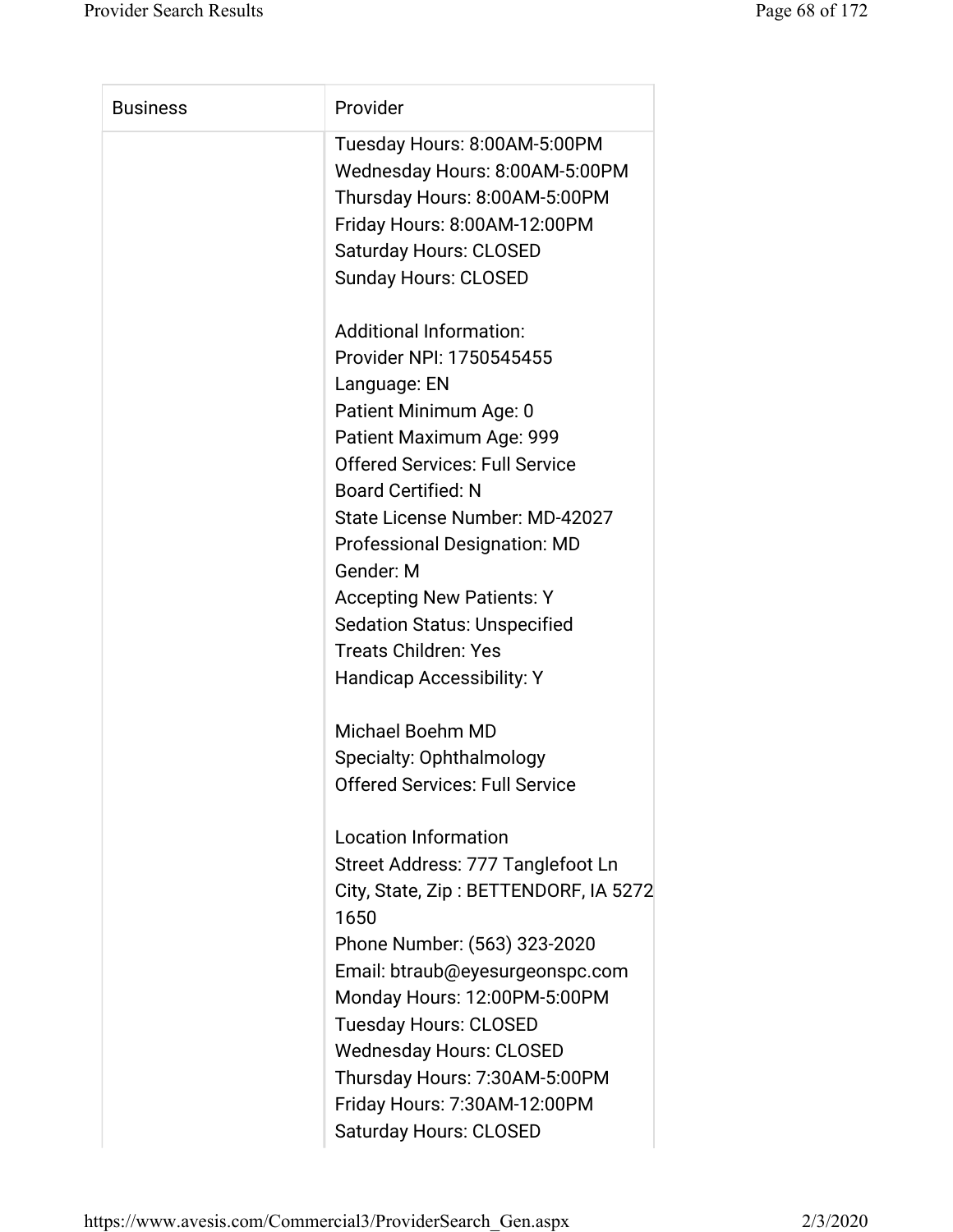| <b>Business</b> | Provider                                      |
|-----------------|-----------------------------------------------|
|                 | <b>Sunday Hours: CLOSED</b>                   |
|                 | <b>Additional Information:</b>                |
|                 | Provider NPI: 1912984360                      |
|                 | Language: EN                                  |
|                 | Patient Minimum Age: 0                        |
|                 | Patient Maximum Age: 999                      |
|                 | <b>Offered Services: Full Service</b>         |
|                 | <b>Board Certified: N</b>                     |
|                 | State License Number: MD-35141                |
|                 | <b>Professional Designation: MD</b>           |
|                 | Gender: M                                     |
|                 | <b>Accepting New Patients: Y</b>              |
|                 | <b>Sedation Status: Unspecified</b>           |
|                 | <b>Treats Children: Yes</b>                   |
|                 | Handicap Accessibility: Y                     |
|                 | Sarah Burgett OD                              |
|                 | <b>Specialty: Optometrist</b>                 |
|                 | <b>Offered Services: Full Service</b>         |
|                 | <b>Location Information</b>                   |
|                 | Street Address: 777 Tanglefoot Ln             |
|                 | City, State, Zip: BETTENDORF, IA 5272<br>1650 |
|                 | Phone Number: (563) 323-2020                  |
|                 | Email: btraub@eyesurgeonspc.com               |
|                 | Monday Hours: 12:00PM-5:00PM                  |
|                 | <b>Tuesday Hours: CLOSED</b>                  |
|                 | <b>Wednesday Hours: CLOSED</b>                |
|                 | Thursday Hours: 7:30AM-5:00PM                 |
|                 | Friday Hours: 7:30AM-12:00PM                  |
|                 | <b>Saturday Hours: CLOSED</b>                 |
|                 | <b>Sunday Hours: CLOSED</b>                   |
|                 | <b>Additional Information:</b>                |
|                 | Provider NPI: 1467715276                      |

Language: EN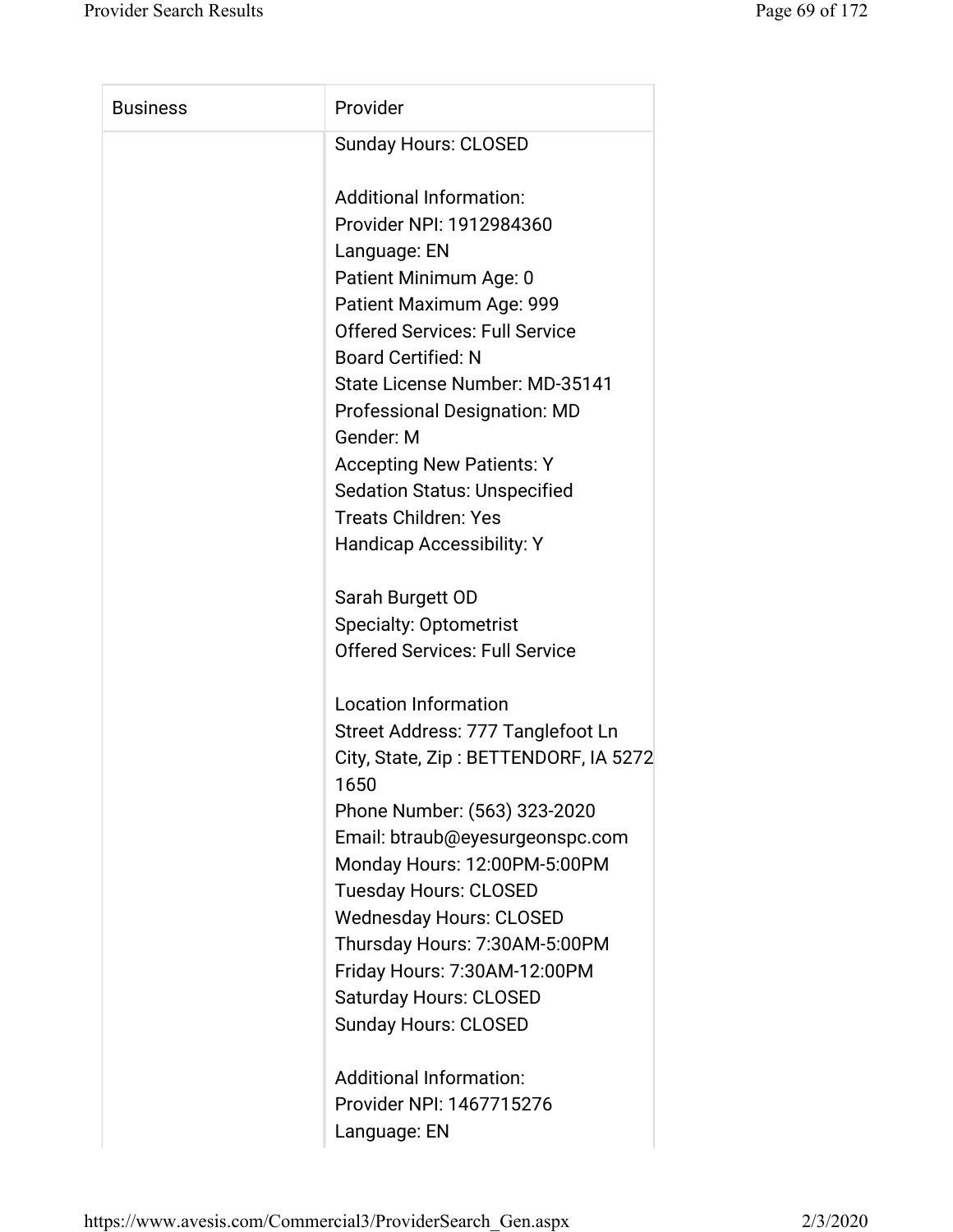| <b>Business</b> | Provider                                      |
|-----------------|-----------------------------------------------|
|                 | Patient Minimum Age: 0                        |
|                 | Patient Maximum Age: 999                      |
|                 | <b>Offered Services: Full Service</b>         |
|                 | <b>Board Certified: N</b>                     |
|                 | State License Number: 002568                  |
|                 | Professional Designation: OD                  |
|                 | Gender: F                                     |
|                 | <b>Accepting New Patients: Y</b>              |
|                 | <b>Sedation Status: Unspecified</b>           |
|                 | <b>Treats Children: Yes</b>                   |
|                 | <b>Handicap Accessibility: N</b>              |
|                 | <b>Scott Baldwin OD</b>                       |
|                 | <b>Specialty: Optometrist</b>                 |
|                 | <b>Offered Services: Full Service</b>         |
|                 | <b>Location Information</b>                   |
|                 | Street Address: 777 Tanglefoot Ln             |
|                 | City, State, Zip: BETTENDORF, IA 5272<br>1650 |
|                 | Phone Number: (563) 323-2020                  |
|                 | Email: btraub@eyesurgeonspc.com               |
|                 | Monday Hours: 8:00AM-5:00PM                   |
|                 | Tuesday Hours: 8:00AM-5:00PM                  |
|                 | Wednesday Hours: 8:00AM-5:00PM                |
|                 | Thursday Hours: 8:00AM-5:00PM                 |
|                 | Friday Hours: 8:00AM-12:00PM                  |
|                 | <b>Saturday Hours: CLOSED</b>                 |
|                 | <b>Sunday Hours: CLOSED</b>                   |
|                 | <b>Additional Information:</b>                |
|                 | Provider NPI: 1366794695                      |
|                 | Language: EN                                  |
|                 | Patient Minimum Age: 0                        |
|                 | Patient Maximum Age: 999                      |
|                 | <b>Offered Services: Full Service</b>         |
|                 |                                               |
|                 | <b>Board Certified: N</b>                     |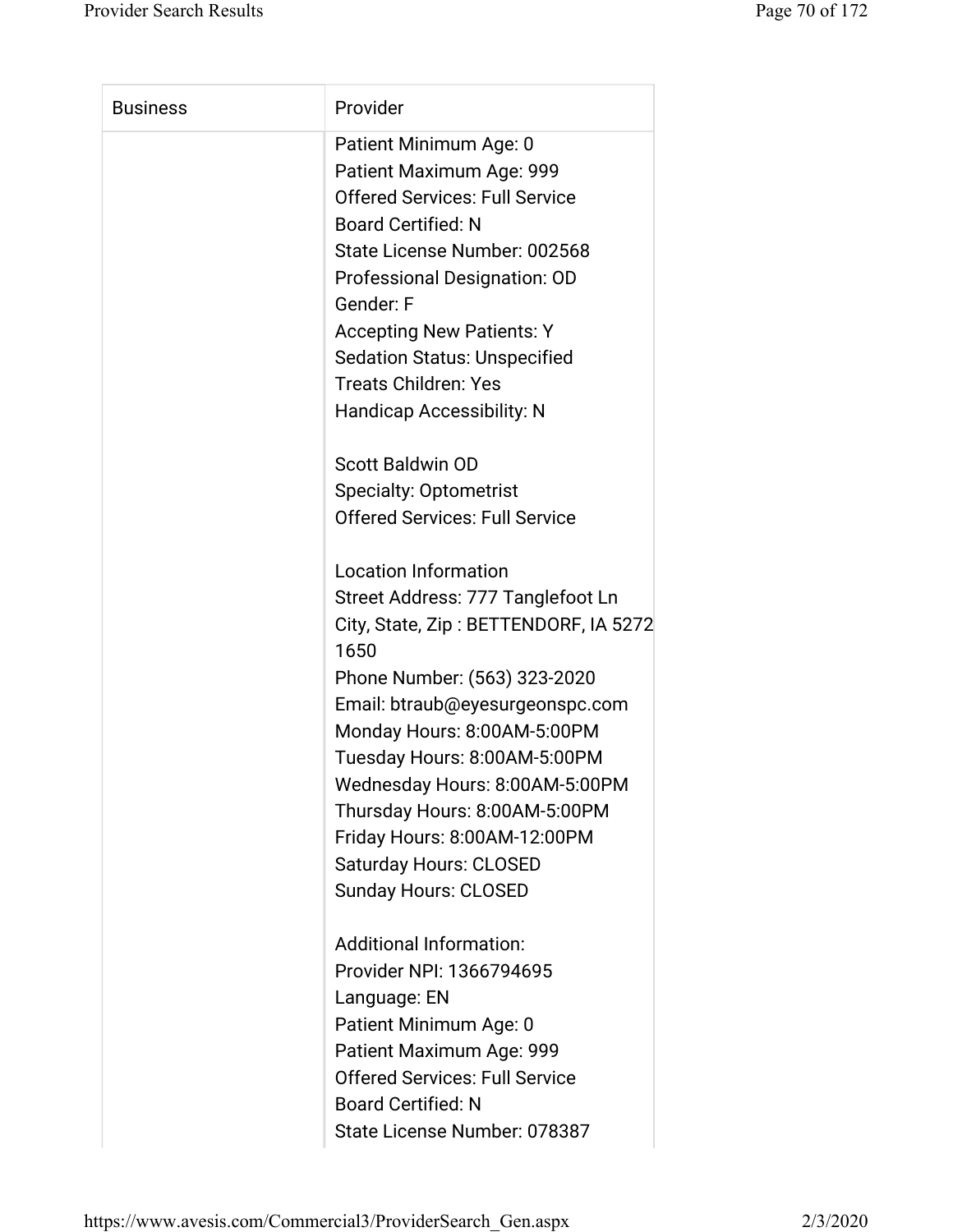| Professional Designation: OD<br>Gender: M<br><b>Accepting New Patients: Y</b><br><b>Sedation Status: Unspecified</b><br><b>Treats Children: Yes</b><br><b>Handicap Accessibility: Y</b><br><b>Tina Eckhardt MD</b><br>Specialty: Ophthalmology<br><b>Offered Services: Full Service</b><br><b>Location Information</b><br>Street Address: 777 Tanglefoot Ln<br>City, State, Zip: BETTENDORF, IA 5272<br>1650<br>Phone Number: (563) 323-2020<br>Email: btraub@eyesurgeonspc.com<br>Monday Hours: 8:00AM-5:00PM<br>Tuesday Hours: 8:00AM-5:00PM<br>Wednesday Hours: 8:00AM-5:00PM<br>Thursday Hours: 8:00AM-5:00PM<br>Friday Hours: 8:00AM-12:00PM<br><b>Saturday Hours: CLOSED</b><br><b>Sunday Hours: CLOSED</b><br><b>Additional Information:</b><br>Provider NPI: 1952373383<br>Language: EN<br>Patient Minimum Age: 0<br>Patient Maximum Age: 999<br><b>Offered Services: Full Service</b><br><b>Board Certified: N</b> |                 |                                |
|-----------------------------------------------------------------------------------------------------------------------------------------------------------------------------------------------------------------------------------------------------------------------------------------------------------------------------------------------------------------------------------------------------------------------------------------------------------------------------------------------------------------------------------------------------------------------------------------------------------------------------------------------------------------------------------------------------------------------------------------------------------------------------------------------------------------------------------------------------------------------------------------------------------------------------|-----------------|--------------------------------|
|                                                                                                                                                                                                                                                                                                                                                                                                                                                                                                                                                                                                                                                                                                                                                                                                                                                                                                                             | <b>Business</b> | Provider                       |
|                                                                                                                                                                                                                                                                                                                                                                                                                                                                                                                                                                                                                                                                                                                                                                                                                                                                                                                             |                 |                                |
|                                                                                                                                                                                                                                                                                                                                                                                                                                                                                                                                                                                                                                                                                                                                                                                                                                                                                                                             |                 |                                |
|                                                                                                                                                                                                                                                                                                                                                                                                                                                                                                                                                                                                                                                                                                                                                                                                                                                                                                                             |                 |                                |
|                                                                                                                                                                                                                                                                                                                                                                                                                                                                                                                                                                                                                                                                                                                                                                                                                                                                                                                             |                 |                                |
|                                                                                                                                                                                                                                                                                                                                                                                                                                                                                                                                                                                                                                                                                                                                                                                                                                                                                                                             |                 |                                |
|                                                                                                                                                                                                                                                                                                                                                                                                                                                                                                                                                                                                                                                                                                                                                                                                                                                                                                                             |                 |                                |
|                                                                                                                                                                                                                                                                                                                                                                                                                                                                                                                                                                                                                                                                                                                                                                                                                                                                                                                             |                 |                                |
|                                                                                                                                                                                                                                                                                                                                                                                                                                                                                                                                                                                                                                                                                                                                                                                                                                                                                                                             |                 |                                |
|                                                                                                                                                                                                                                                                                                                                                                                                                                                                                                                                                                                                                                                                                                                                                                                                                                                                                                                             |                 |                                |
|                                                                                                                                                                                                                                                                                                                                                                                                                                                                                                                                                                                                                                                                                                                                                                                                                                                                                                                             |                 |                                |
|                                                                                                                                                                                                                                                                                                                                                                                                                                                                                                                                                                                                                                                                                                                                                                                                                                                                                                                             |                 |                                |
|                                                                                                                                                                                                                                                                                                                                                                                                                                                                                                                                                                                                                                                                                                                                                                                                                                                                                                                             |                 |                                |
|                                                                                                                                                                                                                                                                                                                                                                                                                                                                                                                                                                                                                                                                                                                                                                                                                                                                                                                             |                 |                                |
|                                                                                                                                                                                                                                                                                                                                                                                                                                                                                                                                                                                                                                                                                                                                                                                                                                                                                                                             |                 |                                |
|                                                                                                                                                                                                                                                                                                                                                                                                                                                                                                                                                                                                                                                                                                                                                                                                                                                                                                                             |                 |                                |
|                                                                                                                                                                                                                                                                                                                                                                                                                                                                                                                                                                                                                                                                                                                                                                                                                                                                                                                             |                 |                                |
|                                                                                                                                                                                                                                                                                                                                                                                                                                                                                                                                                                                                                                                                                                                                                                                                                                                                                                                             |                 |                                |
|                                                                                                                                                                                                                                                                                                                                                                                                                                                                                                                                                                                                                                                                                                                                                                                                                                                                                                                             |                 |                                |
|                                                                                                                                                                                                                                                                                                                                                                                                                                                                                                                                                                                                                                                                                                                                                                                                                                                                                                                             |                 |                                |
|                                                                                                                                                                                                                                                                                                                                                                                                                                                                                                                                                                                                                                                                                                                                                                                                                                                                                                                             |                 |                                |
|                                                                                                                                                                                                                                                                                                                                                                                                                                                                                                                                                                                                                                                                                                                                                                                                                                                                                                                             |                 |                                |
|                                                                                                                                                                                                                                                                                                                                                                                                                                                                                                                                                                                                                                                                                                                                                                                                                                                                                                                             |                 |                                |
|                                                                                                                                                                                                                                                                                                                                                                                                                                                                                                                                                                                                                                                                                                                                                                                                                                                                                                                             |                 |                                |
|                                                                                                                                                                                                                                                                                                                                                                                                                                                                                                                                                                                                                                                                                                                                                                                                                                                                                                                             |                 |                                |
|                                                                                                                                                                                                                                                                                                                                                                                                                                                                                                                                                                                                                                                                                                                                                                                                                                                                                                                             |                 |                                |
|                                                                                                                                                                                                                                                                                                                                                                                                                                                                                                                                                                                                                                                                                                                                                                                                                                                                                                                             |                 |                                |
|                                                                                                                                                                                                                                                                                                                                                                                                                                                                                                                                                                                                                                                                                                                                                                                                                                                                                                                             |                 |                                |
|                                                                                                                                                                                                                                                                                                                                                                                                                                                                                                                                                                                                                                                                                                                                                                                                                                                                                                                             |                 |                                |
|                                                                                                                                                                                                                                                                                                                                                                                                                                                                                                                                                                                                                                                                                                                                                                                                                                                                                                                             |                 | State License Number: MD-32758 |
| <b>Professional Designation: MD</b>                                                                                                                                                                                                                                                                                                                                                                                                                                                                                                                                                                                                                                                                                                                                                                                                                                                                                         |                 |                                |
| Gender: F                                                                                                                                                                                                                                                                                                                                                                                                                                                                                                                                                                                                                                                                                                                                                                                                                                                                                                                   |                 |                                |
| <b>Accepting New Patients: Y</b>                                                                                                                                                                                                                                                                                                                                                                                                                                                                                                                                                                                                                                                                                                                                                                                                                                                                                            |                 |                                |
| <b>Sedation Status: Unspecified</b>                                                                                                                                                                                                                                                                                                                                                                                                                                                                                                                                                                                                                                                                                                                                                                                                                                                                                         |                 |                                |
| <b>Treats Children: Yes</b>                                                                                                                                                                                                                                                                                                                                                                                                                                                                                                                                                                                                                                                                                                                                                                                                                                                                                                 |                 |                                |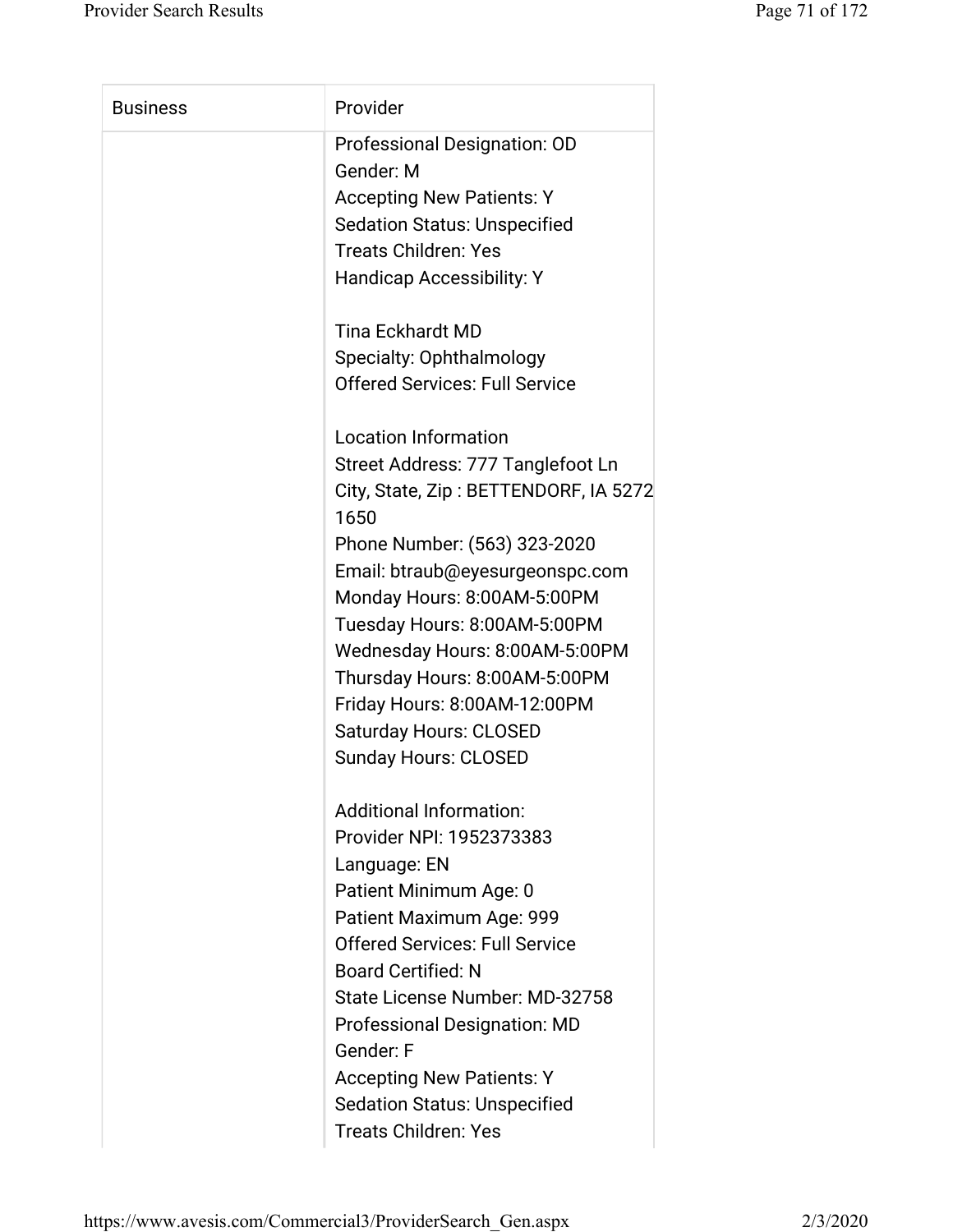| <b>Business</b> | Provider                                      |
|-----------------|-----------------------------------------------|
|                 | <b>Handicap Accessibility: Y</b>              |
|                 | <b>William Benevento MD</b>                   |
|                 | Specialty: Ophthalmology                      |
|                 | <b>Offered Services: Full Service</b>         |
|                 | <b>Location Information</b>                   |
|                 | Street Address: 777 Tanglefoot Ln             |
|                 | City, State, Zip: BETTENDORF, IA 5272<br>1650 |
|                 | Phone Number: (563) 323-2020                  |
|                 | Email: btraub@eyesurgeonspc.com               |
|                 | Monday Hours: 7:30AM-5:00PM                   |
|                 | Tuesday Hours: 7:30AM-5:00PM                  |
|                 | Wednesday Hours: 7:30AM-5:00PM                |
|                 | Thursday Hours: 7:30AM-5:00PM                 |
|                 | Friday Hours: 7:30AM-12:00PM                  |
|                 | <b>Saturday Hours: CLOSED</b>                 |
|                 | <b>Sunday Hours: CLOSED</b>                   |
|                 | <b>Additional Information:</b>                |
|                 | Provider NPI: 1134106594                      |
|                 | Language: EN                                  |
|                 | Patient Minimum Age: 0                        |
|                 | Patient Maximum Age: 999                      |
|                 | <b>Offered Services: Full Service</b>         |
|                 | <b>Board Certified: N</b>                     |
|                 | State License Number: MD-30004                |
|                 | <b>Professional Designation: MD</b>           |
|                 | Gender: M                                     |
|                 | <b>Accepting New Patients: Y</b>              |
|                 | <b>Sedation Status: Unspecified</b>           |
|                 | <b>Treats Children: Yes</b>                   |
|                 | <b>Handicap Accessibility: Y</b>              |
|                 | <b>Yasser Elshatory MD</b>                    |
|                 | Specialty: Ophthalmology                      |
|                 | <b>Offered Services: Unspecified</b>          |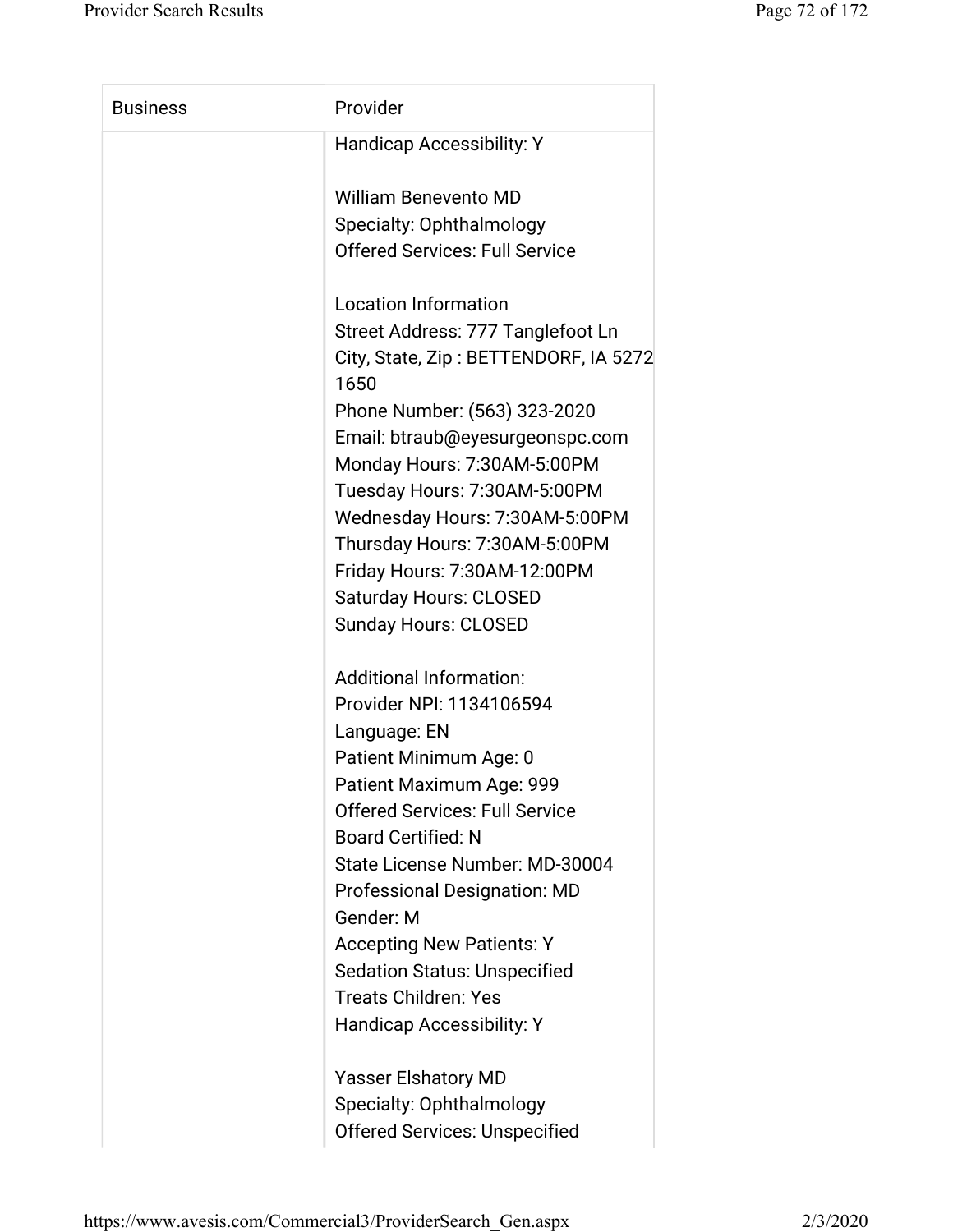| <b>Business</b>                                                                         | Provider                                                                                                                                                                                                                                                                                                                                                                                                                                                                                                                                                                                                                                                                                                                                                                                                                                                 |
|-----------------------------------------------------------------------------------------|----------------------------------------------------------------------------------------------------------------------------------------------------------------------------------------------------------------------------------------------------------------------------------------------------------------------------------------------------------------------------------------------------------------------------------------------------------------------------------------------------------------------------------------------------------------------------------------------------------------------------------------------------------------------------------------------------------------------------------------------------------------------------------------------------------------------------------------------------------|
|                                                                                         | <b>Location Information</b><br>Street Address: 777 Tanglefoot Ln<br>City, State, Zip: BETTENDORF, IA 5272<br>1650<br>Phone Number: (563) 323-2020<br>Email: btraub@eyesurgeonspc.com<br>Monday Hours: 8:00AM-5:00PM<br>Tuesday Hours: 8:00AM-5:00PM<br>Wednesday Hours: 8:00AM-5:00PM<br>Thursday Hours: 8:00AM-5:00PM<br>Friday Hours: 8:00AM-5:00PM<br><b>Saturday Hours: CLOSED</b><br><b>Sunday Hours: CLOSED</b><br><b>Additional Information:</b><br>Provider NPI: 1033403100<br>Language: EN<br>Patient Minimum Age: 0<br>Patient Maximum Age: 999<br><b>Offered Services: Unspecified</b><br><b>Board Certified: N</b><br>State License Number: 41577<br><b>Professional Designation: MD</b><br>Gender: U<br><b>Accepting New Patients: Y</b><br><b>Sedation Status: Unspecified</b><br><b>Treats Children: Yes</b><br>Handicap Accessibility: Y |
| Eye Surgeons<br>4731 45th Street Ct<br>ROCK ISLAND, IL 61201-<br>7102<br>(309) 793-2020 | <b>Yasser Elshatory MD</b><br>Specialty: Ophthalmology<br><b>Offered Services: Unspecified</b><br><b>Location Information</b><br>Street Address: 4731 45th Street Ct                                                                                                                                                                                                                                                                                                                                                                                                                                                                                                                                                                                                                                                                                     |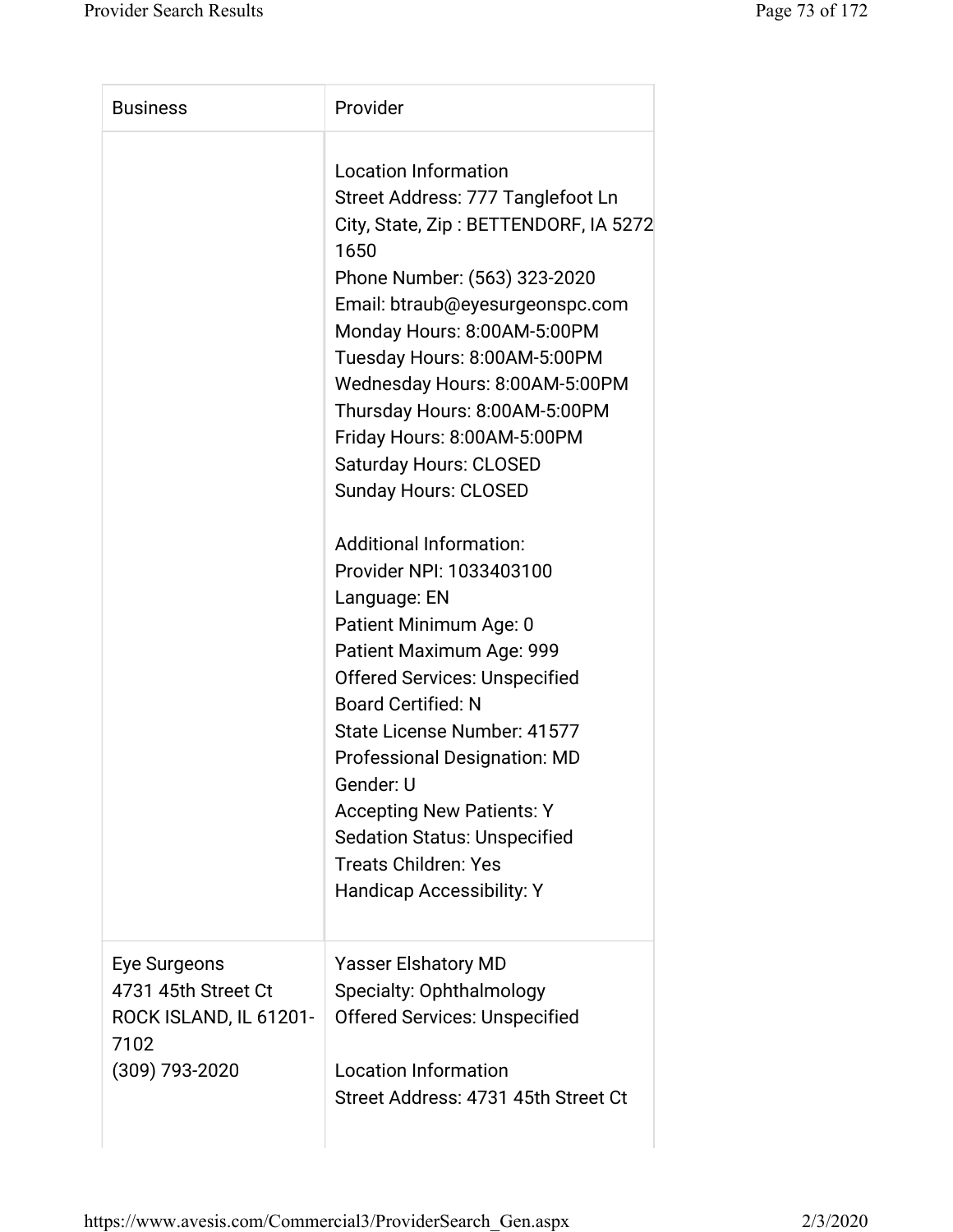| <b>Business</b> | Provider                                                                                                          |
|-----------------|-------------------------------------------------------------------------------------------------------------------|
|                 | City, State, Zip: ROCK ISLAND, IL 6120<br>7102<br>Phone Number: (309) 793-2020<br>Email: btraub@eyesurgeonspc.com |
|                 | Monday Hours: 8:00AM-5:00PM                                                                                       |
|                 | Tuesday Hours: 8:00AM-5:00PM                                                                                      |
|                 | Wednesday Hours: 8:00AM-5:00PM                                                                                    |
|                 | Thursday Hours: 8:00AM-5:00PM                                                                                     |
|                 | Friday Hours: 8:00AM-5:00PM                                                                                       |
|                 | <b>Saturday Hours: CLOSED</b>                                                                                     |
|                 | <b>Sunday Hours: CLOSED</b>                                                                                       |
|                 | <b>Additional Information:</b>                                                                                    |
|                 | Provider NPI: 1033403100                                                                                          |
|                 | Language: EN                                                                                                      |
|                 | Patient Minimum Age: 0                                                                                            |
|                 | Patient Maximum Age: 999                                                                                          |
|                 | <b>Offered Services: Unspecified</b>                                                                              |
|                 | <b>Board Certified: N</b>                                                                                         |
|                 | State License Number: 036139356                                                                                   |
|                 | <b>Professional Designation: MD</b>                                                                               |
|                 | Gender: U                                                                                                         |
|                 | <b>Accepting New Patients: Y</b><br><b>Sedation Status: Unspecified</b>                                           |
|                 | Treats Children: Yes                                                                                              |
|                 | <b>Handicap Accessibility: Y</b>                                                                                  |
|                 |                                                                                                                   |
|                 | <b>Tina Eckhardt MD</b>                                                                                           |
|                 | Specialty: Ophthalmology                                                                                          |
|                 | <b>Offered Services: Full Service</b>                                                                             |
|                 |                                                                                                                   |
|                 | <b>Location Information</b>                                                                                       |
|                 | Street Address: 4731 45th Street Ct                                                                               |
|                 | City, State, Zip: ROCK ISLAND, IL 6120<br>7102                                                                    |
|                 | Phone Number: (309) 793-2020                                                                                      |
|                 | Email: btraub@eyesurgeonspc.com                                                                                   |
|                 | Monday Hours: 8:00AM-5:00PM                                                                                       |
|                 |                                                                                                                   |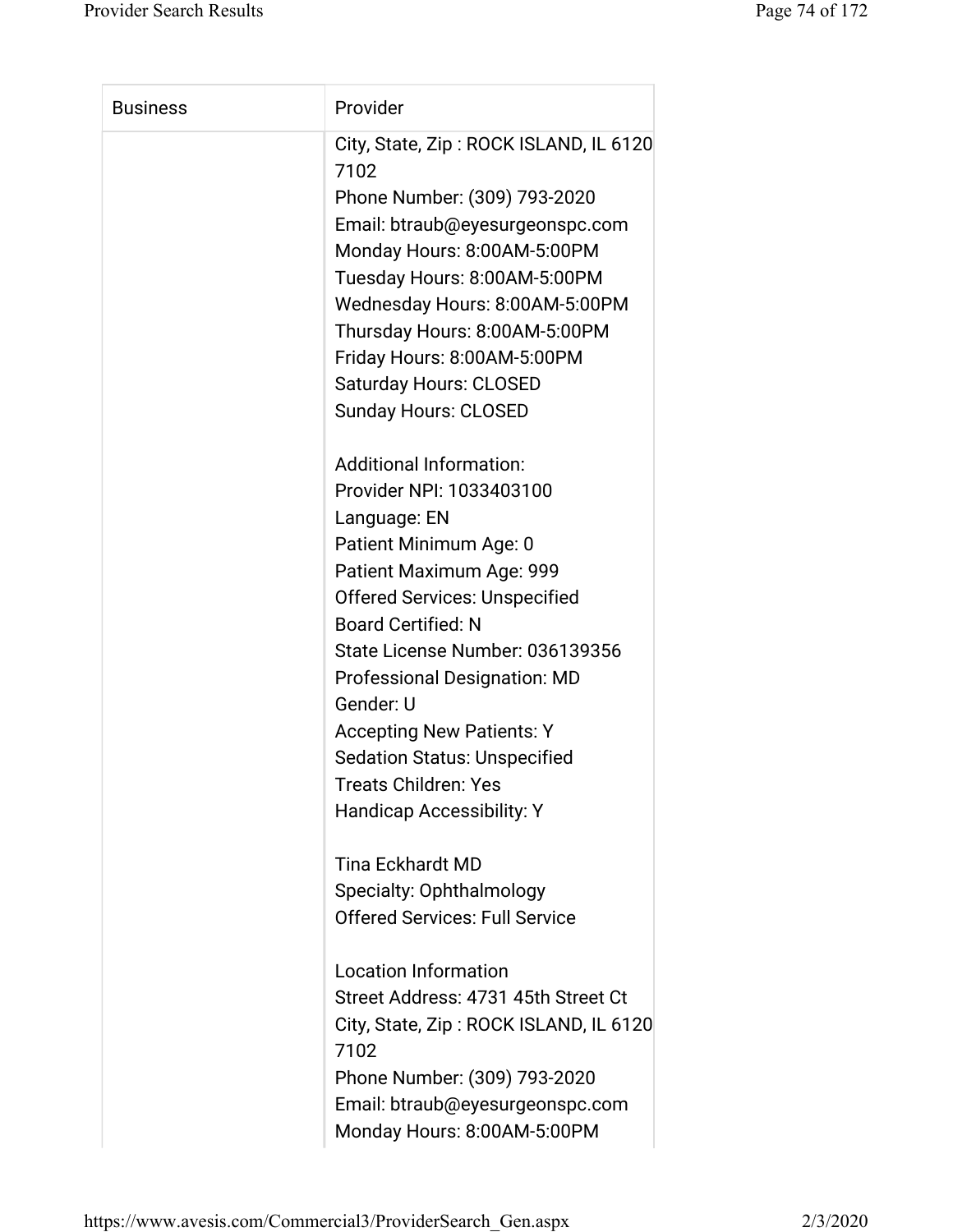| <b>Business</b> | Provider                                       |
|-----------------|------------------------------------------------|
|                 | Tuesday Hours: 8:00AM-5:00PM                   |
|                 | Wednesday Hours: 8:00AM-5:00PM                 |
|                 | Thursday Hours: 8:00AM-5:00PM                  |
|                 | Friday Hours: 8:00AM-5:00PM                    |
|                 | <b>Saturday Hours: CLOSED</b>                  |
|                 | <b>Sunday Hours: CLOSED</b>                    |
|                 | <b>Additional Information:</b>                 |
|                 | Provider NPI: 1952373383                       |
|                 | Language: EN                                   |
|                 | Patient Minimum Age: 0                         |
|                 | Patient Maximum Age: 999                       |
|                 | <b>Offered Services: Full Service</b>          |
|                 | <b>Board Certified: N</b>                      |
|                 | State License Number: 036099298                |
|                 | <b>Professional Designation: MD</b>            |
|                 | Gender: F                                      |
|                 | <b>Accepting New Patients: Y</b>               |
|                 | <b>Sedation Status: Unspecified</b>            |
|                 | <b>Treats Children: Yes</b>                    |
|                 | <b>Handicap Accessibility: Y</b>               |
|                 | <b>William Benevento MD</b>                    |
|                 | Specialty: Ophthalmology                       |
|                 | <b>Offered Services: Full Service</b>          |
|                 | <b>Location Information</b>                    |
|                 | Street Address: 4731 45th Street Ct            |
|                 | City, State, Zip: ROCK ISLAND, IL 6120<br>7102 |
|                 | Phone Number: (309) 793-2020                   |
|                 | Email: btraub@eyesurgeonspc.com                |
|                 | Monday Hours: 8:00AM-5:00PM                    |
|                 | Tuesday Hours: 8:00AM-5:00PM                   |
|                 | Wednesday Hours: 8:00AM-5:00PM                 |
|                 | Thursday Hours: 8:00AM-5:00PM                  |
|                 | Friday Hours: 8:00AM-12:00PM                   |
|                 | <b>Saturday Hours: CLOSED</b>                  |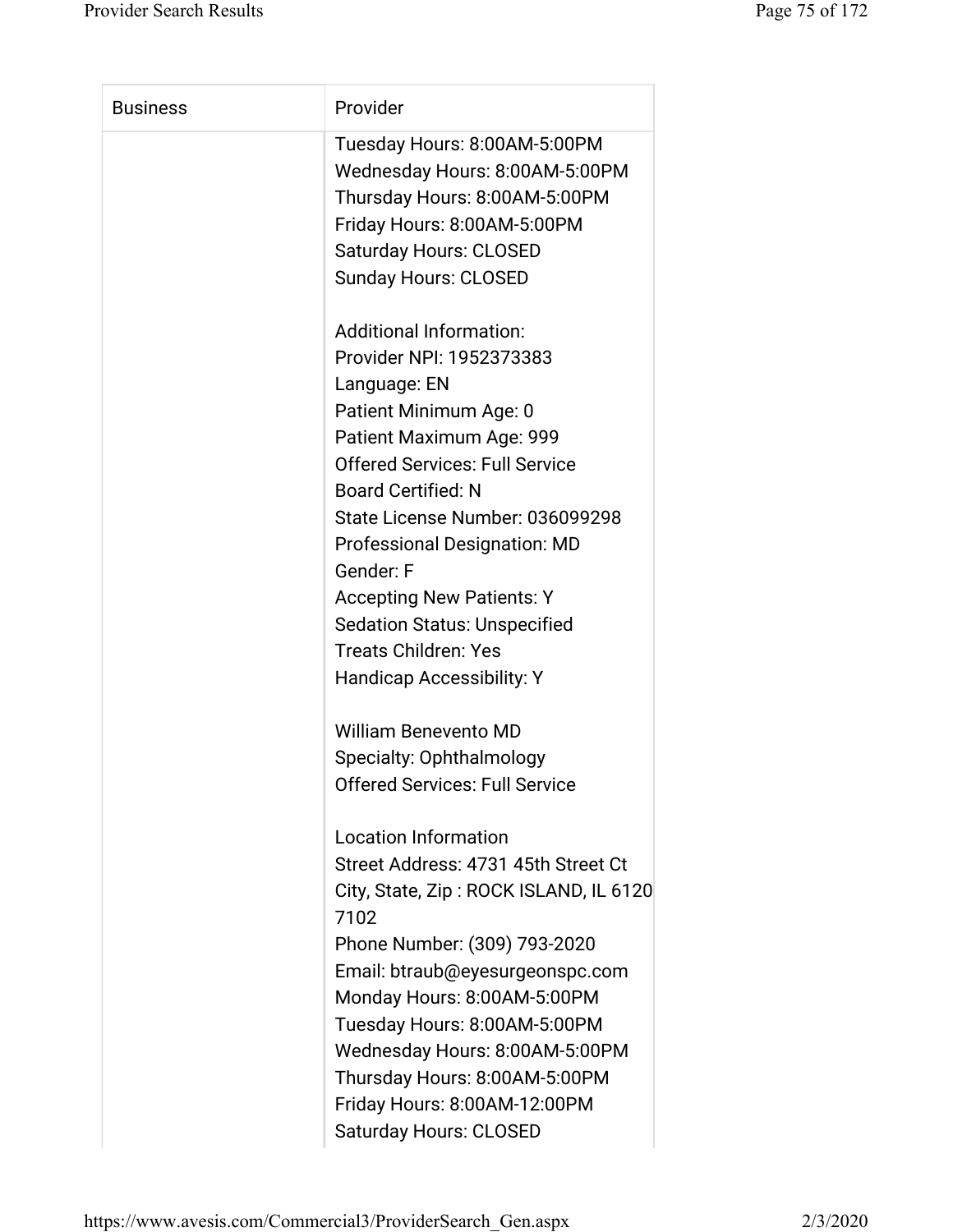| <b>Business</b> | Provider                                       |
|-----------------|------------------------------------------------|
|                 | <b>Sunday Hours: CLOSED</b>                    |
|                 | <b>Additional Information:</b>                 |
|                 | Provider NPI: 1134106594                       |
|                 | Language: EN                                   |
|                 | Patient Minimum Age: 0                         |
|                 | Patient Maximum Age: 999                       |
|                 | <b>Offered Services: Full Service</b>          |
|                 | <b>Board Certified: N</b>                      |
|                 | State License Number: 036088865                |
|                 | <b>Professional Designation: MD</b>            |
|                 | Gender: M                                      |
|                 | <b>Accepting New Patients: Y</b>               |
|                 | <b>Sedation Status: Unspecified</b>            |
|                 | <b>Treats Children: Yes</b>                    |
|                 | <b>Handicap Accessibility: Y</b>               |
|                 | Sarah Burgett OD                               |
|                 | <b>Specialty: Optometrist</b>                  |
|                 | <b>Offered Services: Full Service</b>          |
|                 | <b>Location Information</b>                    |
|                 | Street Address: 4731 45th Street Ct            |
|                 | City, State, Zip: ROCK ISLAND, IL 6120<br>7102 |
|                 | Phone Number: (309) 793-2020                   |
|                 | Email: btraub@eyesurgeonspc.com                |
|                 | Monday Hours: 8:00AM-5:00PM                    |
|                 | Tuesday Hours: 8:00AM-5:00PM                   |
|                 | Wednesday Hours: 8:00AM-5:00PM                 |
|                 | Thursday Hours: 8:00AM-5:00PM                  |
|                 | Friday Hours: 8:00AM-12:00PM                   |
|                 | <b>Saturday Hours: CLOSED</b>                  |
|                 | <b>Sunday Hours: CLOSED</b>                    |
|                 | <b>Additional Information:</b>                 |
|                 | Provider NPI: 1467715276                       |

Language: EN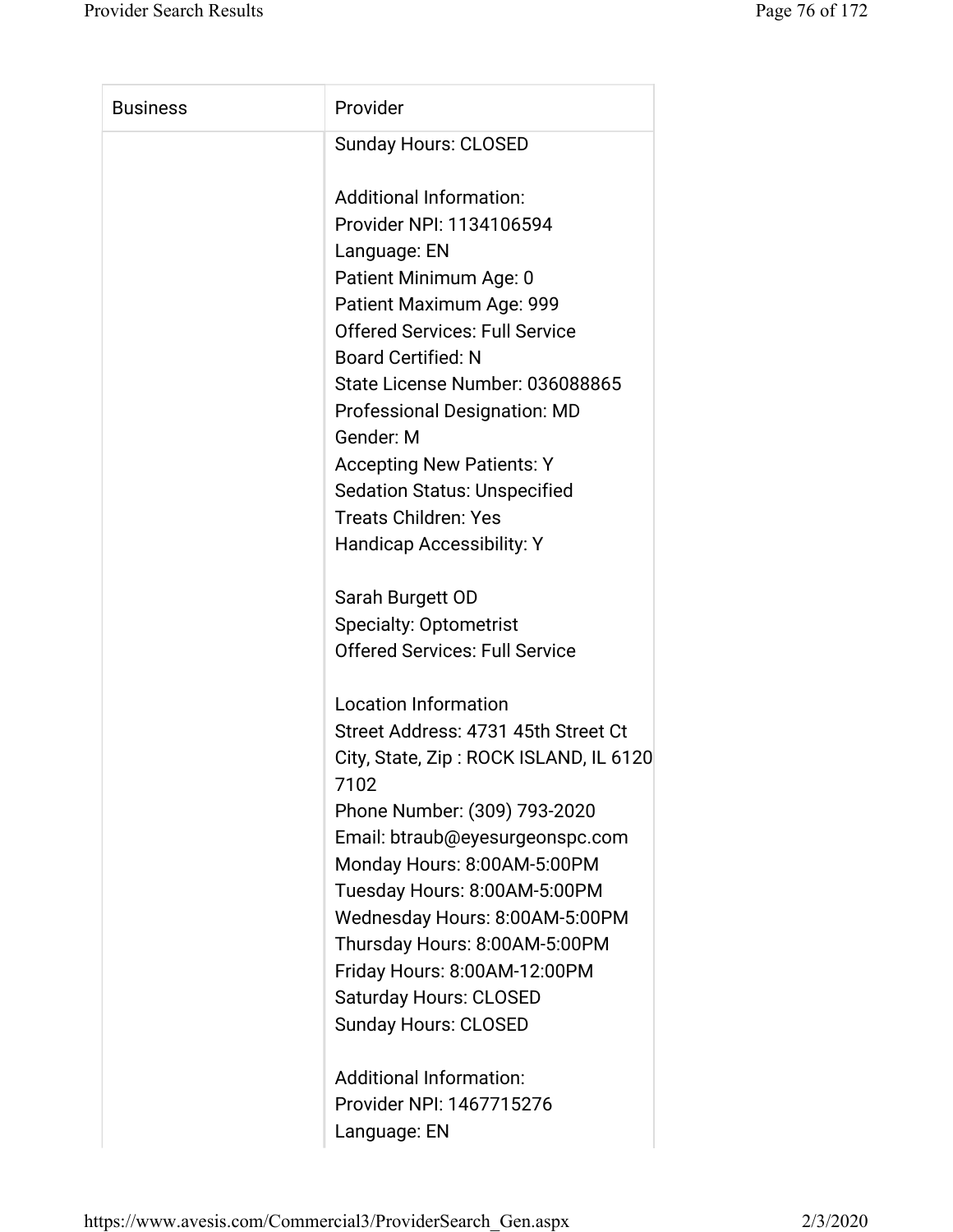| <b>Business</b> | Provider                                       |
|-----------------|------------------------------------------------|
|                 | Patient Minimum Age: 0                         |
|                 | Patient Maximum Age: 999                       |
|                 | <b>Offered Services: Full Service</b>          |
|                 | <b>Board Certified: N</b>                      |
|                 | State License Number: 046010509                |
|                 | Professional Designation: OD                   |
|                 | Gender: F                                      |
|                 | <b>Accepting New Patients: Y</b>               |
|                 | <b>Sedation Status: Unspecified</b>            |
|                 | <b>Treats Children: Yes</b>                    |
|                 | <b>Handicap Accessibility: Y</b>               |
|                 | <b>Scott Baldwin OD</b>                        |
|                 | <b>Specialty: Optometrist</b>                  |
|                 | <b>Offered Services: Exams Only</b>            |
|                 | <b>Location Information</b>                    |
|                 | Street Address: 4731 45th Street Ct            |
|                 | City, State, Zip: ROCK ISLAND, IL 6120<br>7102 |
|                 | Phone Number: (309) 793-2020                   |
|                 | Email: btraub@eyesureonspc.com                 |
|                 | Monday Hours: 8:00AM-5:00PM                    |
|                 | Tuesday Hours: 8:00AM-5:00PM                   |
|                 | Wednesday Hours: 8:00AM-5:00PM                 |
|                 | Thursday Hours: 8:00AM-5:00PM                  |
|                 | Friday Hours: 8:00AM-12:00PM                   |
|                 | <b>Saturday Hours: CLOSED</b>                  |
|                 | <b>Sunday Hours: CLOSED</b>                    |
|                 | <b>Additional Information:</b>                 |
|                 | Provider NPI: 1366794695                       |
|                 | Language: EN                                   |
|                 | Patient Minimum Age: 0                         |
|                 | Patient Maximum Age: 999                       |
|                 | <b>Offered Services: Exams Only</b>            |
|                 | <b>Board Certified: N</b>                      |
|                 | State License Number: 046011276                |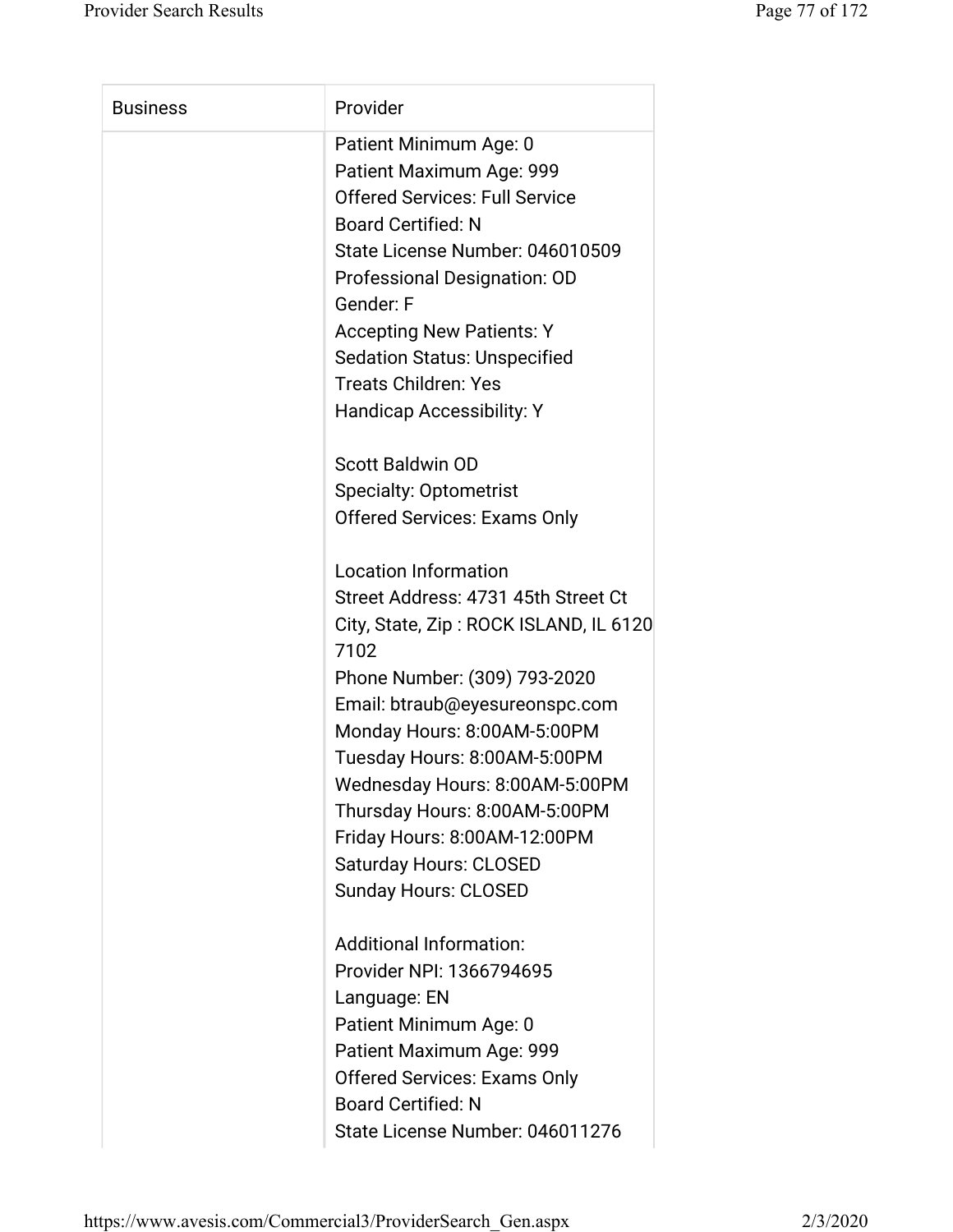| Provider<br><b>Business</b>                    |  |
|------------------------------------------------|--|
| Professional Designation: OD                   |  |
| Gender: M                                      |  |
| <b>Accepting New Patients: Y</b>               |  |
| <b>Sedation Status: Unspecified</b>            |  |
| <b>Treats Children: Yes</b>                    |  |
| <b>Handicap Accessibility: Y</b>               |  |
| Martin O'Malley MD                             |  |
| Specialty: Ophthalmology                       |  |
| <b>Offered Services: Full Service</b>          |  |
| Location Information                           |  |
| Street Address: 4731 45th Street Ct            |  |
| City, State, Zip: ROCK ISLAND, IL 6120<br>7102 |  |
| Phone Number: (309) 793-2020                   |  |
| Email: btraub@eyesurgeonspc.com                |  |
| Monday Hours: 8:00AM-5:00PM                    |  |
| Tuesday Hours: 8:00AM-5:00PM                   |  |
| Wednesday Hours: 8:00AM-5:00PM                 |  |
| Thursday Hours: 8:00AM-5:00PM                  |  |
| Friday Hours: 8:00AM-12:00PM                   |  |
| <b>Saturday Hours: CLOSED</b>                  |  |
| <b>Sunday Hours: CLOSED</b>                    |  |
| <b>Additional Information:</b>                 |  |
| Provider NPI: 1750545455                       |  |
| Language: EN                                   |  |
| Patient Minimum Age: 0                         |  |
| Patient Maximum Age: 999                       |  |
| <b>Offered Services: Full Service</b>          |  |
| <b>Board Certified: N</b>                      |  |
| State License Number: 036.136317               |  |
| <b>Professional Designation: MD</b>            |  |
| Gender: M                                      |  |
| <b>Accepting New Patients: Y</b>               |  |
|                                                |  |
| <b>Sedation Status: Unspecified</b>            |  |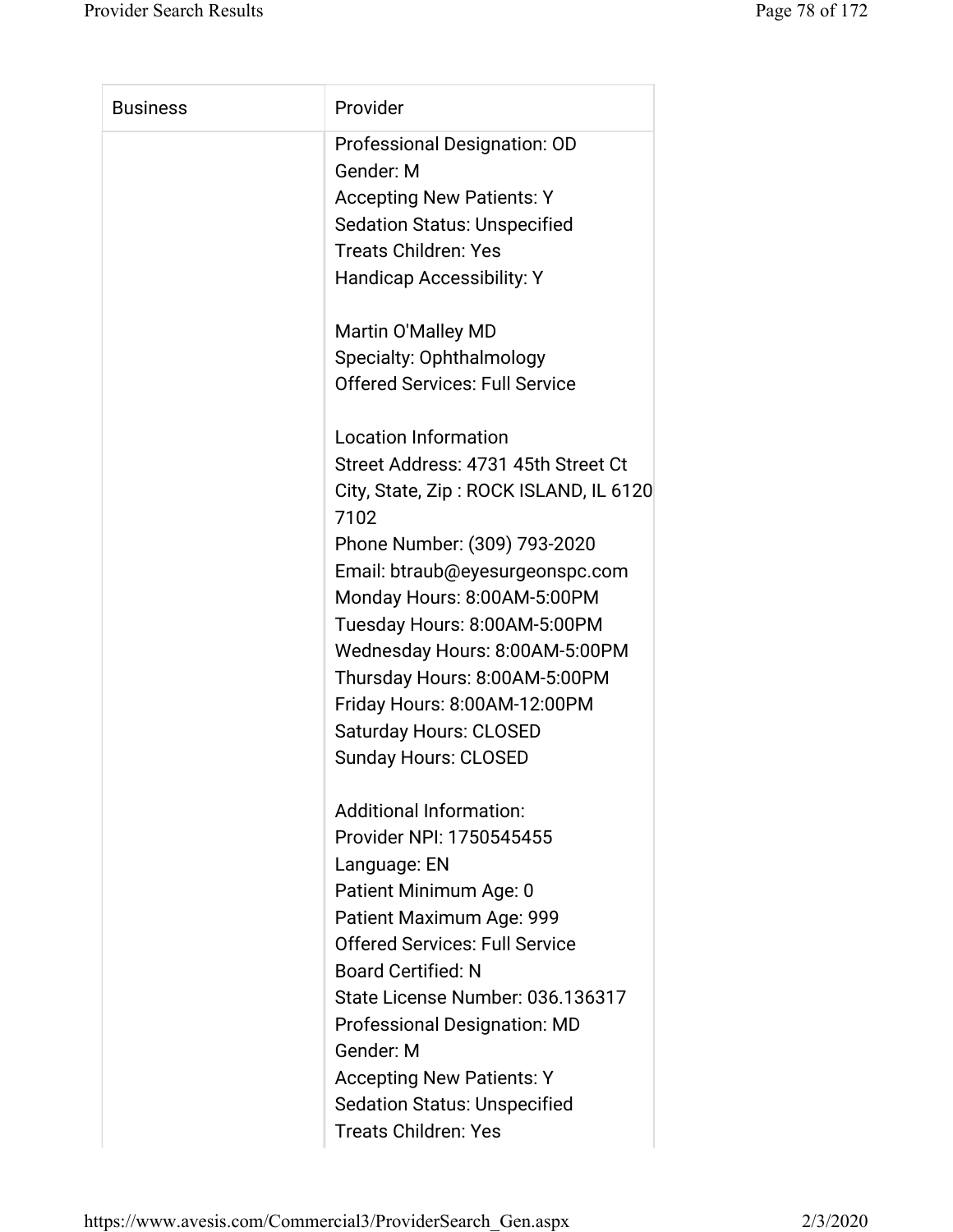| <b>Business</b> | Provider                                       |
|-----------------|------------------------------------------------|
|                 | <b>Handicap Accessibility: Y</b>               |
|                 | Michael Boehm MD                               |
|                 | Specialty: Ophthalmology                       |
|                 | <b>Offered Services: Full Service</b>          |
|                 | <b>Location Information</b>                    |
|                 | Street Address: 4731 45th Street Ct            |
|                 | City, State, Zip: ROCK ISLAND, IL 6120<br>7102 |
|                 | Phone Number: (309) 793-2020                   |
|                 | Email: btraub@eyesurgeonspc.com                |
|                 | Monday Hours: 8:00AM-5:00PM                    |
|                 | Tuesday Hours: 8:00AM-5:00PM                   |
|                 | Wednesday Hours: 8:00AM-5:00PM                 |
|                 | Thursday Hours: 8:00AM-5:00PM                  |
|                 | Friday Hours: 8:00AM-5:00PM                    |
|                 | <b>Saturday Hours: CLOSED</b>                  |
|                 | <b>Sunday Hours: CLOSED</b>                    |
|                 | <b>Additional Information:</b>                 |
|                 | Provider NPI: 1912984360                       |
|                 | Language: EN                                   |
|                 | Patient Minimum Age: 0                         |
|                 | Patient Maximum Age: 999                       |
|                 | <b>Offered Services: Full Service</b>          |
|                 | <b>Board Certified: N</b>                      |
|                 | State License Number: 036109146                |
|                 | <b>Professional Designation: MD</b>            |
|                 | Gender: M                                      |
|                 | <b>Accepting New Patients: Y</b>               |
|                 | <b>Sedation Status: Unspecified</b>            |
|                 | <b>Treats Children: Yes</b>                    |
|                 | <b>Handicap Accessibility: Y</b>               |
|                 | Jonathan Isgrig OD                             |
|                 | <b>Specialty: Optometrist</b>                  |
|                 | <b>Offered Services: Full Service</b>          |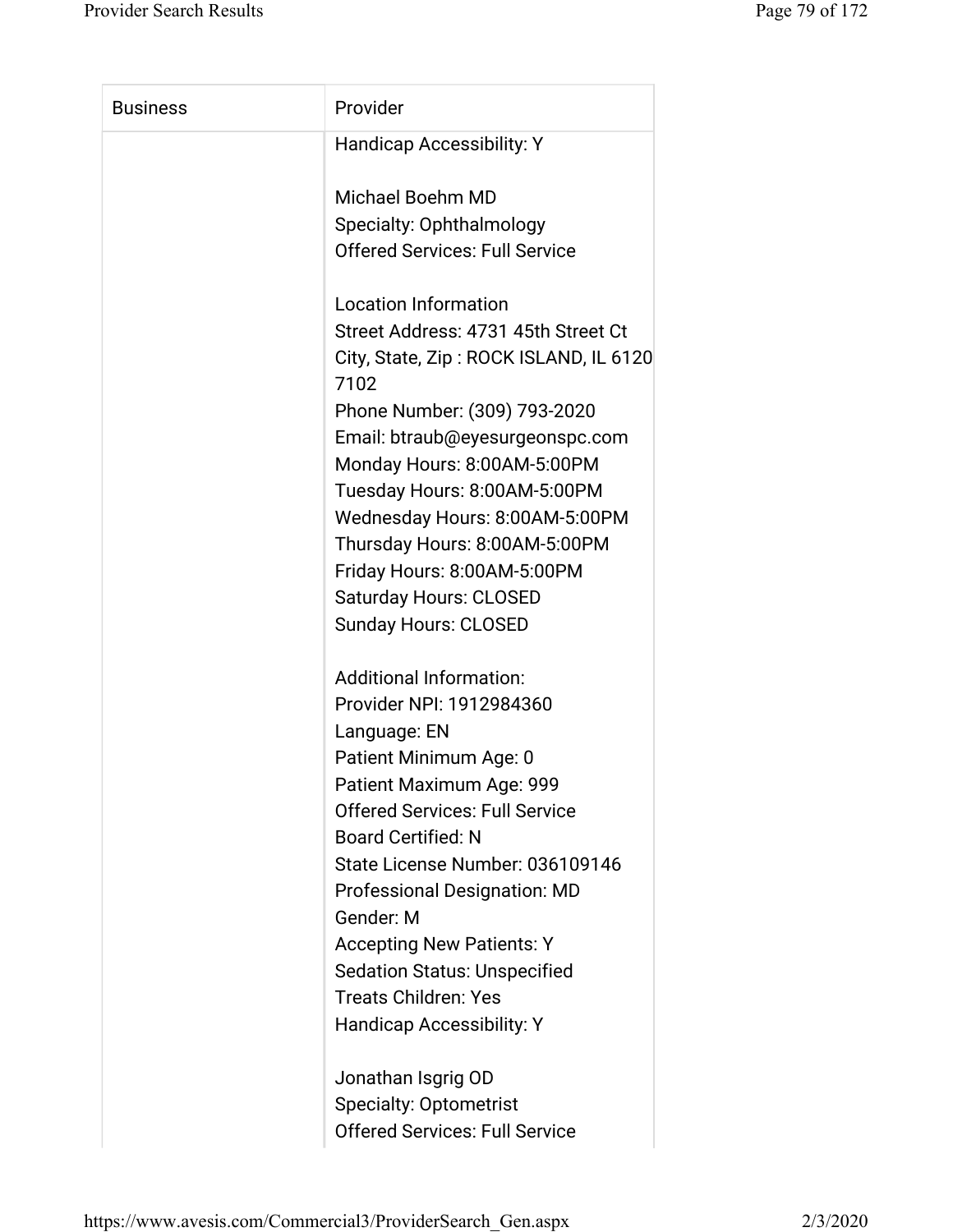| <b>Business</b> | Provider                                                      |
|-----------------|---------------------------------------------------------------|
|                 | <b>Location Information</b>                                   |
|                 | Street Address: 4731 45th Street Ct                           |
|                 | City, State, Zip: ROCK ISLAND, IL 6120                        |
|                 | 7102                                                          |
|                 | Phone Number: (309) 793-2020                                  |
|                 | Email: btraub@eyesurgeonspc.com                               |
|                 | Monday Hours: 8:00AM-5:00PM                                   |
|                 | Tuesday Hours: 8:00AM-5:00PM                                  |
|                 | Wednesday Hours: 8:00AM-5:00PM                                |
|                 | Thursday Hours: 8:00AM-5:00PM                                 |
|                 | Friday Hours: 8:00AM-12:00PM                                  |
|                 | <b>Saturday Hours: CLOSED</b>                                 |
|                 | <b>Sunday Hours: CLOSED</b>                                   |
|                 |                                                               |
|                 | <b>Additional Information:</b>                                |
|                 | Provider NPI: 1376953042                                      |
|                 | Language: EN                                                  |
|                 | Patient Minimum Age: 0                                        |
|                 | Patient Maximum Age: 999                                      |
|                 | <b>Offered Services: Full Service</b>                         |
|                 | <b>Board Certified: N</b><br>State License Number: 046.010894 |
|                 |                                                               |
|                 | Professional Designation: OD                                  |
|                 | Gender: M                                                     |
|                 | <b>Accepting New Patients: Y</b>                              |
|                 | <b>Sedation Status: Unspecified</b>                           |
|                 | <b>Treats Children: Yes</b>                                   |
|                 | <b>Handicap Accessibility: Y</b>                              |
|                 | Katherine Dunne OD                                            |
|                 | <b>Specialty: Optometrist</b>                                 |
|                 | <b>Offered Services: Unspecified</b>                          |
|                 | <b>Location Information</b>                                   |
|                 | Street Address: 4731 45th Street Ct                           |
|                 | City, State, Zip: ROCK ISLAND, IL 6120                        |
|                 | 7102                                                          |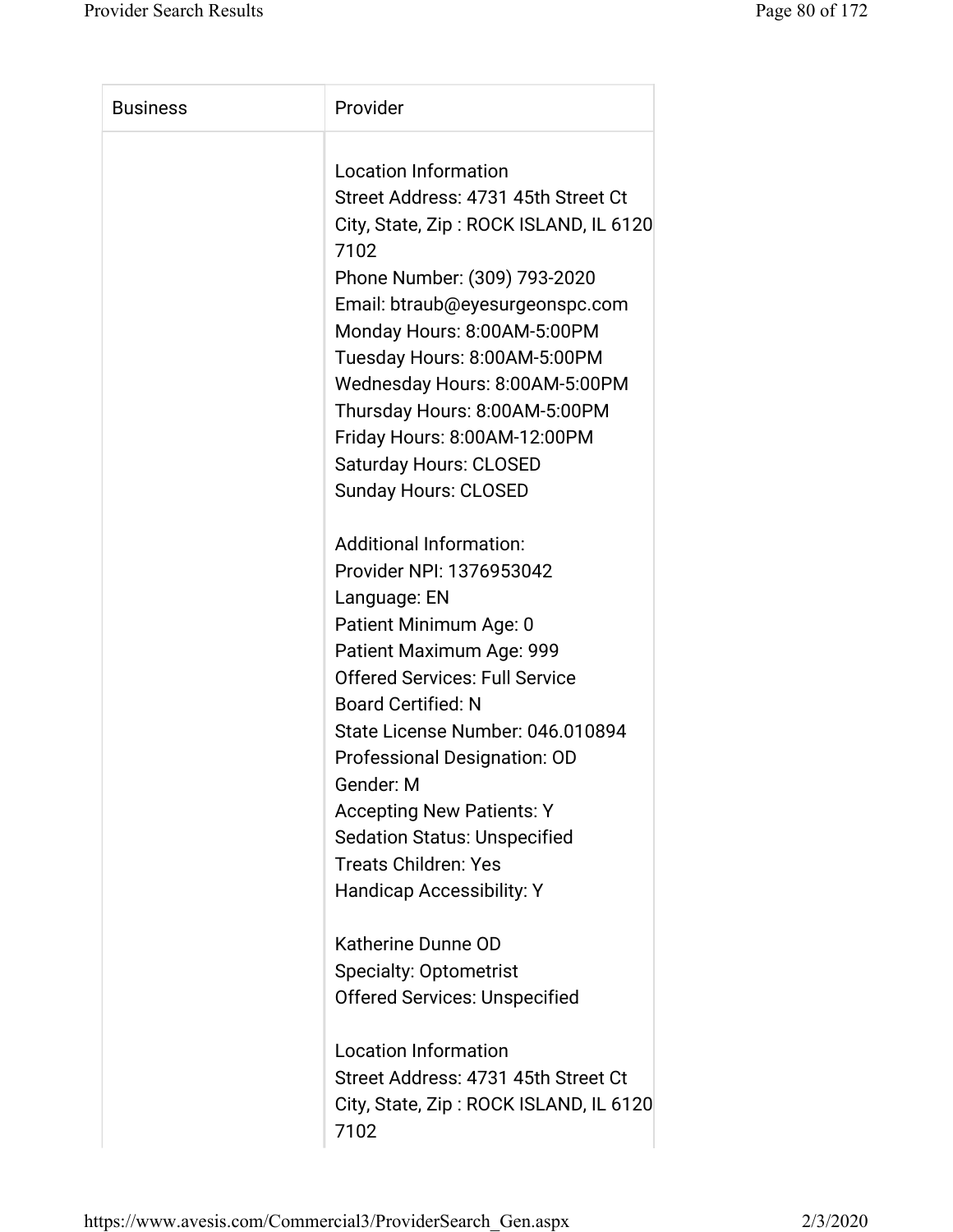| <b>Business</b> | Provider                               |
|-----------------|----------------------------------------|
|                 | Phone Number: (309) 793-2020           |
|                 | Email: btraub@eyesurgeonspc.com        |
|                 | Monday Hours: 8:00AM-5:00PM            |
|                 | Tuesday Hours: 8:00AM-5:00PM           |
|                 | Wednesday Hours: 8:00AM-5:00PM         |
|                 | Thursday Hours: 8:00AM-5:00PM          |
|                 | Friday Hours: 8:00AM-5:00PM            |
|                 | <b>Saturday Hours: CLOSED</b>          |
|                 | <b>Sunday Hours: CLOSED</b>            |
|                 | <b>Additional Information:</b>         |
|                 | Provider NPI: 1639456411               |
|                 | Language: EN                           |
|                 | Patient Minimum Age: 0                 |
|                 | Patient Maximum Age: 999               |
|                 | <b>Offered Services: Unspecified</b>   |
|                 | <b>Board Certified: N</b>              |
|                 | State License Number: 046010470        |
|                 | Professional Designation: OD           |
|                 | Gender: F                              |
|                 | <b>Accepting New Patients: Y</b>       |
|                 | <b>Sedation Status: Unspecified</b>    |
|                 | <b>Treats Children: Yes</b>            |
|                 | Handicap Accessibility: Y              |
|                 |                                        |
|                 | James Wymore MD                        |
|                 | Specialty: Ophthalmology               |
|                 | <b>Offered Services: Full Service</b>  |
|                 | <b>Location Information</b>            |
|                 | Street Address: 4731 45th Street Ct    |
|                 | City, State, Zip: ROCK ISLAND, IL 6120 |
|                 | 7102                                   |
|                 | Phone Number: (309) 793-2020           |
|                 | Email: btraub@eyesurgeonspc.com        |
|                 | Monday Hours: 8:00AM-5:00PM            |
|                 | Tuesday Hours: 8:00AM-5:00PM           |
|                 | Wednesday Hours: 8:00AM-5:00PM         |
|                 |                                        |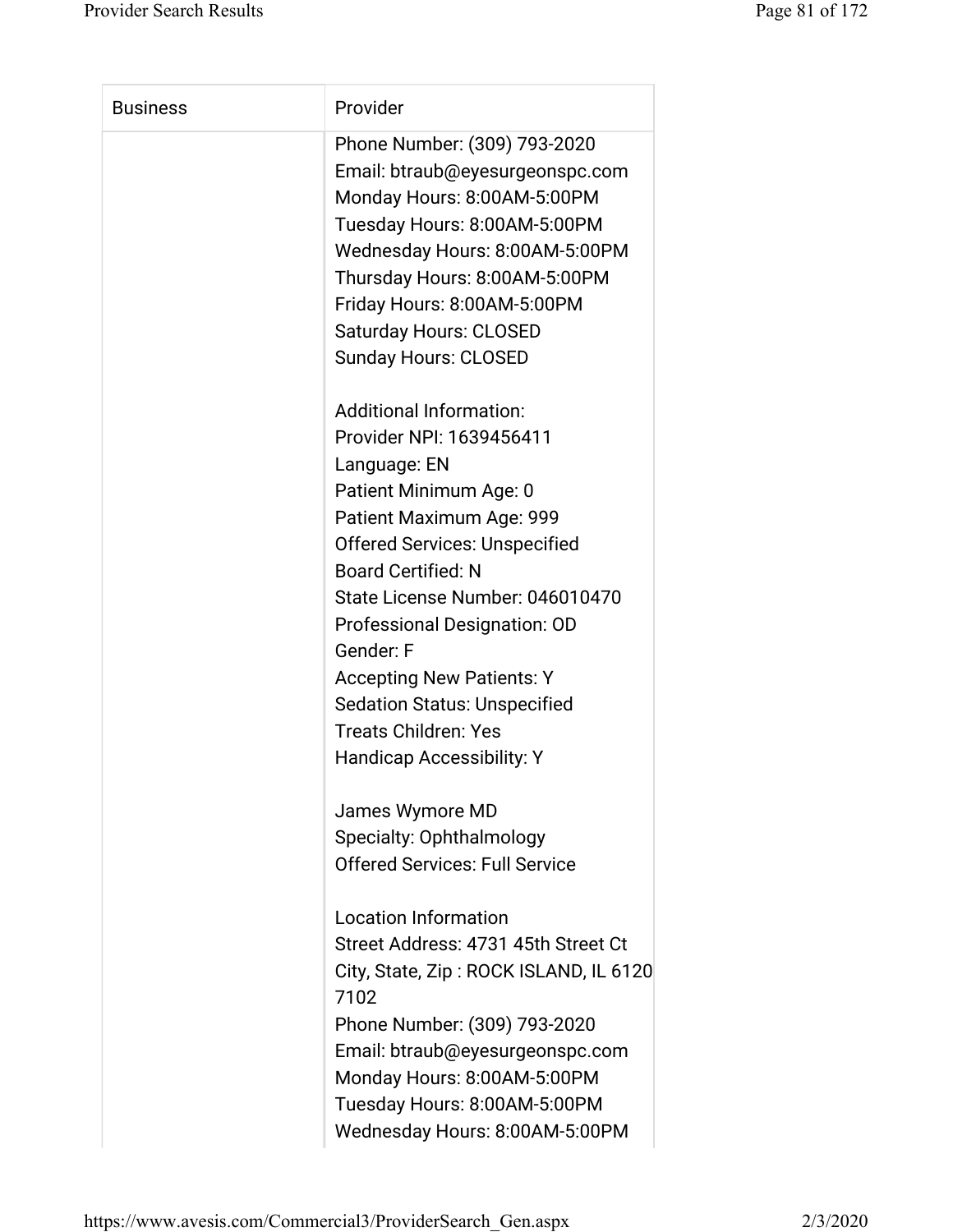| Thursday Hours: 8:00AM-5:00PM<br>Friday Hours: 8:00AM-5:00PM<br><b>Saturday Hours: CLOSED</b><br><b>Sunday Hours: CLOSED</b><br><b>Additional Information:</b> |  |
|----------------------------------------------------------------------------------------------------------------------------------------------------------------|--|
|                                                                                                                                                                |  |
|                                                                                                                                                                |  |
|                                                                                                                                                                |  |
|                                                                                                                                                                |  |
|                                                                                                                                                                |  |
| Provider NPI: 1477530830                                                                                                                                       |  |
| Language: EN                                                                                                                                                   |  |
| Patient Minimum Age: 0                                                                                                                                         |  |
| Patient Maximum Age: 999                                                                                                                                       |  |
| <b>Offered Services: Full Service</b>                                                                                                                          |  |
| <b>Board Certified: N</b>                                                                                                                                      |  |
| State License Number: 036081788                                                                                                                                |  |
| <b>Professional Designation: MD</b>                                                                                                                            |  |
| Gender: M                                                                                                                                                      |  |
| <b>Accepting New Patients: Y</b>                                                                                                                               |  |
| <b>Sedation Status: Unspecified</b>                                                                                                                            |  |
| <b>Treats Children: Yes</b>                                                                                                                                    |  |
| <b>Handicap Accessibility: Y</b>                                                                                                                               |  |
| John Frederick MD                                                                                                                                              |  |
| Specialty: Ophthalmology                                                                                                                                       |  |
| <b>Offered Services: Full Service</b>                                                                                                                          |  |
| <b>Location Information</b>                                                                                                                                    |  |
| Street Address: 4731 45th Street Ct                                                                                                                            |  |
| City, State, Zip: ROCK ISLAND, IL 6120                                                                                                                         |  |
| 7102                                                                                                                                                           |  |
| Phone Number: (309) 793-2020                                                                                                                                   |  |
| Email: btraub@eyesurgeonspc.com                                                                                                                                |  |
| Monday Hours: 7:30AM-5:00PM                                                                                                                                    |  |
| <b>Tuesday Hours: CLOSED</b>                                                                                                                                   |  |
| <b>Wednesday Hours: CLOSED</b>                                                                                                                                 |  |
| Thursday Hours: 7:30AM-5:00PM                                                                                                                                  |  |
| Friday Hours: 7:30AM-12:00PM                                                                                                                                   |  |
| <b>Saturday Hours: CLOSED</b>                                                                                                                                  |  |
| <b>Sunday Hours: CLOSED</b>                                                                                                                                    |  |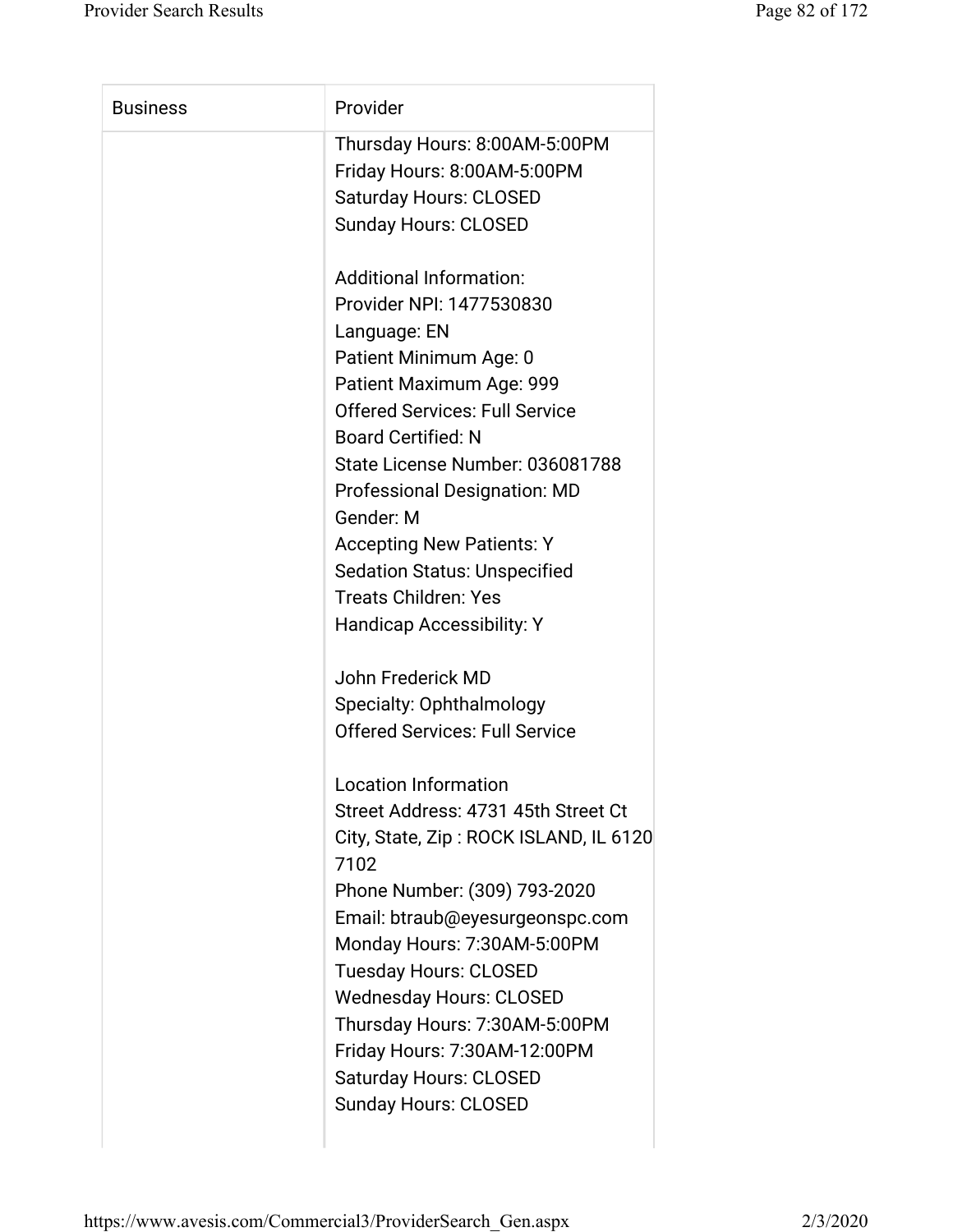| <b>Business</b> | Provider                               |
|-----------------|----------------------------------------|
|                 | <b>Additional Information:</b>         |
|                 | Provider NPI: 1043297492               |
|                 | Language: EN                           |
|                 | Patient Minimum Age: 0                 |
|                 | Patient Maximum Age: 999               |
|                 | <b>Offered Services: Full Service</b>  |
|                 | <b>Board Certified: N</b>              |
|                 | State License Number: 036098033        |
|                 | <b>Professional Designation: MD</b>    |
|                 | Gender: M                              |
|                 | <b>Accepting New Patients: Y</b>       |
|                 | <b>Sedation Status: Unspecified</b>    |
|                 | <b>Treats Children: Yes</b>            |
|                 | <b>Handicap Accessibility: N</b>       |
|                 |                                        |
|                 | <b>Brian Hansel OD</b>                 |
|                 | <b>Specialty: Optometrist</b>          |
|                 | <b>Offered Services: Full Service</b>  |
|                 |                                        |
|                 | <b>Location Information</b>            |
|                 | Street Address: 4731 45th Street Ct    |
|                 | City, State, Zip: ROCK ISLAND, IL 6120 |
|                 | 7102                                   |
|                 | Phone Number: (309) 793-2020           |
|                 | Email: btraub@eyesurgeonspc.com        |
|                 | Monday Hours: 8:00AM-5:00PM            |
|                 | Tuesday Hours: 8:00AM-5:00PM           |
|                 | Wednesday Hours: 8:00AM-5:00PM         |
|                 | Thursday Hours: 8:00AM-5:00PM          |
|                 | Friday Hours: 8:00AM-5:00PM            |
|                 | <b>Saturday Hours: CLOSED</b>          |
|                 | <b>Sunday Hours: CLOSED</b>            |
|                 |                                        |
|                 | <b>Additional Information:</b>         |
|                 | Provider NPI: 1982833653               |
|                 | Language: EN                           |
|                 | Patient Minimum Age: 0                 |
|                 | Patient Maximum Age: 999               |
|                 |                                        |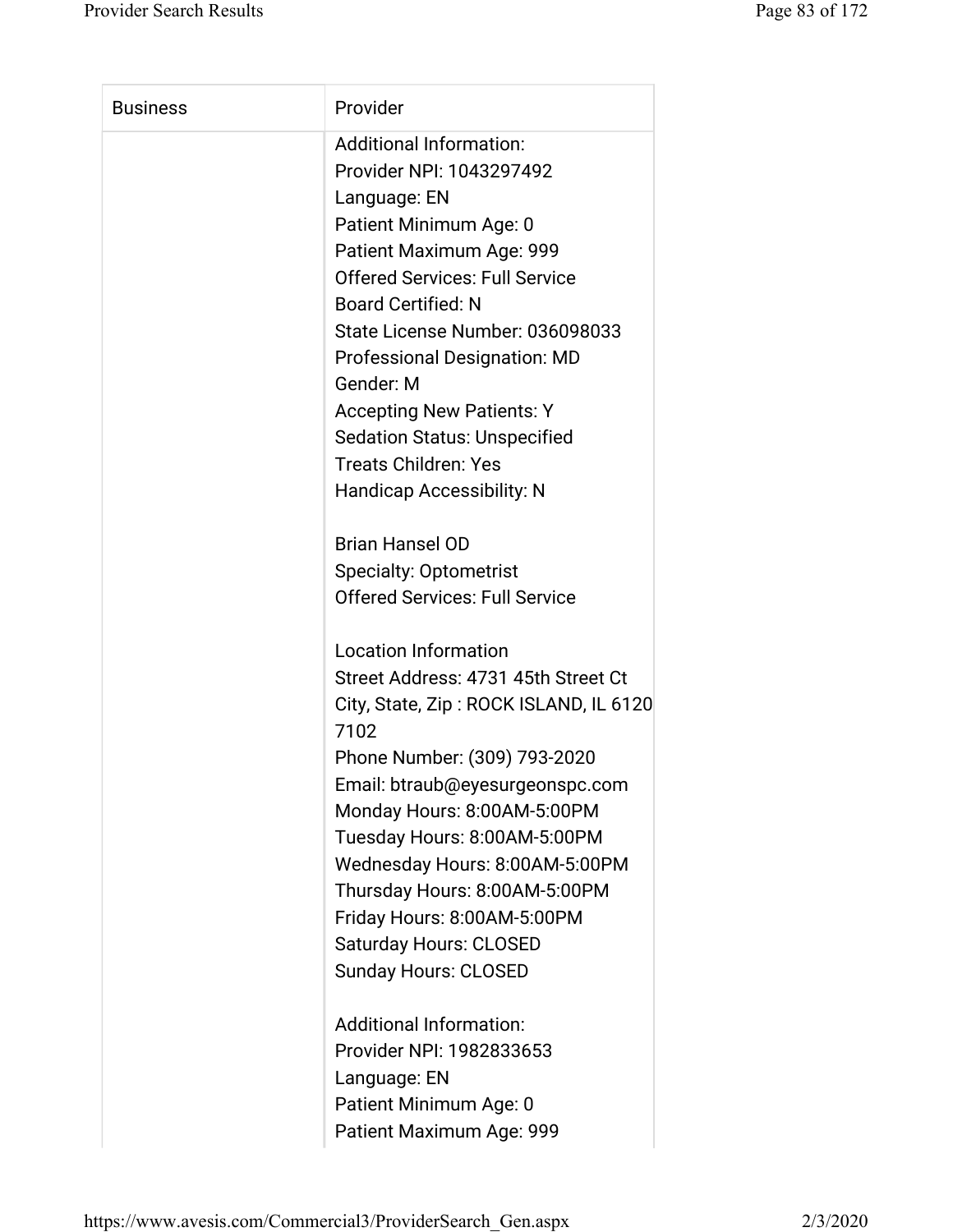| <b>Business</b> | Provider                                       |
|-----------------|------------------------------------------------|
|                 | <b>Offered Services: Full Service</b>          |
|                 | <b>Board Certified: N</b>                      |
|                 | State License Number: 046.010633               |
|                 | Professional Designation: OD                   |
|                 | Gender: M                                      |
|                 | <b>Accepting New Patients: Y</b>               |
|                 | <b>Sedation Status: Unspecified</b>            |
|                 | <b>Treats Children: Yes</b>                    |
|                 | <b>Handicap Accessibility: Y</b>               |
|                 | <b>Chad Kluver OD</b>                          |
|                 | <b>Specialty: Optometrist</b>                  |
|                 | <b>Offered Services: Full Service</b>          |
|                 | <b>Location Information</b>                    |
|                 | Street Address: 4731 45th Street Ct            |
|                 | City, State, Zip: ROCK ISLAND, IL 6120<br>7102 |
|                 | Phone Number: (309) 793-2020                   |
|                 | Email: btraub@eyesurgeonspc.com                |
|                 | Monday Hours: 8:00AM-5:00PM                    |
|                 | Tuesday Hours: 8:00AM-5:00PM                   |
|                 | Wednesday Hours: 8:00AM-5:00PM                 |
|                 | Thursday Hours: 8:00AM-5:00PM                  |
|                 | Friday Hours: 8:00AM-5:00PM                    |
|                 | <b>Saturday Hours: CLOSED</b>                  |
|                 | <b>Sunday Hours: CLOSED</b>                    |
|                 | <b>Additional Information:</b>                 |
|                 | Provider NPI: 1982680237                       |
|                 | Language: EN                                   |
|                 | Patient Minimum Age: 0                         |
|                 | Patient Maximum Age: 999                       |
|                 | <b>Offered Services: Full Service</b>          |
|                 | <b>Board Certified: N</b>                      |
|                 | State License Number: 046009707                |
|                 | Professional Designation: OD                   |
|                 | Gender: M                                      |
|                 |                                                |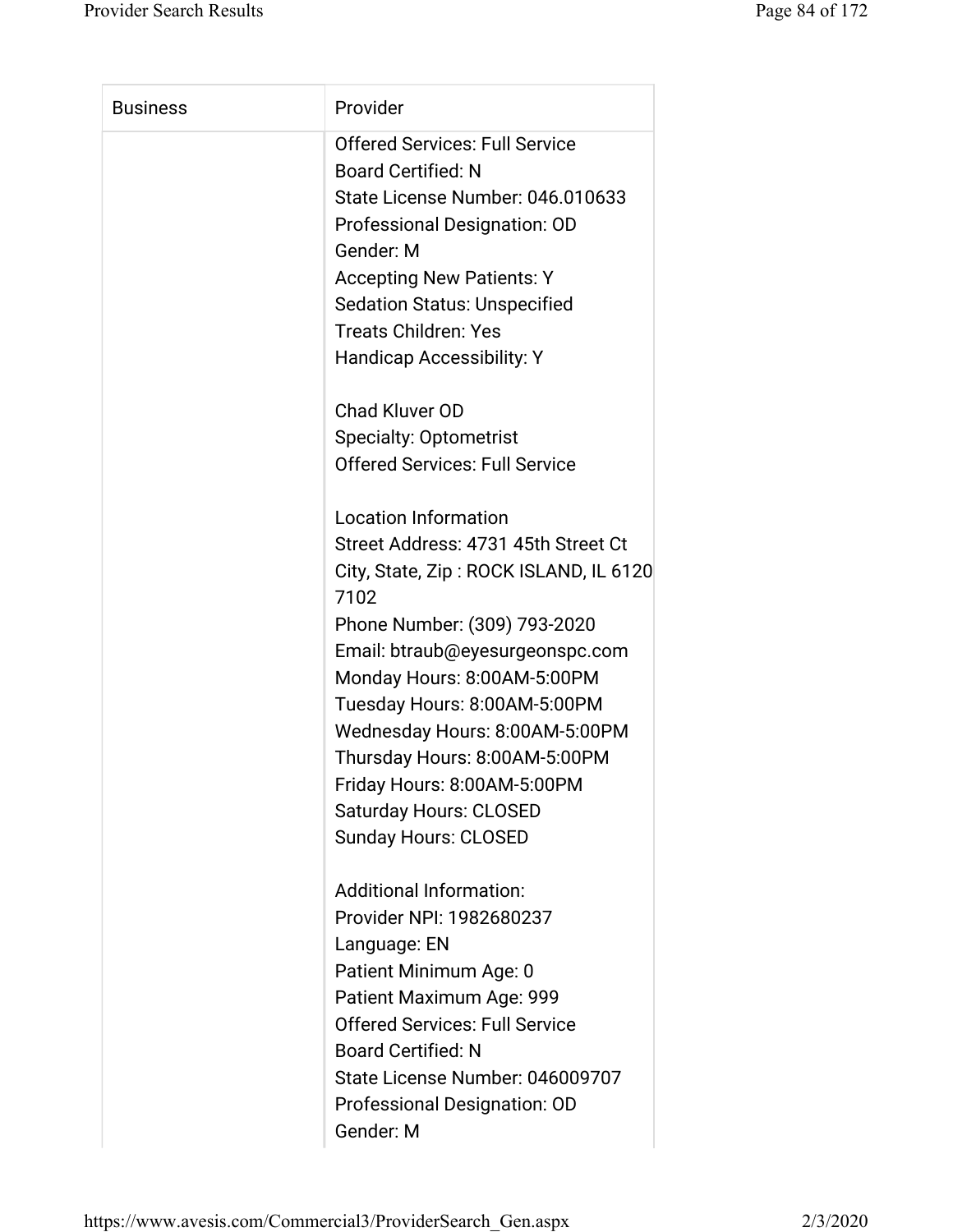| <b>Business</b> | Provider                               |
|-----------------|----------------------------------------|
|                 | <b>Accepting New Patients: Y</b>       |
|                 | <b>Sedation Status: Unspecified</b>    |
|                 | <b>Treats Children: Yes</b>            |
|                 | <b>Handicap Accessibility: Y</b>       |
|                 |                                        |
|                 | <b>Carlton Fenzl MD</b>                |
|                 | Specialty: Ophthalmology               |
|                 | <b>Offered Services: Full Service</b>  |
|                 |                                        |
|                 | <b>Location Information</b>            |
|                 | Street Address: 4731 45th Street Ct    |
|                 | City, State, Zip: ROCK ISLAND, IL 6120 |
|                 | 7102                                   |
|                 | Phone Number: (309) 793-2020           |
|                 | Email: btraub@eyesurgeonspc.com        |
|                 | Monday Hours: 8:00AM-5:00PM            |
|                 | Tuesday Hours: 8:00AM-5:00PM           |
|                 | Wednesday Hours: 8:00AM-5:00PM         |
|                 | Thursday Hours: 8:00AM-5:00PM          |
|                 | Friday Hours: 8:00AM-12:00PM           |
|                 | <b>Saturday Hours: CLOSED</b>          |
|                 | <b>Sunday Hours: CLOSED</b>            |
|                 | <b>Additional Information:</b>         |
|                 | Provider NPI: 1386958064               |
|                 | Language: EN                           |
|                 | Patient Minimum Age: 0                 |
|                 | Patient Maximum Age: 999               |
|                 | <b>Offered Services: Full Service</b>  |
|                 | <b>Board Certified: N</b>              |
|                 | State License Number: 036137712        |
|                 | Professional Designation: MD           |
|                 | Gender: M                              |
|                 | <b>Accepting New Patients: Y</b>       |
|                 | <b>Sedation Status: Unspecified</b>    |
|                 | <b>Treats Children: Yes</b>            |
|                 | <b>Handicap Accessibility: Y</b>       |
|                 |                                        |
|                 |                                        |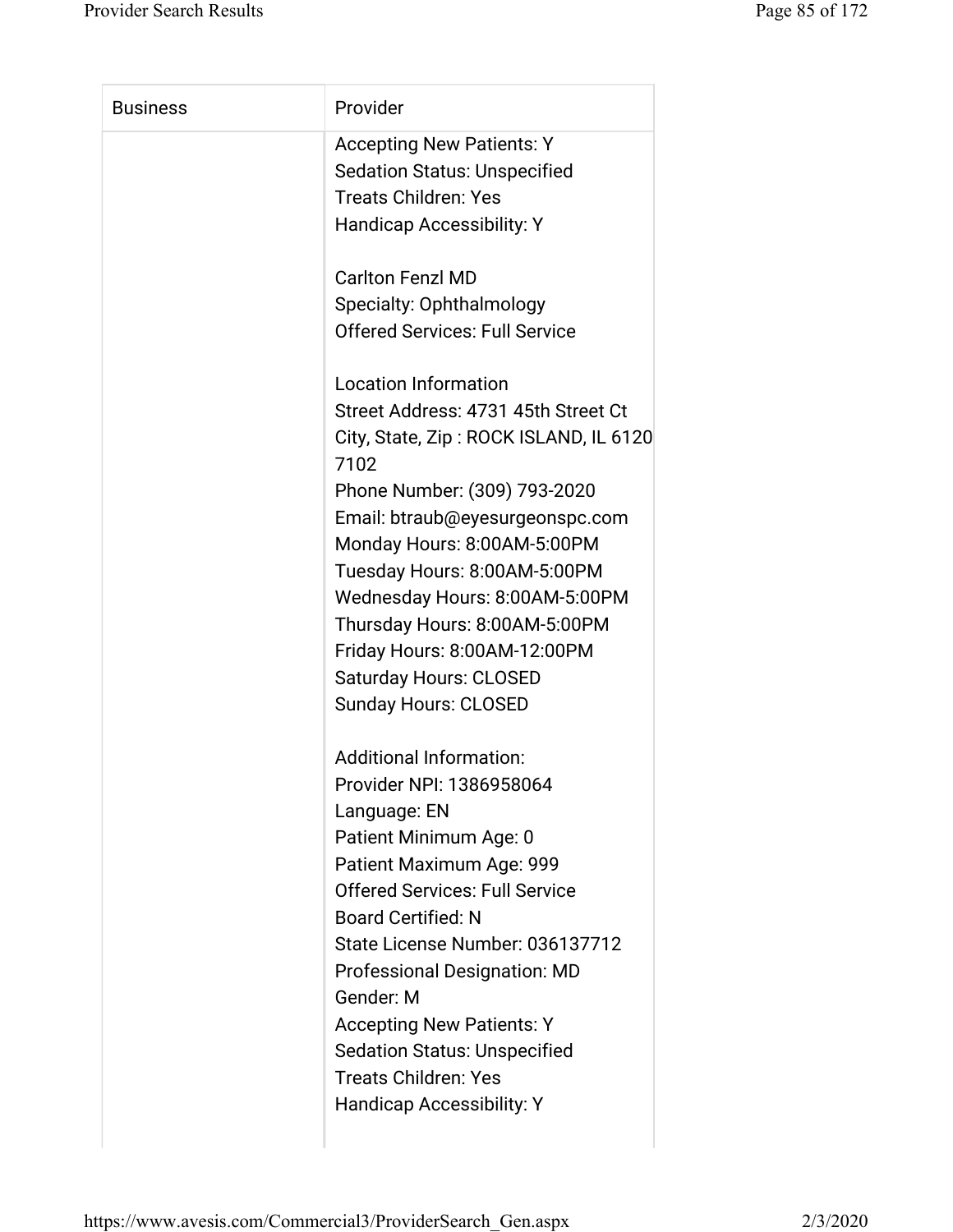| <b>Business</b>                                                                     | Provider                                                                                                                                                                                                                                                                                                                                                                                                                                                                                                                                                                                                                                                                                                                                                                                                                                                                                                                                                                       |
|-------------------------------------------------------------------------------------|--------------------------------------------------------------------------------------------------------------------------------------------------------------------------------------------------------------------------------------------------------------------------------------------------------------------------------------------------------------------------------------------------------------------------------------------------------------------------------------------------------------------------------------------------------------------------------------------------------------------------------------------------------------------------------------------------------------------------------------------------------------------------------------------------------------------------------------------------------------------------------------------------------------------------------------------------------------------------------|
| Costco #1325<br>2790 East 53rd St<br>DAVENPORT, IA 52807-<br>3007<br>(563) 893-7017 | Costco<br>Specialty: Eyewear Supplier (Equipmen<br>not the service)<br><b>Offered Services: Materials Only</b><br><b>Location Information</b><br>Street Address: 2790 East 53rd St<br>City, State, Zip: DAVENPORT, IA 52807<br>3007<br>Phone Number: (563) 893-7017<br>Email: w01325opt@costco.com<br>Monday Hours: 10:00AM-8:30PM<br>Tuesday Hours: 10:00AM-8:30PM<br>Wednesday Hours: 10:00AM-8:30PM<br>Thursday Hours: 10:00AM-8:30PM<br>Friday Hours: 10:00AM-8:30PM<br>Saturday Hours: 9:30AM-6:00PM<br>Sunday Hours: 10:00AM-6:00PM<br><b>Additional Information:</b><br>Provider NPI:<br>Language: EN<br>Patient Minimum Age: 0<br>Patient Maximum Age: 999<br><b>Offered Services: Materials Only</b><br><b>Board Certified: N</b><br><b>State License Number: Unspecified</b><br><b>Professional Designation:</b><br>Gender: U<br><b>Accepting New Patients: Y</b><br><b>Sedation Status: Unspecified</b><br><b>Treats Children: Yes</b><br>Handicap Accessibility: U |
| <b>Trinity Medical Center-</b><br>7th Street Campus                                 | Yasser Elshatory MD<br>Specialty: Ophthalmology                                                                                                                                                                                                                                                                                                                                                                                                                                                                                                                                                                                                                                                                                                                                                                                                                                                                                                                                |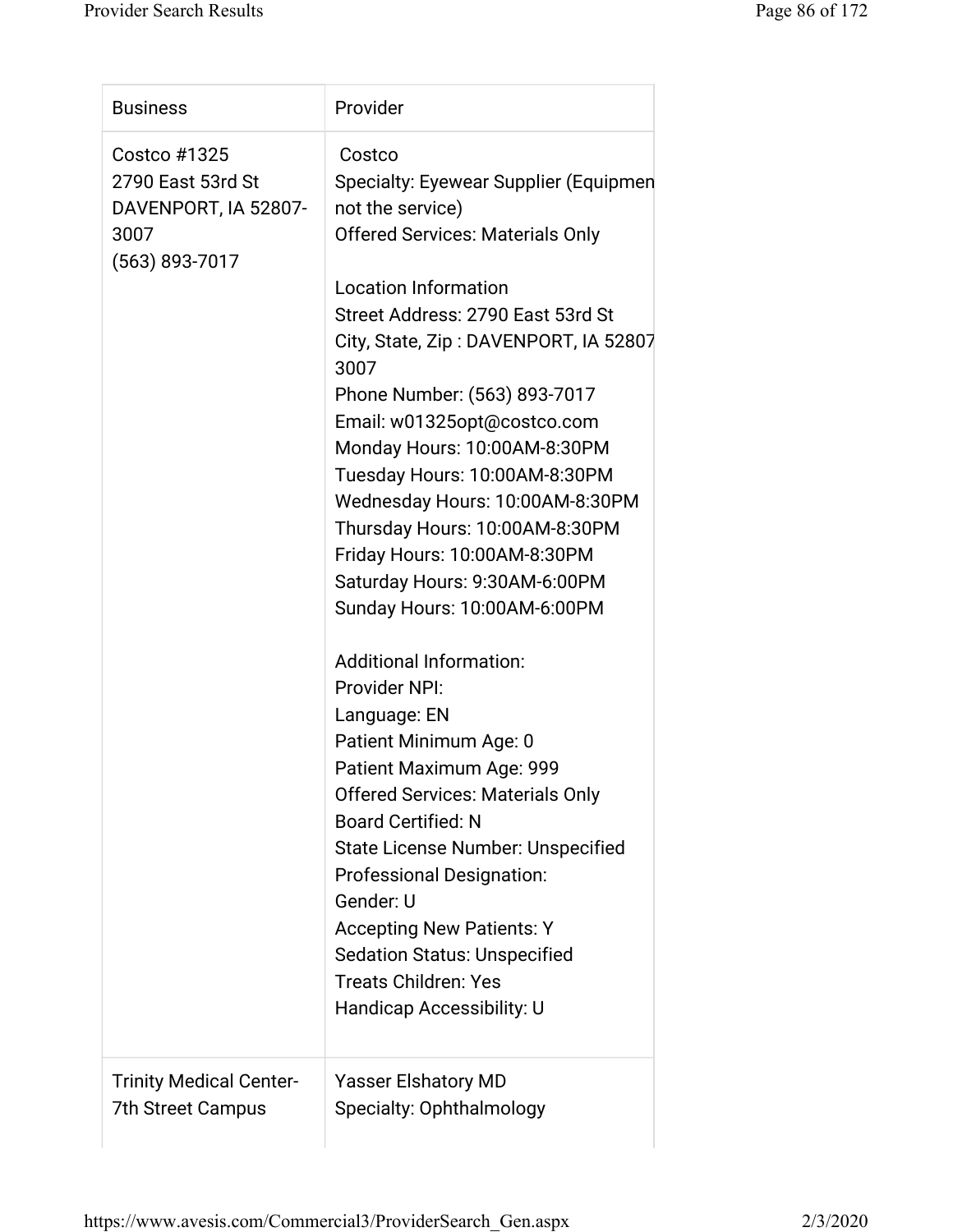| <b>Business</b>                            | Provider                                                  |
|--------------------------------------------|-----------------------------------------------------------|
| 500 John Deere Rd<br>MOLINE, IL 61265-6892 | <b>Offered Services: Unspecified</b>                      |
| $(309)$ 779-5000                           | <b>Location Information</b>                               |
|                                            | Street Address: 500 John Deere Rd                         |
|                                            | City, State, Zip: MOLINE, IL 61265-689.                   |
|                                            | Phone Number: (309) 779-5000                              |
|                                            | Email: btraub@eyesurgeonspc.com                           |
|                                            | Monday Hours: 8:00AM-5:00PM                               |
|                                            | Tuesday Hours: 8:00AM-5:00PM                              |
|                                            | Wednesday Hours: 8:00AM-5:00PM                            |
|                                            | Thursday Hours: 8:00AM-5:00PM                             |
|                                            | Friday Hours: 8:00AM-5:00PM                               |
|                                            | <b>Saturday Hours: CLOSED</b>                             |
|                                            | <b>Sunday Hours: CLOSED</b>                               |
|                                            | <b>Additional Information:</b>                            |
|                                            | Provider NPI: 1033403100                                  |
|                                            | Language: EN                                              |
|                                            | Patient Minimum Age: 0                                    |
|                                            | Patient Maximum Age: 999                                  |
|                                            | <b>Offered Services: Unspecified</b>                      |
|                                            | <b>Board Certified: N</b>                                 |
|                                            | State License Number: 036139356                           |
|                                            | <b>Professional Designation: MD</b>                       |
|                                            | Gender: U                                                 |
|                                            | <b>Accepting New Patients: Y</b>                          |
|                                            | <b>Sedation Status: Unspecified</b>                       |
|                                            | <b>Treats Children: Yes</b>                               |
|                                            |                                                           |
|                                            |                                                           |
|                                            | <b>Handicap Accessibility: N</b>                          |
| <b>Wal-Mart Vision Center</b>              | Wal-Mart Stores, Inc                                      |
| #1241                                      |                                                           |
| 5811 Elmore Ave                            | Specialty: Eyewear Supplier (Equipmen<br>not the service) |
| DAVENPORT, IA 52807-<br>3513               | <b>Offered Services: Unspecified</b>                      |
| $(563)$ 359-0023                           | <b>Location Information</b>                               |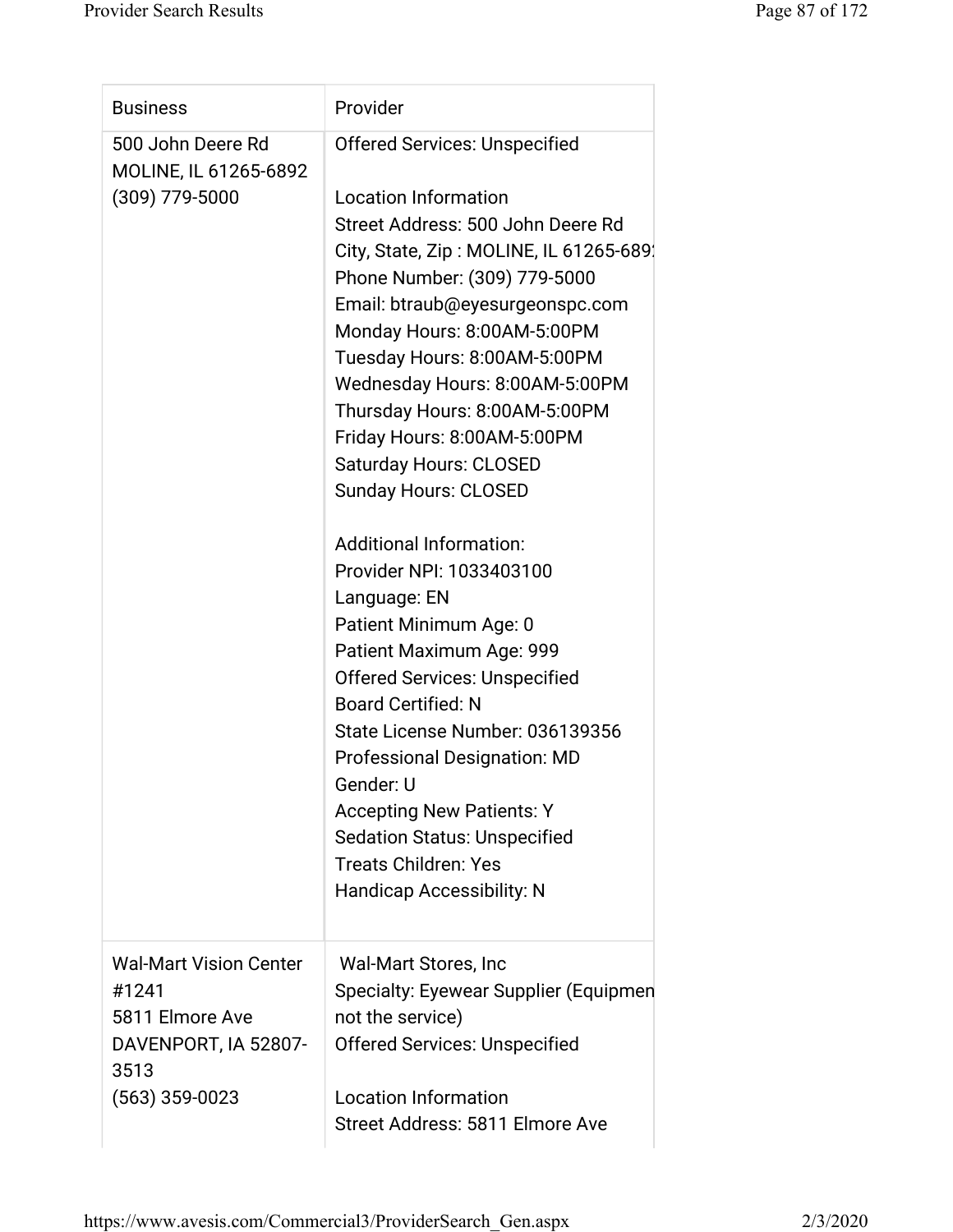| <b>Business</b> | Provider                                                                                                                                                                                                                                                                                                                                                                                                                                                                                                                                                                                                                                                                                                                                                                                                                                                                                                                                                                                                                                                                                  |
|-----------------|-------------------------------------------------------------------------------------------------------------------------------------------------------------------------------------------------------------------------------------------------------------------------------------------------------------------------------------------------------------------------------------------------------------------------------------------------------------------------------------------------------------------------------------------------------------------------------------------------------------------------------------------------------------------------------------------------------------------------------------------------------------------------------------------------------------------------------------------------------------------------------------------------------------------------------------------------------------------------------------------------------------------------------------------------------------------------------------------|
|                 | City, State, Zip: DAVENPORT, IA 52807<br>3513<br>Phone Number: (563) 359-0023<br><b>Email: No Email Provided</b><br>Monday Hours: 8:00AM-5:00PM<br>Tuesday Hours: 8:00AM-5:00PM<br>Wednesday Hours: 8:00AM-5:00PM<br>Thursday Hours: 8:00AM-5:00PM<br>Friday Hours: 8:00AM-5:00PM<br><b>Saturday Hours: CLOSED</b><br><b>Sunday Hours: CLOSED</b><br><b>Additional Information:</b><br>Provider NPI:<br>Language: EN<br>Patient Minimum Age: 0<br>Patient Maximum Age: 999<br><b>Offered Services: Unspecified</b><br><b>Board Certified: N</b><br><b>State License Number: Unspecified</b><br><b>Professional Designation:</b><br>Gender: U<br><b>Accepting New Patients: Y</b><br><b>Sedation Status: Unspecified</b><br>Treats Children: Yes<br><b>Handicap Accessibility: N</b><br>Lisa Nix OD<br><b>Specialty: Optometrist</b><br><b>Offered Services: Exams Only</b><br><b>Location Information</b><br>Street Address: 5811 Elmore Ave<br>City, State, Zip: DAVENPORT, IA 52807<br>3513<br>Phone Number: (563) 359-0023<br>Email: laweye@hotmail.com<br>Monday Hours: 8:00AM-5:00PM |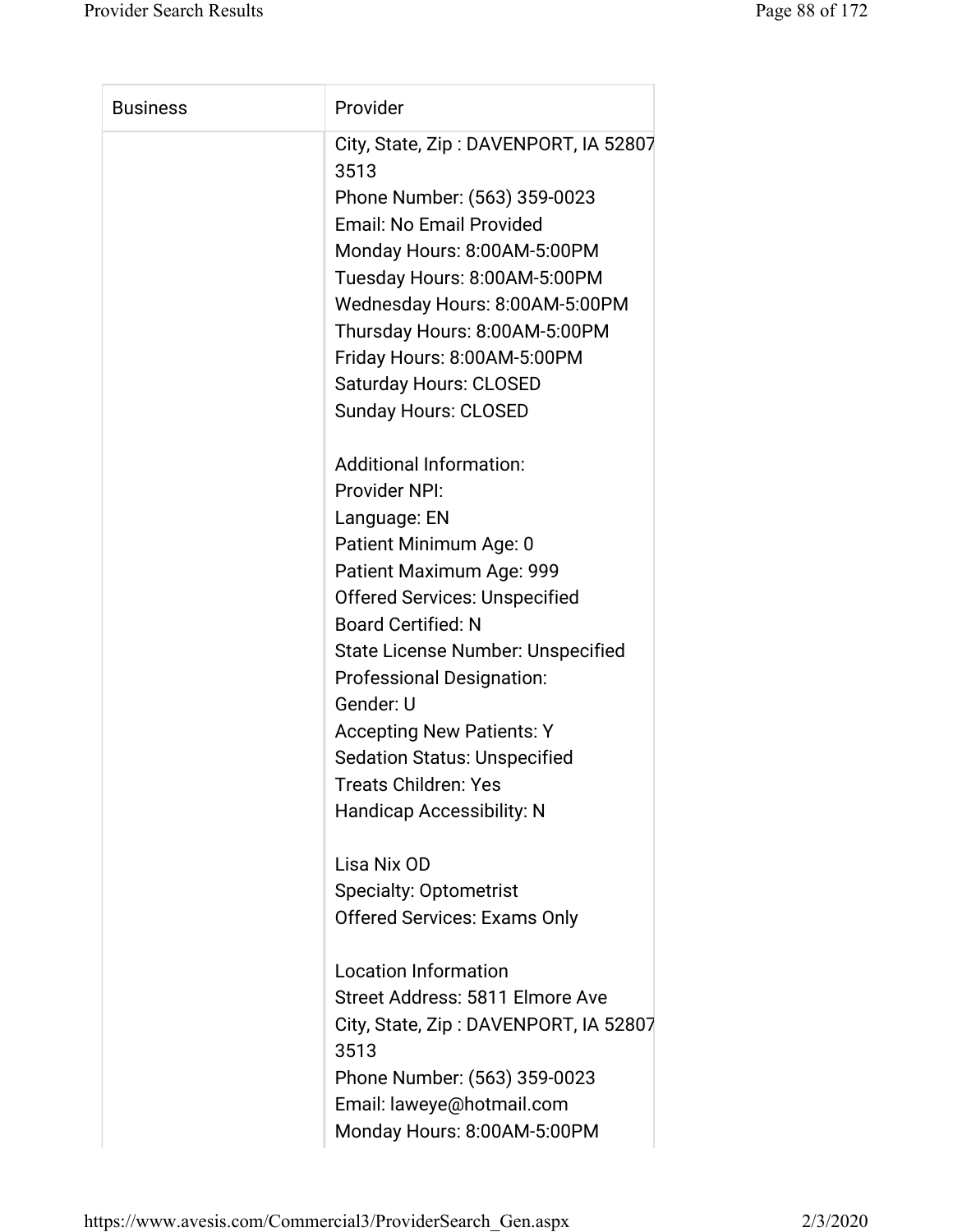| <b>Business</b>                                                                                                    | Provider                                                                                                                                                                                                                                                                                                                                                                                                                                                                                                                                                                                                                         |
|--------------------------------------------------------------------------------------------------------------------|----------------------------------------------------------------------------------------------------------------------------------------------------------------------------------------------------------------------------------------------------------------------------------------------------------------------------------------------------------------------------------------------------------------------------------------------------------------------------------------------------------------------------------------------------------------------------------------------------------------------------------|
|                                                                                                                    | Tuesday Hours: 8:00AM-5:00PM<br>Wednesday Hours: 8:00AM-5:00PM<br>Thursday Hours: 8:00AM-5:00PM<br>Friday Hours: 8:00AM-5:00PM<br><b>Saturday Hours: CLOSED</b><br><b>Sunday Hours: CLOSED</b><br><b>Additional Information:</b><br>Provider NPI: 1225094881<br>Language: EN<br>Patient Minimum Age: 0<br>Patient Maximum Age: 999<br><b>Offered Services: Exams Only</b><br><b>Board Certified: N</b><br>State License Number: 02189<br>Professional Designation: OD<br>Gender: F<br><b>Accepting New Patients: Y</b><br><b>Sedation Status: Unspecified</b><br><b>Treats Children: Yes</b><br><b>Handicap Accessibility: N</b> |
| <b>America's Best</b><br>Contacts & Eyeglasses<br>#5151<br>4351 16th St<br>MOLINE, IL 61265-7009<br>(309) 797-5900 | America's Best<br>Specialty: Eyewear Supplier (Equipmen<br>not the service)<br><b>Offered Services: Full Service</b><br><b>Location Information</b><br>Street Address: 4351 16th St<br>City, State, Zip: MOLINE, IL 61265-700<br>Phone Number: (309) 797-5900<br><b>Email: No Email Provided</b><br>Monday Hours: 9:00AM-7:00PM<br>Tuesday Hours: 9:00AM-7:00PM<br>Wednesday Hours: 9:00AM-7:00PM<br>Thursday Hours: 9:00AM-7:00PM<br>Friday Hours: 9:00AM-7:00PM                                                                                                                                                                |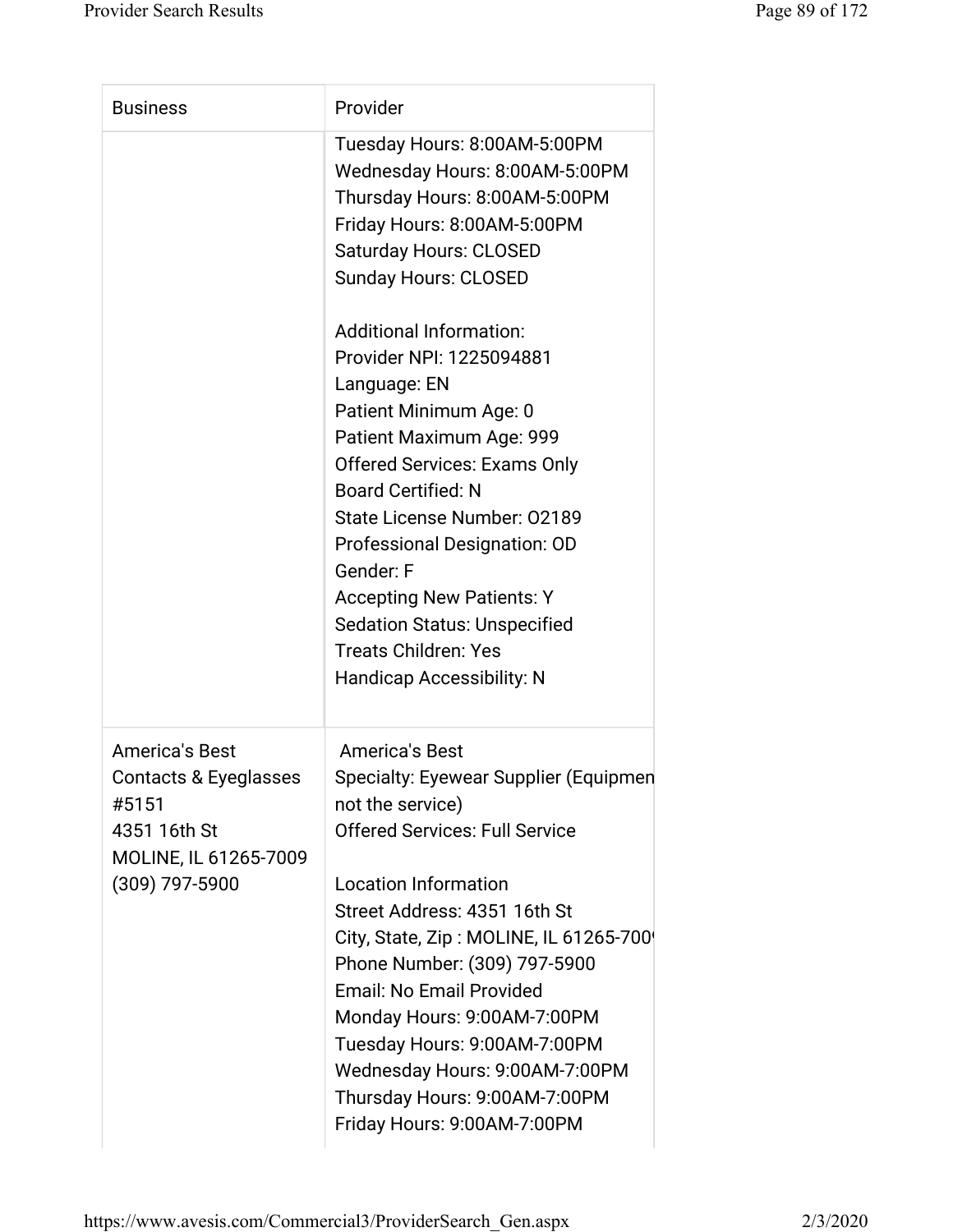| Provider                                 |
|------------------------------------------|
| Saturday Hours: 9:00AM-6:00PM            |
| <b>Sunday Hours: CLOSED</b>              |
| <b>Additional Information:</b>           |
| Provider NPI:                            |
| Language: EN                             |
| Patient Minimum Age: 0                   |
| Patient Maximum Age: 999                 |
| <b>Offered Services: Full Service</b>    |
| <b>Board Certified: N</b>                |
| <b>State License Number: Unspecified</b> |
| <b>Professional Designation:</b>         |
| Gender: U                                |
| <b>Accepting New Patients: Y</b>         |
| <b>Sedation Status: Unspecified</b>      |
| <b>Treats Children: Yes</b>              |
| <b>Handicap Accessibility: N</b>         |
| Eve Arnold OD                            |
| <b>Specialty: Optometrist</b>            |
| <b>Offered Services: Full Service</b>    |
| <b>Location Information</b>              |
| Street Address: 4351 16th St             |
| City, State, Zip: MOLINE, IL 61265-700   |
| Phone Number: (309) 797-5900             |
| Email: 5151@nationalvision.com           |
| Monday Hours: 8:00AM-5:00PM              |
| Tuesday Hours: 8:00AM-5:00PM             |
| Wednesday Hours: 8:00AM-5:00PM           |
| Thursday Hours: 8:00AM-5:00PM            |
| Friday Hours: 8:00AM-5:00PM              |
| <b>Saturday Hours: CLOSED</b>            |
| <b>Sunday Hours: CLOSED</b>              |
| Additional Information:                  |
| Provider NPI: 1457416844                 |
|                                          |

Language: EN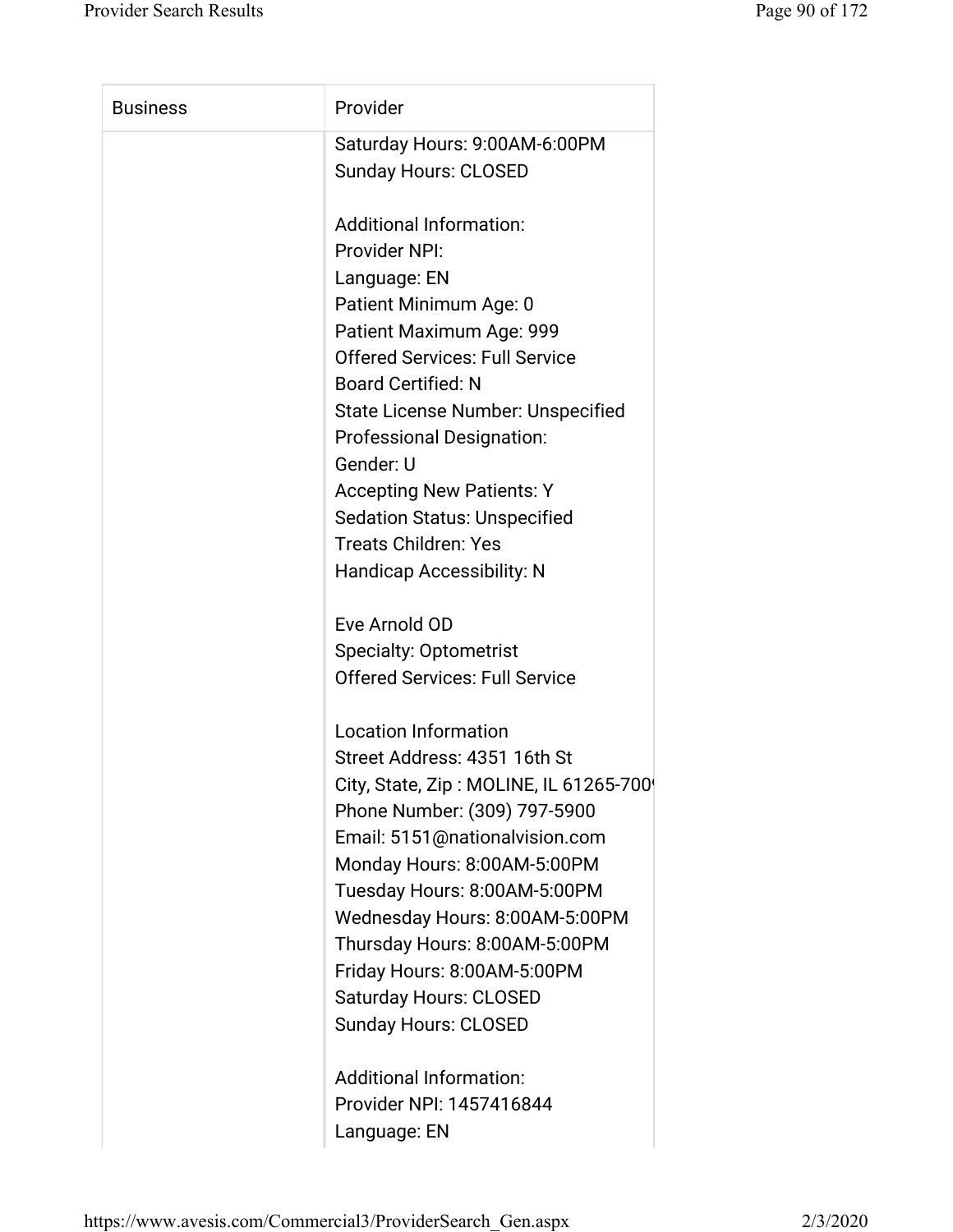| <b>Business</b> | Provider                               |
|-----------------|----------------------------------------|
|                 | Patient Minimum Age: 0                 |
|                 | Patient Maximum Age: 999               |
|                 | <b>Offered Services: Full Service</b>  |
|                 | <b>Board Certified: N</b>              |
|                 | State License Number: 046009291        |
|                 | Professional Designation: OD           |
|                 | Gender: F                              |
|                 | <b>Accepting New Patients: Y</b>       |
|                 | <b>Sedation Status: Unspecified</b>    |
|                 | <b>Treats Children: Yes</b>            |
|                 | <b>Handicap Accessibility: N</b>       |
|                 | <b>Karl Schwandt OD</b>                |
|                 | <b>Specialty: Optometrist</b>          |
|                 | <b>Offered Services: Full Service</b>  |
|                 | <b>Location Information</b>            |
|                 | Street Address: 4351 16th St           |
|                 | City, State, Zip: MOLINE, IL 61265-700 |
|                 | Phone Number: (309) 797-5900           |
|                 | <b>Email: No Email Provided</b>        |
|                 | Monday Hours: 9:00AM-7:00PM            |
|                 | Tuesday Hours: 9:00AM-7:00PM           |
|                 | Wednesday Hours: 9:00AM-7:00PM         |
|                 | Thursday Hours: 9:00AM-7:00PM          |
|                 | Friday Hours: 9:00AM-7:00PM            |
|                 | Saturday Hours: 9:00AM-6:00PM          |
|                 | <b>Sunday Hours: CLOSED</b>            |
|                 | <b>Additional Information:</b>         |
|                 | Provider NPI: 1518089341               |
|                 | Language: EN                           |
|                 | Patient Minimum Age: 0                 |
|                 | Patient Maximum Age: 999               |
|                 | <b>Offered Services: Full Service</b>  |
|                 | <b>Board Certified: N</b>              |
|                 | State License Number: 046009161        |
|                 | Professional Designation: OD           |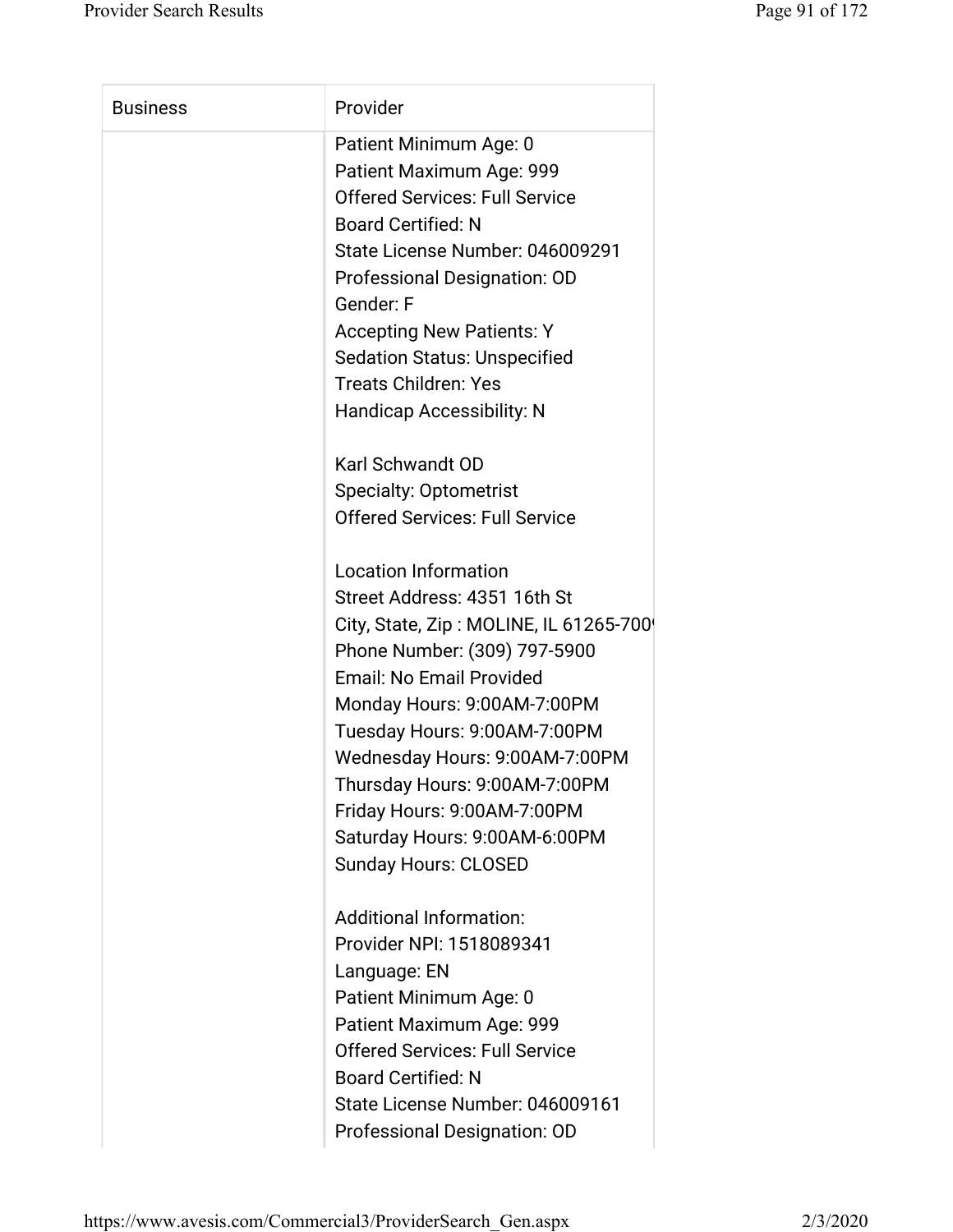| <b>Business</b>                                                                                      | Provider                                                                                                                                                                                                                                                                                                                                                                                      |
|------------------------------------------------------------------------------------------------------|-----------------------------------------------------------------------------------------------------------------------------------------------------------------------------------------------------------------------------------------------------------------------------------------------------------------------------------------------------------------------------------------------|
|                                                                                                      | Gender: M<br><b>Accepting New Patients: Y</b><br><b>Sedation Status: Unspecified</b><br><b>Treats Children: Yes</b><br><b>Handicap Accessibility: N</b>                                                                                                                                                                                                                                       |
| <b>Augustin Eye Care, PLC</b><br>4756 Elmore Ave<br>DAVENPORT, IA 52807-<br>3482<br>$(563)$ 424-4264 | Thomas Augustin OD<br><b>Specialty: Optometrist</b><br><b>Offered Services: Full Service</b><br><b>Location Information</b>                                                                                                                                                                                                                                                                   |
|                                                                                                      | Street Address: 4756 Elmore Ave<br>City, State, Zip: DAVENPORT, IA 52807<br>3482<br>Phone Number: (563) 424-4264<br>Email: tommyaugustinod@gmail.com<br>Monday Hours: 8:00AM-5:00PM<br>Tuesday Hours: 8:00AM-5:00PM<br>Wednesday Hours: 8:00AM-5:00PM<br>Thursday Hours: 8:00AM-5:00PM<br>Friday Hours: 8:00AM-5:00PM<br><b>Saturday Hours: CLOSED</b><br><b>Sunday Hours: CLOSED</b>         |
|                                                                                                      | <b>Additional Information:</b><br>Provider NPI: 1275845711<br>Language: EN<br>Patient Minimum Age: 0<br>Patient Maximum Age: 999<br><b>Offered Services: Full Service</b><br><b>Board Certified: N</b><br>State License Number: 002521<br>Professional Designation: OD<br>Gender: M<br><b>Accepting New Patients: Y</b><br><b>Sedation Status: Unspecified</b><br><b>Treats Children: Yes</b> |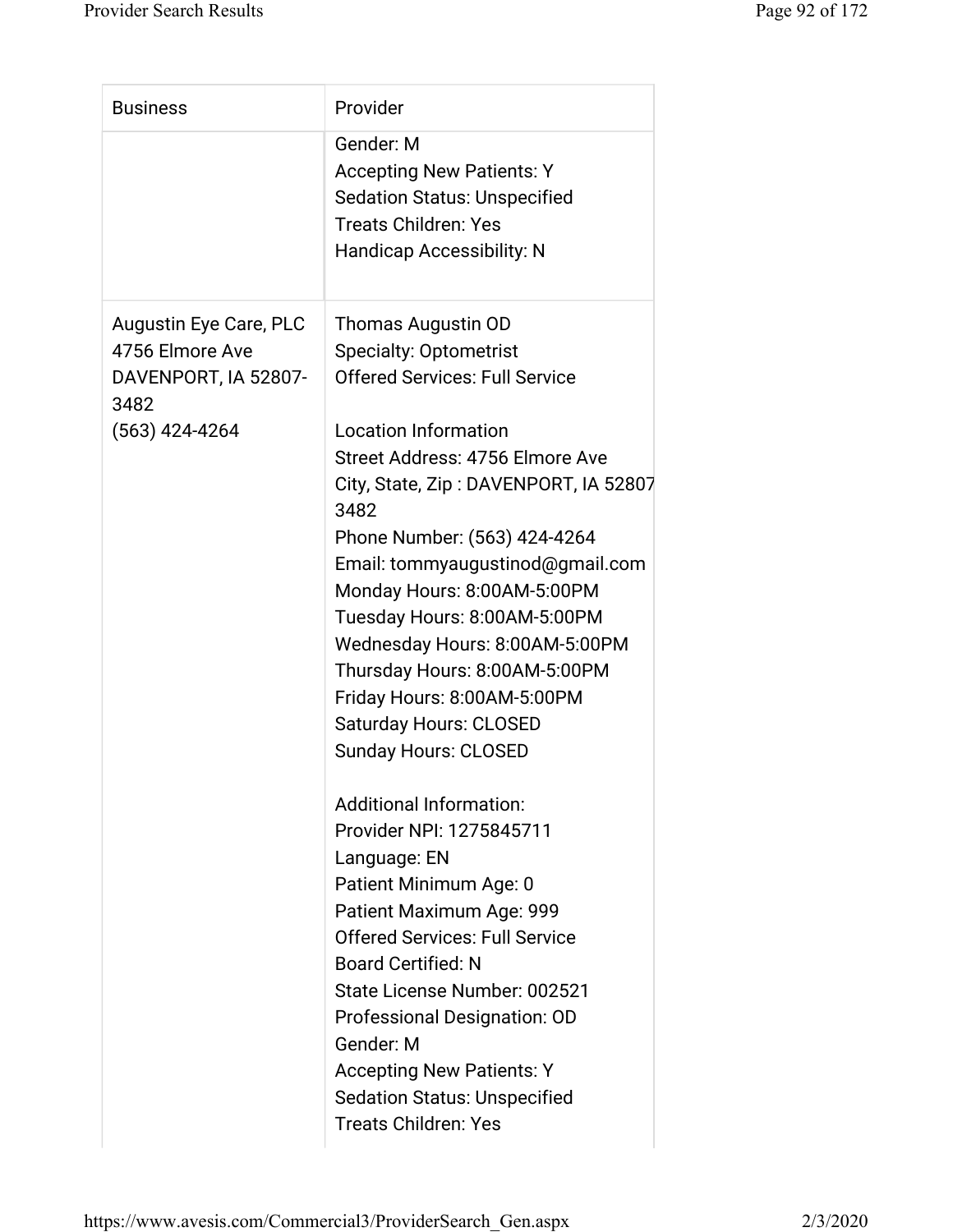| <b>Business</b>                         | Provider                                                           |
|-----------------------------------------|--------------------------------------------------------------------|
|                                         | <b>Handicap Accessibility: N</b>                                   |
| <b>Quad City Family Eye</b>             | Marissa Aldrich OD                                                 |
| Care                                    | <b>Specialty: Optometrist</b>                                      |
| 5811 Elmore Ave<br>DAVENPORT, IA 52807- | <b>Offered Services: Exams Only</b>                                |
| 3513                                    | <b>Location Information</b>                                        |
| $(563)$ 359-5008                        | Street Address: 5811 Elmore Ave                                    |
|                                         | City, State, Zip: DAVENPORT, IA 52807<br>3513                      |
|                                         | Phone Number: (563) 359-5008                                       |
|                                         | Email: maldrich1128@gmail.com                                      |
|                                         | Monday Hours: 9:00AM-5:00PM                                        |
|                                         | Tuesday Hours: 9:00AM-5:00PM                                       |
|                                         | Wednesday Hours: 9:00AM-5:00PM                                     |
|                                         | Thursday Hours: 9:00AM-5:00PM                                      |
|                                         | Friday Hours: 9:00AM-5:00PM                                        |
|                                         | Saturday Hours: 9:00AM-1:00PM                                      |
|                                         | Sunday Hours: CLOSED                                               |
|                                         | <b>Additional Information:</b>                                     |
|                                         | Provider NPI: 1629304191                                           |
|                                         | Language: EN                                                       |
|                                         | Patient Minimum Age: 0                                             |
|                                         | Patient Maximum Age: 999                                           |
|                                         | <b>Offered Services: Exams Only</b>                                |
|                                         | <b>Board Certified: N</b>                                          |
|                                         | State License Number: 091381                                       |
|                                         | Professional Designation: OD                                       |
|                                         | Gender: F                                                          |
|                                         | <b>Accepting New Patients: Y</b>                                   |
|                                         | <b>Sedation Status: Unspecified</b><br><b>Treats Children: Yes</b> |
|                                         | <b>Handicap Accessibility: N</b>                                   |
|                                         |                                                                    |
|                                         | Sara Kurtis OD                                                     |
|                                         | <b>Specialty: Optometrist</b>                                      |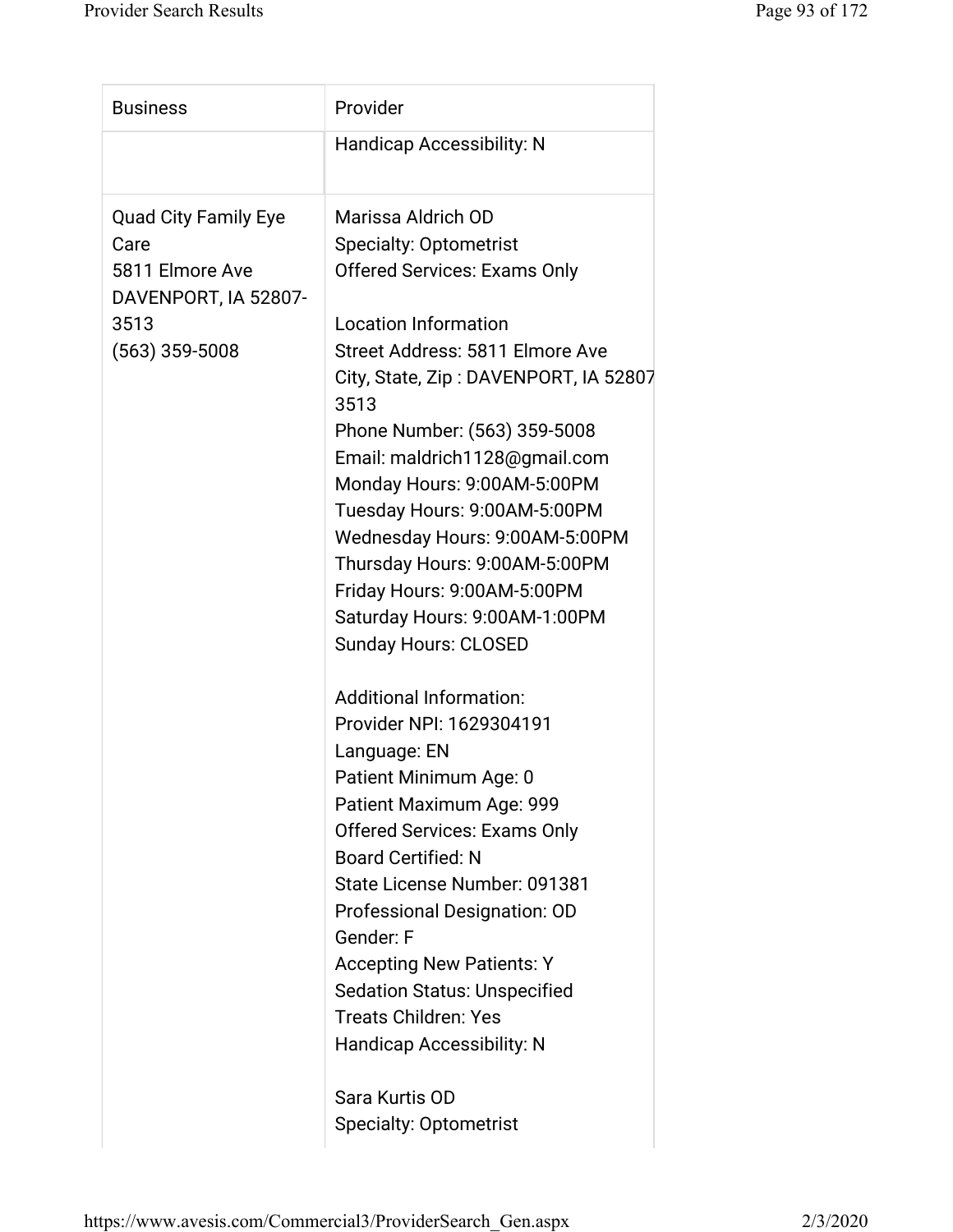| <b>Business</b>                                                      | Provider                                                                                                                                                                                                                                                                                                                                                                                                                        |
|----------------------------------------------------------------------|---------------------------------------------------------------------------------------------------------------------------------------------------------------------------------------------------------------------------------------------------------------------------------------------------------------------------------------------------------------------------------------------------------------------------------|
|                                                                      | <b>Offered Services: Exams Only</b>                                                                                                                                                                                                                                                                                                                                                                                             |
|                                                                      | <b>Location Information</b><br>Street Address: 5811 Elmore Ave<br>City, State, Zip: DAVENPORT, IA 52807<br>3513<br>Phone Number: (563) 359-5008                                                                                                                                                                                                                                                                                 |
|                                                                      | Email: shirley@claimdoctor.net<br>Monday Hours: 9:00AM-5:00PM<br>Tuesday Hours: 9:00AM-5:00PM                                                                                                                                                                                                                                                                                                                                   |
|                                                                      | Wednesday Hours: 9:00AM-5:00PM<br>Thursday Hours: 9:00AM-5:00PM<br>Friday Hours: 9:00AM-5:00PM                                                                                                                                                                                                                                                                                                                                  |
|                                                                      | Saturday Hours: 9:00AM-1:00PM<br><b>Sunday Hours: CLOSED</b>                                                                                                                                                                                                                                                                                                                                                                    |
|                                                                      | <b>Additional Information:</b><br>Provider NPI: 1043283146<br>Language: EN<br>Patient Minimum Age: 0<br>Patient Maximum Age: 999<br><b>Offered Services: Exams Only</b><br><b>Board Certified: N</b><br>State License Number: 002577<br>Professional Designation: OD<br>Gender: F<br><b>Accepting New Patients: Y</b><br><b>Sedation Status: Unspecified</b><br><b>Treats Children: Yes</b><br><b>Handicap Accessibility: N</b> |
| Virdi Eye Clinic<br>4624 Progress Dr<br>DAVENPORT, IA 52807-<br>3490 | Brenna Kitzmann OD<br><b>Specialty: Optometrist</b><br><b>Offered Services: Full Service</b>                                                                                                                                                                                                                                                                                                                                    |
| $(563)$ 359-3357                                                     | <b>Location Information</b><br>Street Address: 4624 Progress Dr                                                                                                                                                                                                                                                                                                                                                                 |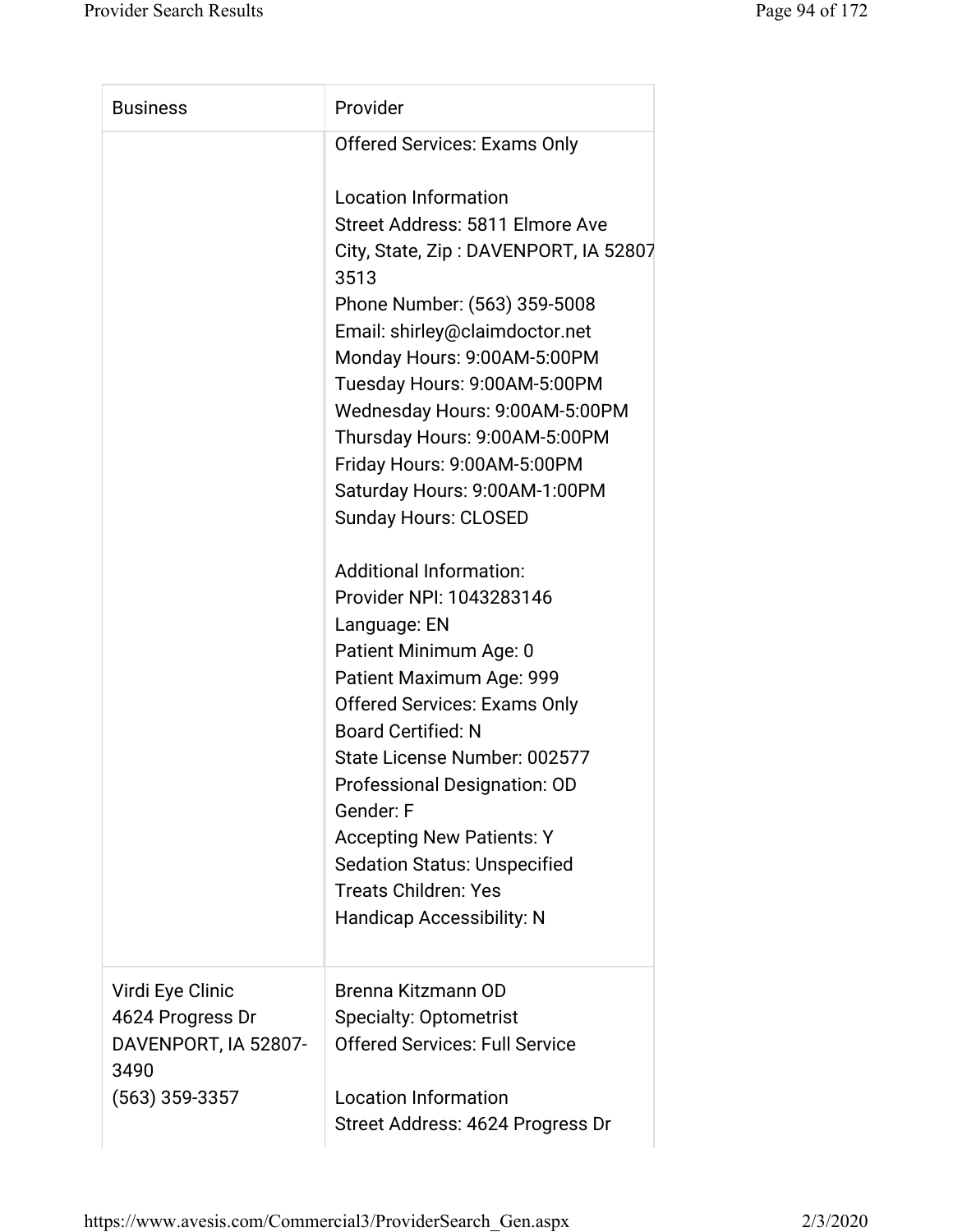| <b>Business</b> | Provider                                                                                                                                                                                                                                                                                                                                                                                                                   |
|-----------------|----------------------------------------------------------------------------------------------------------------------------------------------------------------------------------------------------------------------------------------------------------------------------------------------------------------------------------------------------------------------------------------------------------------------------|
|                 | City, State, Zip: DAVENPORT, IA 52807<br>3490<br>Phone Number: (563) 359-3357<br>Email: pherwig@virdieyemd.com<br>Monday Hours: 8:00AM-5:00PM<br>Tuesday Hours: 8:00AM-5:00PM<br>Wednesday Hours: 8:00AM-5:00PM<br>Thursday Hours: 8:00AM-5:00PM<br>Friday Hours: 8:00AM-5:00PM<br><b>Saturday Hours: CLOSED</b><br><b>Sunday Hours: CLOSED</b>                                                                            |
|                 | <b>Additional Information:</b><br>Provider NPI: 1154798999<br>Language: EN<br>Patient Minimum Age: 0<br>Patient Maximum Age: 999<br><b>Offered Services: Full Service</b><br><b>Board Certified: N</b><br>State License Number: 082021<br>Professional Designation: OD<br>Gender: F<br><b>Accepting New Patients: Y</b><br><b>Sedation Status: Unspecified</b><br>Treats Children: Yes<br><b>Handicap Accessibility: Y</b> |
|                 | Alyssa Anderson OD<br><b>Specialty: Optometrist</b><br><b>Offered Services: Full Service</b><br><b>Location Information</b><br>Street Address: 4624 Progress Dr<br>City, State, Zip: DAVENPORT, IA 52807<br>3490<br>Phone Number: (563) 359-3357<br>Email: pherwig@virdieyemd.com<br>Monday Hours: 8:00AM-5:00PM                                                                                                           |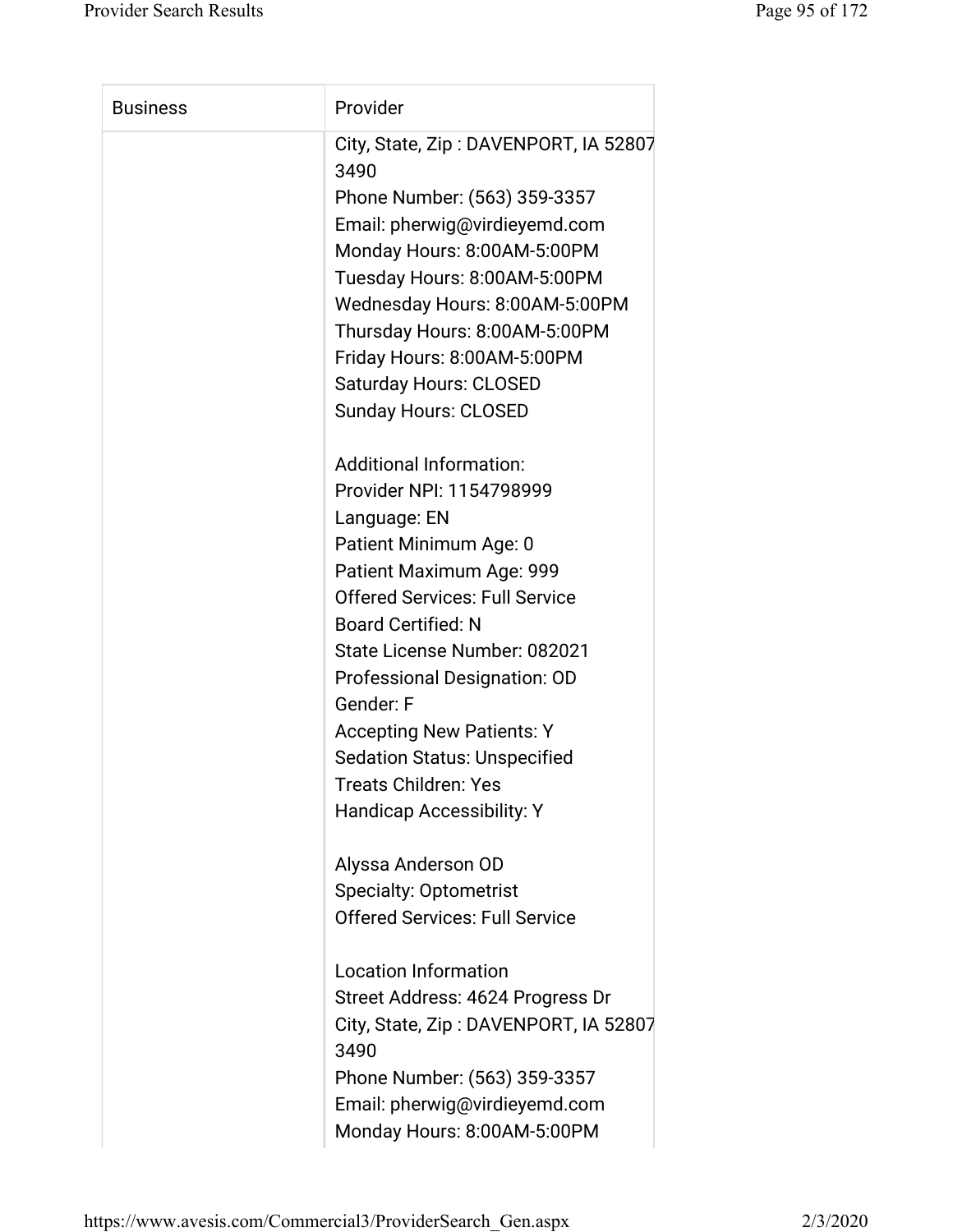| <b>Business</b> | Provider                                                                                                                                                                                                                                                                                                                                                                                                                           |
|-----------------|------------------------------------------------------------------------------------------------------------------------------------------------------------------------------------------------------------------------------------------------------------------------------------------------------------------------------------------------------------------------------------------------------------------------------------|
|                 | Tuesday Hours: 8:00AM-5:00PM<br>Wednesday Hours: 8:00AM-5:00PM<br>Thursday Hours: 8:00AM-5:00PM<br>Friday Hours: 8:00AM-5:00PM<br><b>Saturday Hours: CLOSED</b><br><b>Sunday Hours: CLOSED</b>                                                                                                                                                                                                                                     |
|                 | <b>Additional Information:</b><br>Provider NPI: 1942786249<br>Language: EN<br>Patient Minimum Age: 0<br>Patient Maximum Age: 999<br><b>Offered Services: Full Service</b><br><b>Board Certified: N</b><br>State License Number: 1806238<br>Professional Designation: OD<br>Gender: F<br><b>Accepting New Patients: Y</b><br><b>Sedation Status: Unspecified</b><br><b>Treats Children: Yes</b><br><b>Handicap Accessibility: Y</b> |
|                 | Manpreet Chhabra MD<br><b>Specialty: Ophthalmology</b><br><b>Offered Services: Unspecified</b>                                                                                                                                                                                                                                                                                                                                     |
|                 | <b>Location Information</b><br>Street Address: 4624 Progress Dr<br>City, State, Zip: DAVENPORT, IA 52807<br>3490<br>Phone Number: (563) 359-3357<br>Email: gstahl@addvalinc.com<br>Monday Hours: 8:00AM-7:00PM<br>Tuesday Hours: 8:00AM-7:00PM<br>Wednesday Hours: 8:00AM-7:00PM<br>Thursday Hours: 8:00AM-7:00PM<br>Friday Hours: 8:00AM-7:00PM<br>Saturday Hours: 8:00AM-3:00PM                                                  |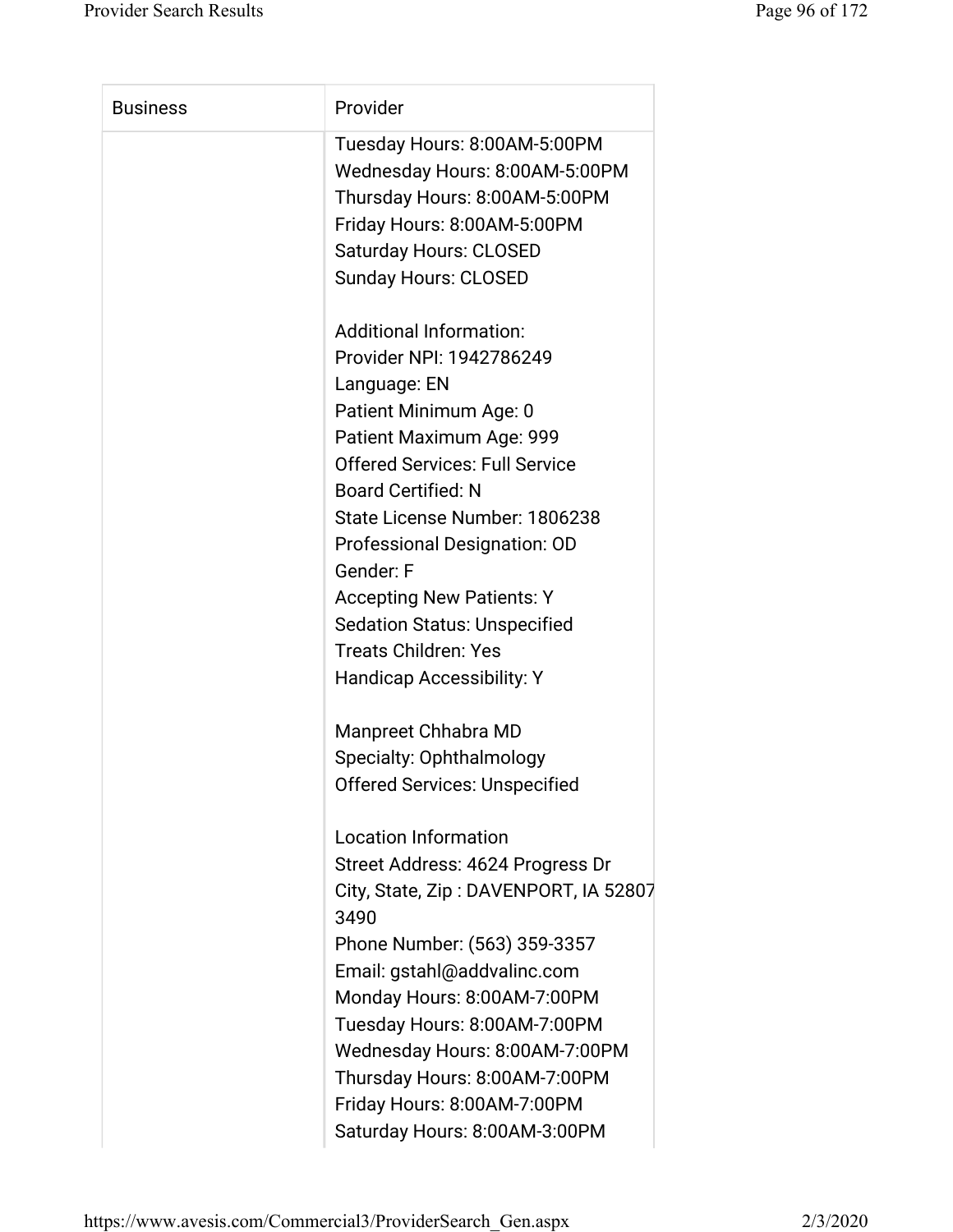| <b>Business</b> | Provider                                         |
|-----------------|--------------------------------------------------|
|                 | <b>Sunday Hours: CLOSED</b>                      |
|                 | <b>Additional Information:</b>                   |
|                 | Provider NPI: 1053575647                         |
|                 | Language:                                        |
|                 | Patient Minimum Age: 0                           |
|                 | Patient Maximum Age: 99                          |
|                 | <b>Offered Services: Unspecified</b>             |
|                 | <b>Board Certified: N</b>                        |
|                 | State License Number: MD-40100                   |
|                 | <b>Professional Designation: MD</b><br>Gender: M |
|                 | <b>Accepting New Patients: Y</b>                 |
|                 | <b>Sedation Status: Unspecified</b>              |
|                 | <b>Treats Children: Yes</b>                      |
|                 | <b>Handicap Accessibility: N</b>                 |
|                 | <b>Stacie Setchell OD</b>                        |
|                 | <b>Specialty: Optometrist</b>                    |
|                 | <b>Offered Services: Full Service</b>            |
|                 | <b>Location Information</b>                      |
|                 | Street Address: 4624 Progress Dr                 |
|                 | City, State, Zip: DAVENPORT, IA 52807<br>3490    |
|                 | Phone Number: (563) 359-3357                     |
|                 | Email: pherwig@virdieyemd.com                    |
|                 | Monday Hours: 8:30AM-5:00PM                      |
|                 | Tuesday Hours: 8:30AM-5:00PM                     |
|                 | Wednesday Hours: 8:30AM-5:00PM                   |
|                 | Thursday Hours: 8:00AM-5:00PM                    |
|                 | Friday Hours: 8:30AM-5:00PM                      |
|                 | <b>Saturday Hours: CLOSED</b>                    |
|                 | <b>Sunday Hours: CLOSED</b>                      |
|                 | <b>Additional Information:</b>                   |
|                 | Provider NPI: 1528220670                         |
|                 | Language: EN                                     |

https://www.avesis.com/Commercial3/ProviderSearch\_Gen.aspx 2/3/2020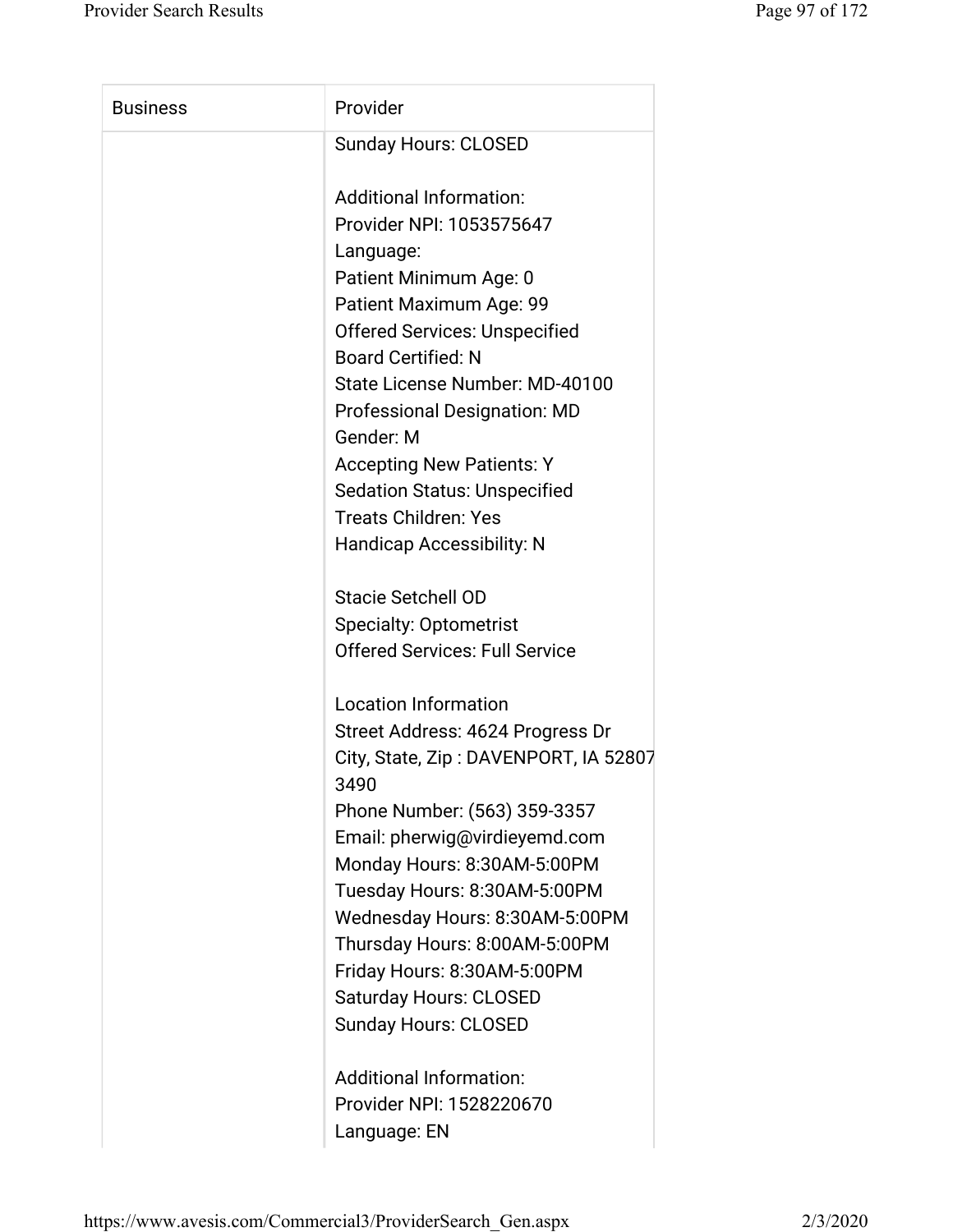| <b>Business</b> | Provider                                                                                                                                                                                                                                                                                                                                                                                                           |
|-----------------|--------------------------------------------------------------------------------------------------------------------------------------------------------------------------------------------------------------------------------------------------------------------------------------------------------------------------------------------------------------------------------------------------------------------|
|                 | Patient Minimum Age: 0<br>Patient Maximum Age: 999<br><b>Offered Services: Full Service</b><br><b>Board Certified: N</b><br>State License Number: 002451<br>Professional Designation: OD<br>Gender: F<br><b>Accepting New Patients: Y</b><br><b>Sedation Status: Unspecified</b><br><b>Treats Children: Yes</b><br><b>Handicap Accessibility: Y</b>                                                                |
|                 | Navaneet Chailer Borisuth MD<br>Specialty: Ophthalmology<br><b>Offered Services: Full Service</b>                                                                                                                                                                                                                                                                                                                  |
|                 | <b>Location Information</b><br>Street Address: 4624 Progress Dr<br>City, State, Zip: DAVENPORT, IA 52807<br>3490<br>Phone Number: (563) 359-3357<br>Email: lisampm@virdieyemd.com<br>Monday Hours: 8:00AM-5:00PM<br>Tuesday Hours: 8:00AM-5:00PM<br>Wednesday Hours: 8:00AM-5:00PM<br>Thursday Hours: 8:00AM-5:00PM<br>Friday Hours: 8:00AM-5:00PM<br><b>Saturday Hours: CLOSED</b><br><b>Sunday Hours: CLOSED</b> |
|                 | <b>Additional Information:</b><br>Provider NPI: 1811988520<br>Language: EN<br>Patient Minimum Age: 0<br>Patient Maximum Age: 999<br><b>Offered Services: Full Service</b><br><b>Board Certified: N</b><br>State License Number: MD-32999                                                                                                                                                                           |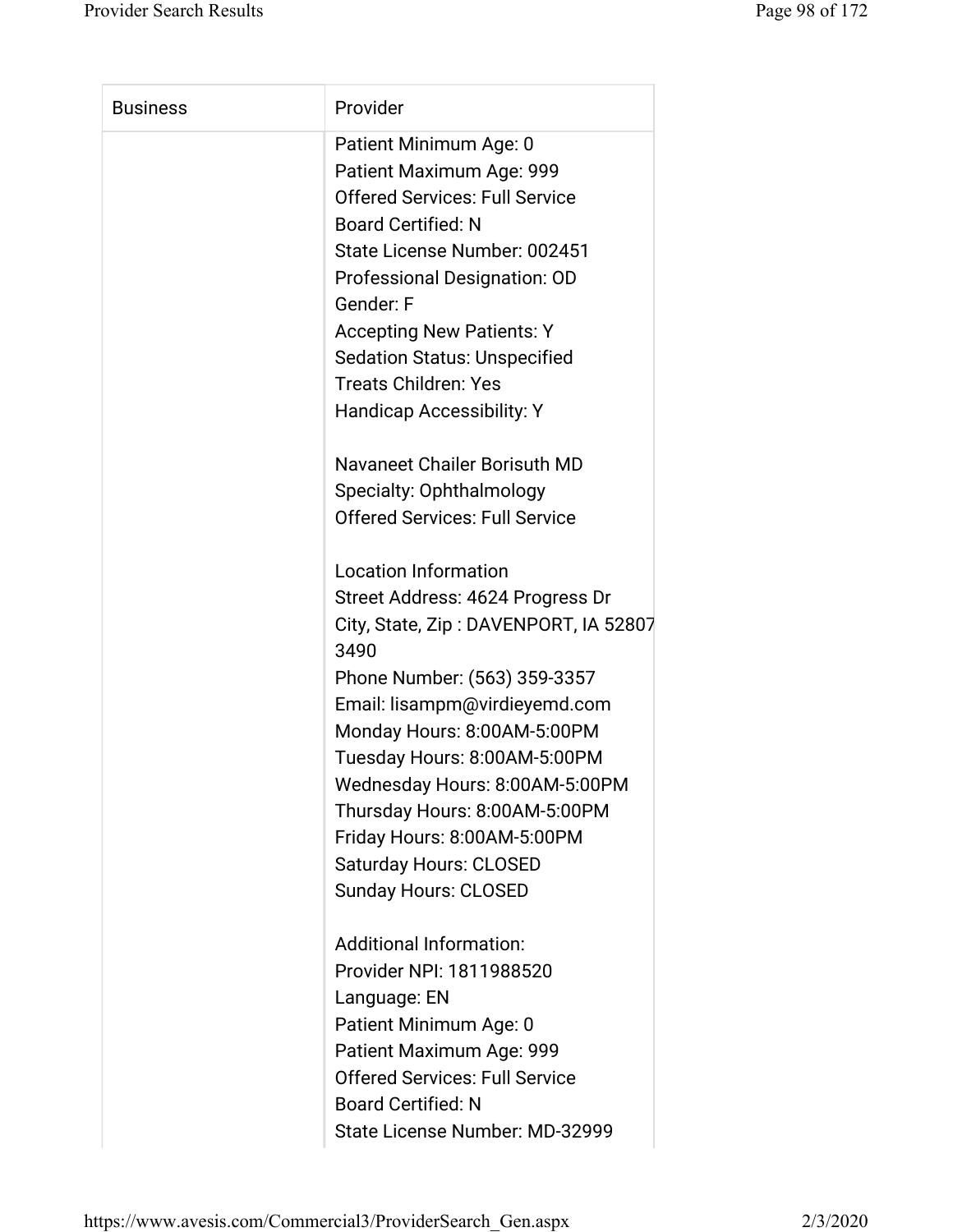| <b>Business</b>                         | Provider                                                                             |
|-----------------------------------------|--------------------------------------------------------------------------------------|
|                                         | <b>Professional Designation: MD</b><br>Gender: M<br><b>Accepting New Patients: Y</b> |
|                                         | <b>Sedation Status: Unspecified</b>                                                  |
|                                         | <b>Treats Children: Yes</b>                                                          |
|                                         | <b>Handicap Accessibility: Y</b>                                                     |
| All About Eyes                          | <b>HW Holdings, LLC</b>                                                              |
| 4756 Elmore Ave<br>DAVENPORT, IA 52807- | Specialty: Eyewear Supplier (Equipmen<br>not the service)                            |
| 3482<br>$(563)$ 424-4264                | <b>Offered Services: Materials Only</b>                                              |
|                                         | <b>Location Information</b>                                                          |
|                                         | Street Address: 4756 Elmore Ave                                                      |
|                                         | City, State, Zip: DAVENPORT, IA 52807<br>3482                                        |
|                                         | Phone Number: (563) 424-4264                                                         |
|                                         | <b>Email: No Email Provided</b>                                                      |
|                                         | Monday Hours: 9:00AM-7:00PM                                                          |
|                                         | Tuesday Hours: 9:00AM-7:00PM                                                         |
|                                         | Wednesday Hours: 9:00AM-7:00PM                                                       |
|                                         | Thursday Hours: 9:00AM-7:00PM                                                        |
|                                         | Friday Hours: 9:00AM-7:00PM                                                          |
|                                         | Saturday Hours: 9:00AM-6:00PM                                                        |
|                                         | Sunday Hours: 11:00AM-5:00PM                                                         |
|                                         | <b>Additional Information:</b>                                                       |
|                                         | Provider NPI: 1851469431                                                             |
|                                         | Language: EN                                                                         |
|                                         | Patient Minimum Age: 0                                                               |
|                                         | Patient Maximum Age: 999                                                             |
|                                         | <b>Offered Services: Materials Only</b>                                              |
|                                         | <b>Board Certified: N</b>                                                            |
|                                         | <b>State License Number: Unspecified</b>                                             |
|                                         | <b>Professional Designation:</b><br>Gender: U                                        |
|                                         | <b>Accepting New Patients: Y</b>                                                     |
|                                         |                                                                                      |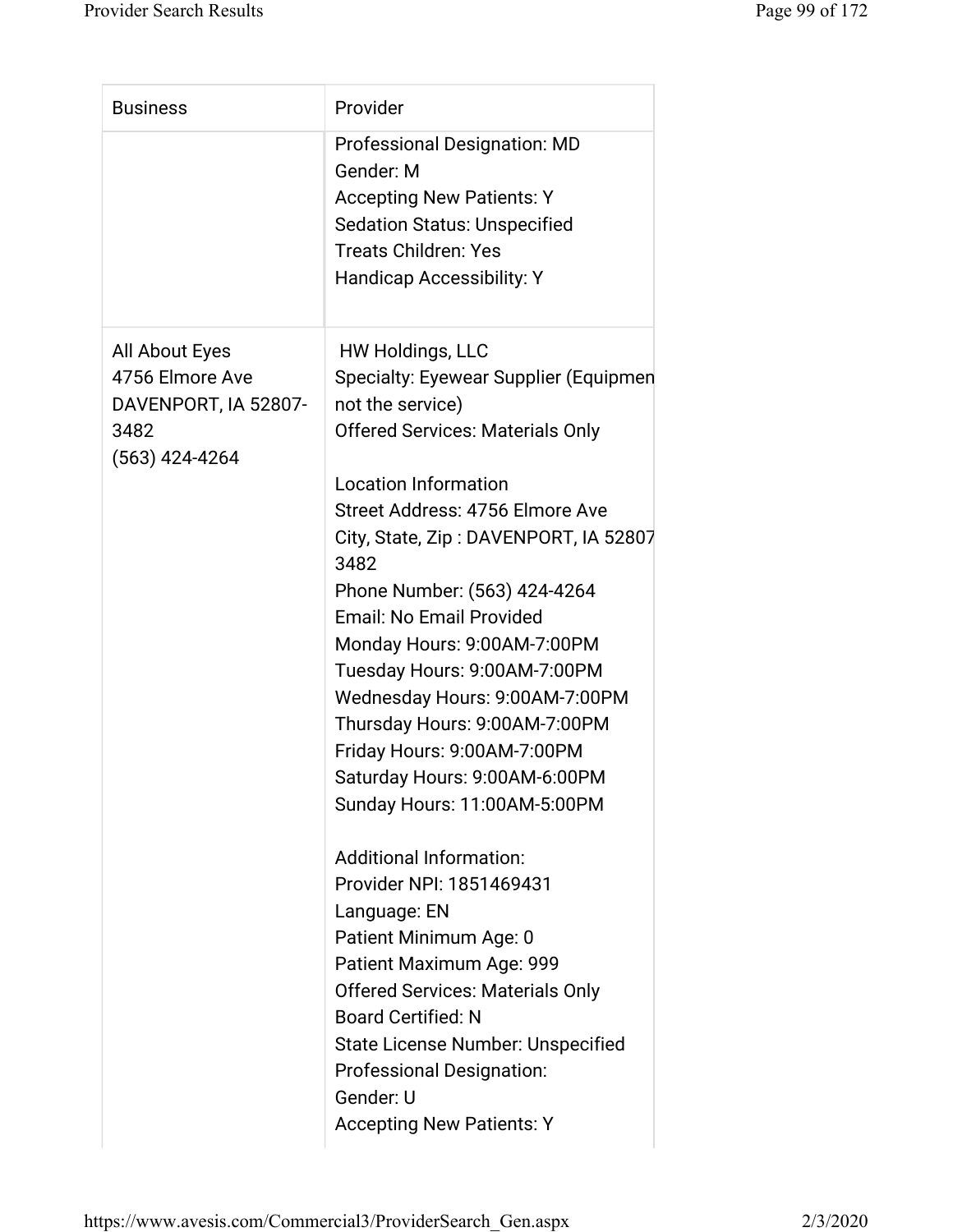| <b>Business</b>                                                               | Provider                                                                                                                                                                                                                                                                                                                                                                                                                                                                                                               |
|-------------------------------------------------------------------------------|------------------------------------------------------------------------------------------------------------------------------------------------------------------------------------------------------------------------------------------------------------------------------------------------------------------------------------------------------------------------------------------------------------------------------------------------------------------------------------------------------------------------|
|                                                                               | <b>Sedation Status: Unspecified</b><br><b>Treats Children: Yes</b><br><b>Handicap Accessibility: N</b>                                                                                                                                                                                                                                                                                                                                                                                                                 |
| All About Eyes<br>4406 16Th St<br>MOLINE, IL 61265-7012<br>$(309) 762 - 2020$ | Oran Linder OD<br><b>Specialty: Optometrist</b><br><b>Offered Services: Full Service</b><br><b>Location Information</b><br>Street Address: 4406 16Th St<br>City, State, Zip: MOLINE, IL 61265-701.<br>Phone Number: (309) 762-2020<br>Email:<br>credentialing@visionaryeyepartners.co<br>Monday Hours: 8:00AM-5:00PM<br>Tuesday Hours: 8:00AM-5:00PM<br>Wednesday Hours: 8:00AM-5:00PM<br>Thursday Hours: 8:00AM-5:00PM<br>Friday Hours: 8:00AM-5:00PM<br><b>Saturday Hours: CLOSED</b><br><b>Sunday Hours: CLOSED</b> |
|                                                                               | <b>Additional Information:</b><br>Provider NPI: 1477541175<br>Language: EN<br>Patient Minimum Age: 0<br>Patient Maximum Age: 999<br><b>Offered Services: Full Service</b><br><b>Board Certified: N</b><br>State License Number: 046.008291<br>Professional Designation: OD<br>Gender: M<br><b>Accepting New Patients: Y</b><br><b>Sedation Status: Unspecified</b><br><b>Treats Children: Yes</b><br>Handicap Accessibility: U                                                                                         |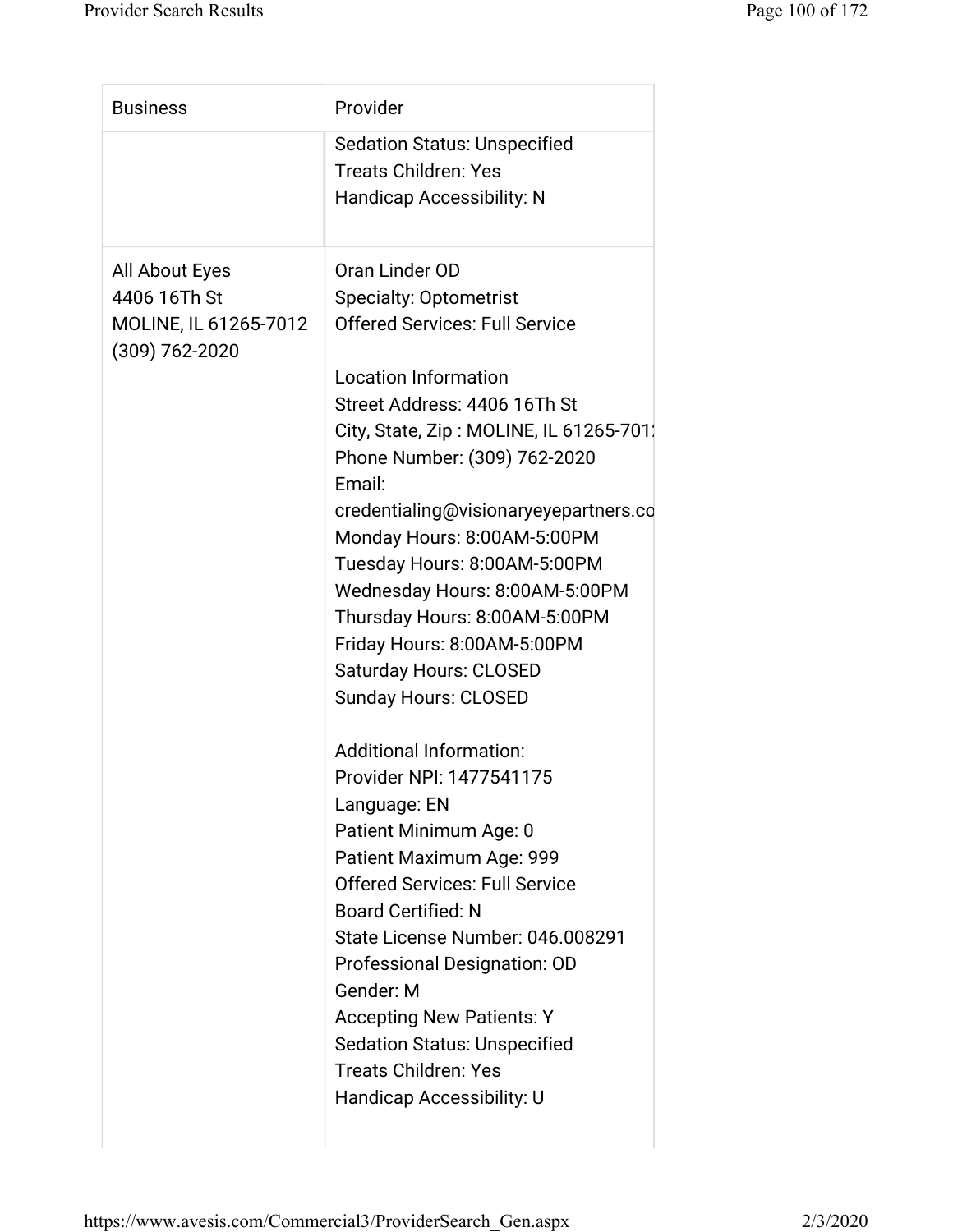| <b>Business</b> | Provider                                                                |
|-----------------|-------------------------------------------------------------------------|
|                 | <b>Richard Zajicek OD</b>                                               |
|                 | <b>Specialty: Optometrist</b>                                           |
|                 | <b>Offered Services: Full Service</b>                                   |
|                 | <b>Location Information</b>                                             |
|                 | Street Address: 4406 16Th St                                            |
|                 | City, State, Zip: MOLINE, IL 61265-701.<br>Phone Number: (309) 762-2020 |
|                 | Email:                                                                  |
|                 | credentialing@visionaryeyepartners.co                                   |
|                 | Monday Hours: 9:00AM-6:00PM                                             |
|                 | Tuesday Hours: 9:00AM-6:00PM                                            |
|                 | Wednesday Hours: 9:00AM-6:00PM                                          |
|                 | Thursday Hours: 9:00AM-6:00PM                                           |
|                 | Friday Hours: 9:00AM-6:00PM                                             |
|                 | Saturday Hours: 10:00AM-5:00PM                                          |
|                 | Sunday Hours: 11:00AM-4:00PM                                            |
|                 | <b>Additional Information:</b>                                          |
|                 | Provider NPI: 1255479358                                                |
|                 | Language: EN                                                            |
|                 | Patient Minimum Age: 0                                                  |
|                 | Patient Maximum Age: 999                                                |
|                 | <b>Offered Services: Full Service</b>                                   |
|                 | <b>Board Certified: N</b>                                               |
|                 | State License Number: 046.007387                                        |
|                 | Professional Designation: OD                                            |
|                 | Gender: M                                                               |
|                 | <b>Accepting New Patients: Y</b>                                        |
|                 | <b>Sedation Status: Unspecified</b>                                     |
|                 | <b>Treats Children: Yes</b>                                             |
|                 | Handicap Accessibility: U                                               |
|                 | Ronald Suarez OD                                                        |
|                 | <b>Specialty: Optometrist</b>                                           |
|                 | <b>Offered Services: Full Service</b>                                   |
|                 | <b>Location Information</b>                                             |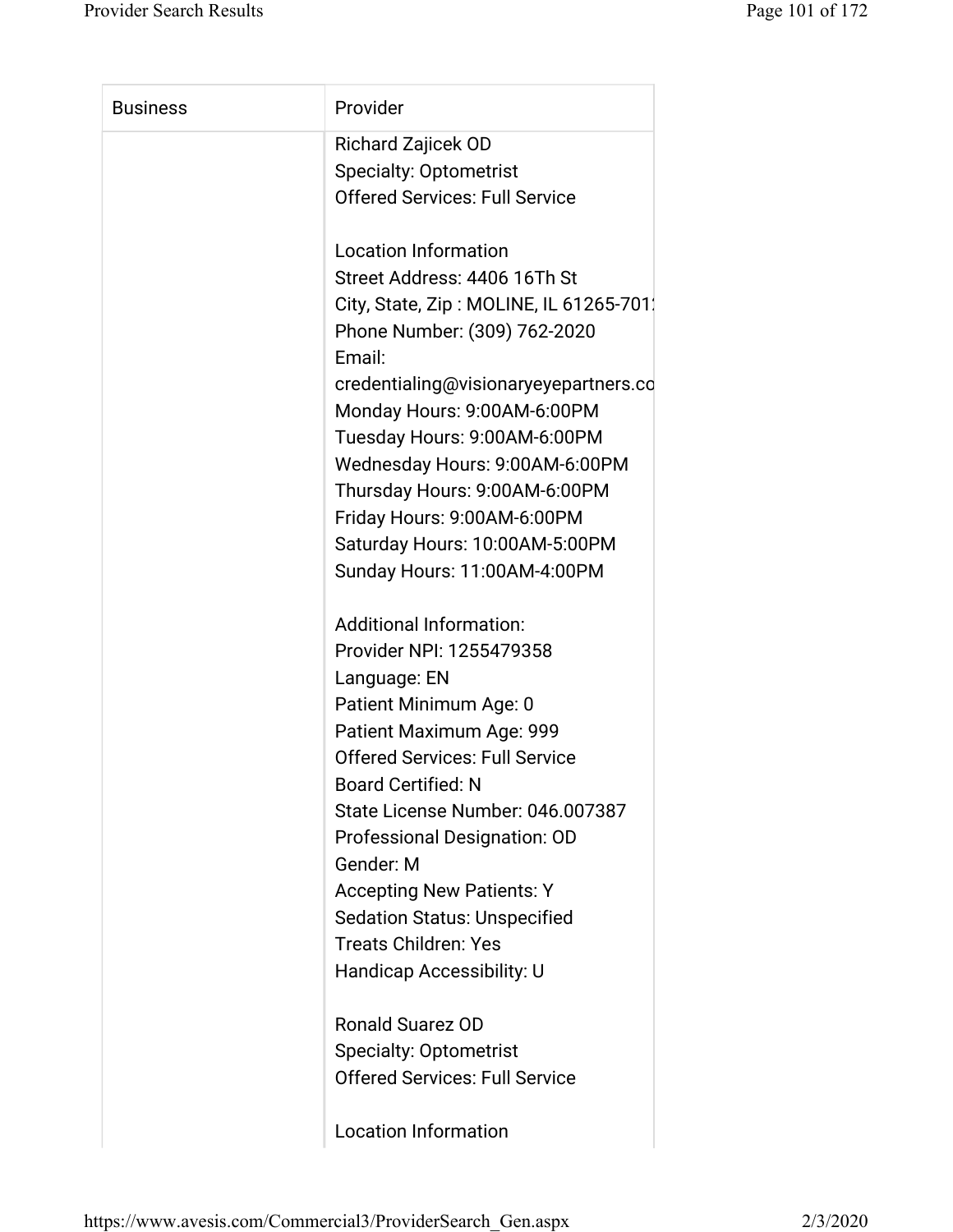| <b>Business</b> | Provider                                |
|-----------------|-----------------------------------------|
|                 | Street Address: 4406 16Th St            |
|                 | City, State, Zip: MOLINE, IL 61265-701. |
|                 | Phone Number: (309) 762-2020            |
|                 | Email:                                  |
|                 | doccredentialing@hwholdings.com         |
|                 | Monday Hours: 8:00AM-5:00PM             |
|                 | Tuesday Hours: 8:00AM-5:00PM            |
|                 | Wednesday Hours: 8:00AM-5:00PM          |
|                 | Thursday Hours: 8:00AM-5:00PM           |
|                 | Friday Hours: 8:00AM-5:00PM             |
|                 | <b>Saturday Hours: CLOSED</b>           |
|                 | <b>Sunday Hours: CLOSED</b>             |
|                 | <b>Additional Information:</b>          |
|                 | Provider NPI: 1376521146                |
|                 | Language: EN                            |
|                 | Patient Minimum Age: 0                  |
|                 | Patient Maximum Age: 999                |
|                 | <b>Offered Services: Full Service</b>   |
|                 | <b>Board Certified: N</b>               |
|                 | State License Number: 046007327         |
|                 | <b>Professional Designation: OD</b>     |
|                 | Gender: M                               |
|                 | <b>Accepting New Patients: Y</b>        |
|                 | <b>Sedation Status: Unspecified</b>     |
|                 | <b>Treats Children: Yes</b>             |
|                 | Handicap Accessibility: U               |
|                 | Nicole Sidock OD                        |
|                 | <b>Specialty: Optometrist</b>           |
|                 | <b>Offered Services: Full Service</b>   |
|                 | <b>Location Information</b>             |
|                 | Street Address: 4406 16Th St            |
|                 | City, State, Zip: MOLINE, IL 61265-701. |
|                 | Phone Number: (309) 762-2020            |
|                 | Email: nsidock@hotmail.com              |
|                 | Monday Hours: 8:00AM-5:00PM             |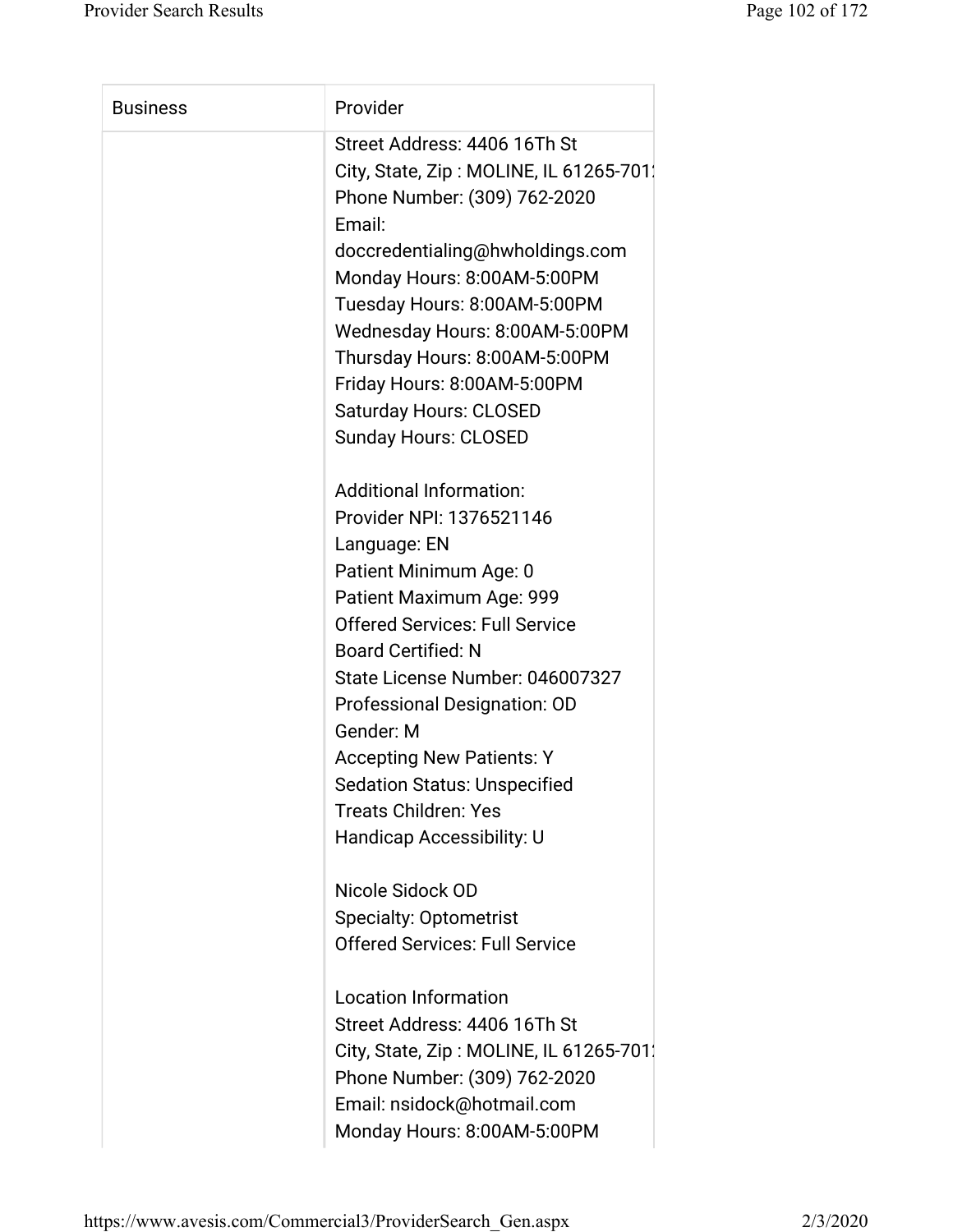| <b>Business</b>                                                                  | Provider                                                                                                                                                                                                                                                                                                                                                                                                                                                                                                                                                                                                                        |
|----------------------------------------------------------------------------------|---------------------------------------------------------------------------------------------------------------------------------------------------------------------------------------------------------------------------------------------------------------------------------------------------------------------------------------------------------------------------------------------------------------------------------------------------------------------------------------------------------------------------------------------------------------------------------------------------------------------------------|
|                                                                                  | Tuesday Hours: 8:00AM-5:00PM<br>Wednesday Hours: 8:00AM-5:00PM<br>Thursday Hours: 8:00AM-5:00PM<br>Friday Hours: 8:00AM-5:00PM<br><b>Saturday Hours: CLOSED</b><br><b>Sunday Hours: CLOSED</b><br><b>Additional Information:</b><br>Provider NPI: 1700914504<br>Language: EN<br>Patient Minimum Age: 0<br>Patient Maximum Age: 999<br><b>Offered Services: Full Service</b><br><b>Board Certified: N</b><br>State License Number: 046009589<br>Professional Designation: OD<br>Gender: F<br><b>Accepting New Patients: Y</b><br><b>Sedation Status: Unspecified</b><br><b>Treats Children: Yes</b><br>Handicap Accessibility: U |
| Vision 4 Less # 3<br>4703 16th St<br>MOLINE, IL 61265-7066<br>$(309) 762 - 6278$ | <b>Eyemart Express, LLC</b><br><b>Specialty: Eyewear Supplier (Equipmen</b><br>not the service)<br><b>Offered Services: Materials Only</b><br><b>Location Information</b><br>Street Address: 4703 16th St<br>City, State, Zip: MOLINE, IL 61265-706<br>Phone Number: (309) 762-6278<br><b>Email: No Email Provided</b><br>Monday Hours: 9:00AM-7:00PM<br>Tuesday Hours: 9:00AM-7:00PM<br>Wednesday Hours: 9:00AM-7:00PM<br>Thursday Hours: 9:00AM-7:00PM<br>Friday Hours: 9:00AM-7:00PM                                                                                                                                         |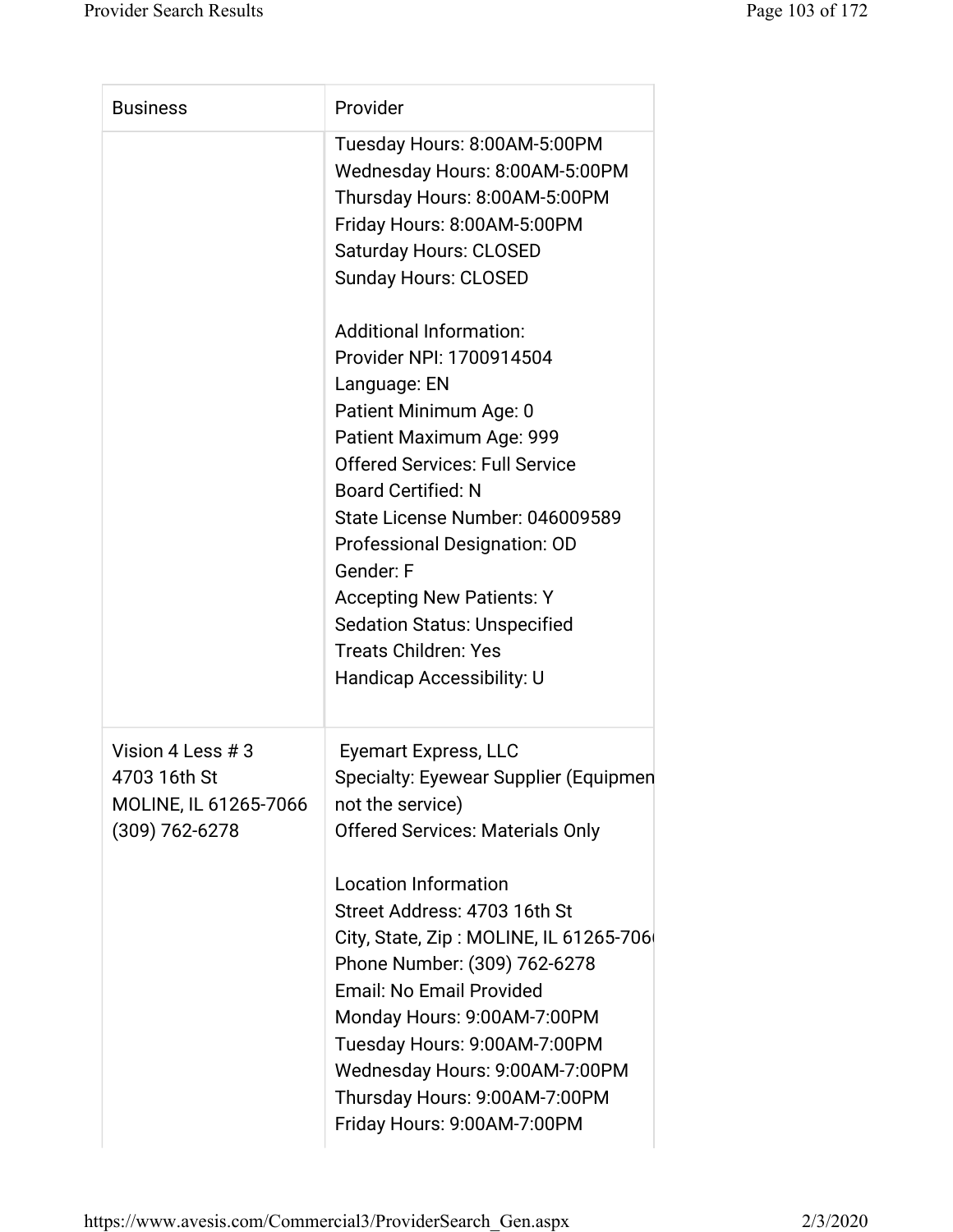| Saturday Hours: 9:00AM-5:00PM<br><b>Sunday Hours: CLOSED</b>                                                                                                                                                                                                                                                                                                                                                                                                                                                           |
|------------------------------------------------------------------------------------------------------------------------------------------------------------------------------------------------------------------------------------------------------------------------------------------------------------------------------------------------------------------------------------------------------------------------------------------------------------------------------------------------------------------------|
|                                                                                                                                                                                                                                                                                                                                                                                                                                                                                                                        |
| <b>Additional Information:</b><br>Provider NPI:<br>Language:<br>Patient Minimum Age: 0<br>Patient Maximum Age: 999<br><b>Offered Services: Materials Only</b><br><b>Board Certified: N</b><br><b>State License Number: Unspecified</b><br><b>Professional Designation:</b><br>Gender: U<br><b>Accepting New Patients: Y</b><br><b>Sedation Status: Unspecified</b><br><b>Treats Children: Yes</b><br><b>Handicap Accessibility: N</b>                                                                                  |
| Randall Johnson OD<br><b>Specialty: Optometrist</b><br><b>Offered Services: Full Service</b><br><b>Location Information</b><br>Street Address: 2828 W Locust St<br>City, State, Zip: DAVENPORT, IA 52804<br>3365<br>Phone Number: (563) 345-2020<br>Email: amnter@webillingsemces.com<br>Monday Hours: 8:00AM-5:00PM<br>Tuesday Hours: 8:00AM-5:00PM<br>Wednesday Hours: 8:00AM-5:00PM<br>Thursday Hours: 8:00AM-5:00PM<br>Friday Hours: 8:00AM-5:00PM<br><b>Saturday Hours: CLOSED</b><br><b>Sunday Hours: CLOSED</b> |
| <b>Additional Information:</b>                                                                                                                                                                                                                                                                                                                                                                                                                                                                                         |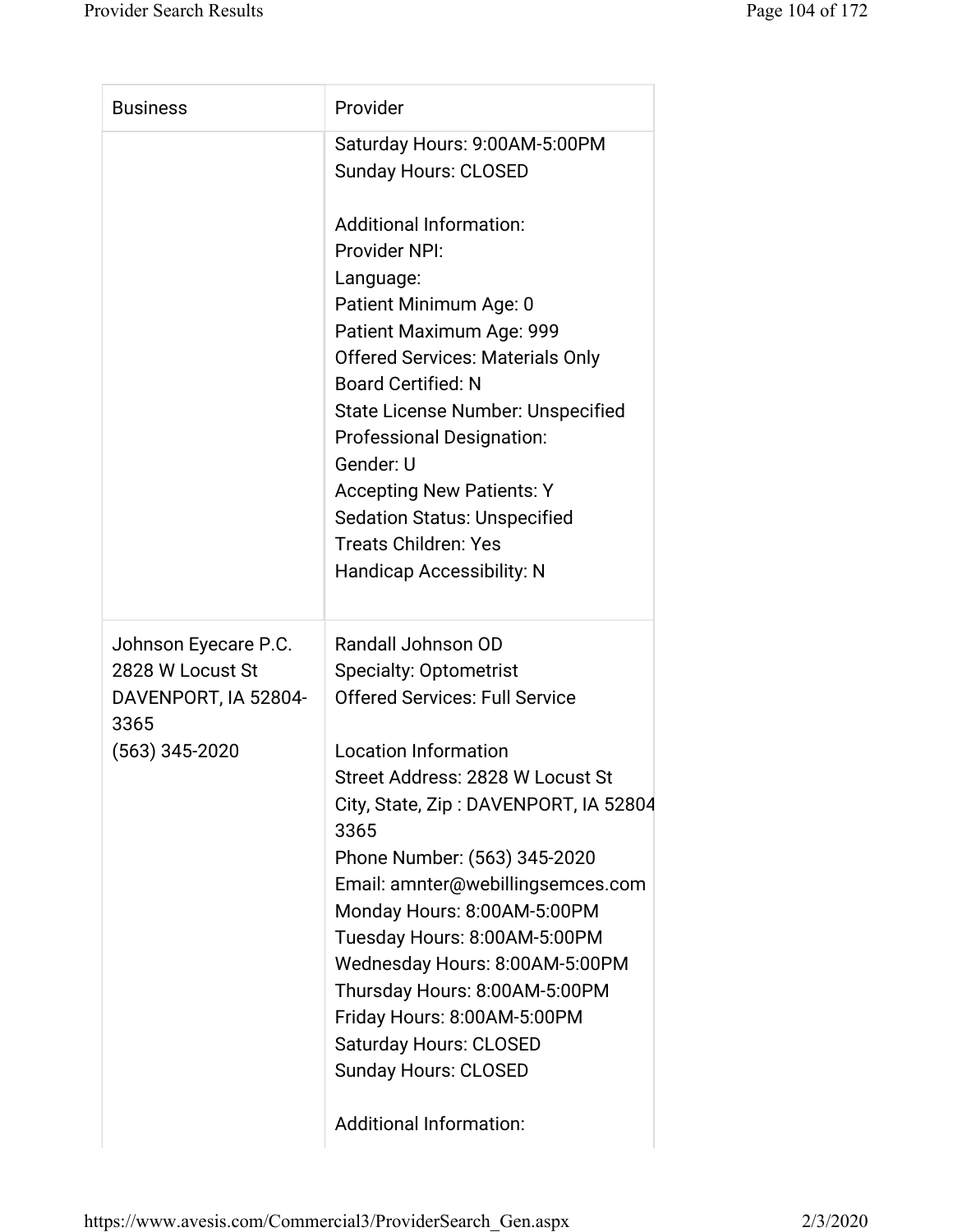| <b>Business</b>                                                               | Provider                                                                                                                                                                                                                                                                                                                                                                                                                                                                                                                                                                                                                                                                           |
|-------------------------------------------------------------------------------|------------------------------------------------------------------------------------------------------------------------------------------------------------------------------------------------------------------------------------------------------------------------------------------------------------------------------------------------------------------------------------------------------------------------------------------------------------------------------------------------------------------------------------------------------------------------------------------------------------------------------------------------------------------------------------|
|                                                                               | Provider NPI: 1780640391<br>Language: EN<br>Patient Minimum Age: 0<br>Patient Maximum Age: 999<br><b>Offered Services: Full Service</b><br><b>Board Certified: N</b><br>State License Number: 02142<br>Professional Designation: OD<br>Gender: M<br><b>Accepting New Patients: Y</b><br><b>Sedation Status: Unspecified</b><br><b>Treats Children: Yes</b><br><b>Handicap Accessibility: Y</b>                                                                                                                                                                                                                                                                                     |
| Eye Care Studio<br>3378 Middle Rd<br>BETTENDORF, IA 52722<br>$(563)$ 332-7478 | Michael Ringblum OD<br><b>Specialty: Optometrist</b><br><b>Offered Services: Full Service</b><br><b>Location Information</b><br>Street Address: 3378 Middle Rd<br>City, State, Zip: BETTENDORF, IA 5272<br>Phone Number: (563) 332-7478<br>Email: drmjr2020@aol.com<br>Monday Hours: 9:00AM-5:00PM<br>Tuesday Hours: 9:00AM-5:00PM<br>Wednesday Hours: 9:00AM-5:00PM<br>Thursday Hours: 9:00AM-5:00PM<br>Friday Hours: 9:00AM-1:00PM<br>Saturday Hours: 9:00AM-12:00PM<br><b>Sunday Hours: CLOSED</b><br><b>Additional Information:</b><br>Provider NPI: 1447302799<br>Language: EN<br>Patient Minimum Age: 5<br>Patient Maximum Age: 999<br><b>Offered Services: Full Service</b> |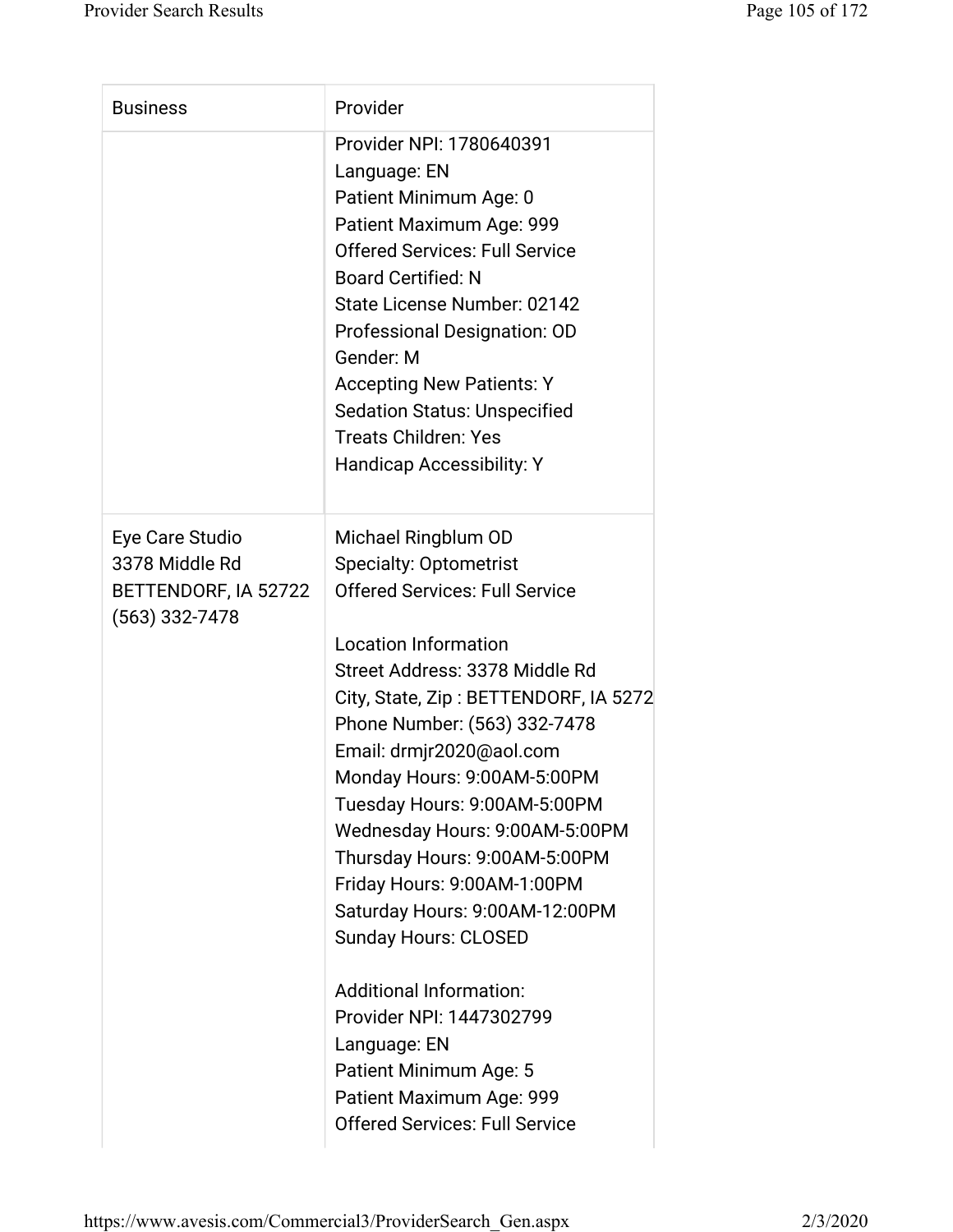| <b>Business</b>              | Provider                                      |
|------------------------------|-----------------------------------------------|
|                              | <b>Board Certified: N</b>                     |
|                              | State License Number: 01701                   |
|                              | Professional Designation: OD                  |
|                              | Gender: M                                     |
|                              | <b>Accepting New Patients: Y</b>              |
|                              | <b>Sedation Status: Unspecified</b>           |
|                              | <b>Treats Children: Yes</b>                   |
|                              | <b>Handicap Accessibility: N</b>              |
| Eye Care Pavilion            | Carla Courtney OD                             |
| 4310 East 53rd St            | <b>Specialty: Optometrist</b>                 |
| DAVENPORT, IA 52807-<br>3039 | <b>Offered Services: Full Service</b>         |
| $(563)$ 324-2020             | <b>Location Information</b>                   |
|                              | Street Address: 4310 East 53rd St             |
|                              | City, State, Zip: DAVENPORT, IA 52807<br>3039 |
|                              | Phone Number: (563) 324-2020                  |
|                              | Email: cycssowski@gmail.com                   |
|                              | Monday Hours: 8:00AM-5:00PM                   |
|                              | Tuesday Hours: 8:00AM-5:00PM                  |
|                              | Wednesday Hours: 8:00AM-5:00PM                |
|                              | Thursday Hours: 8:00AM-5:00PM                 |
|                              | Friday Hours: 8:00AM-5:00PM                   |
|                              | <b>Saturday Hours: CLOSED</b>                 |
|                              | <b>Sunday Hours: CLOSED</b>                   |
|                              | <b>Additional Information:</b>                |
|                              | Provider NPI: 1801845581                      |
|                              | Language: EN                                  |
|                              | Patient Minimum Age: 0                        |
|                              | Patient Maximum Age: 999                      |
|                              | <b>Offered Services: Full Service</b>         |
|                              | <b>Board Certified: N</b>                     |
|                              | State License Number: 02013                   |
|                              | Professional Designation: OD                  |
|                              | Gender: F                                     |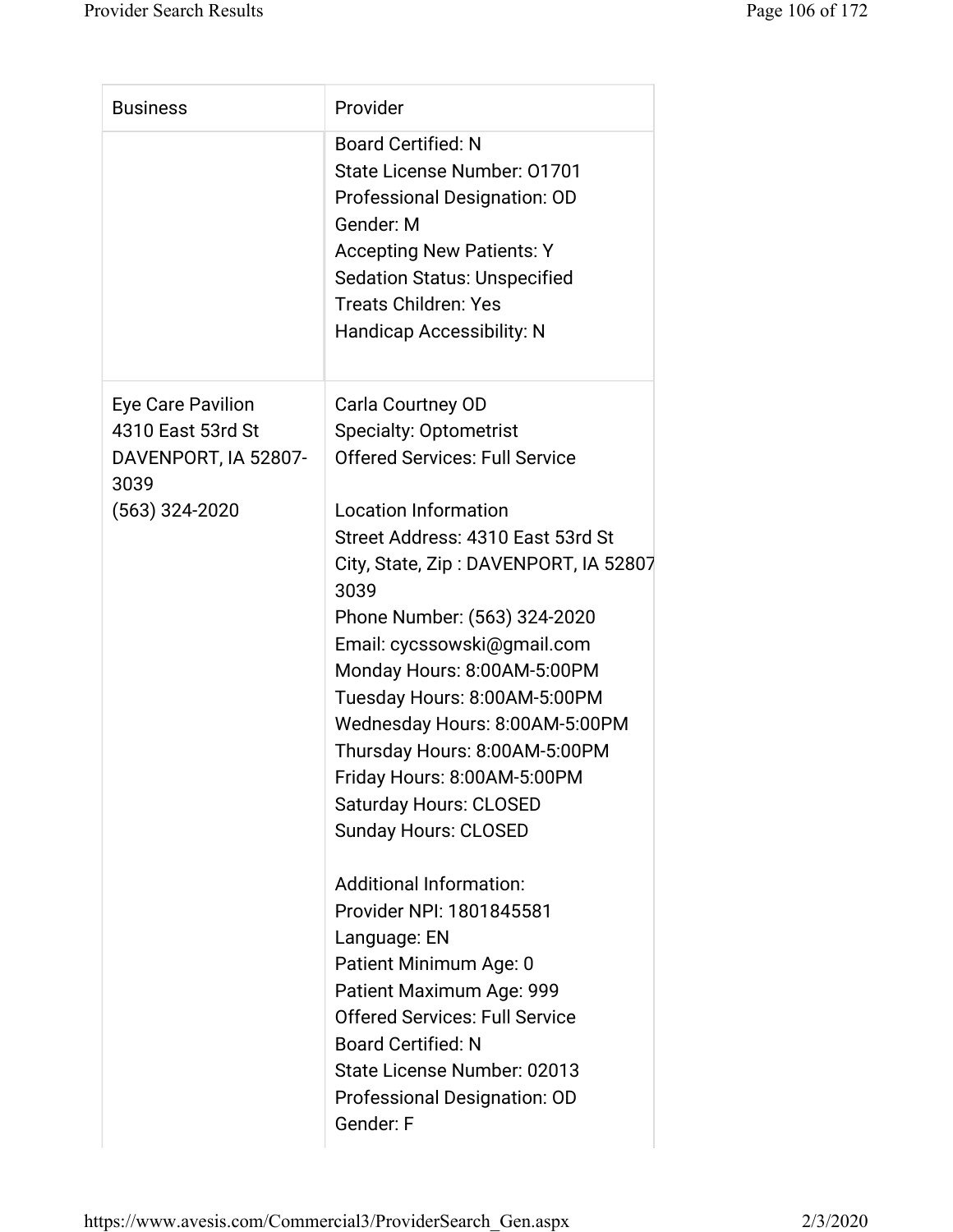| <b>Business</b> | Provider                              |
|-----------------|---------------------------------------|
|                 | <b>Accepting New Patients: Y</b>      |
|                 | <b>Sedation Status: Unspecified</b>   |
|                 | <b>Treats Children: Yes</b>           |
|                 | <b>Handicap Accessibility: N</b>      |
|                 |                                       |
|                 | Eric Kitzmann OD                      |
|                 | <b>Specialty: Optometrist</b>         |
|                 | <b>Offered Services: Full Service</b> |
|                 |                                       |
|                 | <b>Location Information</b>           |
|                 | Street Address: 4310 East 53rd St     |
|                 | City, State, Zip: DAVENPORT, IA 52807 |
|                 | 3039                                  |
|                 | Phone Number: (563) 324-2020          |
|                 | Email: ecpjason@gmail.com             |
|                 | Monday Hours: 8:00AM-5:30PM           |
|                 | Tuesday Hours: 8:00AM-5:30PM          |
|                 | Wednesday Hours: 8:00AM-5:30PM        |
|                 | Thursday Hours: 8:00AM-7:00PM         |
|                 | Friday Hours: 8:00AM-1:00PM           |
|                 | <b>Saturday Hours: CLOSED</b>         |
|                 | <b>Sunday Hours: CLOSED</b>           |
|                 | <b>Additional Information:</b>        |
|                 | Provider NPI: 1134500200              |
|                 | Language: EN                          |
|                 | Patient Minimum Age: 4                |
|                 | Patient Maximum Age: 999              |
|                 | <b>Offered Services: Full Service</b> |
|                 | <b>Board Certified: N</b>             |
|                 | State License Number: 078446          |
|                 | Professional Designation: OD          |
|                 | Gender: M                             |
|                 | <b>Accepting New Patients: Y</b>      |
|                 | <b>Sedation Status: Unspecified</b>   |
|                 | <b>Treats Children: Yes</b>           |
|                 | <b>Handicap Accessibility: Y</b>      |
|                 |                                       |
|                 |                                       |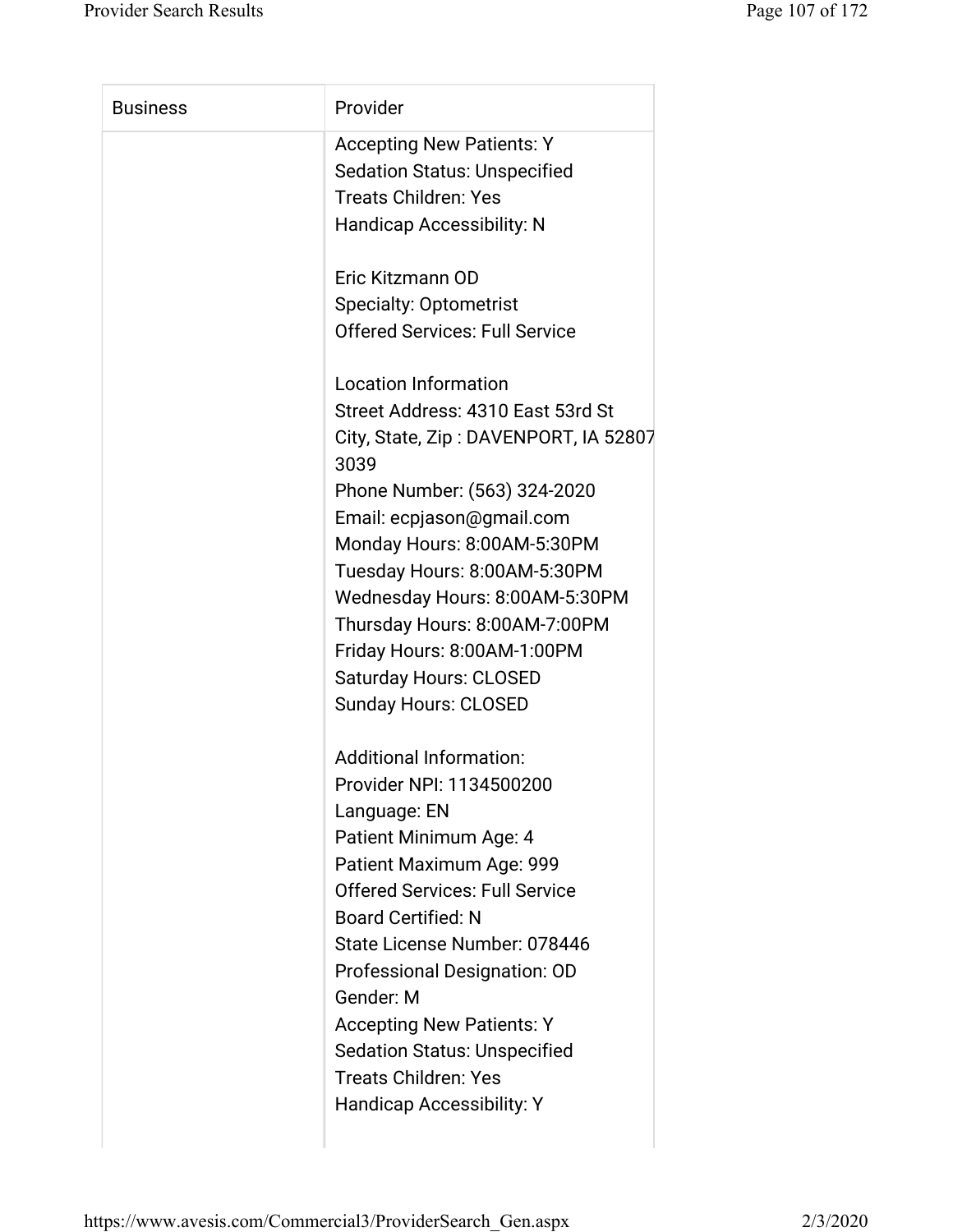| <b>Business</b> | Provider                                      |
|-----------------|-----------------------------------------------|
|                 | Melissa Franks-Hogren OD                      |
|                 | <b>Specialty: Optometrist</b>                 |
|                 | <b>Offered Services: Full Service</b>         |
|                 | <b>Location Information</b>                   |
|                 | Street Address: 4310 East 53rd St             |
|                 | City, State, Zip: DAVENPORT, IA 52807<br>3039 |
|                 | Phone Number: (563) 324-2020                  |
|                 | Email: cycssowski@gmail.com                   |
|                 | Monday Hours: 8:00AM-5:00PM                   |
|                 | Tuesday Hours: 8:00AM-5:00PM                  |
|                 | Wednesday Hours: 8:00AM-5:00PM                |
|                 | Thursday Hours: 8:00AM-5:00PM                 |
|                 | Friday Hours: 8:00AM-5:00PM                   |
|                 | <b>Saturday Hours: CLOSED</b>                 |
|                 | <b>Sunday Hours: CLOSED</b>                   |
|                 | <b>Additional Information:</b>                |
|                 | Provider NPI: 1538148622                      |
|                 | Language: EN                                  |
|                 | Patient Minimum Age: 0                        |
|                 | Patient Maximum Age: 999                      |
|                 | <b>Offered Services: Full Service</b>         |
|                 | <b>Board Certified: N</b>                     |
|                 | State License Number: 01977                   |
|                 | Professional Designation: OD                  |
|                 | Gender: F                                     |
|                 | <b>Accepting New Patients: Y</b>              |
|                 | <b>Sedation Status: Unspecified</b>           |
|                 | <b>Treats Children: Yes</b>                   |
|                 | Handicap Accessibility: Y                     |
|                 | <b>Ruth McAndrews OD</b>                      |
|                 | <b>Specialty: Optometrist</b>                 |
|                 | <b>Offered Services: Full Service</b>         |
|                 | <b>Location Information</b>                   |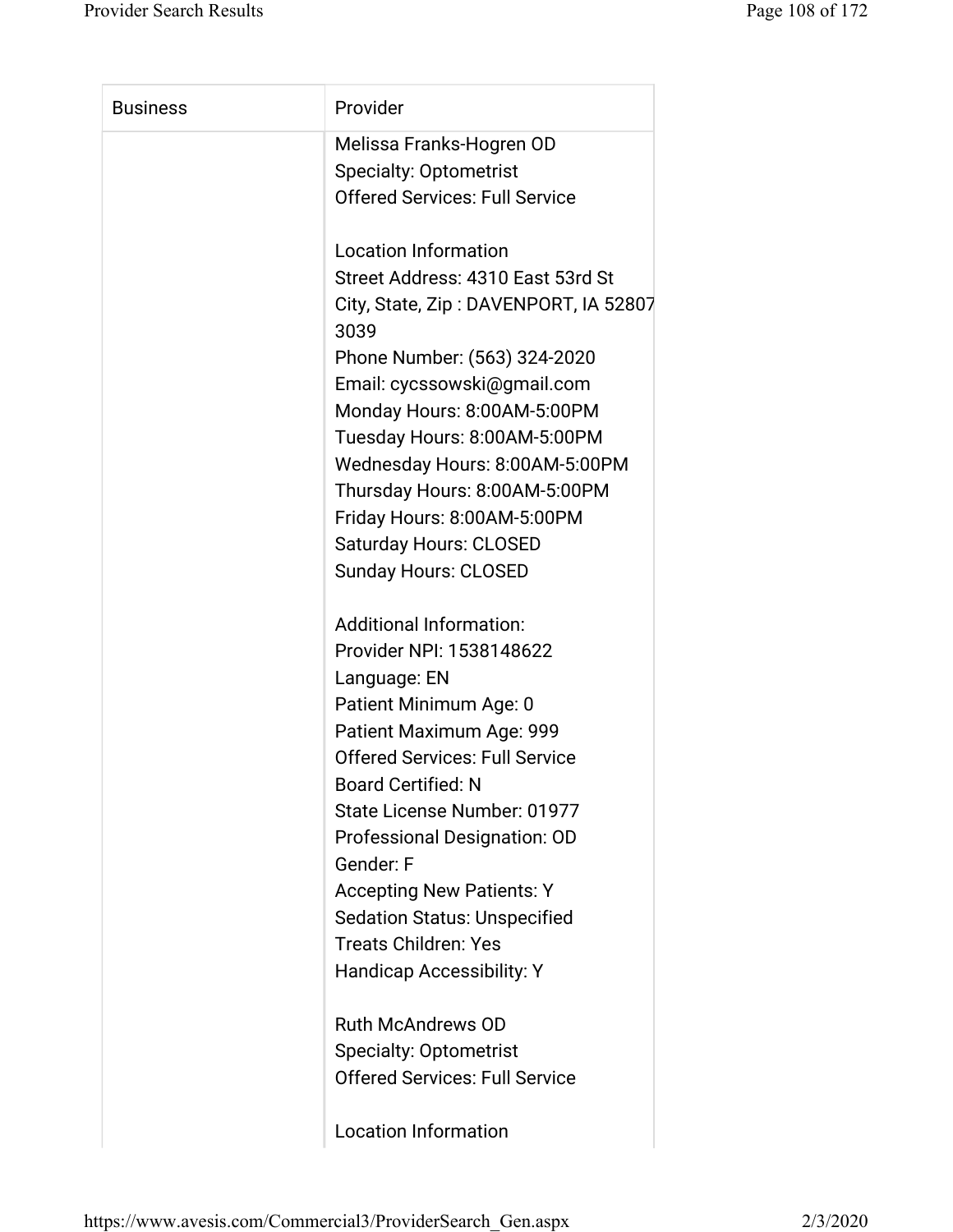| <b>Business</b> | Provider                                      |
|-----------------|-----------------------------------------------|
|                 | Street Address: 4310 East 53rd St             |
|                 | City, State, Zip: DAVENPORT, IA 52807         |
|                 | 3039                                          |
|                 | Phone Number: (563) 324-2020                  |
|                 | Email: cycssowski@gmail.com                   |
|                 | Monday Hours: 8:00AM-5:30PM                   |
|                 | Tuesday Hours: 8:00AM-5:30PM                  |
|                 | Wednesday Hours: 8:00AM-5:30PM                |
|                 | Thursday Hours: 8:00AM-7:00PM                 |
|                 | Friday Hours: 8:00AM-1:00PM                   |
|                 | <b>Saturday Hours: CLOSED</b>                 |
|                 | <b>Sunday Hours: CLOSED</b>                   |
|                 | <b>Additional Information:</b>                |
|                 | Provider NPI: 1346220886                      |
|                 | Language: EN                                  |
|                 | Patient Minimum Age: 0                        |
|                 | Patient Maximum Age: 999                      |
|                 | <b>Offered Services: Full Service</b>         |
|                 | <b>Board Certified: N</b>                     |
|                 | State License Number: 01689                   |
|                 | Professional Designation: OD                  |
|                 | Gender: F                                     |
|                 | <b>Accepting New Patients: Y</b>              |
|                 | <b>Sedation Status: Unspecified</b>           |
|                 | <b>Treats Children: Yes</b>                   |
|                 | <b>Handicap Accessibility: Y</b>              |
|                 |                                               |
|                 | Shari Selander Storm OD                       |
|                 | <b>Specialty: Optometrist</b>                 |
|                 | <b>Offered Services: Full Service</b>         |
|                 | <b>Location Information</b>                   |
|                 | Street Address: 4310 East 53rd St             |
|                 | City, State, Zip: DAVENPORT, IA 52807<br>3039 |
|                 | Phone Number: (563) 324-2020                  |
|                 |                                               |
|                 | Email: jeanne.ecp@gmail.com                   |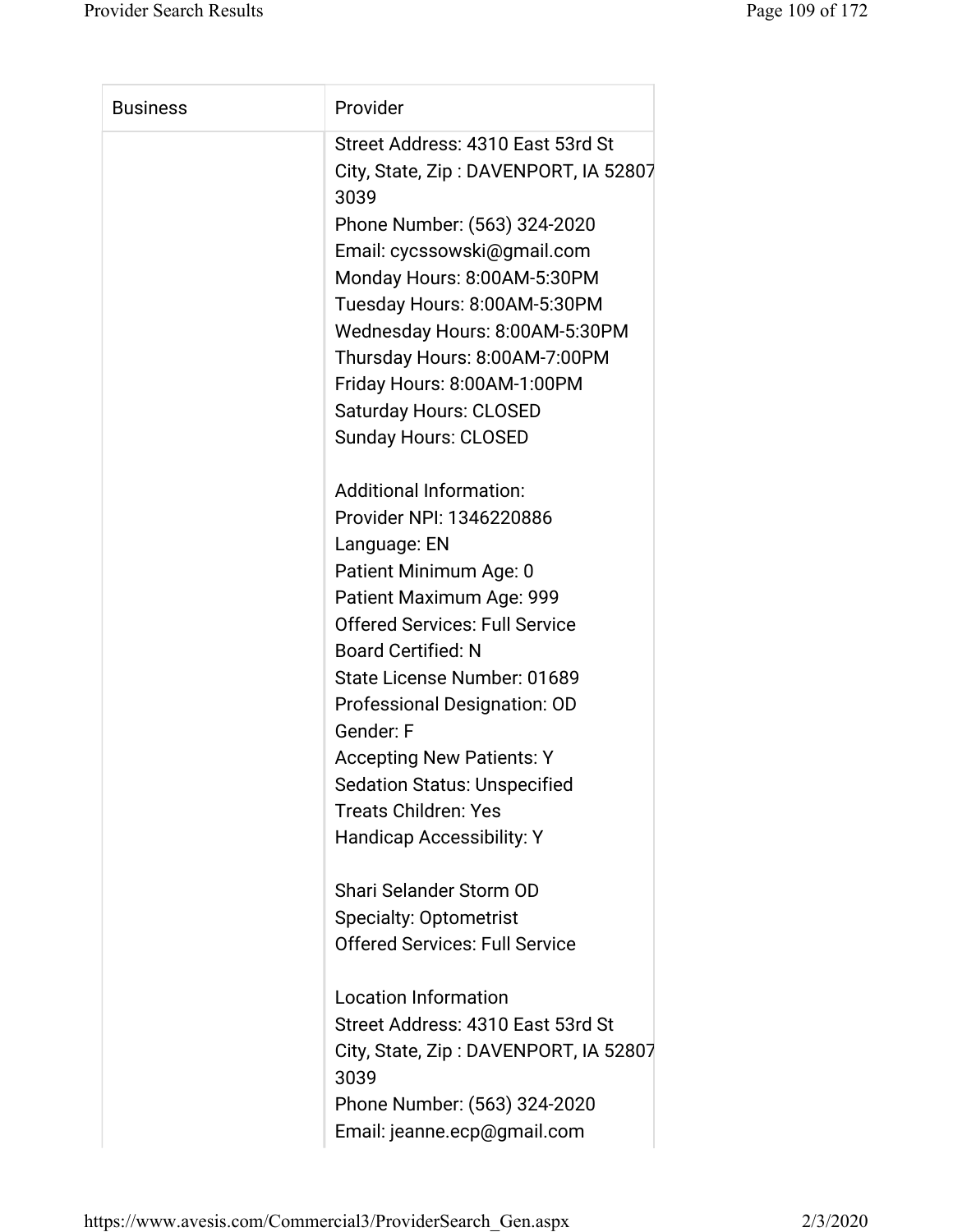| <b>Business</b> | Provider                              |
|-----------------|---------------------------------------|
|                 | Monday Hours: 8:00AM-5:30PM           |
|                 | Tuesday Hours: 8:00AM-5:30PM          |
|                 | Wednesday Hours: 8:00AM-5:30PM        |
|                 | Thursday Hours: 8:00AM-7:00PM         |
|                 | Friday Hours: 8:00AM-1:00PM           |
|                 | <b>Saturday Hours: CLOSED</b>         |
|                 | <b>Sunday Hours: CLOSED</b>           |
|                 |                                       |
|                 | <b>Additional Information:</b>        |
|                 | Provider NPI: 1043332059              |
|                 | Language: EN                          |
|                 | Patient Minimum Age: 0                |
|                 | Patient Maximum Age: 999              |
|                 | <b>Offered Services: Full Service</b> |
|                 | <b>Board Certified: N</b>             |
|                 | State License Number: 072386          |
|                 | Professional Designation: OD          |
|                 | Gender: F                             |
|                 | <b>Accepting New Patients: Y</b>      |
|                 | <b>Sedation Status: Unspecified</b>   |
|                 | <b>Treats Children: Yes</b>           |
|                 | <b>Handicap Accessibility: Y</b>      |
|                 |                                       |
|                 | Stephanie Schaefer OD                 |
|                 | <b>Specialty: Optometrist</b>         |
|                 | <b>Offered Services: Full Service</b> |
|                 |                                       |
|                 | <b>Location Information</b>           |
|                 | Street Address: 4310 East 53rd St     |
|                 | City, State, Zip: DAVENPORT, IA 52807 |
|                 | 3039                                  |
|                 | Phone Number: (563) 324-2020          |
|                 | Email: cycssowski@gmail.com           |
|                 | Monday Hours: 8:00AM-5:00PM           |
|                 | Tuesday Hours: 8:00AM-5:00PM          |
|                 | Wednesday Hours: 8:00AM-5:00PM        |
|                 | Thursday Hours: 8:00AM-5:00PM         |
|                 | Friday Hours: 8:00AM-5:00PM           |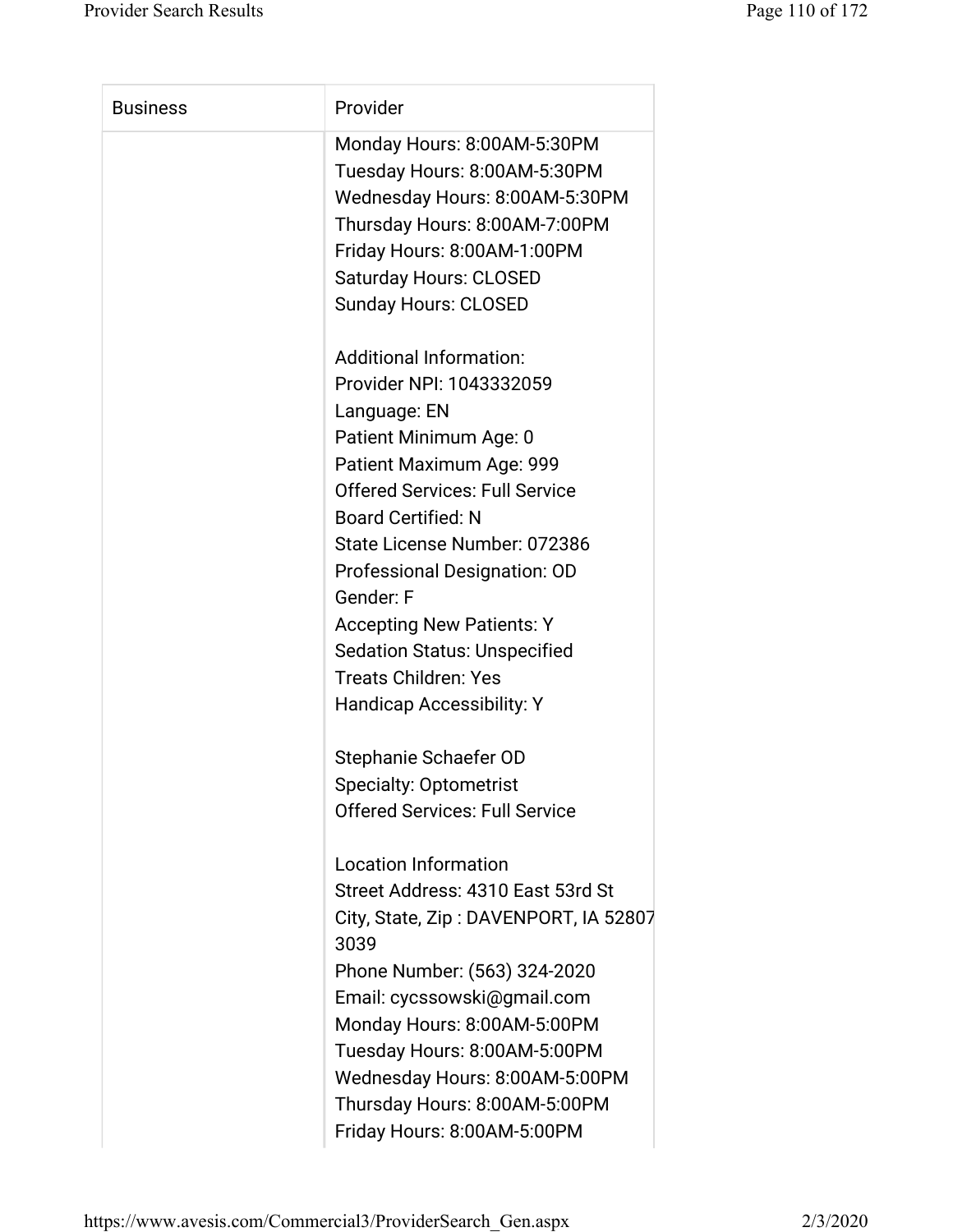| <b>Business</b>                                                                             | Provider                                                                                                                                                                                                                                                                                                                                                                                                                                                                                                                                                                |
|---------------------------------------------------------------------------------------------|-------------------------------------------------------------------------------------------------------------------------------------------------------------------------------------------------------------------------------------------------------------------------------------------------------------------------------------------------------------------------------------------------------------------------------------------------------------------------------------------------------------------------------------------------------------------------|
|                                                                                             | <b>Saturday Hours: CLOSED</b><br><b>Sunday Hours: CLOSED</b>                                                                                                                                                                                                                                                                                                                                                                                                                                                                                                            |
|                                                                                             | <b>Additional Information:</b><br>Provider NPI: 1629184353<br>Language: EN<br>Patient Minimum Age: 0<br>Patient Maximum Age: 999<br><b>Offered Services: Full Service</b><br><b>Board Certified: N</b><br>State License Number: 02386<br>Professional Designation: OD<br>Gender: F<br><b>Accepting New Patients: Y</b><br><b>Sedation Status: Unspecified</b><br><b>Treats Children: Yes</b><br><b>Handicap Accessibility: N</b>                                                                                                                                        |
| JCPenney #10999<br>320 West Kimberly Road<br>DAVENPORT, IA 52806-<br>5920<br>(563) 388-9379 | <b>US Vision Optical Inc.</b><br>Specialty: Eyewear Supplier (Equipmen<br>not the service)<br><b>Offered Services: Full Service</b><br><b>Location Information</b><br>Street Address: 320 West Kimberly Roa<br>City, State, Zip: DAVENPORT, IA 52806<br>5920<br>Phone Number: (563) 388-9379<br><b>Email: No Email Provided</b><br>Monday Hours: 11:00AM-5:00PM<br>Tuesday Hours: 10:00AM-6:00PM<br>Wednesday Hours: 10:00AM-6:00PM<br>Thursday Hours: 10:00AM-6:00PM<br>Friday Hours: 10:00AM-6:00PM<br>Saturday Hours: 10:00AM-5:00PM<br>Sunday Hours: 12:00PM-4:00PM |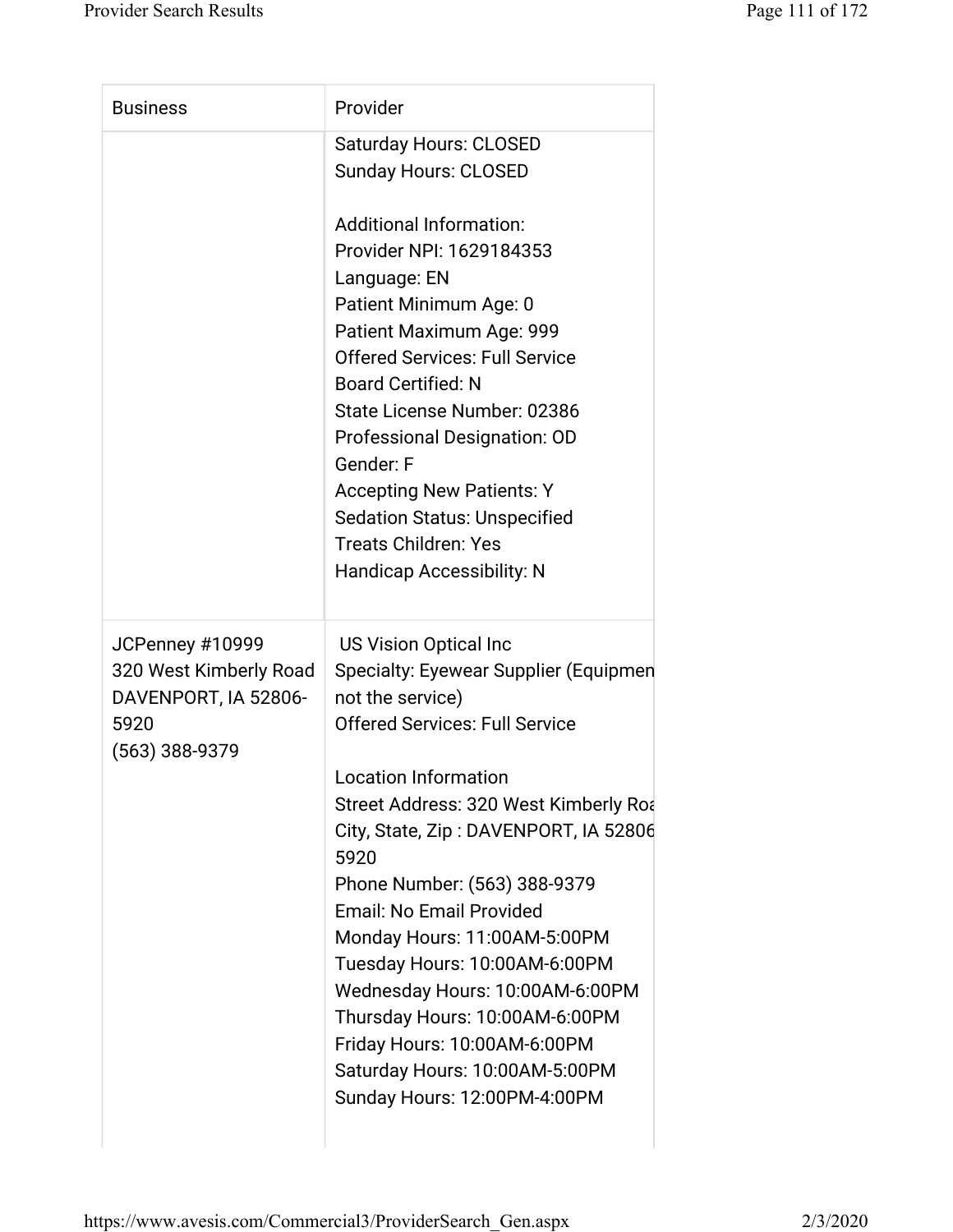| <b>Business</b>                                                                                                                | Provider                                                                                                                                                                                                                                                                                                                                                                                                                                                                                                                                                                                      |
|--------------------------------------------------------------------------------------------------------------------------------|-----------------------------------------------------------------------------------------------------------------------------------------------------------------------------------------------------------------------------------------------------------------------------------------------------------------------------------------------------------------------------------------------------------------------------------------------------------------------------------------------------------------------------------------------------------------------------------------------|
|                                                                                                                                | <b>Additional Information:</b><br>Provider NPI:<br>Language: EN<br>Patient Minimum Age: 0<br>Patient Maximum Age: 999<br><b>Offered Services: Full Service</b><br><b>Board Certified: N</b><br><b>State License Number: Unspecified</b><br><b>Professional Designation:</b><br>Gender: U<br><b>Accepting New Patients: Y</b><br><b>Sedation Status: Unspecified</b><br><b>Treats Children: Yes</b><br><b>Handicap Accessibility: Y</b>                                                                                                                                                        |
| <b>America's Best</b><br>Contacts & Eyeglasses<br>#5150<br>5717 Elmore Ave<br>DAVENPORT, IA 52807-<br>3514<br>$(563)$ 823-1475 | <b>National Vision</b><br>Specialty: Eyewear Supplier (Equipmen<br>not the service)<br><b>Offered Services: Unspecified</b><br><b>Location Information</b><br>Street Address: 5717 Elmore Ave<br>City, State, Zip: DAVENPORT, IA 52807<br>3514<br>Phone Number: (563) 823-1475<br>Email: No Email Provided<br>Monday Hours: 8:00AM-5:00PM<br>Tuesday Hours: 8:00AM-5:00PM<br>Wednesday Hours: 8:00AM-5:00PM<br>Thursday Hours: 8:00AM-5:00PM<br>Friday Hours: 8:00AM-5:00PM<br><b>Saturday Hours:</b><br><b>Sunday Hours:</b><br><b>Additional Information:</b><br>Provider NPI:<br>Language: |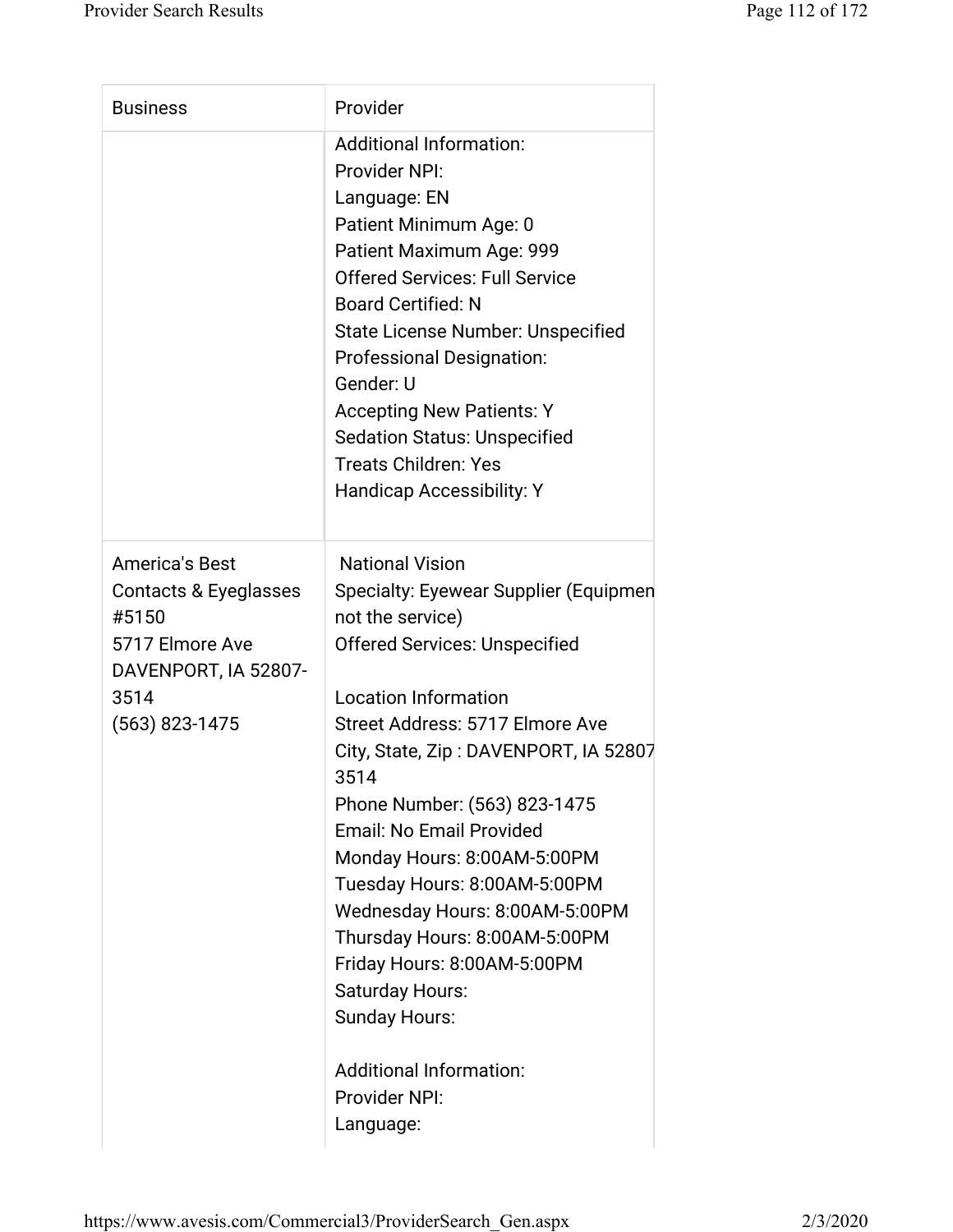| <b>Business</b> | Provider                                      |
|-----------------|-----------------------------------------------|
|                 | Patient Minimum Age: 0                        |
|                 | Patient Maximum Age: 99                       |
|                 | <b>Offered Services: Unspecified</b>          |
|                 | <b>Board Certified: N</b>                     |
|                 | State License Number: Unspecified             |
|                 | <b>Professional Designation:</b>              |
|                 | Gender: U                                     |
|                 | <b>Accepting New Patients: Y</b>              |
|                 | <b>Sedation Status: Unspecified</b>           |
|                 | <b>Treats Children: Yes</b>                   |
|                 | <b>Handicap Accessibility: N</b>              |
|                 | Amanda Van Daalen OD                          |
|                 | <b>Specialty: Optometrist</b>                 |
|                 | <b>Offered Services: Full Service</b>         |
|                 | <b>Location Information</b>                   |
|                 | Street Address: 5717 Elmore Ave               |
|                 | City, State, Zip: DAVENPORT, IA 52807<br>3514 |
|                 | Phone Number: (563) 823-1475                  |
|                 | Email: 5150@nationalvision.com                |
|                 | Monday Hours: 8:00AM-5:00PM                   |
|                 | Tuesday Hours: 8:00AM-5:00PM                  |
|                 | Wednesday Hours: 8:00AM-5:00PM                |
|                 | Thursday Hours: 8:00AM-5:00PM                 |
|                 | Friday Hours: 8:00AM-5:00PM                   |
|                 | <b>Saturday Hours: CLOSED</b>                 |
|                 | <b>Sunday Hours: CLOSED</b>                   |
|                 | <b>Additional Information:</b>                |
|                 | Provider NPI: 1528477353                      |
|                 | Language: EN                                  |
|                 | Patient Minimum Age: 0                        |
|                 | Patient Maximum Age: 999                      |
|                 | <b>Offered Services: Full Service</b>         |
|                 | <b>Board Certified: N</b>                     |
|                 | State License Number: 073174                  |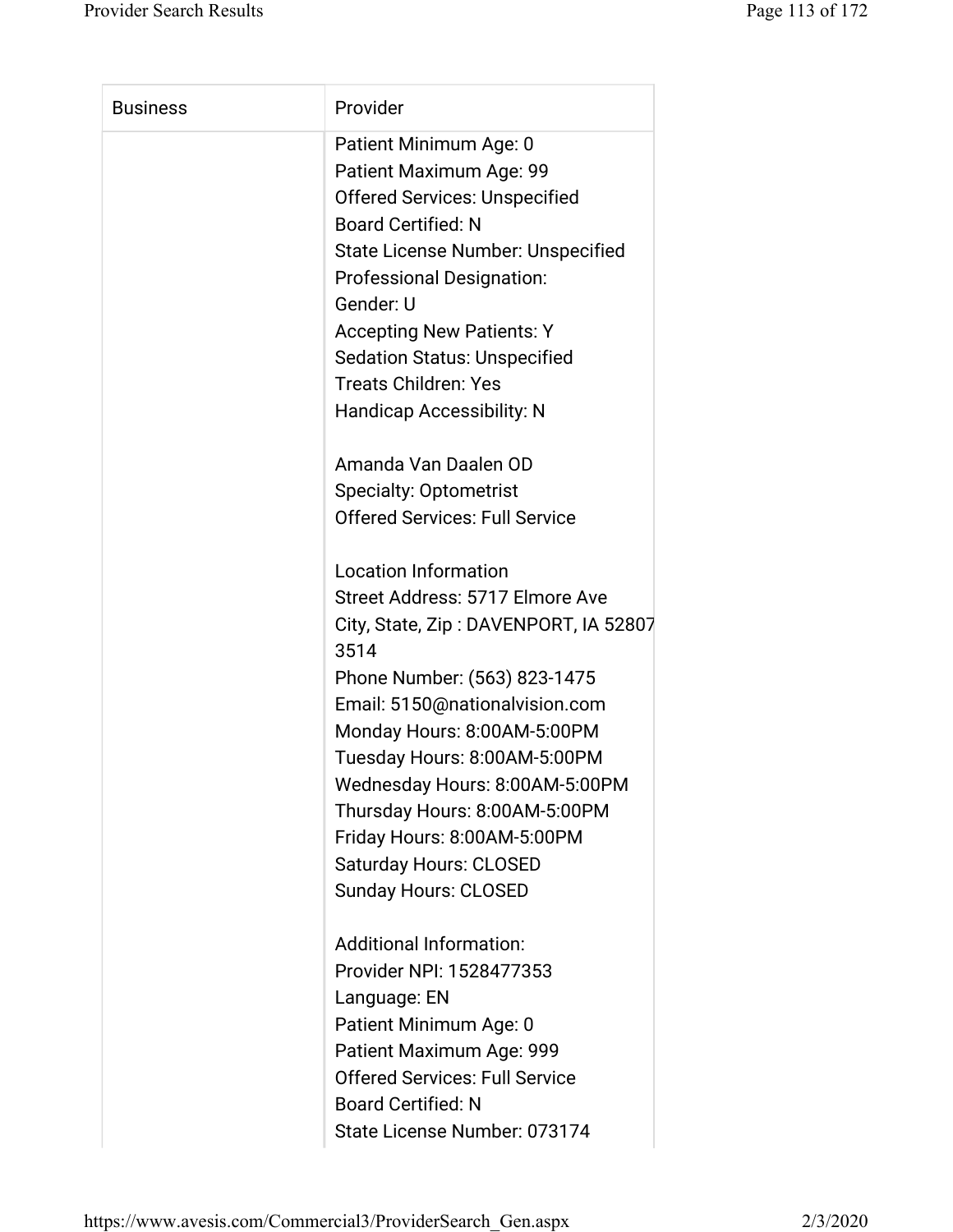| <b>Business</b> | Provider                              |
|-----------------|---------------------------------------|
|                 | Professional Designation: OD          |
|                 | Gender: F                             |
|                 | <b>Accepting New Patients: Y</b>      |
|                 | <b>Sedation Status: Unspecified</b>   |
|                 | <b>Treats Children: Yes</b>           |
|                 | Handicap Accessibility: U             |
|                 |                                       |
|                 | Cherie Lodl OD                        |
|                 | <b>Specialty: Optometrist</b>         |
|                 | <b>Offered Services: Full Service</b> |
|                 |                                       |
|                 | <b>Location Information</b>           |
|                 | Street Address: 5717 Elmore Ave       |
|                 | City, State, Zip: DAVENPORT, IA 52807 |
|                 | 3514                                  |
|                 | Phone Number: (563) 823-1475          |
|                 | Email: 5150@nationalvision.com        |
|                 | Monday Hours: 8:00AM-5:00PM           |
|                 | Tuesday Hours: 8:00AM-5:00PM          |
|                 | Wednesday Hours: 8:00AM-5:00PM        |
|                 | Thursday Hours: 8:00AM-5:00PM         |
|                 | Friday Hours: 8:00AM-5:00PM           |
|                 | Saturday Hours: CLOSED                |
|                 | <b>Sunday Hours: CLOSED</b>           |
|                 |                                       |
|                 | <b>Additional Information:</b>        |
|                 | Provider NPI: 1427052125              |
|                 | Language: EN                          |
|                 | Patient Minimum Age: 0                |
|                 | Patient Maximum Age: 999              |
|                 | <b>Offered Services: Full Service</b> |
|                 | <b>Board Certified: N</b>             |
|                 | State License Number: 088140          |
|                 | Professional Designation: OD          |
|                 | Gender: F                             |
|                 | <b>Accepting New Patients: Y</b>      |
|                 | <b>Sedation Status: Unspecified</b>   |
|                 | <b>Treats Children: Yes</b>           |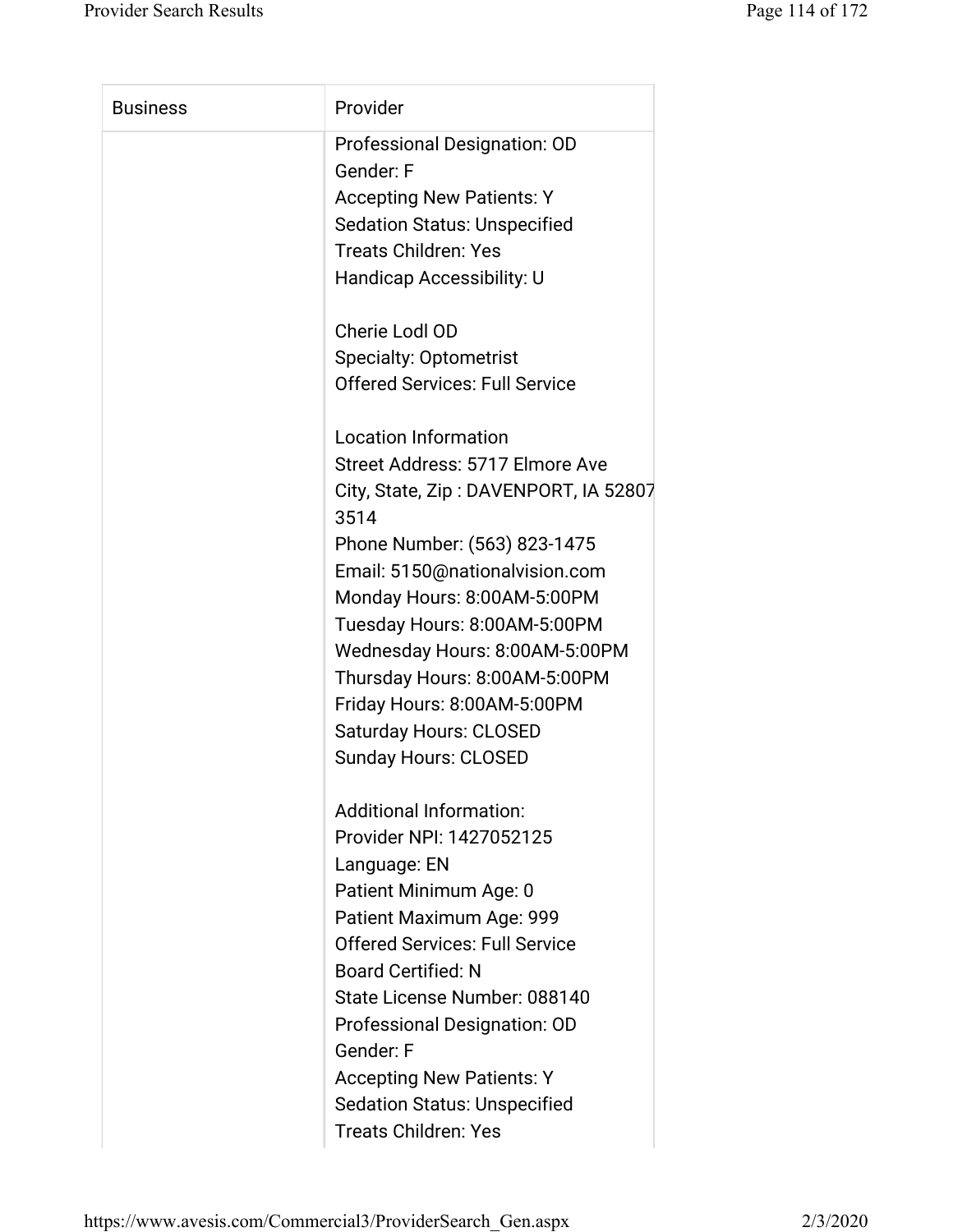| <b>Business</b> | Provider                                      |
|-----------------|-----------------------------------------------|
|                 | Handicap Accessibility: U                     |
|                 | Dale Hoffmann OD                              |
|                 | <b>Specialty: Optometrist</b>                 |
|                 | <b>Offered Services: Full Service</b>         |
|                 | <b>Location Information</b>                   |
|                 | Street Address: 5717 Elmore Ave               |
|                 | City, State, Zip: DAVENPORT, IA 52807<br>3514 |
|                 | Phone Number: (563) 823-1475                  |
|                 | Email: dalehoffmann@rocketmail.com            |
|                 | Monday Hours: 9:00AM-7:00PM                   |
|                 | Tuesday Hours: 9:00AM-7:00PM                  |
|                 | Wednesday Hours: 9:00AM-7:00PM                |
|                 | Thursday Hours: 9:00AM-7:00PM                 |
|                 | Friday Hours: 9:00AM-7:00PM                   |
|                 | Saturday Hours: 9:00AM-6:00PM                 |
|                 | <b>Sunday Hours: CLOSED</b>                   |
|                 | <b>Additional Information:</b>                |
|                 | Provider NPI: 1396745550                      |
|                 | Language: EN                                  |
|                 | Patient Minimum Age: 0                        |
|                 | Patient Maximum Age: 999                      |
|                 | <b>Offered Services: Full Service</b>         |
|                 | <b>Board Certified: N</b>                     |
|                 | State License Number: 084766                  |
|                 | Professional Designation: OD                  |
|                 | Gender: M                                     |
|                 | <b>Accepting New Patients: Y</b>              |
|                 | <b>Sedation Status: Unspecified</b>           |
|                 | <b>Treats Children: Yes</b>                   |
|                 | <b>Handicap Accessibility: N</b>              |
|                 | Derek Wills OD                                |
|                 | <b>Specialty: Optometrist</b>                 |
|                 | <b>Offered Services: Full Service</b>         |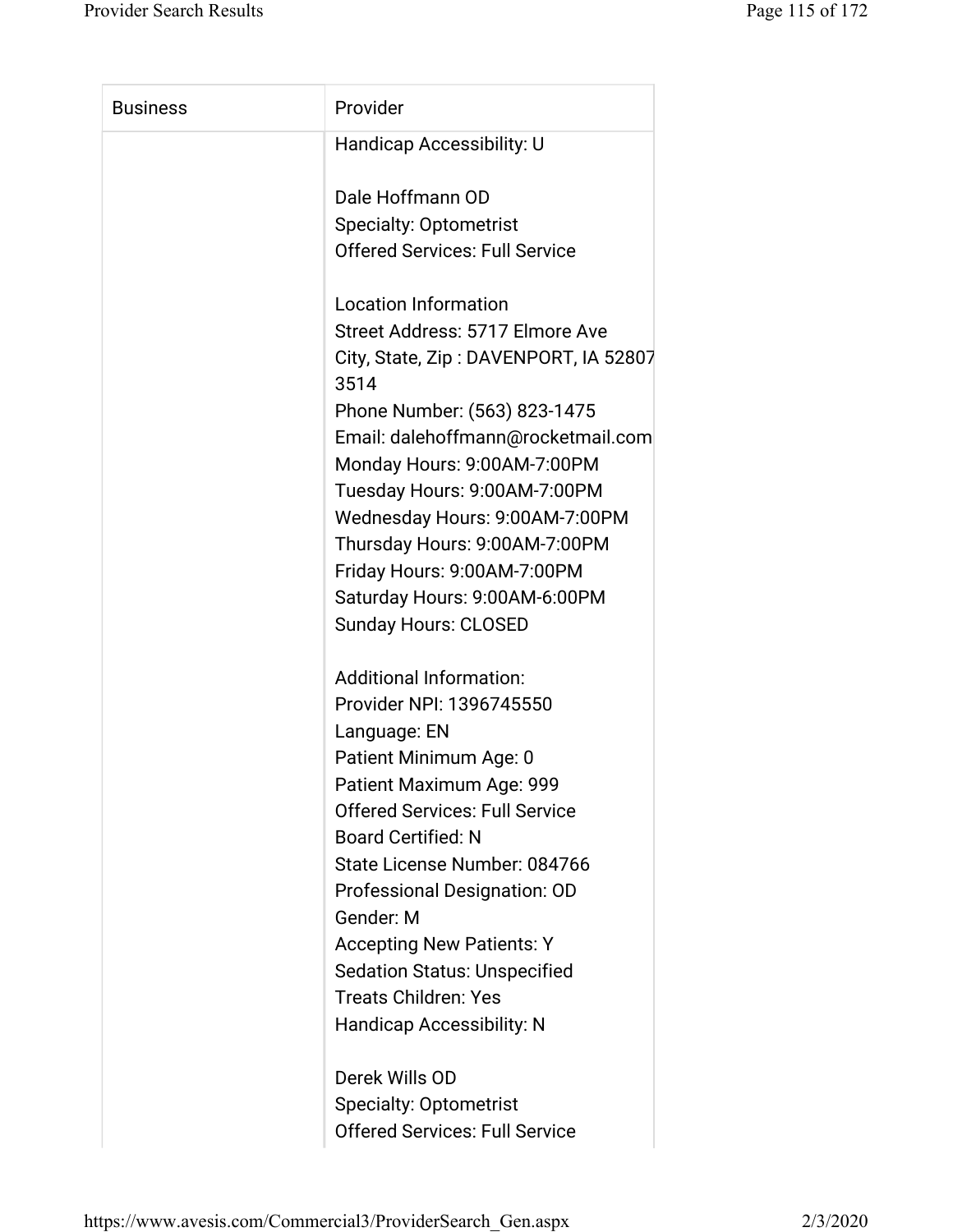| <b>Business</b> | Provider                              |
|-----------------|---------------------------------------|
|                 | <b>Location Information</b>           |
|                 | Street Address: 5717 Elmore Ave       |
|                 | City, State, Zip: DAVENPORT, IA 52807 |
|                 | 3514                                  |
|                 | Phone Number: (563) 823-1475          |
|                 | Email: 5150@nationalvision.com        |
|                 | Monday Hours: 8:00AM-5:00PM           |
|                 | Tuesday Hours: 8:00AM-5:00PM          |
|                 | Wednesday Hours: 8:00AM-5:00PM        |
|                 | Thursday Hours: 8:00AM-5:00PM         |
|                 | Friday Hours: 8:00AM-5:00PM           |
|                 | <b>Saturday Hours: CLOSED</b>         |
|                 | <b>Sunday Hours: CLOSED</b>           |
|                 | <b>Additional Information:</b>        |
|                 | Provider NPI: 1588043616              |
|                 | Language: EN                          |
|                 | Patient Minimum Age: 0                |
|                 | Patient Maximum Age: 999              |
|                 | <b>Offered Services: Full Service</b> |
|                 | <b>Board Certified: N</b>             |
|                 | State License Number: 078710          |
|                 | <b>Professional Designation: OD</b>   |
|                 | Gender: M                             |
|                 | <b>Accepting New Patients: Y</b>      |
|                 | <b>Sedation Status: Unspecified</b>   |
|                 | <b>Treats Children: Yes</b>           |
|                 | Handicap Accessibility: U             |
|                 |                                       |
|                 | Joseph Donahue OD                     |
|                 | <b>Specialty: Optometrist</b>         |
|                 | <b>Offered Services: Full Service</b> |
|                 | <b>Location Information</b>           |
|                 | Street Address: 5717 Elmore Ave       |
|                 | City, State, Zip: DAVENPORT, IA 52807 |
|                 | 3514                                  |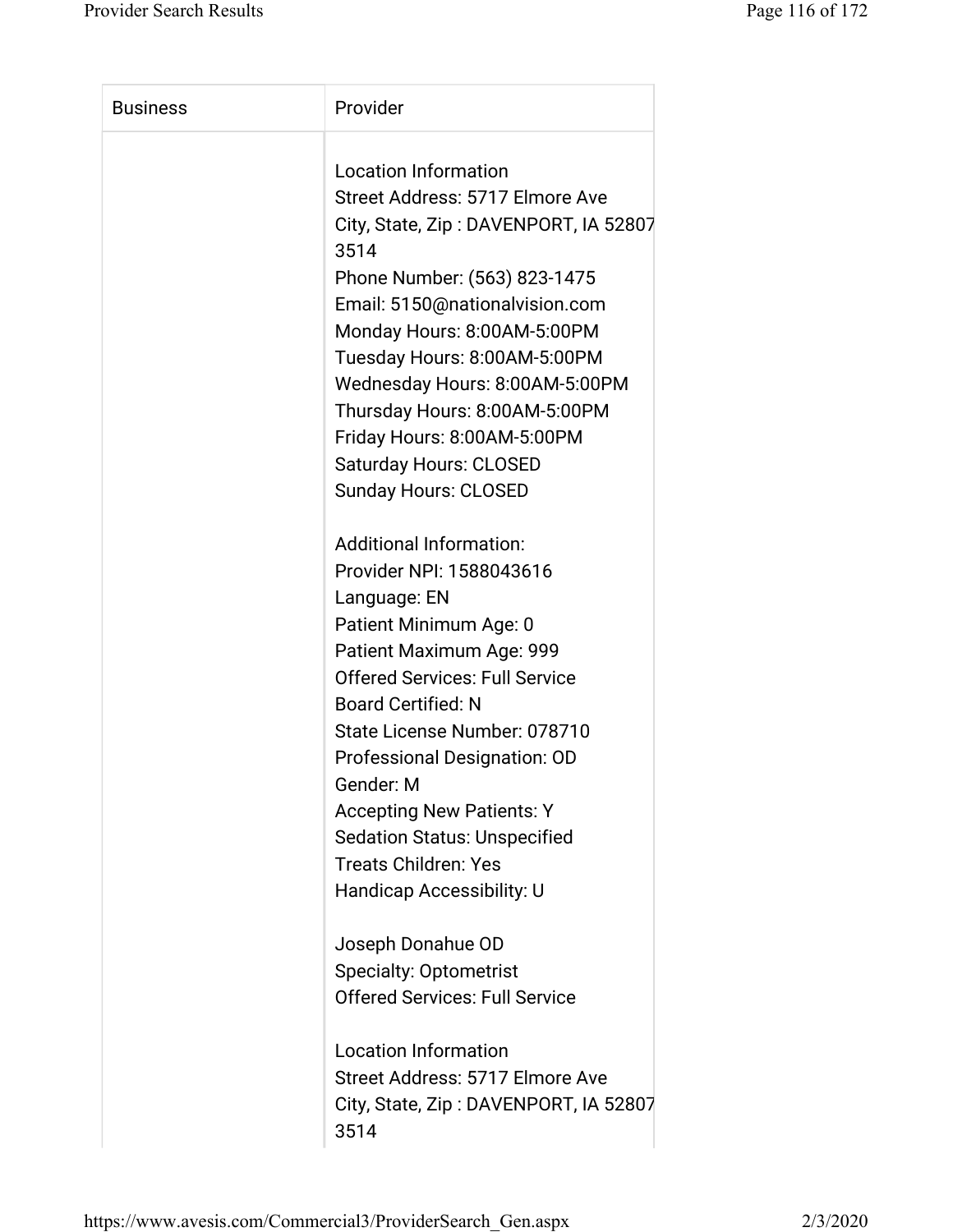| <b>Business</b> | Provider                              |
|-----------------|---------------------------------------|
|                 | Phone Number: (563) 823-1475          |
|                 | Email: markiv123@yahoo.com            |
|                 | Monday Hours: 8:00AM-5:00PM           |
|                 | Tuesday Hours: 8:00AM-5:00PM          |
|                 | Wednesday Hours: 8:00AM-5:00PM        |
|                 | Thursday Hours: 8:00AM-5:00PM         |
|                 | Friday Hours: 8:00AM-5:00PM           |
|                 | <b>Saturday Hours: CLOSED</b>         |
|                 | <b>Sunday Hours: CLOSED</b>           |
|                 |                                       |
|                 | <b>Additional Information:</b>        |
|                 | Provider NPI: 1487797643              |
|                 | Language: EN                          |
|                 | Patient Minimum Age: 0                |
|                 | Patient Maximum Age: 999              |
|                 | <b>Offered Services: Full Service</b> |
|                 | <b>Board Certified: N</b>             |
|                 | State License Number: 02347           |
|                 | Professional Designation: OD          |
|                 | Gender: M                             |
|                 | <b>Accepting New Patients: Y</b>      |
|                 | <b>Sedation Status: Unspecified</b>   |
|                 | <b>Treats Children: Yes</b>           |
|                 | <b>Handicap Accessibility: U</b>      |
|                 | Nancy Solsaa OD                       |
|                 | <b>Specialty: Optometrist</b>         |
|                 | <b>Offered Services: Full Service</b> |
|                 | <b>Location Information</b>           |
|                 | Street Address: 5717 Elmore Ave       |
|                 | City, State, Zip: DAVENPORT, IA 52807 |
|                 | 3514                                  |
|                 | Phone Number: (563) 823-1475          |
|                 | Email: 5150@nationalvision.com        |
|                 | Monday Hours: 8:00AM-5:00PM           |
|                 | Tuesday Hours: 8:00AM-5:00PM          |
|                 | Wednesday Hours: 8:00AM-5:00PM        |
|                 |                                       |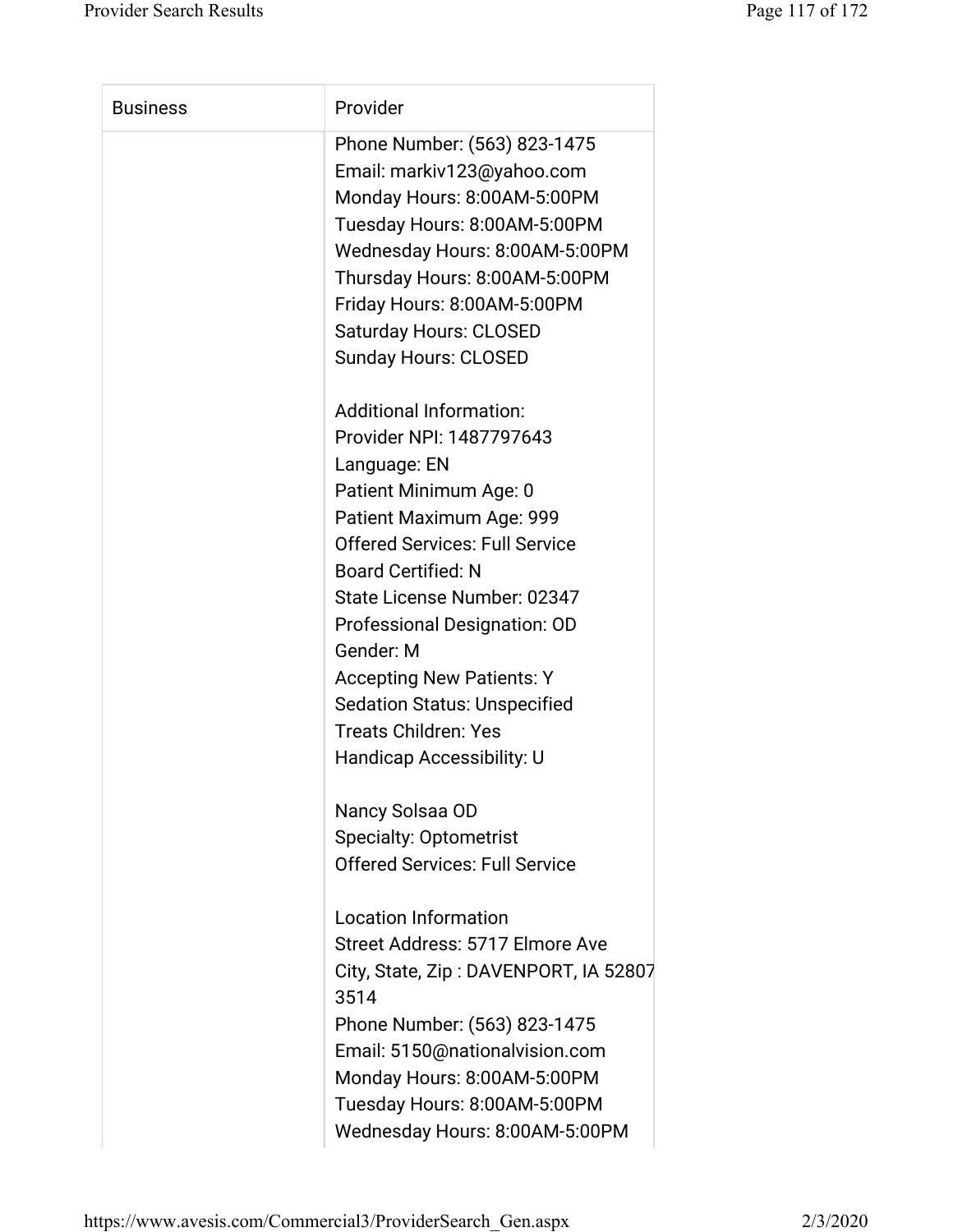| <b>Business</b>                                                                                  | Provider                                                                                                                                                                                                                                                                                                                                                                                                                                                                                                                                                   |
|--------------------------------------------------------------------------------------------------|------------------------------------------------------------------------------------------------------------------------------------------------------------------------------------------------------------------------------------------------------------------------------------------------------------------------------------------------------------------------------------------------------------------------------------------------------------------------------------------------------------------------------------------------------------|
|                                                                                                  | Thursday Hours: 8:00AM-5:00PM<br>Friday Hours: 8:00AM-5:00PM<br><b>Saturday Hours: CLOSED</b><br><b>Sunday Hours: CLOSED</b><br><b>Additional Information:</b><br>Provider NPI: 1770672354<br>Language: EN<br>Patient Minimum Age: 0<br>Patient Maximum Age: 999<br><b>Offered Services: Full Service</b><br><b>Board Certified: N</b><br>State License Number: 080547<br>Professional Designation: OD<br>Gender: F<br><b>Accepting New Patients: Y</b><br><b>Sedation Status: Unspecified</b><br><b>Treats Children: Yes</b><br>Handicap Accessibility: U |
| <b>Mobile Vision Providers</b><br>3930 44th Avenue Dr<br>MOLINE, IL 61265-6401<br>(309) 736-2280 | Cameron Lapp OD<br><b>Specialty: Optometrist</b><br><b>Offered Services: Exams Only</b><br><b>Location Information</b><br>Street Address: 3930 44th Avenue Dr<br>City, State, Zip: MOLINE, IL 61265-640<br>Phone Number: (309) 736-2280<br>Email: cambeck158@gmail.com<br>Monday Hours: 9:00AM-5:00PM<br>Tuesday Hours: 10:00AM-7:00PM<br>Wednesday Hours: 9:00AM-5:00PM<br>Thursday Hours: 9:00AM-7:00PM<br>Friday Hours: 9:00AM-4:00PM<br>Saturday Hours: 8:00AM-1:00PM<br><b>Sunday Hours: CLOSED</b>                                                   |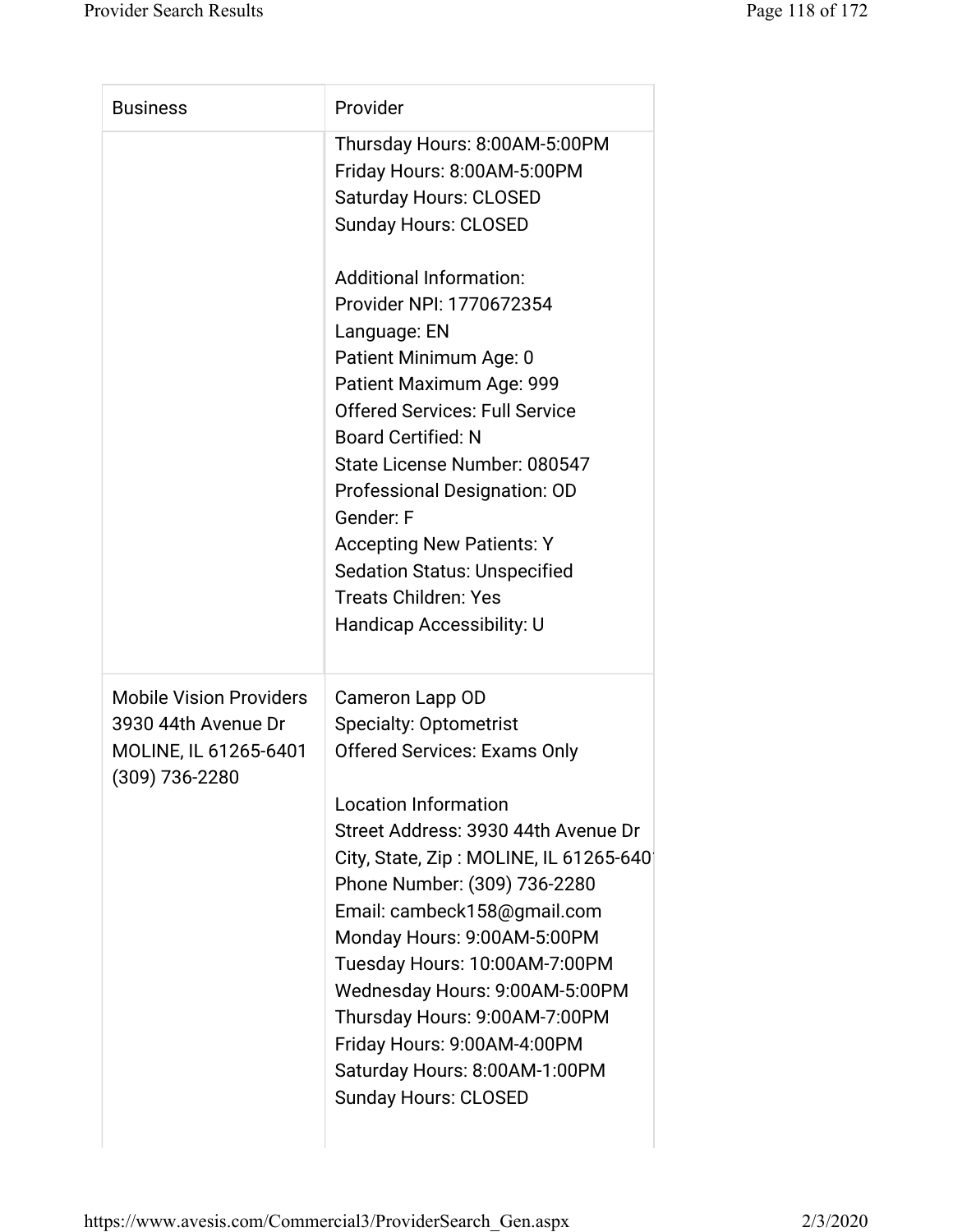| <b>Business</b>                                                                                       | Provider                                                                                                                                                                                                                                                                                                                                                                                                                                                                                                                                                                                                                                      |
|-------------------------------------------------------------------------------------------------------|-----------------------------------------------------------------------------------------------------------------------------------------------------------------------------------------------------------------------------------------------------------------------------------------------------------------------------------------------------------------------------------------------------------------------------------------------------------------------------------------------------------------------------------------------------------------------------------------------------------------------------------------------|
|                                                                                                       | <b>Additional Information:</b><br>Provider NPI: 1780709840<br>Language: EN<br>Patient Minimum Age: 0<br>Patient Maximum Age: 999<br><b>Offered Services: Exams Only</b><br><b>Board Certified: N</b><br>State License Number: 046009301<br>Professional Designation: OD<br>Gender: M<br><b>Accepting New Patients: Y</b><br><b>Sedation Status: Unspecified</b><br><b>Treats Children: Yes</b><br><b>Handicap Accessibility: Y</b>                                                                                                                                                                                                            |
| <b>Quad City Family Eye</b><br>Care<br>3930 44th Avenue Dr<br>MOLINE, IL 61265-6401<br>(309) 736-2280 | Quinn Judge OD<br><b>Specialty: Optometrist</b><br><b>Offered Services: Exams Only</b><br><b>Location Information</b><br>Street Address: 3930 44th Avenue Dr<br>City, State, Zip: MOLINE, IL 61265-640<br>Phone Number: (309) 736-2280<br>Email: sarakurtis16@gmail.com<br>Monday Hours: 9:00AM-8:00PM<br>Tuesday Hours: 9:00AM-8:00PM<br>Wednesday Hours: 9:00AM-8:00PM<br>Thursday Hours: 9:00AM-8:00PM<br>Friday Hours: 9:00AM-8:00PM<br>Saturday Hours: 9:00AM-6:00PM<br>Sunday Hours: 12:00PM-5:00PM<br><b>Additional Information:</b><br>Provider NPI: 1205065620<br>Language: EN<br>Patient Minimum Age: 0<br>Patient Maximum Age: 999 |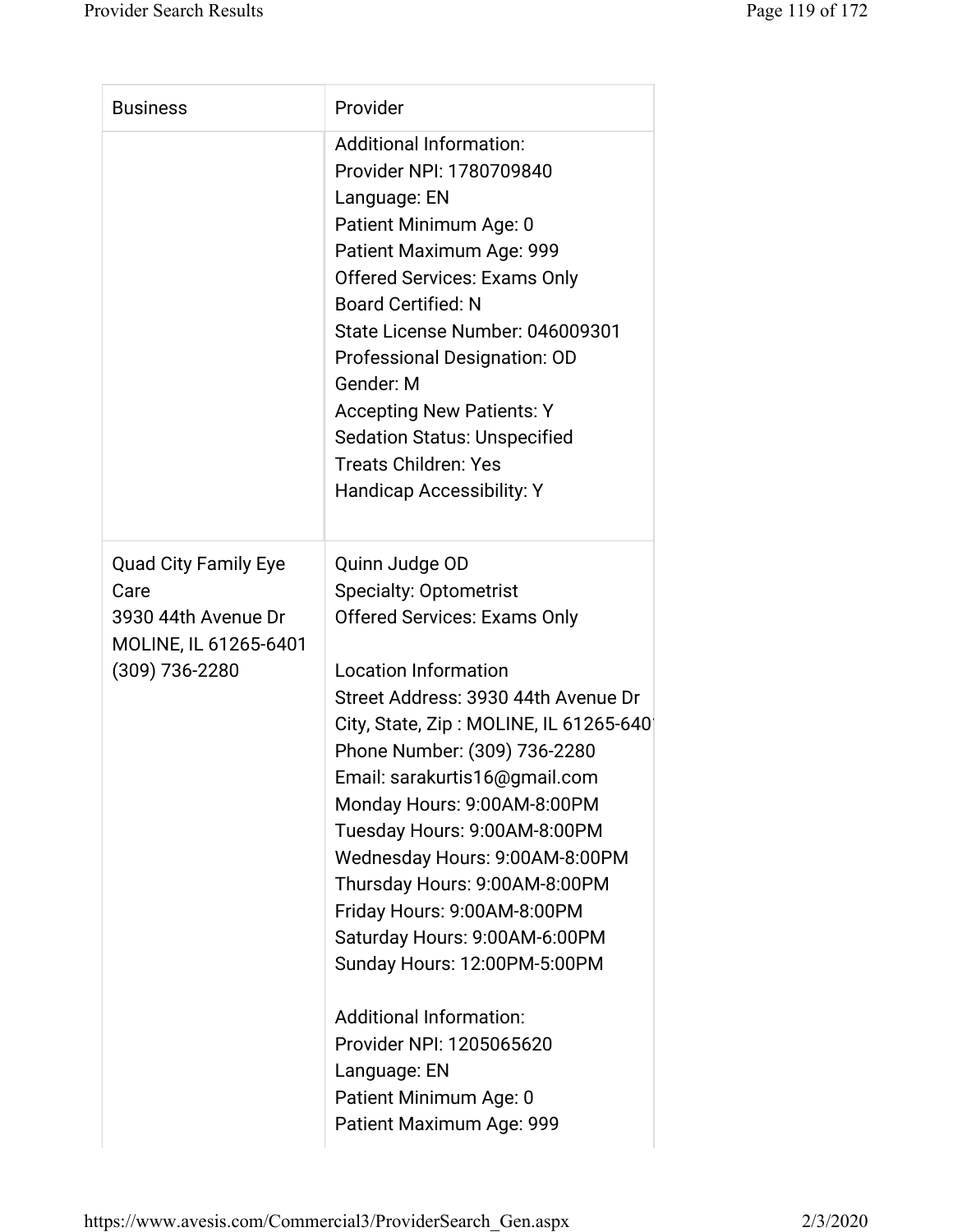| <b>Business</b> | Provider                               |
|-----------------|----------------------------------------|
|                 | <b>Offered Services: Exams Only</b>    |
|                 | <b>Board Certified: N</b>              |
|                 | State License Number: 046.010259       |
|                 | Professional Designation: OD           |
|                 | Gender: F                              |
|                 | <b>Accepting New Patients: Y</b>       |
|                 | <b>Sedation Status: Unspecified</b>    |
|                 | <b>Treats Children: Yes</b>            |
|                 | Handicap Accessibility: N              |
|                 | Sara Kurtis OD                         |
|                 | <b>Specialty: Optometrist</b>          |
|                 | <b>Offered Services: Exams Only</b>    |
|                 | <b>Location Information</b>            |
|                 | Street Address: 3930 44th Avenue Dr    |
|                 | City, State, Zip: MOLINE, IL 61265-640 |
|                 | Phone Number: (309) 736-2280           |
|                 | Email: shirley@claimdoctor.net         |
|                 | Monday Hours: 9:00AM-8:00PM            |
|                 | Tuesday Hours: 9:00AM-8:00PM           |
|                 | Wednesday Hours: 9:00AM-8:00PM         |
|                 | Thursday Hours: 9:00AM-8:00PM          |
|                 | Friday Hours: 9:00AM-8:00PM            |
|                 | Saturday Hours: 9:00AM-6:00PM          |
|                 | Sunday Hours: 12:00PM-5:00PM           |
|                 | <b>Additional Information:</b>         |
|                 | Provider NPI: 1043283146               |
|                 | Language: EN                           |
|                 | Patient Minimum Age: 0                 |
|                 | Patient Maximum Age: 999               |
|                 | <b>Offered Services: Exams Only</b>    |
|                 | <b>Board Certified: N</b>              |
|                 | State License Number: 046009779        |
|                 | Professional Designation: OD           |
|                 | Gender: F                              |
|                 | <b>Accepting New Patients: Y</b>       |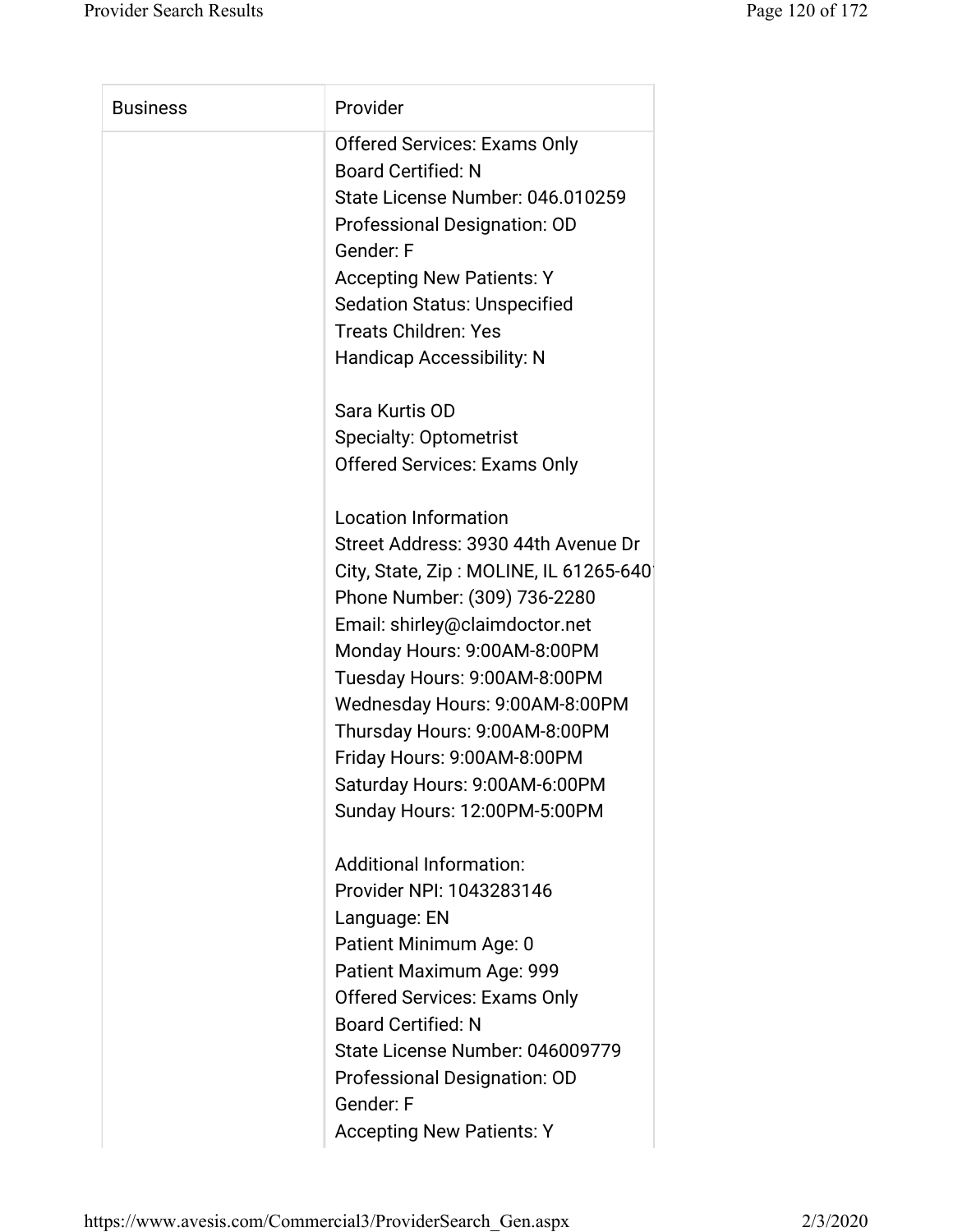| <b>Business</b>                                                           | Provider                                                                                                                                                                                                                                                                                                                                                                                                                                                                                                                                                                                                                                                                                                                                                                                                                                                                                                                                   |
|---------------------------------------------------------------------------|--------------------------------------------------------------------------------------------------------------------------------------------------------------------------------------------------------------------------------------------------------------------------------------------------------------------------------------------------------------------------------------------------------------------------------------------------------------------------------------------------------------------------------------------------------------------------------------------------------------------------------------------------------------------------------------------------------------------------------------------------------------------------------------------------------------------------------------------------------------------------------------------------------------------------------------------|
|                                                                           | <b>Sedation Status: Unspecified</b><br><b>Treats Children: Yes</b><br><b>Handicap Accessibility: N</b>                                                                                                                                                                                                                                                                                                                                                                                                                                                                                                                                                                                                                                                                                                                                                                                                                                     |
| Eyecare Max<br>4007 East 53Rd St<br>DAVENPORT, IA 52807<br>(563) 355-4554 | David McManis OD<br><b>Specialty: Optometrist</b><br><b>Offered Services: Unspecified</b><br><b>Location Information</b><br>Street Address: 4007 East 53Rd St<br>City, State, Zip: DAVENPORT, IA 52807<br>Phone Number: (563) 355-4554<br>Email: mcconniet@hotmail.com<br>Monday Hours: 9:00AM-6:00PM<br><b>Tuesday Hours: CLOSED</b><br>Wednesday Hours: 9:00AM-6:00PM<br>Thursday Hours: 9:00AM-6:00PM<br>Friday Hours: 9:00AM-6:00PM<br>Saturday Hours: 9:00AM-1:00PM<br><b>Sunday Hours: CLOSED</b><br><b>Additional Information:</b><br>Provider NPI: 1710965629<br>Language: EN<br>Patient Minimum Age: 0<br>Patient Maximum Age: 999<br><b>Offered Services: Unspecified</b><br><b>Board Certified: N</b><br>State License Number: 01667<br>Professional Designation: OD<br>Gender: M<br><b>Accepting New Patients: Y</b><br><b>Sedation Status: Unspecified</b><br><b>Treats Children: Yes</b><br><b>Handicap Accessibility: N</b> |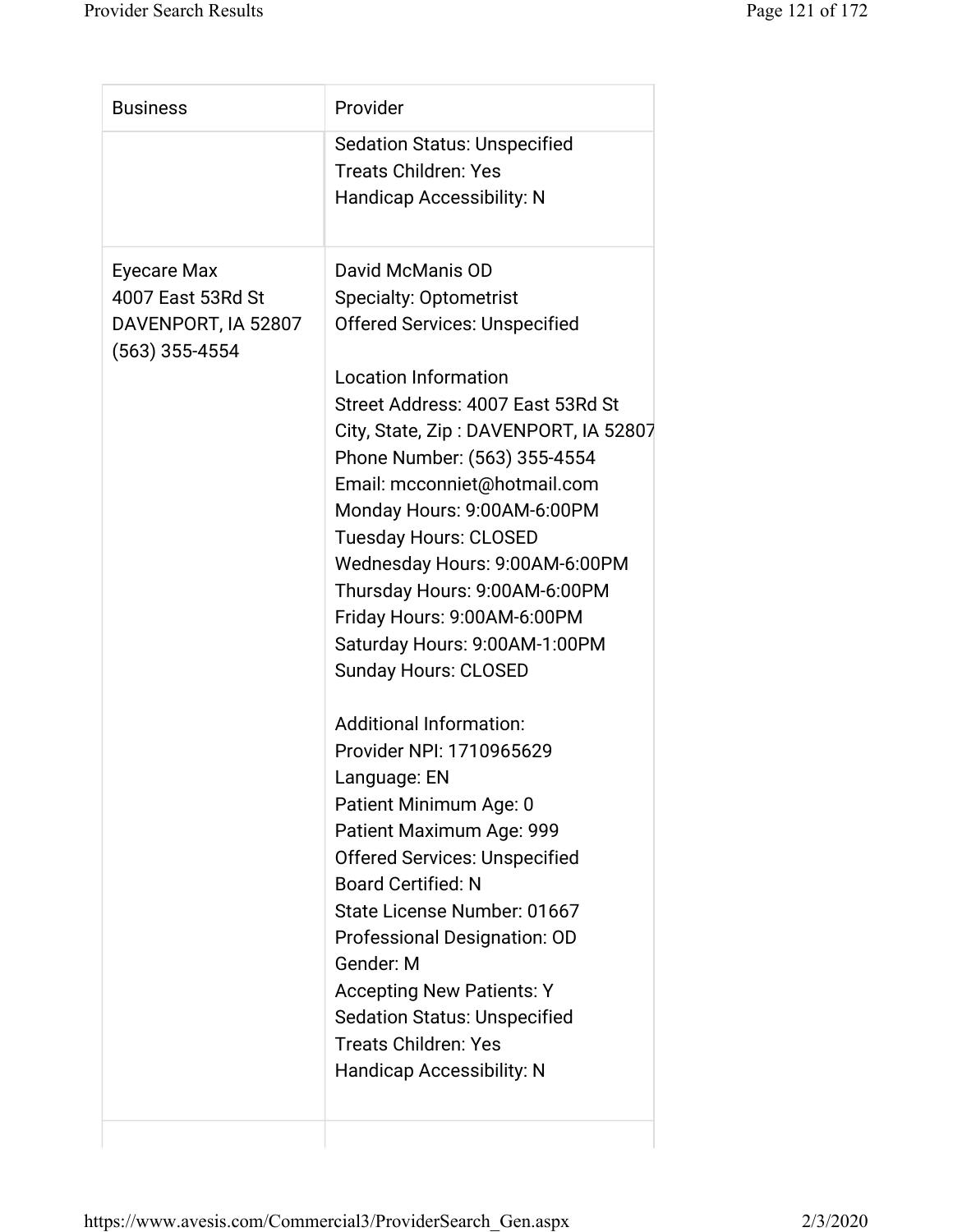| <b>Business</b>                                                                                               | Provider                                                                                                                                                                                                                                                                                                                                                                                                                                                                                                                                                                                                                                                                                                                                                                                                                                                                                                                                                                         |
|---------------------------------------------------------------------------------------------------------------|----------------------------------------------------------------------------------------------------------------------------------------------------------------------------------------------------------------------------------------------------------------------------------------------------------------------------------------------------------------------------------------------------------------------------------------------------------------------------------------------------------------------------------------------------------------------------------------------------------------------------------------------------------------------------------------------------------------------------------------------------------------------------------------------------------------------------------------------------------------------------------------------------------------------------------------------------------------------------------|
| <b>Wal-Mart Visioni Center</b><br>#2231<br>3930 44th Avenue Dr<br>MOLINE, IL 61265-6401<br>$(309) 736 - 2280$ | Wal-Mart Stores, Inc<br>Specialty: Eyewear Supplier (Equipmen<br>not the service)<br><b>Offered Services: Unspecified</b><br><b>Location Information</b><br>Street Address: 3930 44th Avenue Dr<br>City, State, Zip: MOLINE, IL 61265-640<br>Phone Number: (309) 736-2280<br><b>Email: No Email Provided</b><br>Monday Hours: 9:00AM-8:00PM<br>Tuesday Hours: 9:00AM-8:00PM<br>Wednesday Hours: 9:00AM-8:00PM<br>Thursday Hours: 9:00AM-8:00PM<br>Friday Hours: 9:00AM-8:00PM<br>Saturday Hours: 8:00AM-6:00PM<br>Sunday Hours: 12:00PM-5:00PM<br><b>Additional Information:</b><br>Provider NPI:<br>Language: EN<br>Patient Minimum Age: 0<br>Patient Maximum Age: 999<br><b>Offered Services: Unspecified</b><br><b>Board Certified: N</b><br>State License Number: Unspecified<br><b>Professional Designation:</b><br>Gender: U<br><b>Accepting New Patients: Y</b><br><b>Sedation Status: Unspecified</b><br><b>Treats Children: Yes</b><br><b>Handicap Accessibility: N</b> |
| Johnson Eyecare P.C.<br>4622 Progress Dr<br>DAVENPORT, IA 52807<br>$(563)$ 345-6777                           | Randall Johnson OD<br><b>Specialty: Optometrist</b><br><b>Offered Services: Full Service</b>                                                                                                                                                                                                                                                                                                                                                                                                                                                                                                                                                                                                                                                                                                                                                                                                                                                                                     |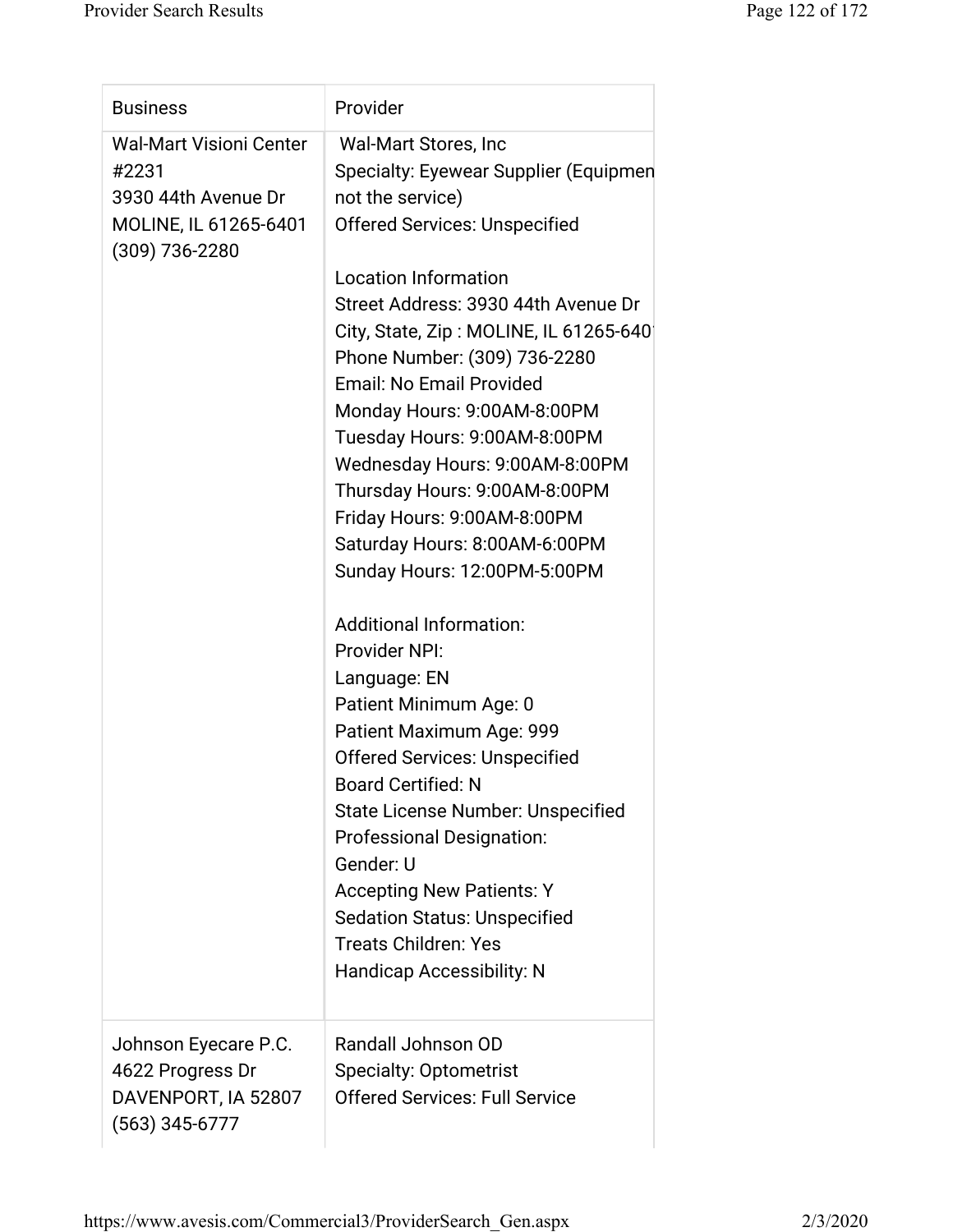| <b>Business</b>                                                        | Provider                                                                                                                                                                                                                                                                                                                                                                                                                                                                                                                                                                                                                                                                                                                                                                                                                                          |
|------------------------------------------------------------------------|---------------------------------------------------------------------------------------------------------------------------------------------------------------------------------------------------------------------------------------------------------------------------------------------------------------------------------------------------------------------------------------------------------------------------------------------------------------------------------------------------------------------------------------------------------------------------------------------------------------------------------------------------------------------------------------------------------------------------------------------------------------------------------------------------------------------------------------------------|
|                                                                        | <b>Location Information</b><br>Street Address: 4622 Progress Dr<br>City, State, Zip: DAVENPORT, IA 52807<br>Phone Number: (563) 345-6777<br>Email: johnsoneyecare@yahoo.com<br>Monday Hours: 8:00AM-6:00PM<br>Tuesday Hours: 8:00AM-6:00PM<br>Wednesday Hours: 8:00AM-5:00PM<br>Thursday Hours: 8:00AM-5:00PM<br>Friday Hours: 8:00AM-3:00PM<br>Saturday Hours: 8:00AM-12:00PM<br><b>Sunday Hours: CLOSED</b><br><b>Additional Information:</b><br>Provider NPI: 1780640391<br>Language: EN<br>Patient Minimum Age: 0<br>Patient Maximum Age: 999<br><b>Offered Services: Full Service</b><br><b>Board Certified: N</b><br>State License Number: 02142<br>Professional Designation: OD<br>Gender: M<br><b>Accepting New Patients: Y</b><br><b>Sedation Status: Unspecified</b><br><b>Treats Children: Yes</b><br><b>Handicap Accessibility: Y</b> |
| Eye Surgeons<br>2001 5th St<br>SILVIS, IL 61282-2903<br>(309) 792-2020 | <b>Carlton Fenzl MD</b><br>Specialty: Ophthalmology<br><b>Offered Services: Full Service</b><br><b>Location Information</b><br>Street Address: 2001 5th St<br>City, State, Zip: SILVIS, IL 61282-2903<br>Phone Number: (309) 792-2020                                                                                                                                                                                                                                                                                                                                                                                                                                                                                                                                                                                                             |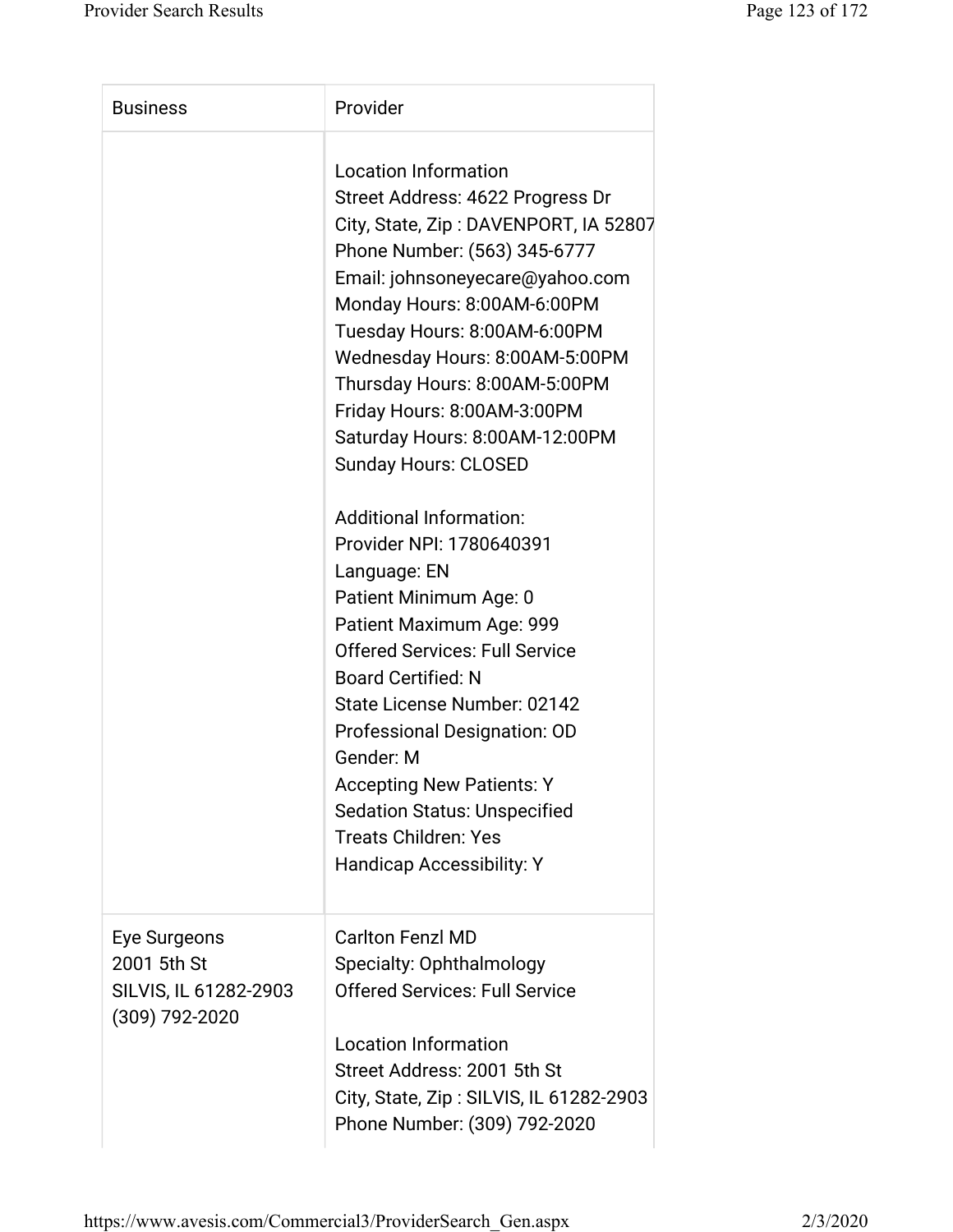| <b>Business</b> | Provider                                |
|-----------------|-----------------------------------------|
|                 | Email: btraub@eyesurgeonspc.com         |
|                 | Monday Hours: 8:00AM-5:00PM             |
|                 | Tuesday Hours: 8:00AM-5:00PM            |
|                 | Wednesday Hours: 8:00AM-5:00PM          |
|                 | Thursday Hours: 8:00AM-5:00PM           |
|                 | Friday Hours: 8:00AM-12:00PM            |
|                 | <b>Saturday Hours: CLOSED</b>           |
|                 | <b>Sunday Hours: CLOSED</b>             |
|                 | <b>Additional Information:</b>          |
|                 | Provider NPI: 1386958064                |
|                 | Language: EN                            |
|                 | Patient Minimum Age: 0                  |
|                 | Patient Maximum Age: 999                |
|                 | <b>Offered Services: Full Service</b>   |
|                 | <b>Board Certified: N</b>               |
|                 | State License Number: 036137712         |
|                 | <b>Professional Designation: MD</b>     |
|                 | Gender: M                               |
|                 | <b>Accepting New Patients: Y</b>        |
|                 | <b>Sedation Status: Unspecified</b>     |
|                 | <b>Treats Children: Yes</b>             |
|                 | Handicap Accessibility: Y               |
|                 | <b>Chad Kluver OD</b>                   |
|                 | <b>Specialty: Optometrist</b>           |
|                 | <b>Offered Services: Full Service</b>   |
|                 | <b>Location Information</b>             |
|                 | Street Address: 2001 5th St             |
|                 | City, State, Zip: SILVIS, IL 61282-2903 |
|                 | Phone Number: (309) 792-2020            |
|                 | Email: btraub@eyesurgeonspc.com         |
|                 | Monday Hours: 8:00AM-5:00PM             |
|                 | Tuesday Hours: 8:00AM-5:00PM            |
|                 | Wednesday Hours: 8:00AM-5:00PM          |
|                 | Thursday Hours: 8:00AM-5:00PM           |
|                 | Friday Hours: 8:00AM-5:00PM             |
|                 |                                         |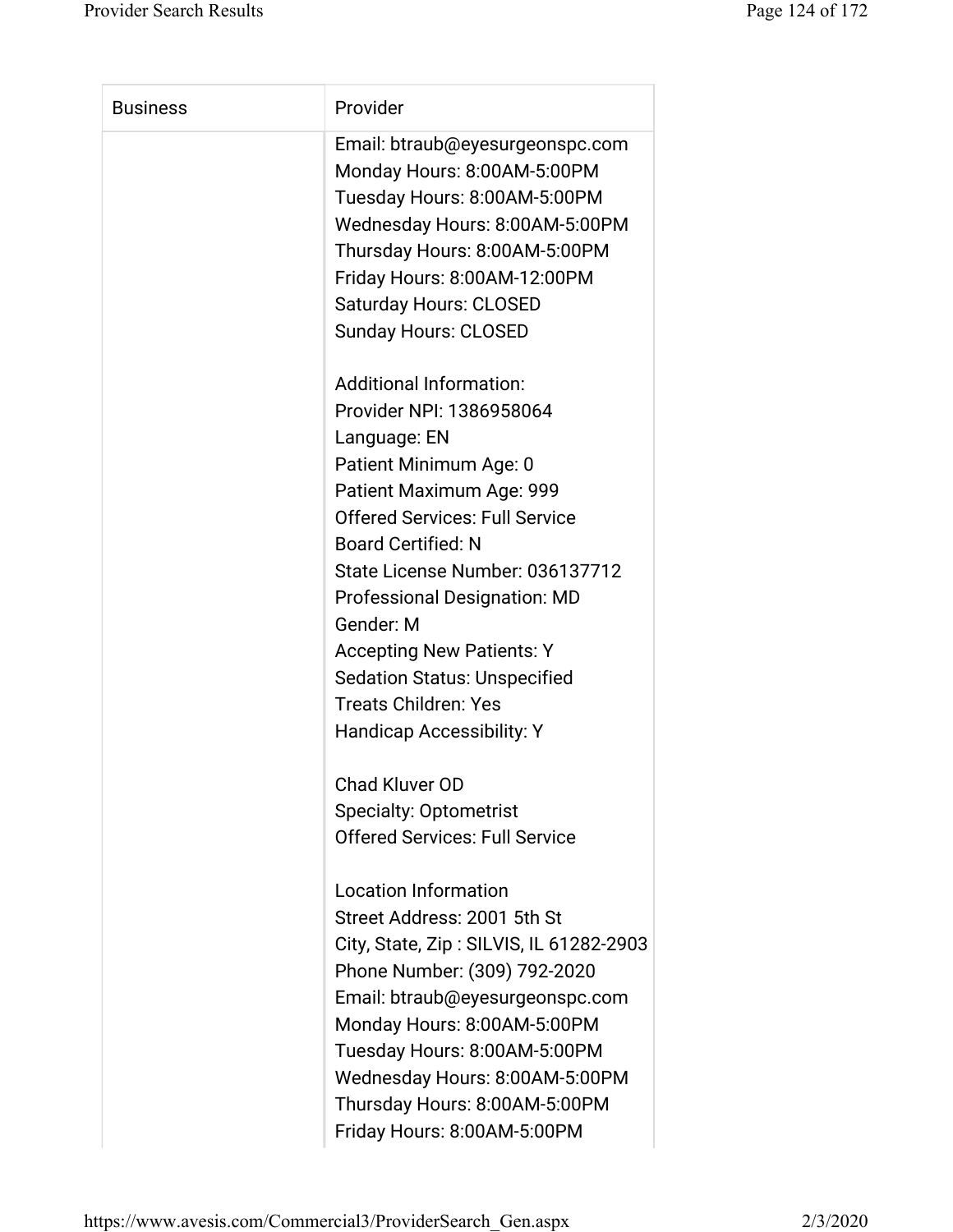| <b>Business</b> | Provider                                |
|-----------------|-----------------------------------------|
|                 | <b>Saturday Hours: CLOSED</b>           |
|                 | <b>Sunday Hours: CLOSED</b>             |
|                 | <b>Additional Information:</b>          |
|                 | Provider NPI: 1982680237                |
|                 | Language: EN                            |
|                 | Patient Minimum Age: 0                  |
|                 | Patient Maximum Age: 999                |
|                 | <b>Offered Services: Full Service</b>   |
|                 | <b>Board Certified: N</b>               |
|                 | State License Number: 046009707         |
|                 | <b>Professional Designation: OD</b>     |
|                 | Gender: M                               |
|                 | <b>Accepting New Patients: Y</b>        |
|                 | <b>Sedation Status: Unspecified</b>     |
|                 | <b>Treats Children: Yes</b>             |
|                 | <b>Handicap Accessibility: Y</b>        |
|                 | James Wymore MD                         |
|                 | Specialty: Ophthalmology                |
|                 | <b>Offered Services: Full Service</b>   |
|                 | <b>Location Information</b>             |
|                 | Street Address: 2001 5th St             |
|                 | City, State, Zip: SILVIS, IL 61282-2903 |
|                 | Phone Number: (309) 792-2020            |
|                 | Email: btraub@eyesurgeonspc.com         |
|                 | Monday Hours: 8:00AM-5:00PM             |
|                 | Tuesday Hours: 8:00AM-5:00PM            |
|                 | Wednesday Hours: 8:00AM-5:00PM          |
|                 | Thursday Hours: 8:00AM-5:00PM           |
|                 | Friday Hours: 8:00AM-12:00PM            |
|                 | <b>Saturday Hours: CLOSED</b>           |
|                 | <b>Sunday Hours: CLOSED</b>             |
|                 | Additional Information:                 |
|                 | Provider NPI: 1477530830                |

Language: EN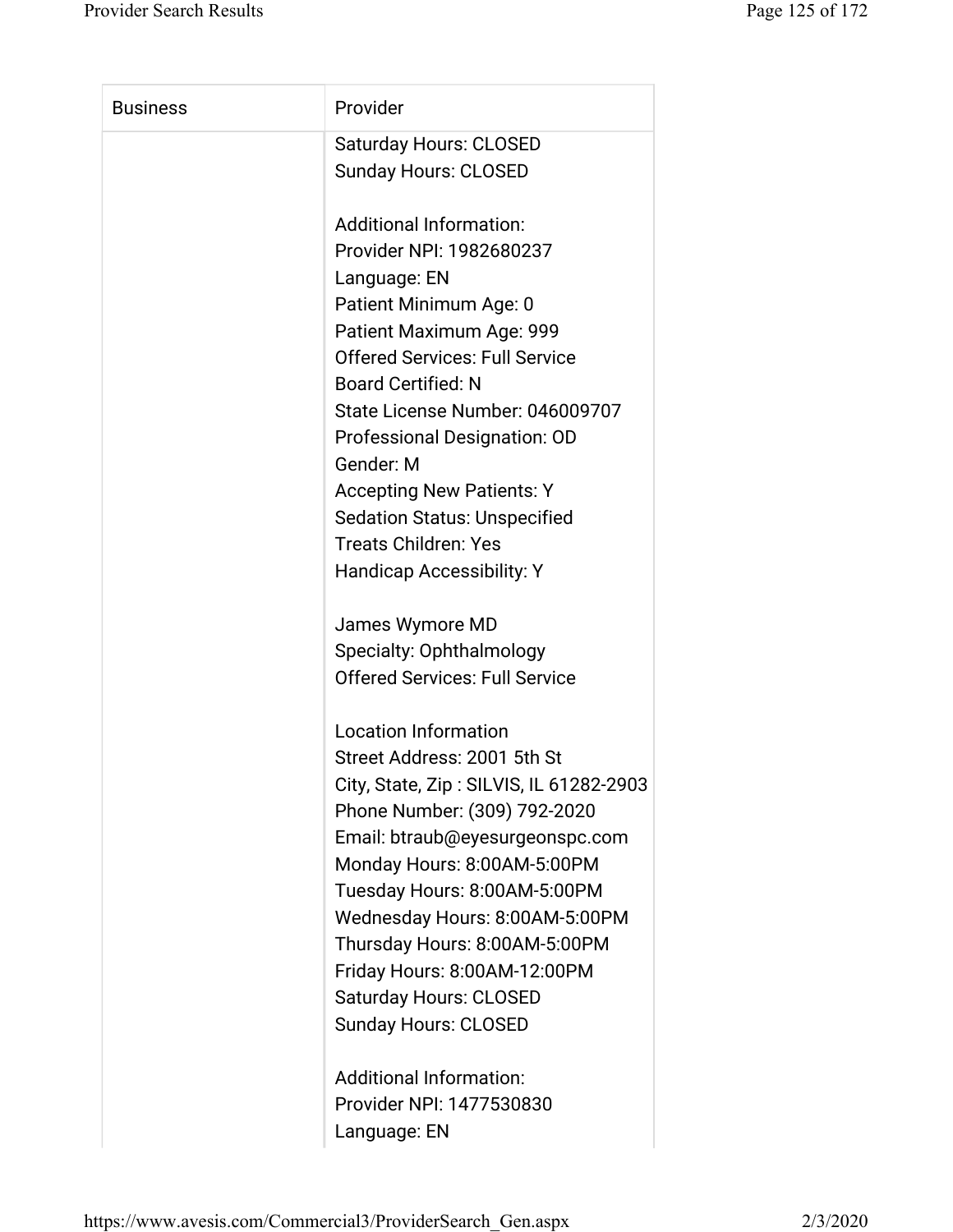| <b>Business</b> | Provider                                |
|-----------------|-----------------------------------------|
|                 | Patient Minimum Age: 0                  |
|                 | Patient Maximum Age: 999                |
|                 | <b>Offered Services: Full Service</b>   |
|                 | <b>Board Certified: N</b>               |
|                 | State License Number: 036081788         |
|                 | <b>Professional Designation: MD</b>     |
|                 | Gender: M                               |
|                 | <b>Accepting New Patients: Y</b>        |
|                 | <b>Sedation Status: Unspecified</b>     |
|                 | <b>Treats Children: Yes</b>             |
|                 | <b>Handicap Accessibility: Y</b>        |
|                 | <b>Brian Hansel OD</b>                  |
|                 | <b>Specialty: Optometrist</b>           |
|                 | <b>Offered Services: Full Service</b>   |
|                 | <b>Location Information</b>             |
|                 | Street Address: 2001 5th St             |
|                 | City, State, Zip: SILVIS, IL 61282-2903 |
|                 | Phone Number: (309) 792-2020            |
|                 | Email: btraub@eyesurgeonspc.com         |
|                 | Monday Hours: 8:00AM-5:00PM             |
|                 | Tuesday Hours: 8:00AM-5:00PM            |
|                 | Wednesday Hours: 8:00AM-5:00PM          |
|                 | Thursday Hours: 8:00AM-5:00PM           |
|                 | Friday Hours: 8:00AM-5:00PM             |
|                 | <b>Saturday Hours: CLOSED</b>           |
|                 | <b>Sunday Hours: CLOSED</b>             |
|                 | <b>Additional Information:</b>          |
|                 | Provider NPI: 1982833653                |
|                 | Language: EN                            |
|                 | Patient Minimum Age: 0                  |
|                 | Patient Maximum Age: 999                |
|                 | <b>Offered Services: Full Service</b>   |
|                 | <b>Board Certified: N</b>               |
|                 | State License Number: 046.010633        |
|                 | Professional Designation: OD            |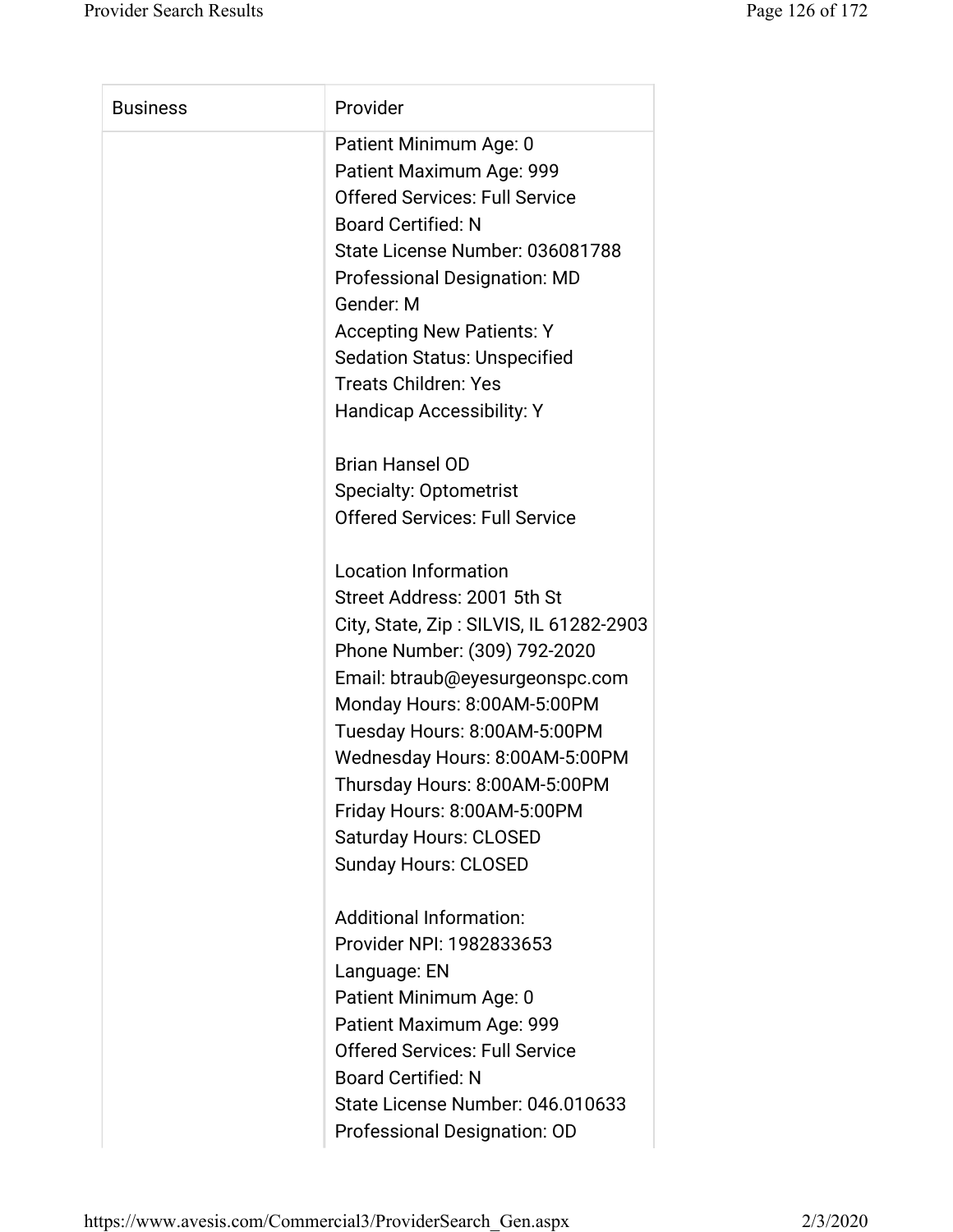| <b>Business</b> | Provider                                |
|-----------------|-----------------------------------------|
|                 | Gender: M                               |
|                 | <b>Accepting New Patients: Y</b>        |
|                 | <b>Sedation Status: Unspecified</b>     |
|                 | <b>Treats Children: Yes</b>             |
|                 | <b>Handicap Accessibility: Y</b>        |
|                 | John Frederick MD                       |
|                 | Specialty: Ophthalmology                |
|                 | <b>Offered Services: Full Service</b>   |
|                 | <b>Location Information</b>             |
|                 | Street Address: 2001 5th St             |
|                 | City, State, Zip: SILVIS, IL 61282-2903 |
|                 | Phone Number: (309) 792-2020            |
|                 | Email: btraub@eyesurgeonspc.com         |
|                 | Monday Hours: 8:00AM-5:00PM             |
|                 | Tuesday Hours: 8:00AM-5:00PM            |
|                 | Wednesday Hours: 8:00AM-5:00PM          |
|                 | Thursday Hours: 8:00AM-5:00PM           |
|                 | Friday Hours: 8:00AM-5:00PM             |
|                 | <b>Saturday Hours: CLOSED</b>           |
|                 | <b>Sunday Hours: CLOSED</b>             |
|                 | <b>Additional Information:</b>          |
|                 | Provider NPI: 1043297492                |
|                 | Language: EN                            |
|                 | Patient Minimum Age: 0                  |
|                 | Patient Maximum Age: 999                |
|                 | <b>Offered Services: Full Service</b>   |
|                 | <b>Board Certified: N</b>               |
|                 | State License Number: 036098033         |
|                 | <b>Professional Designation: MD</b>     |
|                 | Gender: M                               |
|                 | <b>Accepting New Patients: Y</b>        |
|                 | <b>Sedation Status: Unspecified</b>     |
|                 | <b>Treats Children: Yes</b>             |
|                 | <b>Handicap Accessibility: N</b>        |
|                 |                                         |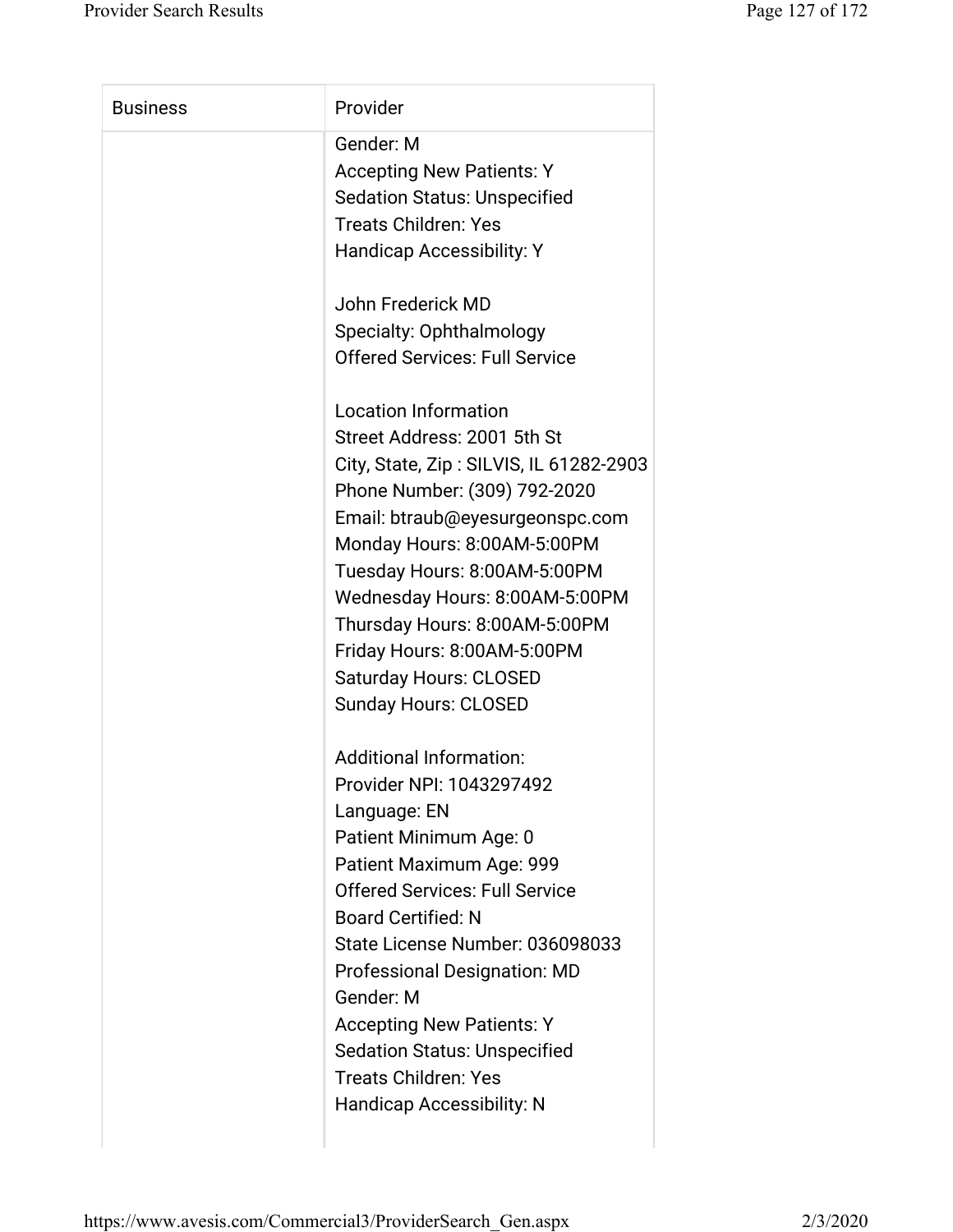| <b>Business</b> | Provider                                                     |
|-----------------|--------------------------------------------------------------|
|                 | Katherine Dunne OD                                           |
|                 | <b>Specialty: Optometrist</b>                                |
|                 | <b>Offered Services: Full Service</b>                        |
|                 | <b>Location Information</b>                                  |
|                 | Street Address: 2001 5th St                                  |
|                 | City, State, Zip: SILVIS, IL 61282-2903                      |
|                 | Phone Number: (309) 792-2020                                 |
|                 | Email: btraub@eyesurgeonspc.com                              |
|                 | Monday Hours: 8:00AM-5:00PM                                  |
|                 | Tuesday Hours: 8:00AM-5:00PM                                 |
|                 | Wednesday Hours: 8:00AM-5:00PM                               |
|                 | Thursday Hours: 8:00AM-5:00PM<br>Friday Hours: 8:00AM-5:00PM |
|                 | <b>Saturday Hours: CLOSED</b>                                |
|                 | <b>Sunday Hours: CLOSED</b>                                  |
|                 |                                                              |
|                 | <b>Additional Information:</b>                               |
|                 | Provider NPI: 1639456411                                     |
|                 | Language: EN                                                 |
|                 | Patient Minimum Age: 0                                       |
|                 | Patient Maximum Age: 999                                     |
|                 | <b>Offered Services: Full Service</b>                        |
|                 | <b>Board Certified: N</b>                                    |
|                 | State License Number: 046010470                              |
|                 | Professional Designation: OD                                 |
|                 | Gender: F                                                    |
|                 | <b>Accepting New Patients: Y</b>                             |
|                 | <b>Sedation Status: Unspecified</b>                          |
|                 | <b>Treats Children: Yes</b>                                  |
|                 | Handicap Accessibility: Y                                    |
|                 | Jonathan Isgrig OD                                           |
|                 | <b>Specialty: Optometrist</b>                                |
|                 | <b>Offered Services: Full Service</b>                        |
|                 | <b>Location Information</b>                                  |
|                 | Street Address: 2001 5th St                                  |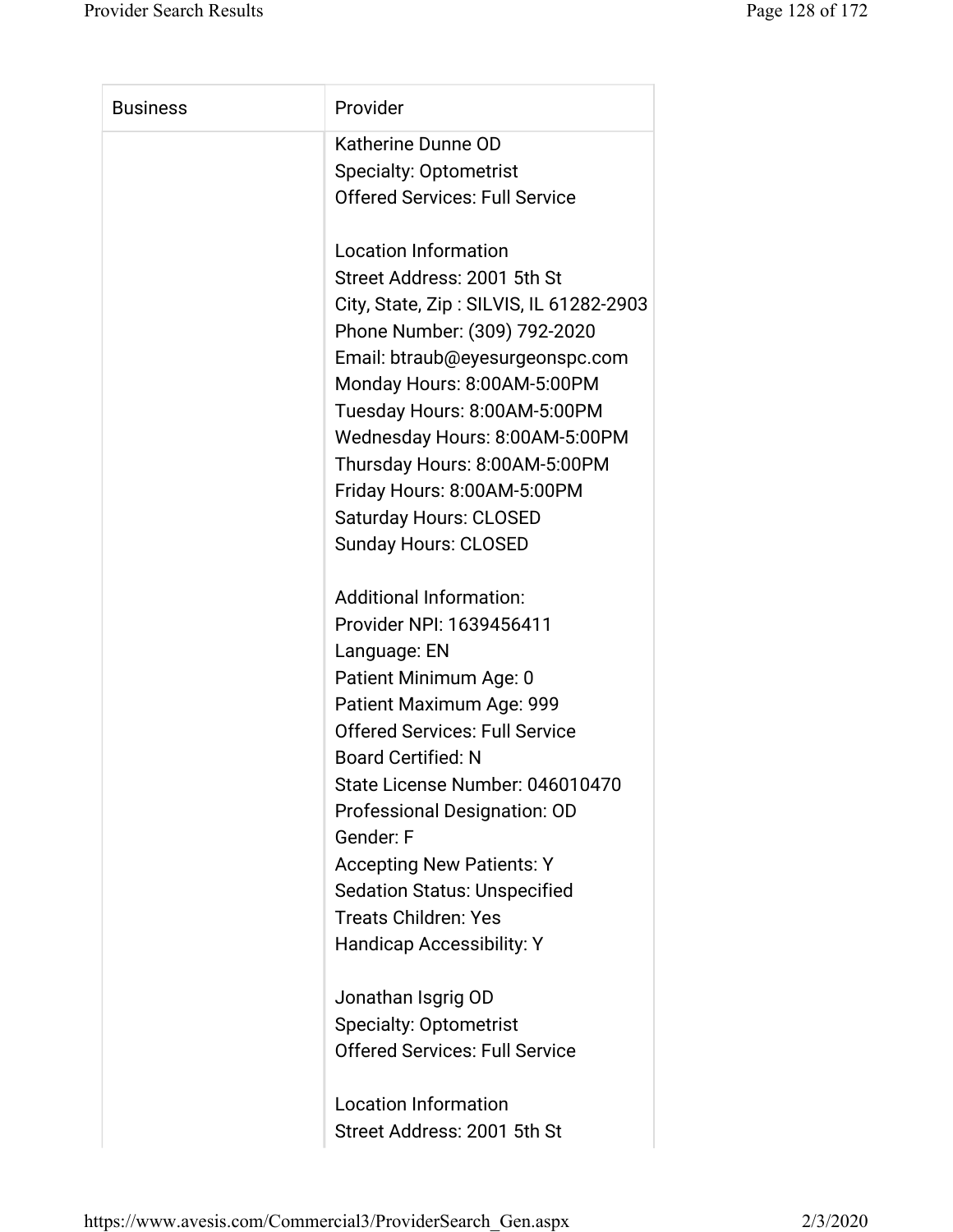| <b>Business</b> | Provider                                                                                                   |
|-----------------|------------------------------------------------------------------------------------------------------------|
|                 | City, State, Zip: SILVIS, IL 61282-2903<br>Phone Number: (309) 792-2020<br>Email: btraub@eyesurgeonspc.com |
|                 | Monday Hours: 8:00AM-5:00PM<br>Tuesday Hours: 8:00AM-5:00PM                                                |
|                 | Wednesday Hours: 8:00AM-5:00PM                                                                             |
|                 | Thursday Hours: 8:00AM-5:00PM                                                                              |
|                 | Friday Hours: 8:00AM-12:00PM                                                                               |
|                 | <b>Saturday Hours: CLOSED</b>                                                                              |
|                 | <b>Sunday Hours: CLOSED</b>                                                                                |
|                 | <b>Additional Information:</b>                                                                             |
|                 | Provider NPI: 1376953042                                                                                   |
|                 | Language: EN                                                                                               |
|                 | Patient Minimum Age: 0                                                                                     |
|                 | Patient Maximum Age: 999<br><b>Offered Services: Full Service</b>                                          |
|                 | <b>Board Certified: N</b>                                                                                  |
|                 | State License Number: 046.010894                                                                           |
|                 | Professional Designation: OD                                                                               |
|                 | Gender: M                                                                                                  |
|                 | <b>Accepting New Patients: Y</b>                                                                           |
|                 | <b>Sedation Status: Unspecified</b>                                                                        |
|                 | <b>Treats Children: Yes</b>                                                                                |
|                 | <b>Handicap Accessibility: Y</b>                                                                           |
|                 | Martin O'Malley MD                                                                                         |
|                 | Specialty: Ophthalmology                                                                                   |
|                 | <b>Offered Services: Full Service</b>                                                                      |
|                 | <b>Location Information</b>                                                                                |
|                 | Street Address: 2001 5th St                                                                                |
|                 | City, State, Zip: SILVIS, IL 61282-2903                                                                    |
|                 | Phone Number: (309) 792-2020                                                                               |
|                 | Email: btraub@eyesurgeonspc.com                                                                            |
|                 | Monday Hours: 8:00AM-5:00PM                                                                                |
|                 | Tuesday Hours: 8:00AM-5:00PM                                                                               |
|                 | Wednesday Hours: 8:00AM-5:00PM                                                                             |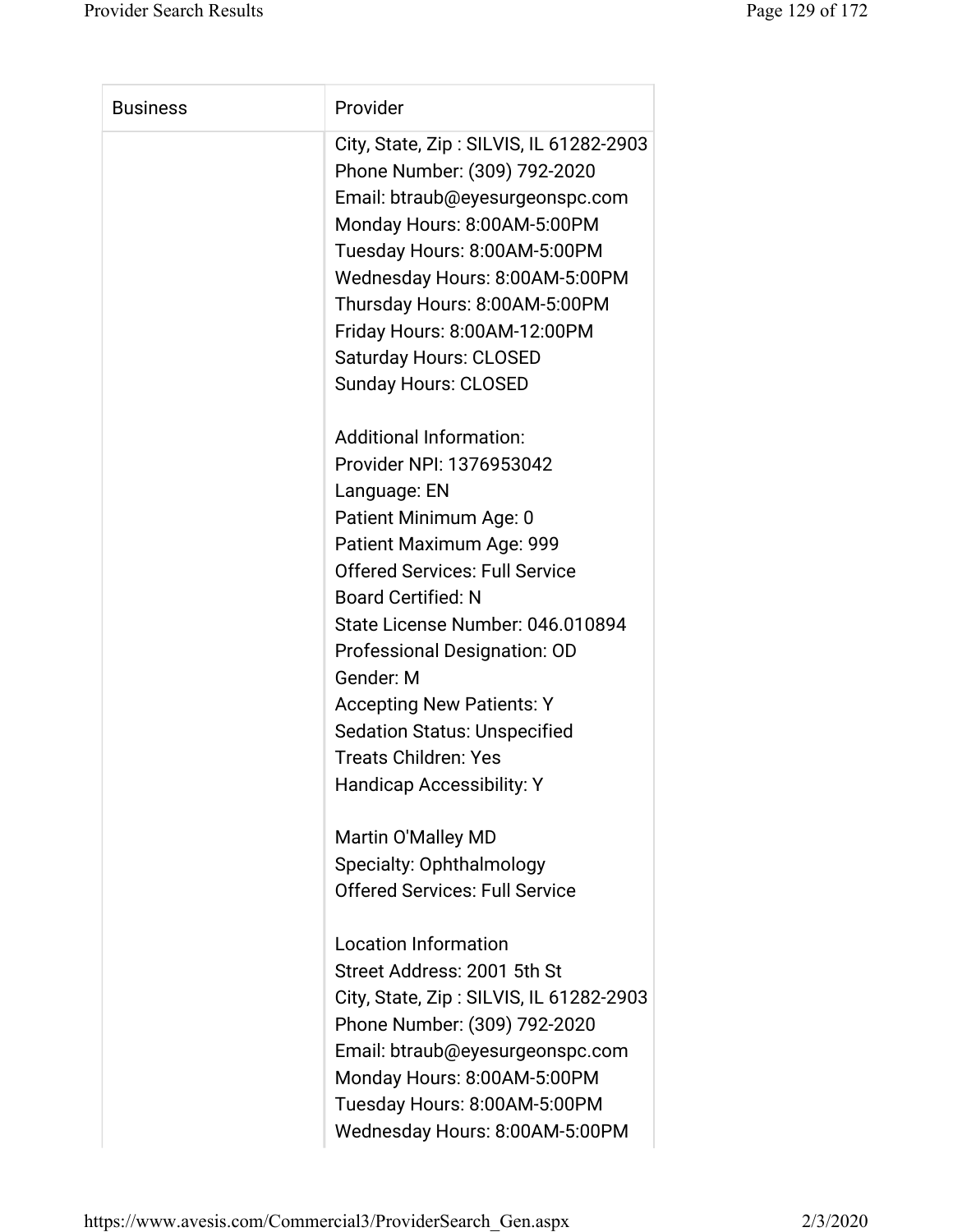| <b>Business</b> | Provider                                |
|-----------------|-----------------------------------------|
|                 | Thursday Hours: 8:00AM-5:00PM           |
|                 | Friday Hours: 8:00AM-12:00PM            |
|                 | <b>Saturday Hours: CLOSED</b>           |
|                 | <b>Sunday Hours: CLOSED</b>             |
|                 | <b>Additional Information:</b>          |
|                 | Provider NPI: 1750545455                |
|                 | Language: EN                            |
|                 | Patient Minimum Age: 0                  |
|                 | Patient Maximum Age: 999                |
|                 | <b>Offered Services: Full Service</b>   |
|                 | <b>Board Certified: N</b>               |
|                 | State License Number: 036.136317        |
|                 | <b>Professional Designation: MD</b>     |
|                 | Gender: M                               |
|                 | <b>Accepting New Patients: Y</b>        |
|                 | <b>Sedation Status: Unspecified</b>     |
|                 | <b>Treats Children: Yes</b>             |
|                 | Handicap Accessibility: Y               |
|                 | <b>Michael Boehm MD</b>                 |
|                 | Specialty: Ophthalmology                |
|                 | <b>Offered Services: Unspecified</b>    |
|                 | <b>Location Information</b>             |
|                 | Street Address: 2001 5th St             |
|                 | City, State, Zip: SILVIS, IL 61282-2903 |
|                 | Phone Number: (309) 792-2020            |
|                 | Email: btraub@eyesurgeonspc.com         |
|                 | Monday Hours: 8:00AM-5:00PM             |
|                 | Tuesday Hours: 8:00AM-5:00PM            |
|                 | Wednesday Hours: 8:00AM-5:00PM          |
|                 | Thursday Hours: 8:00AM-5:00PM           |
|                 | Friday Hours: 8:00AM-5:00PM             |
|                 | <b>Saturday Hours: CLOSED</b>           |
|                 | <b>Sunday Hours: CLOSED</b>             |
|                 |                                         |

Additional Information: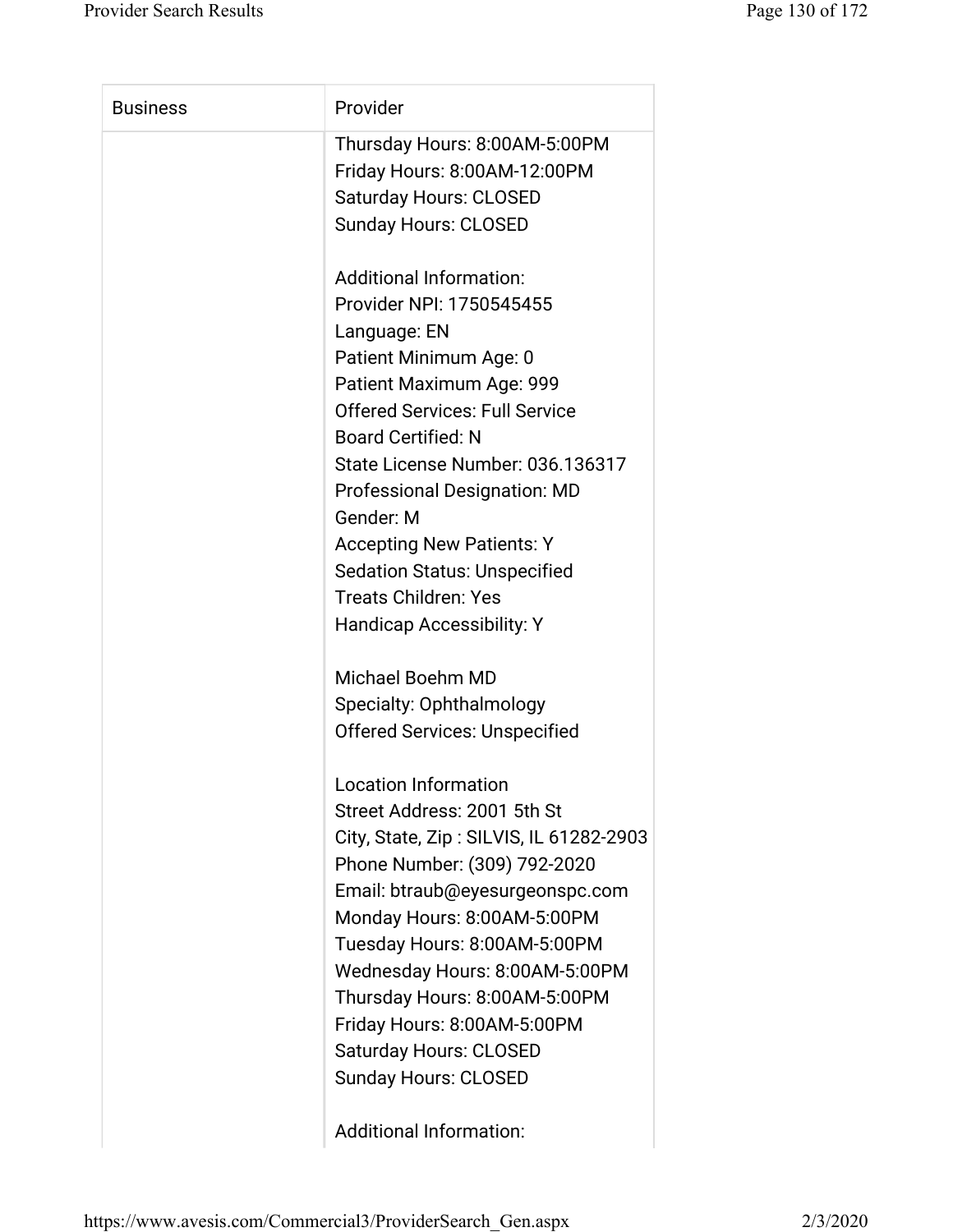| <b>Business</b> | Provider                                |
|-----------------|-----------------------------------------|
|                 |                                         |
|                 | Provider NPI: 1912984360                |
|                 | Language: EN                            |
|                 | Patient Minimum Age: 0                  |
|                 | Patient Maximum Age: 999                |
|                 | <b>Offered Services: Unspecified</b>    |
|                 | <b>Board Certified: N</b>               |
|                 | State License Number: 036109146         |
|                 | <b>Professional Designation: MD</b>     |
|                 | Gender: M                               |
|                 | <b>Accepting New Patients: Y</b>        |
|                 | <b>Sedation Status: Unspecified</b>     |
|                 | <b>Treats Children: Yes</b>             |
|                 | <b>Handicap Accessibility: Y</b>        |
|                 | <b>Tina Eckhardt MD</b>                 |
|                 | Specialty: Ophthalmology                |
|                 | <b>Offered Services: Full Service</b>   |
|                 | <b>Location Information</b>             |
|                 | Street Address: 2001 5th St             |
|                 | City, State, Zip: SILVIS, IL 61282-2903 |
|                 | Phone Number: (309) 792-2020            |
|                 | Email: btraub@eyesurgeonspc.com         |
|                 | Monday Hours: 8:00AM-5:00PM             |
|                 | Tuesday Hours: 8:00AM-5:00PM            |
|                 | Wednesday Hours: 8:00AM-5:00PM          |
|                 | Thursday Hours: 8:00AM-5:00PM           |
|                 | Friday Hours: 8:00AM-5:00PM             |
|                 | <b>Saturday Hours: CLOSED</b>           |
|                 | <b>Sunday Hours: CLOSED</b>             |
|                 | <b>Additional Information:</b>          |
|                 | Provider NPI: 1952373383                |
|                 | Language: EN                            |
|                 | Patient Minimum Age: 0                  |
|                 | Patient Maximum Age: 999                |
|                 | <b>Offered Services: Full Service</b>   |
|                 | <b>Board Certified: N</b>               |
|                 |                                         |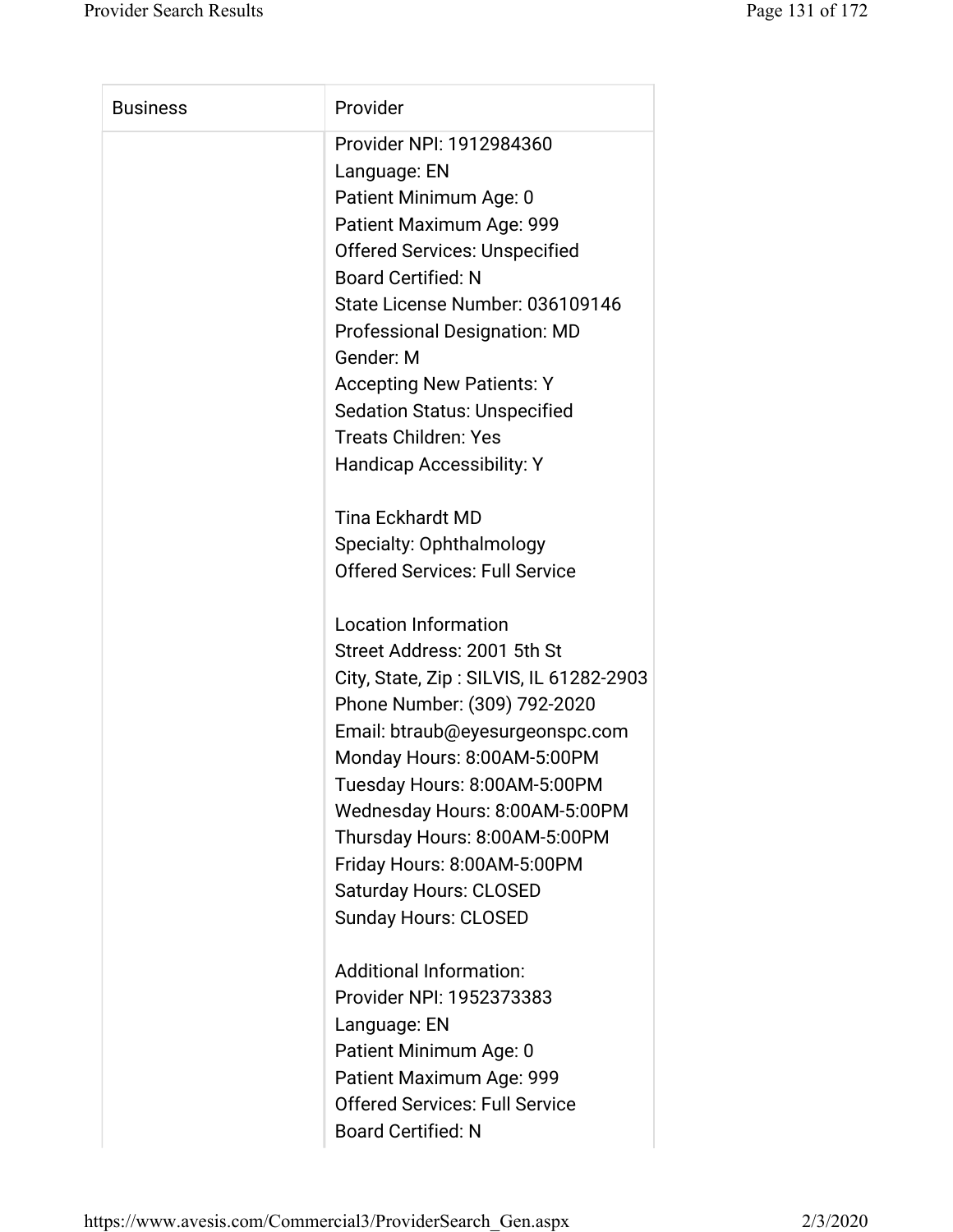| <b>Business</b> | Provider                                |
|-----------------|-----------------------------------------|
|                 | State License Number: 036099298         |
|                 | <b>Professional Designation: MD</b>     |
|                 | Gender: F                               |
|                 | <b>Accepting New Patients: Y</b>        |
|                 | <b>Sedation Status: Unspecified</b>     |
|                 | <b>Treats Children: Yes</b>             |
|                 | <b>Handicap Accessibility: Y</b>        |
|                 | <b>Scott Baldwin OD</b>                 |
|                 | <b>Specialty: Optometrist</b>           |
|                 | <b>Offered Services: Full Service</b>   |
|                 | <b>Location Information</b>             |
|                 | Street Address: 2001 5th St             |
|                 | City, State, Zip: SILVIS, IL 61282-2903 |
|                 | Phone Number: (309) 792-2020            |
|                 | Email: btraub@eyesurgeonspc.com         |
|                 | Monday Hours: 8:00AM-5:00PM             |
|                 | Tuesday Hours: 8:00AM-5:00PM            |
|                 | Wednesday Hours: 8:00AM-5:00PM          |
|                 | Thursday Hours: 8:00AM-5:00PM           |
|                 | Friday Hours: 8:00AM-12:00PM            |
|                 | Saturday Hours: CLOSED                  |
|                 | <b>Sunday Hours: CLOSED</b>             |
|                 | <b>Additional Information:</b>          |
|                 | Provider NPI: 1366794695                |
|                 | Language: EN                            |
|                 | Patient Minimum Age: 0                  |
|                 | Patient Maximum Age: 999                |
|                 | <b>Offered Services: Full Service</b>   |
|                 | <b>Board Certified: N</b>               |
|                 | State License Number: 046011276         |
|                 | Professional Designation: OD            |
|                 | Gender: M                               |
|                 | <b>Accepting New Patients: Y</b>        |
|                 | <b>Sedation Status: Unspecified</b>     |
|                 | <b>Treats Children: Yes</b>             |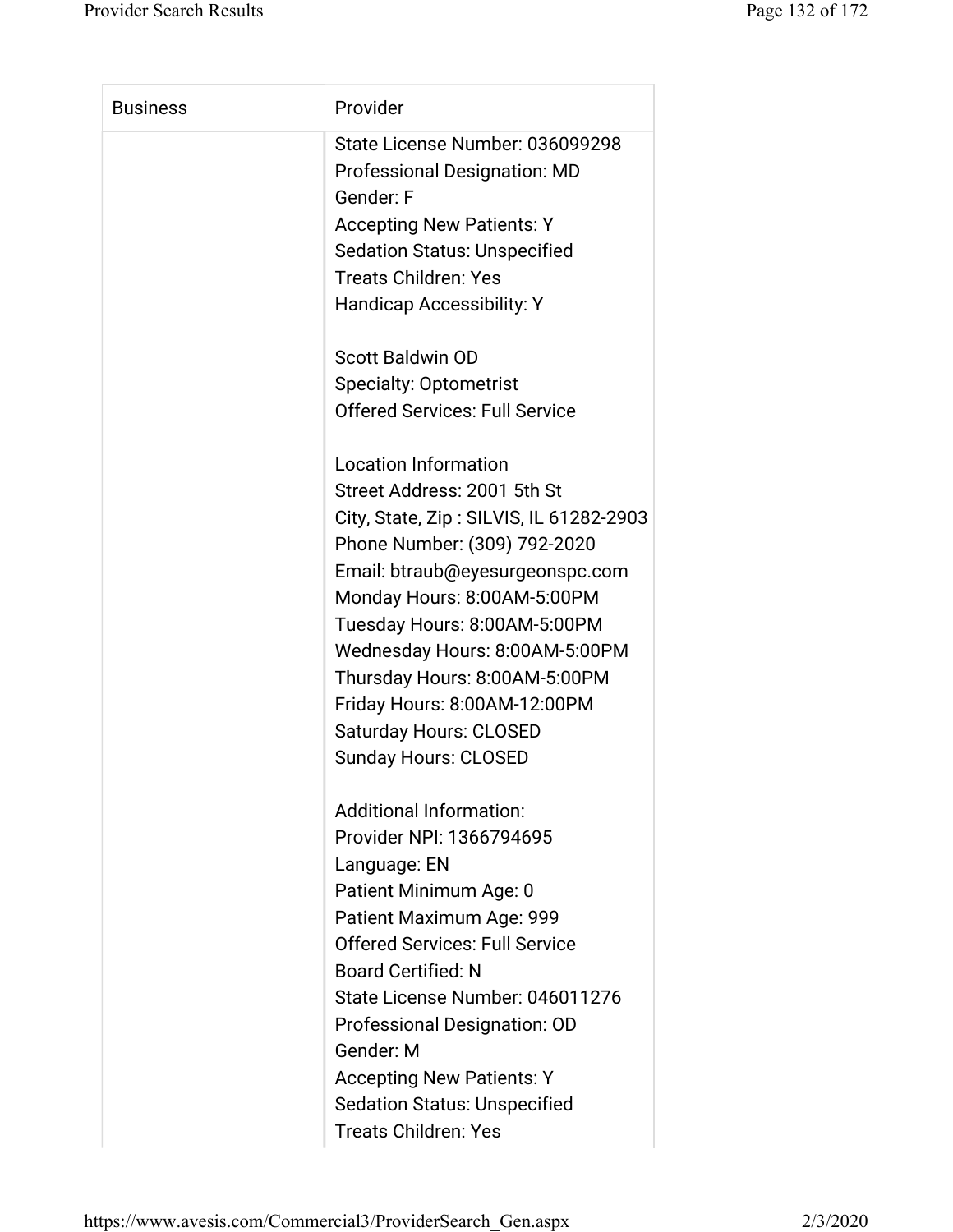| <b>Business</b> | Provider                                |
|-----------------|-----------------------------------------|
|                 | <b>Handicap Accessibility: Y</b>        |
|                 | Sarah Burgett OD                        |
|                 | <b>Specialty: Optometrist</b>           |
|                 | <b>Offered Services: Full Service</b>   |
|                 | <b>Location Information</b>             |
|                 | Street Address: 2001 5th St             |
|                 | City, State, Zip: SILVIS, IL 61282-2903 |
|                 | Phone Number: (309) 792-2020            |
|                 | Email: btraub@eyesurgeonspc.com         |
|                 | Monday Hours: 8:00AM-5:00PM             |
|                 | Tuesday Hours: 8:00AM-5:00PM            |
|                 | Wednesday Hours: 8:00AM-5:00PM          |
|                 | Thursday Hours: 8:00AM-5:00PM           |
|                 | Friday Hours: 8:00AM-5:00PM             |
|                 | <b>Saturday Hours: CLOSED</b>           |
|                 | <b>Sunday Hours: CLOSED</b>             |
|                 | <b>Additional Information:</b>          |
|                 | Provider NPI: 1467715276                |
|                 | Language: EN                            |
|                 | Patient Minimum Age: 0                  |
|                 | Patient Maximum Age: 999                |
|                 | <b>Offered Services: Full Service</b>   |
|                 | <b>Board Certified: N</b>               |
|                 | State License Number: 046010509         |
|                 | Professional Designation: OD            |
|                 | Gender: F                               |
|                 | <b>Accepting New Patients: Y</b>        |
|                 | <b>Sedation Status: Unspecified</b>     |
|                 | <b>Treats Children: Yes</b>             |
|                 | Handicap Accessibility: Y               |
|                 | <b>William Benevento MD</b>             |
|                 | Specialty: Ophthalmology                |
|                 | <b>Offered Services: Full Service</b>   |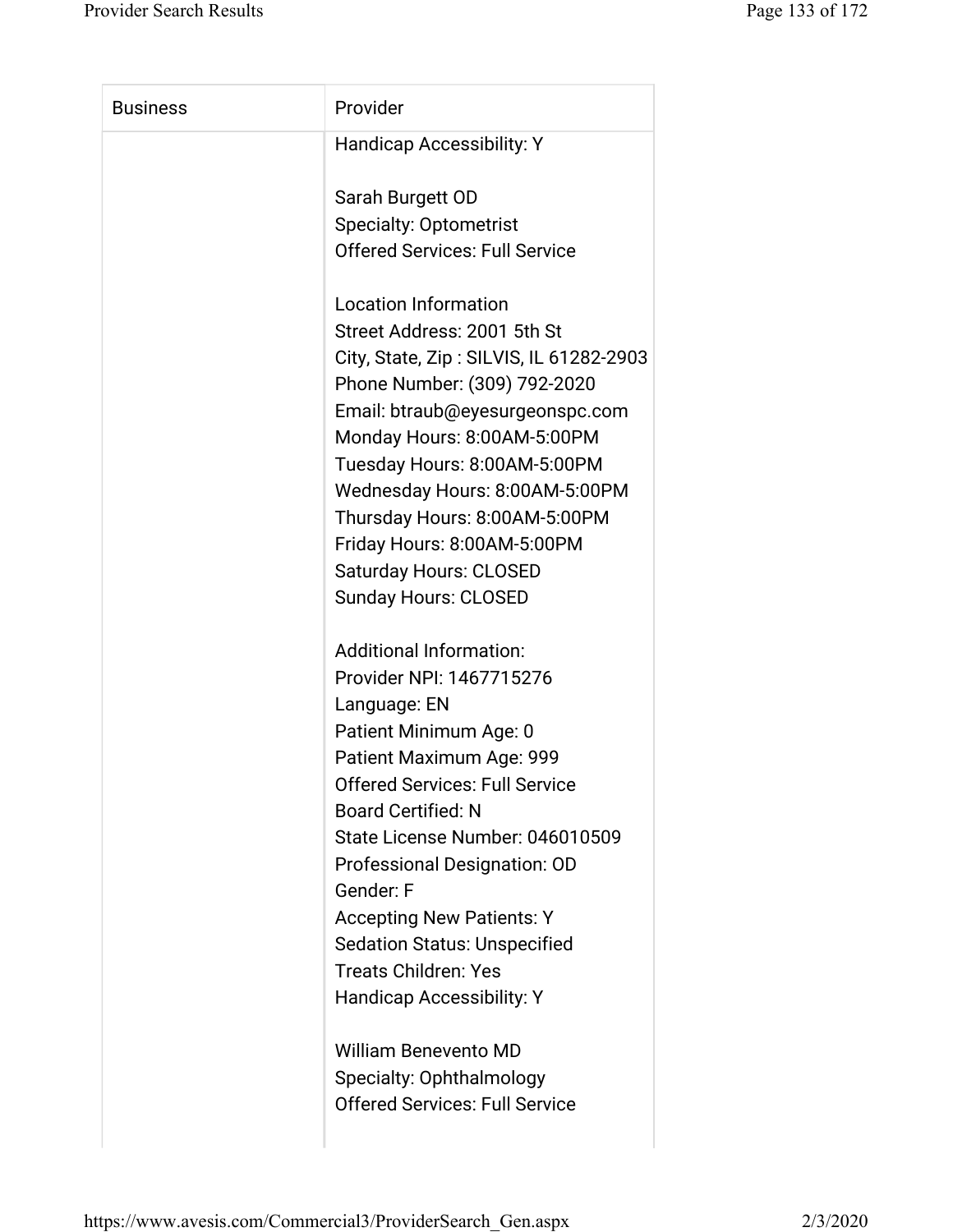| <b>Business</b> | Provider                                |
|-----------------|-----------------------------------------|
|                 | <b>Location Information</b>             |
|                 | Street Address: 2001 5th St             |
|                 | City, State, Zip: SILVIS, IL 61282-2903 |
|                 | Phone Number: (309) 792-2020            |
|                 | Email: btraub@eyesurgeonspc.com         |
|                 | Monday Hours: 8:00AM-5:00PM             |
|                 | Tuesday Hours: 8:00AM-5:00PM            |
|                 | Wednesday Hours: 8:00AM-5:00PM          |
|                 | Thursday Hours: 8:00AM-5:00PM           |
|                 | Friday Hours: 8:00AM-12:00PM            |
|                 | <b>Saturday Hours: CLOSED</b>           |
|                 | <b>Sunday Hours: CLOSED</b>             |
|                 |                                         |
|                 | <b>Additional Information:</b>          |
|                 | Provider NPI: 1134106594                |
|                 | Language: EN                            |
|                 | Patient Minimum Age: 0                  |
|                 | Patient Maximum Age: 999                |
|                 | <b>Offered Services: Full Service</b>   |
|                 | <b>Board Certified: N</b>               |
|                 | State License Number: 036088865         |
|                 | <b>Professional Designation: MD</b>     |
|                 | Gender: M                               |
|                 | <b>Accepting New Patients: Y</b>        |
|                 | <b>Sedation Status: Unspecified</b>     |
|                 | <b>Treats Children: Yes</b>             |
|                 | <b>Handicap Accessibility: Y</b>        |
|                 |                                         |
|                 | <b>Yasser Elshatory MD</b>              |
|                 | Specialty: Ophthalmology                |
|                 | <b>Offered Services: Unspecified</b>    |
|                 |                                         |
|                 | <b>Location Information</b>             |
|                 | Street Address: 2001 5th St             |
|                 | City, State, Zip: SILVIS, IL 61282-2903 |
|                 | Phone Number: (309) 792-2020            |
|                 | Email: btraub@eyesurgeonspc.com         |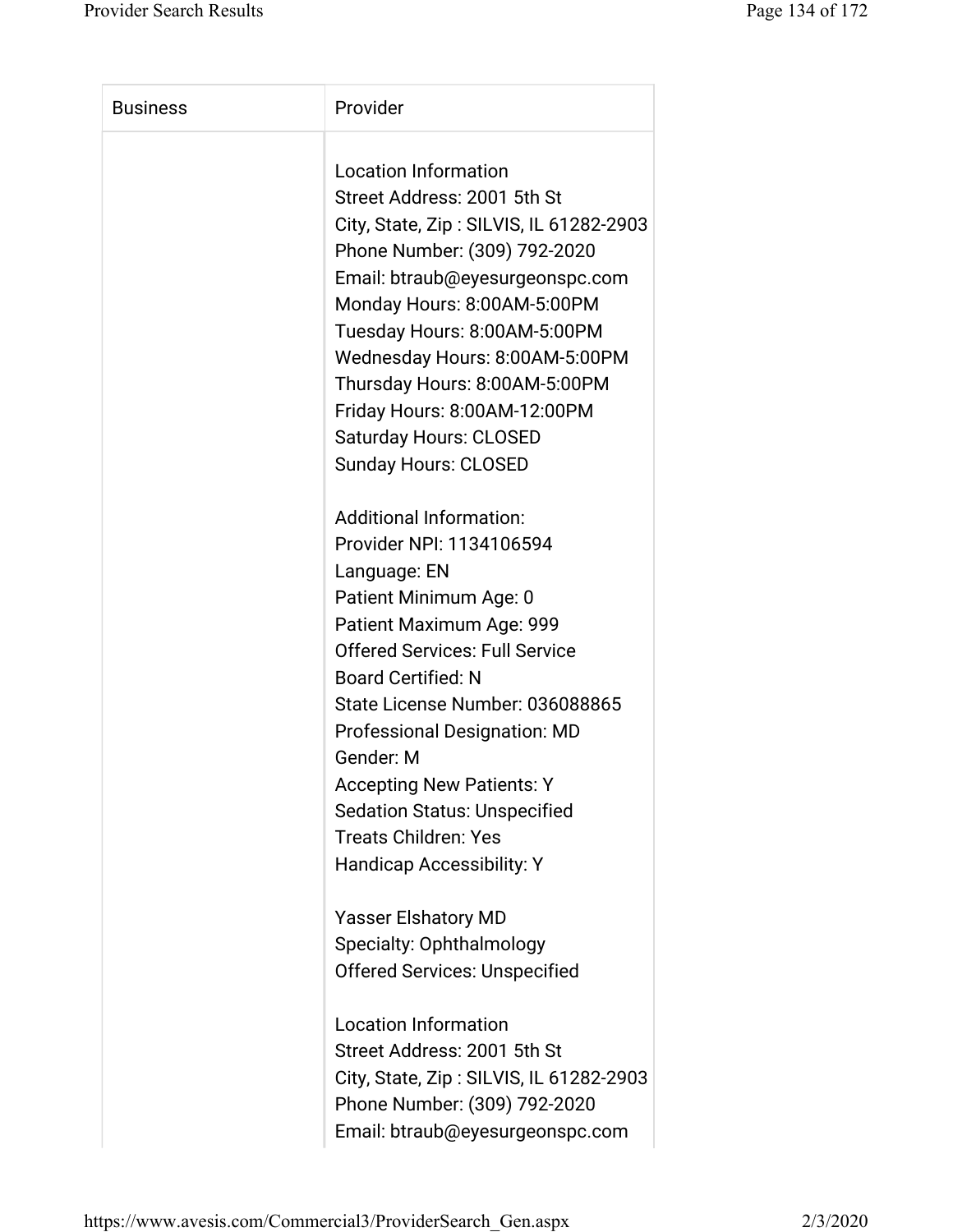| <b>Business</b>                                                                                     | Provider                                                                                                                                                                                                                                                                                                                                                                                                                                                                                                                                                                                                                                                                    |
|-----------------------------------------------------------------------------------------------------|-----------------------------------------------------------------------------------------------------------------------------------------------------------------------------------------------------------------------------------------------------------------------------------------------------------------------------------------------------------------------------------------------------------------------------------------------------------------------------------------------------------------------------------------------------------------------------------------------------------------------------------------------------------------------------|
|                                                                                                     | Monday Hours: 8:00AM-5:00PM<br>Tuesday Hours: 8:00AM-5:00PM<br>Wednesday Hours: 8:00AM-5:00PM<br>Thursday Hours: 8:00AM-5:00PM<br>Friday Hours: 8:00AM-5:00PM<br><b>Saturday Hours: CLOSED</b><br><b>Sunday Hours: CLOSED</b><br><b>Additional Information:</b><br>Provider NPI: 1033403100<br>Language: EN<br>Patient Minimum Age: 0<br>Patient Maximum Age: 999<br><b>Offered Services: Unspecified</b><br><b>Board Certified: N</b><br>State License Number: 036139356<br><b>Professional Designation: MD</b><br>Gender: U<br><b>Accepting New Patients: Y</b><br><b>Sedation Status: Unspecified</b><br><b>Treats Children: Yes</b><br><b>Handicap Accessibility: Y</b> |
| <b>Wal-Mart Vision Center</b><br>#4511<br>1601 18th St<br>SILVIS, IL 61282-1707<br>$(309)$ 749-6057 | <b>Wal-Mart Stores, Inc</b><br>Specialty: Eyewear Supplier (Equipmen<br>not the service)<br><b>Offered Services: Materials Only</b><br><b>Location Information</b><br>Street Address: 1601 18th St<br>City, State, Zip: SILVIS, IL 61282-1707<br>Phone Number: (309) 749-6057<br><b>Email: No Email Provided</b><br>Monday Hours: 8:00AM-5:00PM<br>Tuesday Hours: 8:00AM-5:00PM<br>Wednesday Hours: 8:00AM-5:00PM<br>Thursday Hours: 8:00AM-5:00PM                                                                                                                                                                                                                          |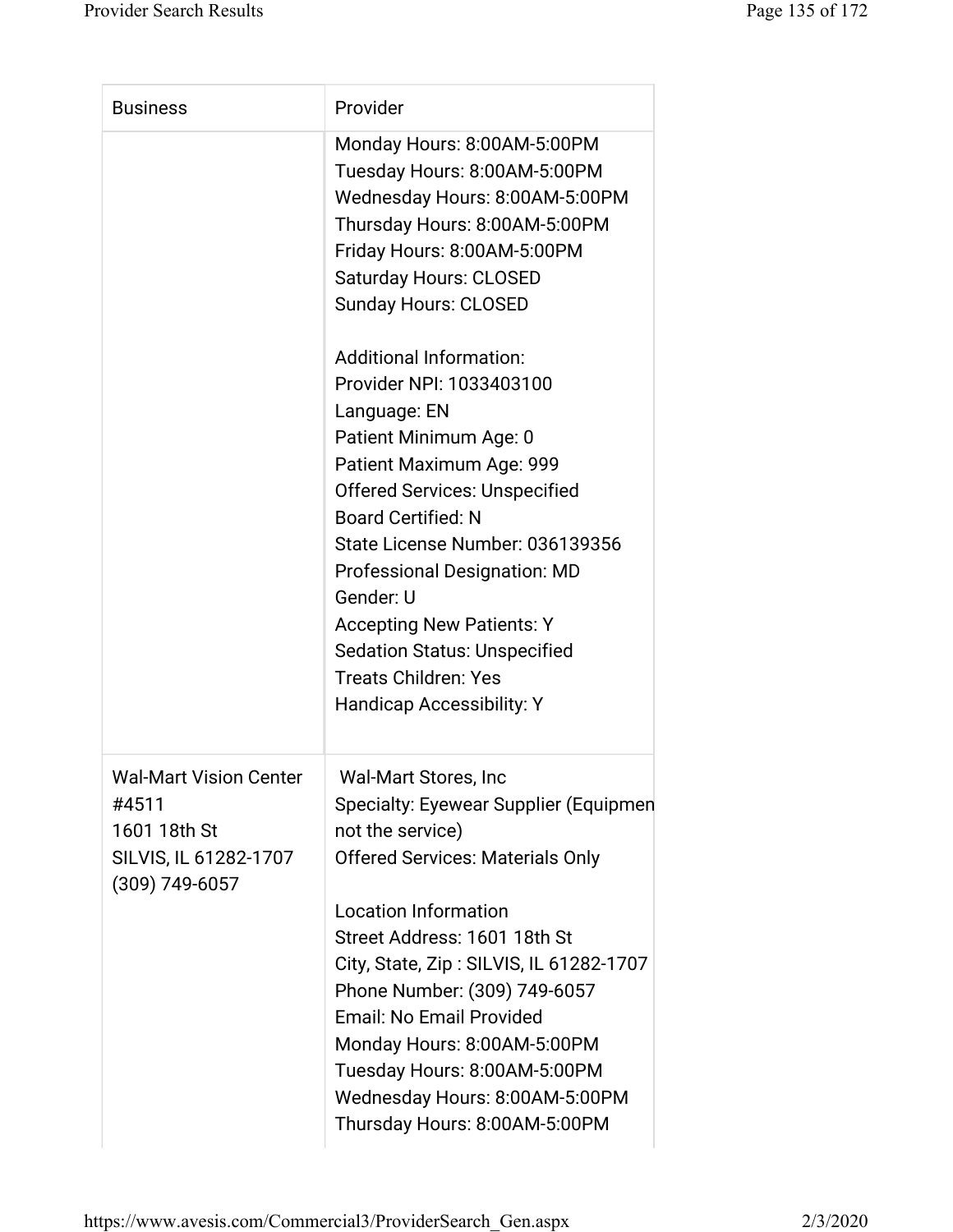| <b>Business</b>                                                                                 | Provider                                                                                                                                                                                                                                                                                                                                                                                                                                                                                                               |
|-------------------------------------------------------------------------------------------------|------------------------------------------------------------------------------------------------------------------------------------------------------------------------------------------------------------------------------------------------------------------------------------------------------------------------------------------------------------------------------------------------------------------------------------------------------------------------------------------------------------------------|
|                                                                                                 | Friday Hours: 8:00AM-5:00PM<br>Saturday Hours: 8:00AM-5:00PM<br><b>Sunday Hours: CLOSED</b>                                                                                                                                                                                                                                                                                                                                                                                                                            |
|                                                                                                 | <b>Additional Information:</b><br>Provider NPI:<br>Language: EN<br>Patient Minimum Age: 0<br>Patient Maximum Age: 999<br><b>Offered Services: Materials Only</b><br><b>Board Certified: N</b><br><b>State License Number: Unspecified</b><br><b>Professional Designation:</b><br>Gender: U<br><b>Accepting New Patients: Y</b><br><b>Sedation Status: Unspecified</b><br><b>Treats Children: Yes</b><br><b>Handicap Accessibility: N</b>                                                                               |
| <b>Advanced Eyecare</b><br>251 North 6th Ave<br>ELDRIDGE, IA 52748-<br>1759<br>$(563)$ 285-4001 | Aaron Chizek OD<br><b>Specialty: Optometrist</b><br><b>Offered Services: Full Service</b><br><b>Location Information</b><br>Street Address: 251 North 6th Ave<br>City, State, Zip: ELDRIDGE, IA 52748-<br>1759<br>Phone Number: (563) 285-4001<br>Email: info@advancedeyecareiowa.cor<br>Monday Hours: 8:00AM-5:00PM<br>Tuesday Hours: 8:00AM-5:00PM<br>Wednesday Hours: 8:00AM-5:00PM<br>Thursday Hours: 8:00AM-5:00PM<br>Friday Hours: 8:00AM-3:00PM<br><b>Saturday Hours: CLOSED</b><br><b>Sunday Hours: CLOSED</b> |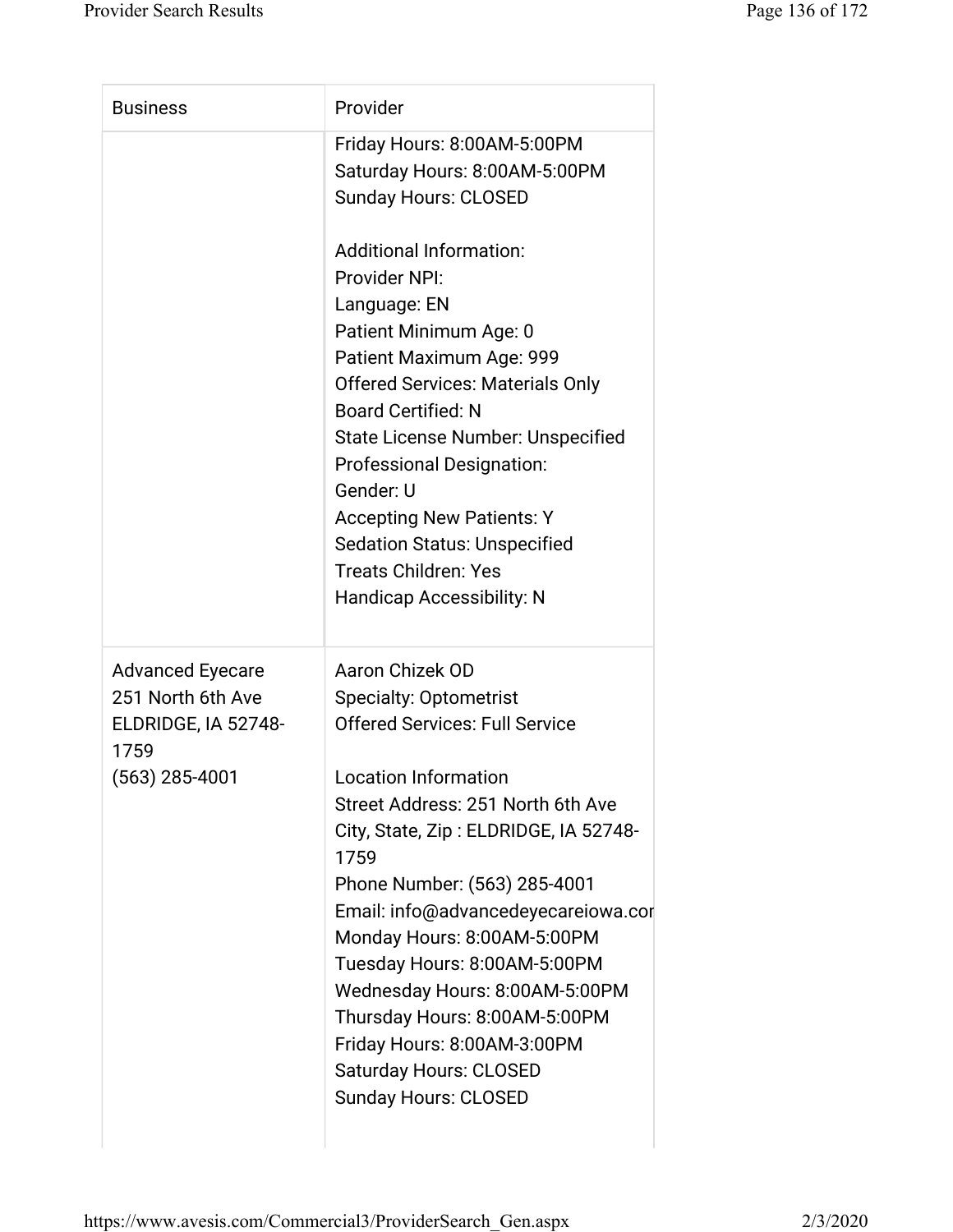| <b>Business</b> | Provider                                      |
|-----------------|-----------------------------------------------|
|                 | <b>Additional Information:</b>                |
|                 | Provider NPI: 1992764450                      |
|                 | Language: EN                                  |
|                 | Patient Minimum Age: 0                        |
|                 | Patient Maximum Age: 999                      |
|                 | <b>Offered Services: Full Service</b>         |
|                 | <b>Board Certified: N</b>                     |
|                 | State License Number: 02287                   |
|                 | Professional Designation: OD                  |
|                 | Gender: M                                     |
|                 | <b>Accepting New Patients: Y</b>              |
|                 | <b>Sedation Status: Unspecified</b>           |
|                 | <b>Treats Children: Yes</b>                   |
|                 | <b>Handicap Accessibility: Y</b>              |
|                 | Ammie Chizek OD                               |
|                 | <b>Specialty: Optometrist</b>                 |
|                 | <b>Offered Services: Full Service</b>         |
|                 | <b>Location Information</b>                   |
|                 | Street Address: 251 North 6th Ave             |
|                 | City, State, Zip: ELDRIDGE, IA 52748-<br>1759 |
|                 | Phone Number: (563) 285-4001                  |
|                 | Email: info@advancedeyecareiowa.cor           |
|                 | Monday Hours: 8:00AM-5:00PM                   |
|                 | Tuesday Hours: 8:00AM-5:00PM                  |
|                 | Wednesday Hours: 8:00AM-5:00PM                |
|                 | Thursday Hours: 8:00AM-5:00PM                 |
|                 | Friday Hours: 8:00AM-3:00PM                   |
|                 | <b>Saturday Hours: CLOSED</b>                 |
|                 | <b>Sunday Hours: CLOSED</b>                   |
|                 | <b>Additional Information:</b>                |
|                 | Provider NPI: 1801859228                      |
|                 | Language: EN                                  |
|                 | Patient Minimum Age: 0                        |
|                 | Patient Maximum Age: 999                      |
|                 |                                               |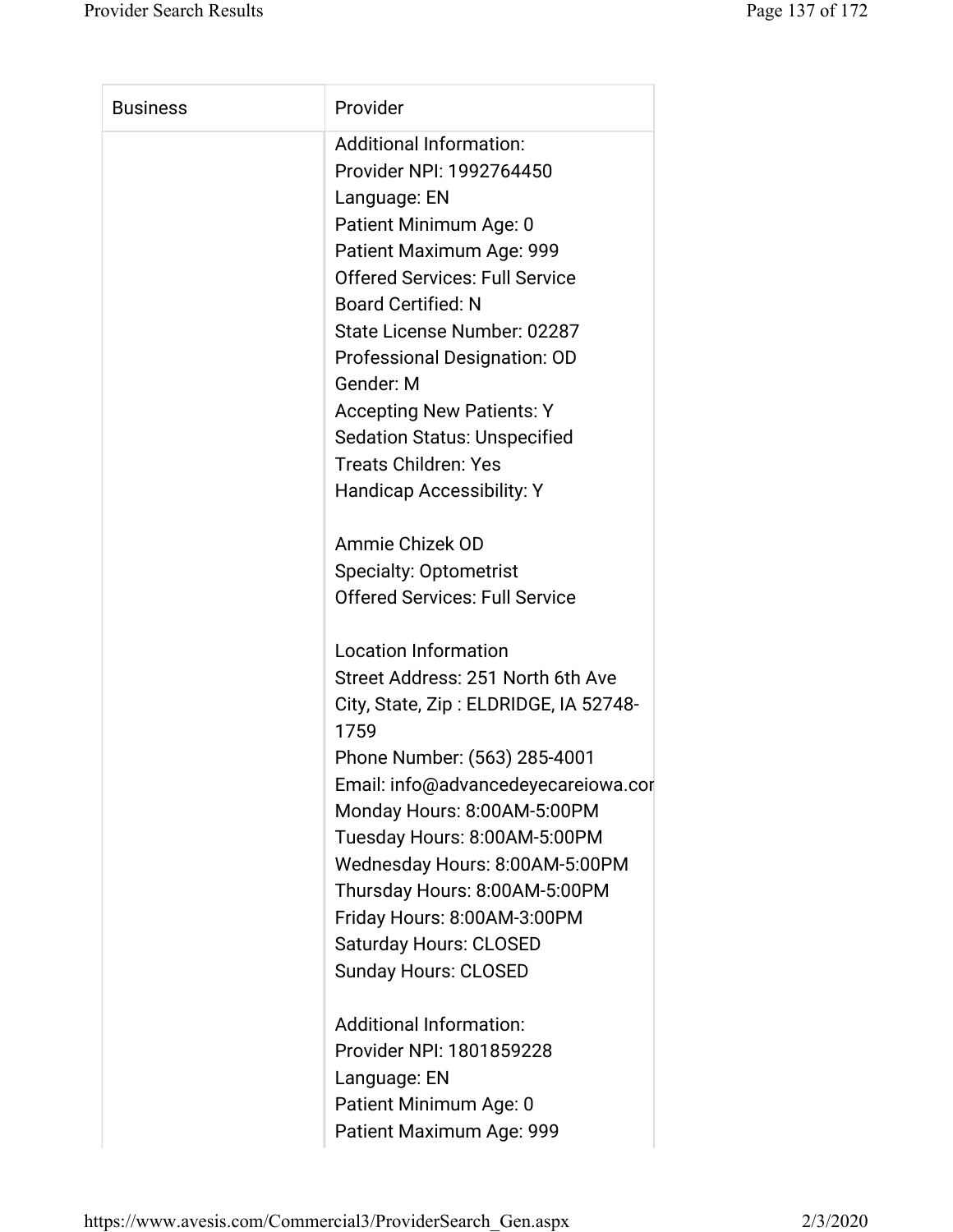| <b>Business</b> | Provider                              |
|-----------------|---------------------------------------|
|                 | <b>Offered Services: Full Service</b> |
|                 | <b>Board Certified: N</b>             |
|                 | State License Number: 02286           |
|                 | Professional Designation: OD          |
|                 | Gender: F                             |
|                 | <b>Accepting New Patients: Y</b>      |
|                 | <b>Sedation Status: Unspecified</b>   |
|                 | <b>Treats Children: Yes</b>           |
|                 | <b>Handicap Accessibility: Y</b>      |
|                 | David Cole OD                         |
|                 | <b>Specialty: Optometrist</b>         |
|                 | <b>Offered Services: Full Service</b> |
|                 | <b>Location Information</b>           |
|                 | Street Address: 251 North 6th Ave     |
|                 | City, State, Zip: ELDRIDGE, IA 52748- |
|                 | 1759                                  |
|                 | Phone Number: (563) 285-4001          |
|                 | Email: info@advancedeyecareiowa.cor   |
|                 | Monday Hours: 8:00AM-5:00PM           |
|                 | Tuesday Hours: 8:00AM-5:00PM          |
|                 | Wednesday Hours: 8:00AM-5:00PM        |
|                 | Thursday Hours: 8:00AM-5:00PM         |
|                 | Friday Hours: 8:00AM-3:00PM           |
|                 | <b>Saturday Hours: CLOSED</b>         |
|                 | <b>Sunday Hours: CLOSED</b>           |
|                 | <b>Additional Information:</b>        |
|                 | Provider NPI: 1265574883              |
|                 | Language: EN                          |
|                 | Patient Minimum Age: 0                |
|                 | Patient Maximum Age: 999              |
|                 | <b>Offered Services: Full Service</b> |
|                 | <b>Board Certified: N</b>             |
|                 | State License Number: 01704           |
|                 | Professional Designation: OD          |
|                 | Gender: M                             |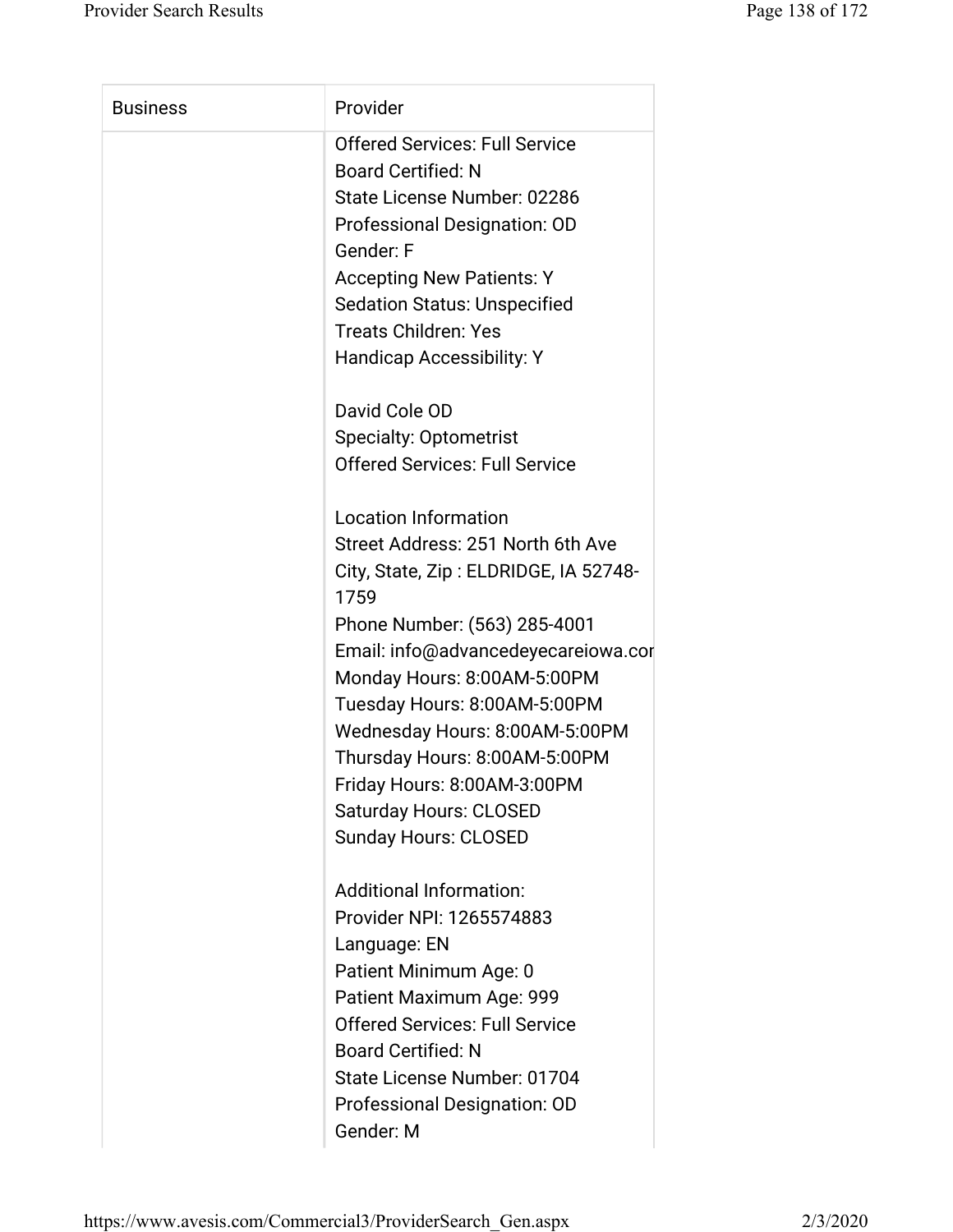| <b>Business</b> | Provider                              |
|-----------------|---------------------------------------|
|                 | <b>Accepting New Patients: Y</b>      |
|                 | <b>Sedation Status: Unspecified</b>   |
|                 | <b>Treats Children: Yes</b>           |
|                 | <b>Handicap Accessibility: Y</b>      |
|                 |                                       |
|                 | Joseph Peters OD                      |
|                 | <b>Specialty: Optometrist</b>         |
|                 | <b>Offered Services: Full Service</b> |
|                 |                                       |
|                 | <b>Location Information</b>           |
|                 | Street Address: 251 North 6th Ave     |
|                 | City, State, Zip: ELDRIDGE, IA 52748- |
|                 | 1759                                  |
|                 | Phone Number: (563) 285-4001          |
|                 | Email: info@advancedeyecareiowa.cor   |
|                 | Monday Hours: 8:00AM-5:00PM           |
|                 | Tuesday Hours: 8:00AM-5:00PM          |
|                 | Wednesday Hours: 8:00AM-5:00PM        |
|                 | Thursday Hours: 8:00AM-5:00PM         |
|                 | Friday Hours: 8:00AM-3:00PM           |
|                 | <b>Saturday Hours: CLOSED</b>         |
|                 | <b>Sunday Hours: CLOSED</b>           |
|                 | <b>Additional Information:</b>        |
|                 | Provider NPI: 1902399298              |
|                 | Language: EN                          |
|                 | Patient Minimum Age: 0                |
|                 | Patient Maximum Age: 999              |
|                 | <b>Offered Services: Full Service</b> |
|                 | <b>Board Certified: N</b>             |
|                 | State License Number: 092516          |
|                 | Professional Designation: OD          |
|                 | Gender: M                             |
|                 | <b>Accepting New Patients: Y</b>      |
|                 | <b>Sedation Status: Unspecified</b>   |
|                 | <b>Treats Children: Yes</b>           |
|                 | <b>Handicap Accessibility: Y</b>      |
|                 |                                       |
|                 |                                       |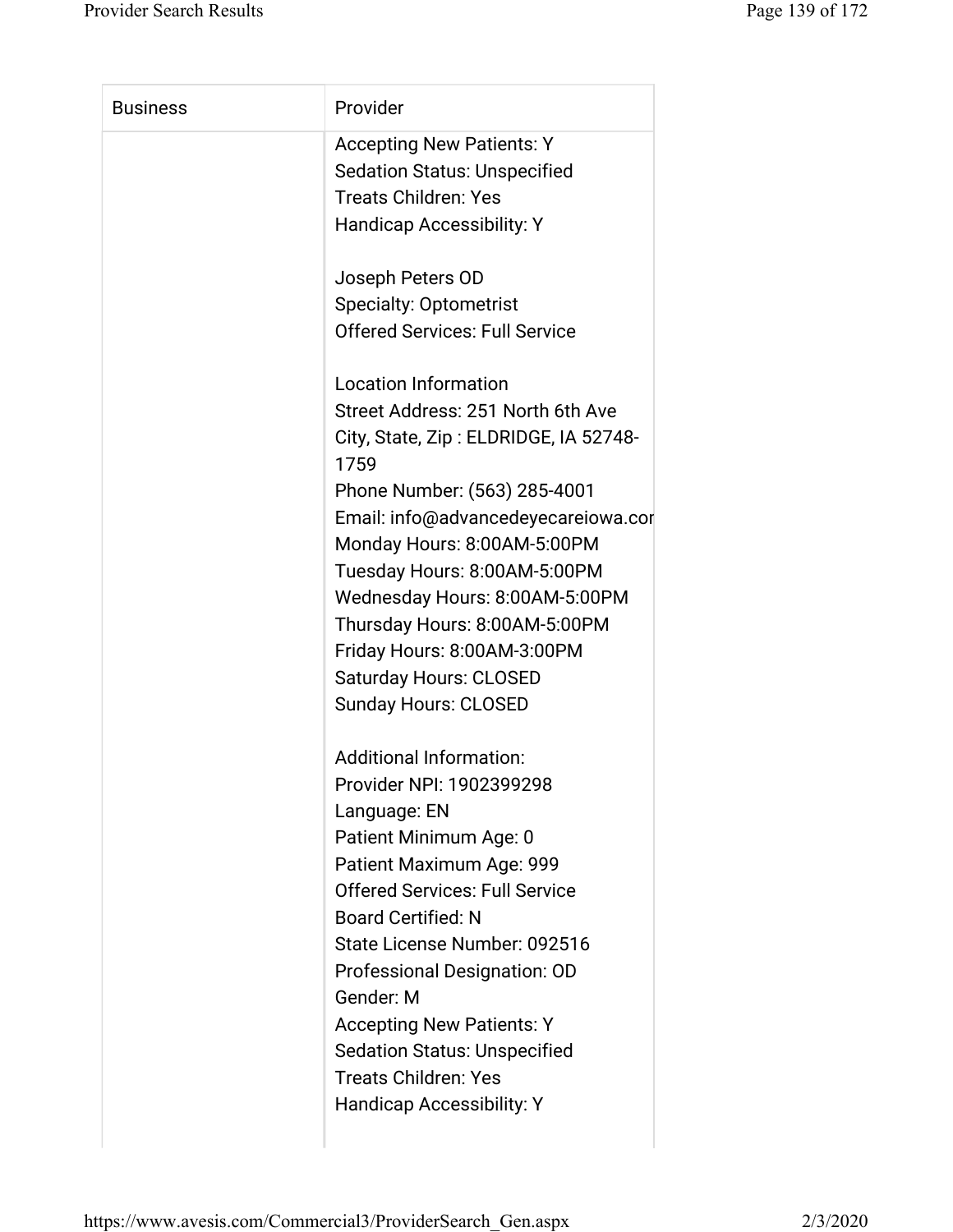| <b>Business</b>                                                                                    | Provider                                                                                                                                                                                                                                                                                                                                                                                                                                                                                                                                                                                                                                                                                                                                                                                                                                                                                                                         |
|----------------------------------------------------------------------------------------------------|----------------------------------------------------------------------------------------------------------------------------------------------------------------------------------------------------------------------------------------------------------------------------------------------------------------------------------------------------------------------------------------------------------------------------------------------------------------------------------------------------------------------------------------------------------------------------------------------------------------------------------------------------------------------------------------------------------------------------------------------------------------------------------------------------------------------------------------------------------------------------------------------------------------------------------|
| <b>Riverside Family Eye</b><br>126 South Cody Rd<br>LE CLAIRE, IA 52753-<br>9236<br>(563) 289-2020 | Lisa Nix OD<br><b>Specialty: Optometrist</b><br><b>Offered Services: Full Service</b><br><b>Location Information</b><br>Street Address: 126 South Cody Rd<br>City, State, Zip: LE CLAIRE, IA 52753-<br>9236<br>Phone Number: (563) 289-2020<br>Email: laweye@hotmail.com<br>Monday Hours: 9:00AM-5:00PM<br>Tuesday Hours: 9:00AM-5:00PM<br>Wednesday Hours: 11:00AM-7:00PM<br>Thursday Hours: 9:00AM-5:00PM<br>Friday Hours: 9:00AM-5:00PM<br>Saturday Hours: CLOSED<br><b>Sunday Hours: CLOSED</b><br><b>Additional Information:</b><br>Provider NPI: 1225094881<br>Language: EN<br>Patient Minimum Age: 0<br>Patient Maximum Age: 999<br><b>Offered Services: Full Service</b><br><b>Board Certified: N</b><br>State License Number: 02189<br>Professional Designation: OD<br>Gender: F<br><b>Accepting New Patients: Y</b><br><b>Sedation Status: Unspecified</b><br><b>Treats Children: Yes</b><br>Handicap Accessibility: Y |
| <b>Hammond Henry</b><br>Hospital<br>600 North College Ave                                          | <b>Carlton Fenzl MD</b><br>Specialty: Ophthalmology<br><b>Offered Services: Full Service</b>                                                                                                                                                                                                                                                                                                                                                                                                                                                                                                                                                                                                                                                                                                                                                                                                                                     |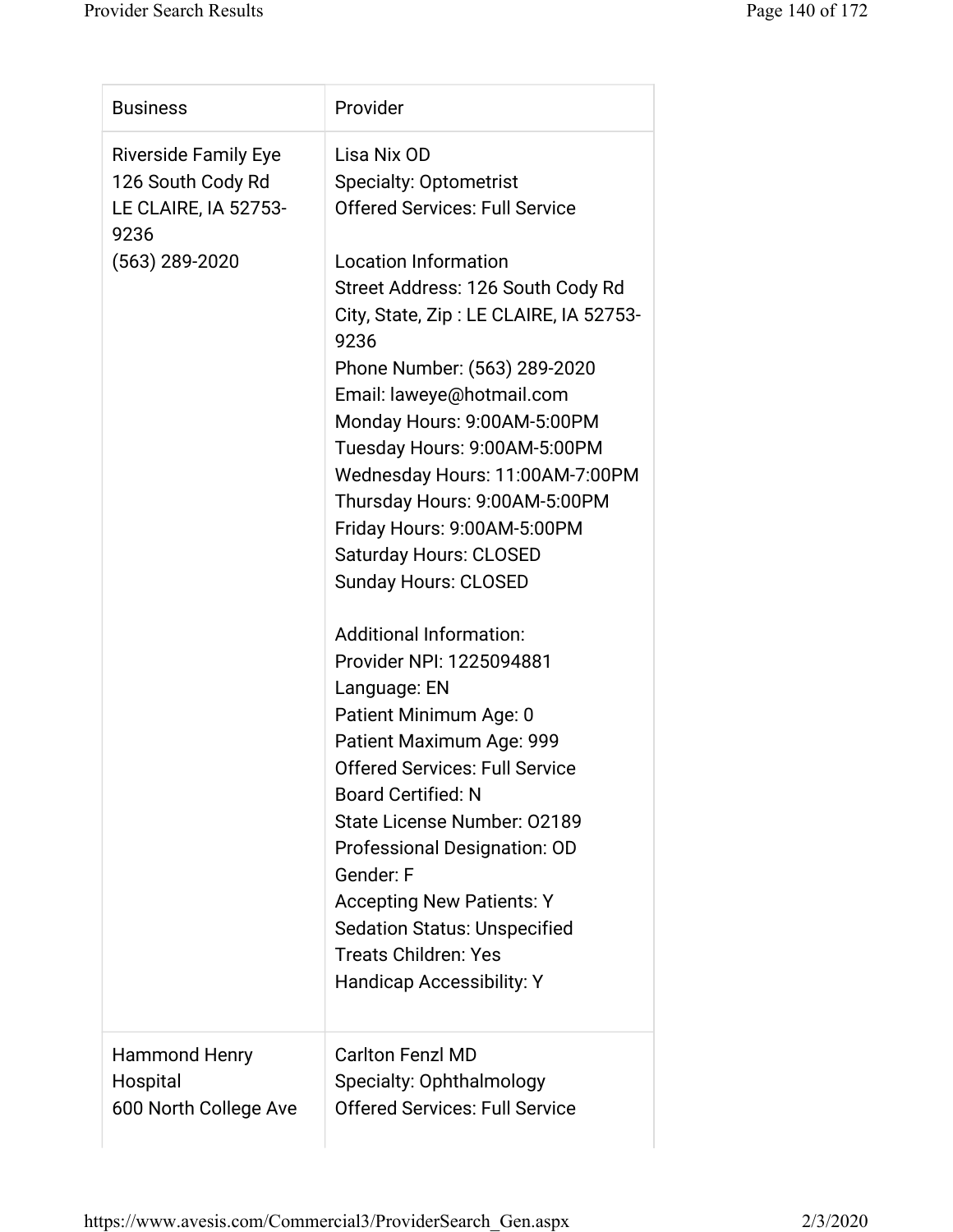| <b>Business</b>           | Provider                                     |
|---------------------------|----------------------------------------------|
| <b>GENESEO, IL 61254-</b> |                                              |
| 1091                      | <b>Location Information</b>                  |
| $(309)$ 944-6431          | Street Address: 600 North College Ave        |
|                           | City, State, Zip: GENESEO, IL 61254-<br>1091 |
|                           | Phone Number: (309) 944-6431                 |
|                           | Email: btraub@eyesurgeonspc.com              |
|                           | Monday Hours: 8:00AM-5:00PM                  |
|                           | Tuesday Hours: 8:00AM-5:00PM                 |
|                           | Wednesday Hours: 8:00AM-5:00PM               |
|                           | Thursday Hours: 8:00AM-5:00PM                |
|                           | Friday Hours: 8:00AM-5:00PM                  |
|                           | <b>Saturday Hours: CLOSED</b>                |
|                           | <b>Sunday Hours: CLOSED</b>                  |
|                           |                                              |
|                           | <b>Additional Information:</b>               |
|                           | Provider NPI: 1386958064                     |
|                           | Language: EN                                 |
|                           | Patient Minimum Age: 0                       |
|                           | Patient Maximum Age: 999                     |
|                           | <b>Offered Services: Full Service</b>        |
|                           | <b>Board Certified: N</b>                    |
|                           | State License Number: 036137712              |
|                           | <b>Professional Designation: MD</b>          |
|                           | Gender: M                                    |
|                           | <b>Accepting New Patients: Y</b>             |
|                           | <b>Sedation Status: Unspecified</b>          |
|                           | <b>Treats Children: Yes</b>                  |
|                           | <b>Handicap Accessibility: Y</b>             |
|                           |                                              |
|                           | <b>Yasser Elshatory MD</b>                   |
|                           | Specialty: Ophthalmology                     |
|                           | <b>Offered Services: Unspecified</b>         |
|                           |                                              |
|                           | <b>Location Information</b>                  |
|                           | Street Address: 600 North College Ave        |
|                           | City, State, Zip: GENESEO, IL 61254-         |
|                           | 1091                                         |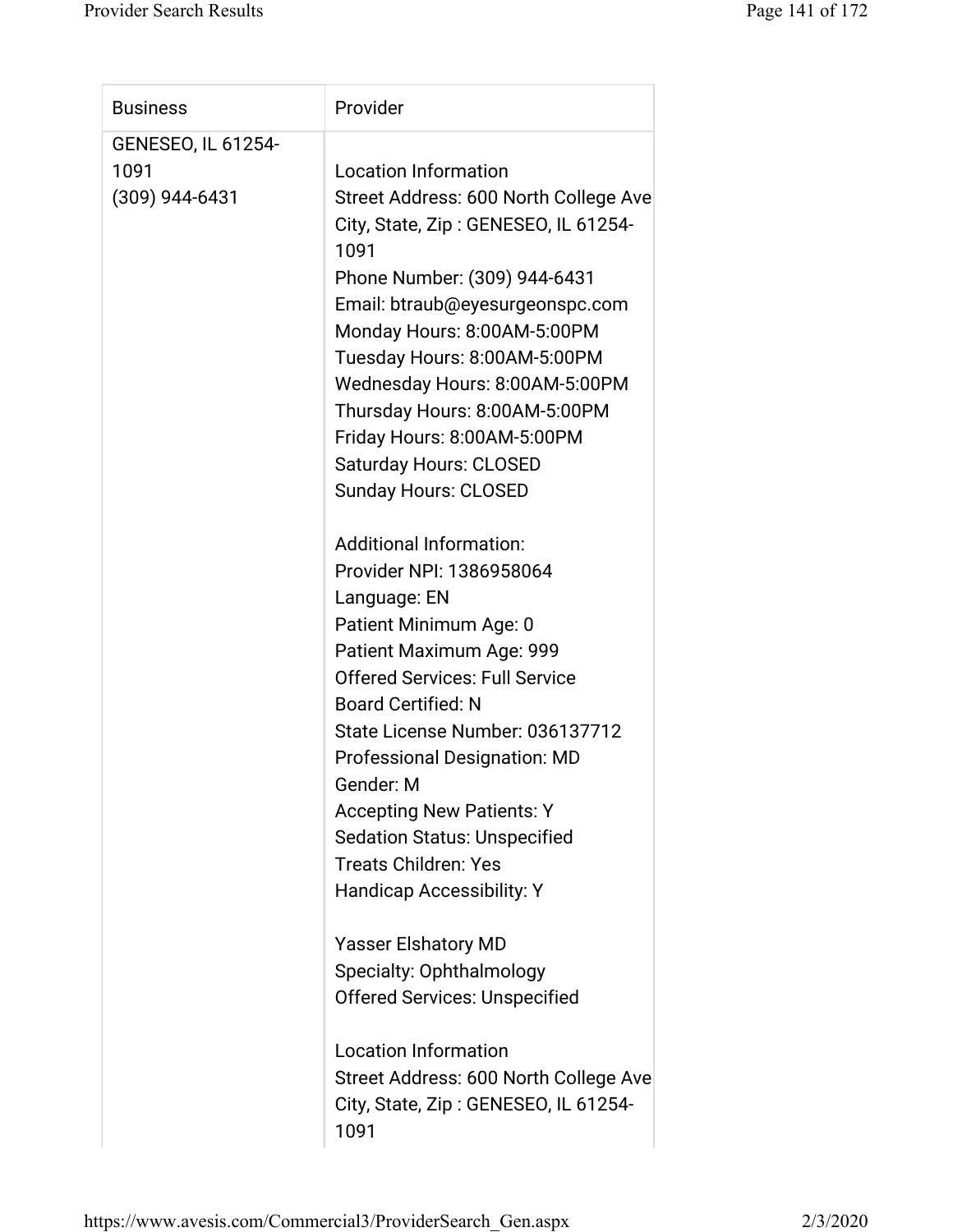| <b>Business</b>                                                                       | Provider                                                                                                                                                                                                                                                                                                                                                                                                                                   |
|---------------------------------------------------------------------------------------|--------------------------------------------------------------------------------------------------------------------------------------------------------------------------------------------------------------------------------------------------------------------------------------------------------------------------------------------------------------------------------------------------------------------------------------------|
|                                                                                       | Phone Number: (309) 944-6431<br>Email: btraub@eyesurgeonspc.com<br>Monday Hours: 8:00AM-5:00PM<br>Tuesday Hours: 8:00AM-5:00PM<br>Wednesday Hours: 8:00AM-5:00PM<br>Thursday Hours: 8:00AM-5:00PM<br>Friday Hours: 8:00AM-5:00PM<br><b>Saturday Hours: CLOSED</b><br><b>Sunday Hours: CLOSED</b>                                                                                                                                           |
|                                                                                       | <b>Additional Information:</b><br>Provider NPI: 1033403100<br>Language: EN<br>Patient Minimum Age: 0<br>Patient Maximum Age: 999<br><b>Offered Services: Unspecified</b><br><b>Board Certified: N</b><br>State License Number: 036139356<br><b>Professional Designation: MD</b><br>Gender: U<br><b>Accepting New Patients: Y</b><br><b>Sedation Status: Unspecified</b><br><b>Treats Children: Yes</b><br><b>Handicap Accessibility: Y</b> |
| <b>Dewitt Eyecare</b><br>1107 9Th Ave<br>DE WITT, IA 52742-1053<br>$(563) 659 - 2020$ | <b>Scott Palmer</b><br><b>Specialty: Optometrist</b><br><b>Offered Services: Unspecified</b><br><b>Location Information</b><br>Street Address: 1107 9Th Ave<br>City, State, Zip: DE WITT, IA 52742-105<br>Phone Number: (563) 659-2020<br>Email: officemgr@dewitteyecare.com<br>Monday Hours: 8:00AM-5:00PM<br>Tuesday Hours: 8:00AM-5:00PM<br>Wednesday Hours: 8:00AM-5:00PM                                                              |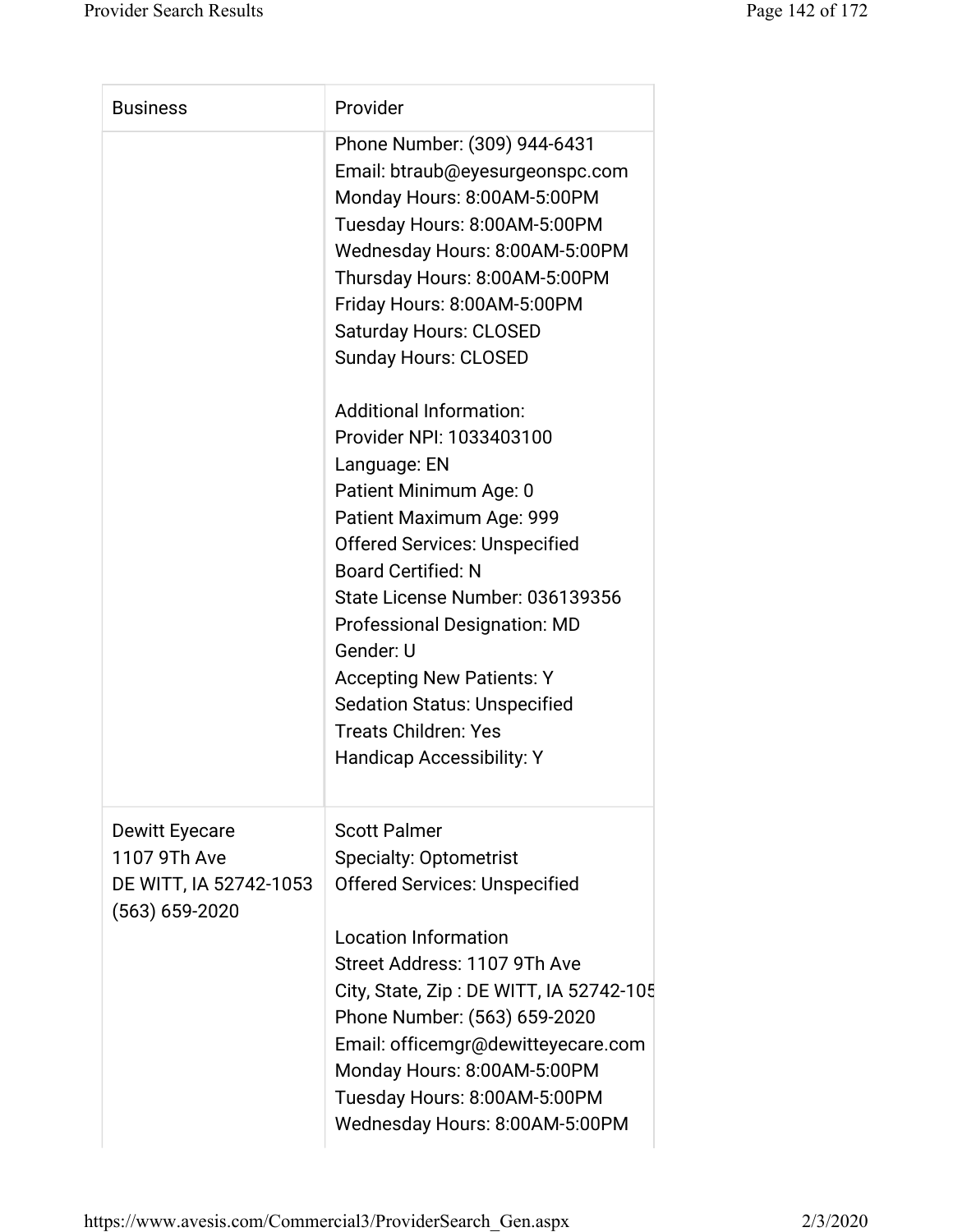| <b>Business</b> | Provider                                |
|-----------------|-----------------------------------------|
|                 | Thursday Hours: 8:00AM-5:00PM           |
|                 | Friday Hours: 8:00AM-5:00PM             |
|                 | <b>Saturday Hours: CLOSED</b>           |
|                 | <b>Sunday Hours: CLOSED</b>             |
|                 | <b>Additional Information:</b>          |
|                 | Provider NPI: 1538134648                |
|                 | Language: EN                            |
|                 | Patient Minimum Age: 0                  |
|                 | Patient Maximum Age: 999                |
|                 | <b>Offered Services: Unspecified</b>    |
|                 | <b>Board Certified: N</b>               |
|                 | State License Number: 02016             |
|                 | <b>Professional Designation:</b>        |
|                 | Gender: M                               |
|                 | <b>Accepting New Patients: Y</b>        |
|                 | <b>Sedation Status: Unspecified</b>     |
|                 | <b>Treats Children: Yes</b>             |
|                 | <b>Handicap Accessibility: N</b>        |
|                 | Jacob Hayward OD                        |
|                 | <b>Specialty: Optometrist</b>           |
|                 | <b>Offered Services: Full Service</b>   |
|                 | <b>Location Information</b>             |
|                 | Street Address: 1107 9Th Ave            |
|                 | City, State, Zip: DE WITT, IA 52742-105 |
|                 | Phone Number: (563) 659-2020            |
|                 | Email: reception@dewitteyecare.com      |
|                 | Monday Hours: 8:00AM-5:00PM             |
|                 | <b>Tuesday Hours: CLOSED</b>            |
|                 | Wednesday Hours: 7:00AM-5:00PM          |
|                 | Thursday Hours: 8:00AM-5:00PM           |
|                 | Friday Hours: 8:00AM-5:00PM             |
|                 | Saturday Hours: 8:00AM-12:00AM          |
|                 | <b>Sunday Hours: CLOSED</b>             |
|                 |                                         |

Additional Information: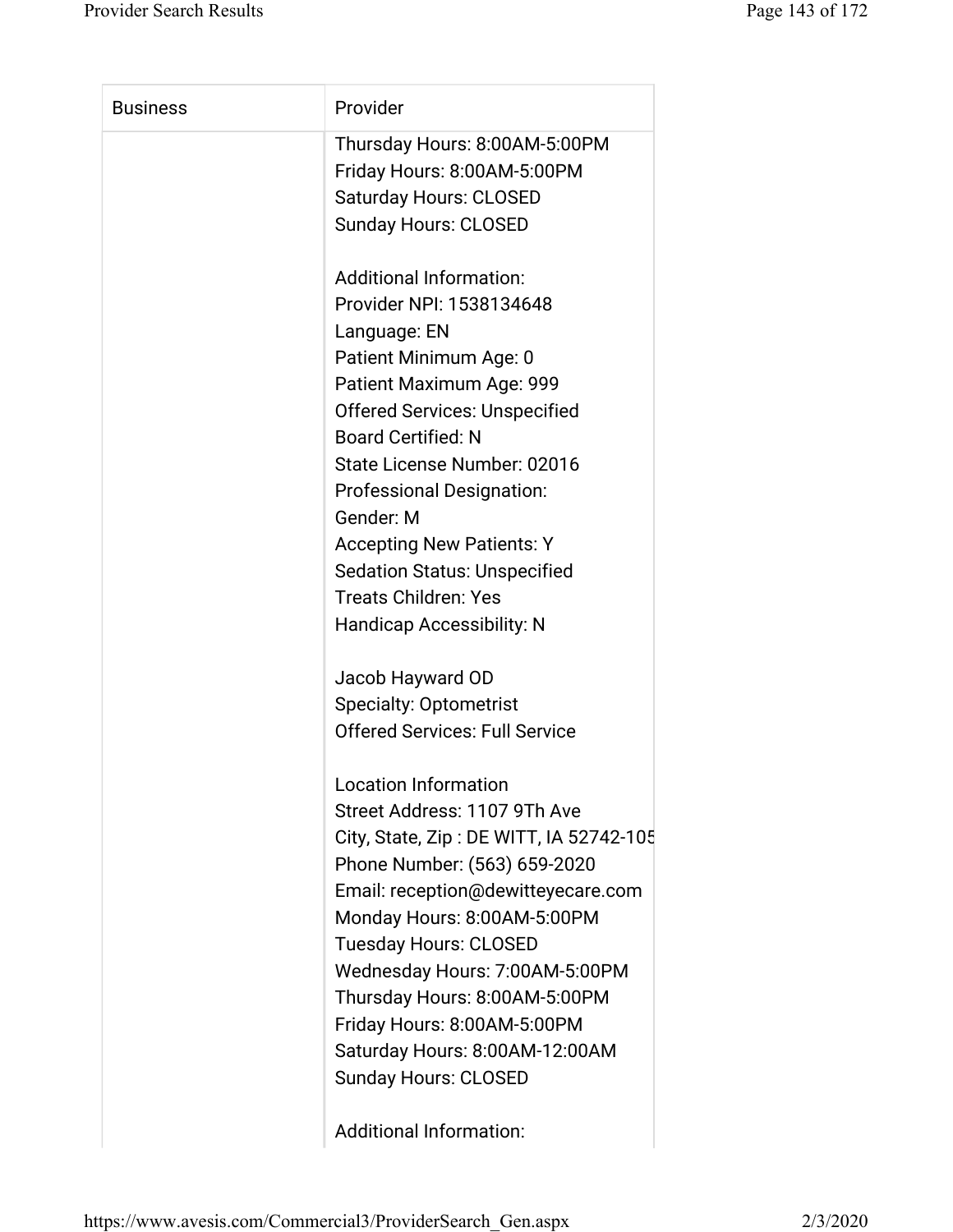| <b>Business</b>                                  | Provider                                     |
|--------------------------------------------------|----------------------------------------------|
|                                                  | Provider NPI: 1912346552                     |
|                                                  | Language: EN                                 |
|                                                  | Patient Minimum Age: 0                       |
|                                                  | Patient Maximum Age: 100                     |
|                                                  | <b>Offered Services: Full Service</b>        |
|                                                  | <b>Board Certified: N</b>                    |
|                                                  | State License Number: 073412                 |
|                                                  | Professional Designation: OD                 |
|                                                  | Gender: M                                    |
|                                                  | <b>Accepting New Patients: Y</b>             |
|                                                  | <b>Sedation Status: Unspecified</b>          |
|                                                  | <b>Treats Children: Yes</b>                  |
|                                                  | <b>Handicap Accessibility: Y</b>             |
| Vision Source Geneseo,                           | Ryan Wilson OD                               |
| <b>LLC</b>                                       | <b>Specialty: Optometrist</b>                |
| 112 South Center St<br><b>GENESEO, IL 61254-</b> | <b>Offered Services: Full Service</b>        |
| 0000                                             | <b>Location Information</b>                  |
| $(309)$ 944-5303                                 | Street Address: 112 South Center St          |
|                                                  | City, State, Zip: GENESEO, IL 61254-<br>0000 |
|                                                  | Phone Number: (309) 944-5303                 |
|                                                  | Email: vsrwendy@yahoo.com                    |
|                                                  | Monday Hours: 8:30AM-5:30PM                  |
|                                                  | Tuesday Hours: 8:30AM-5:30PM                 |
|                                                  | Wednesday Hours: 9:30AM-5:30PM               |
|                                                  | Thursday Hours: 9:30AM-7:00PM                |
|                                                  | Friday Hours: 8:30AM-5:30PM                  |
|                                                  | Saturday Hours: 9:00AM-12:00PM               |
|                                                  | <b>Sunday Hours: CLOSED</b>                  |
|                                                  | <b>Additional Information:</b>               |
|                                                  | Provider NPI: 1407832454                     |
|                                                  | Language: EN                                 |
|                                                  | Patient Minimum Age: 0                       |
|                                                  | Patient Maximum Age: 999                     |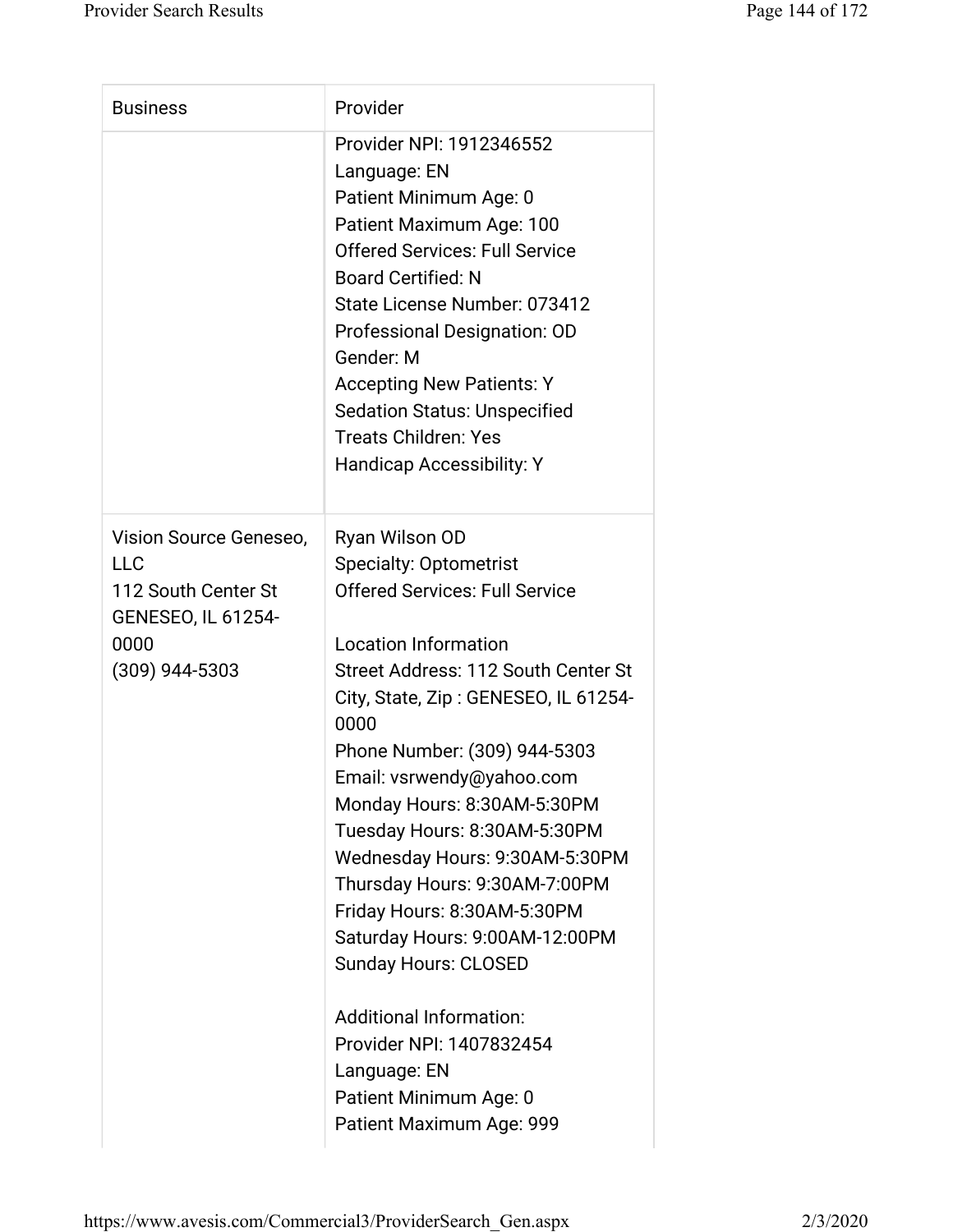| <b>Business</b> | Provider                                     |
|-----------------|----------------------------------------------|
|                 | <b>Offered Services: Full Service</b>        |
|                 | <b>Board Certified: N</b>                    |
|                 | State License Number: 046009598              |
|                 | Professional Designation: OD                 |
|                 | Gender: M                                    |
|                 | <b>Accepting New Patients: Y</b>             |
|                 | <b>Sedation Status: Unspecified</b>          |
|                 | <b>Treats Children: Yes</b>                  |
|                 | <b>Handicap Accessibility: N</b>             |
|                 | <b>William Bordwell OD</b>                   |
|                 | <b>Specialty: Optometrist</b>                |
|                 | <b>Offered Services: Full Service</b>        |
|                 | <b>Location Information</b>                  |
|                 | Street Address: 112 South Center St          |
|                 | City, State, Zip: GENESEO, IL 61254-<br>0000 |
|                 | Phone Number: (309) 944-5303                 |
|                 | Email: eyecare@geneseo.net                   |
|                 | Monday Hours: 8:30AM-5:30PM                  |
|                 | Tuesday Hours: 8:30AM-5:30PM                 |
|                 | Wednesday Hours: 9:30AM-5:30PM               |
|                 | Thursday Hours: 9:30AM-7:00PM                |
|                 | Friday Hours: 8:30AM-5:30PM                  |
|                 | Saturday Hours: 9:00AM-12:00PM               |
|                 | <b>Sunday Hours: CLOSED</b>                  |
|                 | <b>Additional Information:</b>               |
|                 | Provider NPI: 1841232899                     |
|                 | Language: EN                                 |
|                 | Patient Minimum Age: 0                       |
|                 | Patient Maximum Age: 999                     |
|                 | <b>Offered Services: Full Service</b>        |
|                 | <b>Board Certified: N</b>                    |
|                 | State License Number: 046007958              |
|                 | Professional Designation: OD                 |
|                 | Gender: M                                    |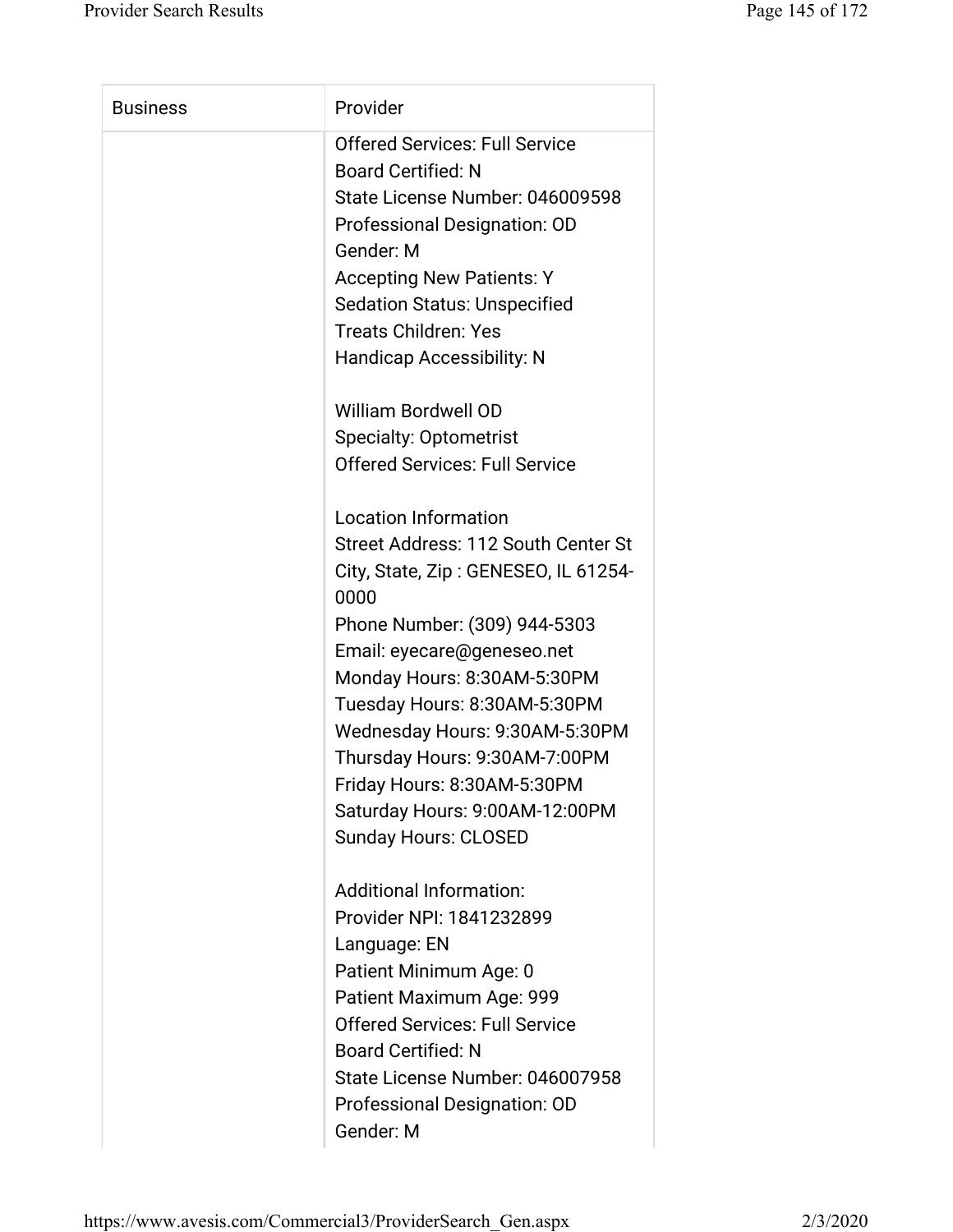| <b>Business</b>                                         | Provider                                                                |
|---------------------------------------------------------|-------------------------------------------------------------------------|
|                                                         | <b>Accepting New Patients: Y</b><br><b>Sedation Status: Unspecified</b> |
|                                                         | <b>Treats Children: Yes</b><br><b>Handicap Accessibility: Y</b>         |
| Eye Surgeons                                            | <b>Yasser Elshatory MD</b>                                              |
| 422 South State St<br><b>GENESEO, IL 61254-</b><br>1536 | Specialty: Ophthalmology<br><b>Offered Services: Unspecified</b>        |
| (309) 944-8888                                          | <b>Location Information</b>                                             |
|                                                         | Street Address: 422 South State St                                      |
|                                                         | City, State, Zip: GENESEO, IL 61254-<br>1536                            |
|                                                         | Phone Number: (309) 944-8888                                            |
|                                                         | Email: btraub@eyesurgeonspc.com                                         |
|                                                         | Monday Hours: 8:00AM-5:00PM                                             |
|                                                         | Tuesday Hours: 8:00AM-5:00PM                                            |
|                                                         | Wednesday Hours: 8:00AM-5:00PM                                          |
|                                                         | Thursday Hours: 8:00AM-5:00PM                                           |
|                                                         | Friday Hours: 8:00AM-5:00PM                                             |
|                                                         | <b>Saturday Hours: CLOSED</b>                                           |
|                                                         | <b>Sunday Hours: CLOSED</b>                                             |
|                                                         | Additional Information:                                                 |
|                                                         | Provider NPI: 1033403100                                                |
|                                                         | Language: EN                                                            |
|                                                         | Patient Minimum Age: 0                                                  |
|                                                         | Patient Maximum Age: 999                                                |
|                                                         | <b>Offered Services: Unspecified</b>                                    |
|                                                         | <b>Board Certified: N</b>                                               |
|                                                         | State License Number: 036139356                                         |
|                                                         | Professional Designation: MD                                            |
|                                                         | Gender: U                                                               |
|                                                         | <b>Accepting New Patients: Y</b>                                        |
|                                                         | <b>Sedation Status: Unspecified</b>                                     |
|                                                         | <b>Treats Children: Yes</b>                                             |
|                                                         |                                                                         |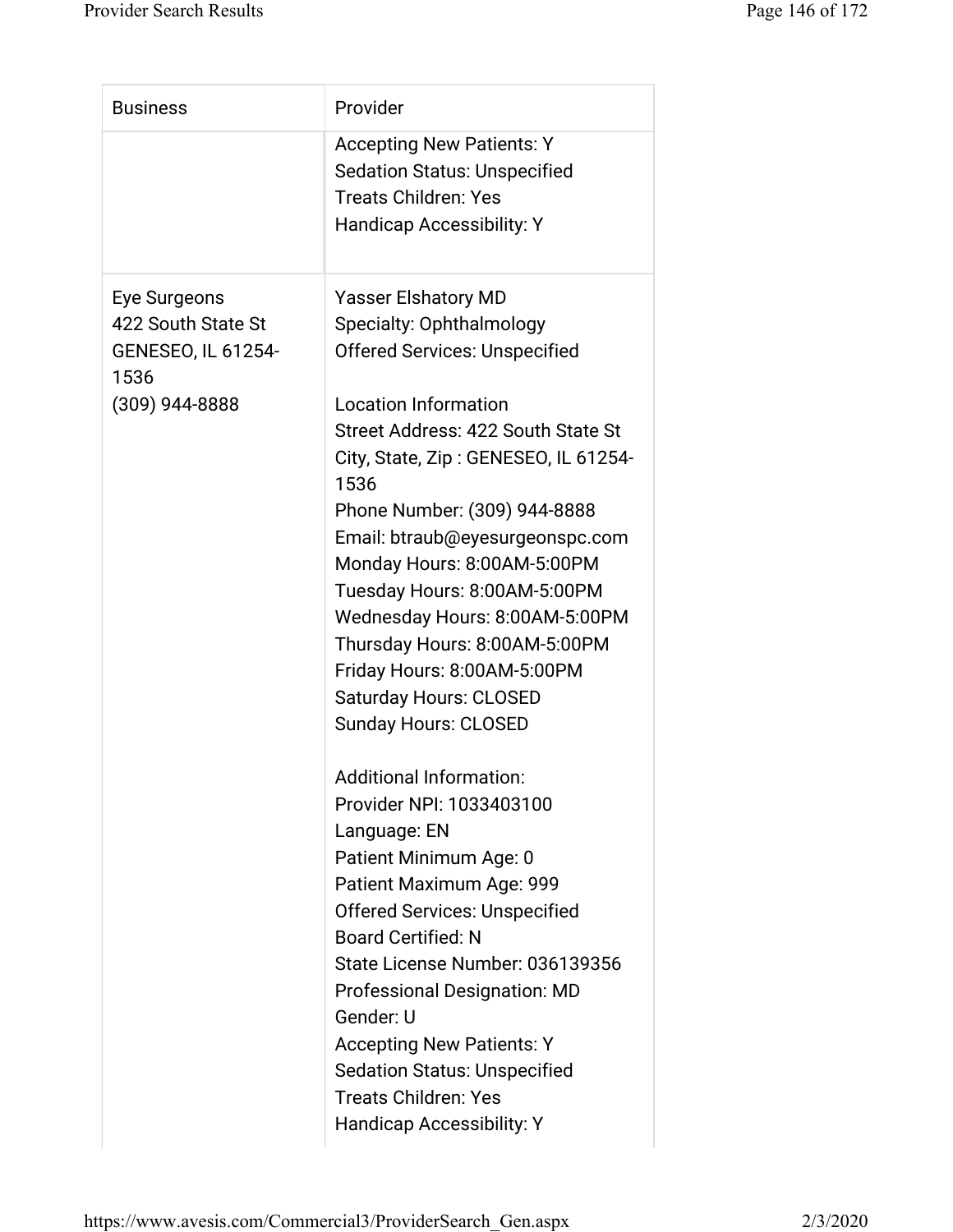| <b>Business</b> | Provider                                     |
|-----------------|----------------------------------------------|
|                 | <b>William Benevento MD</b>                  |
|                 | Specialty: Ophthalmology                     |
|                 | <b>Offered Services: Full Service</b>        |
|                 | <b>Location Information</b>                  |
|                 | Street Address: 422 South State St           |
|                 | City, State, Zip: GENESEO, IL 61254-<br>1536 |
|                 | Phone Number: (309) 944-8888                 |
|                 | Email: btraub@eyesurgeonspc.com              |
|                 | Monday Hours: 8:00AM-5:00PM                  |
|                 | Tuesday Hours: 8:00AM-5:00PM                 |
|                 | Wednesday Hours: 8:00AM-5:00PM               |
|                 | Thursday Hours: 8:00AM-5:00PM                |
|                 | Friday Hours: 8:00AM-5:00PM                  |
|                 | <b>Saturday Hours: CLOSED</b>                |
|                 | <b>Sunday Hours: CLOSED</b>                  |
|                 | <b>Additional Information:</b>               |
|                 | Provider NPI: 1134106594                     |
|                 | Language: EN                                 |
|                 | Patient Minimum Age: 0                       |
|                 | Patient Maximum Age: 999                     |
|                 | <b>Offered Services: Full Service</b>        |
|                 | <b>Board Certified: N</b>                    |
|                 | State License Number: 036088865              |
|                 | Professional Designation: MD                 |
|                 | Gender: M                                    |
|                 | <b>Accepting New Patients: Y</b>             |
|                 | <b>Sedation Status: Unspecified</b>          |
|                 | <b>Treats Children: Yes</b>                  |
|                 | Handicap Accessibility: Y                    |
|                 | Sarah Burgett OD                             |
|                 | <b>Specialty: Optometrist</b>                |
|                 | <b>Offered Services: Full Service</b>        |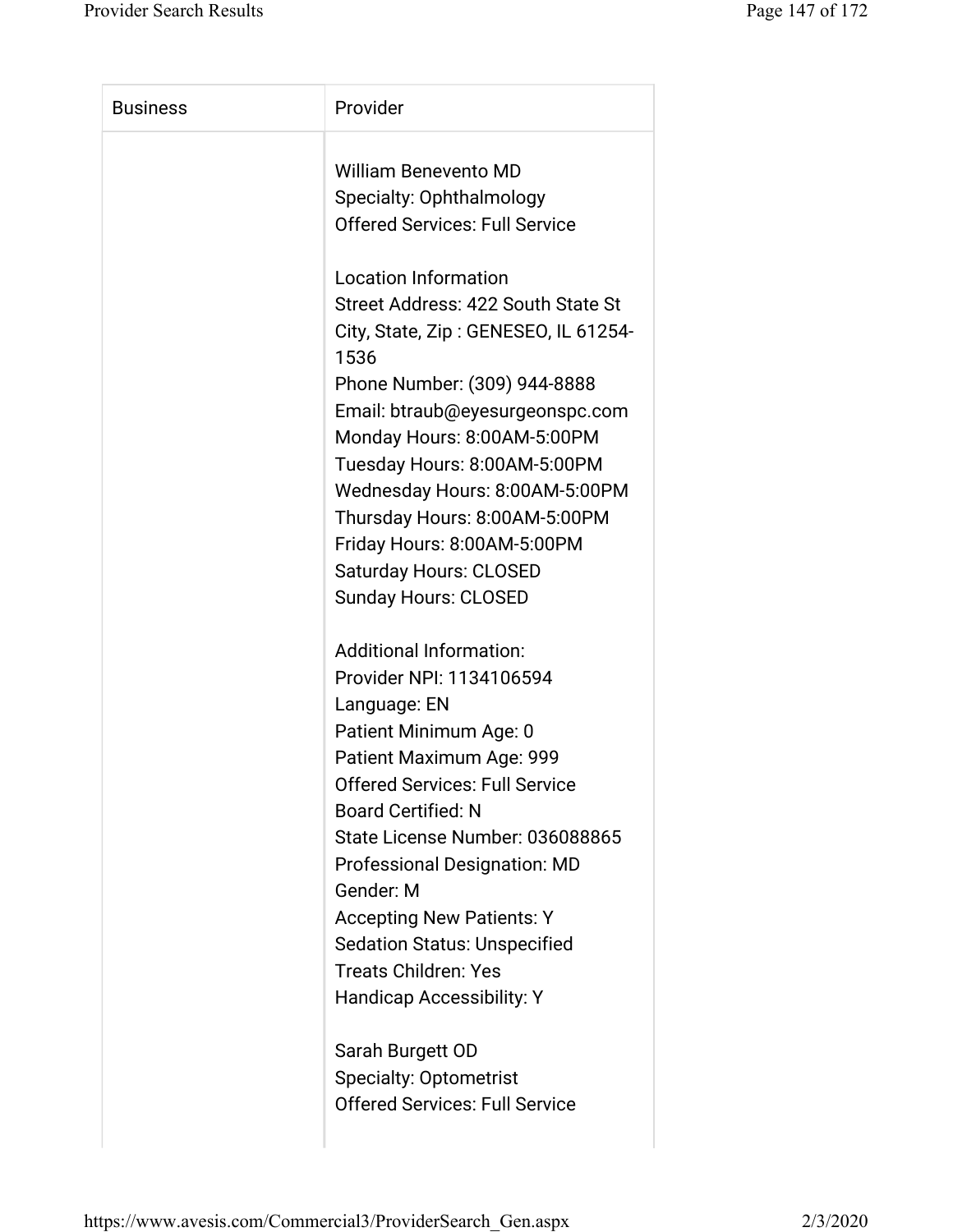| <b>Business</b> | Provider                              |
|-----------------|---------------------------------------|
|                 | <b>Location Information</b>           |
|                 | Street Address: 422 South State St    |
|                 | City, State, Zip: GENESEO, IL 61254-  |
|                 | 1536                                  |
|                 | Phone Number: (309) 944-8888          |
|                 | Email: btraub@eyesurgeonspc.com       |
|                 | Monday Hours: 8:00AM-5:00PM           |
|                 | Tuesday Hours: 8:00AM-5:00PM          |
|                 | Wednesday Hours: 8:00AM-5:00PM        |
|                 | Thursday Hours: 8:00AM-5:00PM         |
|                 | Friday Hours: 8:00AM-12:00PM          |
|                 | <b>Saturday Hours: CLOSED</b>         |
|                 | <b>Sunday Hours: CLOSED</b>           |
|                 |                                       |
|                 | <b>Additional Information:</b>        |
|                 | Provider NPI: 1467715276              |
|                 | Language: EN                          |
|                 | Patient Minimum Age: 0                |
|                 | Patient Maximum Age: 999              |
|                 | <b>Offered Services: Full Service</b> |
|                 | <b>Board Certified: N</b>             |
|                 | State License Number: 046010509       |
|                 | Professional Designation: OD          |
|                 | Gender: F                             |
|                 | <b>Accepting New Patients: Y</b>      |
|                 | <b>Sedation Status: Unspecified</b>   |
|                 | <b>Treats Children: Yes</b>           |
|                 | <b>Handicap Accessibility: N</b>      |
|                 | <b>Scott Baldwin OD</b>               |
|                 | <b>Specialty: Optometrist</b>         |
|                 | <b>Offered Services: Full Service</b> |
|                 |                                       |
|                 | <b>Location Information</b>           |
|                 | Street Address: 422 South State St    |
|                 | City, State, Zip: GENESEO, IL 61254-  |
|                 | 1536                                  |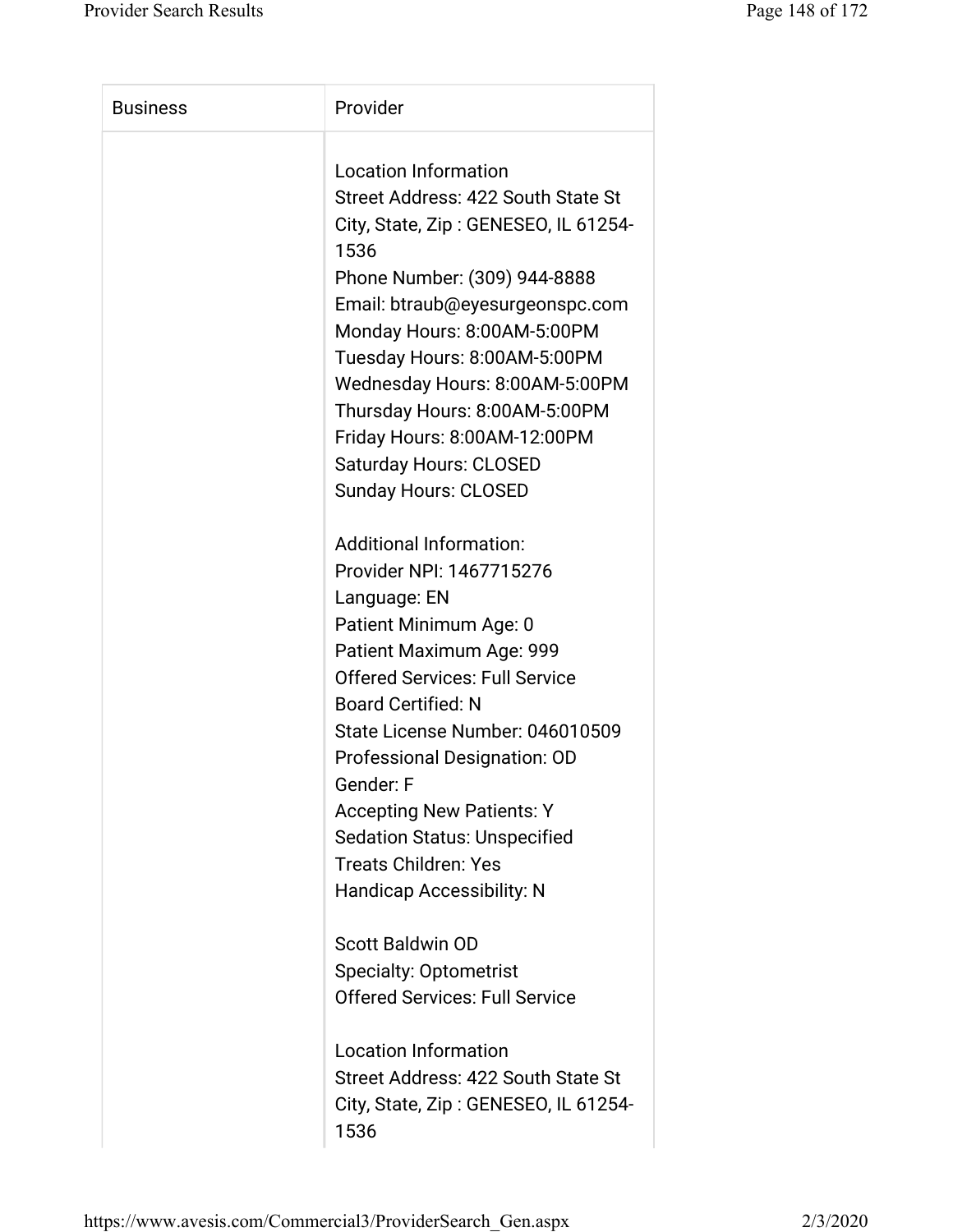| <b>Business</b> | Provider                                                                                                                                                                                                                                                                                                                                                                                                                      |
|-----------------|-------------------------------------------------------------------------------------------------------------------------------------------------------------------------------------------------------------------------------------------------------------------------------------------------------------------------------------------------------------------------------------------------------------------------------|
|                 | Phone Number: (309) 944-8888<br>Email: btraub@eyesurgeonspc.com<br>Monday Hours: 8:00AM-5:00PM<br>Tuesday Hours: 8:00AM-5:00PM<br>Wednesday Hours: 8:00AM-5:00PM<br>Thursday Hours: 8:00AM-5:00PM<br>Friday Hours: 8:00AM-12:00PM<br><b>Saturday Hours: CLOSED</b><br><b>Sunday Hours: CLOSED</b>                                                                                                                             |
|                 | <b>Additional Information:</b><br>Provider NPI: 1366794695<br>Language: EN<br>Patient Minimum Age: 0<br>Patient Maximum Age: 999<br><b>Offered Services: Full Service</b><br><b>Board Certified: N</b><br>State License Number: 046011276<br>Professional Designation: OD<br>Gender: M<br><b>Accepting New Patients: Y</b><br><b>Sedation Status: Unspecified</b><br><b>Treats Children: Yes</b><br>Handicap Accessibility: Y |
|                 | <b>Tina Eckhardt MD</b><br>Specialty: Ophthalmology<br><b>Offered Services: Full Service</b><br><b>Location Information</b><br>Street Address: 422 South State St<br>City, State, Zip: GENESEO, IL 61254-<br>1536<br>Phone Number: (309) 944-8888<br>Email: btraub@eyesurgeonspc.com<br>Monday Hours: 8:00AM-5:00PM<br>Tuesday Hours: 8:00AM-5:00PM                                                                           |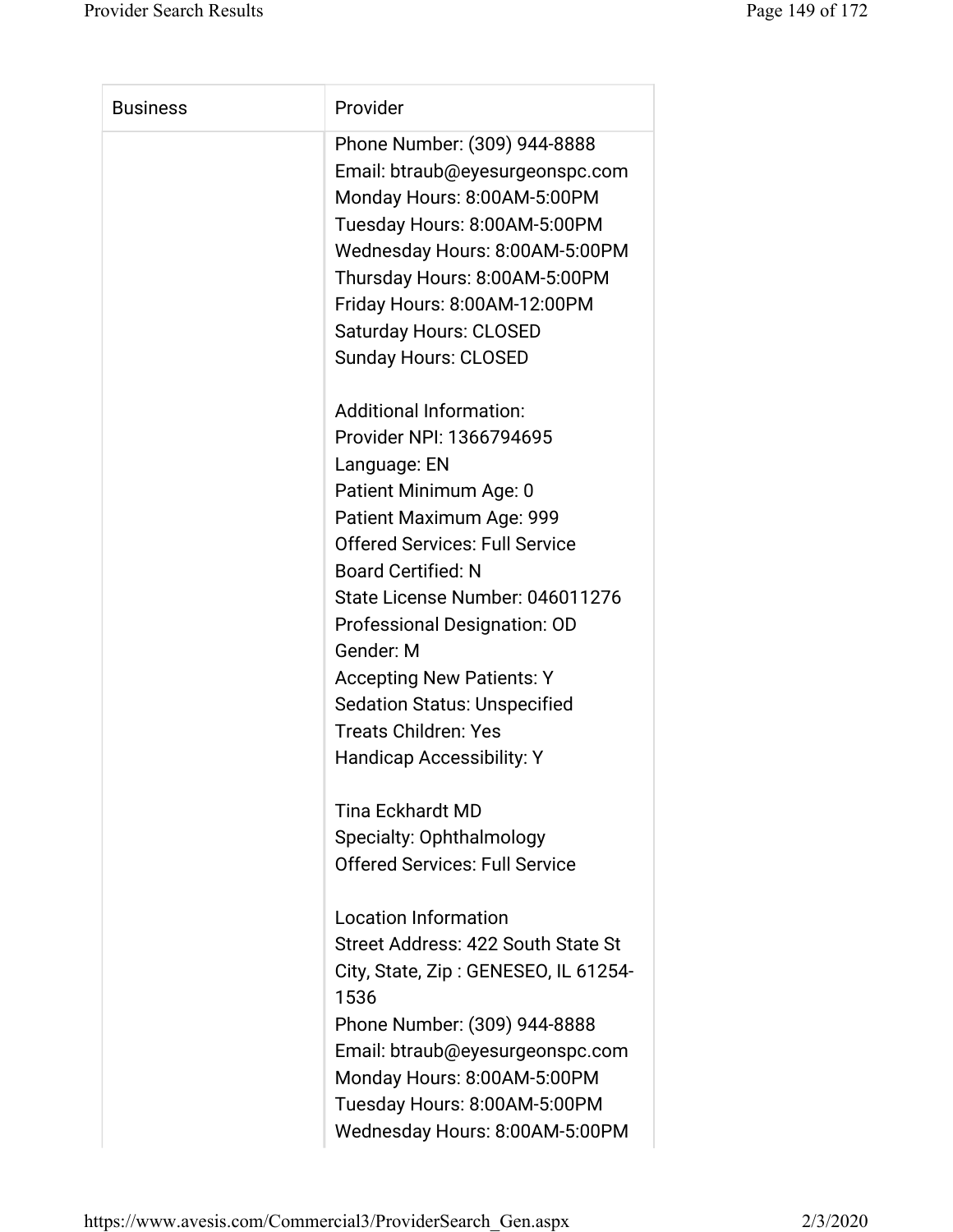| Thursday Hours: 8:00AM-5:00PM<br>Friday Hours: 8:00AM-5:00PM<br><b>Saturday Hours: CLOSED</b><br><b>Sunday Hours: CLOSED</b><br><b>Additional Information:</b><br>Provider NPI: 1952373383<br>Language: EN<br>Patient Minimum Age: 0<br>Patient Maximum Age: 999<br><b>Offered Services: Full Service</b><br><b>Board Certified: N</b><br>State License Number: 036099298<br><b>Professional Designation: MD</b><br>Gender: F<br><b>Accepting New Patients: Y</b><br><b>Sedation Status: Unspecified</b><br><b>Treats Children: Yes</b><br><b>Handicap Accessibility: N</b><br>Michael Boehm MD<br>Specialty: Ophthalmology<br><b>Offered Services: Full Service</b><br><b>Location Information</b><br>Street Address: 422 South State St |
|-------------------------------------------------------------------------------------------------------------------------------------------------------------------------------------------------------------------------------------------------------------------------------------------------------------------------------------------------------------------------------------------------------------------------------------------------------------------------------------------------------------------------------------------------------------------------------------------------------------------------------------------------------------------------------------------------------------------------------------------|
|                                                                                                                                                                                                                                                                                                                                                                                                                                                                                                                                                                                                                                                                                                                                           |
|                                                                                                                                                                                                                                                                                                                                                                                                                                                                                                                                                                                                                                                                                                                                           |
|                                                                                                                                                                                                                                                                                                                                                                                                                                                                                                                                                                                                                                                                                                                                           |
|                                                                                                                                                                                                                                                                                                                                                                                                                                                                                                                                                                                                                                                                                                                                           |
|                                                                                                                                                                                                                                                                                                                                                                                                                                                                                                                                                                                                                                                                                                                                           |
|                                                                                                                                                                                                                                                                                                                                                                                                                                                                                                                                                                                                                                                                                                                                           |
|                                                                                                                                                                                                                                                                                                                                                                                                                                                                                                                                                                                                                                                                                                                                           |
|                                                                                                                                                                                                                                                                                                                                                                                                                                                                                                                                                                                                                                                                                                                                           |
|                                                                                                                                                                                                                                                                                                                                                                                                                                                                                                                                                                                                                                                                                                                                           |
|                                                                                                                                                                                                                                                                                                                                                                                                                                                                                                                                                                                                                                                                                                                                           |
|                                                                                                                                                                                                                                                                                                                                                                                                                                                                                                                                                                                                                                                                                                                                           |
|                                                                                                                                                                                                                                                                                                                                                                                                                                                                                                                                                                                                                                                                                                                                           |
|                                                                                                                                                                                                                                                                                                                                                                                                                                                                                                                                                                                                                                                                                                                                           |
|                                                                                                                                                                                                                                                                                                                                                                                                                                                                                                                                                                                                                                                                                                                                           |
|                                                                                                                                                                                                                                                                                                                                                                                                                                                                                                                                                                                                                                                                                                                                           |
|                                                                                                                                                                                                                                                                                                                                                                                                                                                                                                                                                                                                                                                                                                                                           |
|                                                                                                                                                                                                                                                                                                                                                                                                                                                                                                                                                                                                                                                                                                                                           |
|                                                                                                                                                                                                                                                                                                                                                                                                                                                                                                                                                                                                                                                                                                                                           |
|                                                                                                                                                                                                                                                                                                                                                                                                                                                                                                                                                                                                                                                                                                                                           |
|                                                                                                                                                                                                                                                                                                                                                                                                                                                                                                                                                                                                                                                                                                                                           |
|                                                                                                                                                                                                                                                                                                                                                                                                                                                                                                                                                                                                                                                                                                                                           |
|                                                                                                                                                                                                                                                                                                                                                                                                                                                                                                                                                                                                                                                                                                                                           |
|                                                                                                                                                                                                                                                                                                                                                                                                                                                                                                                                                                                                                                                                                                                                           |
| City, State, Zip: GENESEO, IL 61254-                                                                                                                                                                                                                                                                                                                                                                                                                                                                                                                                                                                                                                                                                                      |
| 1536                                                                                                                                                                                                                                                                                                                                                                                                                                                                                                                                                                                                                                                                                                                                      |
| Phone Number: (309) 944-8888                                                                                                                                                                                                                                                                                                                                                                                                                                                                                                                                                                                                                                                                                                              |
| Email: btraub@eyesurgeonspc.com                                                                                                                                                                                                                                                                                                                                                                                                                                                                                                                                                                                                                                                                                                           |
| Monday Hours: 8:00AM-5:00PM                                                                                                                                                                                                                                                                                                                                                                                                                                                                                                                                                                                                                                                                                                               |
| Tuesday Hours: 8:00AM-5:00PM                                                                                                                                                                                                                                                                                                                                                                                                                                                                                                                                                                                                                                                                                                              |
| Wednesday Hours: 8:00AM-5:00PM                                                                                                                                                                                                                                                                                                                                                                                                                                                                                                                                                                                                                                                                                                            |
| Thursday Hours: 8:00AM-5:00PM                                                                                                                                                                                                                                                                                                                                                                                                                                                                                                                                                                                                                                                                                                             |
| Friday Hours: 8:00AM-5:00PM                                                                                                                                                                                                                                                                                                                                                                                                                                                                                                                                                                                                                                                                                                               |
| <b>Saturday Hours: CLOSED</b>                                                                                                                                                                                                                                                                                                                                                                                                                                                                                                                                                                                                                                                                                                             |
| <b>Sunday Hours: CLOSED</b>                                                                                                                                                                                                                                                                                                                                                                                                                                                                                                                                                                                                                                                                                                               |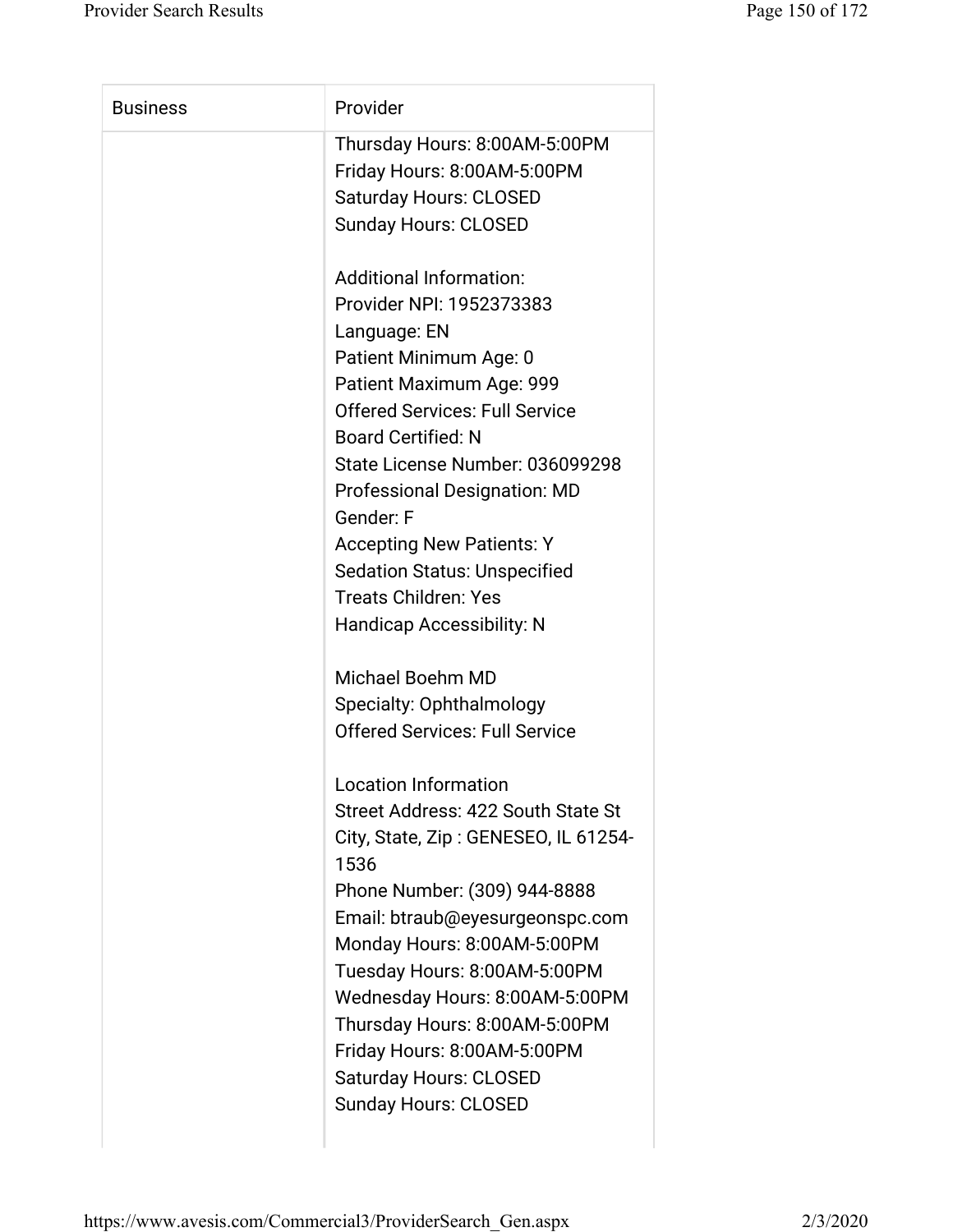| <b>Business</b> | Provider                                     |
|-----------------|----------------------------------------------|
|                 | <b>Additional Information:</b>               |
|                 | Provider NPI: 1912984360                     |
|                 | Language: EN                                 |
|                 | Patient Minimum Age: 0                       |
|                 | Patient Maximum Age: 999                     |
|                 | <b>Offered Services: Full Service</b>        |
|                 | <b>Board Certified: N</b>                    |
|                 | State License Number: 036109146              |
|                 | <b>Professional Designation: MD</b>          |
|                 | Gender: M                                    |
|                 | <b>Accepting New Patients: Y</b>             |
|                 | <b>Sedation Status: Unspecified</b>          |
|                 | <b>Treats Children: Yes</b>                  |
|                 | <b>Handicap Accessibility: N</b>             |
|                 | Martin O'Malley MD                           |
|                 | Specialty: Ophthalmology                     |
|                 | <b>Offered Services: Full Service</b>        |
|                 |                                              |
|                 | <b>Location Information</b>                  |
|                 | Street Address: 422 South State St           |
|                 | City, State, Zip: GENESEO, IL 61254-<br>1536 |
|                 | Phone Number: (309) 944-8888                 |
|                 | Email: btraub@eyesurgeonspc.com              |
|                 | Monday Hours: 8:00AM-5:00PM                  |
|                 | Tuesday Hours: 8:00AM-5:00PM                 |
|                 | Wednesday Hours: 8:00AM-5:00PM               |
|                 | Thursday Hours: 8:00AM-5:00PM                |
|                 | Friday Hours: 8:00AM-12:00PM                 |
|                 | <b>Saturday Hours: CLOSED</b>                |
|                 | <b>Sunday Hours: CLOSED</b>                  |
|                 | <b>Additional Information:</b>               |
|                 | Provider NPI: 1750545455                     |
|                 | Language: EN                                 |
|                 | Patient Minimum Age: 0                       |
|                 | Patient Maximum Age: 999                     |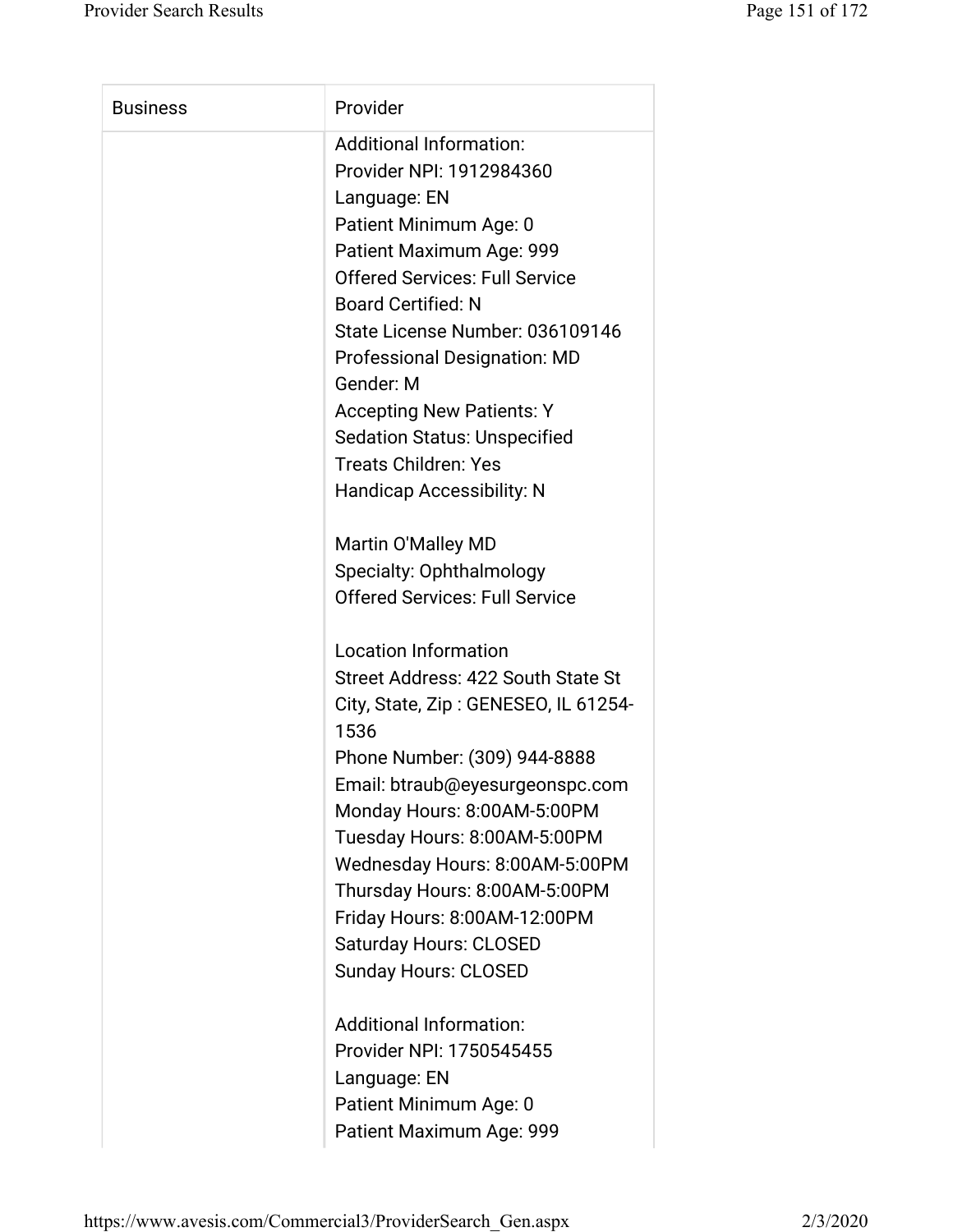| <b>Business</b> | Provider                                                                |
|-----------------|-------------------------------------------------------------------------|
|                 | <b>Offered Services: Full Service</b><br><b>Board Certified: N</b>      |
|                 | State License Number: 036.136317<br><b>Professional Designation: MD</b> |
|                 | Gender: M                                                               |
|                 | <b>Accepting New Patients: Y</b>                                        |
|                 | <b>Sedation Status: Unspecified</b>                                     |
|                 | <b>Treats Children: Yes</b>                                             |
|                 | Handicap Accessibility: Y                                               |
|                 | Jonathan Isgrig OD                                                      |
|                 | <b>Specialty: Optometrist</b>                                           |
|                 | <b>Offered Services: Full Service</b>                                   |
|                 | <b>Location Information</b>                                             |
|                 | Street Address: 422 South State St                                      |
|                 | City, State, Zip: GENESEO, IL 61254-<br>1536                            |
|                 | Phone Number: (309) 944-8888                                            |
|                 | Email: btraub@eyesurgeonspc.com                                         |
|                 | Monday Hours: 8:00AM-5:00PM                                             |
|                 | Tuesday Hours: 8:00AM-5:00PM                                            |
|                 | Wednesday Hours: 8:00AM-5:00PM                                          |
|                 | Thursday Hours: 8:00AM-5:00PM                                           |
|                 | Friday Hours: 8:00AM-5:00PM                                             |
|                 | <b>Saturday Hours: CLOSED</b>                                           |
|                 | <b>Sunday Hours: CLOSED</b>                                             |
|                 | <b>Additional Information:</b>                                          |
|                 | Provider NPI: 1376953042                                                |
|                 | Language: EN                                                            |
|                 | Patient Minimum Age: 0                                                  |
|                 | Patient Maximum Age: 999                                                |
|                 | <b>Offered Services: Full Service</b>                                   |
|                 | <b>Board Certified: N</b>                                               |
|                 | State License Number: 046.010894                                        |
|                 | Professional Designation: OD                                            |
|                 | Gender: M                                                               |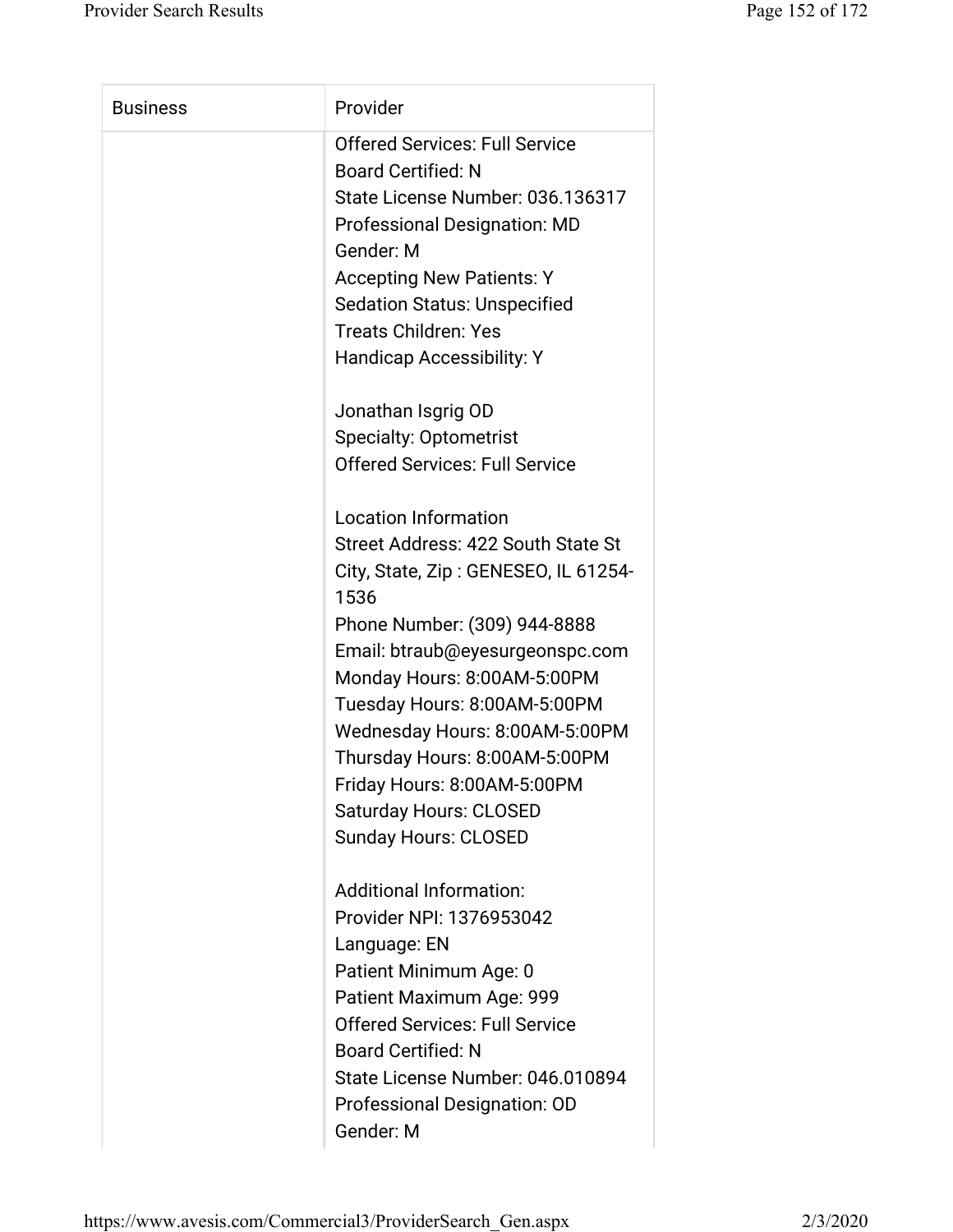| <b>Business</b> | Provider                                     |
|-----------------|----------------------------------------------|
|                 | <b>Accepting New Patients: Y</b>             |
|                 | <b>Sedation Status: Unspecified</b>          |
|                 | <b>Treats Children: Yes</b>                  |
|                 | <b>Handicap Accessibility: N</b>             |
|                 | Katherine Dunne OD                           |
|                 | <b>Specialty: Optometrist</b>                |
|                 | <b>Offered Services: Full Service</b>        |
|                 | <b>Location Information</b>                  |
|                 | Street Address: 422 South State St           |
|                 | City, State, Zip: GENESEO, IL 61254-<br>1536 |
|                 | Phone Number: (309) 944-8888                 |
|                 | Email: btraub@eyesurgeonspc.com              |
|                 | Monday Hours: 8:00AM-5:00PM                  |
|                 | Tuesday Hours: 8:00AM-5:00PM                 |
|                 | Wednesday Hours: 8:00AM-5:00PM               |
|                 | Thursday Hours: 8:00AM-5:00PM                |
|                 | Friday Hours: 8:00AM-12:00PM                 |
|                 | <b>Saturday Hours: CLOSED</b>                |
|                 | <b>Sunday Hours: CLOSED</b>                  |
|                 | <b>Additional Information:</b>               |
|                 | Provider NPI: 1639456411                     |
|                 | Language: EN                                 |
|                 | Patient Minimum Age: 0                       |
|                 | Patient Maximum Age: 999                     |
|                 | <b>Offered Services: Full Service</b>        |
|                 | <b>Board Certified: N</b>                    |
|                 | State License Number: 046010470              |
|                 | Professional Designation: OD                 |
|                 | Gender: F                                    |
|                 | <b>Accepting New Patients: Y</b>             |
|                 | <b>Sedation Status: Unspecified</b>          |
|                 | <b>Treats Children: Yes</b>                  |
|                 | <b>Handicap Accessibility: Y</b>             |
|                 |                                              |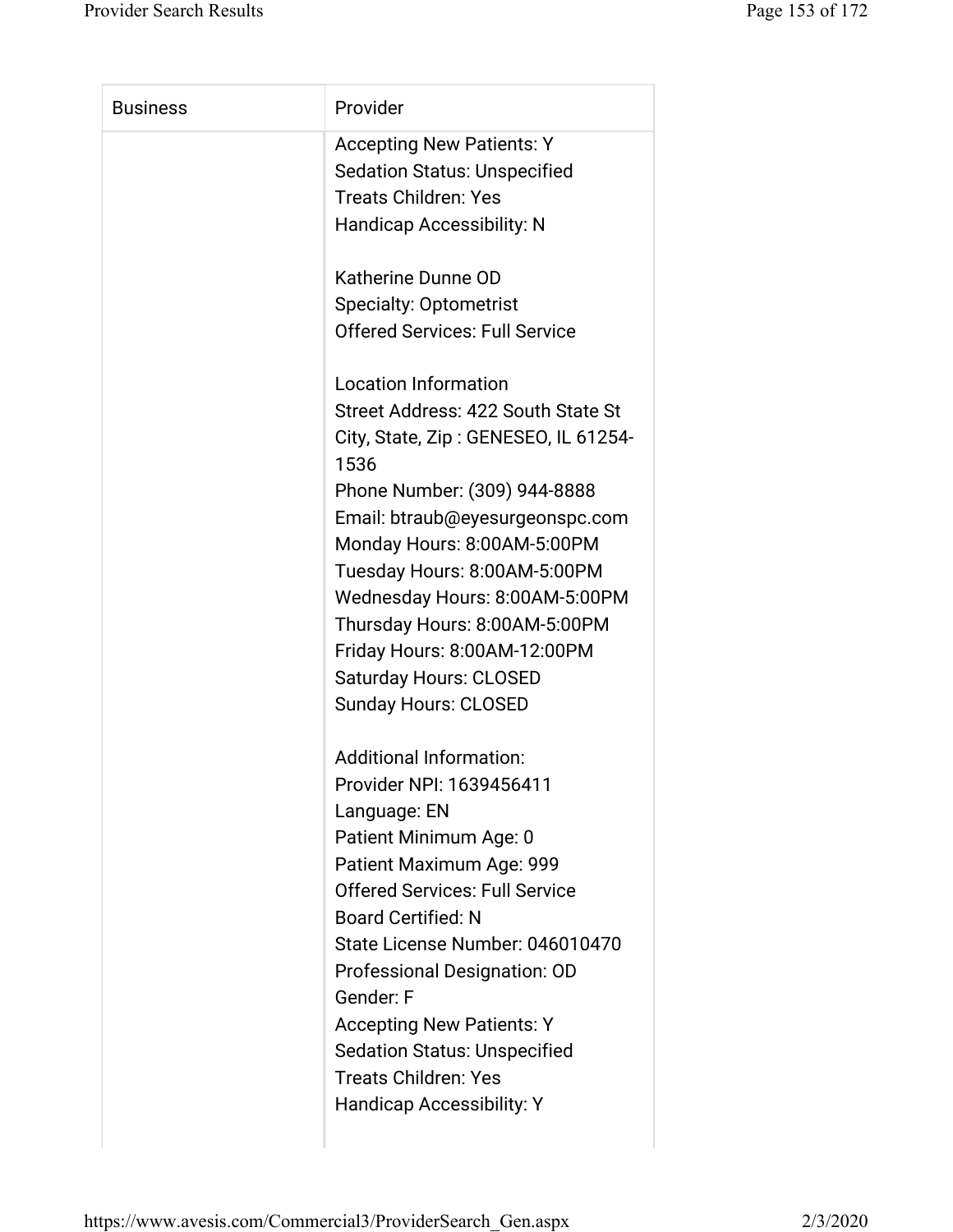| <b>Business</b> | Provider                                     |
|-----------------|----------------------------------------------|
|                 | John Frederick MD                            |
|                 | Specialty: Ophthalmology                     |
|                 | <b>Offered Services: Full Service</b>        |
|                 | <b>Location Information</b>                  |
|                 | Street Address: 422 South State St           |
|                 | City, State, Zip: GENESEO, IL 61254-<br>1536 |
|                 | Phone Number: (309) 944-8888                 |
|                 | Email: btraub@eyesurgeonspc.com              |
|                 | Monday Hours: 8:00AM-5:00PM                  |
|                 | Tuesday Hours: 8:00AM-5:00PM                 |
|                 | Wednesday Hours: 8:00AM-5:00PM               |
|                 | Thursday Hours: 8:00AM-5:00PM                |
|                 | Friday Hours: 8:00AM-5:00PM                  |
|                 | <b>Saturday Hours: CLOSED</b>                |
|                 | <b>Sunday Hours: CLOSED</b>                  |
|                 | <b>Additional Information:</b>               |
|                 | Provider NPI: 1043297492                     |
|                 | Language: EN                                 |
|                 | Patient Minimum Age: 0                       |
|                 | Patient Maximum Age: 999                     |
|                 | <b>Offered Services: Full Service</b>        |
|                 | <b>Board Certified: N</b>                    |
|                 | State License Number: 036098033              |
|                 | <b>Professional Designation: MD</b>          |
|                 | Gender: M                                    |
|                 | <b>Accepting New Patients: Y</b>             |
|                 | <b>Sedation Status: Unspecified</b>          |
|                 | <b>Treats Children: Yes</b>                  |
|                 | <b>Handicap Accessibility: N</b>             |
|                 | <b>Brian Hansel OD</b>                       |
|                 | <b>Specialty: Optometrist</b>                |
|                 | <b>Offered Services: Full Service</b>        |
|                 | <b>Location Information</b>                  |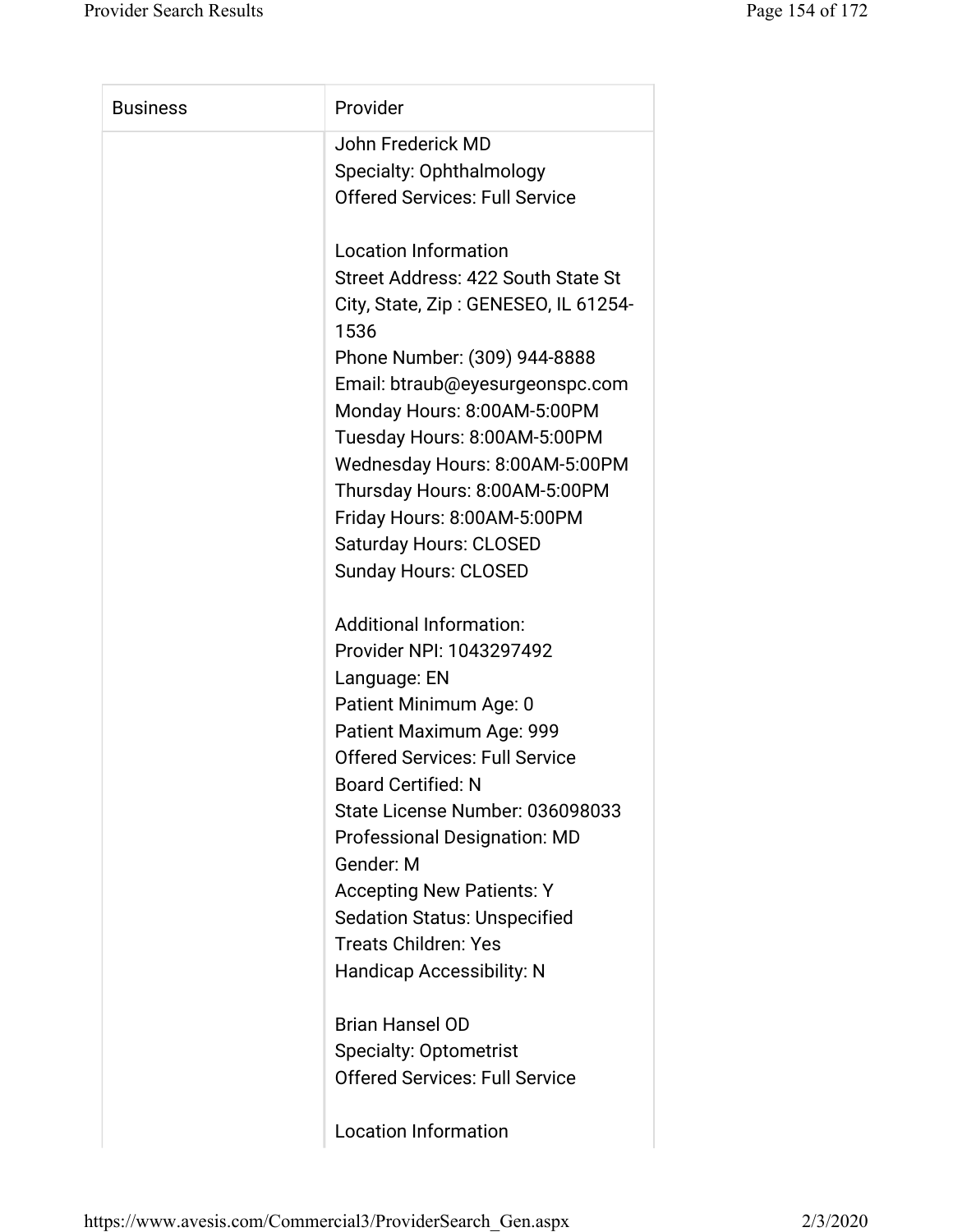| <b>Business</b> | Provider                                                                                                                                                                                                                                                                                                                                                                                                                       |
|-----------------|--------------------------------------------------------------------------------------------------------------------------------------------------------------------------------------------------------------------------------------------------------------------------------------------------------------------------------------------------------------------------------------------------------------------------------|
|                 | Street Address: 422 South State St<br>City, State, Zip: GENESEO, IL 61254-<br>1536<br>Phone Number: (309) 944-8888<br>Email: btraub@eyesurgeonspc.com<br>Monday Hours: 8:00AM-5:00PM<br>Tuesday Hours: 8:00AM-5:00PM<br>Wednesday Hours: 8:00AM-5:00PM<br>Thursday Hours: 8:00AM-5:00PM<br>Friday Hours: 8:00AM-5:00PM<br><b>Saturday Hours: CLOSED</b><br><b>Sunday Hours: CLOSED</b>                                         |
|                 | Additional Information:<br>Provider NPI: 1982833653<br>Language: EN<br>Patient Minimum Age: 0<br>Patient Maximum Age: 999<br><b>Offered Services: Full Service</b><br><b>Board Certified: N</b><br>State License Number: 046.010633<br>Professional Designation: OD<br>Gender: M<br><b>Accepting New Patients: Y</b><br><b>Sedation Status: Unspecified</b><br><b>Treats Children: Yes</b><br><b>Handicap Accessibility: N</b> |
|                 | James Wymore MD<br>Specialty: Ophthalmology<br><b>Offered Services: Full Service</b><br><b>Location Information</b><br>Street Address: 422 South State St<br>City, State, Zip: GENESEO, IL 61254-<br>1536<br>Phone Number: (309) 944-8888<br>Email: btraub@eyesurgeonspc.com                                                                                                                                                   |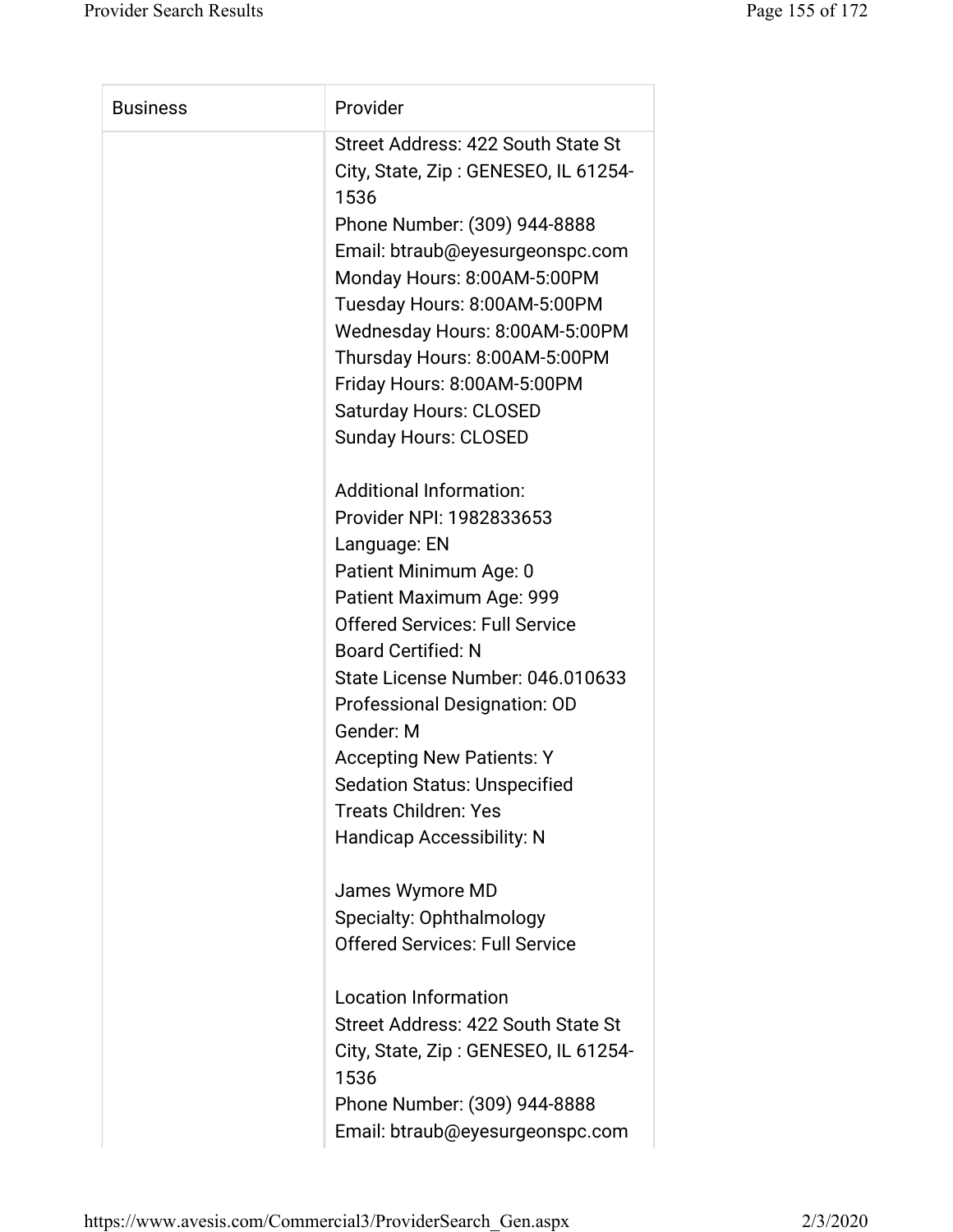| <b>Business</b> | Provider                                                                                                                                                                                                                                                                                                                                              |
|-----------------|-------------------------------------------------------------------------------------------------------------------------------------------------------------------------------------------------------------------------------------------------------------------------------------------------------------------------------------------------------|
|                 | Monday Hours: 8:00AM-5:00PM<br>Tuesday Hours: 8:00AM-5:00PM<br>Wednesday Hours: 8:00AM-5:00PM<br>Thursday Hours: 8:00AM-5:00PM<br>Friday Hours: 8:00AM-5:00PM<br><b>Saturday Hours: CLOSED</b><br><b>Sunday Hours: CLOSED</b><br><b>Additional Information:</b><br>Provider NPI: 1477530830<br>Language: EN<br>Patient Minimum Age: 0                 |
|                 | Patient Maximum Age: 999<br><b>Offered Services: Full Service</b><br><b>Board Certified: N</b><br>State License Number: 036081788<br><b>Professional Designation: MD</b><br>Gender: M<br><b>Accepting New Patients: Y</b><br><b>Sedation Status: Unspecified</b><br><b>Treats Children: Yes</b><br><b>Handicap Accessibility: Y</b>                   |
|                 | Chad Kluver OD<br><b>Specialty: Optometrist</b><br><b>Offered Services: Unspecified</b>                                                                                                                                                                                                                                                               |
|                 | <b>Location Information</b><br>Street Address: 422 South State St<br>City, State, Zip: GENESEO, IL 61254-<br>1536<br>Phone Number: (309) 944-8888<br>Email: btraub@eyesurgeonspc.com<br>Monday Hours: 8:00AM-5:00PM<br>Tuesday Hours: 8:00AM-5:00PM<br>Wednesday Hours: 8:00AM-5:00PM<br>Thursday Hours: 8:00AM-5:00PM<br>Friday Hours: 8:00AM-5:00PM |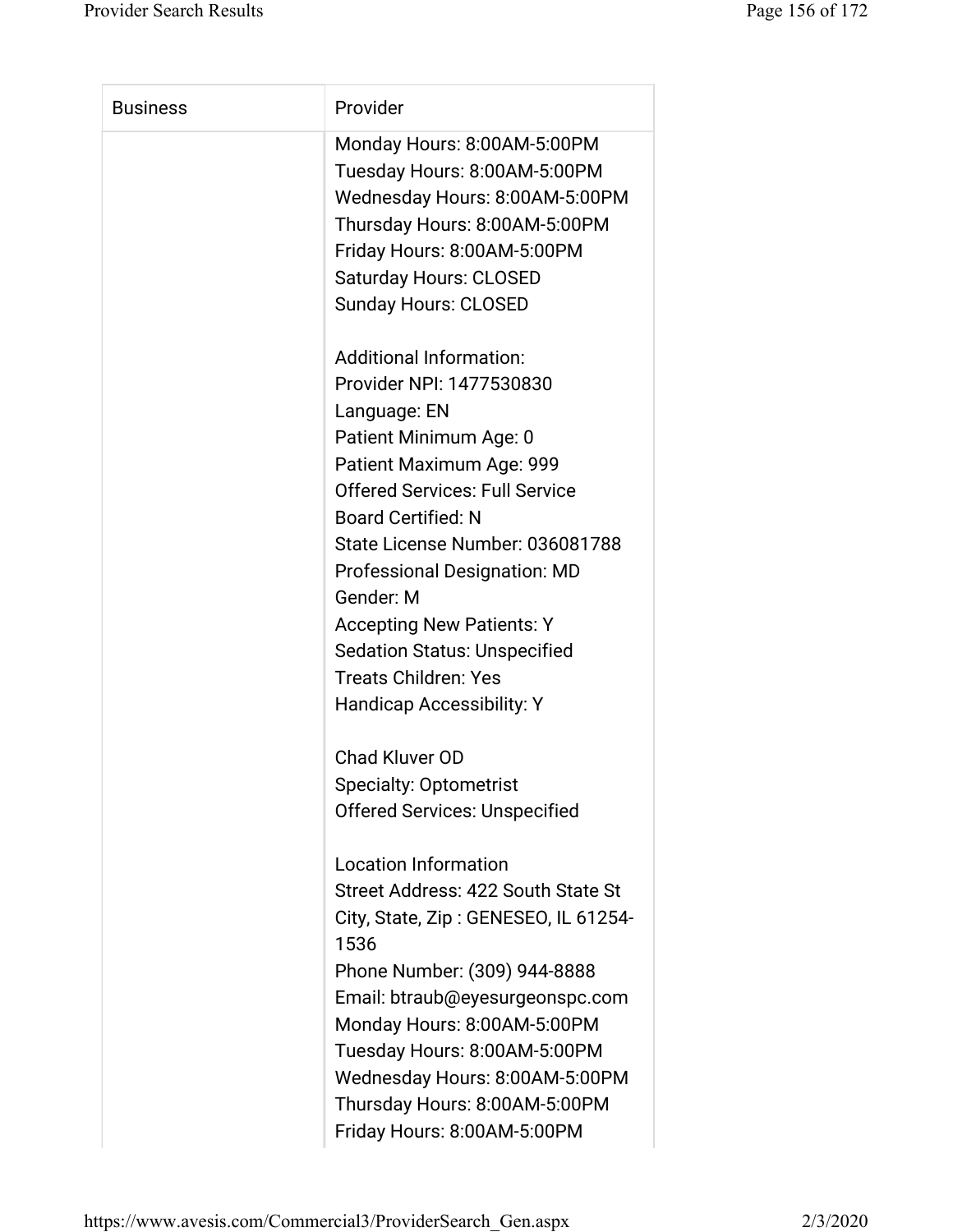| <b>Business</b> | Provider                                     |
|-----------------|----------------------------------------------|
|                 | <b>Saturday Hours: CLOSED</b>                |
|                 | <b>Sunday Hours: CLOSED</b>                  |
|                 | <b>Additional Information:</b>               |
|                 | Provider NPI: 1982680237                     |
|                 | Language: EN                                 |
|                 | Patient Minimum Age: 0                       |
|                 | Patient Maximum Age: 999                     |
|                 | <b>Offered Services: Unspecified</b>         |
|                 | <b>Board Certified: N</b>                    |
|                 | State License Number: 046009707              |
|                 | Professional Designation: OD                 |
|                 | Gender: M                                    |
|                 | <b>Accepting New Patients: Y</b>             |
|                 | <b>Sedation Status: Unspecified</b>          |
|                 | <b>Treats Children: Yes</b>                  |
|                 | <b>Handicap Accessibility: N</b>             |
|                 | <b>Carlton Fenzl MD</b>                      |
|                 | Specialty: Ophthalmology                     |
|                 | <b>Offered Services: Full Service</b>        |
|                 | <b>Location Information</b>                  |
|                 | Street Address: 422 South State St           |
|                 | City, State, Zip: GENESEO, IL 61254-<br>1536 |
|                 | Phone Number: (309) 944-8888                 |
|                 | Email: btraub@eyesurgeonspc.com              |
|                 | Monday Hours: 8:00AM-5:00PM                  |
|                 | Tuesday Hours: 8:00AM-5:00PM                 |
|                 | Wednesday Hours: 8:00AM-5:00PM               |
|                 | Thursday Hours: 8:00AM-5:00PM                |
|                 | Friday Hours: 8:00AM-12:00PM                 |
|                 | <b>Saturday Hours: CLOSED</b>                |
|                 | <b>Sunday Hours: CLOSED</b>                  |
|                 | <b>Additional Information:</b>               |
|                 | Provider NPI: 1386958064                     |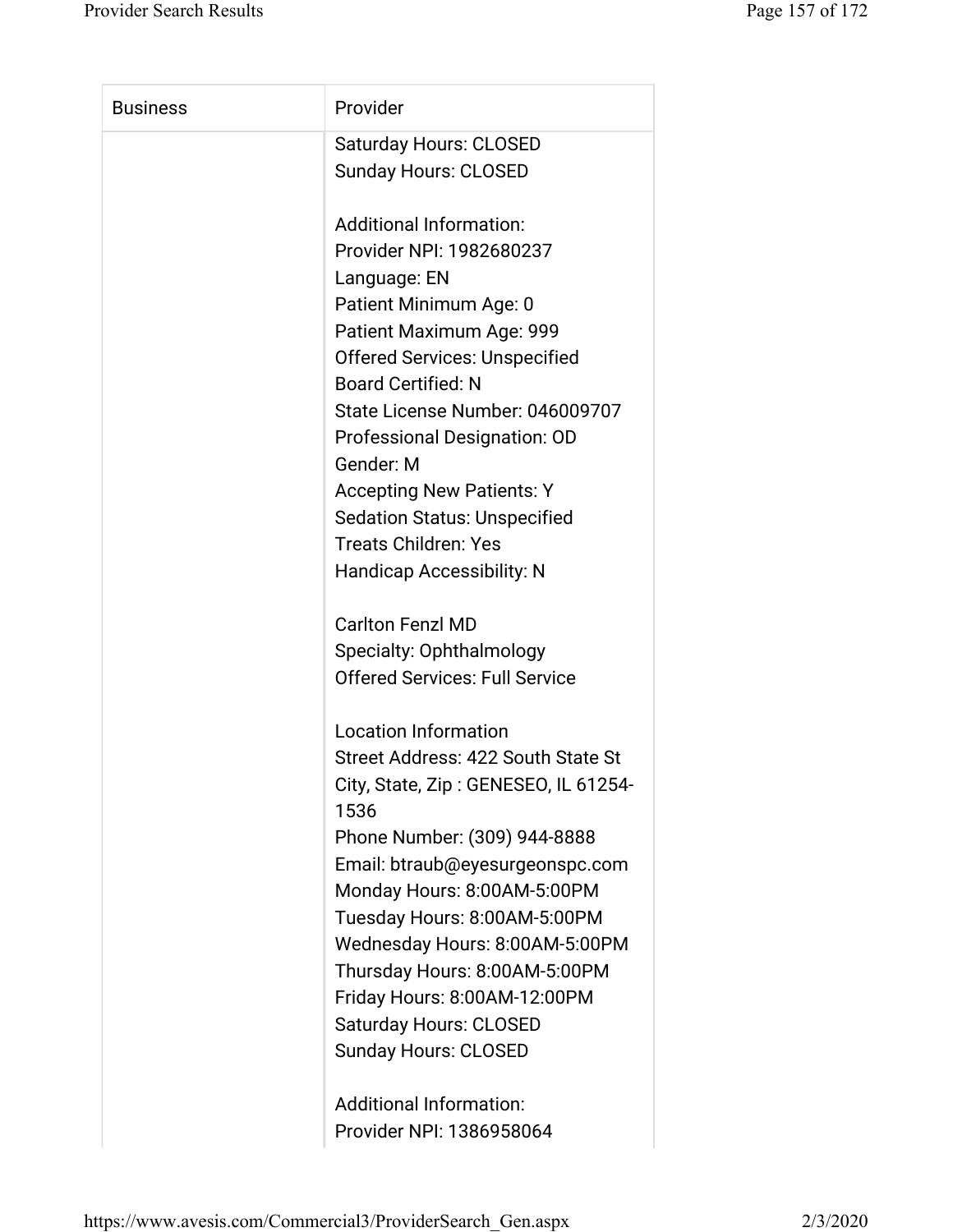| <b>Business</b>                                                                               | Provider                                                                                                                                                                                                                                                                                                                                                                                                                                                                                                                                                                        |
|-----------------------------------------------------------------------------------------------|---------------------------------------------------------------------------------------------------------------------------------------------------------------------------------------------------------------------------------------------------------------------------------------------------------------------------------------------------------------------------------------------------------------------------------------------------------------------------------------------------------------------------------------------------------------------------------|
|                                                                                               | Language: EN<br>Patient Minimum Age: 0<br>Patient Maximum Age: 999<br><b>Offered Services: Full Service</b><br><b>Board Certified: N</b><br>State License Number: 036137712<br><b>Professional Designation: MD</b><br>Gender: M<br><b>Accepting New Patients: Y</b><br><b>Sedation Status: Unspecified</b><br><b>Treats Children: Yes</b><br><b>Handicap Accessibility: Y</b>                                                                                                                                                                                                   |
| Krueger Eyecare, Inc<br>3003 N Highway 61<br>MUSCATINE, IA 52761-<br>5811<br>$(563)$ 262-8161 | Paul Krueger OD<br><b>Specialty: Optometrist</b><br><b>Offered Services: Exams Only</b><br><b>Location Information</b><br>Street Address: 3003 N Highway 61<br>City, State, Zip: MUSCATINE, IA 52761<br>5811<br>Phone Number: (563) 262-8161<br>Email: kruegereyecare@gmail.com<br>Monday Hours: 9:00AM-6:00PM<br>Tuesday Hours: 9:00AM-1:00PM<br>Wednesday Hours: 9:00AM-5:00PM<br>Thursday Hours: 10:00AM-6:00PM<br><b>Friday Hours: CLOSED</b><br>Saturday Hours: 9:00AM-2:00PM<br><b>Sunday Hours: CLOSED</b><br><b>Additional Information:</b><br>Provider NPI: 1902908627 |
|                                                                                               | Language: EN<br>Patient Minimum Age: 0<br>Patient Maximum Age: 999<br><b>Offered Services: Exams Only</b>                                                                                                                                                                                                                                                                                                                                                                                                                                                                       |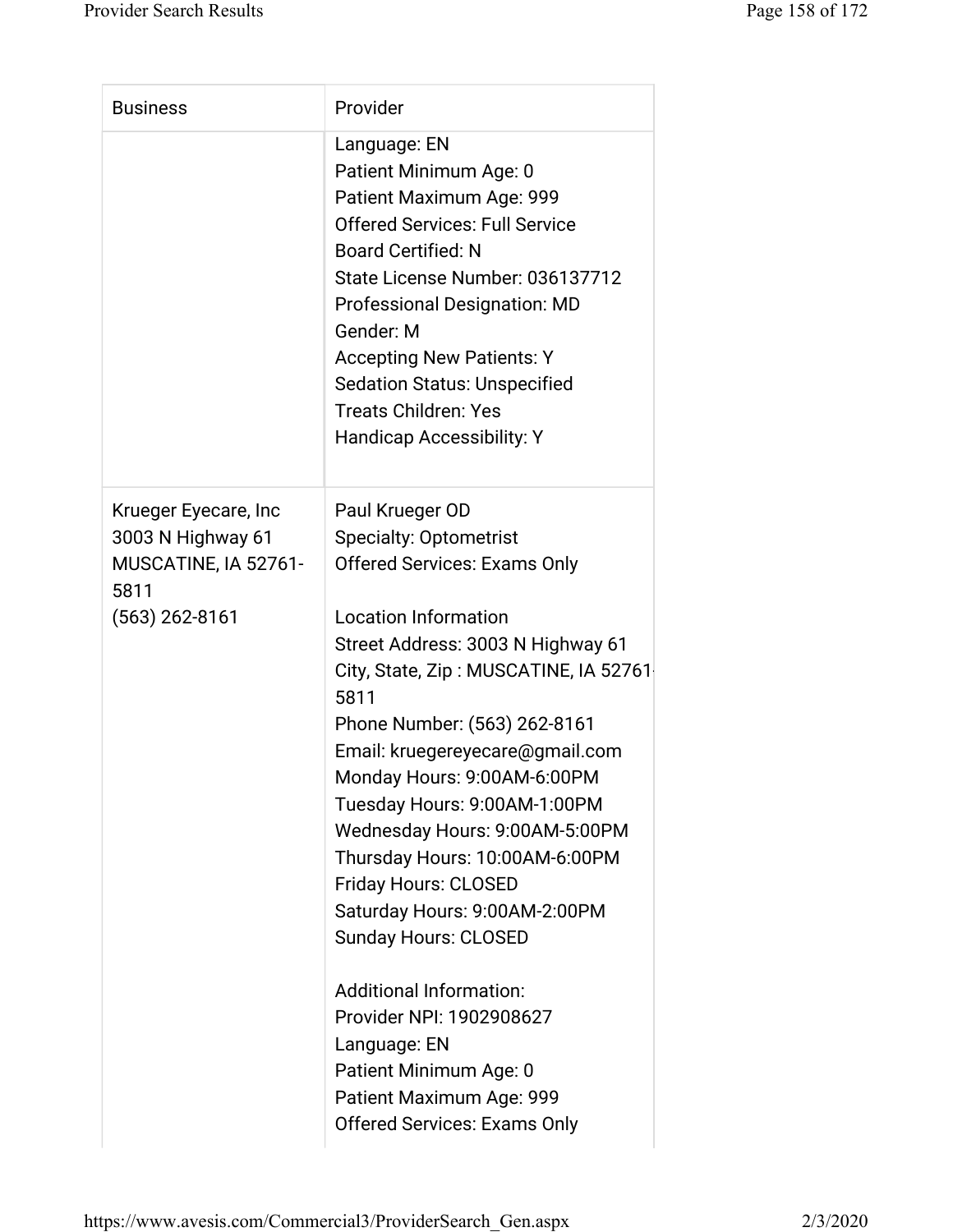| <b>Business</b>                                                                                            | Provider                                                                                                                                                                                                                                                                                                                                                                                                                                                                                                                                                                                                                                                                                                                                                                                                                                  |
|------------------------------------------------------------------------------------------------------------|-------------------------------------------------------------------------------------------------------------------------------------------------------------------------------------------------------------------------------------------------------------------------------------------------------------------------------------------------------------------------------------------------------------------------------------------------------------------------------------------------------------------------------------------------------------------------------------------------------------------------------------------------------------------------------------------------------------------------------------------------------------------------------------------------------------------------------------------|
|                                                                                                            | <b>Board Certified: N</b><br>State License Number: 02118<br>Professional Designation: OD<br>Gender: M<br><b>Accepting New Patients: Y</b><br><b>Sedation Status: Unspecified</b><br><b>Treats Children: Yes</b><br>Handicap Accessibility: Y                                                                                                                                                                                                                                                                                                                                                                                                                                                                                                                                                                                              |
| <b>Wal-Mart Vision Center</b><br>#0559<br>3003 North Highway 61<br>MUSCATINE, IA 52761<br>$(563)$ 263-8312 | Wal-Mart Stores, Inc.<br>Specialty: Eyewear Supplier (Equipmen<br>not the service)<br><b>Offered Services: Unspecified</b><br><b>Location Information</b><br>Street Address: 3003 North Highway 6<br>City, State, Zip: MUSCATINE, IA 52761<br>Phone Number: (563) 263-8312<br><b>Email: No Email Provided</b><br>Monday Hours: 8:00AM-5:00PM<br>Tuesday Hours: 8:00AM-5:00PM<br>Wednesday Hours: 8:00AM-5:00PM<br>Thursday Hours: 8:00AM-5:00PM<br>Friday Hours: 8:00AM-5:00PM<br><b>Saturday Hours: CLOSED</b><br><b>Sunday Hours: CLOSED</b><br><b>Additional Information:</b><br>Provider NPI:<br>Language: EN<br>Patient Minimum Age: 0<br>Patient Maximum Age: 999<br><b>Offered Services: Unspecified</b><br><b>Board Certified: N</b><br><b>State License Number: Unspecified</b><br><b>Professional Designation:</b><br>Gender: U |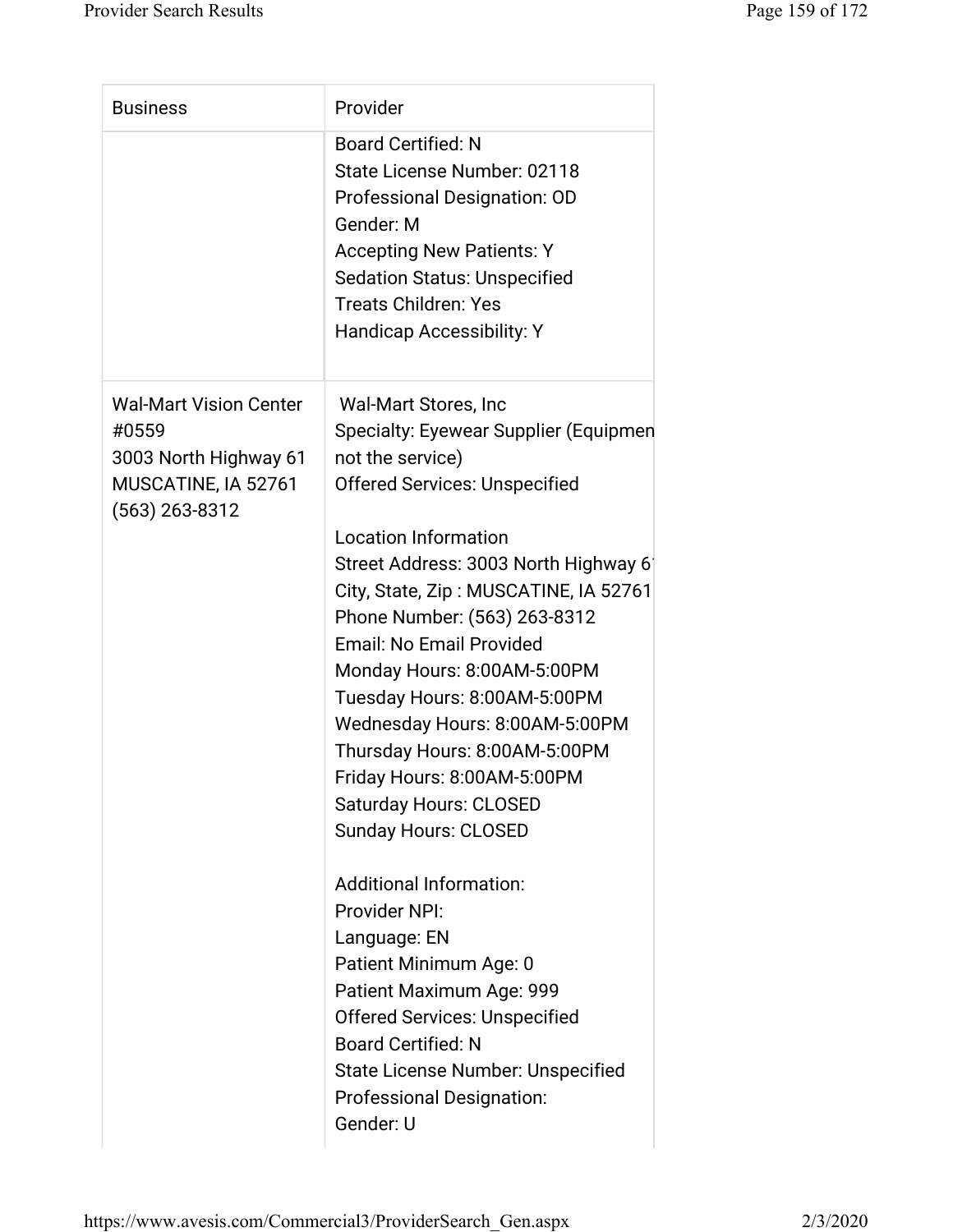| <b>Business</b>                                                                                            | Provider                                                                                                                                                                                                                                                                                                                                                                                                                                                                                                                                                                                                                                                                                                                                                                                                                                                                                                                                                     |
|------------------------------------------------------------------------------------------------------------|--------------------------------------------------------------------------------------------------------------------------------------------------------------------------------------------------------------------------------------------------------------------------------------------------------------------------------------------------------------------------------------------------------------------------------------------------------------------------------------------------------------------------------------------------------------------------------------------------------------------------------------------------------------------------------------------------------------------------------------------------------------------------------------------------------------------------------------------------------------------------------------------------------------------------------------------------------------|
|                                                                                                            | <b>Accepting New Patients: Y</b><br><b>Sedation Status: Unspecified</b><br><b>Treats Children: Yes</b><br><b>Handicap Accessibility: N</b>                                                                                                                                                                                                                                                                                                                                                                                                                                                                                                                                                                                                                                                                                                                                                                                                                   |
| <b>Mercer County Family</b><br>Eye Care<br>106 South College Ave<br>ALEDO, IL 61231-1626<br>(309) 582-2421 | Abigail Ledford OD<br><b>Specialty: Optometrist</b><br><b>Offered Services: Full Service</b><br><b>Location Information</b><br>Street Address: 106 South College Ave<br>City, State, Zip: ALEDO, IL 61231-1626<br>Phone Number: (309) 582-2421<br>Email: eyesrus@riopt.com<br>Monday Hours: 8:30AM-5:00PM<br>Tuesday Hours: 8:30AM-5:00PM<br><b>Wednesday Hours: CLOSED</b><br>Thursday Hours: 8:30AM-5:00PM<br>Friday Hours: 8:30AM-5:00PM<br>Saturday Hours: 8:30AM-12:00PM<br><b>Sunday Hours: CLOSED</b><br><b>Additional Information:</b><br>Provider NPI: 1639665540<br>Language: EN<br>Patient Minimum Age: 5<br>Patient Maximum Age: 999<br><b>Offered Services: Full Service</b><br><b>Board Certified: N</b><br>State License Number: 0460011202<br><b>Professional Designation: OD</b><br>Gender: F<br><b>Accepting New Patients: Y</b><br><b>Sedation Status: Unspecified</b><br><b>Treats Children: Yes</b><br><b>Handicap Accessibility: Y</b> |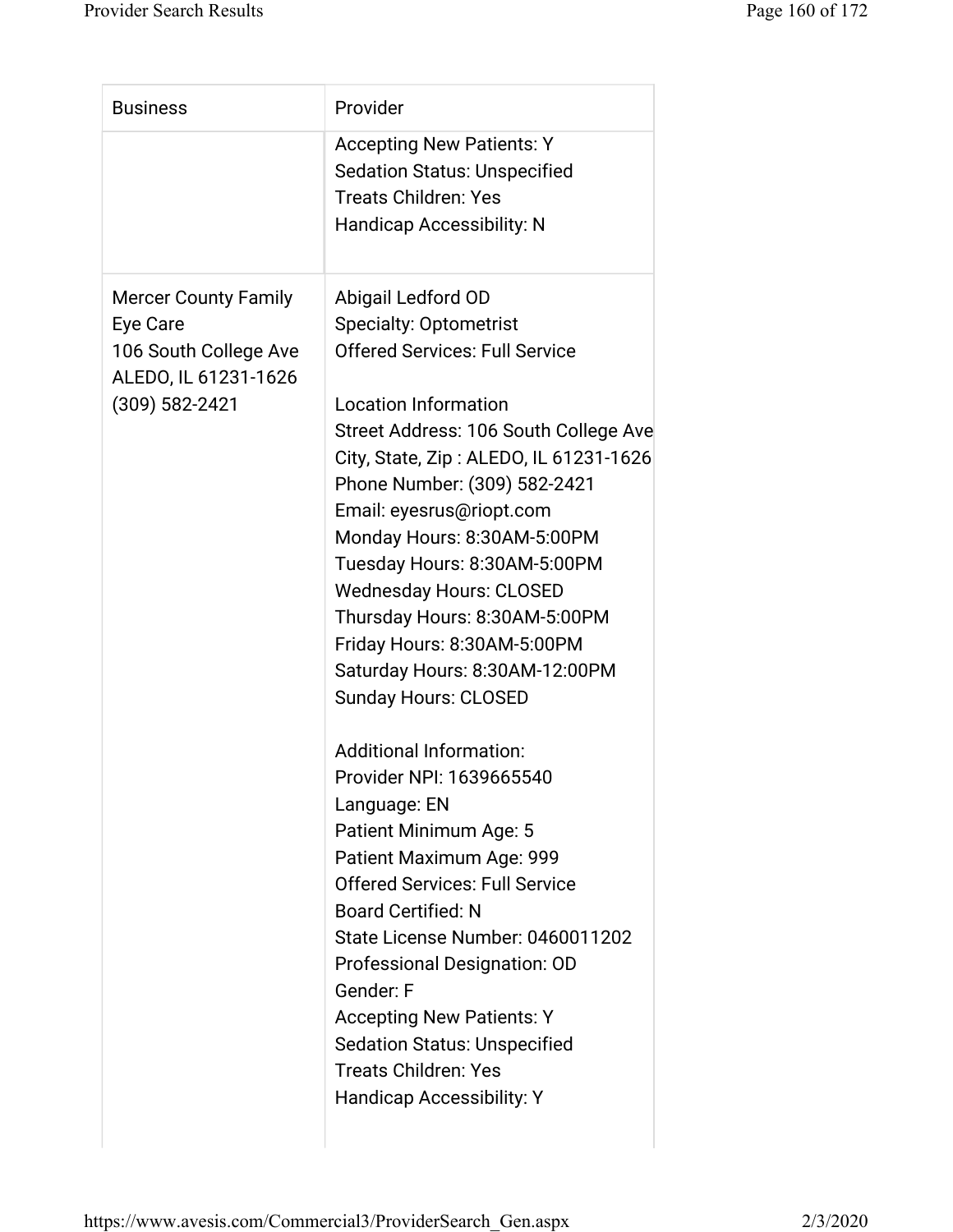| <b>Business</b> | Provider                               |
|-----------------|----------------------------------------|
|                 | <b>Christopher Lear OD</b>             |
|                 | <b>Specialty: Optometrist</b>          |
|                 | <b>Offered Services: Unspecified</b>   |
|                 | <b>Location Information</b>            |
|                 | Street Address: 106 South College Ave  |
|                 | City, State, Zip: ALEDO, IL 61231-1626 |
|                 | Phone Number: (309) 582-2421           |
|                 | Email: eyesrus@riopt.com               |
|                 | Monday Hours: 8:00AM-5:00PM            |
|                 | Tuesday Hours: 8:00AM-5:00PM           |
|                 | Wednesday Hours: 8:00AM-5:00PM         |
|                 | Thursday Hours: 8:00AM-5:00PM          |
|                 | Friday Hours: 8:00AM-5:00PM            |
|                 | <b>Saturday Hours: CLOSED</b>          |
|                 | <b>Sunday Hours: CLOSED</b>            |
|                 | <b>Additional Information:</b>         |
|                 | Provider NPI: 1225021983               |
|                 | Language: EN                           |
|                 | Patient Minimum Age: 0                 |
|                 | Patient Maximum Age: 999               |
|                 | <b>Offered Services: Unspecified</b>   |
|                 | <b>Board Certified: N</b>              |
|                 | State License Number: 046008456        |
|                 | Professional Designation: OD           |
|                 | Gender: M                              |
|                 | <b>Accepting New Patients: Y</b>       |
|                 | <b>Sedation Status: Unspecified</b>    |
|                 | <b>Treats Children: Yes</b>            |
|                 | <b>Handicap Accessibility: N</b>       |
|                 | Jill Hays OD                           |
|                 | <b>Specialty: Optometrist</b>          |
|                 | <b>Offered Services: Full Service</b>  |
|                 | <b>Location Information</b>            |
|                 | Street Address: 106 South College Ave  |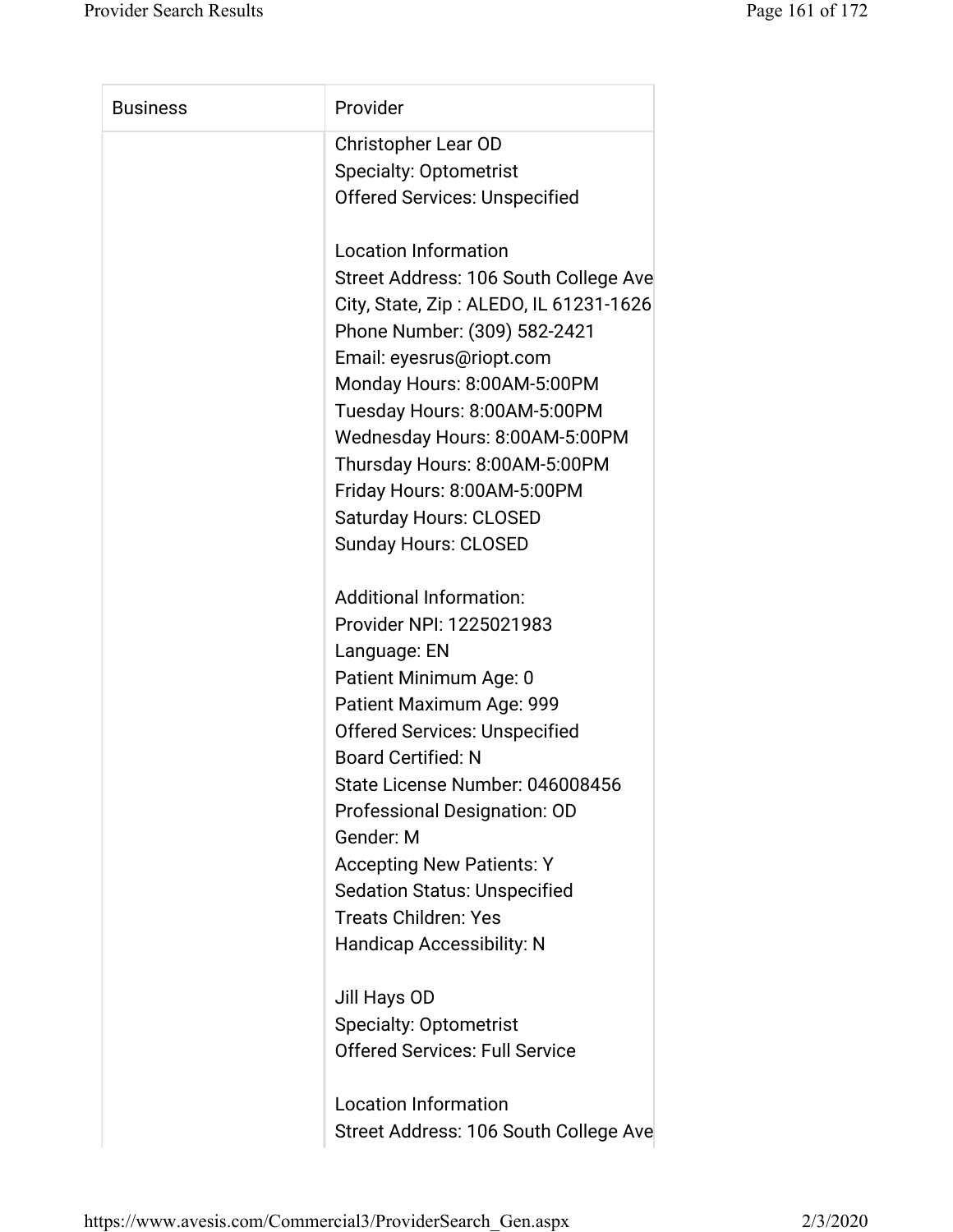| <b>Business</b> | Provider                                                                                                                                                                                                                                                                                                                                                                                                                              |
|-----------------|---------------------------------------------------------------------------------------------------------------------------------------------------------------------------------------------------------------------------------------------------------------------------------------------------------------------------------------------------------------------------------------------------------------------------------------|
|                 | City, State, Zip: ALEDO, IL 61231-1626<br>Phone Number: (309) 582-2421<br>Email: aledoeyecare@riopt.com<br>Monday Hours: 8:30AM-5:00PM<br>Tuesday Hours: 8:30AM-5:00PM<br><b>Wednesday Hours: CLOSED</b><br>Thursday Hours: 8:30AM-5:00PM<br>Friday Hours: 8:30AM-5:00PM<br>Saturday Hours: 8:30AM-12:00PM<br><b>Sunday Hours: CLOSED</b>                                                                                             |
|                 | <b>Additional Information:</b><br>Provider NPI: 1932192697<br>Language: EN<br>Patient Minimum Age: 0<br>Patient Maximum Age: 999<br><b>Offered Services: Full Service</b><br><b>Board Certified: N</b><br>State License Number: 046.009112<br>Professional Designation: OD<br>Gender: F<br><b>Accepting New Patients: Y</b><br><b>Sedation Status: Unspecified</b><br><b>Treats Children: Yes</b><br><b>Handicap Accessibility: Y</b> |
|                 | Joseph Nordquist OD<br><b>Specialty: Optometrist</b><br><b>Offered Services: Unspecified</b><br><b>Location Information</b><br>Street Address: 106 South College Ave<br>City, State, Zip: ALEDO, IL 61231-1626<br>Phone Number: (309) 582-2421<br>Email: eyesrus@riopt.com                                                                                                                                                            |
|                 | Monday Hours: 8:00AM-5:00PM<br>Tuesday Hours: 8:00AM-5:00PM<br>Wednesday Hours: 8:00AM-5:00PM                                                                                                                                                                                                                                                                                                                                         |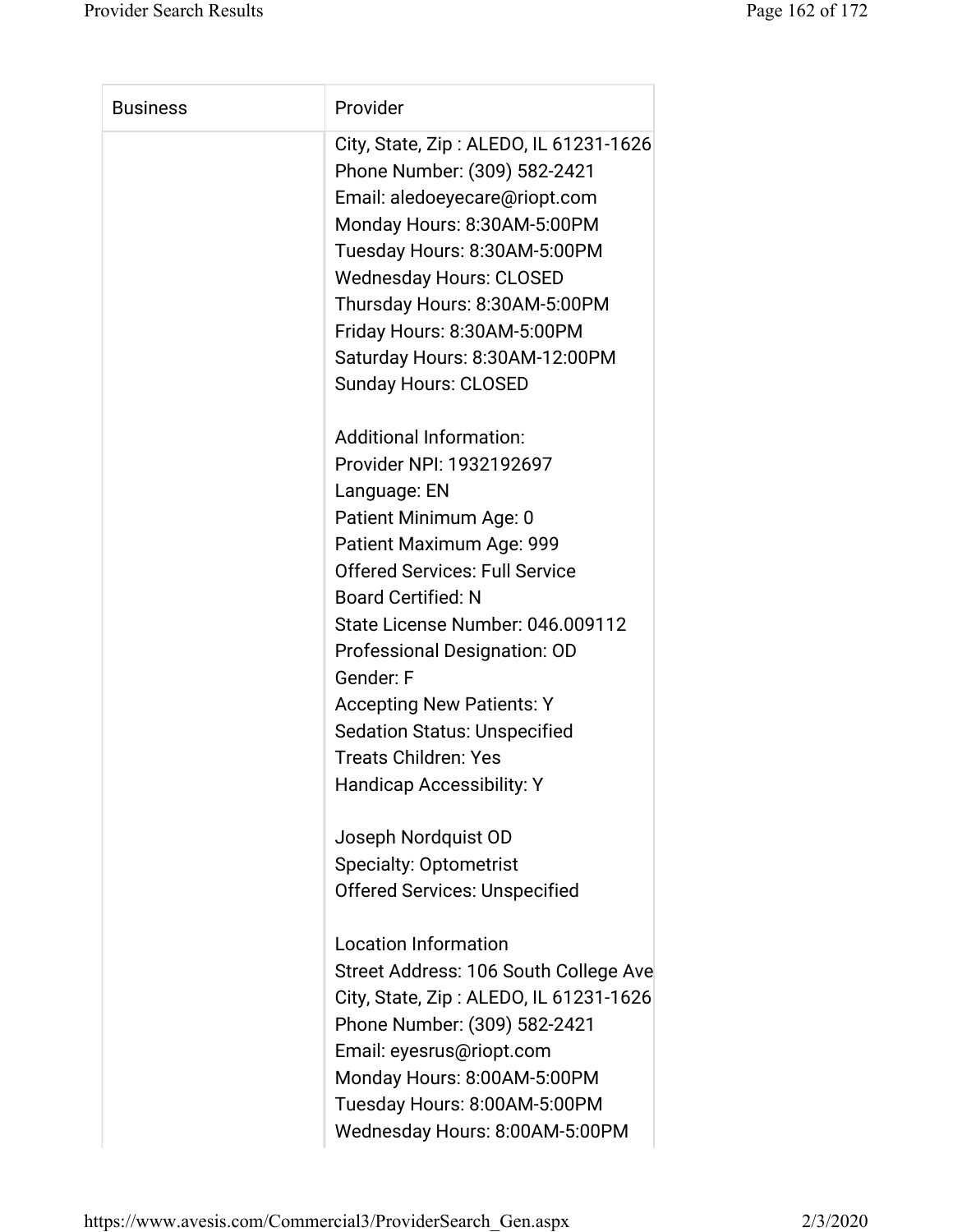| <b>Business</b> | Provider                               |
|-----------------|----------------------------------------|
|                 | Thursday Hours: 8:00AM-5:00PM          |
|                 | Friday Hours: 8:00AM-5:00PM            |
|                 | <b>Saturday Hours: CLOSED</b>          |
|                 | <b>Sunday Hours: CLOSED</b>            |
|                 | <b>Additional Information:</b>         |
|                 | Provider NPI: 1790778454               |
|                 | Language: EN                           |
|                 | Patient Minimum Age: 0                 |
|                 | Patient Maximum Age: 999               |
|                 | <b>Offered Services: Unspecified</b>   |
|                 | <b>Board Certified: N</b>              |
|                 | State License Number: 046.007115       |
|                 | Professional Designation: OD           |
|                 | Gender: M                              |
|                 | <b>Accepting New Patients: Y</b>       |
|                 | <b>Sedation Status: Unspecified</b>    |
|                 | <b>Treats Children: Yes</b>            |
|                 | <b>Handicap Accessibility: N</b>       |
|                 | Timothy Arbet OD                       |
|                 | <b>Specialty: Optometrist</b>          |
|                 | <b>Offered Services: Full Service</b>  |
|                 | <b>Location Information</b>            |
|                 | Street Address: 106 South College Ave  |
|                 | City, State, Zip: ALEDO, IL 61231-1626 |
|                 | Phone Number: (309) 582-2421           |
|                 | Email: drarbet@riopt.com               |
|                 | Monday Hours: 8:00AM-5:00PM            |
|                 | Tuesday Hours: 8:00AM-5:00PM           |
|                 | Wednesday Hours: 8:00AM-5:00PM         |
|                 | Thursday Hours: 8:00AM-5:00PM          |
|                 | Friday Hours: 8:00AM-5:00PM            |
|                 | <b>Saturday Hours: CLOSED</b>          |
|                 | <b>Sunday Hours: CLOSED</b>            |
|                 |                                        |

Additional Information: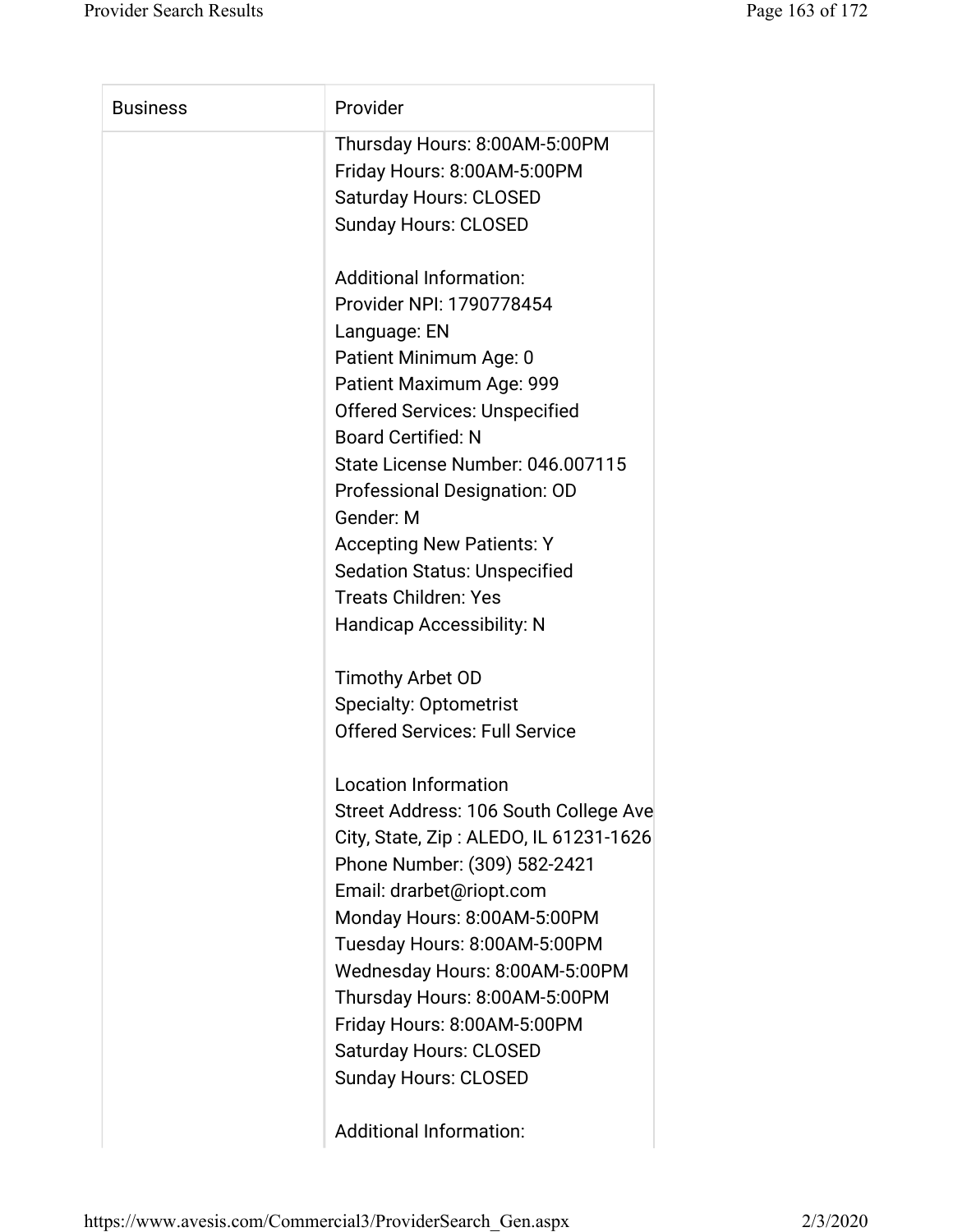| <b>Business</b>                                                                       | Provider                                                                                                                                                                                                                                                                                                                                                                                                                                                                                                                                                                                                                                   |
|---------------------------------------------------------------------------------------|--------------------------------------------------------------------------------------------------------------------------------------------------------------------------------------------------------------------------------------------------------------------------------------------------------------------------------------------------------------------------------------------------------------------------------------------------------------------------------------------------------------------------------------------------------------------------------------------------------------------------------------------|
|                                                                                       | Provider NPI: 1508859265<br>Language: EN<br>Patient Minimum Age: 0<br>Patient Maximum Age: 999<br><b>Offered Services: Full Service</b><br><b>Board Certified: N</b><br>State License Number: 046.007726<br>Professional Designation: OD<br>Gender: M<br><b>Accepting New Patients: Y</b><br><b>Sedation Status: Unspecified</b><br><b>Treats Children: Yes</b><br><b>Handicap Accessibility: N</b>                                                                                                                                                                                                                                        |
| Virdi Eye Clinic<br>315 Parham St<br>MUSCATINE, IA 52761-<br>2604<br>$(563)$ 264-3414 | <b>Stacie Setchell OD</b><br><b>Specialty: Optometrist</b><br><b>Offered Services: Full Service</b><br><b>Location Information</b><br>Street Address: 315 Parham St<br>City, State, Zip: MUSCATINE, IA 52761<br>2604<br>Phone Number: (563) 264-3414<br>Email: lisaq@virdieyemd.com<br>Monday Hours: 8:30AM-4:00PM<br>Tuesday Hours: 8:30AM-4:30PM<br>Wednesday Hours: 8:30AM-4:30PM<br>Thursday Hours: 8:30AM-4:30PM<br>Friday Hours: CLOSED<br>Saturday Hours: CLOSED<br><b>Sunday Hours: CLOSED</b><br><b>Additional Information:</b><br>Provider NPI: 1528220670<br>Language: EN<br>Patient Minimum Age: 0<br>Patient Maximum Age: 999 |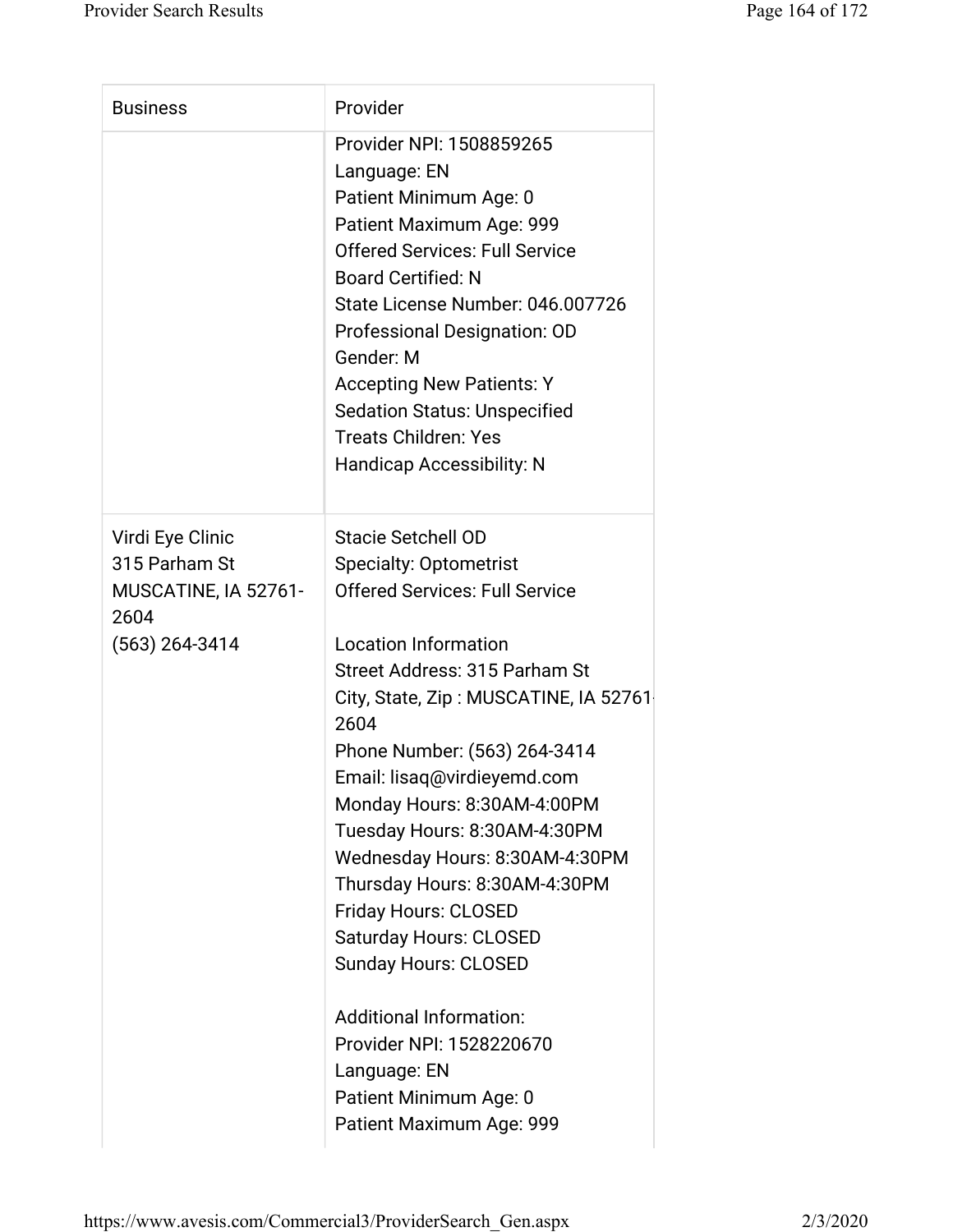| <b>Business</b> | Provider                                  |
|-----------------|-------------------------------------------|
|                 | <b>Offered Services: Full Service</b>     |
|                 | <b>Board Certified: N</b>                 |
|                 | State License Number: 002451              |
|                 | Professional Designation: OD              |
|                 | Gender: F                                 |
|                 | <b>Accepting New Patients: Y</b>          |
|                 | <b>Sedation Status: Unspecified</b>       |
|                 | <b>Treats Children: Yes</b>               |
|                 | Handicap Accessibility: Y                 |
|                 | Alyssa Anderson OD                        |
|                 | <b>Specialty: Optometrist</b>             |
|                 | <b>Offered Services: Exam and Contact</b> |
|                 | Lenses                                    |
|                 |                                           |
|                 | <b>Location Information</b>               |
|                 | Street Address: 315 Parham St             |
|                 | City, State, Zip: MUSCATINE, IA 52761     |
|                 | 2604                                      |
|                 | Phone Number: (563) 264-3414              |
|                 | Email: pherwig@virdieyemd.com             |
|                 | Monday Hours: 8:00AM-5:00PM               |
|                 | Tuesday Hours: 8:00AM-5:00PM              |
|                 | Wednesday Hours: 8:00AM-5:00PM            |
|                 | Thursday Hours: 8:00AM-5:00PM             |
|                 | <b>Friday Hours: CLOSED</b>               |
|                 | <b>Saturday Hours: CLOSED</b>             |
|                 | <b>Sunday Hours: CLOSED</b>               |
|                 |                                           |
|                 | <b>Additional Information:</b>            |
|                 | Provider NPI: 1942786249                  |
|                 | Language: EN                              |
|                 | Patient Minimum Age: 0                    |
|                 | Patient Maximum Age: 999                  |
|                 | <b>Offered Services: Exam and Contact</b> |
|                 | Lenses                                    |
|                 | <b>Board Certified: N</b>                 |
|                 | State License Number: 1806238             |
|                 |                                           |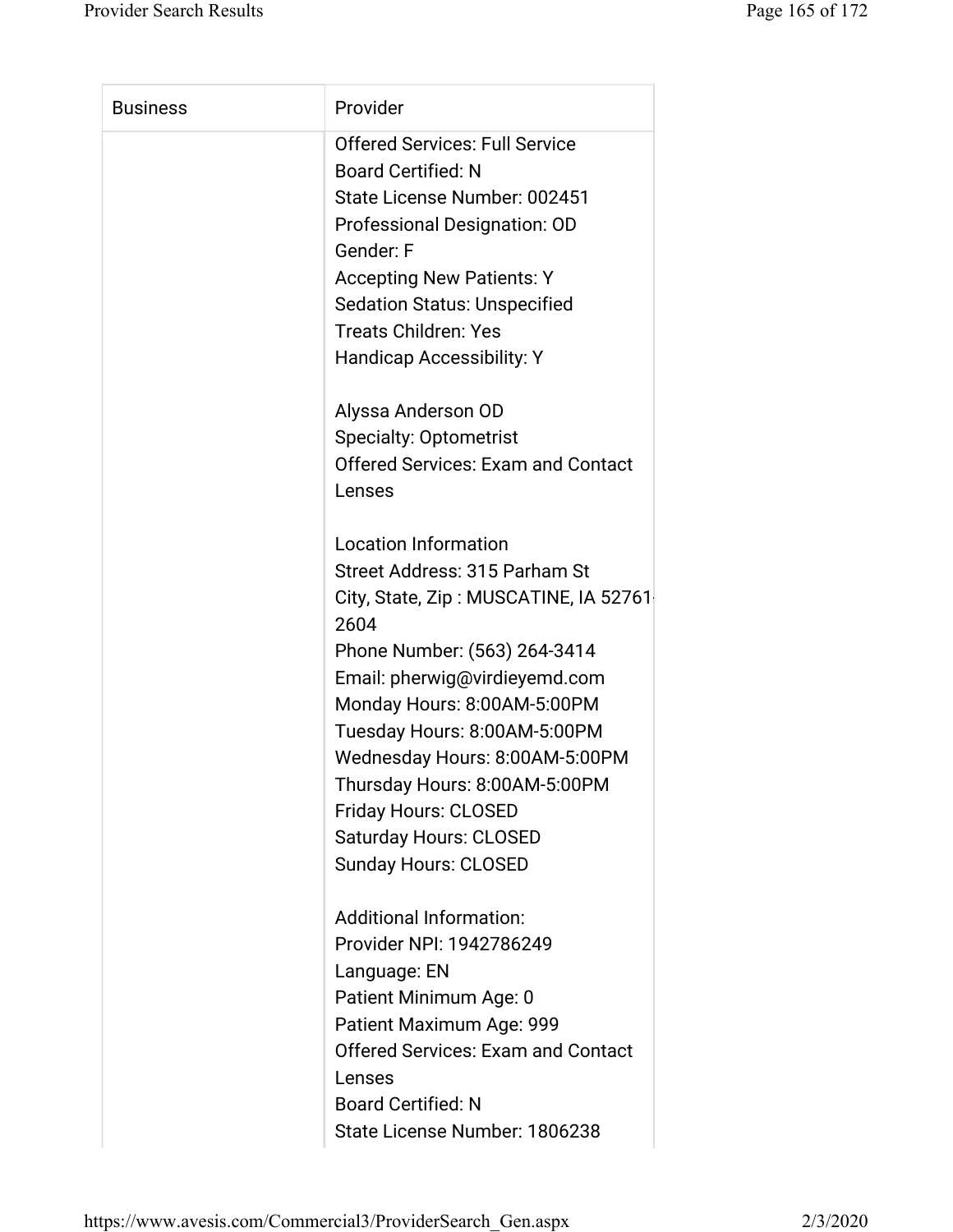| Provider<br><b>Business</b>                   |  |
|-----------------------------------------------|--|
| Professional Designation: OD                  |  |
| Gender: F                                     |  |
| <b>Accepting New Patients: Y</b>              |  |
| <b>Sedation Status: Unspecified</b>           |  |
| <b>Treats Children: Yes</b>                   |  |
| <b>Handicap Accessibility: Y</b>              |  |
| Brenna Kitzmann OD                            |  |
| <b>Specialty: Optometrist</b>                 |  |
| <b>Offered Services: Full Service</b>         |  |
| <b>Location Information</b>                   |  |
| Street Address: 315 Parham St                 |  |
| City, State, Zip: MUSCATINE, IA 52761<br>2604 |  |
| Phone Number: (563) 264-3414                  |  |
| Email: lisaq@virdieyemd.com                   |  |
| Monday Hours: 8:00AM-5:00PM                   |  |
| Tuesday Hours: 8:00AM-5:00PM                  |  |
| Wednesday Hours: 8:00AM-5:00PM                |  |
| Thursday Hours: 8:00AM-5:00PM                 |  |
| <b>Friday Hours: CLOSED</b>                   |  |
| <b>Saturday Hours: CLOSED</b>                 |  |
| <b>Sunday Hours: CLOSED</b>                   |  |
| <b>Additional Information:</b>                |  |
| Provider NPI: 1154798999                      |  |
| Language: EN                                  |  |
| Patient Minimum Age: 0                        |  |
| Patient Maximum Age: 999                      |  |
| <b>Offered Services: Full Service</b>         |  |
| <b>Board Certified: N</b>                     |  |
| State License Number: 082021                  |  |
|                                               |  |
|                                               |  |
| Professional Designation: OD<br>Gender: F     |  |
| <b>Accepting New Patients: Y</b>              |  |
| <b>Sedation Status: Unspecified</b>           |  |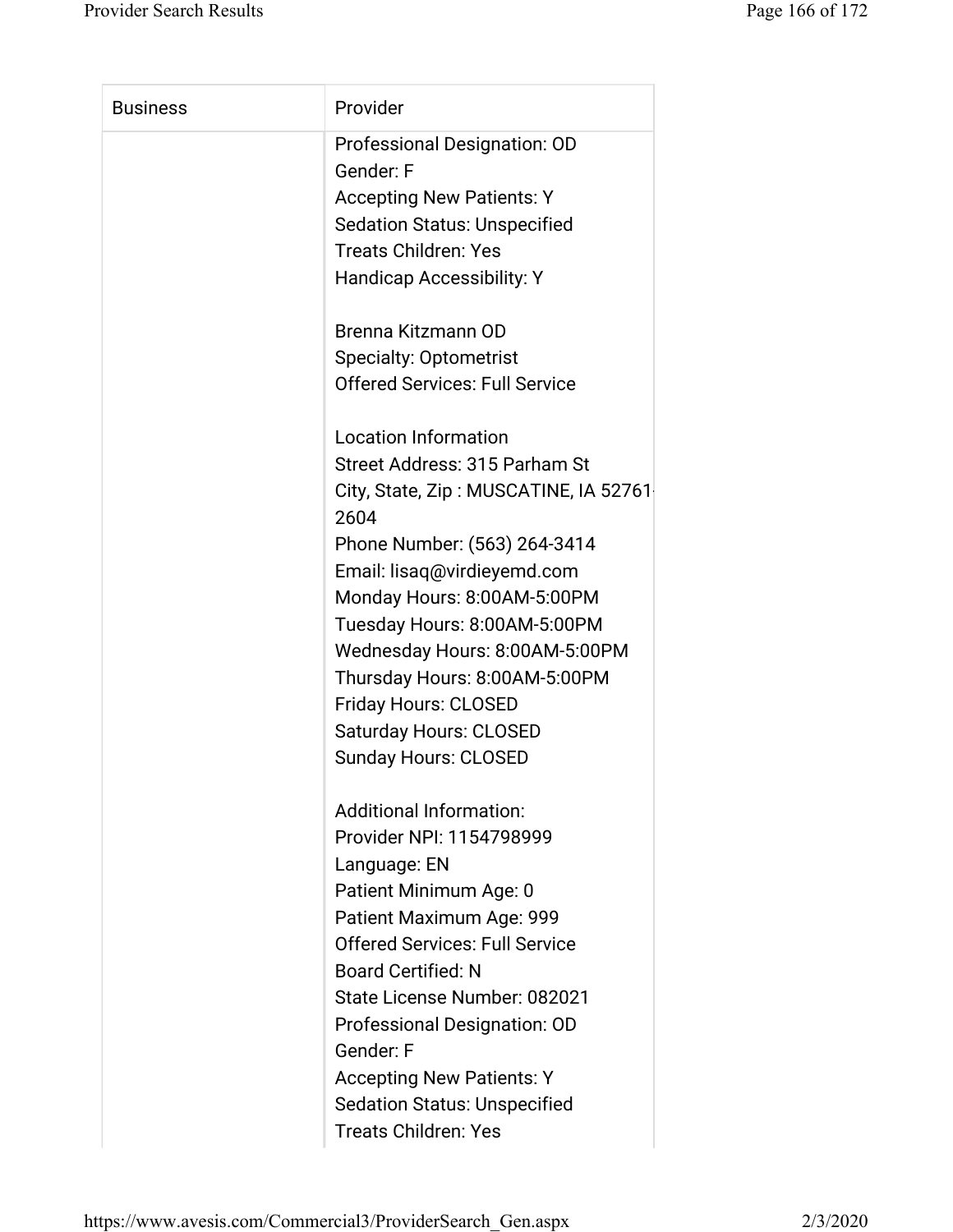| <b>Business</b> | Provider                                      |
|-----------------|-----------------------------------------------|
|                 | <b>Handicap Accessibility: Y</b>              |
|                 | Navaneet Chailer Borisuth MD                  |
|                 | Specialty: Ophthalmology                      |
|                 | <b>Offered Services: Full Service</b>         |
|                 | <b>Location Information</b>                   |
|                 | Street Address: 315 Parham St                 |
|                 | City, State, Zip: MUSCATINE, IA 52761<br>2604 |
|                 | Phone Number: (563) 264-3414                  |
|                 | Email: lisaq@virdieyemd.com                   |
|                 | Monday Hours: 8:00AM-4:30PM                   |
|                 | Tuesday Hours: 8:00AM-4:30PM                  |
|                 | Wednesday Hours: 8:00AM-4:30PM                |
|                 | Thursday Hours: 8:00AM-4:30PM                 |
|                 | <b>Friday Hours: CLOSED</b>                   |
|                 | <b>Saturday Hours: CLOSED</b>                 |
|                 | <b>Sunday Hours: CLOSED</b>                   |
|                 | <b>Additional Information:</b>                |
|                 | Provider NPI: 1811988520                      |
|                 | Language: EN                                  |
|                 | Patient Minimum Age: 0                        |
|                 | Patient Maximum Age: 999                      |
|                 | <b>Offered Services: Full Service</b>         |
|                 | <b>Board Certified: N</b>                     |
|                 | State License Number: MD-32999                |
|                 | <b>Professional Designation: MD</b>           |
|                 | Gender: M                                     |
|                 | <b>Accepting New Patients: Y</b>              |
|                 | <b>Sedation Status: Unspecified</b>           |
|                 | <b>Treats Children: Yes</b>                   |
|                 | <b>Handicap Accessibility: Y</b>              |
|                 |                                               |
| Unity Hospital  | <b>Carlton Fenzl MD</b>                       |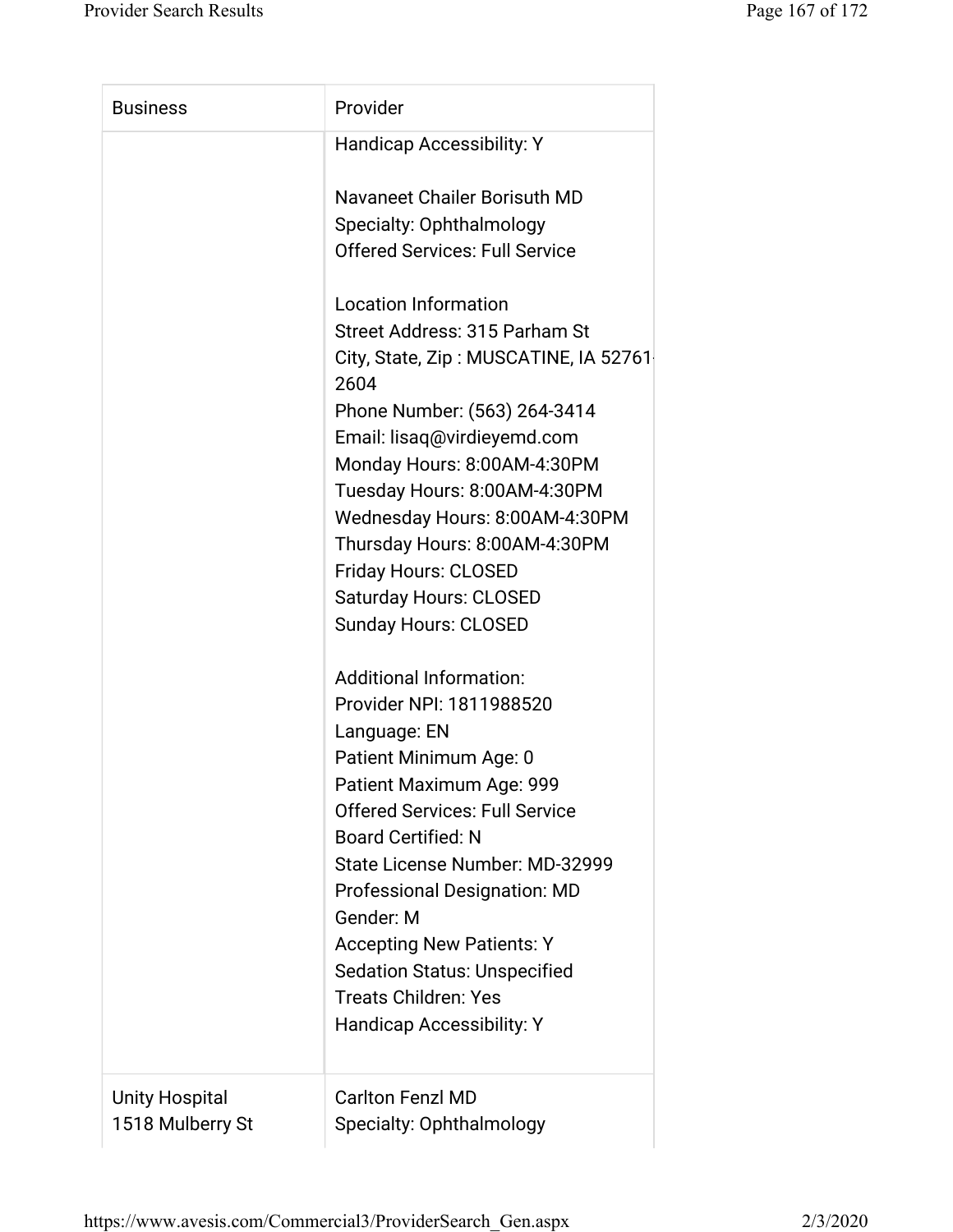| <b>Business</b>              | Provider                                      |
|------------------------------|-----------------------------------------------|
| MUSCATINE, IA 52761-<br>3433 | <b>Offered Services: Full Service</b>         |
| $(563)$ 264-9213             | <b>Location Information</b>                   |
|                              | Street Address: 1518 Mulberry St              |
|                              | City, State, Zip: MUSCATINE, IA 52761<br>3433 |
|                              | Phone Number: (563) 264-9213                  |
|                              | Email: btraub@eyesurgeonspc.com               |
|                              | Monday Hours: 8:00AM-5:00PM                   |
|                              | Tuesday Hours: 8:00AM-5:00PM                  |
|                              | Wednesday Hours: 8:00AM-5:00PM                |
|                              | Thursday Hours: 8:00AM-5:00PM                 |
|                              | Friday Hours: 8:00AM-5:00PM                   |
|                              | <b>Saturday Hours: CLOSED</b>                 |
|                              | <b>Sunday Hours: CLOSED</b>                   |
|                              | <b>Additional Information:</b>                |
|                              | Provider NPI: 1386958064                      |
|                              | Language: EN                                  |
|                              | Patient Minimum Age: 0                        |
|                              | Patient Maximum Age: 999                      |
|                              | <b>Offered Services: Full Service</b>         |
|                              | <b>Board Certified: N</b>                     |
|                              | State License Number: MD-42474                |
|                              | <b>Professional Designation: MD</b>           |
|                              | Gender: M                                     |
|                              | <b>Accepting New Patients: Y</b>              |
|                              | <b>Sedation Status: Unspecified</b>           |
|                              | <b>Treats Children: Yes</b>                   |
|                              | <b>Handicap Accessibility: Y</b>              |
|                              | <b>Yasser Elshatory MD</b>                    |
|                              | Specialty: Ophthalmology                      |
|                              | <b>Offered Services: Unspecified</b>          |
|                              | <b>Location Information</b>                   |
|                              | Street Address: 1518 Mulberry St              |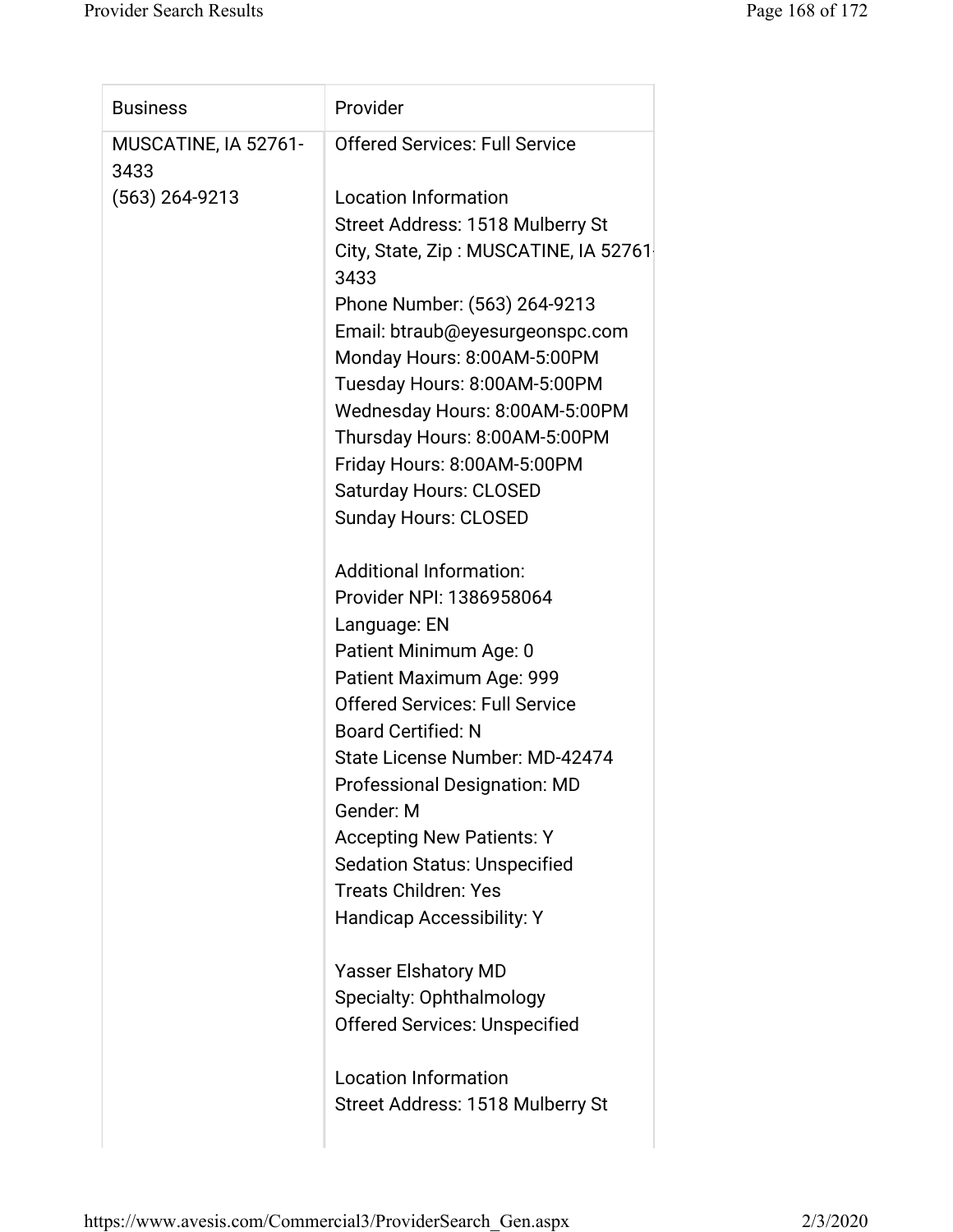| <b>Business</b>                                                                                       | Provider                                                                                                                                                                                                                                                                                                                                                                                                                                                                                                                                                                                                                                                                                                                                                                                    |
|-------------------------------------------------------------------------------------------------------|---------------------------------------------------------------------------------------------------------------------------------------------------------------------------------------------------------------------------------------------------------------------------------------------------------------------------------------------------------------------------------------------------------------------------------------------------------------------------------------------------------------------------------------------------------------------------------------------------------------------------------------------------------------------------------------------------------------------------------------------------------------------------------------------|
|                                                                                                       | City, State, Zip: MUSCATINE, IA 52761<br>3433<br>Phone Number: (563) 264-9213<br>Email: btraub@eyesurgeonspc.com<br>Monday Hours: 8:00AM-5:00PM<br>Tuesday Hours: 8:00AM-5:00PM<br>Wednesday Hours: 8:00AM-5:00PM<br>Thursday Hours: 8:00AM-5:00PM<br>Friday Hours: 8:00AM-5:00PM<br><b>Saturday Hours: CLOSED</b><br><b>Sunday Hours: CLOSED</b><br><b>Additional Information:</b><br>Provider NPI: 1033403100<br>Language: EN<br>Patient Minimum Age: 0<br>Patient Maximum Age: 999<br><b>Offered Services: Unspecified</b><br><b>Board Certified: N</b><br>State License Number: 41577<br><b>Professional Designation: MD</b><br>Gender: U<br><b>Accepting New Patients: Y</b><br><b>Sedation Status: Unspecified</b><br><b>Treats Children: Yes</b><br><b>Handicap Accessibility: Y</b> |
| <b>Wal-Mart Vision Center</b><br>#2889<br>2715 South 25Th St<br>CLINTON, IA 52732<br>$(563)$ 243-0330 | <b>Wal-Mart Stores, Inc.</b><br>Specialty: Eyewear Supplier (Equipmen<br>not the service)<br><b>Offered Services: Materials Only</b>                                                                                                                                                                                                                                                                                                                                                                                                                                                                                                                                                                                                                                                        |
|                                                                                                       | <b>Location Information</b><br>Street Address: 2715 South 25Th St<br>City, State, Zip: CLINTON, IA 52732<br>Phone Number: (563) 243-0330<br><b>Email: No Email Provided</b>                                                                                                                                                                                                                                                                                                                                                                                                                                                                                                                                                                                                                 |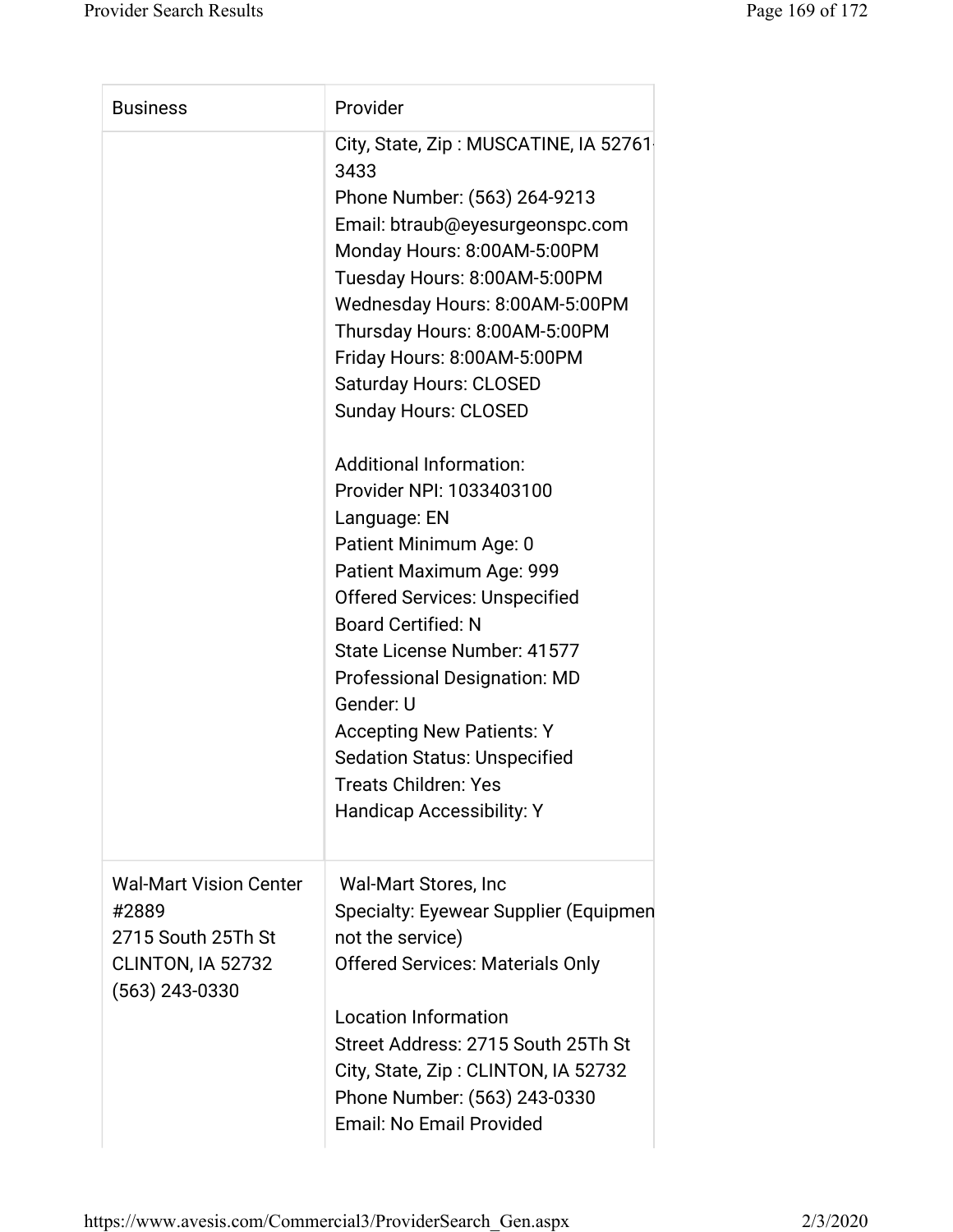| <b>Business</b> | Provider                                |
|-----------------|-----------------------------------------|
|                 | Monday Hours: 9:00AM-7:00PM             |
|                 | Tuesday Hours: 9:00AM-7:00PM            |
|                 | Wednesday Hours: 9:00AM-7:00PM          |
|                 | Thursday Hours: 9:00AM-7:00PM           |
|                 | Friday Hours: 9:00AM-7:00PM             |
|                 | <b>Saturday Hours: CLOSED</b>           |
|                 | <b>Sunday Hours: CLOSED</b>             |
|                 |                                         |
|                 | <b>Additional Information:</b>          |
|                 | Provider NPI:                           |
|                 | Language: EN                            |
|                 | Patient Minimum Age: 0                  |
|                 | Patient Maximum Age: 999                |
|                 | <b>Offered Services: Materials Only</b> |
|                 | <b>Board Certified: N</b>               |
|                 | State License Number: Unspecified       |
|                 | <b>Professional Designation:</b>        |
|                 | Gender: U                               |
|                 | <b>Accepting New Patients: Y</b>        |
|                 | <b>Sedation Status: Unspecified</b>     |
|                 | <b>Treats Children: Yes</b>             |
|                 | <b>Handicap Accessibility: N</b>        |
|                 | Dennis Hinson OD                        |
|                 | <b>Specialty: Optometrist</b>           |
|                 | <b>Offered Services: Exams Only</b>     |
|                 | <b>Location Information</b>             |
|                 | Street Address: 2715 South 25Th St      |
|                 | City, State, Zip: CLINTON, IA 52732     |
|                 | Phone Number: (563) 583-5895            |
|                 | Email: Jabez@mchsi.com                  |
|                 | Monday Hours: 9:00AM-7:00PM             |
|                 | Tuesday Hours: 9:00AM-7:00PM            |
|                 | Wednesday Hours: 9:00AM-7:00PM          |
|                 | Thursday Hours: 9:00AM-7:00PM           |
|                 | Friday Hours: 9:00AM-7:00PM             |
|                 | <b>Saturday Hours: CLOSED</b>           |
|                 |                                         |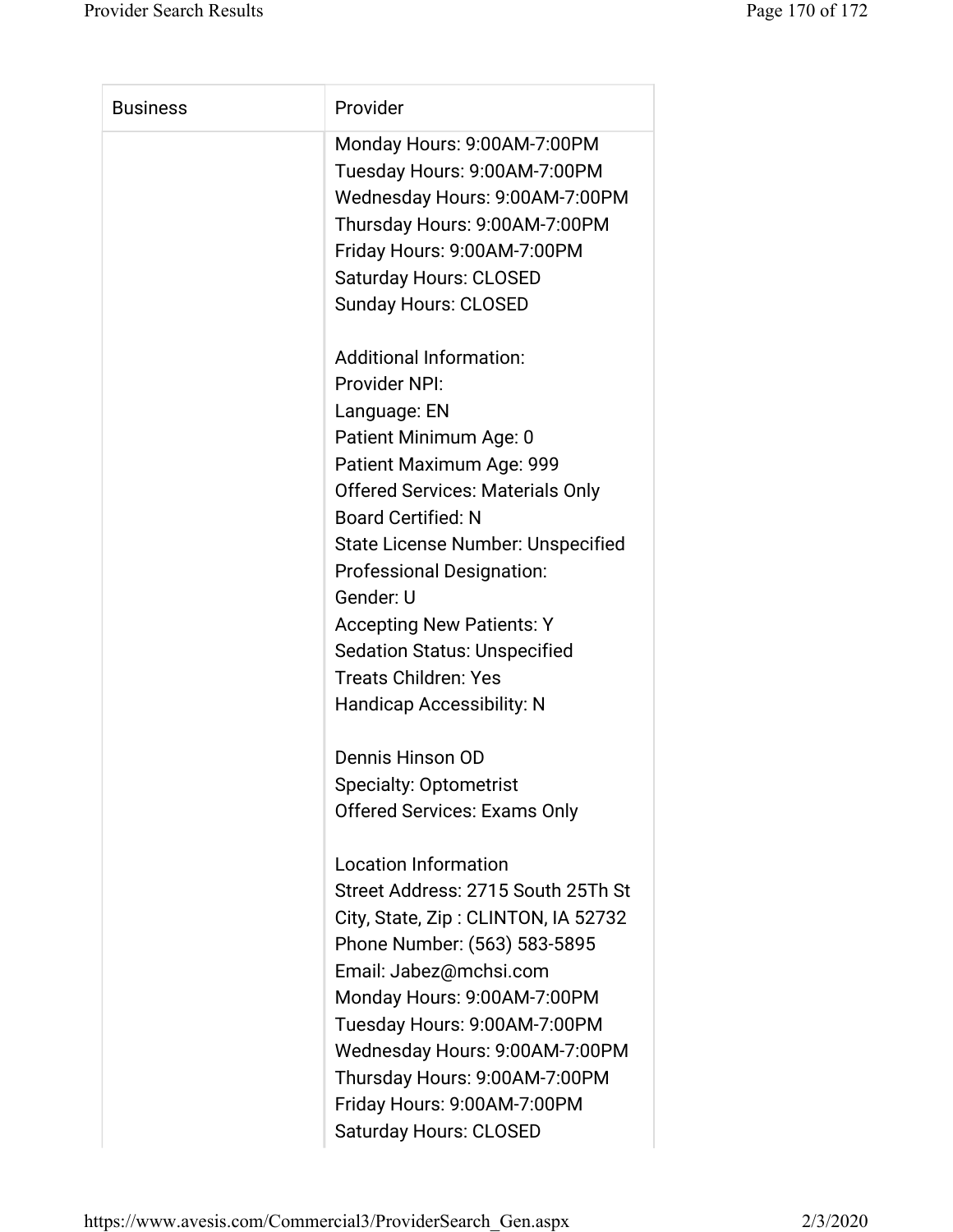| <b>Business</b> | Provider                            |
|-----------------|-------------------------------------|
|                 | <b>Sunday Hours: CLOSED</b>         |
|                 | Additional Information:             |
|                 | Provider NPI: 1598841777            |
|                 | Language: EN                        |
|                 | Patient Minimum Age: 0              |
|                 | Patient Maximum Age: 999            |
|                 | <b>Offered Services: Exams Only</b> |
|                 | <b>Board Certified: N</b>           |
|                 | State License Number: 01677         |
|                 | <b>Professional Designation: OD</b> |
|                 | Gender: M                           |
|                 | <b>Accepting New Patients: Y</b>    |
|                 | <b>Sedation Status: Unspecified</b> |
|                 | <b>Treats Children: Yes</b>         |
|                 | Handicap Accessibility: Y           |
|                 |                                     |

## **Disclaimer**

The list of contracted providers is subject to change without notice as provider participation changes periodically.

Before choosing your provider, please call the member services number located on your ID card to confirm availability.

California members are entitled to Language Interpreter Services, at no cost to the member. Language Interpreter Services may also be available to members outside California. If you require Language Interpreter Services, please call the Member Services telephone number on your ID card.

Members are entitled to full and equal access to covered services, including insureds with disabilities as required under the federal Americans with Disabilities Act of 1990 and Section 504 of the Rehabilitation Act of 1973.